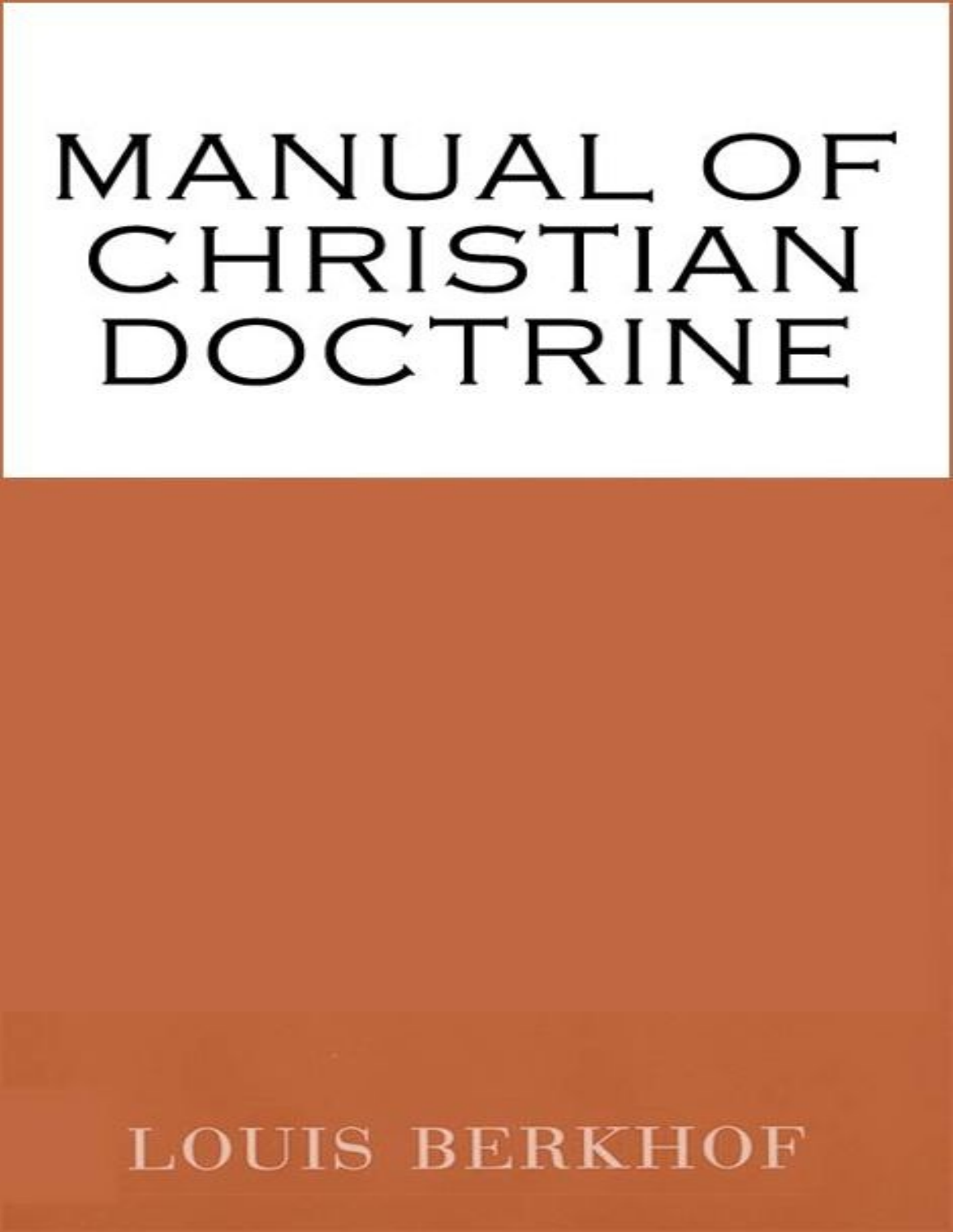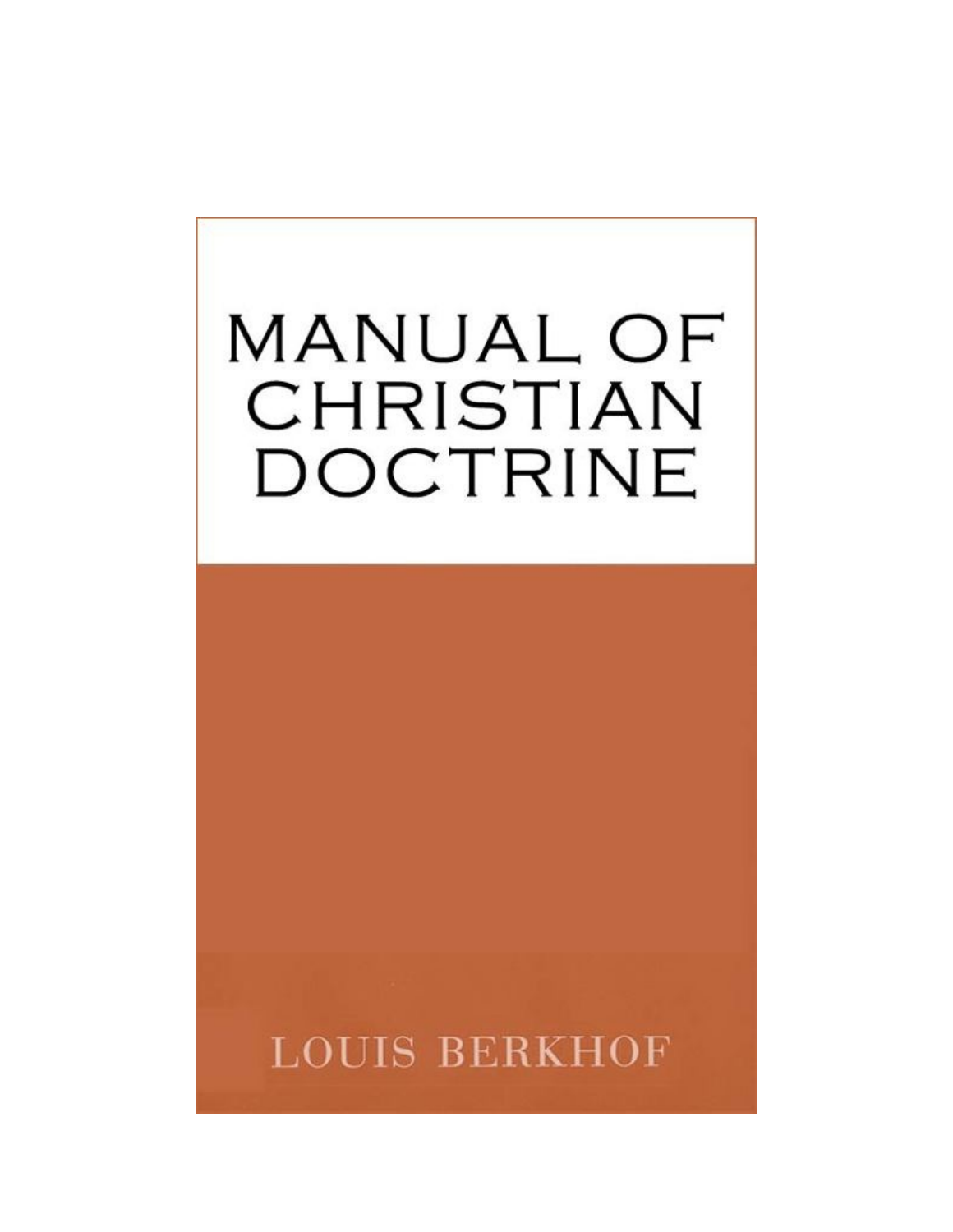# **Manual of Christian Doctrine**

# **LOUIS BERKHOF**

#### **Table of Contents:**

**[Preface](#page-5-0)** 

**[INTRODUCTION](#page-6-0)**

[Religion](#page-6-1)

[Revelation](#page-12-0)

**[Scripture](#page-21-0)** 

#### **THE [DOCTRINE](#page-30-0) OF GOD AND HIS CREATION**

THE [BEING](#page-30-1) OF GOD

The [Essential](#page-30-2) Nature of God

The [Names](#page-33-0) of God

The [Attributes](#page-36-0) of God

**The [Trinity](#page-44-0)** 

#### **THE [WORKS](#page-50-0) OF GOD**

The Divine [Decrees](#page-50-1) in General

[Predestination](#page-54-0)

**[Creation](#page-57-0)**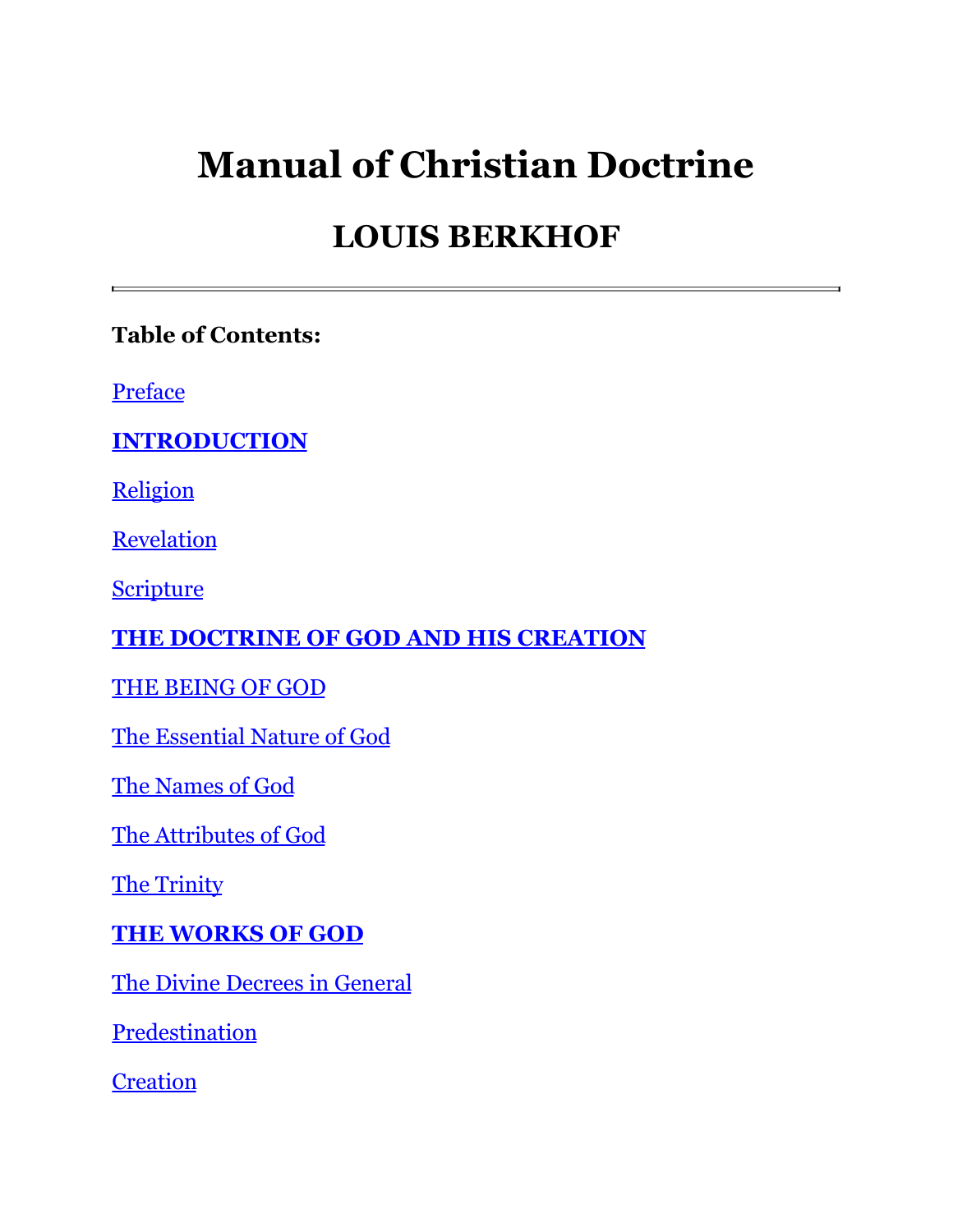[Providence](#page-67-0)

#### **THE [DOCTRINE](#page-72-0) OF MAN IN RELATION TO GOD**

#### **MAN IN HIS [ORIGINAL](#page-72-1) STATE**

The [Constitutional](#page-72-2) Nature of Man

Man as the Image of God and in the [Covenant](#page-76-0) of Works

#### **MAN IN THE [STATE](#page-81-0) OF SIN**

The Origin and Essential [Character](#page-82-0) of Sin

Sin in the Life of the [Human](#page-87-0) Race

**MAN IN THE [COVENANT](#page-92-0) OF GRACE**

The Covenant of [Redemption](#page-92-1)

The [Covenant](#page-96-0) of Grace

**THE [DOCTRINE](#page-107-0) OF THE PERSON AND WORK OF CHRIST**

#### **THE [PERSON](#page-107-1) OF CHRIST**

The [Names](#page-107-2) of Christ

The [Natures](#page-112-0) of Christ

The States of [Christ](#page-117-0)

#### **THE WORK OF [CHRIST](#page-125-0)**

The [Offices](#page-125-1) of Christ

The [Atonement](#page-132-0) through Christ

#### **THE DOCTRINE OF THE [APPLICATION](#page-138-0) OF THE WORK OF REDEMPTION**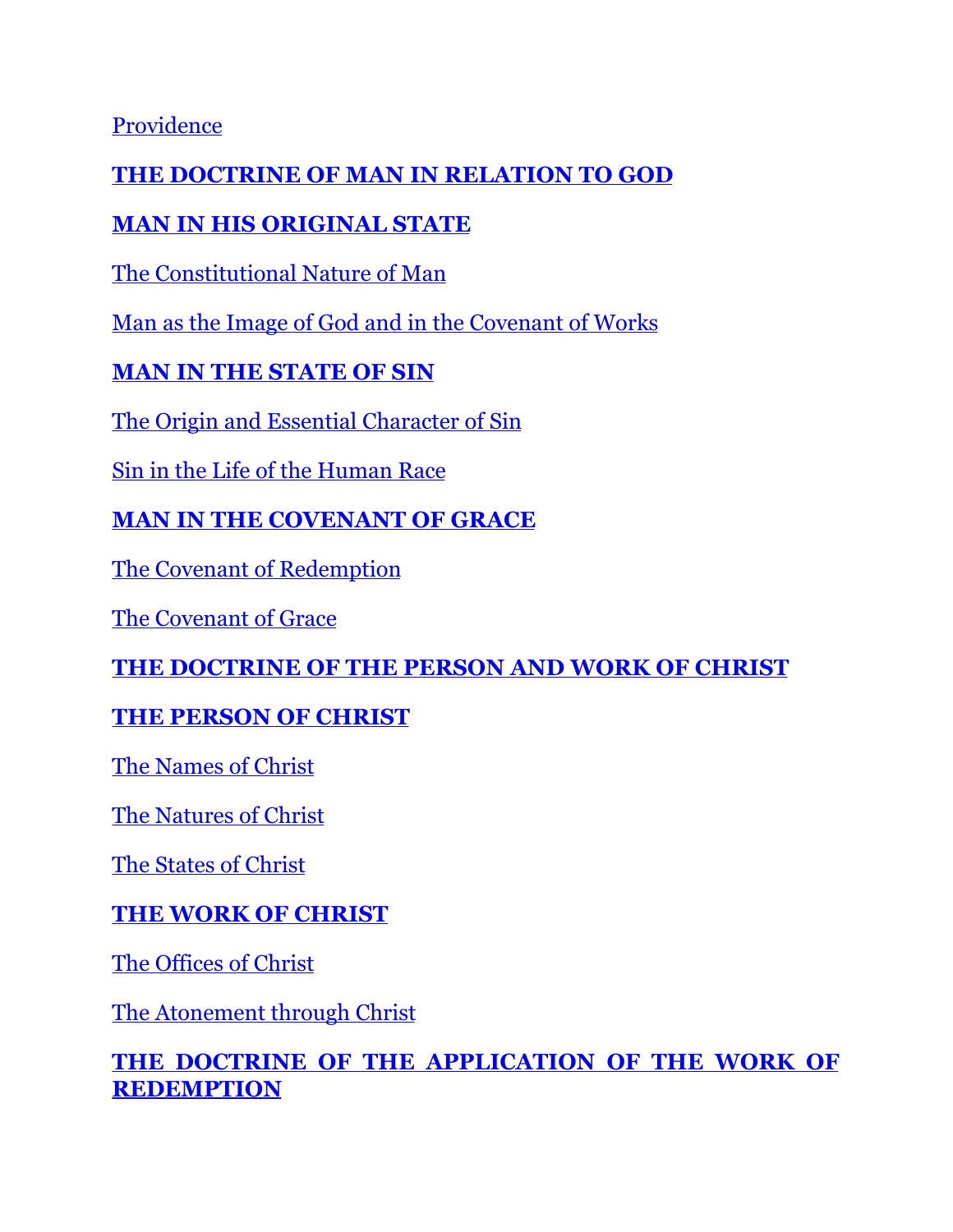The Common [Operations](#page-138-1) of the Holy Spirit

Calling and [Regeneration](#page-143-0)

**[Conversion](#page-150-0)** 

[Faith](#page-155-0)

**[Justification](#page-160-0)** 

**[Sanctification](#page-166-0)** 

[Perseverance](#page-172-0) of the Saints

#### **THE [DOCTRINE](#page-175-0) OF THE CHURCH AND THE MEANS OF GRACE**

#### **THE [CHURCH](#page-175-1)**

Nature of the [Church](#page-175-2)

The [Government](#page-182-0) of the Church

The Power of the [Church](#page-190-0)

#### **THE [MEANS](#page-194-0) OF GRACE**

The Word as a [Means](#page-194-1) of Grace

The [Sacraments](#page-197-0) in General

[Christian](#page-200-0) Baptism

The Lord's [Supper](#page-206-0)

#### **THE [DOCTRINE](#page-210-0) OF THE LAST THINGS**

#### **INDIVIDUAL [ESCHATOLOGY](#page-210-1)**

[Physical](#page-210-2) Death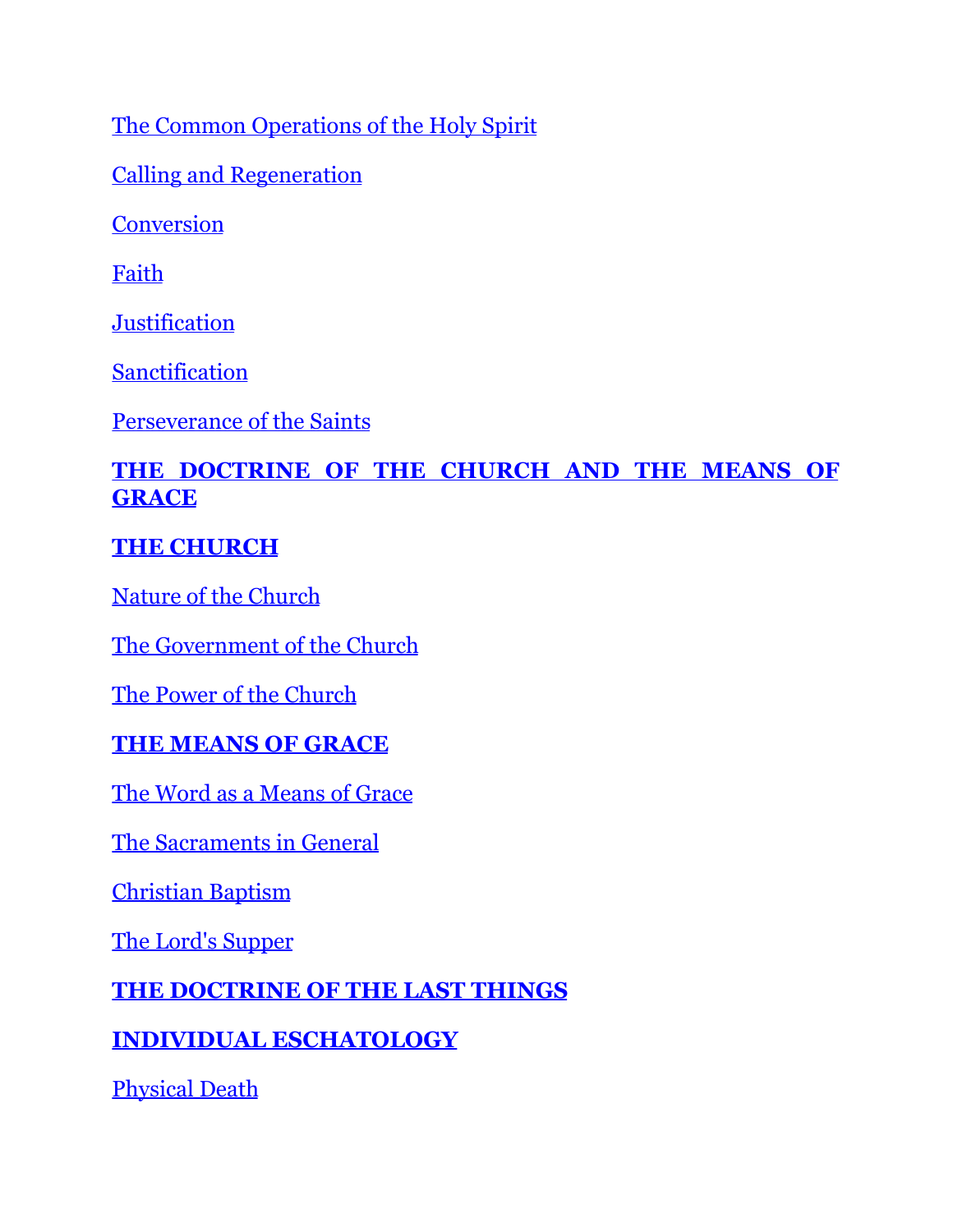The [Intermediate](#page-212-0) State

#### **GENERAL [ESCHATOLOGY](#page-216-0)**

The Second [Coming](#page-216-1) of Christ

The Millennium and the [Resurrection](#page-221-0)

The Last [Judgment](#page-226-0) and the Final State

## **PREFACE**

<span id="page-5-0"></span>After the publication of my Systematic Theology, the publisher requested me to prepare for publication a more compendious work on Christian doctrine, which might be fit for high school and college classes, and might also be used profitably by our older catechumens. Mindful of the great importance of the proper indoctrination of the young people of the Church, I did not have the courage to refuse, but undertook to prepare a brief manual. The work seemed particularly important to me in view of the widespread doctrinal indifference of the present day, of the resulting superficiality and confusion in the minds of many professing Christians of the insidious errors that are zealously propagated even from the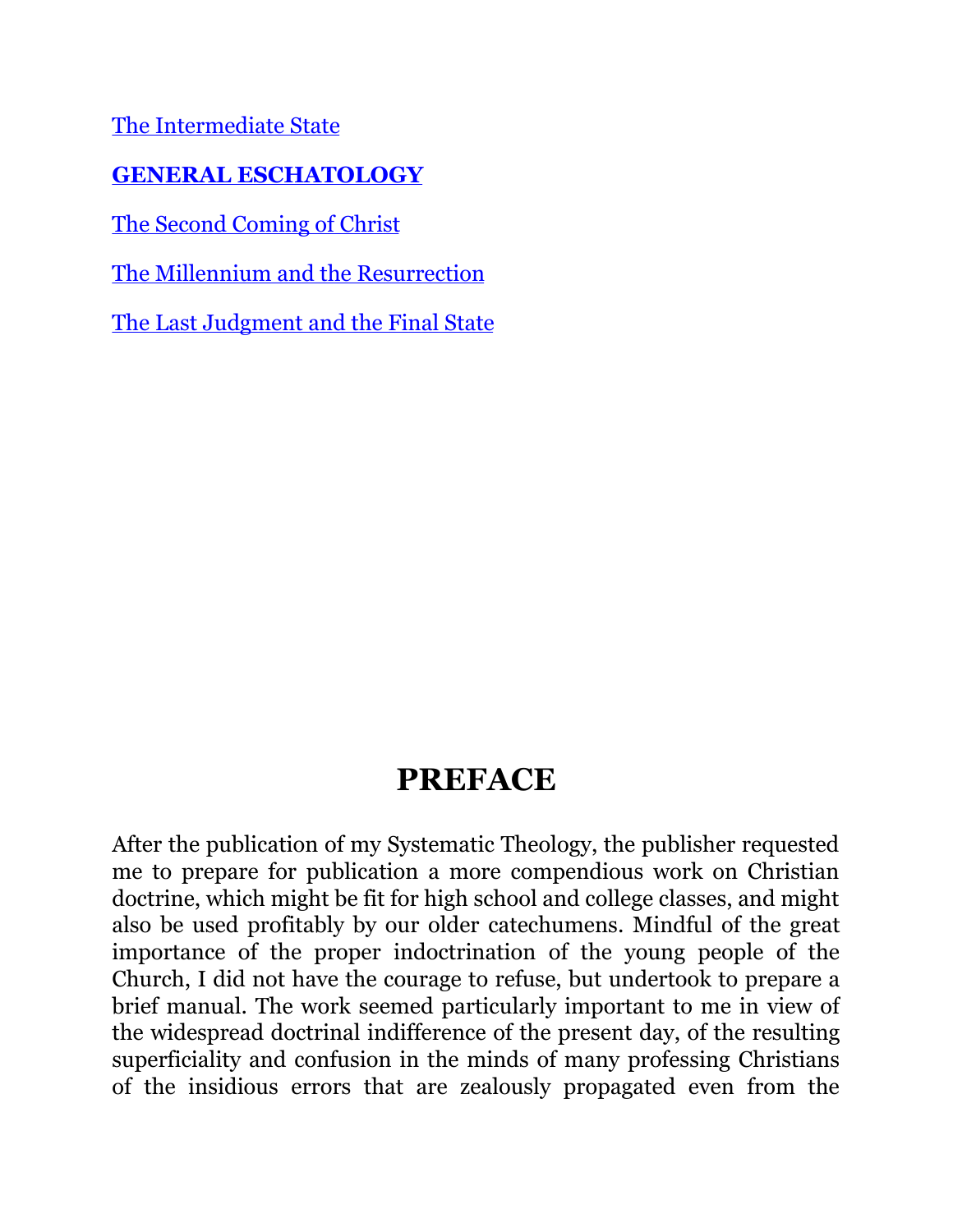pulpits, and of the alarming increase of all kinds of sects that are springing up like mushrooms on every side. If there ever was a time when the Church ought to guard her precious heritage, the deposit of the truth that was entrusted to her care, that time is now. I have tried to give a rather comprehensive and yet concise statement of our Reformed conception of the truth, and sincerely hope that its clarity may not have suffered through its brevity. At the end of every chapter I have given a list of questions which will help the student to test his knowledge of what it contains. In my references for further study I have been rather sparing, since I did not desire to overload the student in any way Moreover, I have limited myself almost exclusively to Reformed authors. I hope it will not seem presumptuous that I have invariably referred first of all to my own work on Systematic Theology, since this Manual is based on the larger work throughout and can best be understood in the light of its more detailed discussion of Christian doctrine. May the King of the Church make this Manual a blessed influence in the instruction of our covenant youth.

L. BERKHOF. Grand Rapids, Mich. May 10, 1933.

### **INTRODUCTION**

#### <span id="page-6-1"></span><span id="page-6-0"></span>**RELIGION**

A. Religion a universal phenomenon. Man has been described as "incurably religious." This is but another way of saying that religion is a universal phenomenon. Missionaries testify to its presence in some form or other, among all the nations and tribes of the earth. It is one of the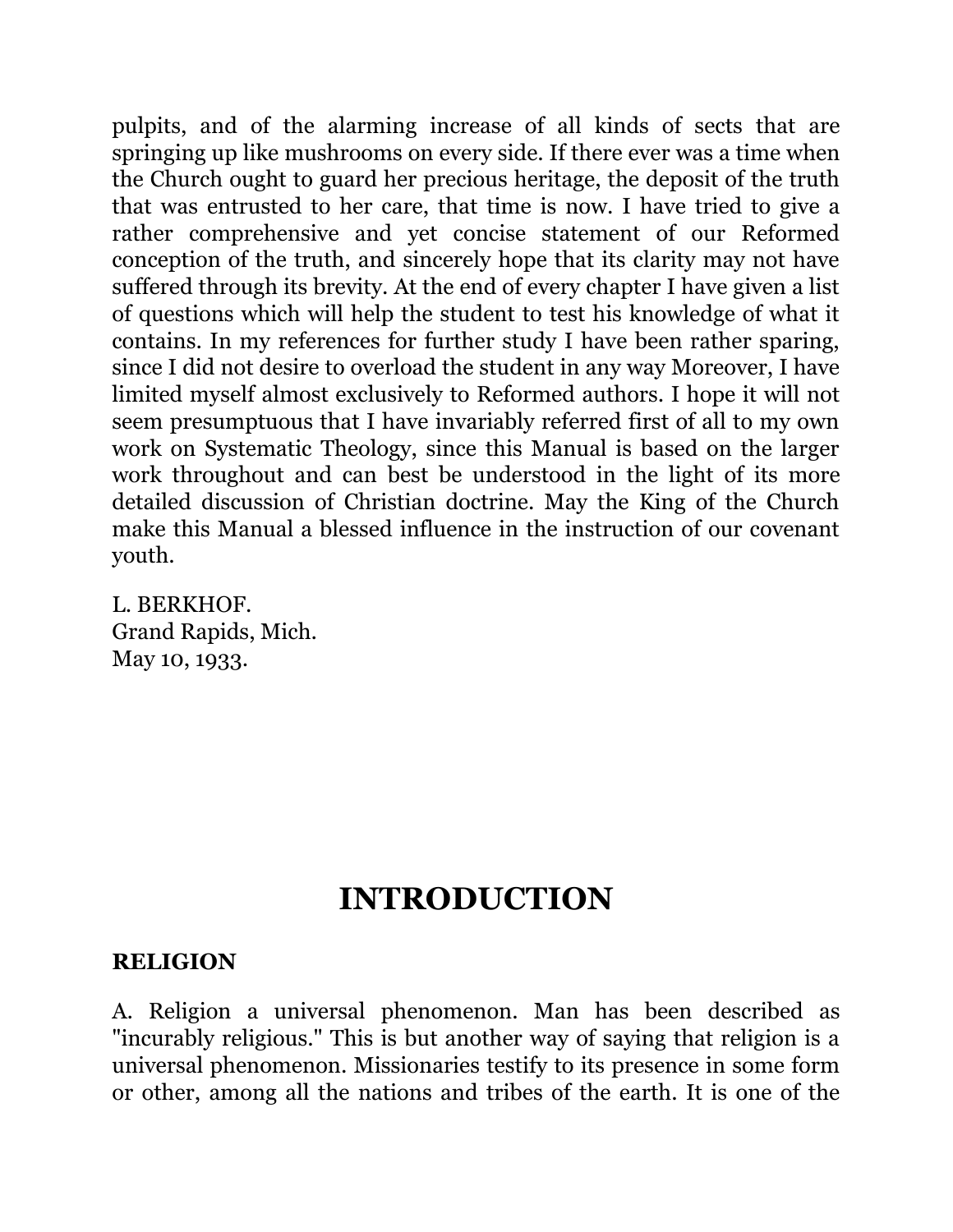most remarkable phenomena of the life of man, touching the deepest springs of his spiritual existence, controlling his thoughts, stirring his emotions, and guiding his actions. While it is generally hailed as one of the greatest blessings of mankind, some denounce it as one of the most pernicious factors in the life of the world. But even its greatest enemies cannot deny its paramount significance and its tremendous influence in the lives of individuals and nations. It naturally forces itself upon the attention of all serious-minded people. Even the philosopher Hume, though a radical sceptic and opponent of the supernatural, once said: "Look out for a people entirely void of religion, and if you find them at all, be assured that they are but a few degrees removed from the brutes."

B. The essential nature of religion. Just what is religion? In our day many seek an answer to this question by studying the religions of the world and the various manifestations of religion in human life. By a comparative study they would discover the real nature of religion, and insist on discovering a definition sufficiently broad to cover all the forms in which the religious life manifests itself among the nations of the world. But this is not the proper method to follow. While it may give us an insight into the present manifestations of the religious life of the world, it does not enable us to determine what is the real nature of religion. The Bible only enables us to get a proper conception of the ideal.

Religion is concerned with man's relation to God, and man has no right to determine the nature of this relation. It is God's prerogative to specify how man should be related to Him, and He does this in His divine Word. The word "religion" is in all probability derived from the Latin word relegere, meaning to re-read, to repeat, to observe carefully, and frequently served to designate a constant and diligent observance of all that pertained to the worship of the gods. Religion is described in the Old Testament as "the fear of the Lord." This "fear" is not the same as that "dread" which is so characteristic of heathen religions, though the element to dread is not always absent. It may be described as the feeling of reverent regard for God, tempered with awe, and the fear of disobedience or (occasionally) of the punishment for disobedience. As such it represented the response of the pious Israelite to the Old Testament revelation of the law.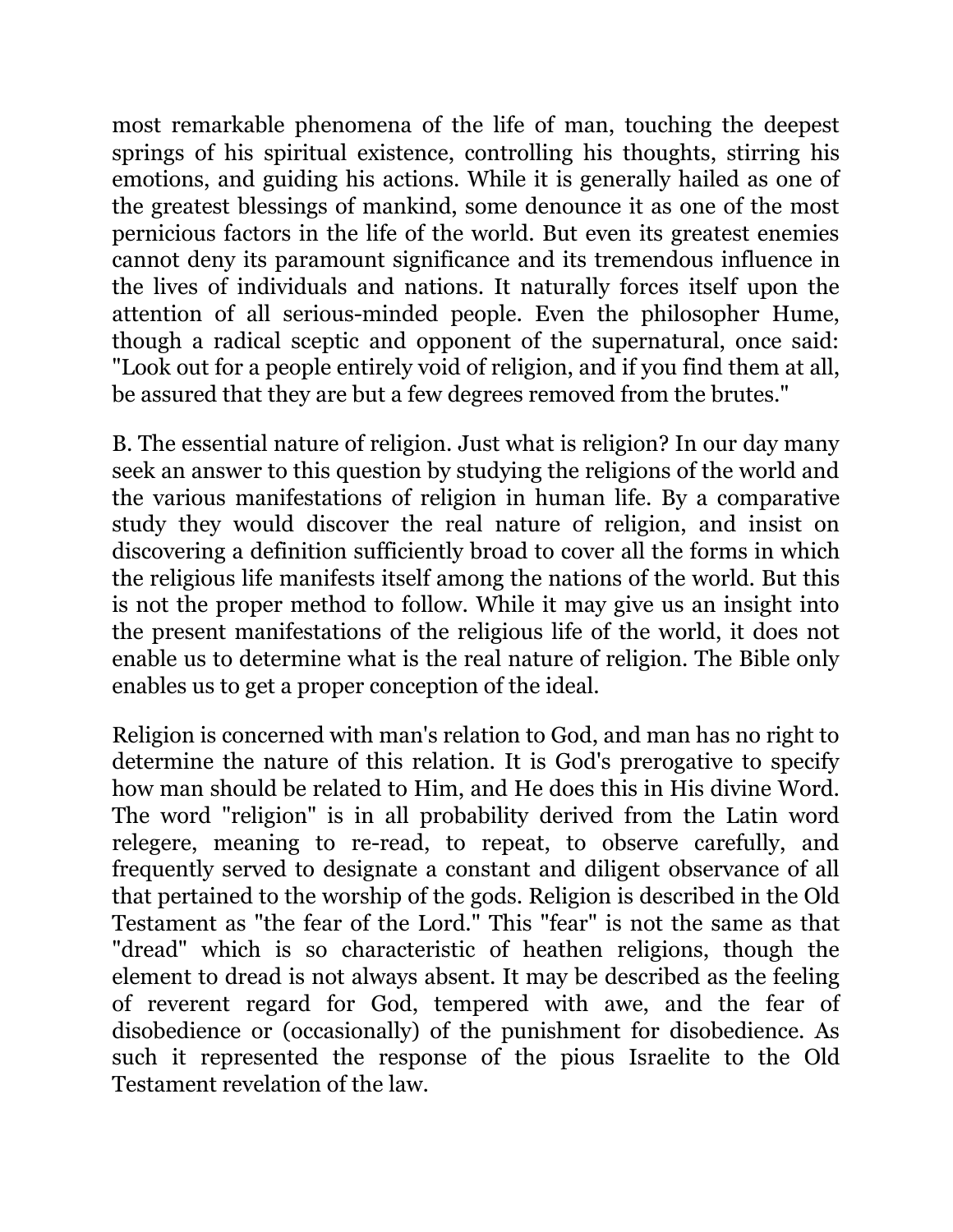In the New Testament the gospel message is prominently in the foreground, and man's response to the divine revelation assumes a somewhat different form, namely, the form of "faith." While there are other terms for religion in the New Testament, such as godliness, 1 Tim. 2:10, and godly fear, Heb. 5:7, the word "faith" generally serves to describe the religious attitude of man. By this faith we accept the testimony of God in His Word as true, and entrust ourselves to Him, as He has revealed Himself in Jesus Christ, for our salvation. In the New Testament the element of trust is very much in the foreground. To the glorious message of redemption there is an answering faith on the part of man, consisting in a childlike trust in Jesus Christ, and becoming at the same time a fountain of love to God and His service.

In the light of Scripture we learn to understand that the word "religion" denotes a relation in which man stands to God. The characteristic element in religion has been found in piety, fear, faith, a feeling of dependence, and so on. But these are all affections which are also felt with reference to man. The really characteristic thing in this, that in religion man is conscious of the absolute majesty and infinite power of God, and of his own utter insignificance and absolute helplessness. This does not mean, however, that religion is merely a matter of the emotions, nor that it is a necessity simply imposed upon him. Man's relation to God in religion is a conscious and voluntary one, and instead of enslaving him leads him into the enjoyment of the highest liberty. Religion may be defined as a conscious and voluntary spiritual relation to God, which expresses itself in life as a whole and particularly in certain acts of worship. God Himself determines the adoration, worship, and service that is acceptable to Him. All will-worship, contrary to the Word of God, is absolutely forbidden.

C. The seat of religion. Opinions differ very much respecting the seat of religion in the human soul. Some lose sight entirely of the central significance of religion in the life of man, and conceive of it as located in and functioning through just one of the faculties of the soul. Others stress the fact that the whole psychical nature of man is involved in the religious life.

1. ONE-SIDED VIEWS OF THE SEAT OF RELIGION. Some find the seat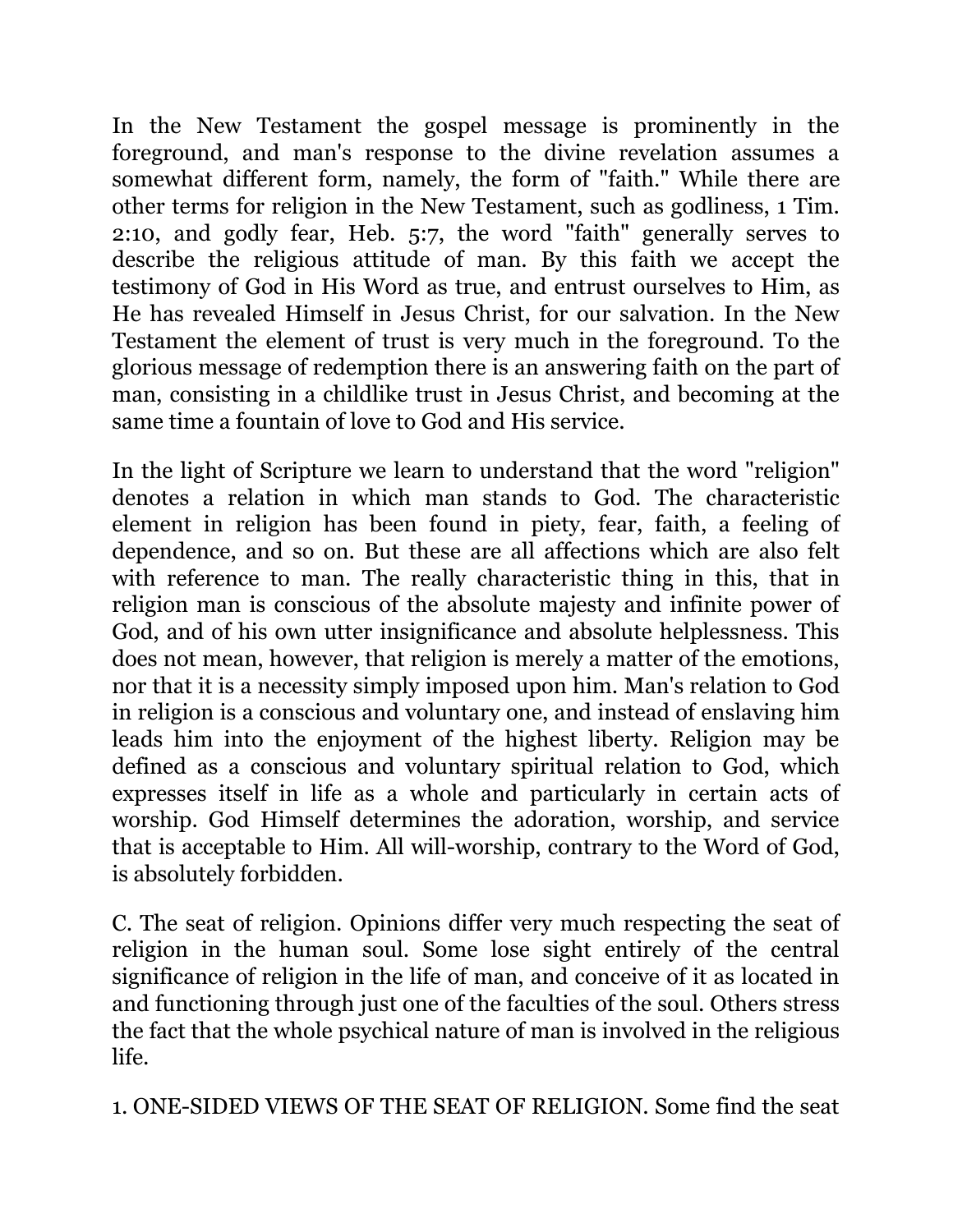of religion in the intellect. They look upon religion as a kind of knowledge, a sort of incomplete philosophy, and thus virtually make the measure of man's knowledge of God the measure of his piety. Others locate religion in the feelings. According to them religion has little or nothing to do with knowledge, but is merely a feeling of dependence on some superior Being. Man does not really know God, but becomes immediately aware of Him deep down in his soul. Still others claim that religion has its seat in the will. Man is aware of the imperative voice of conscience within him, dictating his course of action. In religion he simply recognizes the duties prescribed by conscience as divine commands. On this view religion merely becomes practical morality. These views do not do justice to the fundamental and central place of religion in human life. They are contrary to Scripture and even to modern psychology, since they ignore the fundamental unity of the human soul and proceed on the assumption that one faculty of the soul may act apart from the rest. It is always the whole man that functions in religion.

2. THE SCRIPTURAL VIEW OF THE SEAT OF RELIGION. The only correct and Scriptural view is that religion is seated in the heart. In Scripture psychology the heart is the center and focus of the whole moral life of man, the personal organ of the soul. Out of it are all the issues of life, thoughts, volitions, and emotions. Religion is rooted in the image of God, and that image is central, revealing itself in the whole man with all his talents and powers. Consequently, man's relation to God is also central, and involves the whole man. Man must love God with all his heart, and with all his soul, and with all his mind. He must consecrate himself to Him entirely, body and soul, with all his gifts and talents, and in all relations of life. Since religion has its seat in the heart, it embraces the entire man with all his thoughts and feelings and volitions. It is the heart that man must give to the Lord, Deut. 30:6; Prov. 23:26. In religion the heart controls the intellect, Rom. 10:13, 14; Heb. 11:6, the feelings, Ps. 28:7; 30:12, and the will, Rom. 2:10, 13; Jas. 1:27; 1 John 1:5–7. The whole man is made subservient to God in every sphere of life. This is the only view that does justice to religion, and recognizes its supreme importance in the life of man.

D. The Origin of Religion. The question of the origin of religion has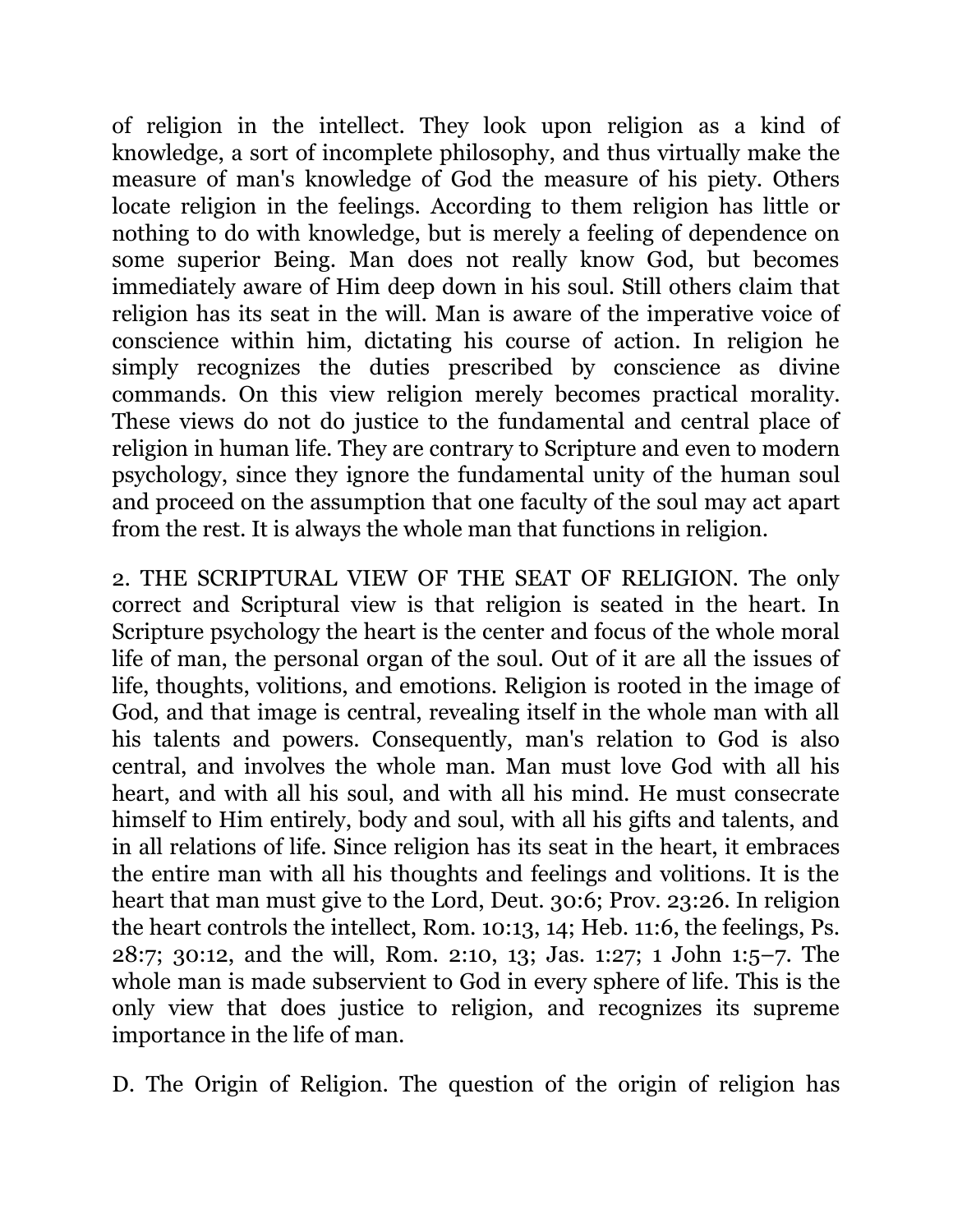engaged the attention of many scholars during the previous century, and still looms large in present-day treatises on religion. Under the influence of the theory of evolution some proceed on the assumption that man developed from a non-religious into a religious being, and make determined efforts to show how the transition came about. They who seek the solution of this problem in the light of God's revelation, however, come to an entirely different conclusion. They find that man was created as a religious being.

1. NATURALISTIC VIEWS OF THE ORIGIN OF RELIGION. Some regarded religion as the product of the cunning of priests or the craft of rulers, who played on the credulity and fears of the ignorant masses, in order to gain and maintain control over them. Others designated fetishworship (i. e., the worship of inanimate objects which were considered sacred, such as a stone, a stick, a bone, a claw, etc.) as the seed out of which the higher forms of religion developed. Still others suggested that a worship of spirits, perhaps the spirits of departed ancestors, was the most fundamental form of religion, out of which all the other forms gradually developed. A rather popular idea is to the effect that nature-worship gradually gave birth to religion. Man felt himself weak and helpless in the presence of the great and imposing phenomena of nature, and was thus led to worship these phenomena themselves or the hidden powers of which they were but the external manifestations. In more recent years the idea is gaining favour with some that religion in some way evolved out of a general belief in magic. These theories fail to explain the origin of religion, however. They start with an assumption that is contradicted by the facts, namely, that man was originally non-religious. Such a nonreligious man has never yet been discovered, and for that very reason it has been impossible to see religion in the making. Moreover, they proceed on the purely naturalistic assumption that the lowest form of religion is necessarily the oldest, and that religion is the result of a purely naturalistic evolution. They lose sight of the fact that there may have been deterioration in the religious life of the race. And, finally, they frequently assume the very thing which they must explain. The deceptive priests, the worship of fetishes and of spirits, the feeling of dependence on a higher power, and the idea that there is some invisible power behind the forces of nature,—these are the very things that need explanation. They are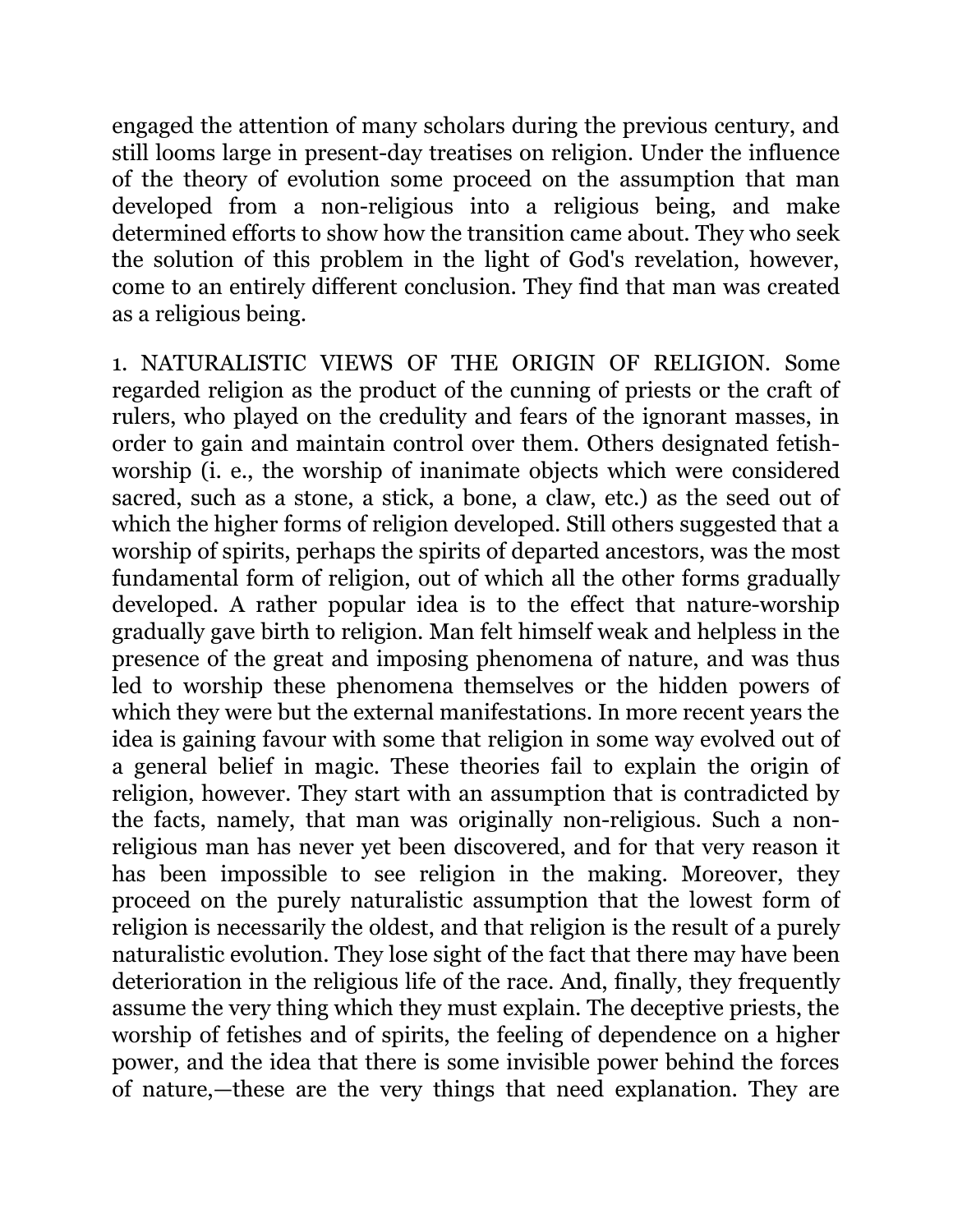already manifestations of religion.

2. THE SCRIPTURAL VIEW OF THE ORIGIN OF RELIGION. God's special revelation can enlighten us as to the origin of religion. It acquaints us with the fact that religion finds its explanation only in God. If we would explain the origin of religion we must proceed on the assumption that God exists, for real religion without a God is unthinkable. If religion is not founded on reality, it is a deceptive illusion, which may have some practical value for the present but will disappoint in the end. Moreover, since man cannot of himself discover God and know Him, it was necessary that God should reveal Himself. Without such a self-revelation on the part of God it would be utterly impossible for man to enter into religious relationship to Him. God did reveal Himself, and in His selfrevelation determined the worship and service that is well-pleasing to Him. But even this self-revelation of God would not have availed to the establishment of a religious relation, if God had not endowed man with a capacity to understand it and to respond to it. Religion is founded in the very nature of man, and was not imposed on him from without. It is a mistake to think that man first existed without religion and was then endowed with it as something added to his being. Created in the image of God, man has a natural capacity for receiving and appreciating the selfrevelation of God. In virtue of his natural endowments man seeks communion with God, though by nature he now seeks it in the wrong way. It is only under the influence of God's special revelation and of the illumination of the Holy Spirit that the sinner can, at least in principle, render to God the service that is his due.

#### Questions for Review:

How do many in our day seek to discover the essential nature of religion? Which is the only way in which we can learn to know this? What is the derivation of the word "religion"? What terms describe the religious attitude in the Old and in the New Testament? How would you define religion? What mistaken notions are there as to the seat of religion in man? What is the center of the religious life according to Scripture? What different explanations have been given of the origin of religion? Which is the only satisfactory explanation?

References for Further Study: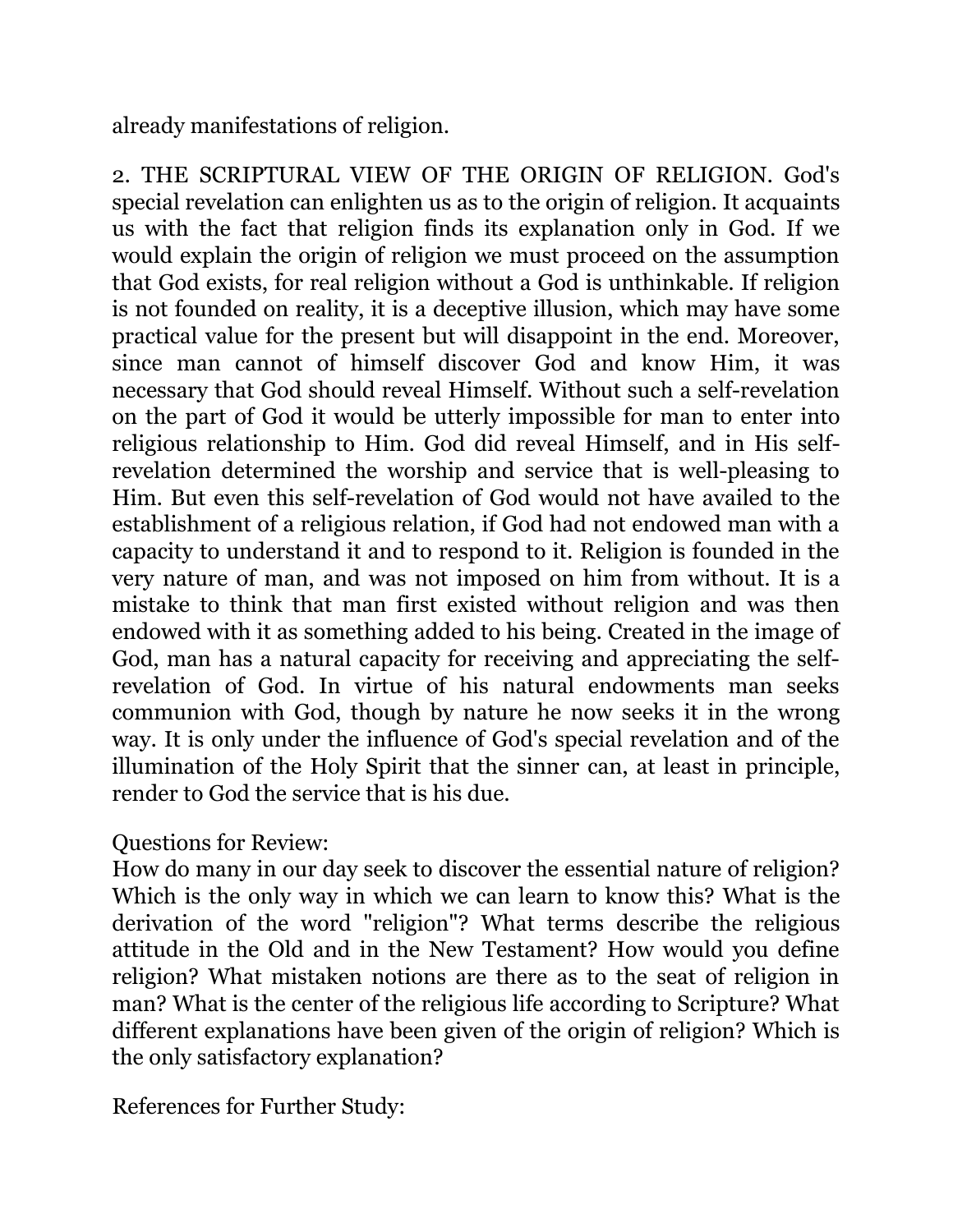Berkhof, Reformed Dogmatics, Introductory Volume pp. 104–122; McPherson, Christian Dogmatics, pp. 9–18; Wisse, Religie en Christendom, pp. 7–57; Visscher, De Oorsprong der Religie; Edwards, The Philosophy of Religion, pp. 29–178.

#### <span id="page-12-0"></span>**REVELATION**

The idea of religion naturally leads on to that of revelation. While many attempts have been made to explain religion apart from revelation, the conviction is now growing that all religion originates in revelation. And this is the only correct view of the matter. If God had not revealed Himself, man would not be in position to know Him at all, and all religion would be impossible.

A. Revelation in General. Before entering upon a discussion of the different kinds of revelation which God has given unto man, it is necessary to make a few remarks on revelation in general.

1. THE IDEA OF REVELATION. God is the incomprehensible One. Man cannot know Him as He is in the hidden depths of His divine being. Only the Spirit of God can search the deep things of God, 1 Cor. 1:10. It is impossible for man to have a perfect knowledge of God, for in order to possess this he would have to be greater than God. Job's question is a pointed denial of man's ability to comprehend the Infinite One: "Canst thou by searching find out God? Canst thou find out the Almighty unto perfection?" Job 11:7. At the same time it is possible for men to know God in a measure which is perfectly adequate for his personal needs. But he can acquire even this knowledge only because it has pleased God to reveal Himself. This means, according to the presentation of Scripture, that God has removed the veil which covered Him and has exposed Himself to view. In other words, He has in some way communicated knowledge of Himself to man, and has thereby opened the way for man to know Him, to worship Him, and to live in communion with Him.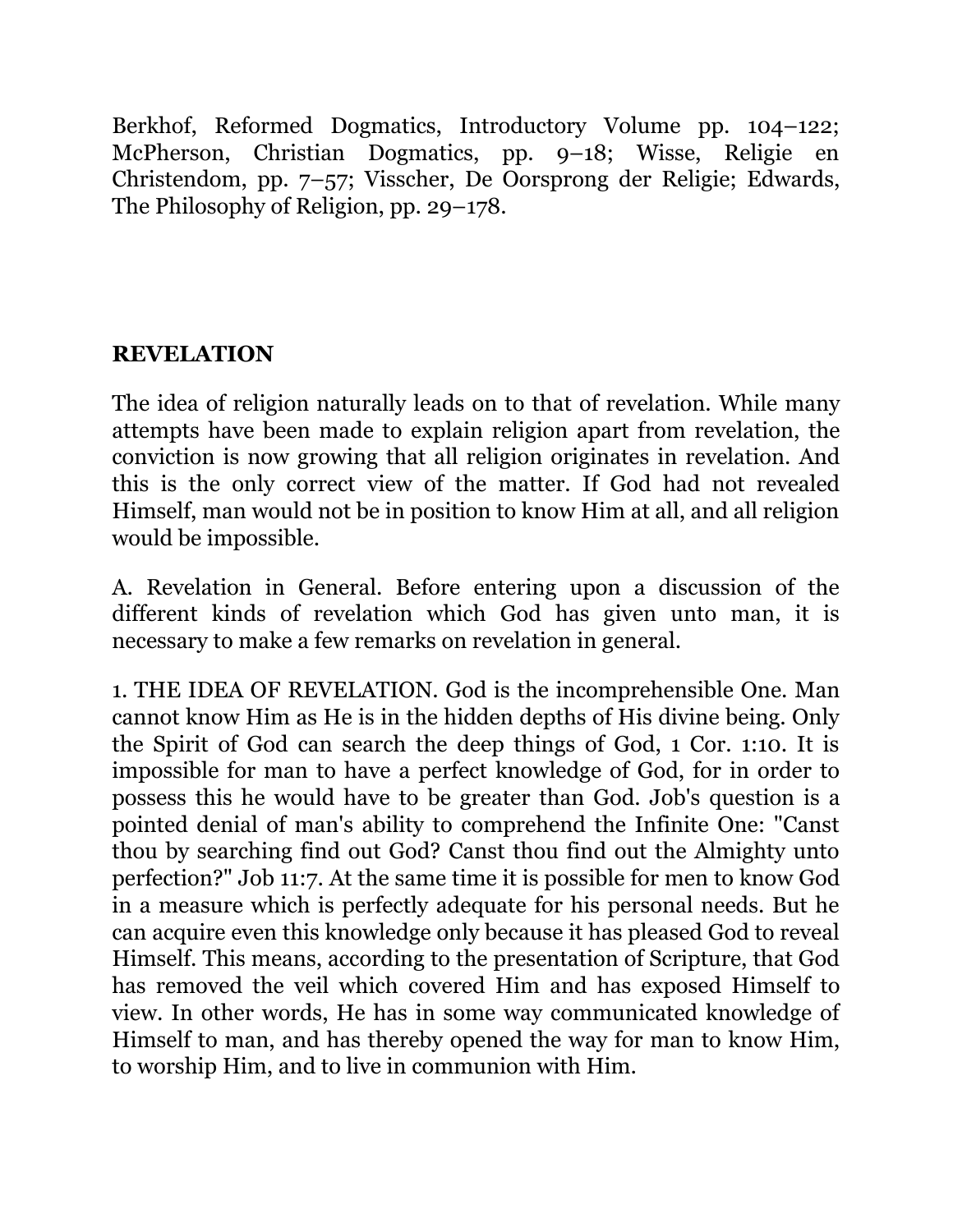2. DISTINCTIONS APPLIED TO THE IDEA OF REVELATION. In course of time two kinds of divine revelation were distinguished, namely, natural and supernatural, and general and special revelation. Generally speaking these two distinctions move along parallel lines; at the same time they differ in certain particulars which deserve notice.

a. Natural and supernatural revelation. This distinction is based on the mode of God's revelation. In origin all revelation is supernatural, because it originates in God. There is a difference, however, in the way in which God reveals Himself. Natural revelation is that revelation which is communicated through the phenomena of nature, including the very constitution of man. It is not a revelation given in words but embodied in facts which speak volumes. Figuratively, nature can be called a great book in which God has written with letters large and small, and from which man may learn of his goodness and wisdom, "his everlasting power and divinity," Rom. 1:20. Supernatural revelation, on the other hand, is a revelation in which God intervenes in the natural course of events, and in which He, even when He uses natural means, such as dreams and oral communications, employs them in a supernatural way. It is a revelation that is both verbal and factual, in which the words explain the facts and the facts illustrate the words.

b. General and special revelation. The second distinction hinges on the nature and object of God's revelation. General revelation is rooted in creation and in the general relations of God to man, is addressed to man considered simply as the creature and image-bearer of God, and aims at the realization of the end for which man was created and which can be attained only where man knows God and enjoys communion with Him. Special revelation, on the other hand, is rooted in the redemptive work of God, is addressed to man as a sinner and adapted to the moral and spiritual needs of fallen man, and aims at leading the sinner back to God through the specific knowledge of God's redemptive love revealed in Christ Jesus. It is not like general revelation a light that lighteth every man, but a light that illumines the pathway of those who are made receptive for the truth by the special operation of the Holy Spirit.

3. DENIAL OF GOD'S REVELATION. The fact of the divine revelation was frequently denied in one form or another. Both general and special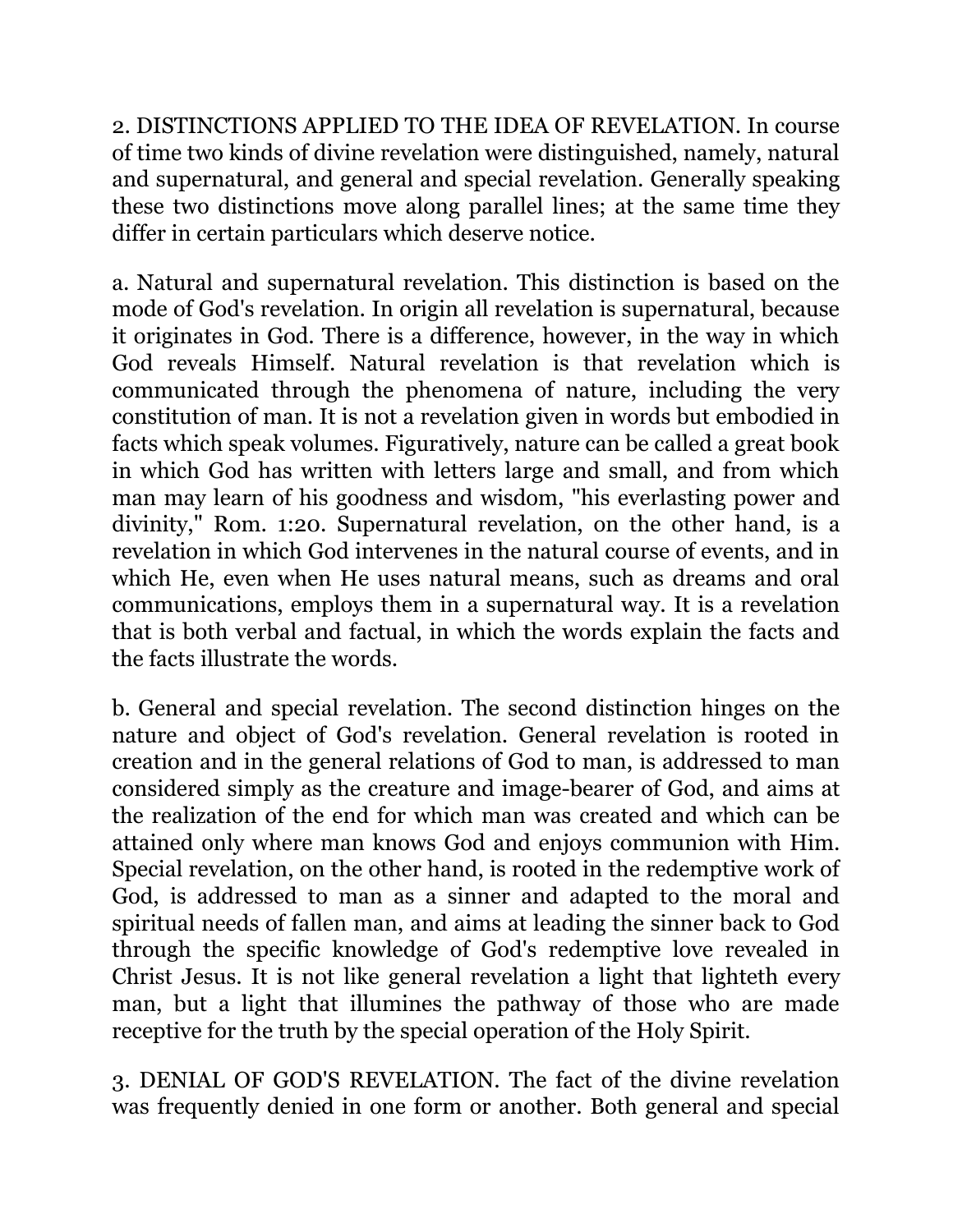revelation, but the former less than the latter, were the object of this denial.

a. Denial of general revelation. The atheist, who denies the very existence of God, naturally disputes all revelation. So does the agnostic, who does not believe that man can know God and who therefore speaks of Him as the great Unknowable One. Pantheists occasionally pretend to believe that God reveals Himself. Yet the idea of revelation does not fit in their system at all. They do not recognize the existence of a personal God, who can consciously and voluntarily reveal Himself; and even if they did, they would not know of any object outside of God to which He could make Himself known. With them God and man are one.

b. Denial of special revelation. Eighteenth century Deism, while acknowledging God's general revelation, denied the necessity, the possibility, and the reality of any special supernatural revelation. It regarded the general revelation of God as sufficient even for fallen man, and considered the assumption that it was not sufficient as a reflection on the wisdom or power of God. It would seem to imply that God was wanting either in the necessary wisdom or in the requisite power to create a world that would meet all the requirements of a divine revelation under all conditions. Under the influence of pantheistic Idealism present-day liberal theology also denies God's special revelation. It reduces the Bible to a part of His general revelation and simply wipes out the distinction between the natural and the supernatural.

B. General Revelation. While both the general and the special revelation of God now exist alongside of each other, the former was prior to the latter in point of time, and is therefore considered first.

1. THE IDEA OF GOD'S GENERAL REVELATION. General revelation does not come to man in the form of direct verbal communications. It consists in an embodiment of the divine thought in the phenomena of nature, in the general constitution of the human mind, and in the facts of experience or history. God speaks to man in His entire creation, in the forces and powers of nature, in the constitution of the human mind, in the voice of conscience, and in the providential government of the world in general and of the lives of individuals in particular. The poet sings: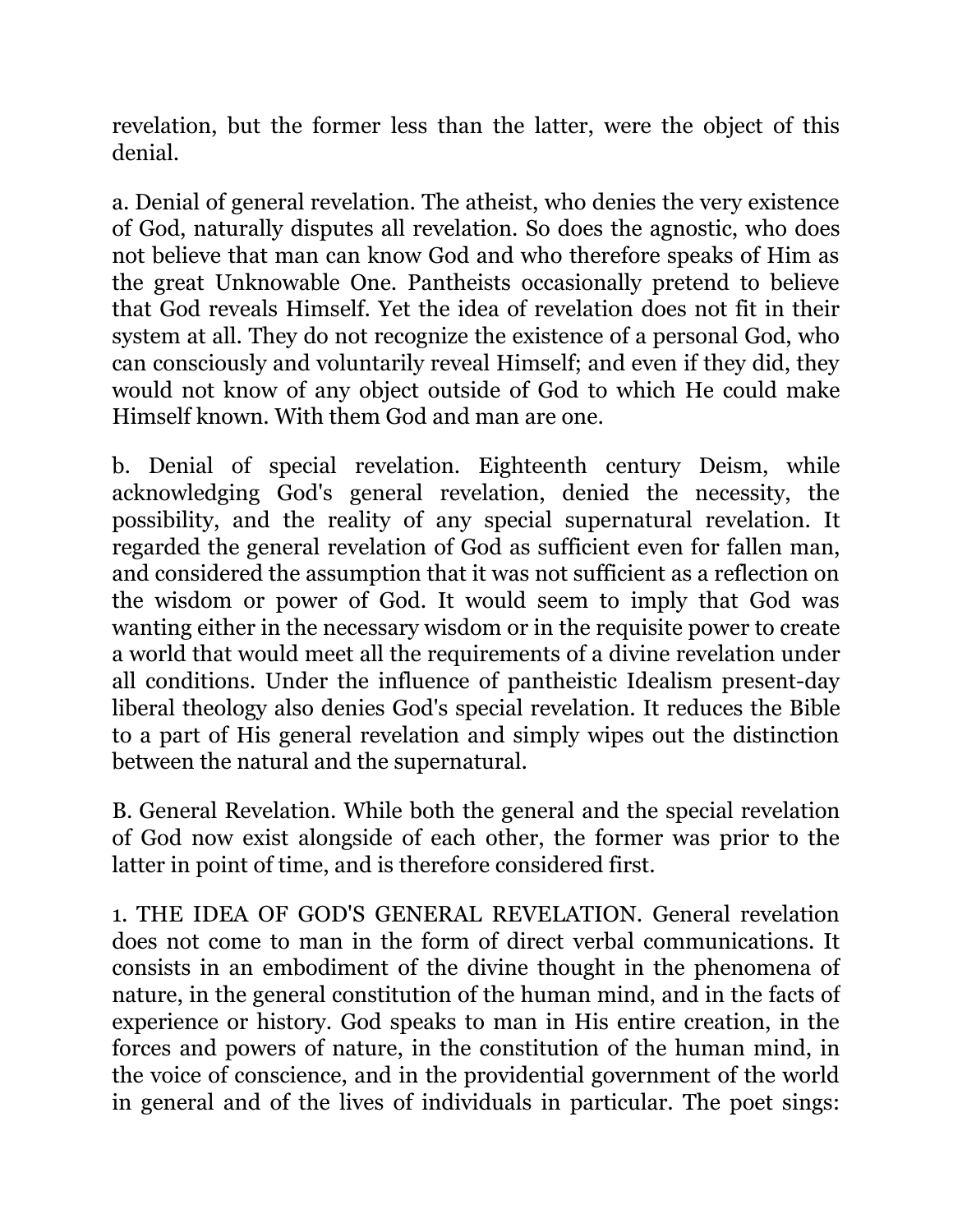"The heavens declare the glory of God; and the firmament showeth His handiwork. Day unto day uttereth speech, and night unto night showeth knowledge," Ps. 19:1, 2. And Paul says: "For the invisible things of Him since the creation of the world are clearly seen, being perceived through the things that are made, even His everlasting power and divinity," Rom. 1:20. This general revelation never has been exclusively natural, but always contained an admixture of the supernatural. Even before the fall God revealed Himself to man super-naturally in the covenant of works. And in the course of the history of revelation God frequently revealed Himself in a supernatural way outside of the sphere of special revelation, Gen. 20:3 ff.; 40:5 ff; 41:1 ff.; Judg. 7:13; Dan. 2:1 ff.

2. THE PRESENT ACTUAL INSUFFICIENCY OF GENERAL REVELATION. While Pelagians, Deists, and Rationalists concur in regarding the general revelation of God as quite sufficient for the present needs of man, Roman Catholics and Protestants are agreed as to its insufficiency. There are several reasons why it must be regarded as inadequate:

a. Sin altered both this revelation and man's receptivity for it. As a result of the fall of man the blight of sin rests on creation in general. The element of corruption entered God's beautiful handiwork and obscured, though it did not altogether obliterate, the handwriting of God. Nature, it is true, still shows the earmarks of its divine origin, but is now full of imperfections and a prey to destructive forces. It has ceased to be the perspicuous revelation of God which it once was. Moreover, man was blinded by sin, so that he cannot read the divine script in nature, and became subject to the power of error and perversion, so that he opposes the truth by unrighteousness and even exchanges it for a lie. John 1:5; Rom. 1:18, 25; Eph. 4:18; Col. 1:13; 1 John 2:9, 11.

b. General revelation does not convey any thoroughly reliable knowledge of God and spiritual things. In virtue of the facts stated in the preceding paragraph, the knowledge of God and of spiritual and eternal things conveyed by general revelation is too uncertain to form a trustworthy basis on which to build for eternity; and man cannot afford to pin his hopes for the future on uncertainties. The history of science and philosophy clearly shows that general revelation is no safe and certain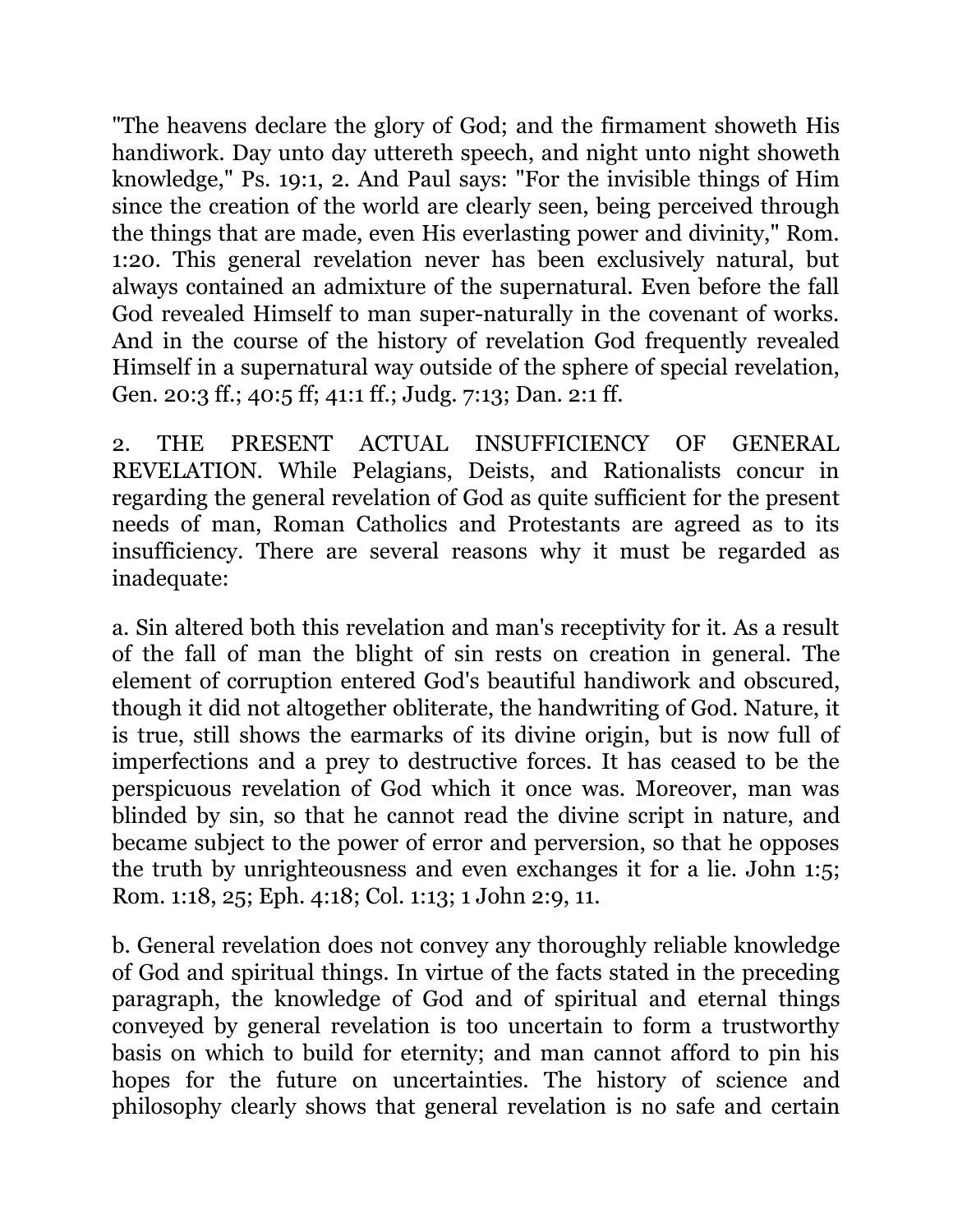guide. One system of truth after another was constructed, only to be overthrown by a following generation. "Our little systems have their day; they have their day and cease to be."

c. General revelation does not even afford an adequate basis for religion in general. The history of religions shows, and this is recognized ever increasingly, that there are no religions that are based exclusively on natural revelation. It is becoming more and more evident that a purely natural religion does not and cannot exist. Gentile nations and tribes all appeal to some more special revelation, supposedly given by the gods, as the basis of their religion.

d. It is altogether insufficient as a foundation for the Christian religion. By general revelation we may receive some knowledge of the goodness, the wisdom, and the power of God, but we do not learn to know Christ, who is the only way of salvation, Matt. 11:27; John 14:6; 17:3; Acts 4:12. It knows nothing of saving grace, of pardon and redemption, and therefore cannot lead sinners out of the slavery of sin into the glorious liberty of the children of God. It is not part of the redemptive process set in motion by God for the salvation of man. This is the supreme reason for its insufficiency. God desired to save sinners unto the glory of His name, and therefore had to enrich mankind with a more special revelation, a revelation of redeeming grace in Jesus Christ.

3. THE VALUE AND SIGNIFICANCE OF GENERAL REVELATION. The fact that, after the fall of man, general revelation was superseded by a special revelation may easily lead to an under-valuation of the former. We should not forget, however, that God's original revelation remains of great importance.

a. In connection with the gentile world. God's general revelation, including the supernatural elements that were handed down from generation to generation and often distorted beyond recognition, furnishes after all the firm and lasting foundation for the gentile religions. It is in virtue of this that even the gentiles feel themselves to be the offspring of God, Acts 17:28, that they seek after God, if haply they might feel after Him and find Him, Acts 17:27, that they see in nature God's everlasting power and divinity, Rom. 1:19, 20, and that they do by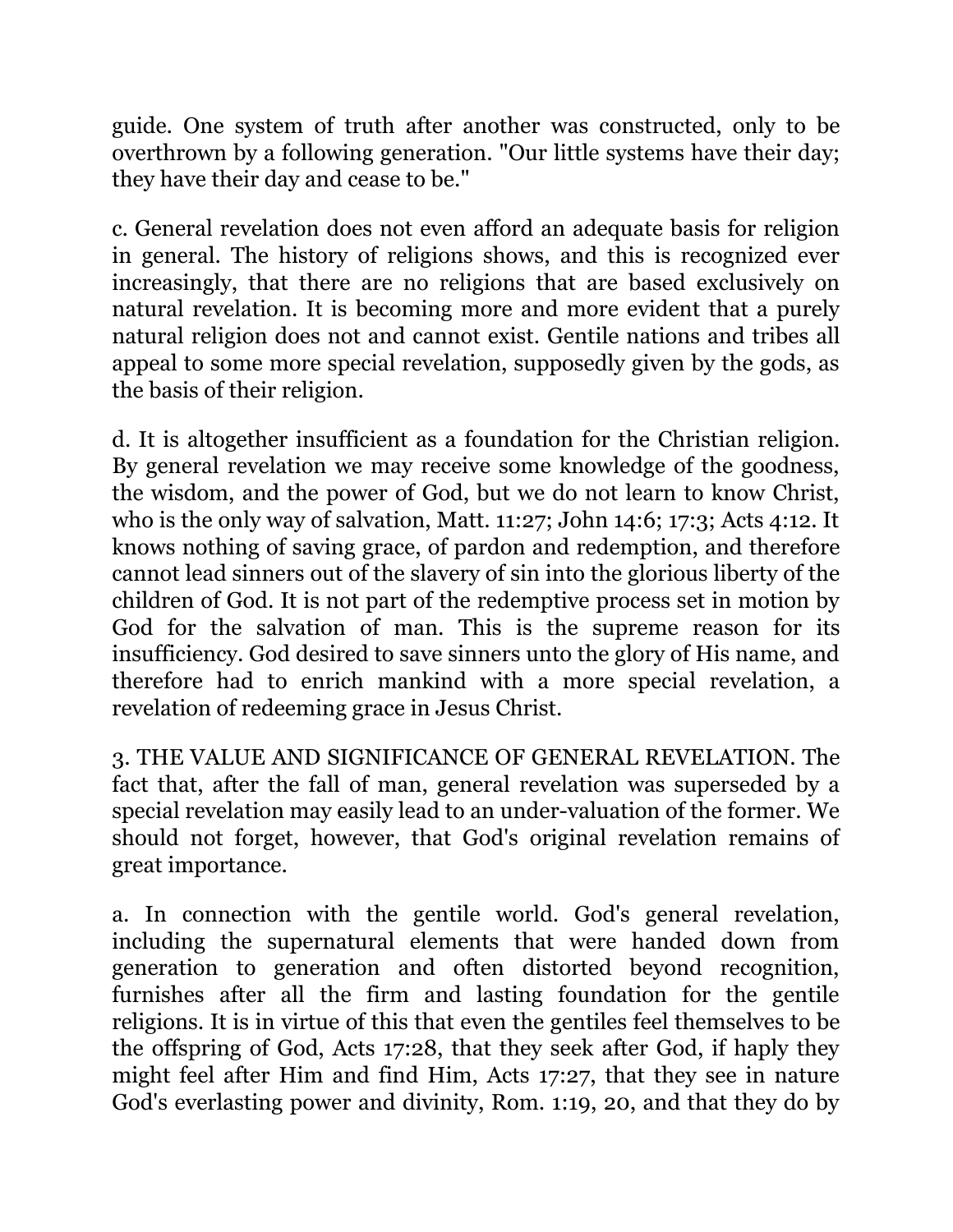nature the things of the law, Rom. 2:14. While they live in the darkness of ignorance and sin, pervert the truth by turning it into a lie, and serve gods which are no gods, but lies and vanity; yet they also share in the illumination of the Logos and in the general operation of the Holy Spirit, Gen. 6:3; Job 32:8; John 1:9; Rom. 2:14, 15; Acts 14:16, 17; 17:22–30. As a result their religions, while described as false in Scripture, also contain elements of truth which afford points of contact for the message of the Christian missionary.

b. In connection with the Christian religion. When God gave his special revelation, He did not simply place this alongside of His original revelation, but incorporated in it the truths embodied in His general revelation, corrected their perversion, and interpreted them for mankind. Consequently, the Christian now reads God's general revelation with the eye of faith and in the light of His Word, and for that very reason is able to see God's hand in nature and His footsteps in history. He sees God in everything round about him, and is thus led to a proper appreciation of the world. But if special revelation engenders a true appreciation of general revelation, it is equally true that general revelation promotes a proper understanding of special revelation. Scripture can be fully understood only against the background of God's revelation in nature. The latter frequently sheds a welcome light on the former. Moreover, general revelation also offers Christians and non-Christians a common basis on which they can meet and argue. The light of the Logos that lighteth every man is also a bond that unites them. Finally, it is also due to God's general revelation that special revelation does not appear, as it were, suspended in the air, but touches the life of the world at every point. It maintains the connection between nature and grace, between the world and the kingdom of God, between the natural and the moral order, between creation and re-creation.

C. Special Revelation. Alongside of the general revelation in nature and history we have a special revelation, which is now embodied in Scripture. The Bible is par excellence the book of special revelation, a revelation in which words and facts go hand in hand, the former interpreting the latter, and the latter giving concrete embodiment to the former.

1. THE NECESSITY OF SPECIAL REVELATION. Through the entrance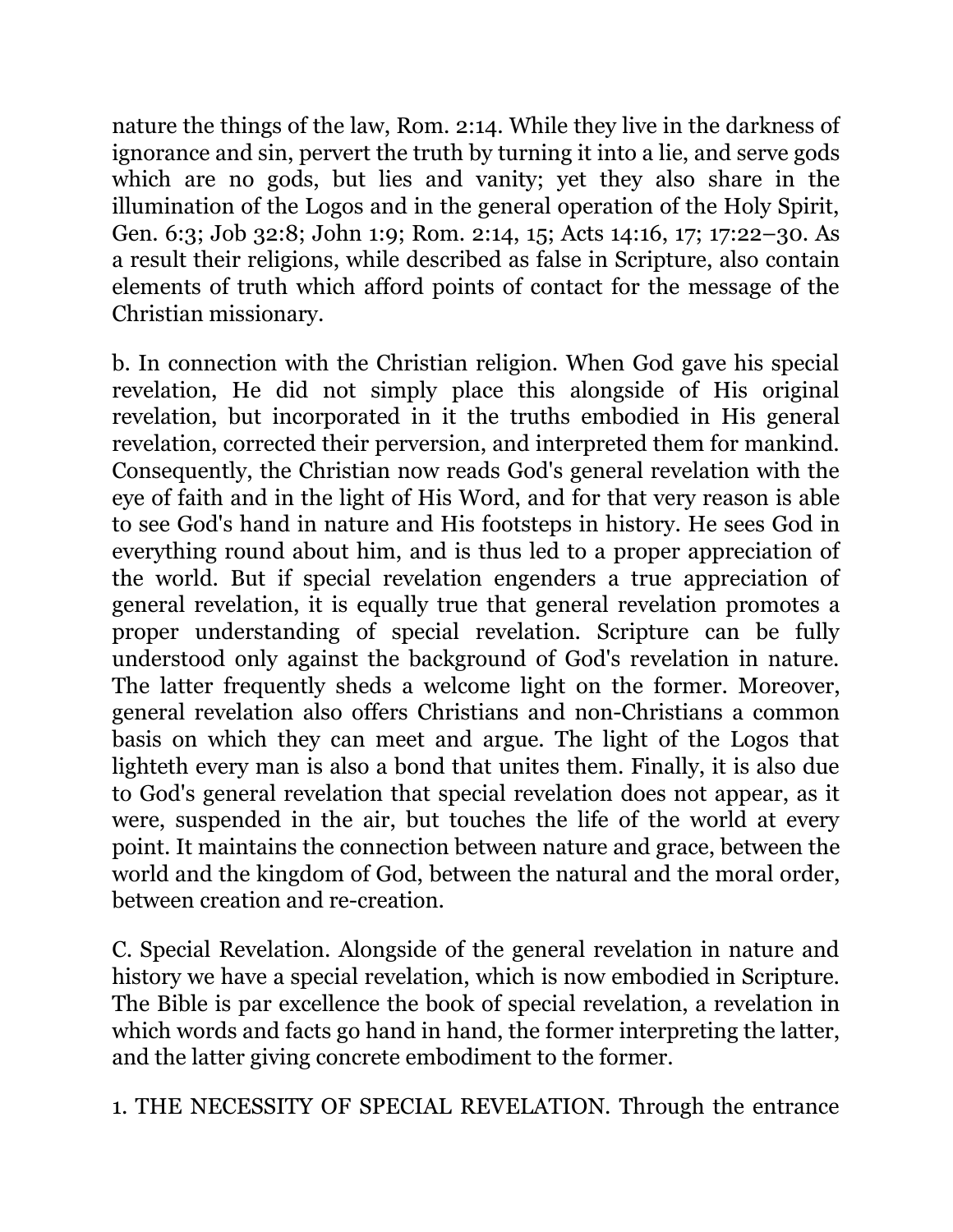of sin into the world God's general revelation was obscured and corrupted, so that the handwriting of God in nature and in the very constitution of man is not as legible now as it was in the morning of creation. Moreover, man became subject to the power of darkness and ignorance, of error and unbelief, and in his blindness and perverseness now fails to read aright even the remaining vestiges of the original revelation. He even takes delight in exchanging the truth of God for a lie. General revelation no more conveys to man absolutely reliable knowledge of God and spiritual things, is not properly understood by man, and does not avail to restore him to a condition of friendship with God. Therefore special divine operations were necessary, serving a fourfold purpose: (a) to correct and interpret the truths which are now gathered from general revelation; (b) to illumine man so that he can once more read the handwriting of God in nature; (c) to furnish man with a revelation of God's redemptive love; and (d) to change his entire spiritual condition by redeeming him from the power of sin and leading him back to a life in communion with God.

2. THE MEANS OF SPECIAL REVELATION. The means of God's special revelation can in general be reduced to three kinds:

a. Theophanies or manifestations of God. According to Scripture God is not only a God afar off, but also a God at hand. Symbolically, He dwelt between the cherubim in the days of the Old Testament, Ps. 80:1; 99:1. His presence was seen in fire and clouds of smoke, Gen. 15:17; Ex. 3:2; 19:9, 16 f.; 33:9; Ps. 78:14; 99:7, in stormy winds, Job 38:1; 40:6; Ps. 18:10–16, and in the gentle zephyr, 1 Kings 19:12. These were all tokens of His presence, in which He revealed something of His glory. Among the Old Testament appearances that of the "Angel of the Lord" occupies a special place. This Angel was evidently not a created angel. On the one hand He is distinguished from God, Ex. 23:20–23; Isa. 63:8, 9, but on the other hand He is also identified with God, Gen. 16:13; 31:11, 13; 32:28. The prevailing opinion is that He was the second person in the Trinity, cf. Mal. 3:1. Theophany reached its highest point in the incarnation of Christ, in whom the fulness of the godhead dwelt bodily, Col. 1:19; 2:9. In Him the Church becomes the temple of the Holy Spirit, 1 Cor. 3:16; 6:19; Eph. 2:21. An even fuller realization of God's dwelling with man will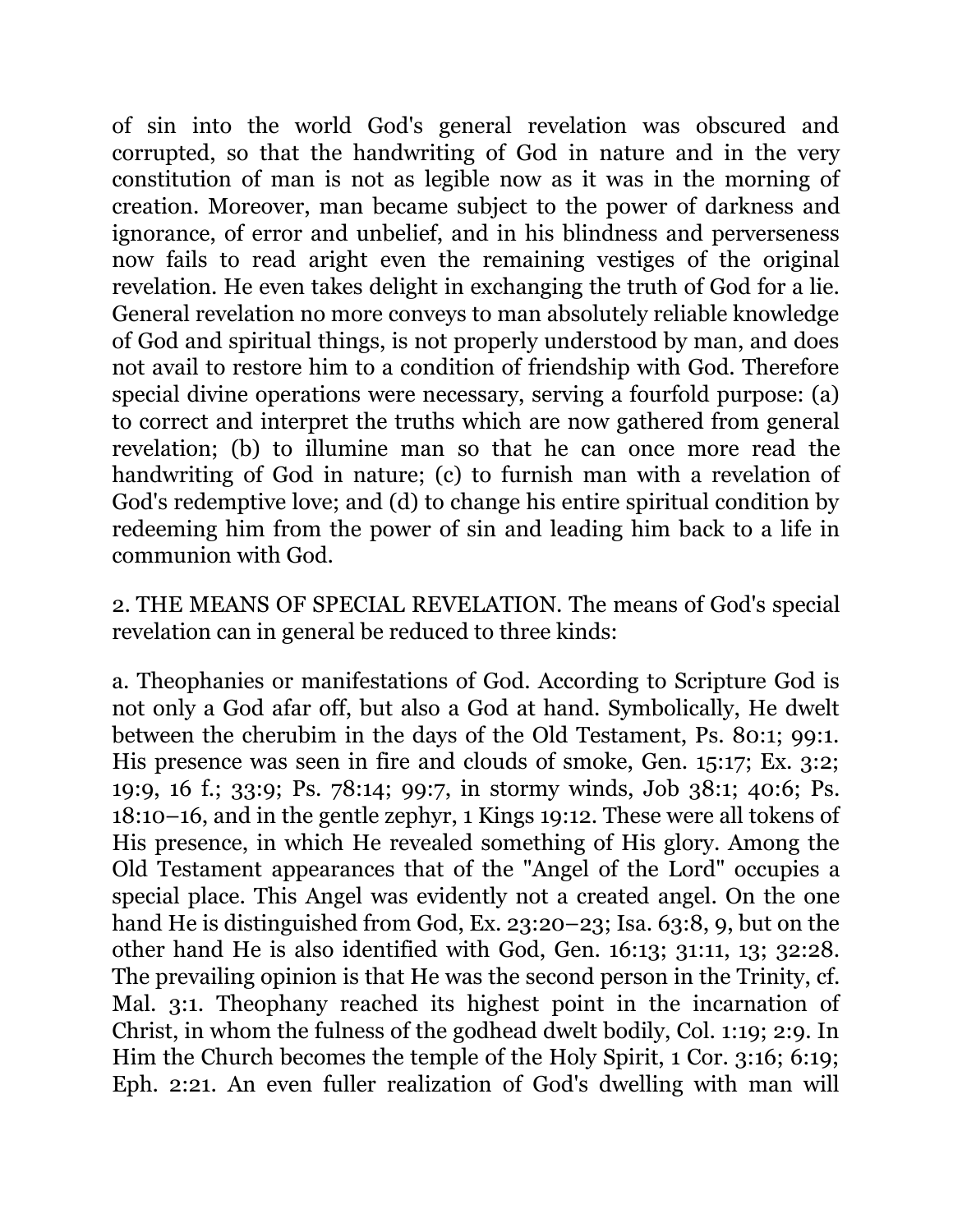follow, when the new Jerusalem descends out of heaven from God, and the tabernacle of God is pitched among men.

b. Direct communications. God communicated His thoughts and His will to man in various ways. Sometimes He spoke to the organs of His revelation with an audible voice, Gen. 2:16; 3:8–19; 4:6–15; 9:1, 8, 12; 32:26; Ex. 19:9; Deut. 5:4, 5; 1 Sam. 3:4. In other cases He resorted to such means as the lot and the Urim and Thummim, 1 Sam. 10:20, 21; 1 Chron. 24:5–31; Neh. 11:1; Num. 27:21; Deut. 33:8. The dream was a very common means of revelation, Num. 12:6; Deut. 13:1–6; 1 Sam. 28:6; Joel 2:28, and was also used in revelations to non-Israelites, Gen. 20:3–6; 31:24; 40:5; 41:1–7; Judg. 7:13. A closely related but higher form of revelation was the vision, which was very common in the case of the prophets, Isa. 6; 21:6f.; Ezek. 1–3; 8–11; Dan. 1:17; 2:19; 7–10; Amos 7–9. The prophets received these visions while they were awake and sometimes in the presence of others, Ezek. 8:1ff. More generally, however, God revealed Himself to the prophets by means of an inner illumination through the spirit of revelation. In the New Testament Christ appears as the highest, the true, and, in a sense, the only prophet. He communicates His Spirit, which is also the spirit of revelation and illumination to all those that believe, Mark 13:11; Luke 12:12; John 14:17; 15:26; 16:13; 20:22; Acts 6:10; 8:29. In Him all those that are His have the anointing of the Holy One and are taught of the Lord, 1 John 2:20.

c. Miracles. According to Scripture God also reveals Himself in miracles. It is especially from this point of view that the miracles of Scripture should be studied. While they excite a feeling of wonder, they are not, like the so-called miracles of heathen sorcerers, primarily portents which fill man with amazement. They are above all manifestations of a special power of God, tokens of His special presence, and frequently serve to symbolize spiritual truths. As manifestations of the ever-coming kingdom of God, they are made subservient to the great work of redemption. Hence they frequently serve to punish the wicked and to help or deliver the people of God. They confirm the words of prophecy and point to the new order that is being established by God. The miracles of Scripture, too, culminate in the incarnation, which is the greatest and most central miracle of all. In Christ, who is the absolute miracle, all things are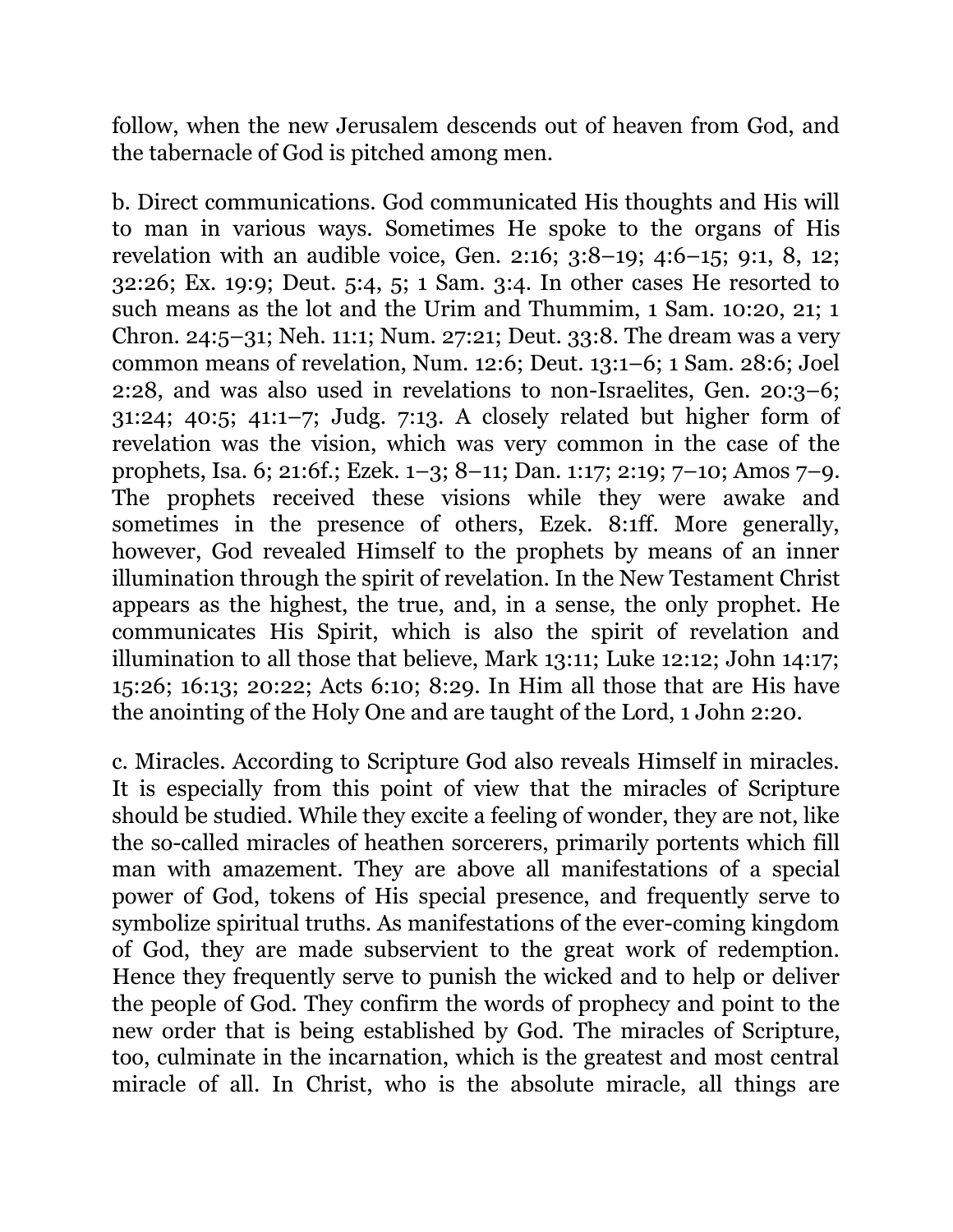restored and creation is brought back to its pristine beauty, Acts 3:21.

3. THE CONTENTS OF SPECIAL REVELATION. There are three points that deserve special mention in connection with the contents of God's special revelation.

a. It is a revelation of redemption. Special revelation does not simply serve the purpose of conveying to man some general knowledge of God. It discloses to man specific knowledge of the plan of God for the salvation of sinners, of the reconciliation of God and sinners in Jesus Christ, of the way of salvation opened up by His redemptive work, of the transforming and sanctifying influence of the Holy Spirit, and of the divine requirements for those who share in the life of the Spirit. It is a revelation which renews man, which illumines his mind, inclines his will to good, fills him with holy affections, and prepares him for his heavenly home.

b. It is both word-and fact-revelation. This revelation of God does not consist exclusively in word and doctrine, and does not merely address itself to the intellect. God reveals Himself not only in the law and the prophets, the gospels and the epistles, but also in the history of Israel, in the ceremonial worship of the Old Testament, in theophanies and miracles, and in the redemptive facts of the life of Jesus. Moreover, special revelation not only conveys to man knowledge of the way of salvation, but also transforms the lives of sinners by changing them into saints.

c. It is a historical revelation. The content of special revelation was gradually unfolded in the course of many centuries, and is therefore of a historical and gradually developing character. The great truths of redemption appear but dimly at first, but gradually increase in clearness, and finally stand out in all their grandeur in the New Testament revelation. There is a constant coming of God to man in theophany, prophecy, and miracle, and this coming reaches its highest point in the incarnation of the Son of God and in the indwelling of the Holy Spirit in the Church.

Questions for Review:

What is divine revelation? How do natural and supernatural revelation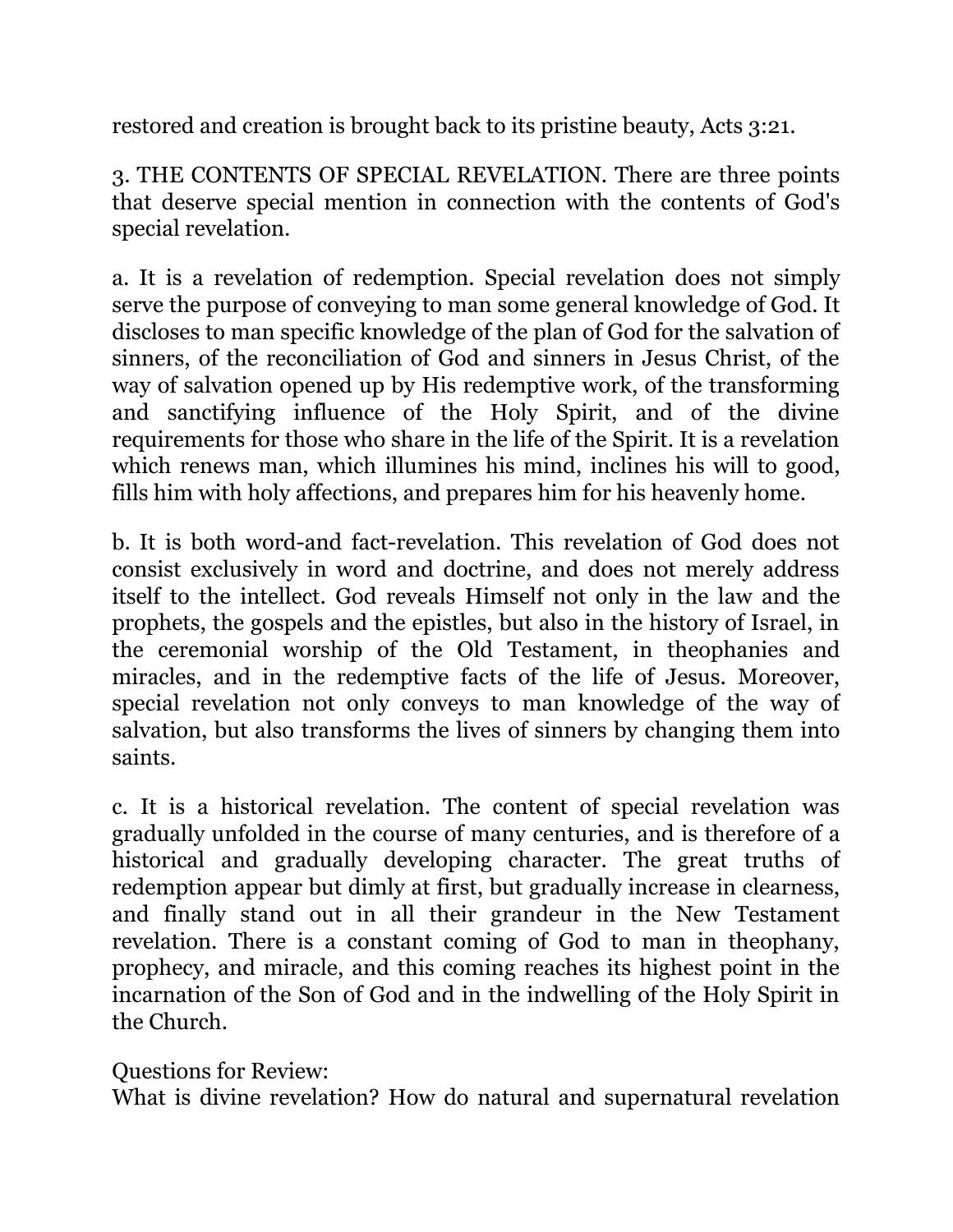differ? What is the difference between general and special revelation? Where do we meet with the denial of general revelation? Who deny the reality of special revelation? What is the nature of God's general revelation? Why is it insufficient for the present needs of the human race? What value does it have for the gentile world? What significance has it for Christianity? Why was God's special revelation necessary? What means are employed in special revelation? What is the general character of the special revelation given by God?

References for Further Study:

Berkhof, Reformed Dogmatics, Introductory Volume, pp. 123–146; McPherson, Christian Dogmatics, pp. 18–24; Warfield, Revelation and Inspiration, pp. 3–50; Orr, Revelation and Inspiration, pp. 1–154; Shedd, Dogmatic Theology, I, pp. 61–84.

#### <span id="page-21-0"></span>**SCRIPTURE**

From the discussion of special revelation we pass on to that of Scripture. The transition is natural and easy, since Scripture is the book of God's special revelation. Three points call for consideration here, namely, the relation of Scripture to special revelation, the inspiration of Scripture, and the perfections of Scripture.

A. The Relation Between Special Revelation and Scripture. In general it may be said that God's special revelation assumed a permanent form in Scripture, and was thus preserved for posterity. God intended that his revelation should be His perennial speech to all the successive generations of men, and therefore had to guard it against loss, corruption, and falsification. He did this by providing an infallible record of it, and by watching over this with providential care. It cannot be said that special revelation and Scripture are in every respect identical. The term "special revelation" is not always used in the same sense. It may denote a series of divine self-communications, but it may also serve as a designation of Scripture.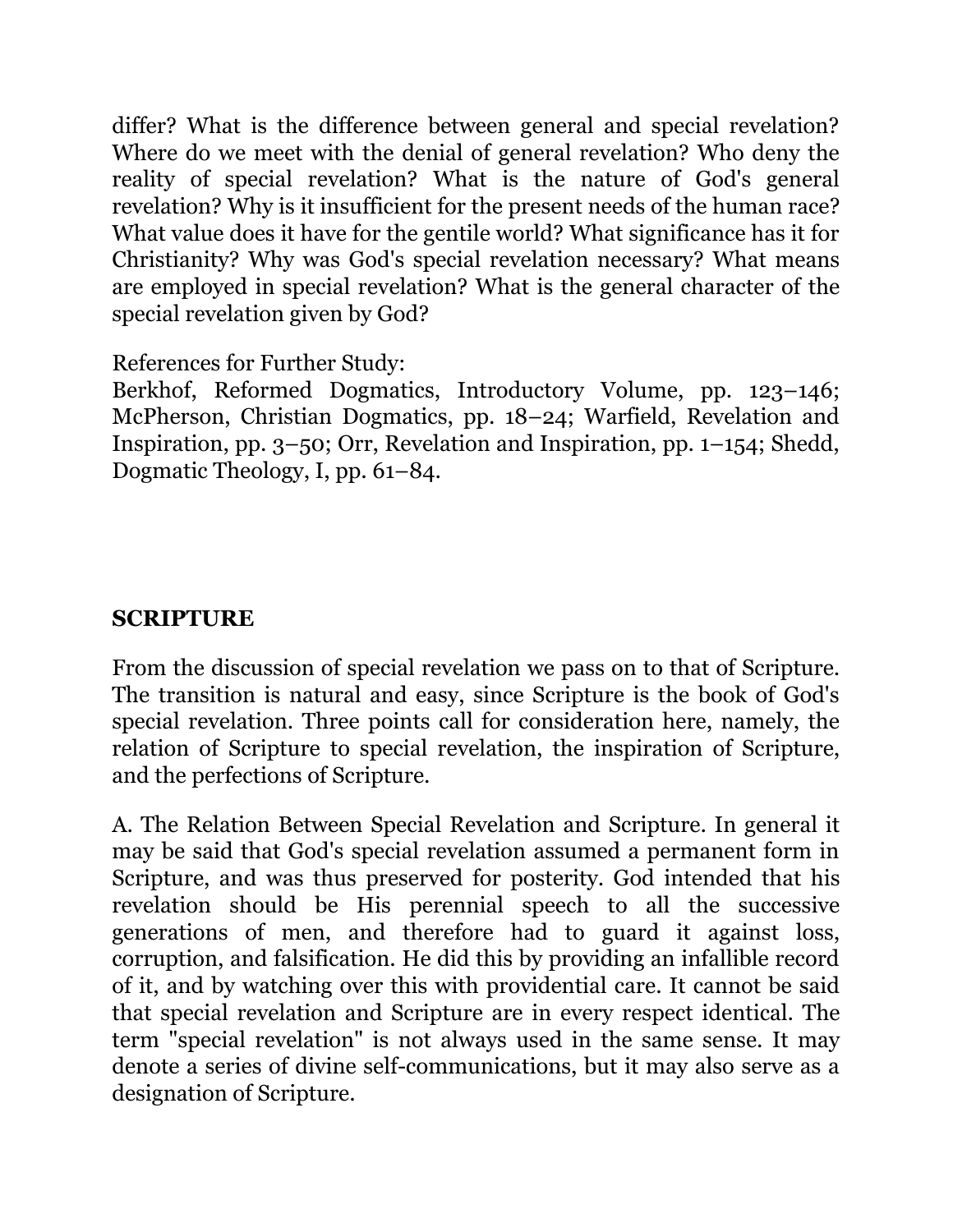1. THE SENSE IN WHICH SPECIAL REVELATION AND SCRIPTURE DIFFER. If the term "special revelation" is used to designate the direct self-communications of God, then it cannot be regarded as simply another name for the Bible. This is perfectly evident from the fact that Scripture contains a great deal that was not communicated in a supernatural way, but was learnt by experience or gathered by historical study and from the additional fact that prophets and apostles often received the divine communications given unto them long before they committed these to writing, Jer. 25:13; 30:1; 36:2; John 20:30; 21:25. Using the term "special revelation" in this specific sense, we cannot say that the Bible is God's Word, but only that God's Word is contained in the Bible. It should be noted, however, that this does not justify the distinction between the Word of God as divine and its record as human. Neither does it warrant the unqualified statement that the Bible is not but contains the Word of God. The terms "Word of God" and "special revelation" are also used in a sense in which they are identical with "Scripture."

2. THE SENSE IN WHICH SPECIAL REVELATION AND SCRIPTURE ARE IDENTICAL. The term "special revelation" may also be applied to that whole complex of redemptive truths and facts, with its proper historical setting, that is found in Scripture and has the divine guarantee of its truth in the fact that the whole Bible is infallibly inspired by the Holy Spirit. In that sense the whole Bible from Genesis to Revelation, and it only, is for us God's special revelation. If the term is understood in this sense, then it is proper to maintain that the Bible not only contains but is the Word of God. Scripture derives its significance exactly from the fact that it is the book of revelation. It is not merely a narrative of what happened years ago, but the perennial speech of God to man. Revelation lives on in Scripture and brings even now, just as it did when it was given, light, life, and holiness.

B. The Inspiration of Scripture. The Bible is and will continue to be the Word of God for all the successive generations of man only in virtue of its divine inspiration. The whole of Scripture is given by inspiration of God. This makes it the infallible rule of faith and practice for mankind. Since this inspiration is often denied and even more frequently misrepresented,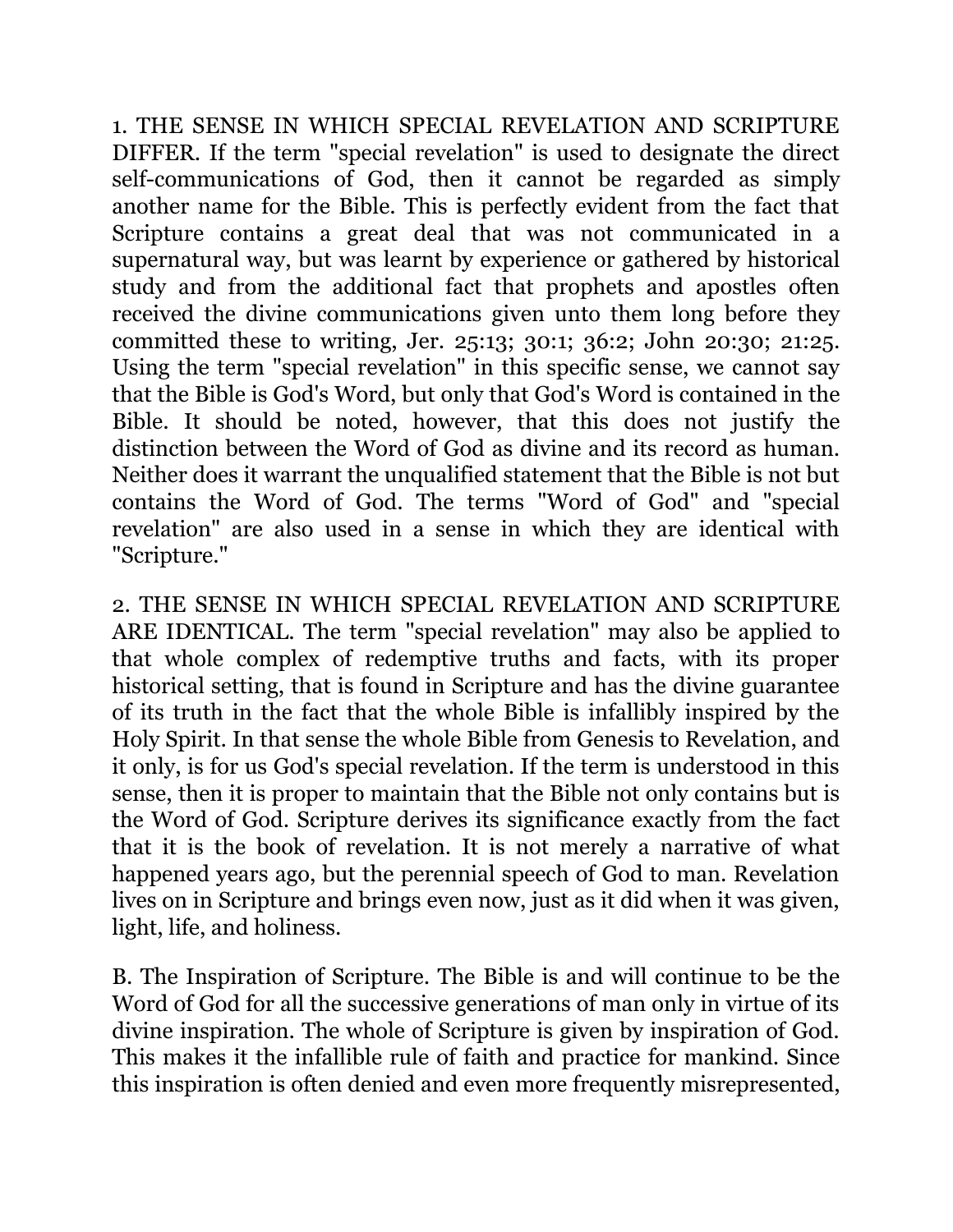it calls for particular attention.

1. SCRIPTURE PROOF FOR INSPIRATION. The doctrine of inspiration, just as every other doctrine, is derived from Scripture. The Bible itself testifies abundantly to its inspiration, and favors the strictest view of inspiration, as even rationalists are willing to admit. Writers of the Old Testament are repeatedly commanded to write what the Lord commands them, Ex. 17:14; 34:27; Num. 33:2; Isa. 8:1; 30:8; Jer. 25:13; 30:2; Ezek. 24:1 f.; Dan. 12:4; Heb. 2:2. The prophets were conscious of bringing a divine message, and therefore introduced it by some such formula as "Thus saith the Lord"; "The word of the Lord came unto me"; "Thus the Lord Jehovah showed me"; etc. These formulæ frequently refer to the spoken word, but are also used in connection with the written word, Jer. 36:

27, 32; Ezek., chapters 26, 27, 31, 32, 39. Isaiah probably even speaks of his own written prophecy as "the book of Jehovah," Isa. 34:16. The writers of the New Testament frequently quote passages from the Old Testament as words of God or of the Holy Spirit, Matt. 15:4; Heb. 1:5 ff.; 3:7; 4:3; 5:6; 7:21, etc. Paul speaks of his own words as Spirit-taught words, 1 Cor. 2:13, and claims that Christ is speaking in him, 2 Cor. 13:3. His message to the Thessalonians is the word of God. 1 Thess. 2:13. Finally, he says in the classical passage on inspiration: "Every Scripture (referring to the sacred writings of the Old Testament of which he speaks in the preceding) inspired of God is also profitable for teaching, for reproof, for correction, for instruction which is in righteousness," 2 Tim. 3:16. The rendering here given is that of the American Revised Version. That of the Authorized Version deserves preference, however: "All Scripture is given by inspiration of God, and is profitable for doctrine, for reproof, for correction, for instruction in righteousness." It is favored even by the rendering given by Moffatt.

2. THE NATURE OF INSPIRATION. In discussing the nature of inspiration attention should be called first of all to two erroneous views.

a. Mechanical Inspiration. The process of inspiration has often been conceived in a rather mechanical way. It was represented as if God simply dictated what the human authors of the books of the Bible had to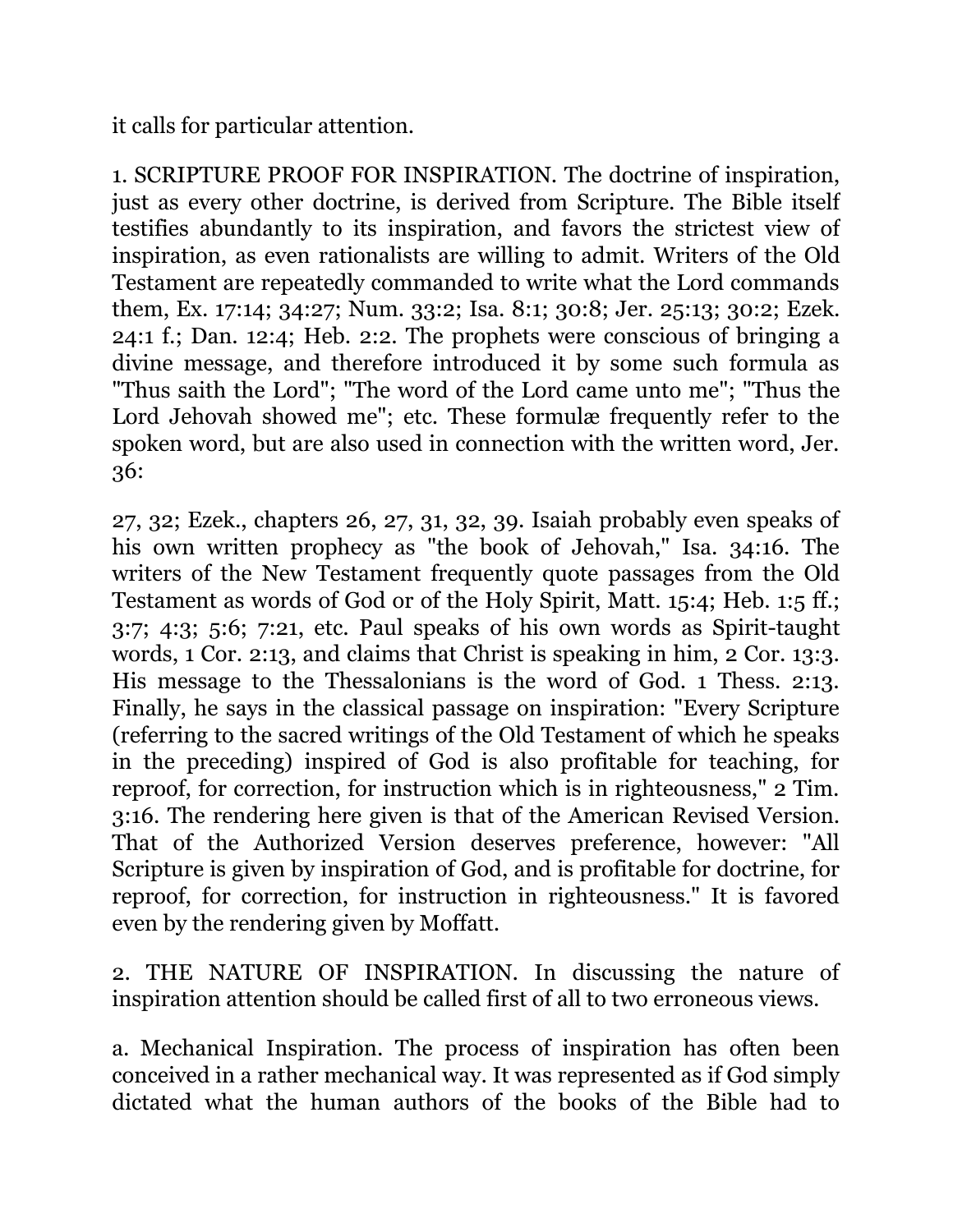incorporate in their writings. The latter were mere penmen of the Holy Spirit, recording His thoughts in words of His choosing. Their mental life was in repose, and did not in any way contribute to the contents or form of their writings. Thus even the style of Scripture is the style of the Holy Spirit. Further investigations have shown, however, that this position is quite untenable. It clearly appears from Scripture itself that the writers were not mere passive instruments in the production of their books, but were real authors. In some cases they evidently gave the fruits of historical investigations, for they refer to these investigations, Luke 1:1–4, and sometimes even mention their sources, as in the books of Samuel, Kings, and Chronicles. In other cases they record their own personal experiences, as in the psalms and frequently also in the prophetic books, in Acts, and in the epistles. Moreover, each one of them writes in his own individual style. The style of Isaiah is not like that of Ezekiel, nor the style of Paul like that of John.

b. Dynamical Inspiration. In opposition to the mechanical conception of inspiration, many in the eighteenth and nineteenth century advocated what they called dynamical inspiration. This theory renounces the idea that there was any direct operation of the Holy Spirit on the production of the books of the Bible, an operation that finds its purpose precisely in the production of those books; and substitutes for it the idea of a general inspiration of the writers. This inspiration was a permanent characteristic of the writers, and therefore incidentally also influenced their writings. It does not differ essentially but only in degree from the spiritual enlightenment of believers in general. It penetrates all parts of Scripture, but not all in the same measure. The historical books of the Bible do not share it in the same measure as the doctrinal books. And while it renders the Biblical writings generally trustworthy, it allows for the possibility of errors, especially in the historical books. This theory certainly does not do justice to the Biblical data on inspiration. It robs the Bible of its supernatural character, reduces it to the level of general revelation, and destroys its infallibility.

c. Organic Inspiration. The theory of inspiration which is now generally accepted in Reformed circles is usually called "organic inspiration," though some designate it as "dynamical inspiration." The term "organic"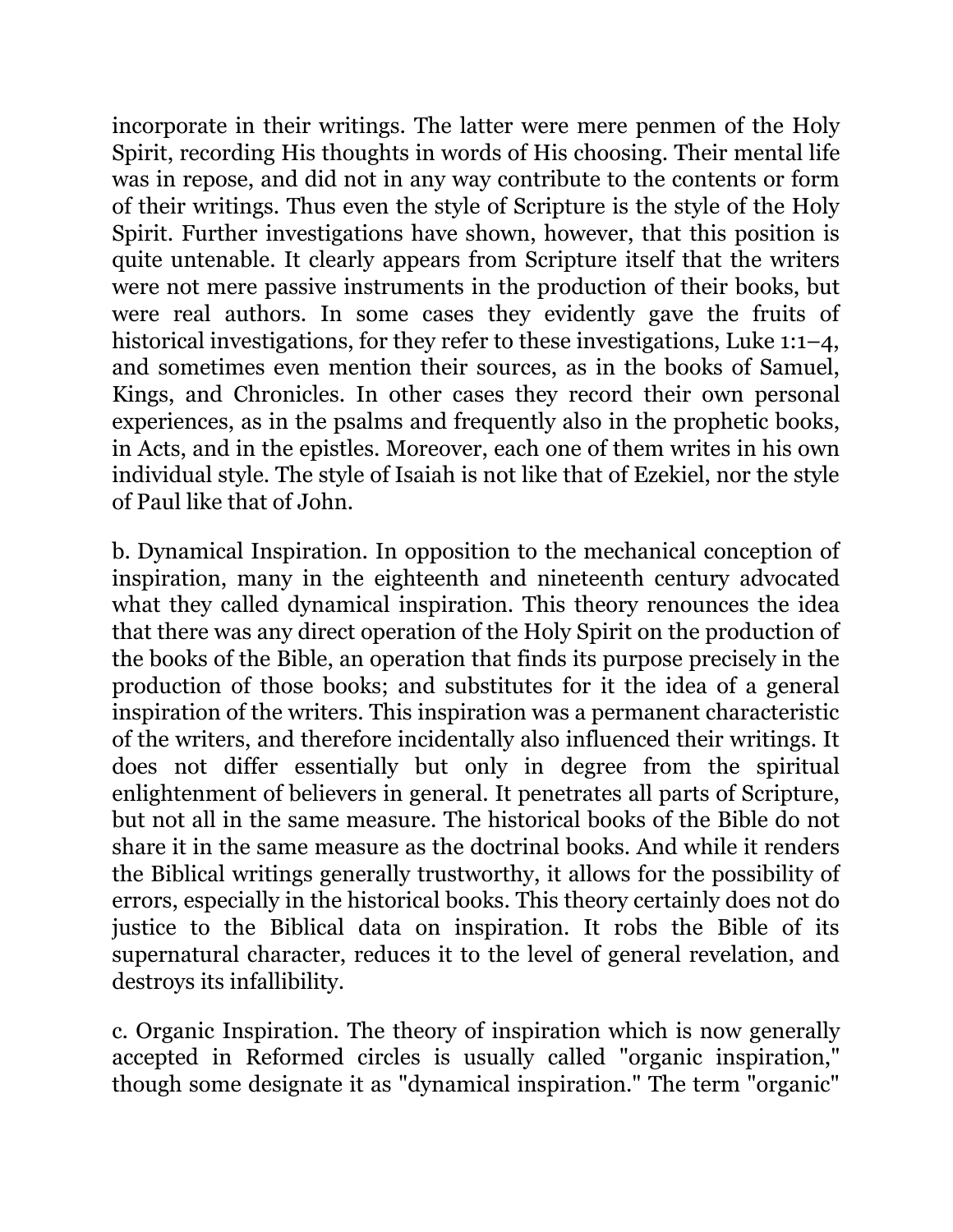serves to stress the fact that God did not employ the writers mechanically, but acted on them in an organic way, in harmony with the laws of their own inner being. He used them just as they were, with their character and temperament, their gifts and talents, their education and culture, their vocabulary, diction, and style; illumined their minds, prompted them to write, repressed the influence of sin on their literary activity, and guided them in the choice of their words and in the expression of their thoughts. This view is clearly most in harmony with the representations of Scripture. It represents the writers of Scripture not as mere amanuenses but as real authors who, while sometimes recording direct communications of God, yet on other occasions set down in writing the results of their own historical investigations or register their experiences of sin and forgiveness, of joy and sorrow, of threatening dangers and gracious deliverances. It also accounts for the individuality of the books of the Bible, since each writer naturally had his own style and put on his literary productions his own personal stamp and the stamp of the time in which he lived.

3. THE EXTENT OF INSPIRATION. There are differences of opinion, not only regarding the nature of inspiration, but also with respect to its extent.

a. Some Claim Inspiration for the Thoughts but not for the Words. Many deny the inspiration of Scripture altogether. Others, however, are averse to such a complete denial, but feel that the advocates of the doctrine should retrench somewhat and speak of thought-rather than of wordinspiration. The thoughts, they say, were divinely inspired, but the words depended simply on the choice of the human authors. This is not a very plausible view, however. Thoughts cannot be dissociated from words. Says Dr. Orr: "Thought of necessity takes shape and is expressed in words. If there is inspiration at all, it must penetrate words as well as thought, must mould the expression, and make the language employed the living medium of the idea to be conveyed," Revelation and Inspiration, p. 209.

b. Others Maintain that Inspiration Pertains Only to Certain Parts of Scripture. Under the influence of eighteenth century Rationalism lax views of inspiration found ready acceptance. It became rather common to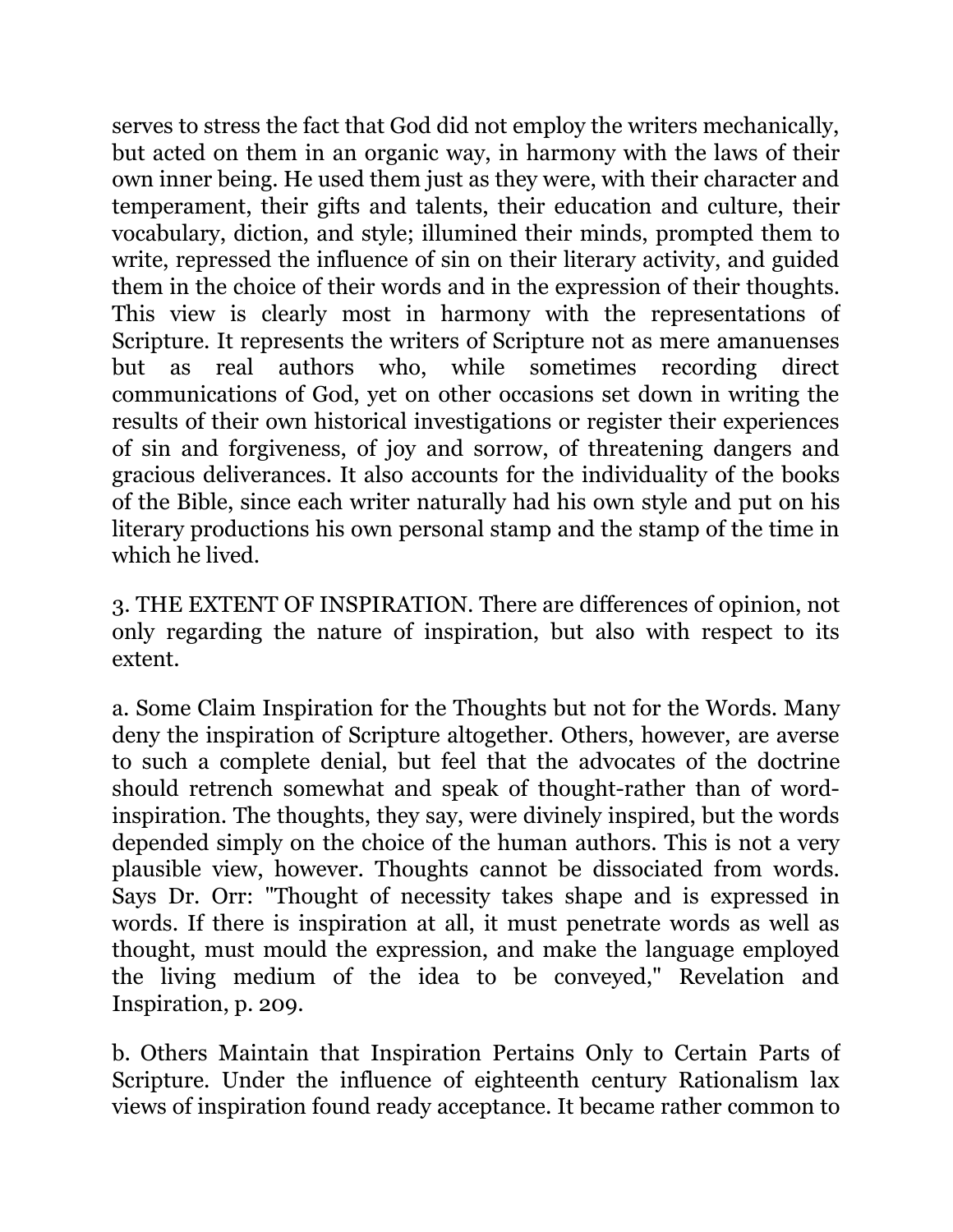deny the inspiration of the historical books of the Bible, and to limit it to the doctrinal writings. And even the inspiration claimed for the doctrinal books, though at first still regarded as supernatural in character, was finally conceived as a purely natural process, consisting in a special spiritual enlightenment. It had the effect of making the writers trustworthy witnesses in moral and spiritual matters, but offered no guarantee against all kinds of historical, chronological, and scientific mistakes. There is no agreement in the camp as to the exact extent of inspiration. Some limit it to doctrinal matters others to the New Testament, still others to the words of Jesus, and, finally, there are those who regard only the Sermon on the Mount as inspired. In the last analysis every individual makes out for himself which parts of Scripture are and which are not inspired. The moment one accepts this view, he has virtually lost his Bible.

c. According to Scripture Inspiration Extends to Every Part of the Bible. Jesus and the apostles speak of the books of the Old Testament as "Scripture" or "the Scriptures," and frequently appeal to them as such, in order to substantiate their teachings. For them an appeal to "Scripture" is clearly equivalent to an appeal to God. It is the end of all controversy. Besides, as we have seen in the preceding, some of the New Testament writers repeatedly quote passages of the Old Testaments as words of God or of the Holy Spirit. This is especially the case in the Epistle to the Hebrews. Moreover, Peter places the epistles of Paul on a level with the writings of the Old Testament. And, finally, the New Testament contains quotations from twenty-five Old Testament books all regarded as "Scripture," though some of them are taken from historical books. We cannot divide Scripture into two parts, the one divine and the other human. It is just as impossible to say where in Scripture the human ends and the divine begins or vice versa, as it is to tell where in man the body ends and the soul begins. The two interpenetrate, and as a result of this interpenetration the Bible is in its entirety, on the one hand, a human production, and on the other, a divine creation.

d. Inspiration Extends to the Very Words of Scripture. The Bible is verbally inspired. It should be noted particularly that this is not the same as saying that it is mechanically inspired, though opponents frequently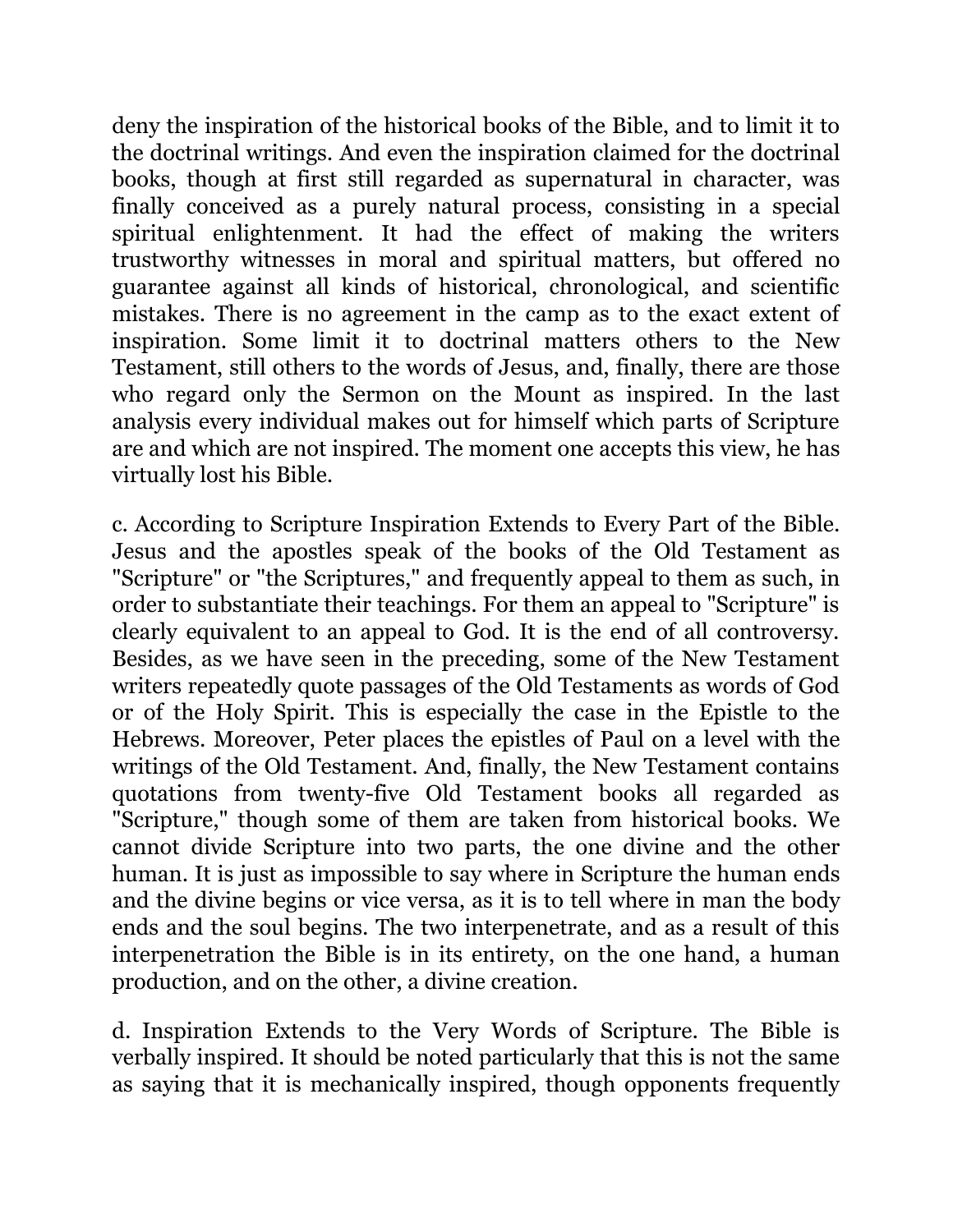insist on identifying the two. The doctrine of verbal inspiration does not assume that God dictated the words of the Bible, but that He guided the writers of the Biblical books in the choice of their words and expressions so as to keep them from errors, without in any way disregarding their vocabulary or suppressing their individuality of style and expression. Some prefer to call it plenary inspiration, in order to guard against the danger of identifying it with mechanical inspiration. This doctrine is fully warranted by Scripture. In many instances the Lord told Moses and Joshua exactly what to write, Ex. 3 and 4; 6:2; 7:1; 12:1; Lev. 4:1; 6:1, 24; 7:22, 28; Jos. 1:1; 4:1; 6:2, etc. The prophets speak of Jehovah as putting His words in their mouth, Jer. 1:9, and as directing them to speak His words to the people, Ezek. 3:4, 10, 11. Paul speaks of his words as Spirittaught words, 1 Cor. 2:13, and both he and Jesus sometimes base an argument on the use of a single word, Matt. 22:43–45; John 10:35; Gal. 3:16.

C. The Perfections of Scripture. The Reformers deemed it necessary to develop the doctrine of Scripture, in order to off-set the errors of the Roman Catholic Church. They stressed particularly the following points:

1. THE DIVINE AUTHORITY OF SCRIPTURE. The Church of Rome as well as the Reformers ascribed divine authority to Scripture; yet they did not both mean exactly the same thing. The Roman hierarchy insisted on it that the Bible has no authority in itself, but owes its existence and therefore also its authority to the Church. Over against this position of Rome, the Reformers emphasized the fact that Scripture has inherent authority in virtue of its inspiration by the Holy Spirit. The Bible must be believed for its own sake; it is the inspired Word of God and therefore addresses man with authority. This view of the supreme authority of Scripture was generally accepted by the Churches of the Reformation until the chill winds of Rationalism swept over Europe and reason was enthroned as the arbiter of truth. Under its influence many now place the Bible on a level with other books and deny its divine authority. It is of the utmost importance, however, to maintain this authority. Scripture has first of all historical authority, that is, it is a true and absolutely reliable record, and as such entitled to a believing acceptance of all that it contains. But in addition to that it also has normative authority as a rule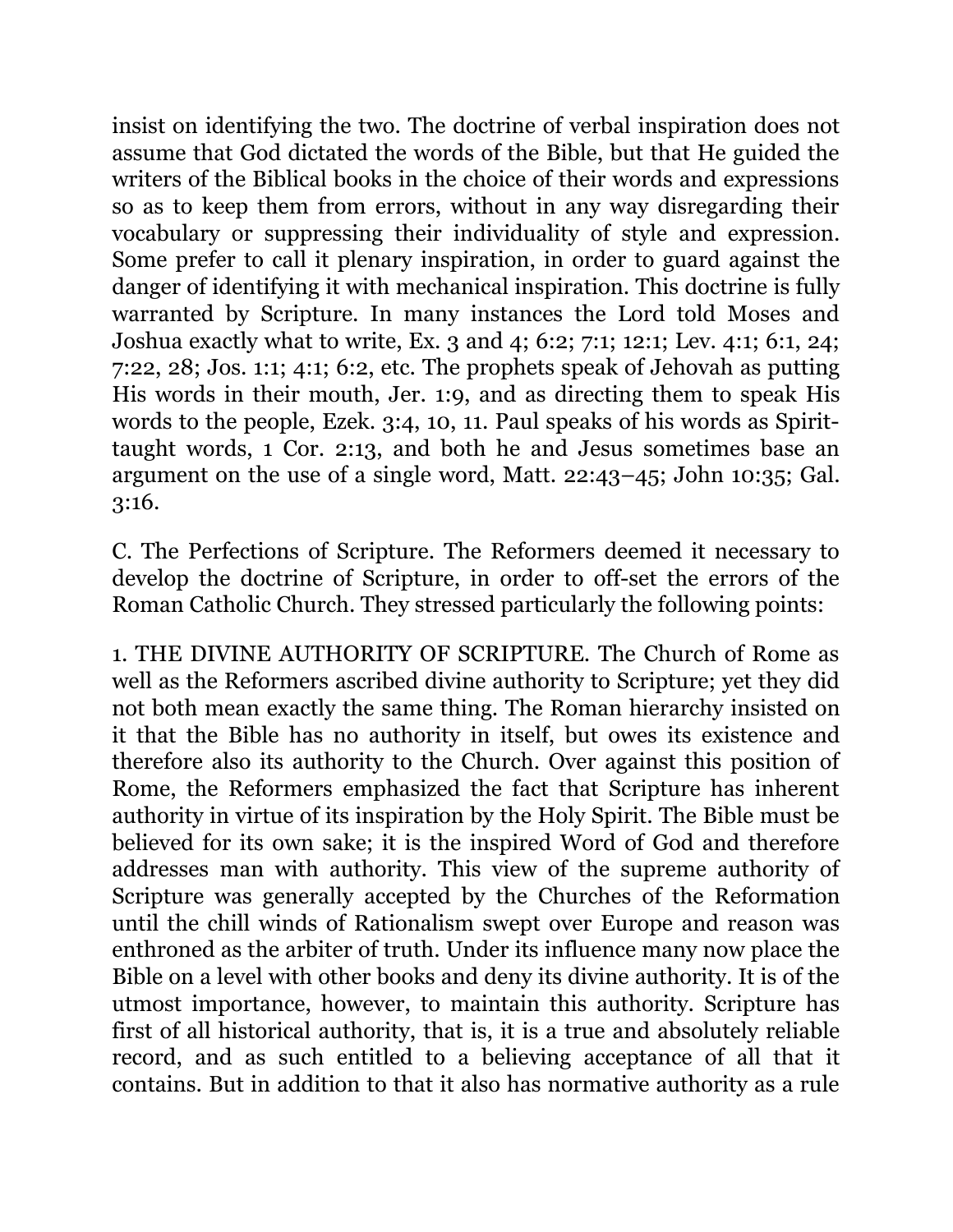of life and conduct, and as such demands absolute subjection on the part of man.

2. THE NECESSITY OF SCRIPTURE. While the Roman Catholic Church recognizes the importance and usefulness of Scripture, it does not regard it as absolutely necessary. In its estimation it is more correct to say that Scripture needs the Church than that the Church needs Scripture. Some of the mystical sects, such as the Montanists, the Anabaptists, and the Libertines of Geneva, also denied the necessity of Scripture, and ascribed far more importance to the "inner light," the word of the Holy Spirit spoken in the hearts of God's people. The Reformers joined issue with them on this point. They did not deny that God might have dispensed with the use of the written Word, but defended the position that the Word was necessary in virtue of the divine good pleasure to make the Word the seed of the Church. From that point of view Scripture is and remains necessary to the very end of time.

3. THE PERSPICUITY OF SCRIPTURE. In the estimation of the Church of Rome the Bible is obscure and is badly in need of interpretation even in matters of faith and practice. For that reason an infallible interpretation is needed, and this is supplied by the Church. Over against this position of Rome the Reformers emphasized the perspicuity or clearness of Scripture. By doing this they did not deny that there are mysteries in the Bible which the human mind cannot fathom, did not claim that man can very well dispense with the labours of commentators, and did not even mean to assert that the way of salvation is so clearly revealed in Scripture that every one can easily understand it, irrespective of his spiritual condition. Their contention was simply that the knowledge necessary unto salvation, though not equally clear on every page of Scripture, is yet communicated to man throughout the Bible in such a simple and comprehensive form that anyone who is earnestly seeking salvation can easily gather this knowledge for himself, and need not depend for it on the Church or the priesthood. The perspicuity of Scripture follows from such passages as Ps. 19:7, 8; 119:105, 130, and the spiritual man is said to be able to judge and understand it, 1 Cor. 2:15; 10:15; 1 John 2:20.

4. THE SUFFICIENCY OF SCRIPTURE. Neither the Church of Rome nor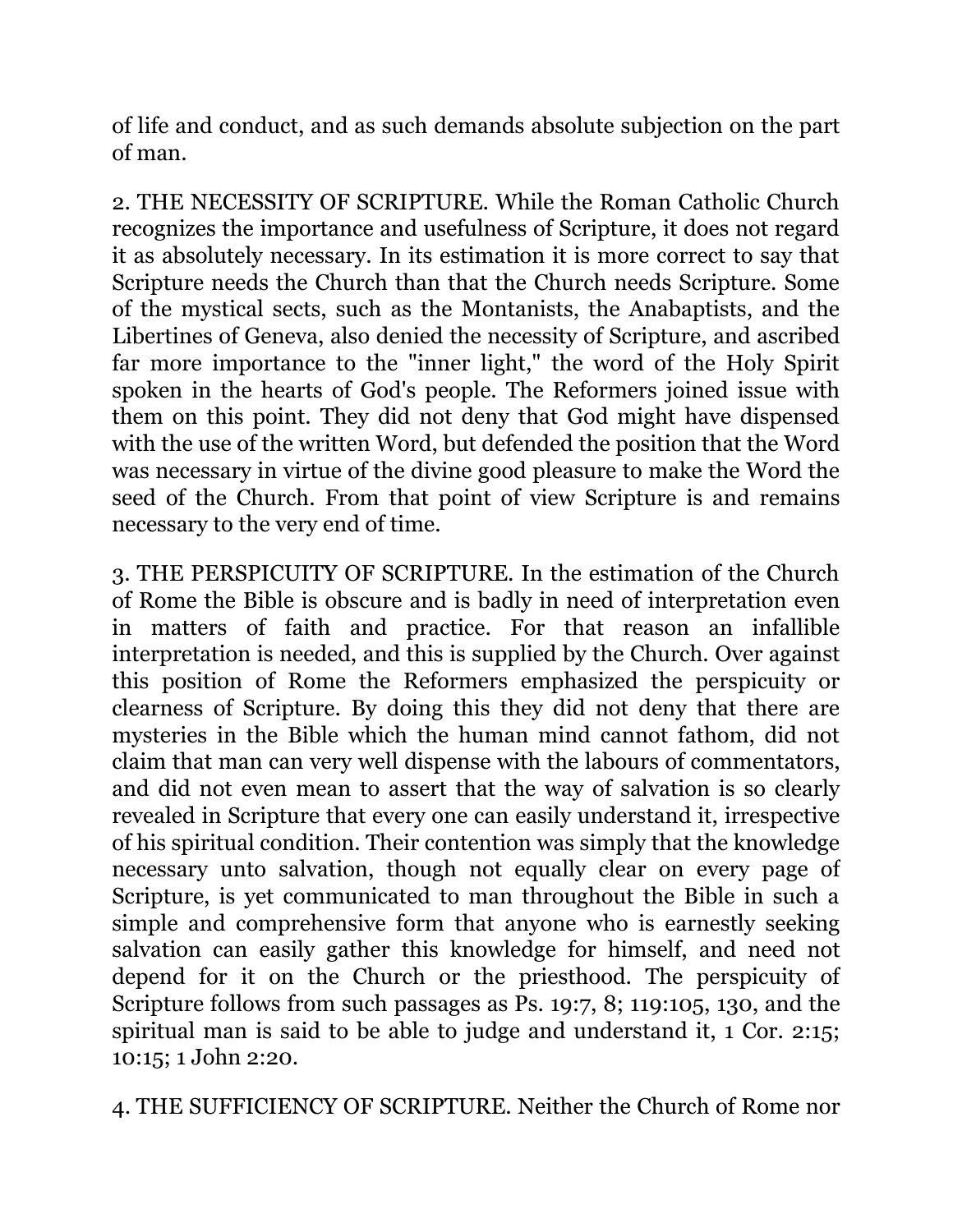the Anabaptists regard the Bible as a sufficient revelation of God. The latter have a low opinion of Scripture and assert the absolute necessity of the inner light and of all kinds of special revelations, while the former regards oral tradition as a necessary complement of the written Word. According to Roman Catholics this tradition embodies truths which the apostles preached but did not commit to writing, and which were handed down in the Catholic Church, without interruption, from generation to generation. These are now contained chiefly in the decrees of the councils, in the writings of the holy fathers, in the deliverances of the Pope, and in the words and usages of the sacred liturgy. In opposition to this position the Reformers maintained the perfection or sufficiency of Scripture. This does not mean that everything that was spoken or written by the prophets, by Christ, and by the apostles is contained in Scripture, but simply that the written Word is sufficient for the moral and spiritual needs of individuals and of the Church. It involves the denial that there is alongside of Scripture an unwritten Word of God of equal or even superior authority.

#### Questions for Review:

What is the relation between special revelation and Scripture? What different meanings has the term "special revelation"? Is it correct to say that special revelation and Scripture are identical? What Scripture proof can you give for the inspiration of the Bible? What is mechanical inspiration and what objections are there to it? What is meant by "dynamical inspiration"? Why is it unacceptable as applied to Scripture? How would you describe the theory of organic inspiration? What advantages has it? What would you say to the theory that the thoughts and not the words of Scripture are inspired? What objections are there to the notion of a partial inspiration? How would you prove that inspiration extends to every part of Scripture, and even to the very words? What is the nature of the authority of Scripture? In what sense are the Scriptures necessary, perspicuous and sufficient? What is the position of the Church of Rome on these joints?

#### References for Further Study:

Berkhof, Reformed Dogmatics, Introductory Volume, pp. 147–179; McPherson, Christian Dogmatics, pp. 24–29; Patton, The Inspiration of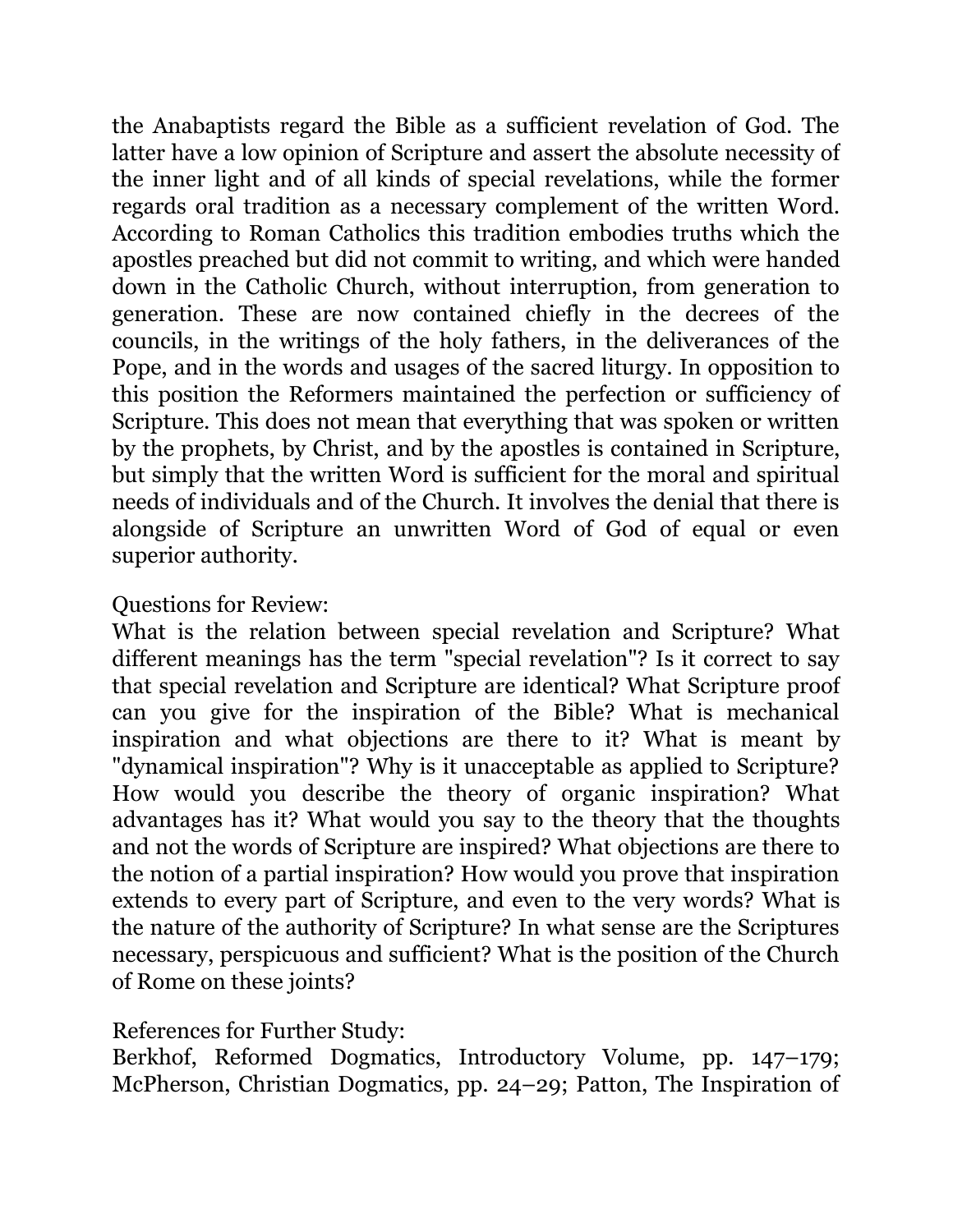the Scriptures; Orr, Revelation and Inspiration, pp. 159–218; Warfield, Revelation and Inspiration, pp. 169–226.

# <span id="page-30-0"></span>**THE DOCTRINE OF GOD AND HIS CREATION**

#### <span id="page-30-1"></span>**THE BEING OF GOD**

#### <span id="page-30-2"></span>**THE ESSENTIAL NATURE OF GOD**

A. The knowledge of (respecting) God. The possibility of knowing God has been denied on several different grounds. In some cases, however, this denial is simply equivalent to the assertion that man cannot comprehend God. And this is, of course, very true. It is not possible for man to know God with an absolutely all-comprehensive knowledge, to fathom the infinite depths of the divine being. But while we can know God only in part, his knowledge is nevertheless real and true knowledge. Man's knowledge of God is generally said to be twofold:

1. INNATE OR INBORN KNOWLEDGE. The statement that man has an innate knowledge of God does not merely mean that he has an inborn capacity to know God. It indicates something more than that. At the same time it does not imply that man at birth brings a certain knowledge of God with him into the world. The innate knowledge of God is inborn in the sense that, under normal conditions, it develops spontaneously in man as soon as he comes in contact with God's revelation. It is a knowledge which man, as he is constituted, develops of necessity and not as the result of any choice on his part. Naturally such knowledge is of a rather general nature.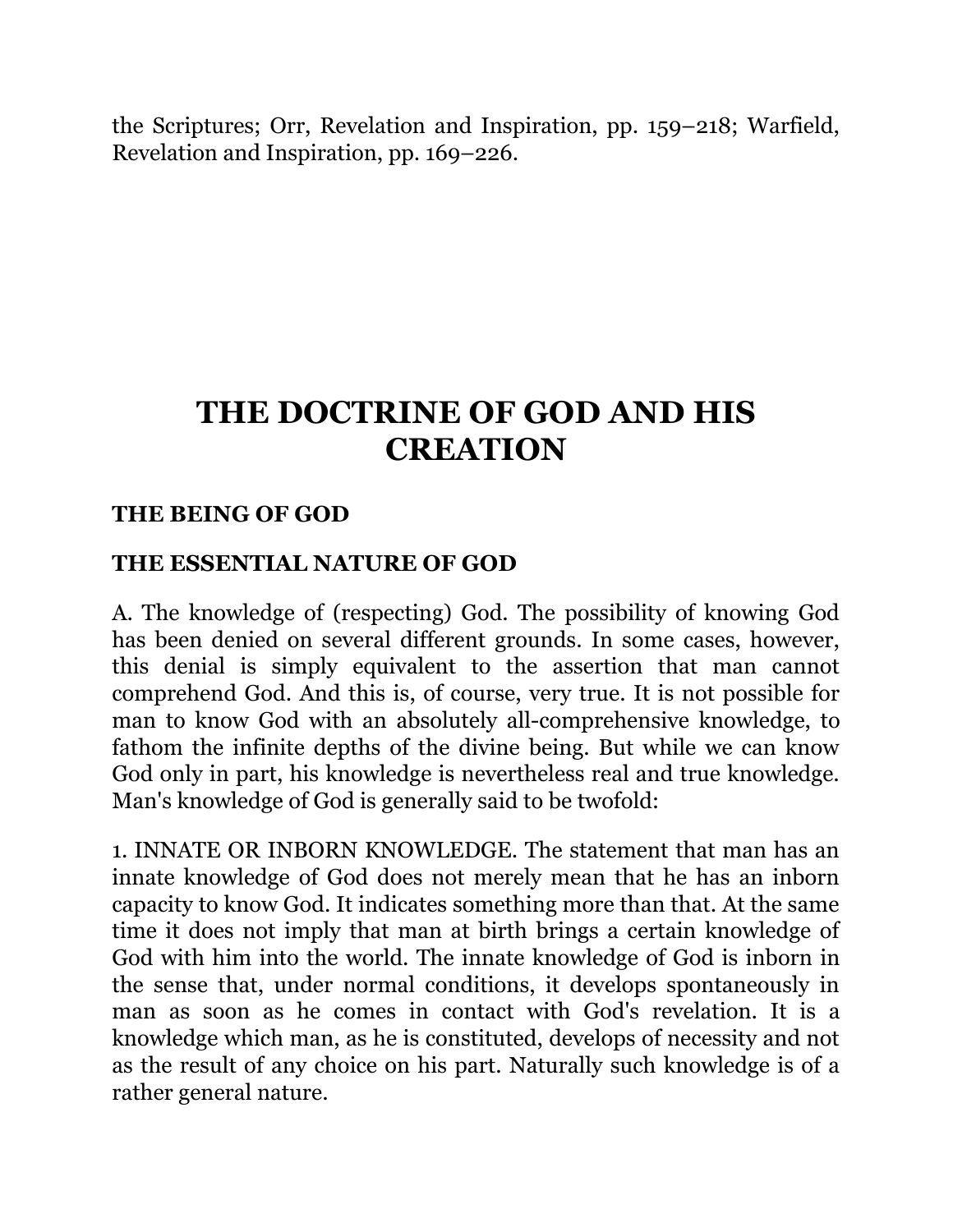2. ACQUIRED KNOWLEDGE. Acquired knowledge, on the other hand, is derived from God's general and special revelation. It does not arise spontaneously in the mind, but results from the conscious and sustained pursuit of knowledge. It can be obtained only by the wearisome process of perception and reflection, reasoning and argumentation, and therefore depends on the voluntary direction of the will and on the persistent efforts of man. While it is possible only because man is born with the capacity to know God, it carries him far beyond the limits of his innate knowledge of God.

It is sometimes said that our knowledge of God is limited to the relations in which He stands to His creatures, and does not extend to His essential being; but this is hardly correct. It would not even be possible to know these relations without knowing something of the very nature of God and man. In virtue of God's self-revelation it is possible for man to have true and real knowledge of the being of God, though this knowledge is necessarily limited.

B. The being of God as known from God's revelation. While it is not possible to give a definition of God in the strict sense of the word, it is possible to give a general description of His being. Many so-called definitions have been given of God, but it is perhaps best to describe Him simply as a pure Spirit of infinite perfections. This description contains the following elements:

1. GOD IS A PURE SPIRIT. The Bible does not attempt to define the being of God. The nearest approach to anything like it is found in the word of Christ to the Samaritan woman: "God is spirit," John 4:24. This means that He is essentially spirit, so that all the qualities which belong to the perfect idea of spirit are necessarily found in Him; that He is a selfconscious and self-determining being. The fact that He is pure spirit of necessity excludes the notion of the early Gnostics and medieval Mystics, that He has some sort of an ethereal or refined body. It also rules out the idea that He is visible and can be discerned by the bodily senses.

2. GOD IS PERSONAL. The fact that God is spirit also involves his personality, for a spirit is an intelligent and moral being, and when we ascribe personality to God, we mean exactly that He is a rational being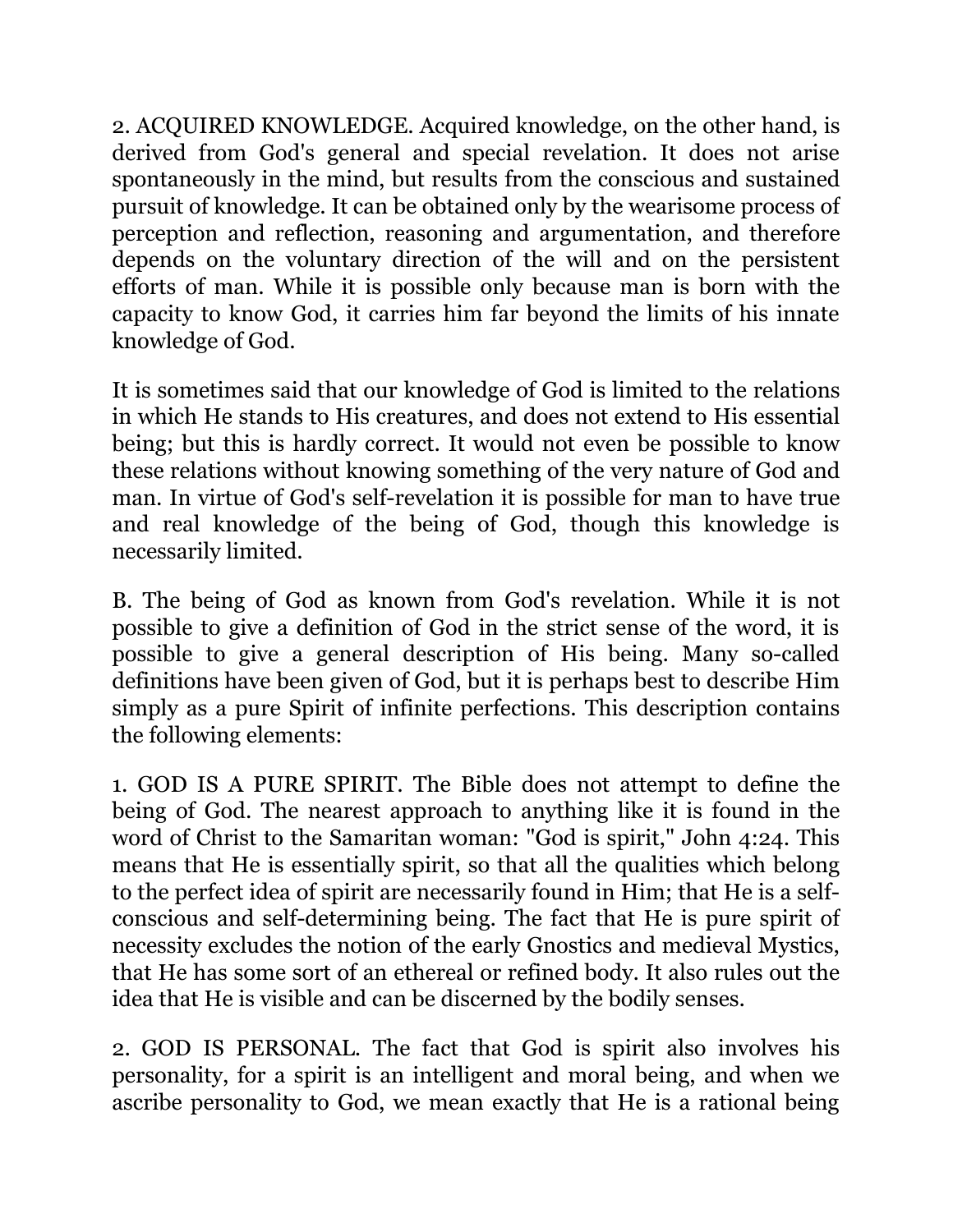capable of self-determination. In the present day many deny the personality of God and speak of Him as the unconscious cause of all existing things, as the all-pervasive principle of the world, or as the allinclusive purpose of the universe. The personality of God is clearly indicated, however, in the traces of intelligent and purposeful action in the world; in the rational, moral, and religious nature of man, all of which can only be the product of a personal God; and above all in the representations of God in Scripture. The presence of God, as it is described in the Old and New Testament, is clearly a personal presence. He is represented as a personal God, who comes and goes, with whom men can converse, whom they can trust, who enters into their experiences, who sustains them in their trials and difficulties, and who fills their hearts with the joy of victory. Moreover, the highest revelation of God in the New Testament is a personal revelation. Jesus Christ reveals the Father in such a perfect way that He could say to Philip: "He who hath seen me hath seen the Father," John 14:9.

3. GOD IS INFINITELY PERFECT. God is distinguished from all His creatures by infinite perfection. He possesses His being and His virtues without any limitation or imperfection. As the infinitely perfect God, He is not only boundless or limitless, but is exalted above all His creatures in grand sublimity and in ineffable majesty. This infinity is characteristic of all the divine perfections, and distinguishes these from the attributes of all creatures, however exalted they may be. It is extolled in the song of Moses at the Red Sea: "Who is like unto thee, O Jehovah, among the gods? Who is like thee, glorious in holiness, fearful in praises, doing wonders," Ex. 15:11. Further references to it are found in such passages as 1 Kings 8:27; Ps. 96:4–6; 97:9; 99:2, 3, 147:5; Isa. 57:15; Jer. 23:24. Some modern scholars, such as William James and H. G. Wells, deny the infinity of God. They conceive of God as "finite, developing, struggling, suffering, sharing with man his defeats and victories."

4. GOD AND HIS PERFECTIONS ARE ONE. Simplicity is one of the fundamental characteristics of God. This means not only that, as a spirit, He is not composed of different parts, but also that His essence and properties are one. The being of God is not something existing by itself, to which His attributes are added; the whole of His essence is in each one of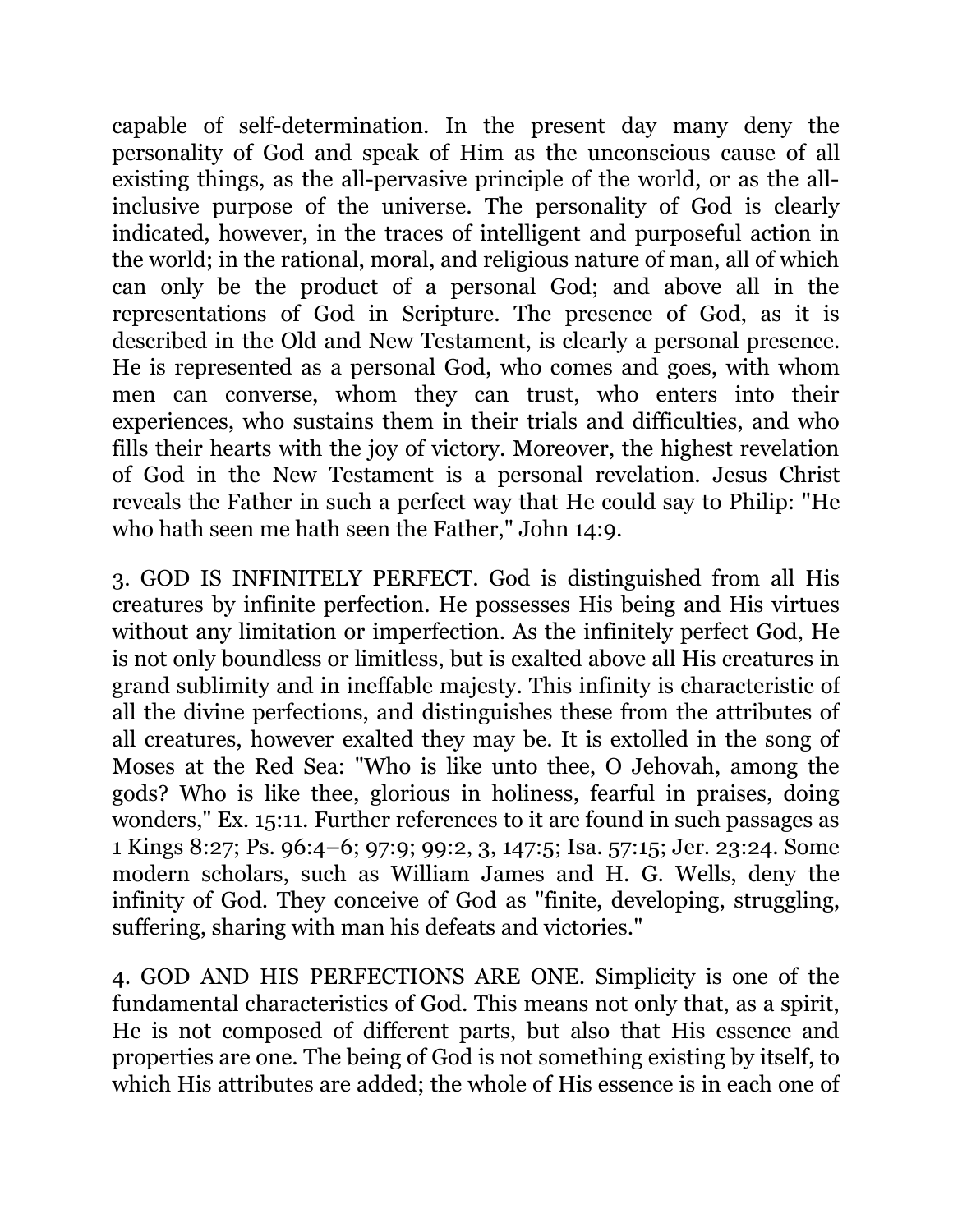the attributes. It is generally said that God's perfections are God Himself as He has revealed Himself to man. They serve but to give a more detailed description of His divine essence. Hence the Bible says that God is truth, life, light, love, etc.

Questions for Review:

In what sense is God knowable, and in what sense unknowable? What is innate knowledge of God? What is acquired knowledge? Is it possible to know something of the very being of God? Is it possible to define God? What is involved in God's spirituality? What do we mean when we ascribe personality to God? How can His personality be proved? What is the divine infinity? How are the being of God and His perfections related?

References for Further Study:

Berkhof, Reformed Dogmatics, I, pp. 22–27; McPherson, Christian Dogmatics, pp. 104–123; Shedd, Dogmatic Theology, I, pp. 151–194; Snowden, The Personality of God.

# **THE NAMES OF GOD**

<span id="page-33-0"></span>A. The Name of God in General. The Bible often speaks of the name of God in the singular, as, for instance in Ex. 20:7 and Ps. 8:1. When it does this, it does not refer to any special designation of God, but uses the term in a very general sense to denote His self-revelation. The one general name of God is split up into many special names, which are expressive of His many-sided being. It is only because God has revealed Himself in His name, that is, in His self-revelation in nature and in Scripture, and also in the special names by which He is designated in the Bible, that we can now ascribe these names to Him. These names are of divine origin and not of human invention, though they are derived from human language. From what was said about the name of God in general it follows that not only the proper names of God, but also his attributes and the personal designations of Father, Son, and Holy Spirit may be included under the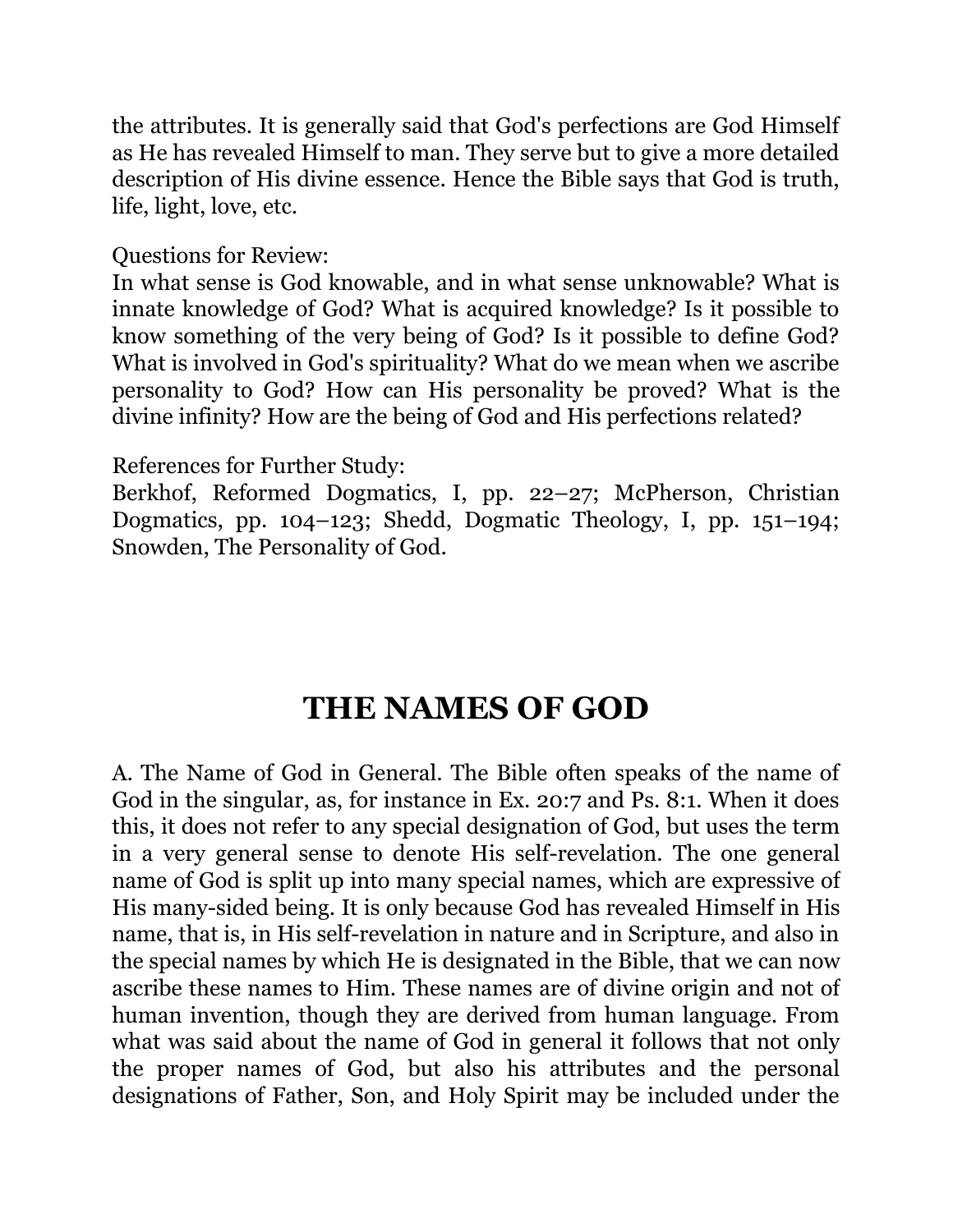general heading, "The Names of God." In the present chapter we limit ourselves, however, to a discussion of the personal names of God.

B. The Old Testament Names of God. Of the Old Testament names the following are the most important:

1. There are certain names which direct attention to the fact that God is the high and exalted One, the transcendent God. 'El and 'Elohim stress the fact that He is strong and mighty, and therefore to be feared, while 'Elyon directs attention to His exalted nature as the Most High, the object of reverence and worship. Another name belonging to this class is 'Adonai, which is usually rendered "Lord." It was frequently used in addressing God and was an explicit recognition of the fact that He is the owner and ruler of all men. Among Israel, the ancient covenant people, it was largely supplanted by the name Jehovah.

2. There are other names which point to the fact that this exalted being condescended to enter into relations of friendship with His creatures. In patriarchal times it was especially the name Shaddai or El-Shaddai that served this purpose, Ex. 6:3. This name also stresses the divine greatness, but primarily as a source of blessing and comfort for the people of God. It indicates the fact that God controls all the powers of nature and makes them subservient to his gracious purposes. It is especially in the name Jehovah (Yahweh), however, that God reveals Himself as the God of grace. This name has always been regarded as His most sacred and most distinctive name. On the basis of Ex. 3:14 it may be said that the name is derived from the Hebrew verb "to be," and that it serves to designate the unchangeableness of God. It implies the immutability of the divine being, but points more directly to the fact that God is unchangeable in His covenant relationship, that He is mindful of His promises and faithful in keeping His word, Mal. 3:6. The name often appears in the strengthened form "Jehovah of hosts." The hosts referred to are nor the stars, but rather the angelic hosts. Jehovah of hosts is God as the King of glory, who is surrounded by angelic hosts, who rules heaven and earth in behalf of his people, and receives glory from all His creatures.

C. The New Testament Names of God. The New Testament simply uses the Greek equivalents for the Hebrew names of the Old Testament. The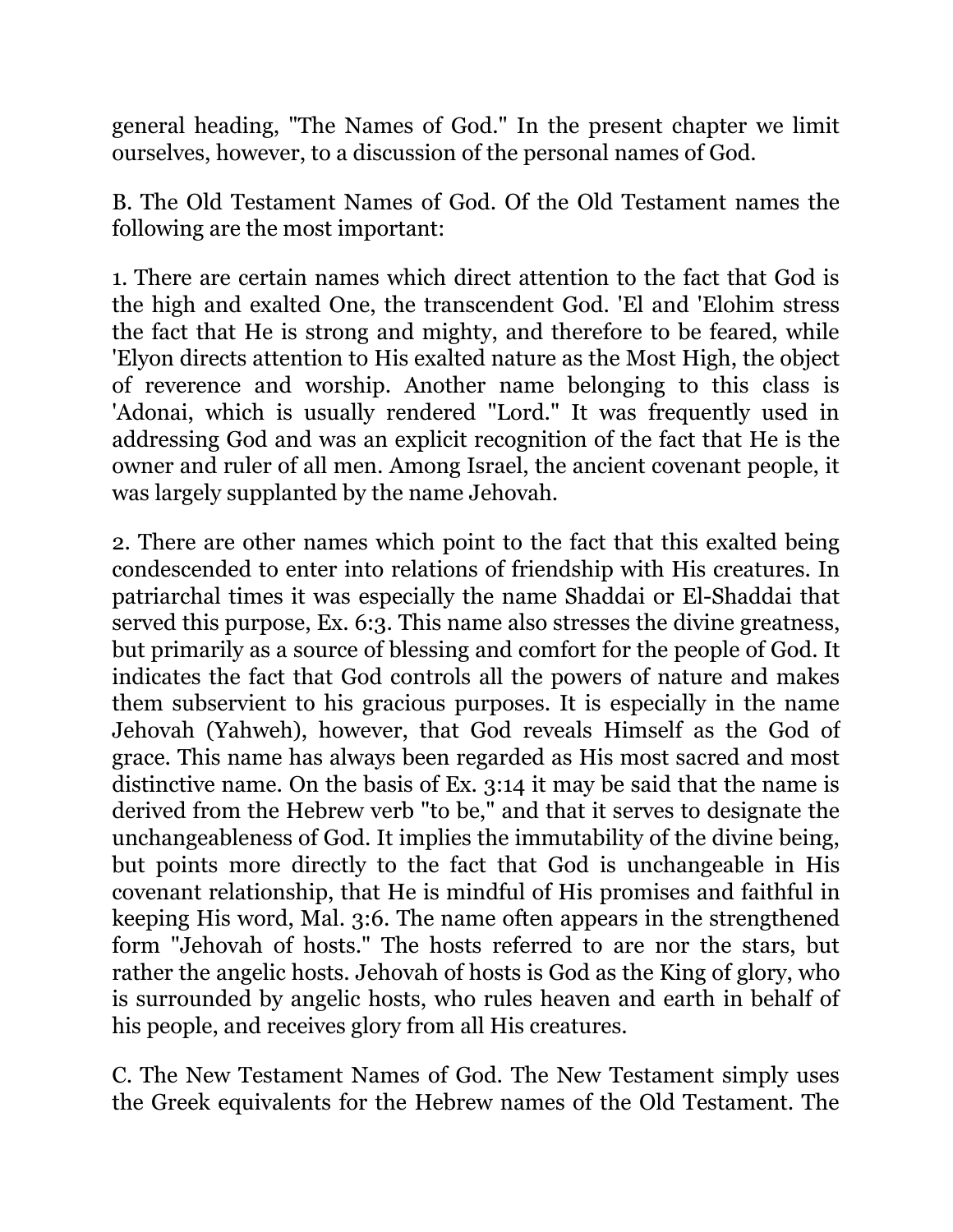following should be noted particularly:

1. THEOS. This is simply the word for "God," and is the most common name employed in the New Testament. It is the common rendering of 'El, 'Elohim, and 'Elyon, though the latter is sometimes rendered "the Most High" or "the Most High God." The names Shaddai and El-Shaddai are simply rendered by their Greek equivalents, meaning "the Almighty" or "the Almighty God." The simple Theos is frequently found with a genitive of possession, as "my God," "thy God," "our God," "your God," because in Christ God may be regarded as the God of all and of each one of His children. The national idea has made place for the individual in religion.

2. KURIOS. This is the word for "Lord," a name that is applied not only to God but also to Christ. It takes the place of both 'Adonai and Jehovah, though it does not have exactly the same meaning as the latter, but designates God as the possessor and the ruler of all things but particularly of His people, as the one who has regal power and authority. The fundamental idea of Jehovah is sometimes reproduced in such descriptions as "the Alpha and the Omega," "who is and who was and who is to come," "the beginning and the end," "the first and the last."

3. PATER. It is often said that the New Testament introduced a new name in Pater (Father). But this is hardly correct, for it is also found in the Old Testament as expressive of the special relation in which God stands to Israel. God is the Father of Israel, Deut. 32:6, Isa. 63:16, and Israel is the son of God, Ex. 4:22, Deut. 14:1; Isa. 1:2. The name is not always used in the same sense in the New Testament. Occasionally it serves to designate God simply as originator and creator, 1 Cor. 8:6; Eph. 3:14; Heb. 12:9; James 1:17. In all other places it is expressive either of the special relation in which the first person of the Trinity stands to Christ, or of the ethical relation of God to believers as his spiritual children.

Questions for Review:

What does Scripture mean when it speaks of the name of God in the singular? Are the special names of God of human origin? What is the general difference between the names 'El, 'Elohim, 'Elyon, 'Adonai, on the one hand, and Shaddai, 'El-Shaddai, and Jehovah, on the other? What is the specific meaning of each one of these names? What is the meaning of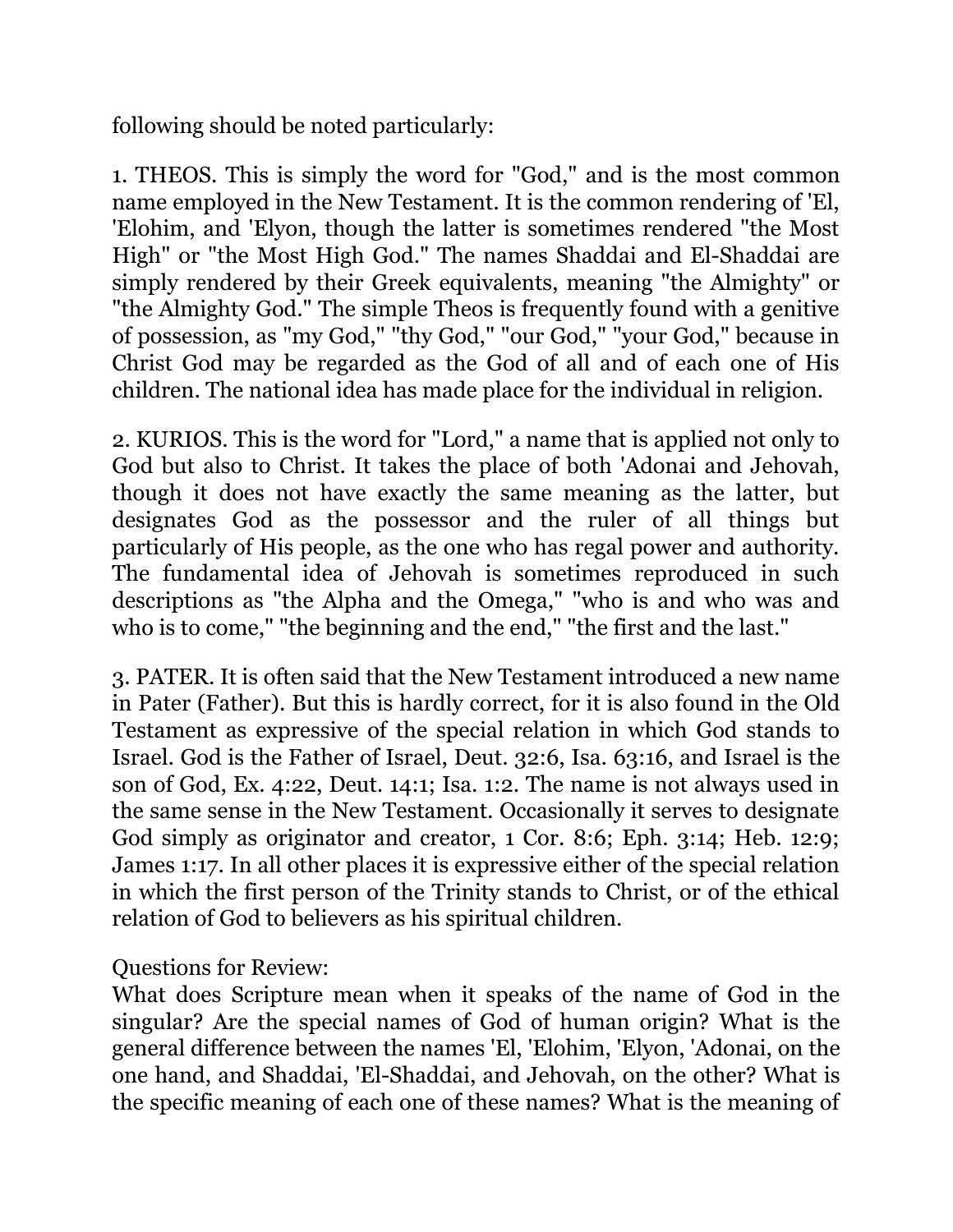the name Kurios (Lord)? Is the name Father ever used of God in the Old Testament? In what different senses is it used in the New Testament?

References for Further Study:

Berkhof, Reformed Dogmatics, I, pp. 28–34; Bavinck, Gereformeerde Dogmatiek, II, pp. 124–137; Girdlestone, Old Testament Synonyms, pp. 32–73.

## **THE ATTRIBUTES OF GOD**

God reveals Himself not only in His names, but even more particularly in His attributes, that is, in the perfections which are ascribed to the divine being in Scripture, or are visibly exercised by Him in the works of creation, providence and redemption. Of the various divisions applied to the attributes of God we follow the one that is most commonly used.

A. The Incommunicable Attributes. The incommunicable attributes are those divine perfections which have no analogies in the creature. They emphasize the absolute distinctness of God, His transcendent greatness. The following attributes belong to this class:

1. THE INDEPENDENCE OR SELF-EXISTENCE OF GOD. When we ascribe independence or self-existence to God we thereby assert that He exists by the necessity of His own being and therefore necessarily, and does not, like man, depend for his existence on anything outside of Himself. This means not only that He is independent in His being, but also that He is independent in all His virtues and actions, and causes all his creatures to depend on Him. This idea is contained in the name Jehovah, finds expression in John 5:26, is indicated in passages which clearly imply that God is independent in His thought, Rom. 11:33, 34, in His will, Dan. 4:35; Rom. 9:19; Eph. 1:5; Rev. 4:11, in His power, Ps. 115:3, and in His counsel Ps. 33:11, and is also implied in the declaration that He is independent of all things, and that all things exist only through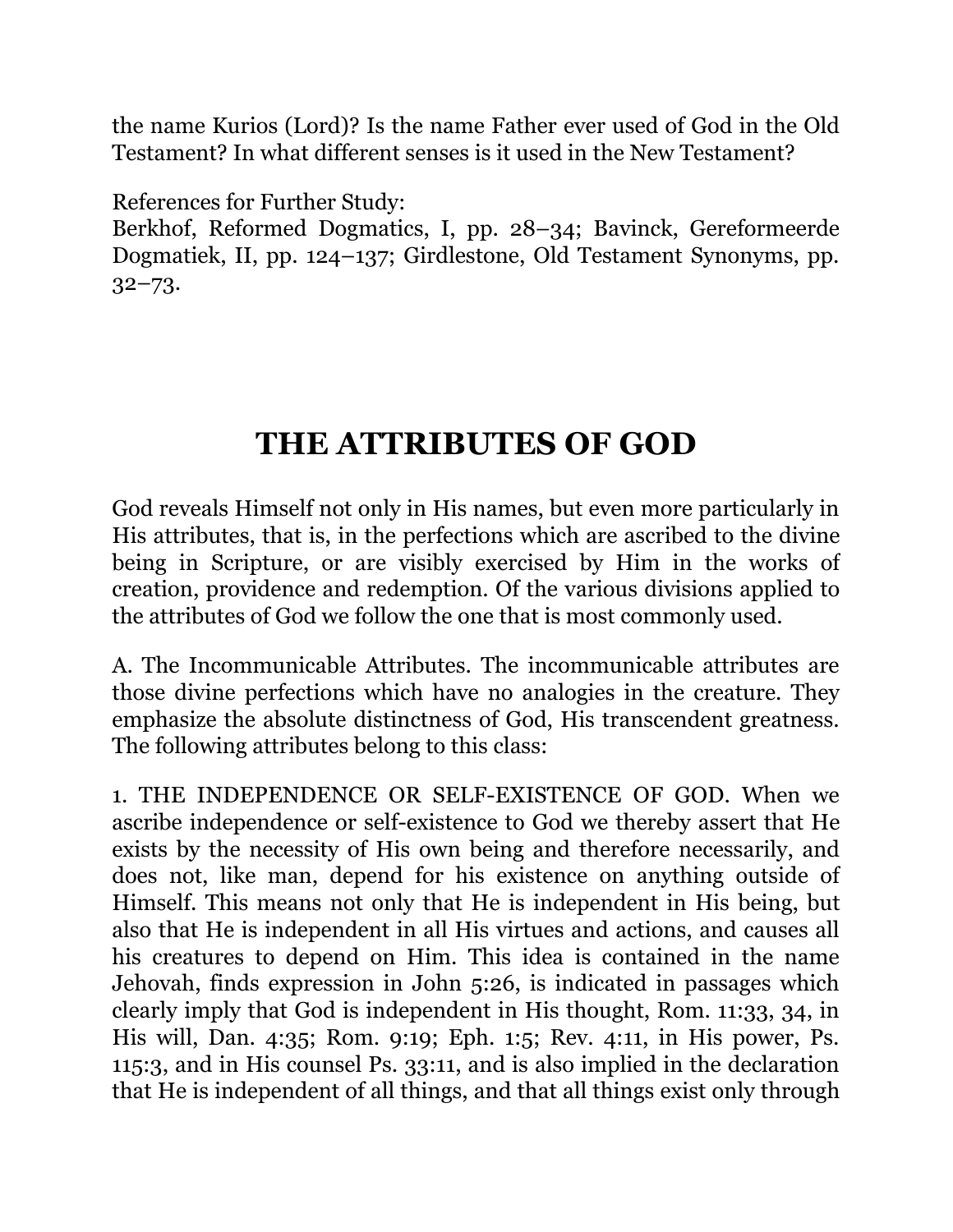Him Ps. 84:8ff.; Isa. 40:18ff.; Acts 17:25.

2. THE IMMUTABILITY OF GOD. Scripture teaches not only the independence but also the unchangeableness of God. He is forever the same, and therefore devoid of all change in His being, His perfections, His purposes, and His promises. This is clearly taught in such passages as Ps. 102:27; Mal. 3:6; James 1:17. At the same time there are many passages which seem to ascribe change to God. He is represented as revealing and hiding Himself, as coming and going, as repenting and changing His intention, and soon, Ex. 32:10–15; Jonah 3:10; Prov. 11:20; 12:22; Ps. 18:26, 27. But the unchangeableness of God, as taught in Scripture, clearly does not imply that there is no movement in God. He is unchangeable in His inner being, His attributes, His purposes, His motives of action, and His promises. And when the Bible speaks of Him as repenting and changing His intention, this is evidently only a human way of speaking. In reality the change is not in God but in man and in man's relations to God.

3. THE INFINITY OF GOD. The infinity of God in general is that perfection of His nature by which everything that belongs to His being is without measure or quantity. It may be considered from various points of view:

a. His Absolute Perfection. This is the infinity of God with respect to His divine being or essence, and as such qualifies all the communicable attributes of God. God is infinite in His knowledge and wisdom, in His goodness and love, in His righteousness and holiness, and also in His sovereignty and power. All His perfections are free from limitation and defect. Scripture proof for it is found in Job 11:7–11; Ps. 145:3.

b. His Eternity. God's infinity viewed in relation to time is called His eternity. Scripture usually represents it as endless duration, Ps. 90:2; 102:12; Eph. 3:21, but in doing this it uses popular language, and not the more specific language of philosophy. Strictly speaking, it denotes that God transcends time and possesses the whole of His life all at once. There is with Him only an eternal present, and no past or future.

c. His Immensity. Viewed with reference to space, the infinity of God is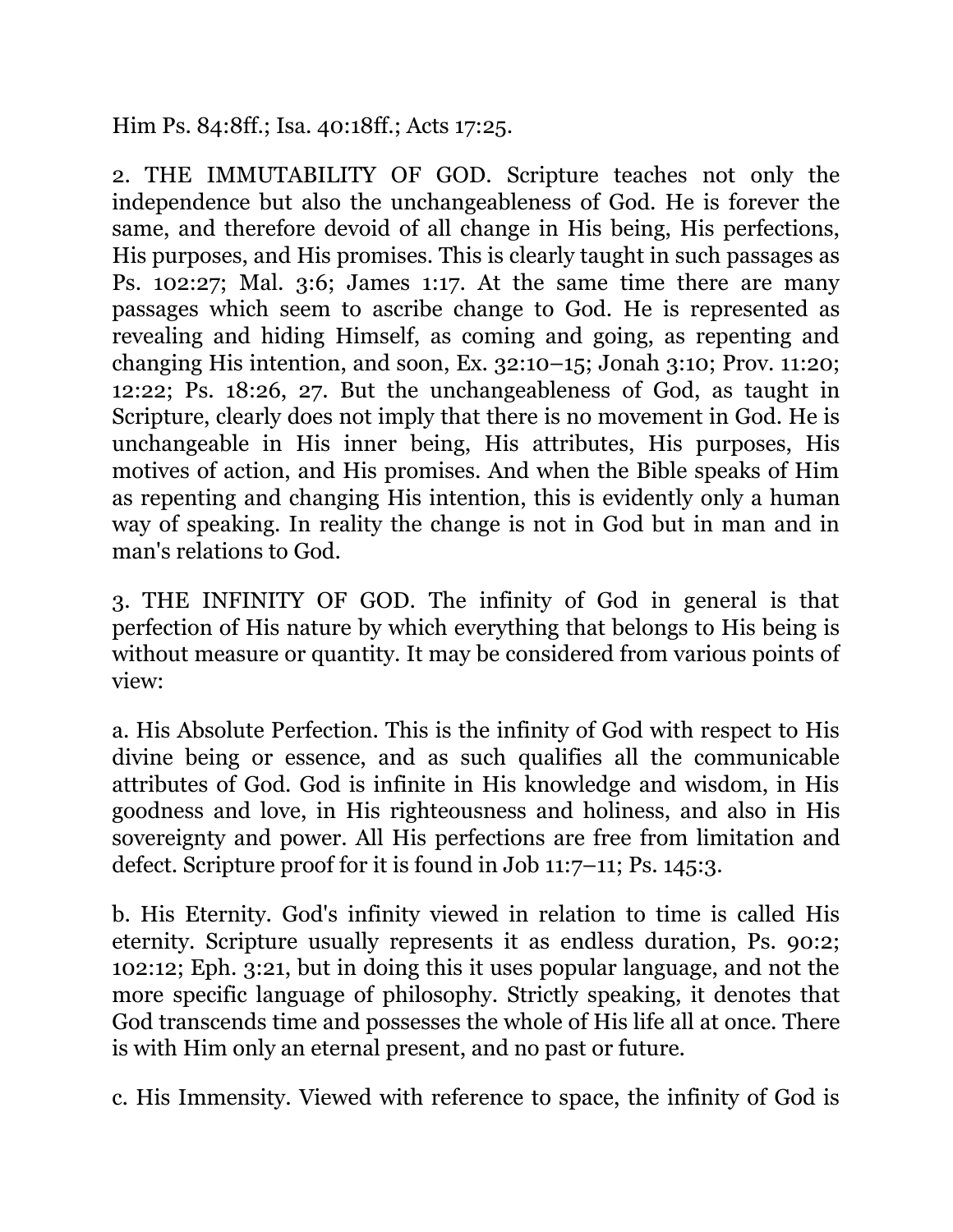called His immensity. In virtue of this perfection He transcends all space, and at the same time is present in every point of space with His whole being. He is not partly in our country and partly in other countries, but fills every part of space with His entire being. This is also called His omnipresence. God is immanent in all His creatures and in His entire creation, but is in no way bounded by it. This perfection of God is also clearly revealed in Scripture, 1 Kings 8:27; Isa. 66:1; Ps. 139:7–10; Jer. 23:23, 24; Acts 7:48, 49; 17:27, 28.

4. THE SIMPLICITY OF GOD. By ascribing simplicity to God we assert that He is not composite, and is not susceptible of division in any sense of the word. It implies, among other things, that the three persons in the Godhead are not so many parts of which the divine essence is composed, that God's essence and attributes are not distinct, and that the attributes are not superadded to the essence of God. While the simplicity of God is not directly asserted by Scripture, it clearly follows from His selfexistence and immutability. That which is composed of different parts never can be self-existent, just because it is composed of previously existing parts; neither can it be unchangeable, because every part that is added effects a change.

B. The Communicable Attributes. The communicable attributes of God are those to which the attributes of man bear some analogy. It should be borne in mind, however, that what is found in man is only a finite and imperfect analogy of what is infinite and perfect in God. In this connection it should be noted that the incommunicable attributes of God qualify His communicable attributes. God is independent and infinite and unchangeable in His knowledge and wisdom, and in His love and holiness.

1. THE KNOWLEDGE OF GOD. The knowledge of God may be defined as that perfection by which He, in an entirely unique manner, knows Himself and all things possible and actual. This knowledge is inherent in God and is not obtained from without. Moreover, it is always complete and stands out clearly in the consciousness of God. It is called omniscience, because it is all-comprehensive. God knows Himself and all that is contained in His plan. He knows all things as they actually come to pass, past, present, and future, and knows them in their real relations. He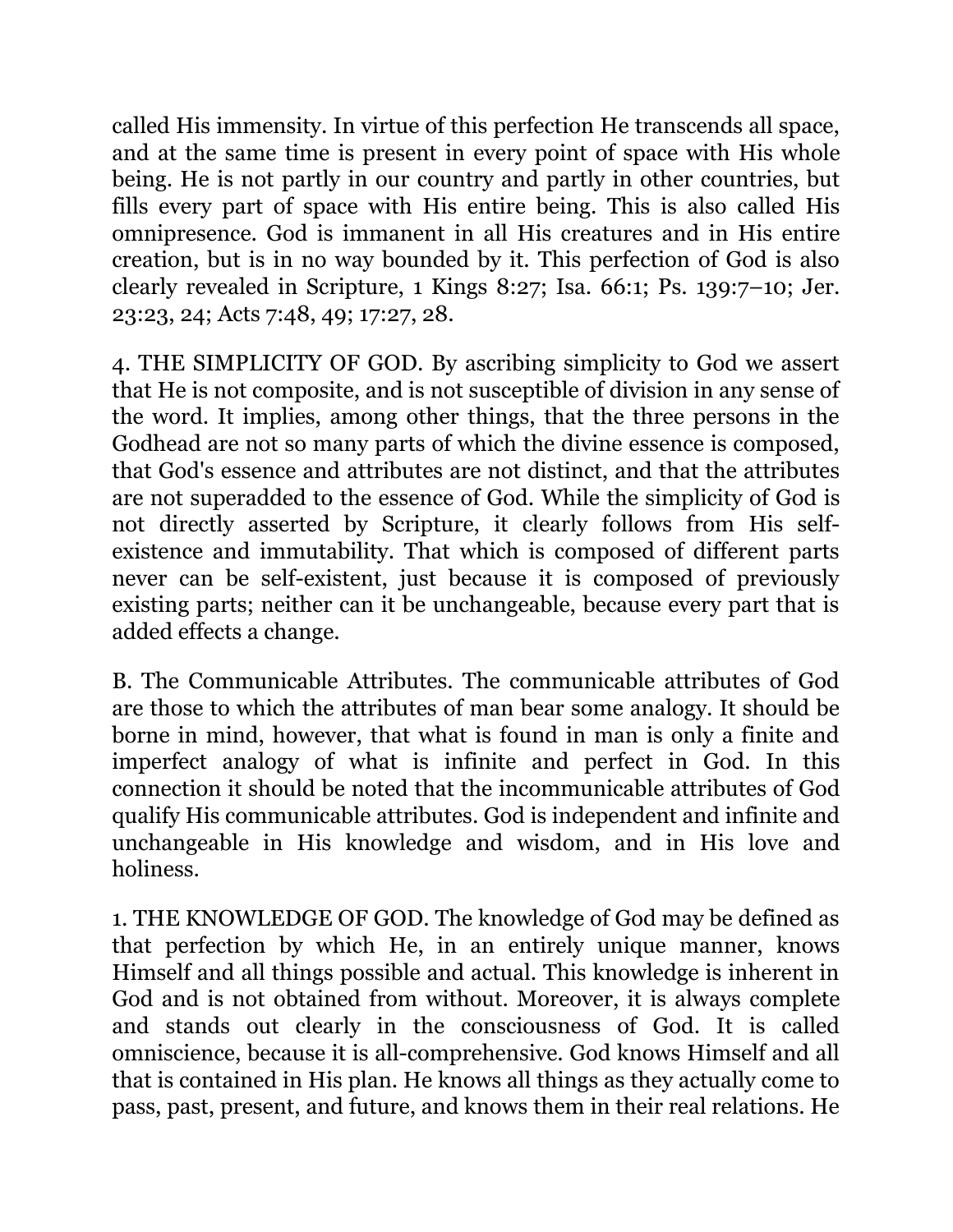is fully acquainted with the hidden essence of things, to which the knowledge of man cannot penetrate. The actual as well as the possible is present to His mind. The omniscience of God is clearly taught in such passages of Scripture as 1 Kings 8:39; Ps. 139:1–16; Isa. 46:10; Ezek. 11:5; Acts 15:18; John 21:17; Heb. 4:13.

2. THE WISDOM OF GOD. The wisdom of God may be called a particular aspect of His knowledge. It is the intelligence of God as manifested in the adaptation of means to ends. In virtue of it God chooses the best means for the attainment of the ends He has in view. The final end to which He makes all secondary ends subservient is the glory of His name, Rom. 11:33 14:7, 8; Eph. 1:11, 12; Col. 1:16. The wisdom of God is seen in creation, Ps. 19:1–7; 104:1–34; in providence, Ps. 33:10, 11; Rom. 8:28, and in the work of redemption, 1 Cor. 2:7; Rom. 11:33; Eph. 3:10.

3. THE GOODNESS OF GOD. God is good in Himself; that is, He is perfectly holy; but this is not the goodness which comes into consideration here. It is God's goodness in action, which reveals itself in doing well unto others, that is now under contemplation. It may be defined as that perfection of God which prompts Him to deal bounteously and kindly with all His creatures. It is the affection which the Creator feels toward the sentient creatures as such. As manifested towards His rational creatures, it is sometimes called His love of benevolence or His common grace, to designate the fact that its bounties are undeserved. The Bible refers to it in many places, such as Ps. 36:6; 104:21; 145:8, 9, 16; Matt. 5:45; 6:26; Acts 14:17.

4. THE LOVE OF GOD. In the present day this is frequently regarded as the most central attribute in God, in the light of which all the other divine perfections should be interpreted. But there is no sufficient reason for regarding it as more central than any of the other virtues of God. We have in mind here particularly God's love of complacency, which is His delight in the contemplation of His own infinite perfections and of the creatures who reflect His moral image. This love may be considered from various points of view as:

a. The Grace of God. In the specific language of Scripture the grace of God is the unmerited love of God toward those who have forfeited it, and are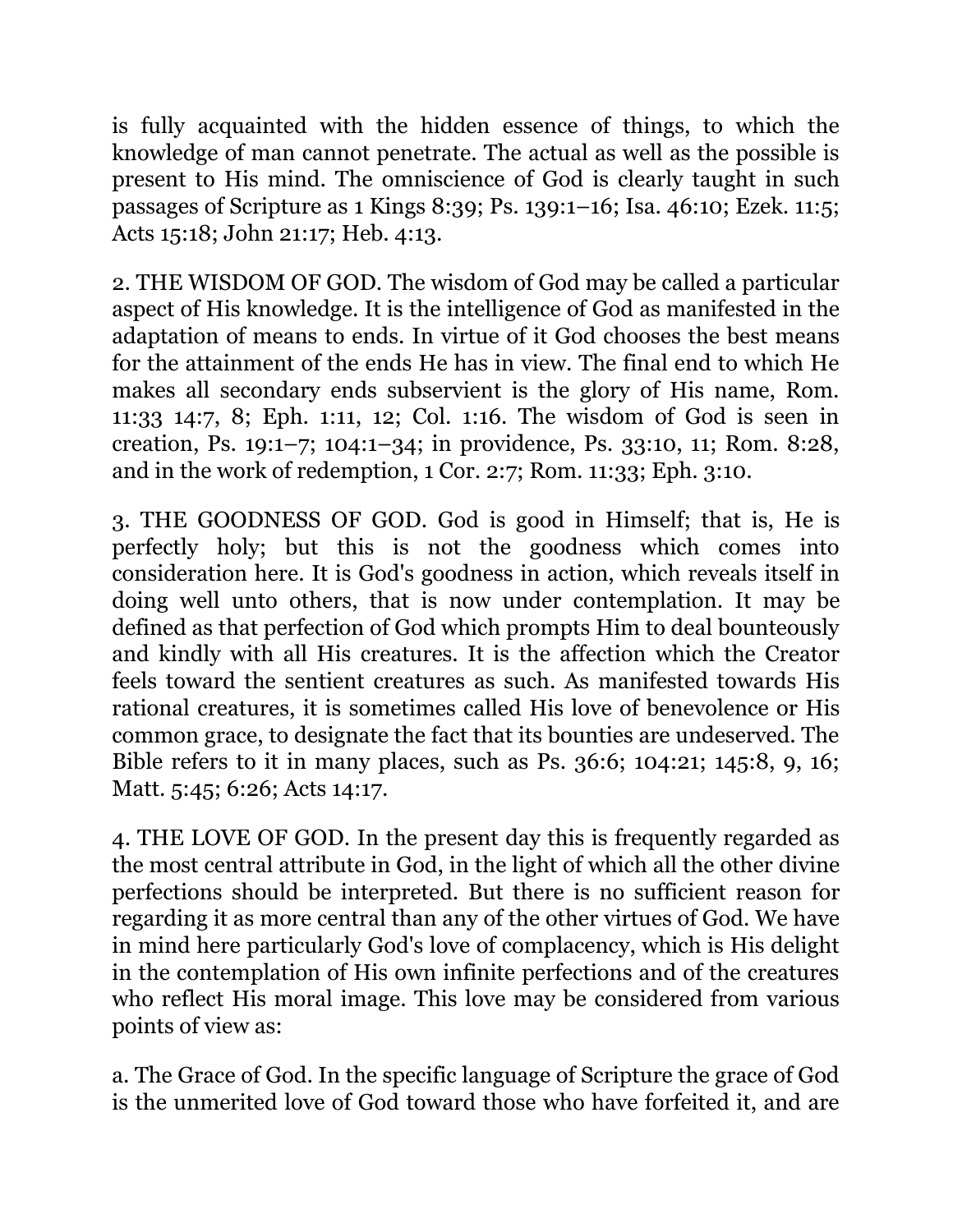by nature under a judgment of condemnation. It is the source of all the spiritual blessings that are bestowed upon unworthy sinners, Eph. 1:6, 7; 2:7–9; Tit. 2:11; 3:4–7.

b. The Mercy of God. Another aspect of the love of God is His mercy or tender compassion. It is the love of God toward those who are in misery or distress, irrespective of their desires. It contemplates man as one who is bearing the consequences of sin, and is therefore in a pitiable condition. It is exercised only in harmony with the strictest justice of God, in view of the merits of Jesus Christ, Luke 1:54, 72, 78; Rom. 15:9; 9:16, 17; Eph. 2:4.

c. The Longsuffering of God. When the love of God is considered as bearing with the froward and evil, it is called His longsuffering or forbearance. This contemplates the sinner as continuing in sin, notwithstanding repeated admonitions and warnings, and reveals itself especially in postponing the merited judgment, Rom. 2:4; 9:22; 1 Pet. 3:20; 2 Pet. 3:15.

5. THE HOLINESS OF GOD. The holiness of God is first of all that divine perfection by which He is absolutely distinct from all His creatures, and is exalted above them in infinite majesty. This is the meaning which it has in Ex. 15:11; 1 Sam. 2:2; Isa. 57:15; Hos. 11:9. We have in mind here more particularly, however, the ethical holiness of God, which consists in His separation from moral evil, that is, from sin. While the fundamental idea in this holiness is that of separation, it also denotes something positive, namely, the moral excellence or ethical perfection of God. In its presence man feels himself burdened with a consciousness of sin. Job 34:10; Hab. 1:13; Isa. 6:5. It may be defined as that perfection of God in virtue of which He eternally wills and maintains His own moral excellence, abhors sin, and demands purity in His moral creatures.

6. THE RIGHTEOUSNESS OF GOD. This attribute of God is closely related to the immediately preceding one. It is that perfection of God by which He maintains Himself over against every violation of His holiness, and shows in every respect that He is the Holy One. Different aspects of it should be distinguished.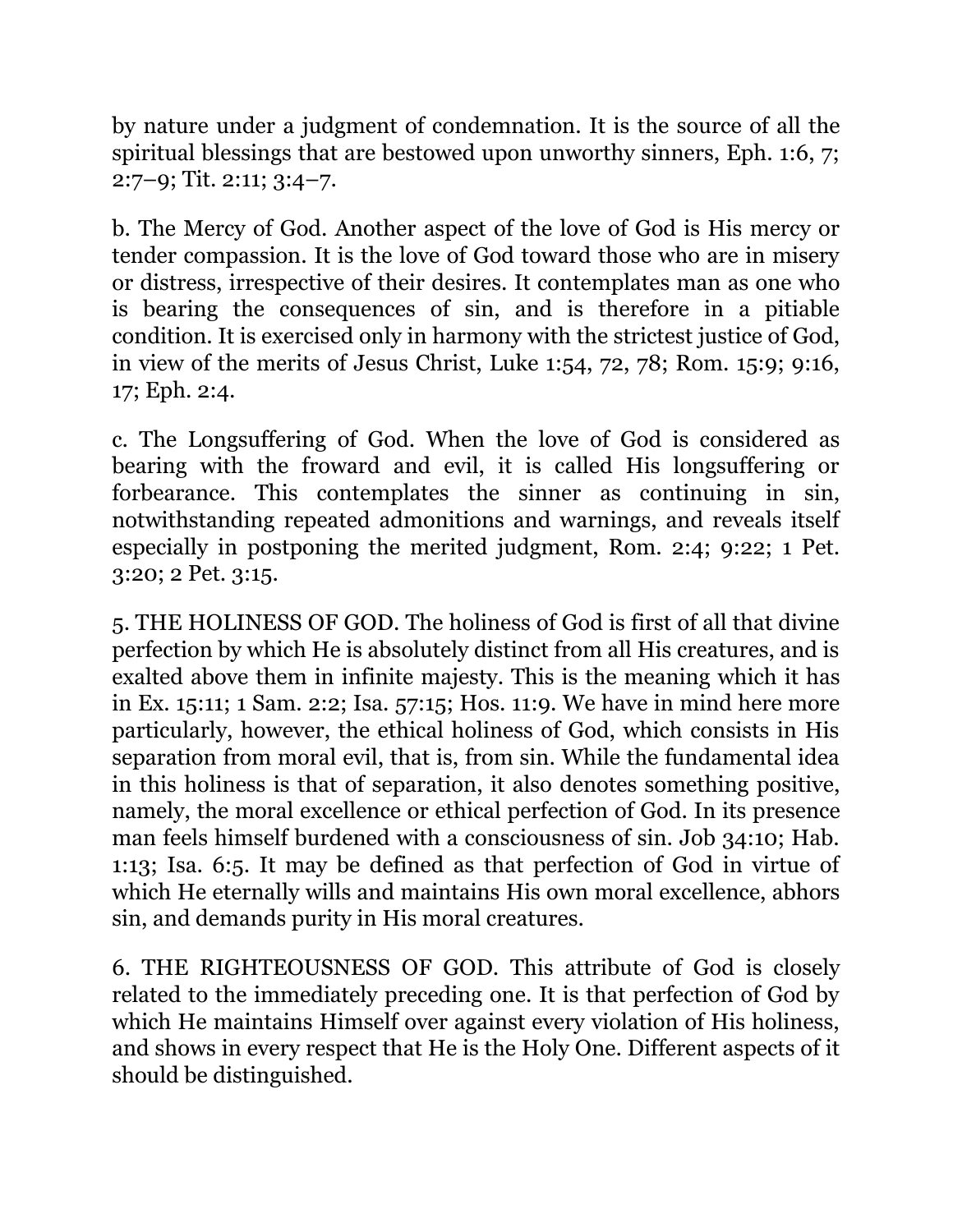a. His Rectoral Justice. This is the rectitude which God manifests as the Ruler of both the good and the evil. In virtue of this He institutes a moral government in the world, and imposes a just law upon man, with promises of reward for the obedient and threats of punishment for the disobedient, Ps. 99:4; Isa. 33:22; Rom. 1:32.

b. His Remunerative Justice. This manifests itself in the distribution of rewards to both men and angels, Deut. 7:9, 12, 13; Ps. 58:11; Mic. 7:20; Rom. 2:7; Heb. 11:26. It is really an expression of the divine love, dealing out its bounties, not on the basis of strict merit, but according to promise and agreement, Luke 17:10; 1 Cor. 4:7.

c. His Retributive Justice. This relates to the infliction of penalties, and is an expression of the divine wrath. In a sinless world there would be no place for its exercise, but in a world full of sin it necessarily holds a very prominent place. while the Bible stresses the reward of the righteous more than the punishment of the wicked, even the latter stands out boldly in Scripture, Rom. 1:32; 2:9; 12:19; 2 Thess. 1:8.

7. THE VERACITY OF GOD. The veracity of God may be described as that perfection in virtue of which He is true in His inner being, in His revelation, and in His relation to His people. It implies that He is the true God as over against the idols, which are lies and vanity; that He knows things as they really are and also enables man to know the reality of things; and that He faithfully fulfils all His covenant promises. This last aspect of God's veracity is usually called His faithfulness. It is the ground of His people's confidence, the foundation of their hope, and the cause of their rejoicing, Num. 23:19; 1 Cor. 1:9; 2 Tim. 2:13; Heb. 6:17; 10:23.

8. THE SOVEREIGNTY OF GOD. Under this general heading we consider God's sovereign will, or His sovereignty in planning and directing the affairs of the world and of His rational creatures; and God's sovereign power, His omnipotence, or the sovereignty of God in executing His will.

a. The Sovereign Will of God. The will of God is represented in Scripture as the final cause of all things: of creation and preservation, Rev. 4:11, of government, Prov. 21:1; Dan. 4:35; Eph. 1:11, of the sufferings of Christ,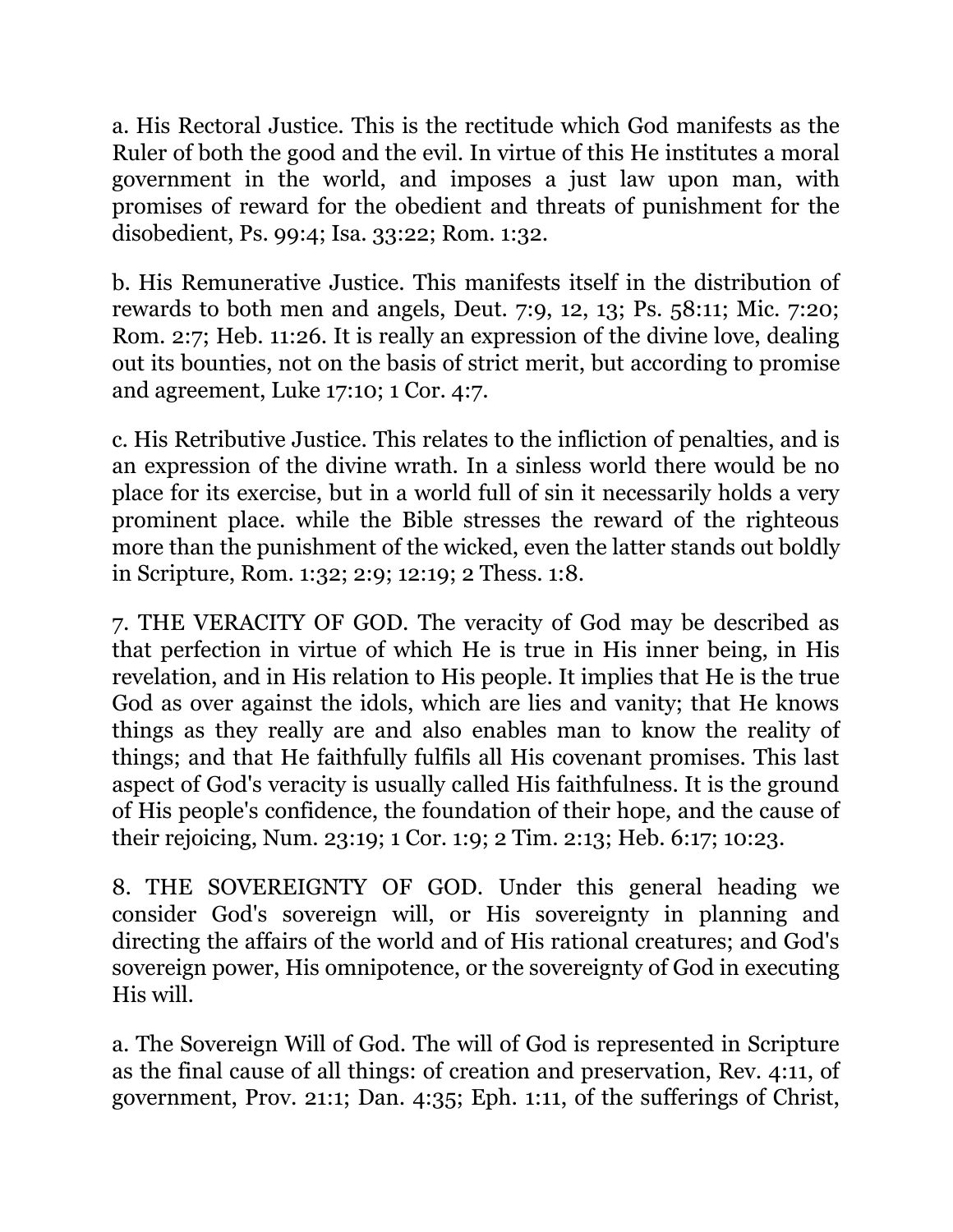Luke 22:42; Acts 2:23, of election and reprobation, Rom. 9:15, 16, of regeneration, Jas. 1:18, of sanctification, Phil. 2:13, of the sufferings of believers, 1 Pet. 3:17, of man's life and destiny, Acts 18:21; Rom. 15:32; Jas. 4:15, and even of the smallest things of life, Matt. 10:29.

1) The secret and the revealed will of God. Several distinctions are applied to the will of God, of which the most common is that between the secret and the revealed will of God. The former is the will of God's decree, which is largely hidden in God, while the latter is the will of His precept, which is revealed in the law and in the gospel. This distinction is based on Deut. 29:29. The secret will of God is mentioned in Ps. 115:3; Dan. 4:17; Rom. 9:18, 19; 11:33, 34; Eph. 1:5, 9, 11; and His revealed will in Matt. 7:21; 12:50; John 4:34; 7:17; Rom. 12:2. The former pertains to all things which God wills either to effect or to permit, and which are therefore absolutely certain. The latter has reference to the duties which God prescribes to man, represents the way in which man can enjoy the divine blessing, and is frequently frustrated.

2) The freedom of God's will. There are certain things which God necessarily wills. He cannot but love Himself and take delight in the contemplation of His own perfections. And yet He is under no compulsion even here, but acts according to the law of His inner being. No such necessity characterizes God's will with reference to His creatures. God chooses voluntarily what and whom He will create, and the times, places, and circumstances of their lives. He marks out the paths of all His rational creatures, determines their destiny, and uses them for His purposes. And while He endows them with freedom, yet His will controls their actions. The Bible speaks of the freedom of God's will in the most absolute terms, Job 11:10; 33:13; Ps. 115:3; Prov. 21:1; Isa. 10:15; Matt. 20:15 Rom. 9:15–18; Rev. 4:11.

3) The will of God in relation to sin. Serious problems arise in connection with the relation of God's will to sin. If God planned all things then He also planned the entrance of sin into the world. Does not this make Him the author of sin? It should be borne in mind, however, that God did not decide to effect sin Himself nor procure its commission efficaciously. He decreed to permit His rational creatures to sin, thereby rendering the entrance of sin into the world certain, without Himself becoming its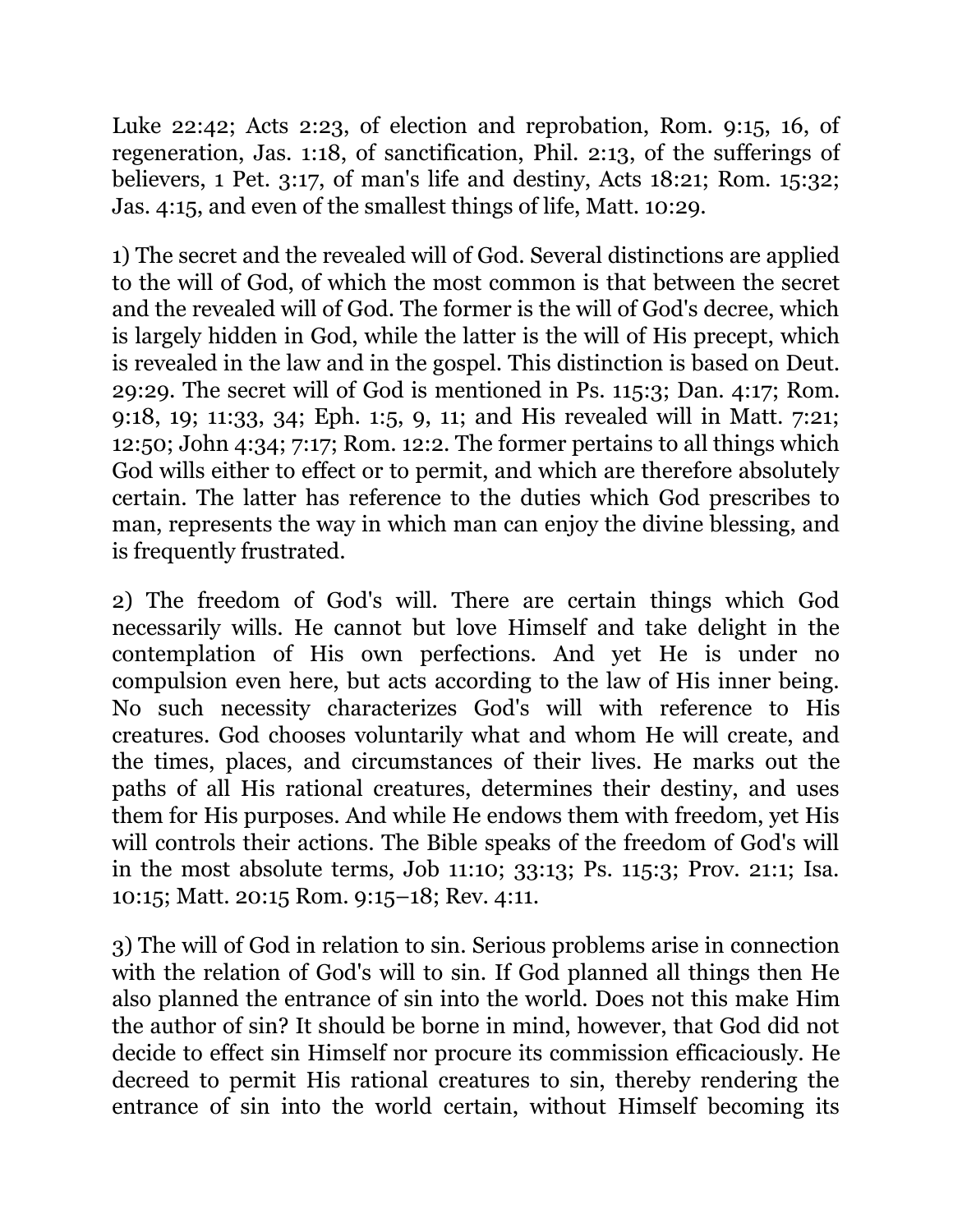author. This statement of the matter does not solve the problem altogether, but safeguards the idea of the moral purity of God. Another problem arises from the relation of the secret and the revealed will to each other. They are often said to be contradictory. His secret will comprises many things which He forbids in His revealed will, and excludes many things which He commands in His revealed will, Gen. 22; Ex.  $4:21-23$ ; 2 Kings  $20:1-7$ . God decreed that the Jews should crucify Jesus; yet in doing this they went contrary to the revealed will of God, Acts 2:23. It should be borne in mind, however, that in making the distinction under consideration we are using the word "will" in two different senses. By His secret will God has determined what He will do or what shall come to pass; in His revealed will, on the other hand, He reveals to us what we must do. Moreover, the situation is not such that, according to His secret will He does, and, according to His revealed will, He does not take pleasure in sin. The fact that He decreed that sin should enter the world does not imply that He takes delight in it.

b. The Sovereign Power or Omnipotence of God. The sovereignty of God also finds expression in the divine power or omnipotence, the power to execute His will. The omnipotence of God should not be understood to imply that God can do everything. The Bible teaches us that there are many things which God cannot do. He cannot lie, sin, change, nor deny Himself, Num. 23:19; 1 Sam. 15:29; 2 Tim. 2:13; Heb. 6:18; Jas. 1:13, 17. The Scholastics were wrong when they taught that He could do all kinds of things which are inherently contradictory and could even annihilate Himself. It is more correct to say that, in virtue of His omnipotence, God can, through the mere exercise of His will, realize whatsoever He has decided to accomplish. And if He so desired, He could do more than He actually brings to pass, Gen. 18:14; Jer. 32:27; Zech. 8:6; Matt. 3:9; 26:53. The omnipotence of God finds expression in the name El-Shaddai, and is clearly mentioned in several passages of Scripture, Job 9:12; Ps. 115:3; Jer. 32:17; Matt. 19:26; Luke 1:37; Rom. 1:20; Eph. 1:19.

#### Questions for Review:

How do we divide the attributes of God? Which belong to each one of these classes? What is the independence of God? His immutability? How can we explain that the Bible apparently ascribes change to God? What is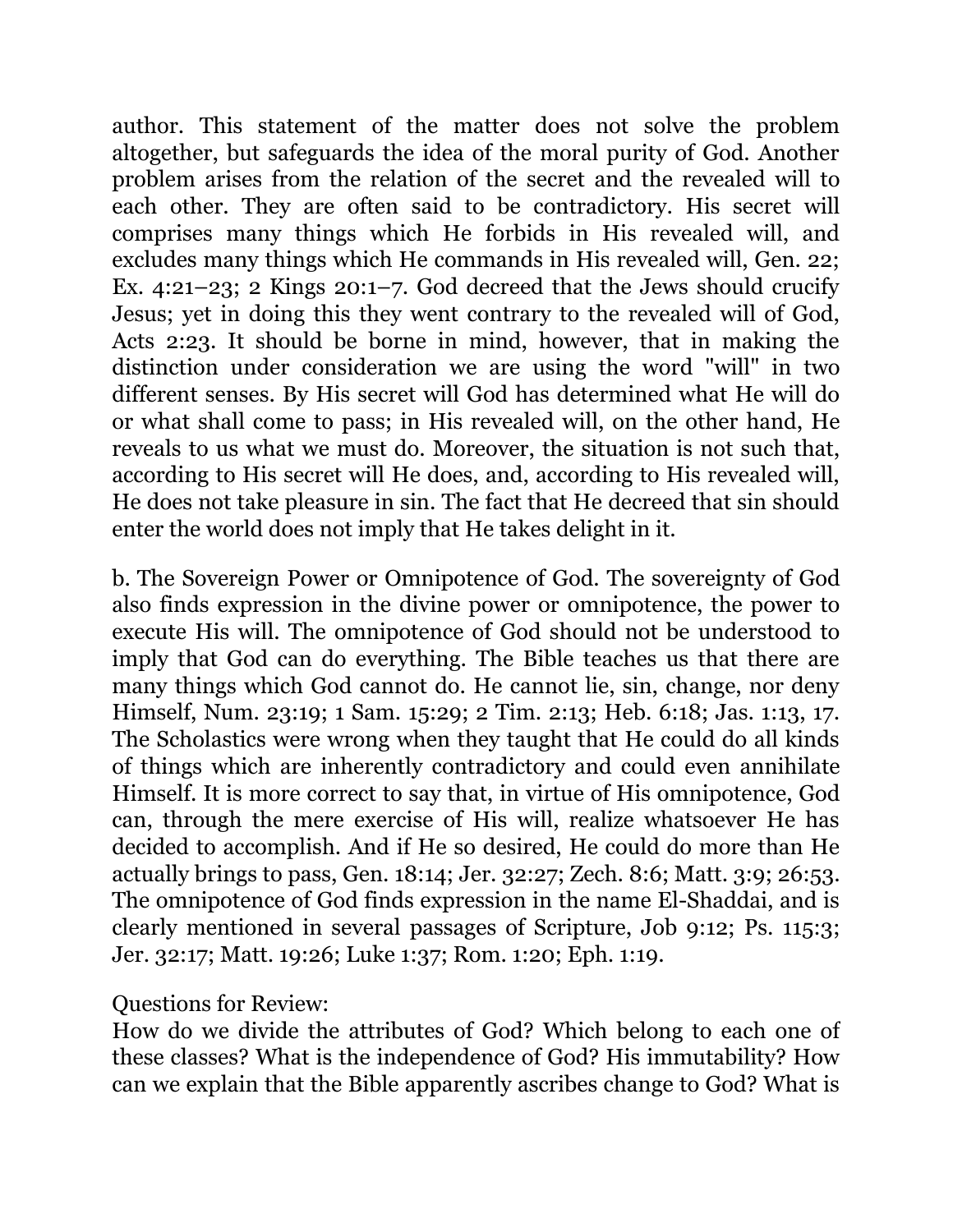God's eternity and immensity? How can we prove the simplicity of God? What is the nature and extent of God's knowledge? How is His wisdom related to His knowledge? What is the goodness of God, and what other names are used for it? Should we speak of love as central in God? How do we distinguish God's grace, mercy, and Iongsuffering? What is the holiness of God? Under what different aspects can the righteousness of God be considered? What is included in the veracity of God? What distinction do we apply to the will of God? Is His will free or necessary? Does God's decree make Him the author of sin? Do the secret and revealed will of God conflict? Does God's omnipotence imply that He can do everything?

References for Further Study:

Berkhof, Reformed Dogmatics, I, pp. 35–61; McPherson, Christian Dogmatics, pp. 123–139; Hodge, Outlines of Theology, pp. 135–163; Orr, Side-Lights on Christian Doctrine, pp. 21–34; Clarke, The Christian Doctrine of God.

# **THE TRINITY**

A. The Trinity in General. The Bible teaches us that the one God consists in three persons. This is decidedly a doctrine of special revelation, a doctrine that is not revealed in nature, and that could not be discovered by human reason.

1. STATEMENT OF THE DOCTRINE. God is one in His essential being, but in this one being there are three persons, called, Father, Son, and Holy Spirit. These persons are not, however, like so many persons among men three entirely separate and distinct individuals. They are rather three modes or forms in which the divine essence exists. At the same time it should be borne in mind that these self-distinctions in the divine being are of such a nature that they can enter into personal relations. The Father can speak to the Son and can send forth the Holy Spirit. The real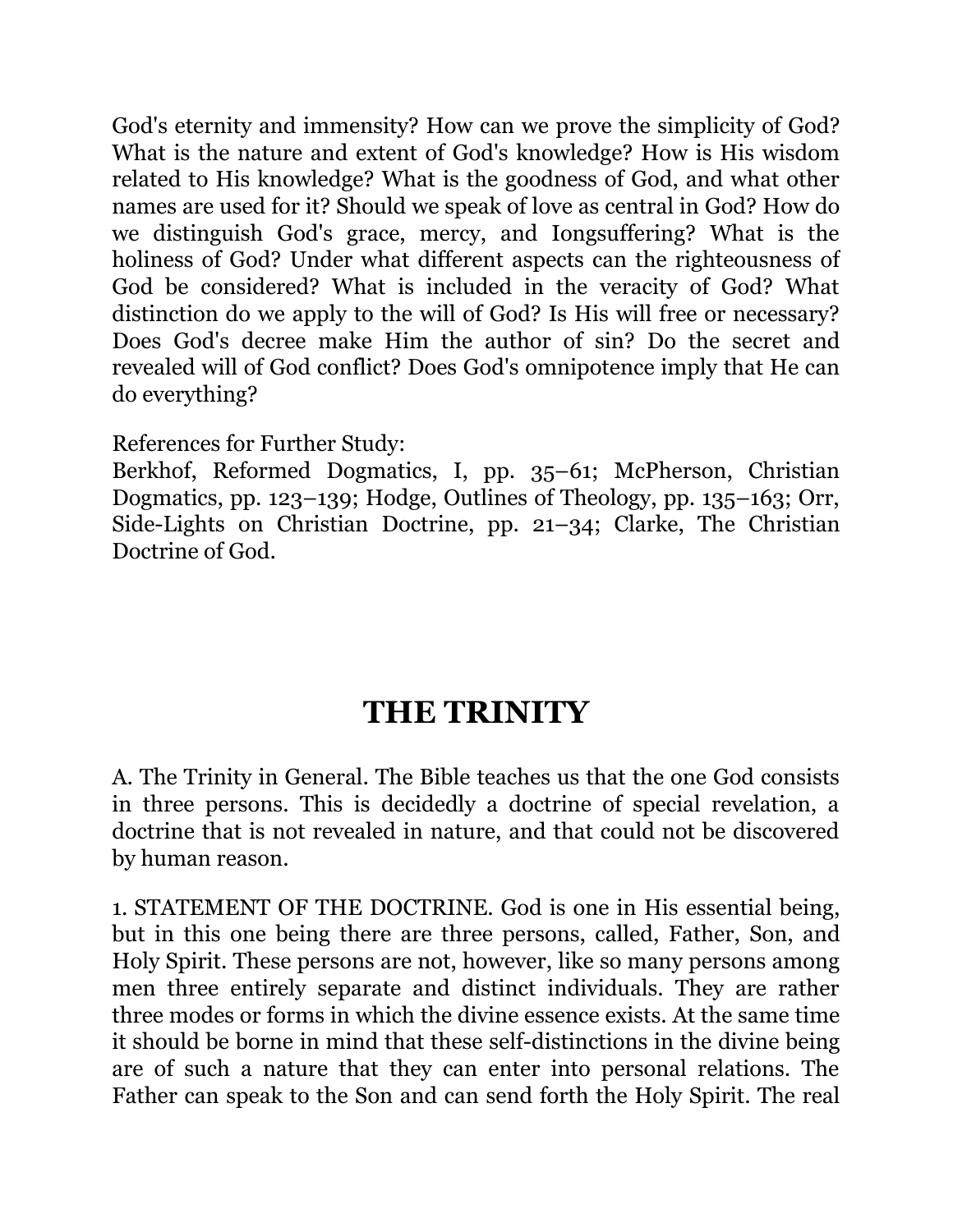mystery of the Trinity consists in this that the three persons are one in their essential being. And this does not mean that the divine essence is divided among the three persons. It is wholly, with all its perfections, in each one of the persons, and has no existence outside of and apart from the persons. Moreover, the persons are not subordinate the one to the other in their essential being. It may be said, however, that in order of existence the Father is first, the Son second, and the Holy Spirit third, and this order also reflects itself in the work of creation and redemption. The three persons are distinguished by certain personal distinctions: the Father generates the Son, the Son is generated by the Father, and the Holy Spirit proceeds from both Father and Son. This doctrine is one of the great mysteries of faith, and as such is far beyond our human comprehension.

### 2. SCRIPTURE PROOF FOR THE TRINITY.

a. In the Old Testament. Some are of the opinion that the Old Testament contains no indications of the Trinity, but this is not correct. There are passages which indicate that there is more than one person in God, as for instance, where God speaks of Himself in the plural, Gen. 1:26; 11:7, when the angel of Jehovah is represented as a divine person, Gen. 16:7–13; 18:1–21; 19:1–22, and where the Spirit is spoken of as a distinct person, Isa. 48:16; 63:10. In addition to these there are some in which three persons are more or less clearly indicated, Isa. 48:16; 61:1; 63:9, 10.

b. In the New Testament. It is perfectly natural that the New Testament proofs should be clearer than those of the Old, since it records the incarnation of the Son of God and the outpouring of the Holy Spirit. There are several passages in which the three persons are expressly mentioned, as in connection with the baptism of Jesus, Luke 3:21, 22, in the farewell discourses of Jesus, John 14–16, in the great commission, Matt. 28:19, in the apostolic blessing, 2 Cor. 13:13, and also in such passages as Luke 1:35; 1 Cor. 12:4–6, and 1 Peter 1:2.

3. ERRONEOUS REPRESENTATIONS OF THE TRINITY. In the early Christian Church some represented the three persons in the Trinity as three divine beings, virtually three gods. The Sabellians regarded the three persons merely as so many modes of divine action or manifestation,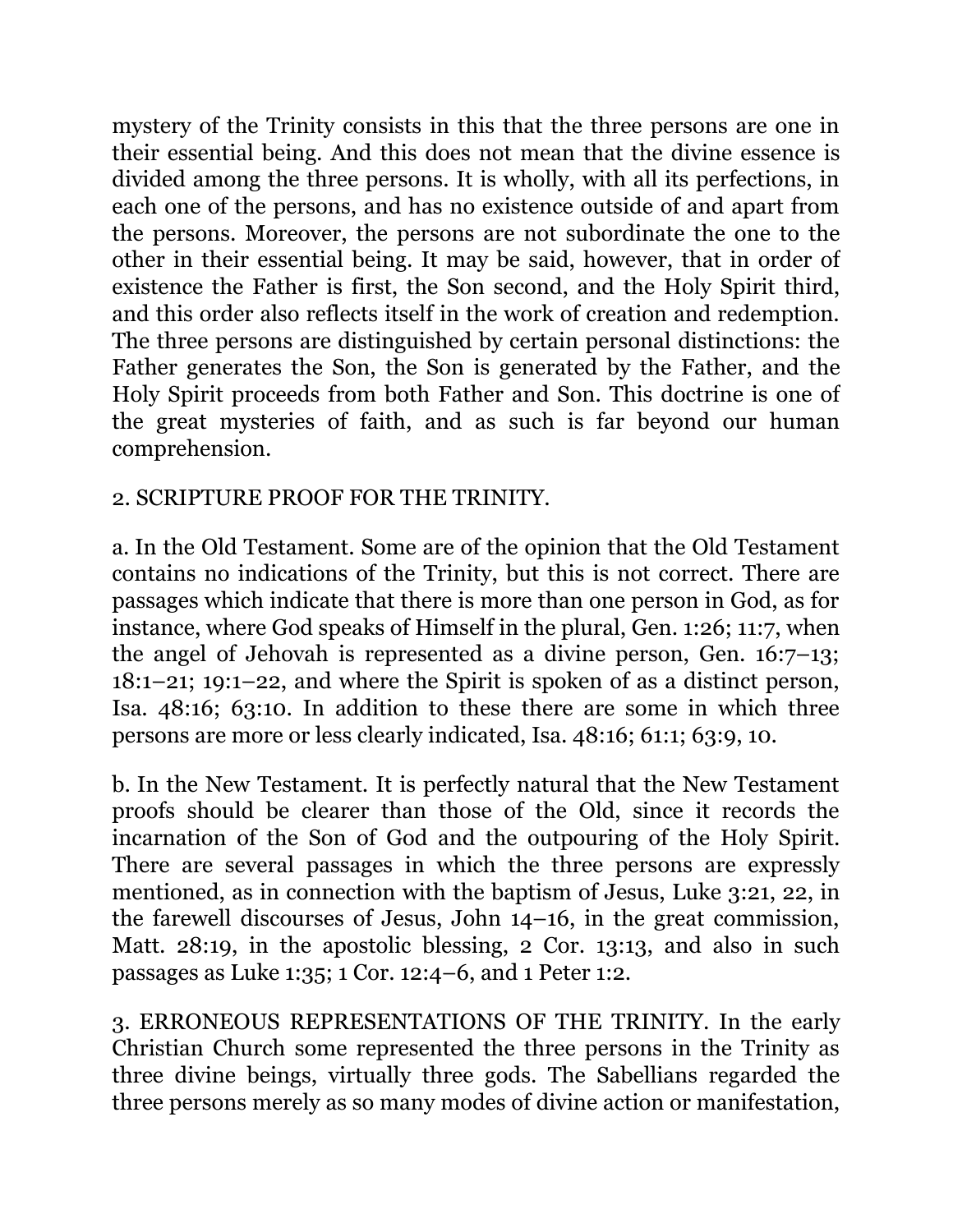which God successively assumes, revealing Himself as Father in creation and in the giving of the law, as Son in the incarnation, and as Holy Spirit in regeneration and sanctification. Thus the three persons were reduced to one. Paul of Samosata, the Socinians of the days of the Reformation, and the Unitarians and Modernists of the present day, all represent the Trinity as consisting of God the Father, the man Jesus Christ, and a divine influence which is called the Spirit of God. This view also represents God as one, not only in being, but also in person, and therefore virtually destroys the Trinity.

B. The Three Persons Considered Separately.

1. THE FATHER. The name "Father," as applied to God, is not always used in the same sense in Scripture. It may denote the triune God (a) as the origin of all created things, 1 Cor. 8:6; Eph. 3:14, 15; Heb. 12:9; Jas. 1:17; (b) as the Father of the chosen nation of Israel, Deut. 32:6; Isa. 63:16; 64:8; Jer. 3:4; Mal. 1:6; 2:10; and (c) as the Father of believers as His spiritual children, Matt. 5:45; 6:6–15; Rom. 8:15; 1 John 1:3. In a far more fundamental sense, however, the name is applied to the first person in the Trinity in His relation to the second person, John 1:14, 18; 5:17–26; 8:54; 14:12, 13. This is the original Fatherhood of God, of which all earthly fatherhood is but a faint reflection. The distinctive property of the Father is that He generates the Son from all eternity. Certain works are ascribed particularly to the Father, though the other persons also participate in them, such as planning the work of redemption, the works of creation and providence, and the work of representing the Trinity in the Counsel of Redemption.

2. THE SON. The second person of the Trinity is called "Son" or "Son of God." This name is not always applied to Him in the same sense, however. Considered purely as the second person in the Trinity, He is called "the Son" because of His eternal generation by the Father, John 1:14, 18; 3:16, 18; Gal. 4:4. He also bears that name as the incarnate Son of God in an official sense, to designate Him as the Messiah chosen of God, Matt. 8:29; 27:40; 26:63; John 1:49; 11:27. And, finally, He is called "the Son of God," at least in one passage, in virtue of the fact, that at His birth He was begotten by the special operation of the Holy Spirit, Luke 1:32, 35. In connection with the Son the following points deserve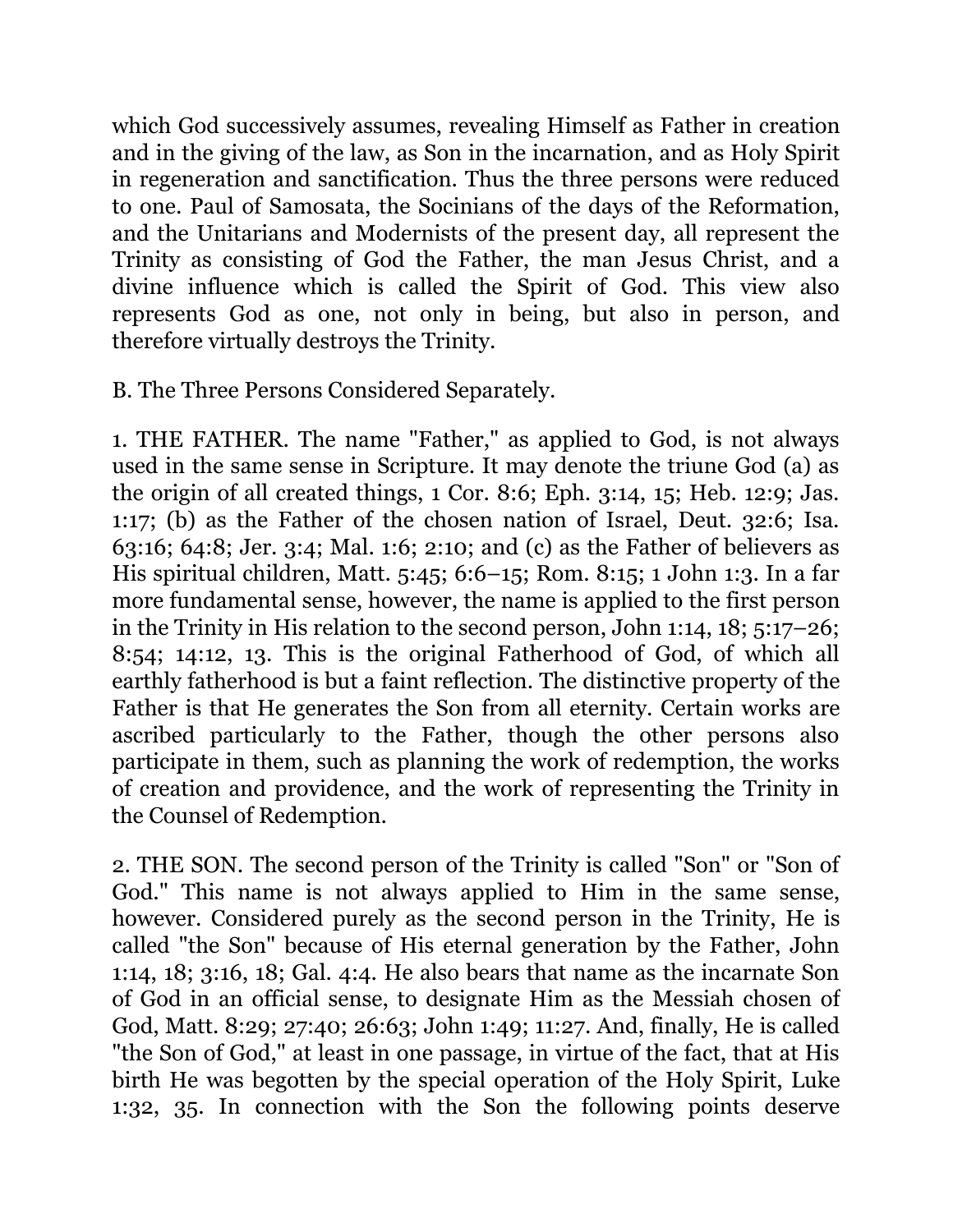particular attention:

a. His Eternal Generation. The personal property of the Son is that He is eternally begotten of the Father. The doctrine of the generation of the Son is naturally suggested by the Biblical representation of the first and the second person in the Trinity as standing in the relation of Father and Son to each other, and is further based on Ps. 2:7; Acts 13:33; Heb. 1:5. By means of this generation the Father does not call the essential nature of the Son into being, but becomes the cause of the personal subsistence of the Son—a second mode of existence—within the divine being. This generation of the Son should not be regarded as an act completed in the past, but as a necessary and therefore eternal act of the Father. It is timeless, always continuing, and yet ever completed.

b. The Divinity of the Son. The divinity of the Son is denied by several sects in the early Christian Church, by a host of liberal scholars during the last two centuries, and by the Unitarians and the real Modernists and Humanists of the present day. It can only be denied, however, by setting aside the explicit testimony of the Word of God. There are passages which expressly assert the divinity of the Son, such as John 1:1; 20:28; Rom. 9:5; Phil. 2:6; Tit. 2:13; 1 John 5:20. Moreover, divine names are applied to Him, Jer. 23:5, 6; Joel 2:32 (comp. Acts 2:21); Isa. 9:6; 1 Tim. 3:16; divine attributes are ascribed to Him, Isa. 9:6; Rev. 1:8; Matt. 18:20; 28:20; John 2:24, 25; 21:17; Phil. 3:21; Rev. 1:8; divine works are done by Him, Matt. 9:2–7; Luke 10:22; John 1:3, 10; 3:35; Eph. 1:22; Col. 1:17; Heb. 1:10–12; Phil. 3:21; John 5:22, 25–30; and divine honour is accorded Him, John 5:22, 23; 14:1; 1 Cor. 15:19; 2 Cor. 13:13; Heb. 1:6.

c. The Works More Particularly Ascribed to the Son. The order of the existence of the persons in the Trinity is reflected in the order of their works. If all things are out of the Father, they are through the Son. If the former is the final, the latter is the mediating cause of all both in creation and in redemption. All things are created and maintained through the Son, John 1:3, 10; Heb. 1:2, 3. He is the light which lighteth every man coming into the world, John 1:9. More particularly the work of redemption is carried out by the Son in His incarnation, sufferings, and death, Eph. 1:3–14.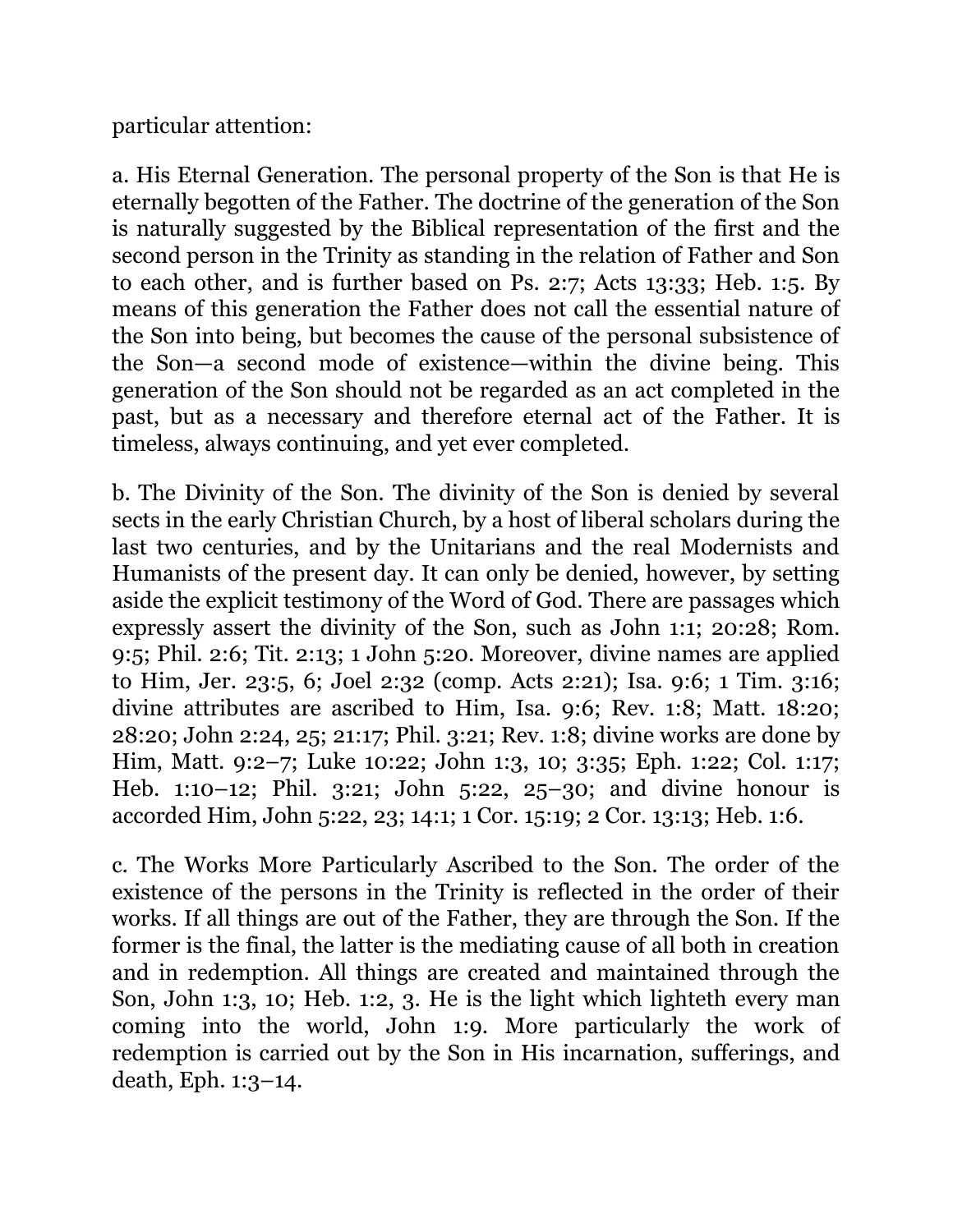3. THE HOLY SPIRIT. With reference to the Holy Spirit the following points demand special consideration:

a. The Personality of the Holy Spirit. It is not so much the divinity as the personality of the Holy Spirit that is called in question by many. It is denied by several sectarians in the early Church, by the Socinians in the days of the Reformation, and by the Unitarians, the Modernists, and all kinds of Sabellians in the present time. They prefer to regard the Holy Spirit merely as a power or influence of God. Yet He is clearly designated as a person, John 14:16, 17, 26; 15:26; 16:7–15; Rom. 8:26. Personal characteristics are ascribed to Him, such as intelligence, John 14:26; 15:26; Rom. 8:16, affections, Isa. 63:10; Eph. 4:30, and will, Acts 16:7; 1 Cor. 12:11. Moreover, He performs acts proper to personality, such as speaking, searching, testifying, commanding, revealing, striving, making intercession, Gen. 1:2; 6:3; Luke 12:12; John 14:26; 15:26; 16:8; Acts 8:29; 13:2; Rom. 8:11; 1 Cor. 2:10, 11. Finally, there are passages in which the Holy Spirit is distinguished from His own power, Luke 1:35; 4:14; Acts 10:38; Rom. 15:13; 1 Cor. 2:4.

b. The Relation of the Holy Spirit to the Other Persons in the Trinity. While it was asserted from the beginning on the basis of John 15:26 that the Holy Spirit proceeds from the Father, it was not until the year 589 A. D. that the western Church officially took the position that He also proceeds from the Son. This doctrine is based on the fact that the Spirit is also called the Spirit of Christ and of the Son, Rom. 8:9; Gal. 4:6, and is said to be sent by Christ, John 15:26; 16:7. In virtue of this procession from the Father and the Son, the Holy Spirit stands in the closest possible relationship to the other persons. He searches the deep things of God, 1 Cor. 2:10, 11, and is to a certain extent identified with Christ, 2 Cor. 3:17. In the Spirit Christ Himself returns to His disciples, John 15:16–18. Moreover, in the Epistles of Paul it is sometimes Christ, and sometimes the Spirit of God who is said to dwell in believers, Rom. 8:9, 10; Gal. 2:20; 1 Cor. 3:16.

c. The Divinity of the Holy Spirit. The divinity of the Holy Spirit may be established from Scripture by a line of proof quite similar to that employed in connection with the Son. Divine names are given to Him, Acts 5:3, 4; 1 Cor. 3:16; 2 Tim. 3:16; divine perfections are ascribed to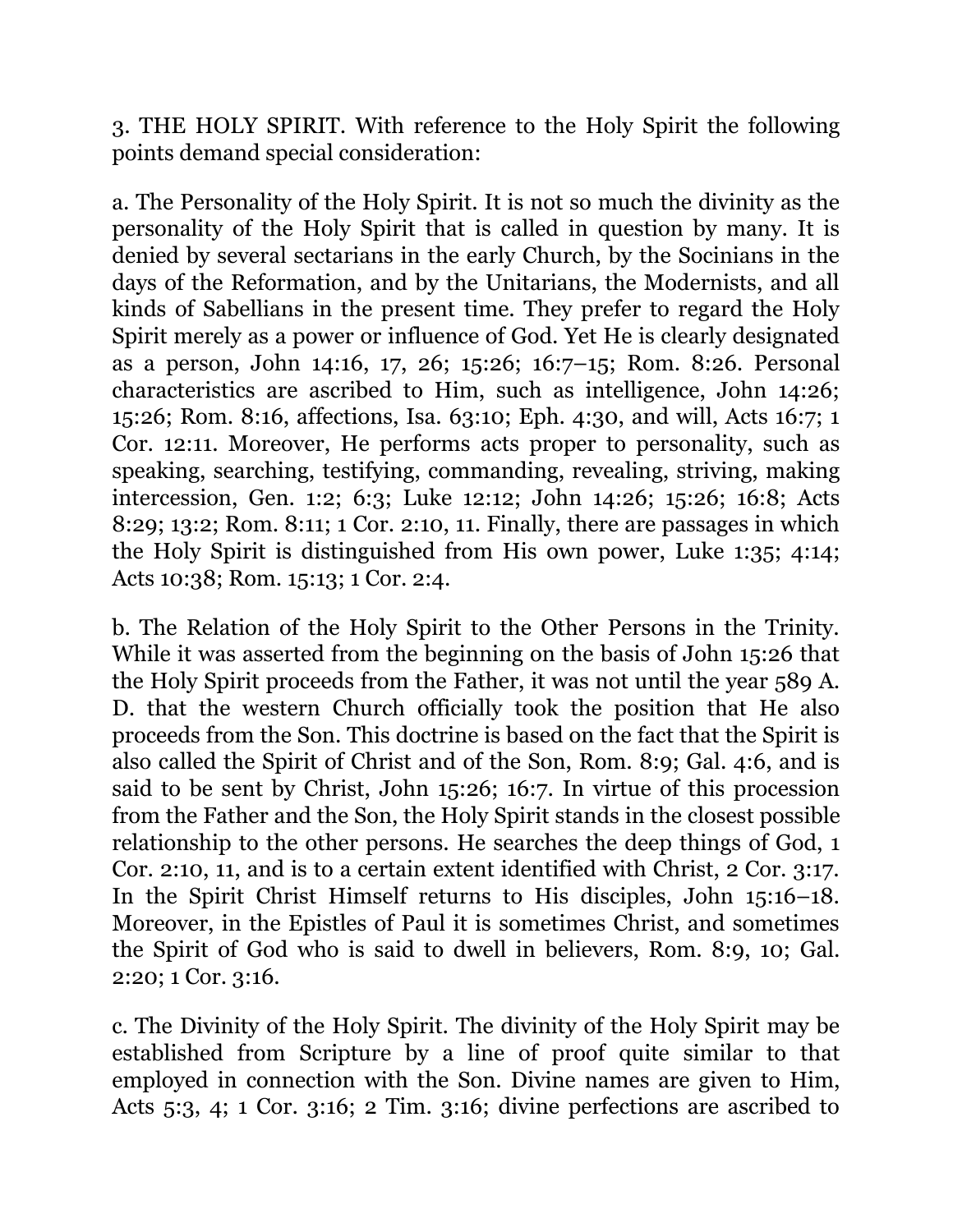Him, Ps. 139:7–10; Isa. 40:13, 15; 1 Cor. 2:10, 11; 12:11; Rom. 15:19; Heb. 9:14; divine works are performed by Him, Gen. 1:2; Job 26:13; 33:4; Ps. 104:30; John 3:5, 6; Tit. 3:5; Rom. 8:11; and divine honour is accorded Him, Matt. 28:19; Rom. 9:1; 2 Cor. 13:14.

d. The works More Particularly Ascribed to the Holy Spirit. There are certain works which, while works of the triune God, are more particularly ascribed to the Holy Spirit. In general it may be said that it is His special task to bring the work of God to completion both in creation and redemption. In the natural sphere He generates life and thus puts the finishing touch to the work of creation, Gen. 1:3; Job 26:13; Ps. 33:6; Ps. 104:30; and He inspires and qualifies men for special tasks, Ex. 28:3; 31:2, 3, 6; 35:35; 1 Sam. 11:6; 16:13, 14. And in the sphere of redemption He prepares and qualifies Christ for His redemptive work, Luke 1:35; 3:22; John 3:34; Heb. 10:5–7; He inspires Scripture, 1 Cor. 2:13; 2 Pet. 1:21; He forms and augments the Church and dwells in it as the principle of a new life, Eph. 1:22, 23; 2:22; 1 Cor. 3:16; 12:4 ff.; and He teaches and guides the Church, leading it in all the truth, John 14:26; 15:26; 16:13, 14; Acts 5:32; Heb. 10:15; 1 John 2:27.

### Questions for Review:

Can we discover the doctrine of the Trinity from nature? How do the persons in God differ from three persons among men? Is there any subordination of the persons in God? How can we prove the Trinity from the Old Testament? From the New? Against what errors should we guard in this doctrine? In how many different senses is the name "Father" applied to God? What works are especially ascribed to the Father? In how many different senses is the name "Son" applied to Christ? Is the generation of the Son a past act? What works are especially ascribed to the Son? How can you prove the divinity of the Son and of the Holy Spirit? How can you prove that the Holy Spirit is a person, and not merely a power or influence? How is the Spirit related to the other persons? What works are especially ascribed to the Holy Spirit? What is the characteristic property of the Father, of the Son, and of the Holy Spirit?

### References for Further Study:

Berkhof, Reformed Dogmatics, I, pp. 62–81; McPherson, Christian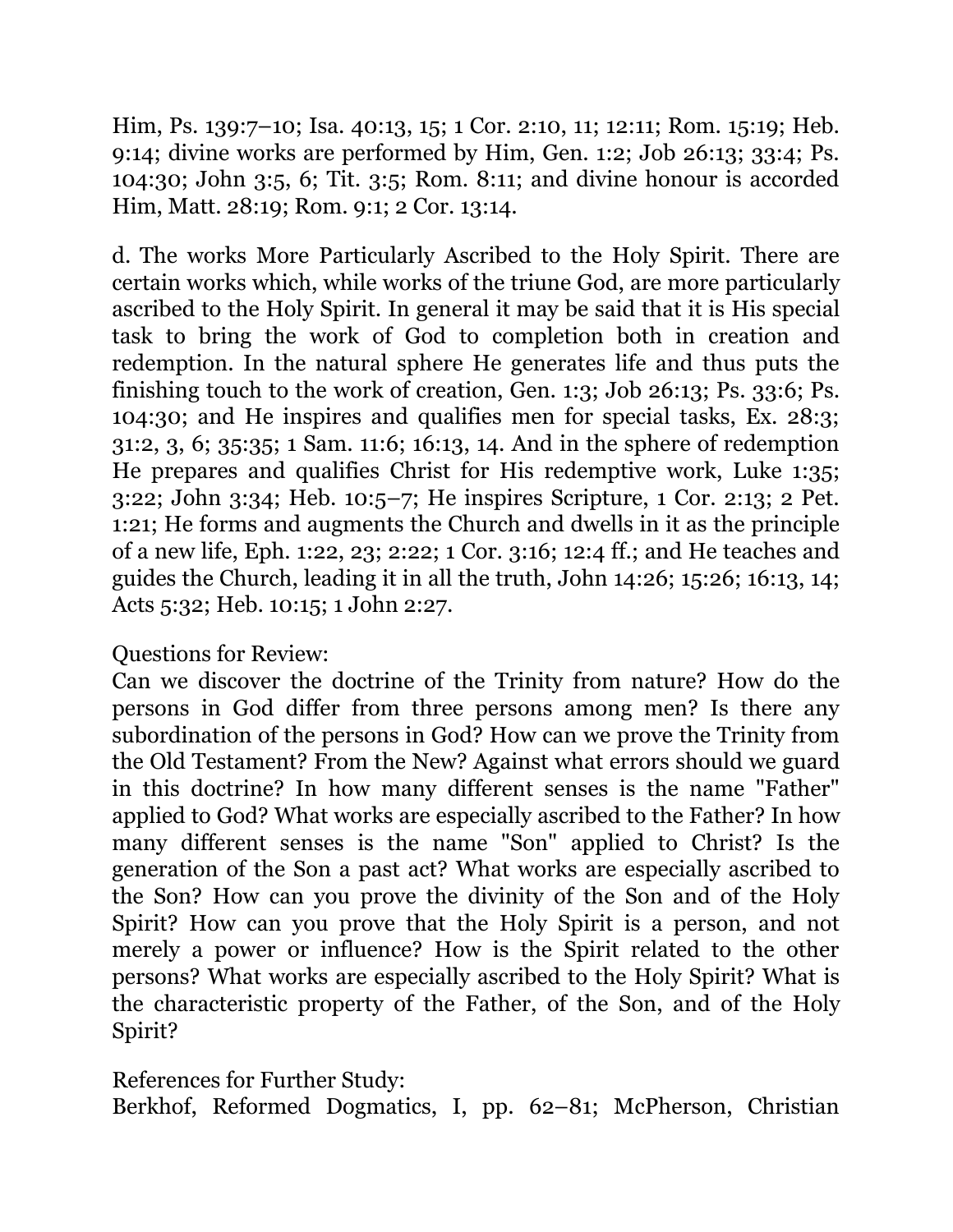Dogmatics, pp. 139–162; Hodge, Outlines of Theology, pp. 164–199; Orr, Side-Lights on Christian Doctrine, pp. 37–51; Steenstra, The Being of God as Unity and Trinity.

## **THE WORKS OF GOD**

### **THE DIVINE DECREES IN GENERAL**

A. The Nature of the Divine Decrees. The decree of God is His eternal plan or purpose, in which He has foreordained all things that come to pass. It is but natural that God, who controls all things, should have a definite plan according to which He works, not only in creation and providence, but also in the process of redemption. This plan includes many particulars, and therefore we often speak of the divine decrees in the plural, though in reality there is but a single decree. For the material contents of His decree God drew on the boundless knowledge which He has of all kinds of possible things. Of this great store of possibilities He embodied in His decree only those things which actually come to pass. Their inclusion in the decree does not necessarily mean that He Himself will actively bring them into existence, but means in some cases that, with the divine permission and according to the divine plan, they will certainly be brought to realization by His rational creatures. The decree covers all the works of God in creation and redemption, and also embraces the actions of His free moral beings, not excluding their sinful actions. But while the entrance of sin into the world and its various manifestations in the lives of angels and men were thus rendered certain, this does not mean that God decided to effectuate these Himself. God's decree with reference to sin is a permissive decree.

B. The Characteristics of the Divine Decree. The decree of God has several characteristics:

1. IT IS FOUNDED IN DIVINE WISDOM. This is implied in the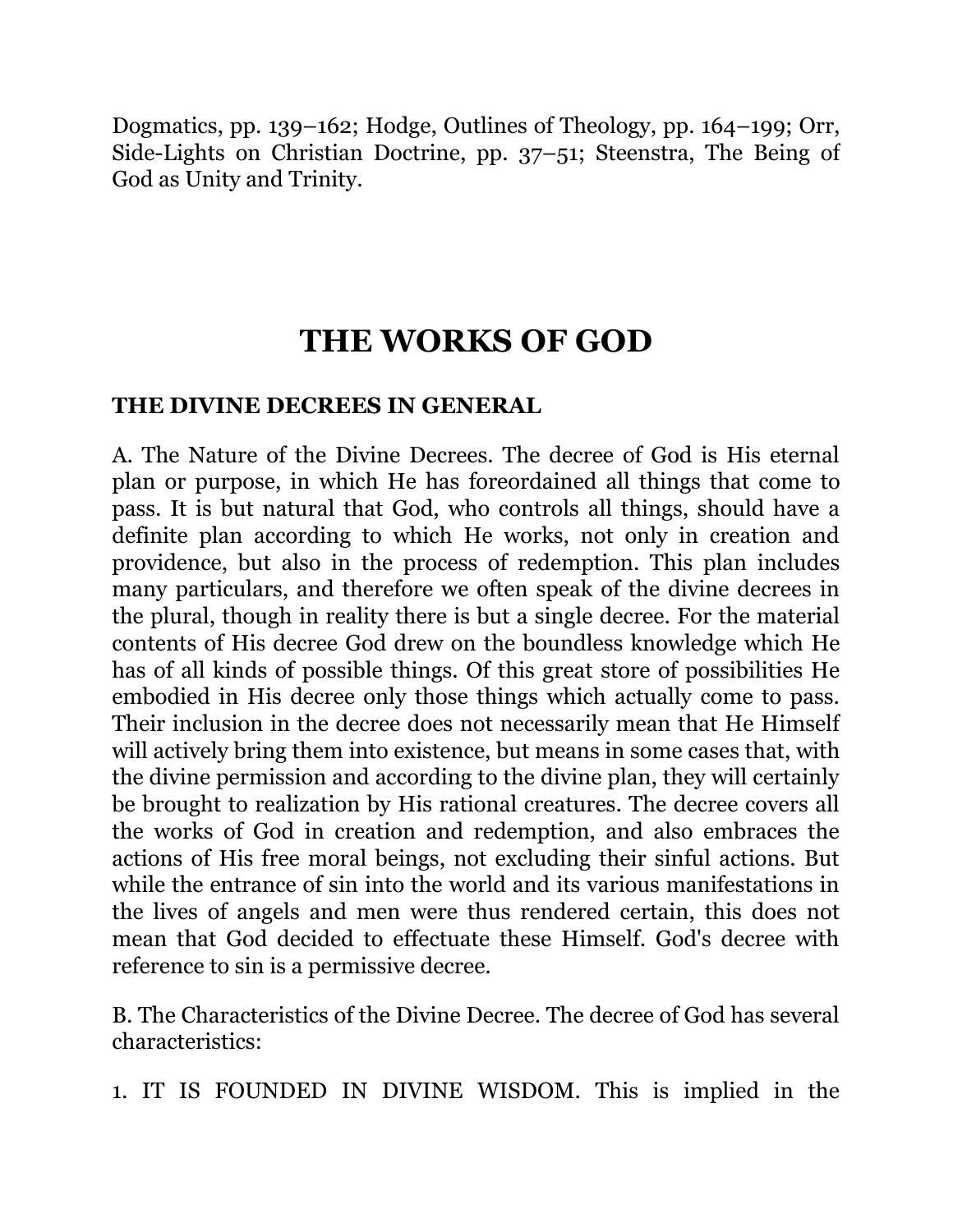statement that God's purpose is "according to the counsel of His will," Eph. 1:11. Though there is a great deal in it that we do not understand, it is certain that God formed His plan with wisdom.

2. IT IS ETERNAL. This does not merely mean that the decree was formed before the beginning of time, but also that, while it relates to things which come to pass in the course of history, its formation is and remains an act within the divine being, and therefore in the strictest sense eternal.

3. IT IS EFFICACIOUS. The fact that God made a divine plan does not mean that He has decided to bring to pass by His own act all that is included in it; but it does mean that what He has decided will certainly come to pass, and that nothing can thwart His purpose, Ps. 33:11; Prov. 19:21; Isa. 46:10.

4. IT IS UNCHANGEABLE. Man often changes his plans for various reasons. It may be that on second thought he considers them unwise, or that he is wanting in the power to carry them out. But neither the one nor the other is conceivable in God. He does not change His plan, because He is faithful and true, Job 23:13, 14; Isa. 46:10; Luke 22:22; Acts 2:23.

5. IT IS UNCONDITIONAL. The decree is not in any of its particulars dependent on anything outside of it, as, for instance, on the free actions of God's moral and rational creatures, on their foreseen disobedience or foreseen faith. God has determined not only what will come to pass, but also the conditions under which it will be realized, Acts 2:23; Eph. 2:8; 1 Pet. 1:2.

6. IT IS ALL-COMPREHENSIVE. It includes the good actions of men, Eph. 2:10, their wicked actions, Prov. 16:4; Acts 2:23; 4:27, 28, contingent events, Gen. 45:8; 50:20; Prov. 16:33, the means as well as the end, 2 Thess. 2:13; Eph. 1:4, the duration of man's life, Job 14:5; Ps. 39:4, and the place of his habitation, Acts 7:26.

7. WITH REFERENCE TO SIN IT IS PERMISSIVE. The decree of God with reference to sin is usually called a permissive decree. It renders the future sinful act absolutely certain, but this does not mean that God will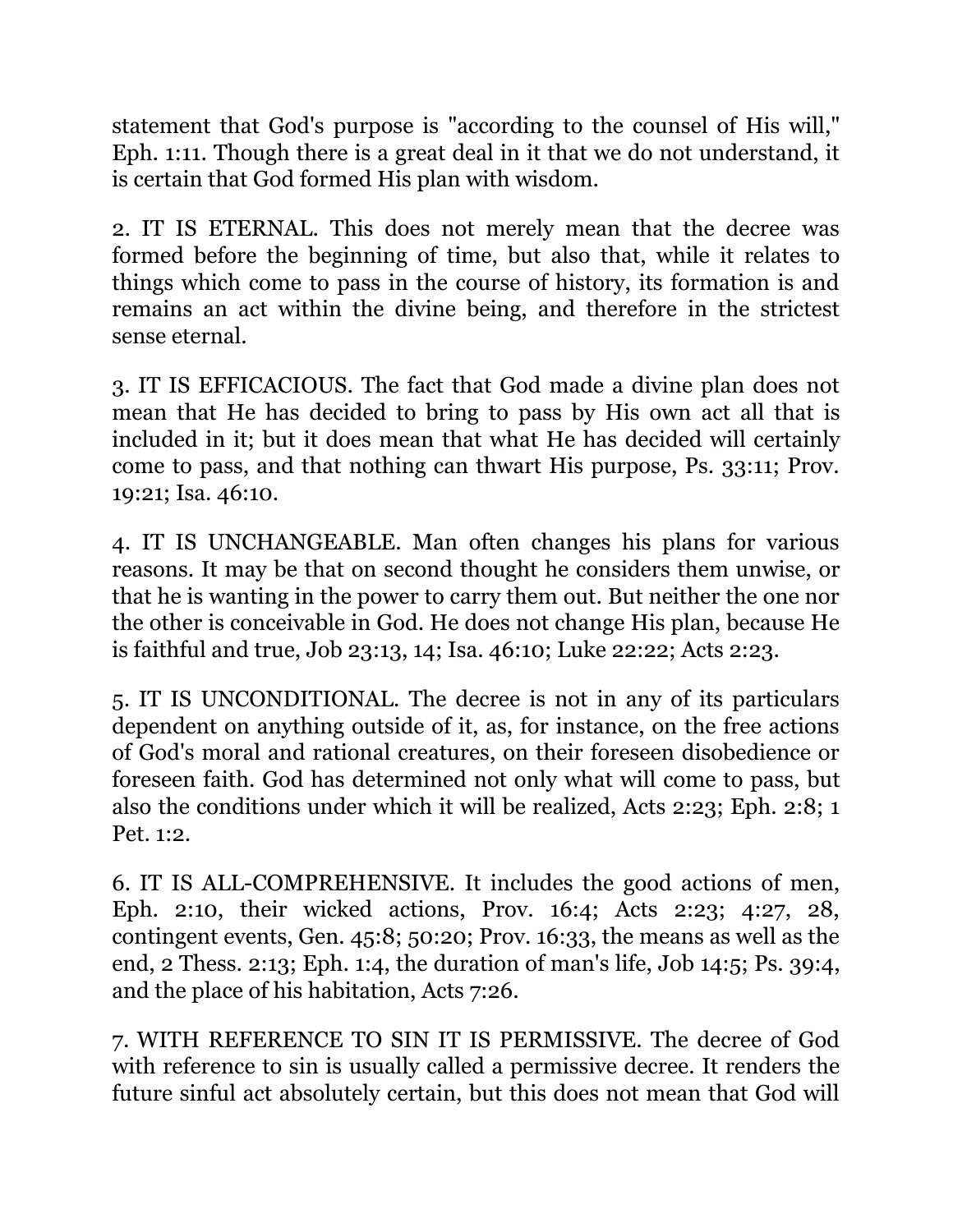by His own act bring it to pass. God decreed not to hinder the sinful act of the creature's self-determination, but nevertheless to regulate and control its result, Ps. 78:29; 106:15; Acts 14:16; 17:30.

C. Objections to the Doctrine of the Decrees. Outside of Reformed circles the doctrine of the decrees meets with very little favour. Pelagians and Socinians reject it as un-Scriptural and unreasonable, and Arminians either ignore it altogether, or represent the decree of God as based on His foreknowledge. There are especially three objections to the doctrine:

1. IT IS DECLARED TO BE INCONSISTENT WITH THE MORAL FREEDOM OF MAN. If God has decreed all the actions of man, then man must necessarily act as he acts and do what he does, and cannot be held responsible for his actions. But the Bible teaches not only that God has decreed the free acts of man, but also that man is none the less free and responsible for his acts, Gen. 50:19, 20; Acts 2:23; 4:27, 28; and it makes no attempt to reconcile the two. We may not be able to harmonize them, but that does not necessarily mean that they are inherently contradictory. Some conceive of the freedom of the will in a way that makes it inconsistent with the divine decree, but theirs is not the proper conception of the free agency of man. Moral freedom is the power of man to determine his moral actions freely in harmony with his previous thoughts and judgments, with his inclinations and desires, and even with his very character. This freedom has its laws, and the better they are understood the more certain it is what a man will do under certain circumstances. God fully understands these laws, and therefore it is quite conceivable that He should determine the future actions of man in such a way as not to impinge on the moral freedom of man, even if we do not fully understand how this can be done.

2. IT IS SAID TO ROB MEN OF ALL MOTIVES FOR SEEKING SALVATION. If all things happen as God has decreed, people will naturally feel that they need not give themselves any concern for the future, nor make any efforts to obtain salvation. If their destruction is predetermined, they will be lost in spite of their best efforts; and if their salvation is decreed, they will be saved, though they neglect all the means of salvation. In answer to this objection it may be said, (a) That the hidden decree of God cannot possibly be man's rule of action; this is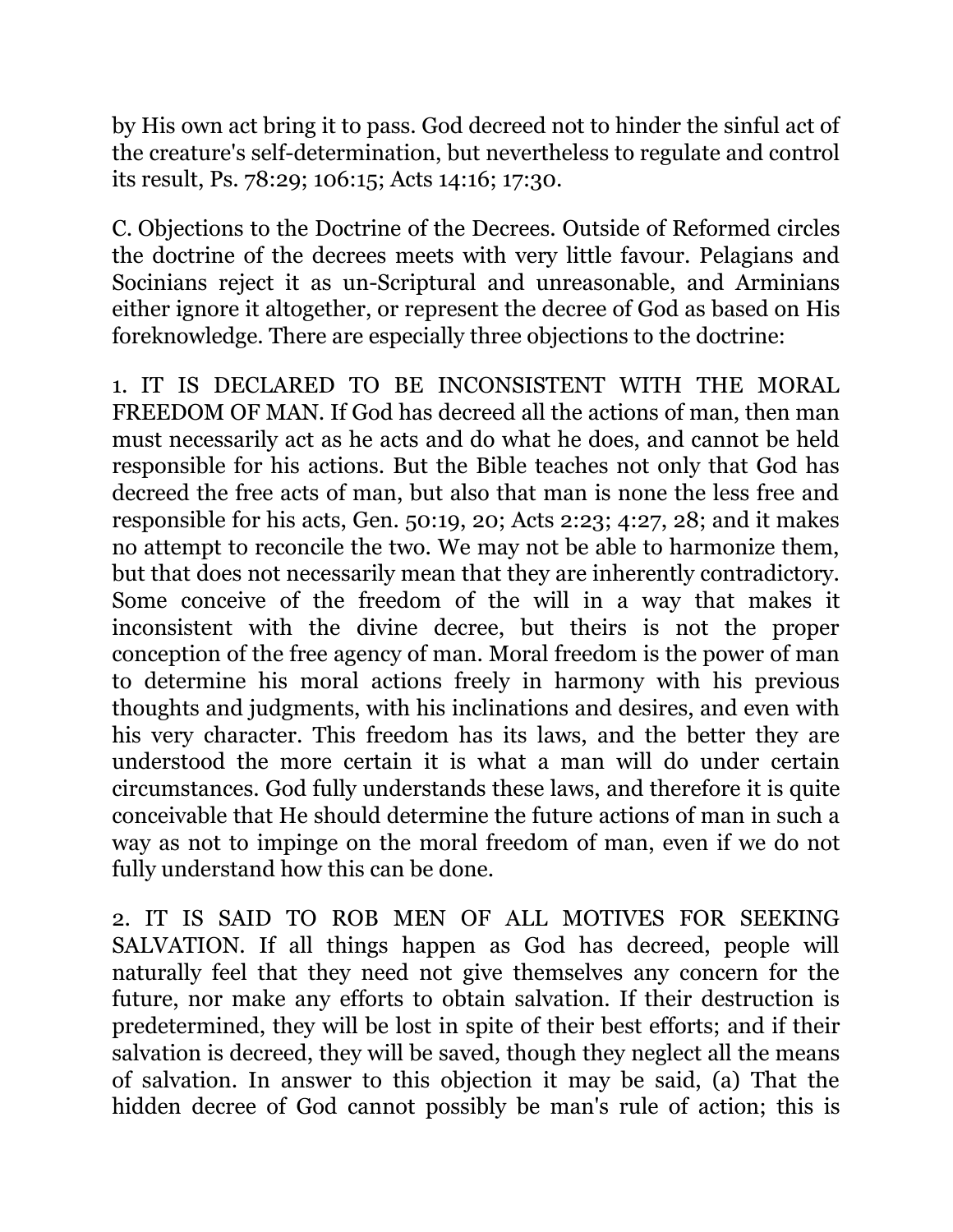found only in the law and the gospel. (b) That God has not only decreed the final destiny of man, but also the means leading up to it. It was absolutely certain that all who were in the vessel with Paul were to be saved, but it was equally certain that, in order to secure this end, the sailors had to remain aboard. (c) That, since the decree connects means and ends together, and ends are decreed only as the result of means, it encourages effort instead of discouraging it, Eph. 2:10; Phil. 2:13.

3. IT MAKES GOD THE AUTHOR OF SIN. If God has decreed sin, He must be regarded as the author of sin; and yet this cannot be in view of the fact that He is holy, that He himself forbids sin, and that Scripture stresses His moral purity, Ps. 92:15; Eccl. 7:29; Hab. 1:13; Jas. 1:13; 1 John 1:5. It may be said, however, that the decree merely makes God the author of free moral beings who are themselves the authors of sin. The decree with reference to sin is not an efficient but a permissive decree. God did not decree to produce sin by direct divine efficiency. This consideration, it is true, does not fully remove the difficulty. The problem of God's relation to sin remains a mystery for us, which we cannot fully solve.

### Questions for Review:

What is the divine decree? Why do we sometimes speak of decrees in the plural? Which are the characteristics of the divine decree? In what sense is it eternal? What does it imply that the decree is efficacious? In what sense is it unconditional? What is included in the decree? What is the nature of God's decree respecting sin? What objections are raised against the doctrine of the decrees? What can be said in answer to these objections?

### References for Further Study:

Berkhof, Reformed Dogmatics, I, pp. 82–92; Hodge, Outlines of Theology, pp. 200–213; Shedd, Dogmatic Theology, I, pp. 393–415; Girardeau, The Will in its Theological Relations, pp. 17–409.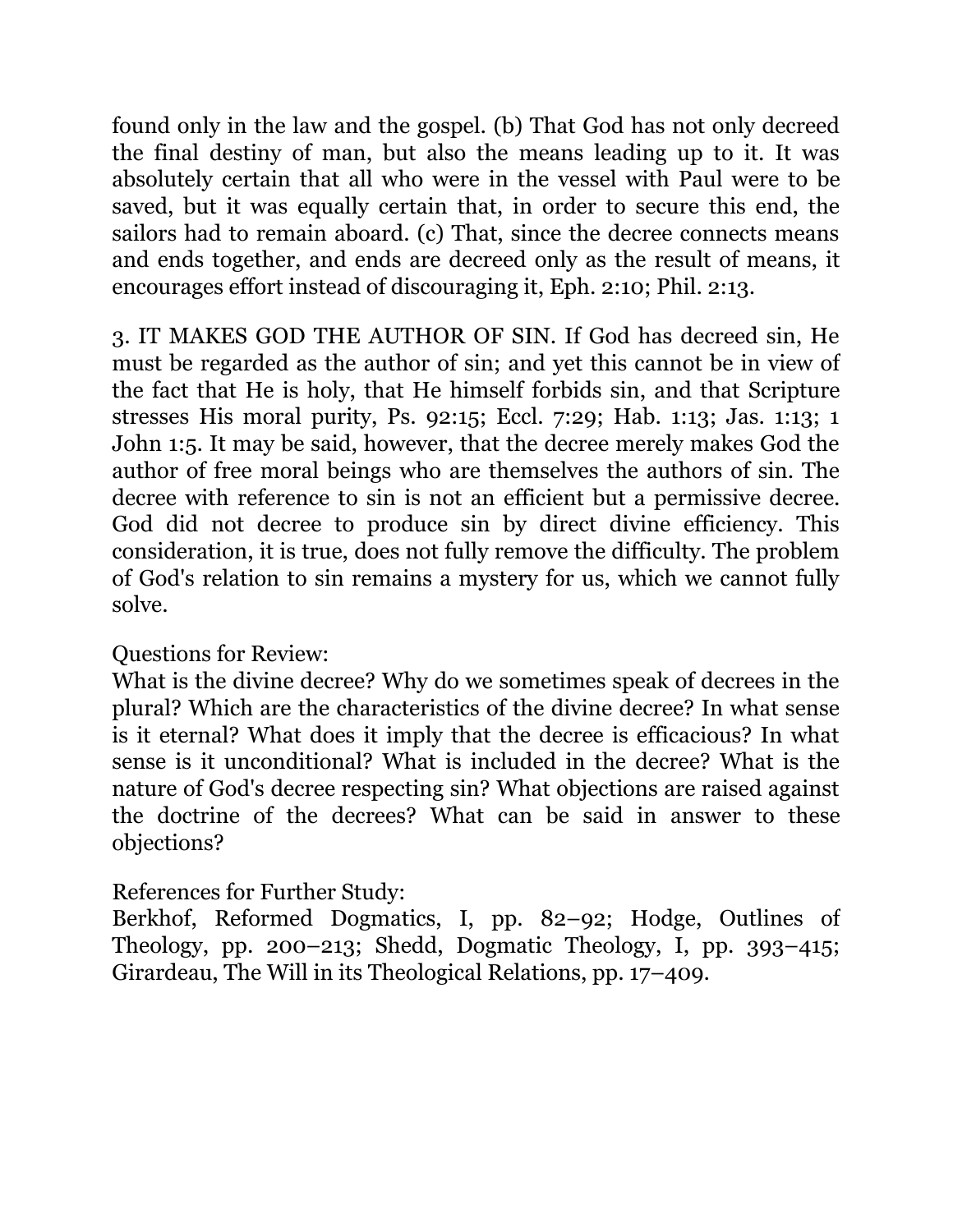## **PREDESTINATION**

When we pass from the discussion of the decrees in general to that of predestination, we are proceeding from the general to the particular. Predestination is simply—to express it in general terms—the purpose of God respecting His moral creatures.

A. The Objects of Predestination. Predestination in the broader sense of the term refers to all God's rational creatures. It bears on all men both good and evil, and that not merely as groups but as individuals, Acts 4:28; Rom. 8:29, 30; 9:11–13; Eph. 1:4–6. Moreover, this decree also includes the angels, both good and evil. The Bible speaks not only of "holy angels," Mark 8:38; Luke 9:26, and of wicked angels who kept not their first estate, 2 Pet. 2:4; Jude 6; but also makes explicit mention of elect angels, 1 Tim. 5:21, thus implying that there are also non-elect angels. Since many of the angels never fell, the predestination of the angels cannot be conceived of in the same way as that of men. God did not choose a certain number of the angels out of the common fallen mass, leaving the others to perish in their sin. Their predestination consists in this that God decreed, for reasons sufficient unto Himself, to give unto some angels, in addition to the grace with which they were endowed by creation and which included sufficient power to remain holy, a special grace of perseverance, and to withhold this from others. Finally, Christ as the Mediator was also the object of divine predestination. This simply means that, as Mediator, He was the special object of God's good pleasure, 1 Pet. 1:20; 2:4.

B. The Two Parts of Predestination. Predestination includes two parts, namely, election and reprobation.

1. ELECTION. The Bible speaks of election in more than one sense: (a) the election of Israel as a people for special service and also for special privileges, Deut. 4:37; 7:6–8; 10:15; Hos. 13:5; (b) the election of individuals to some office or special service, Deut. 18:5; 1 Sam. 10:24; Ps. 78:70; Jer. 1:5; John 6:70; Acts 9:15; and (c) the election of individuals to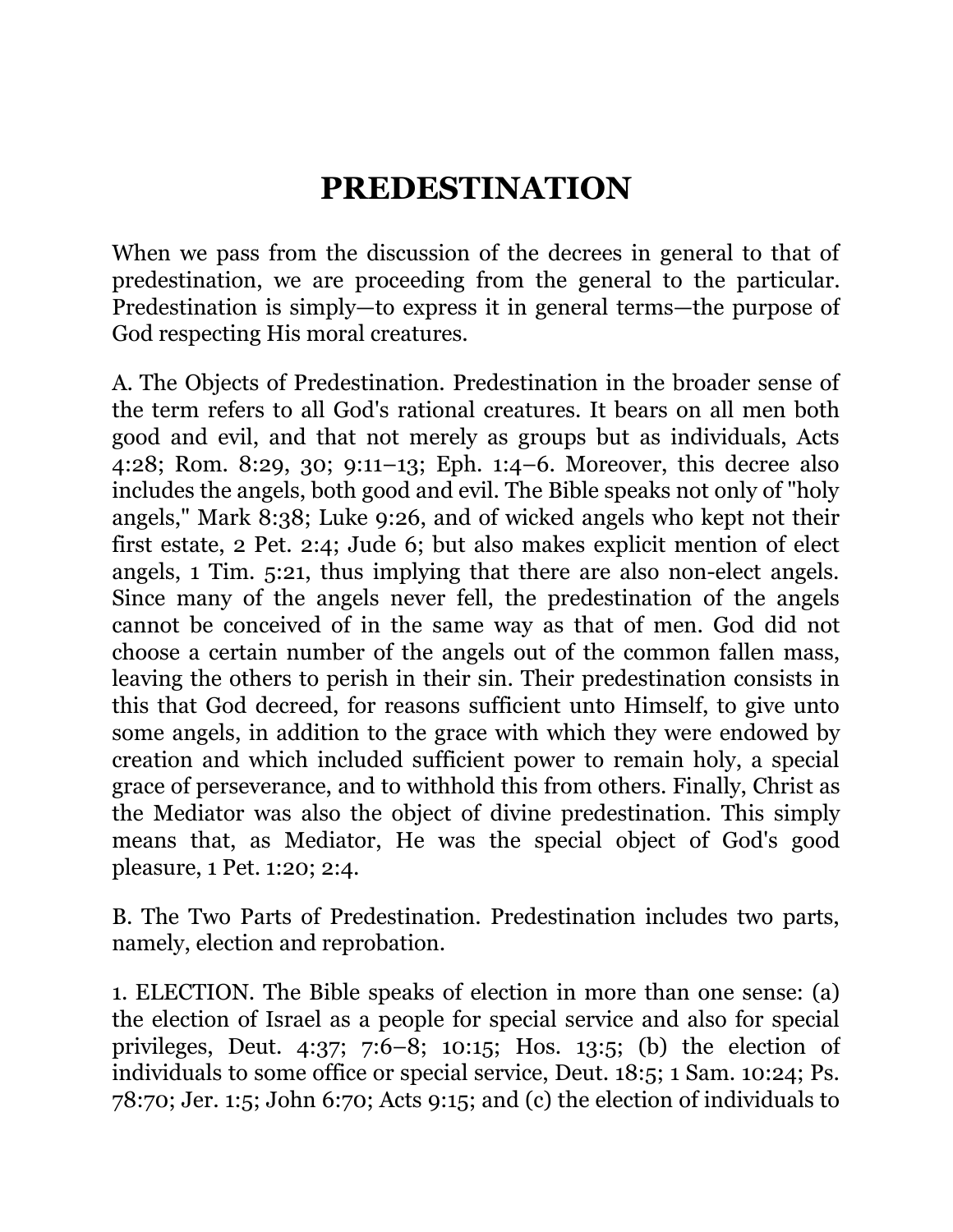be children of God and heirs of eternal glory, Matt. 22:14; Rom. 11:5; 1 Cor. 1:27, 28; Eph. 1:4. The last is the election that comes into consideration here as a part of predestination. It may be defined as God's eternal purpose to save some of the human race in and by Jesus Christ.

2. REPROBATION. The doctrine of election naturally implies that some of the human race were not elected. If God purposed to save some, He also purposed not to save others. This is also in perfect agreement with the teachings of Scripture on this point, Matt. 11:25, 26; Rom. 9:13, 17, 18, 21, 23; 11:7; Jude 4; 1 Pet. 2:8. Reprobation may be defined as that decree of God whereby He has determined to pass some men by with the operation of His special grace and to punish them for their sin to the manifestation of His justice. From this definition reprobation appears to be really a twofold purpose namely, (a) to pass by some in the bestowal of regenerating and saving grace; and (b) to assign them to dishonour and to the wrath of God for their sins. The objection is sometimes raised that this doctrine exposes God to the charge of injustice. But this is hardly correct. We can speak of injustice only when one party has a claim on another. If God owed forgiveness of sin and eternal me to all men, it would be an injustice if He saved only a limited number of them. But the situation is quite different where all have forfeited the blessings of God. No one has a right to call God to account for electing some and passing by others. He would have been perfectly just, if He had not saved any, Matt. 20:14, 15; Rom. 9:14, 15.

C. The Question of Supra- and Infralapsarianism. The doctrine of predestination has not always been presented in exactly the same form. Supra- and Infralapsarians were pitted against each other, and even now exist alongside of each other in Reformed circles. The limitations of this Manual do not permit us to discuss the relative merits of Supra- and Infralapsarianism, and therefore we limit ourselves to a bare statement of the difference between the two views. The difference pertains primarily to the order of the divine decrees. The question is, whether in the plan of God the decrees of election and reprobation precede or follow the decrees to create the world and to permit the fall. This naturally involves another question, namely, whether in the decree of predestination God regarded man as already created and fallen, or as an object still to be created and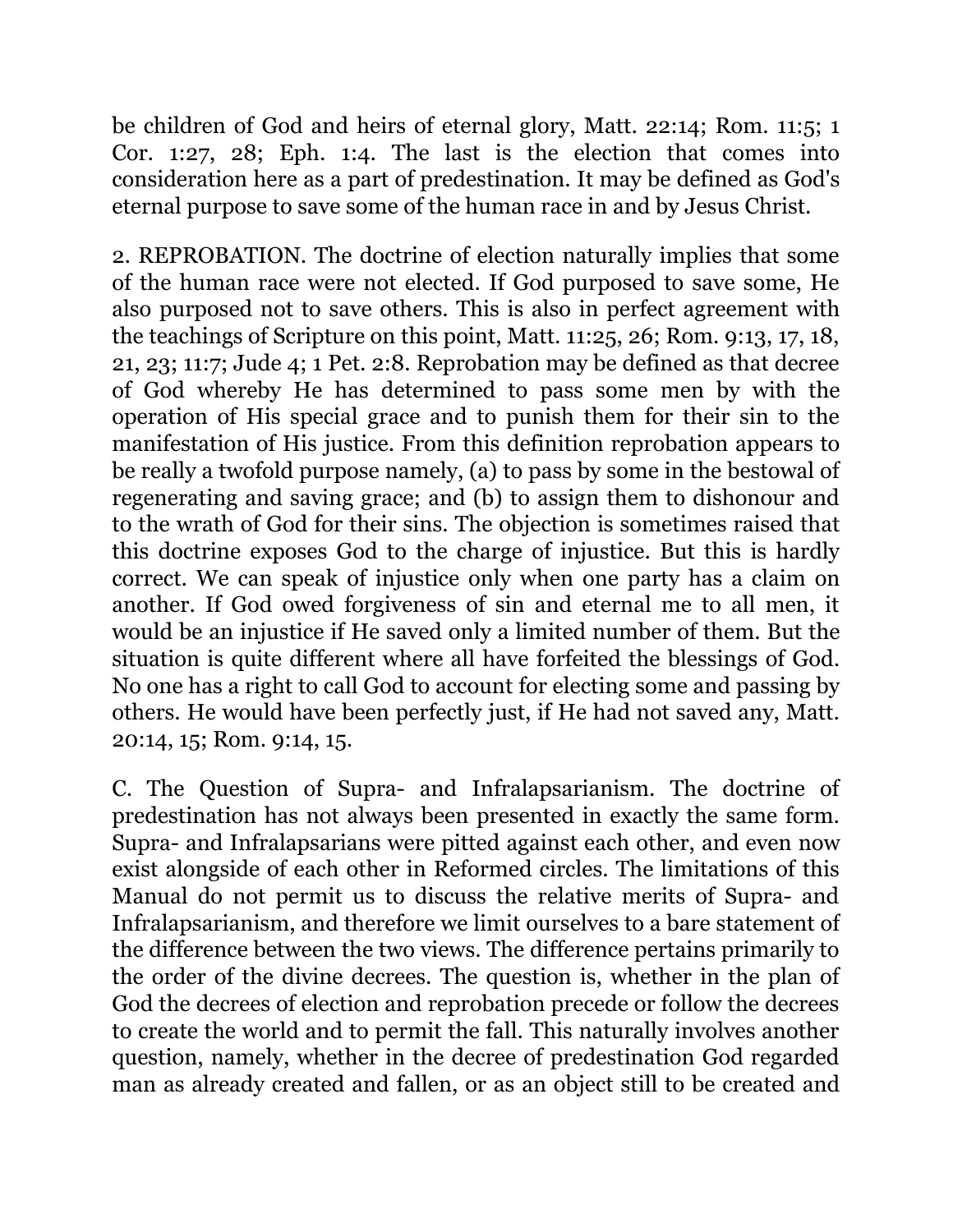certain to fall. The resulting order in both cases is as follows:

1. THE SUPRALAPSARIAN ORDER. The supralapsarian order may be stated thus:

a. God first decreed to glorify Himself in the salvation of some and in the damnation of other men, who at this stage existed in His mind only as possibilities.

b. As a means to that end, He decreed to create those already elected or reprobated.

c. For the consummation of the plan so far formed, He further decreed to permit man to fall.

d. Finally, He decreed to open up a way of salvation for the elect and to lead them to everlasting glory, passing the others by and consigning them to everlasting destruction for their sin.

2. THE INFRALAPSARIAN ORDER. While the supralapsarian order may be regarded as the more ideal of the two, the infralapsarian is more historical.

a. God first decreed to create man.

b. Then He decreed to permit the fall of man.

c. Next He decreed to elect a certain number of the fallen and justly condemned race to eternal life, and to pass the others by, consigning them to everlasting destruction for their sin.

d. Finally, He decreed to provide a way of salvation for the elect.

This is the order officially adopted by the Reformed Churches in the Canons of Dordt.

Questions for Review:

How is predestination related to the decree of God in general? Who are the objects of the decree of predestination? How should we conceive of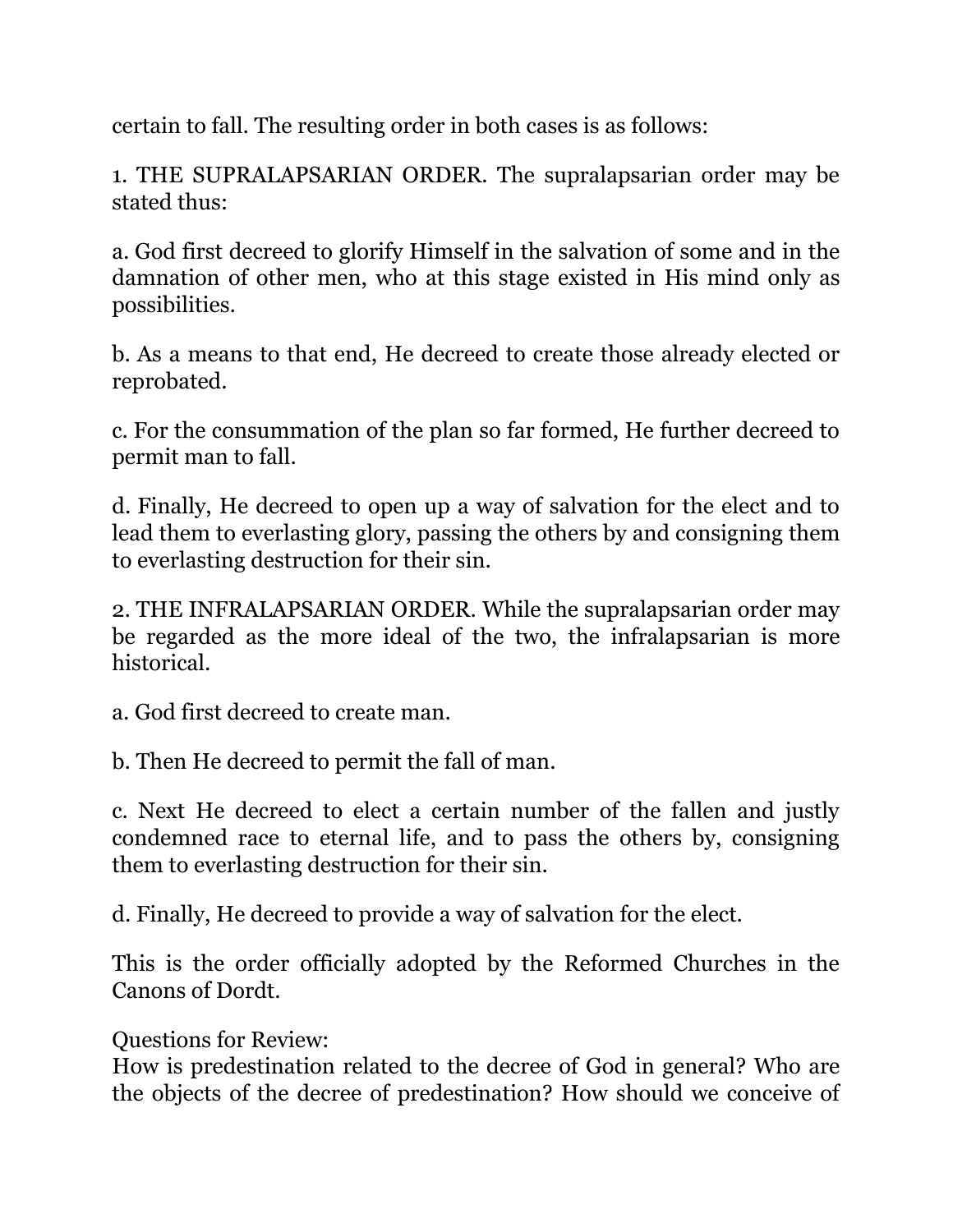the predestination of the angels? In what sense is Christ the object of predestination? Which are the parts of predestination? In how many different senses does the Bible speak of election? What is election as distinguished from reprobation? What does the decree of reprobation include? What Scripture proof is there for the doctrine of reprobation? Does this doctrine involve injustice on the part of God? What is the difference between Infra- and Supralapsarianism?

References for Further Study:

Berkhof, Reformed Dogmatics, I, pp. 93–111; Hodge, Outlines of Theology, pp. 214–236; Shedd, Dogmatic Theology, I, pp. 415–462; Girardeau, The Will in its Theological Relations; Dijk, Om't Eeuwig Welbehagen, pp. 265–456.

## **CREATION**

A. Creation in General. The discussion of the decrees naturally leads on to the consideration of their execution, which begins with the work of creation. Creation is the beginning and basis of all divine revelation, and also the foundation of all ethical and religious life. The doctrine of creation can be learned from no other source than Scripture and can be accepted only by faith.

1. THE IDEA OF CREATION. The word "creation" is not always used in the same sense, and as a result the definitions of creation vary. It may be defined as that act of God by which He produces the world and all that is in it, partly without the use of pre-existent materials, and partly out of material that is by its very nature inadequate, for the manifestation of His glory. Though it is often ascribed to the Father, it is also clearly represented as a work of the triune God, Gen. 1:2; Job 26:13; 33:4; Ps. 33:6; 104:30; Isa. 40:12, 13; John 1:3; 1 Cor. 8:6; Col. 1:15–17. Moreover,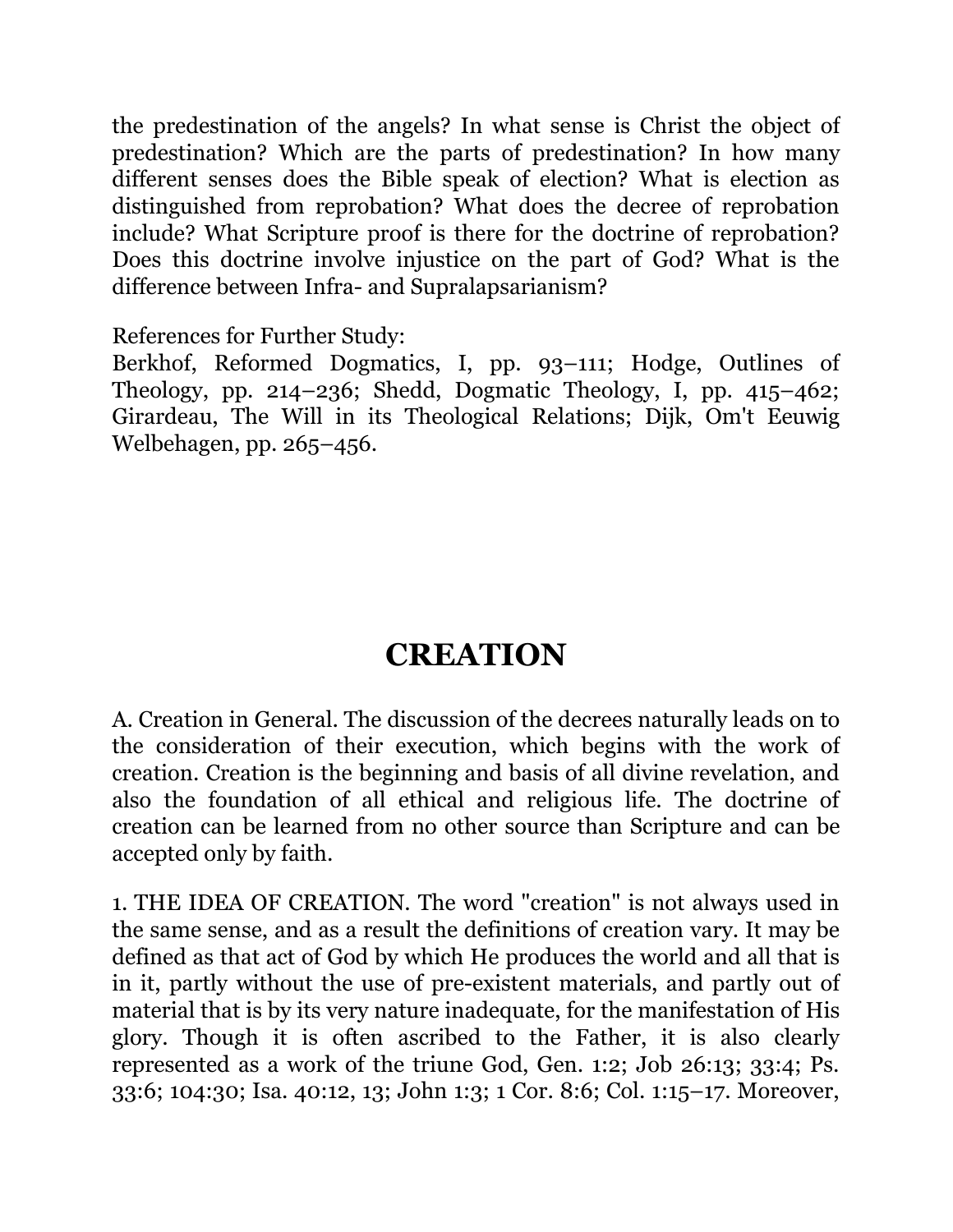it was a free act of God and not a necessary act. He is the self-sufficient One, and therefore did not need the world. His production of the universe was not dependent on an inherent necessity in the divine being, but only on a perfectly voluntary decision of His sovereign will. This must be maintained over against all sorts of pantheistic theories. The Bible clearly teaches that God created all things, according to the counsel of His will, Eph. 1:11; Rev. 4:11. By His creative work He gave the world a separate existence, distinct from His own being, so that the universe cannot be regarded as itself God or even a part of God. At the same time He constituted the world so that it is always dependent on Him and must be upheld from day to day by His almighty power. He is never distant from, but ever present in His entire creation, Ps. 139:7–10; Jer. 23:24.

2. THE TIME OF CREATION. In speaking of the time of creation the Bible employs the ordinary language of daily life. It begins with the very simple statement: "In the beginning God created the heavens and the earth," Gen. 1:1. The "beginning" to which this statement refers is the beginning of all temporal things, and even of time itself. It would not be correct to assume that time was already in existence when God created the world, and that He at some point in that existing time, called "the beginning," brought forth the universe. The world was created with time rather than in time. Back of the beginning mentioned in Gen 1:1 lies a beginningless eternity.

3. THE MANNER OF CREATION. In the strictest sense of the word "to create" means to bring forth something out of nothing or without the use of pre-existent materials. The expression "to create or bring forth out of nothing" is not found in Scripture, but only in one of the apocryphal books, namely, II Macc. 7:28. Some have interpreted it to mean that the world came into existence without a cause. But this interpretation is wide of the mark. The expression simply means that in the work of creation God did not make use of pre-existent materials. The world could not come into existence without a cause. God Himself or, more specifically, the will of God, should be regarded as its cause. Scriptural warrant for the doctrine that God created the world without the use of pre-existent materials is found in such passages as Ps. 33:9; 148:5, and Heb. 11:3, which is the strongest Scriptural expression. The statement found in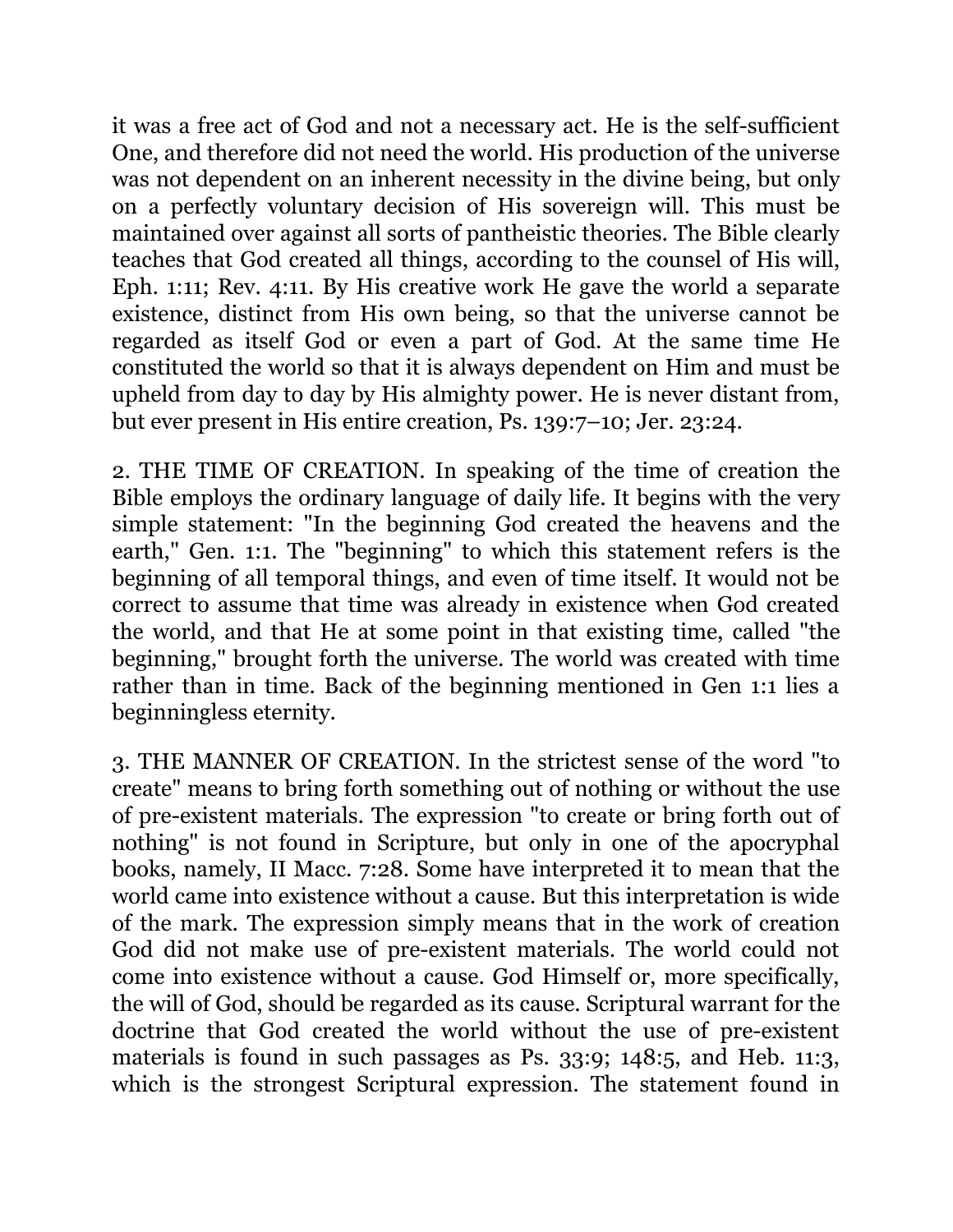Rom. 4:17 does not speak of the work of creation, but may yet be brought to bear on the subject under consideration. It should be borne in mind, however, that the expression, "to create" does not always mean to bring forth something out of nothing. It may also mean to bring forth something out of some pre-existent material which is by its very nature unfit. God created the body of Adam out of the dust of the ground, and the body of Eve out of a rib of Adam.

4. THE FINAL END OF CREATION. The question of the final end of God in the work of creation has frequently been debated. There are especially two answers that have been given to this question:

a. That the Happiness of Man is the Final End. Some of the early Greek and Roman philosophers, the Humanists of the days of the Reformation, and the Rationalists of the eighteenth century, found the final end of creation in the happiness of man. The best form in which this theory is stated, is to the effect that God could not make Himself the end of creation, because He is sufficient unto Himself and has absolutely no need of His creatures. And if He could not make Himself the end, then this can be found only in the creature, and ultimately in its supreme happiness. But it would seem to be perfectly self-evident that God does not exist for the sake of man, but man for the sake of God. The creature cannot be the final end of creation. Moreover, it can hardly be said that everything in creation ministers to human happiness.

b. That the Declarative Glory of God is the Final End. According to Scripture the true end of creation is not found in anything outside of God, but only in God Himself, and more particularly in the manifestation of His inherent excellency. This does not mean that God created the world primarily to receive glory from His creatures in adoration and praise, but especially to manifest His glory. The glorious perfections of God are seen in the entire creation. But this final end includes other subordinate ends. The manifestation of the glory of God in nature is not intended as empty show, a mere exhibition to be admired by the creature, but also aims at promoting their welfare and perfect happiness. It seeks to attune their hearts to the praises of the Creator, and to elicit from their souls the expressions of their gratefulness, their love, and adoration. This doctrine is abundantly supported by Scripture, Isa. 43:7; 60:21; 61:3; Ezek. 36:21,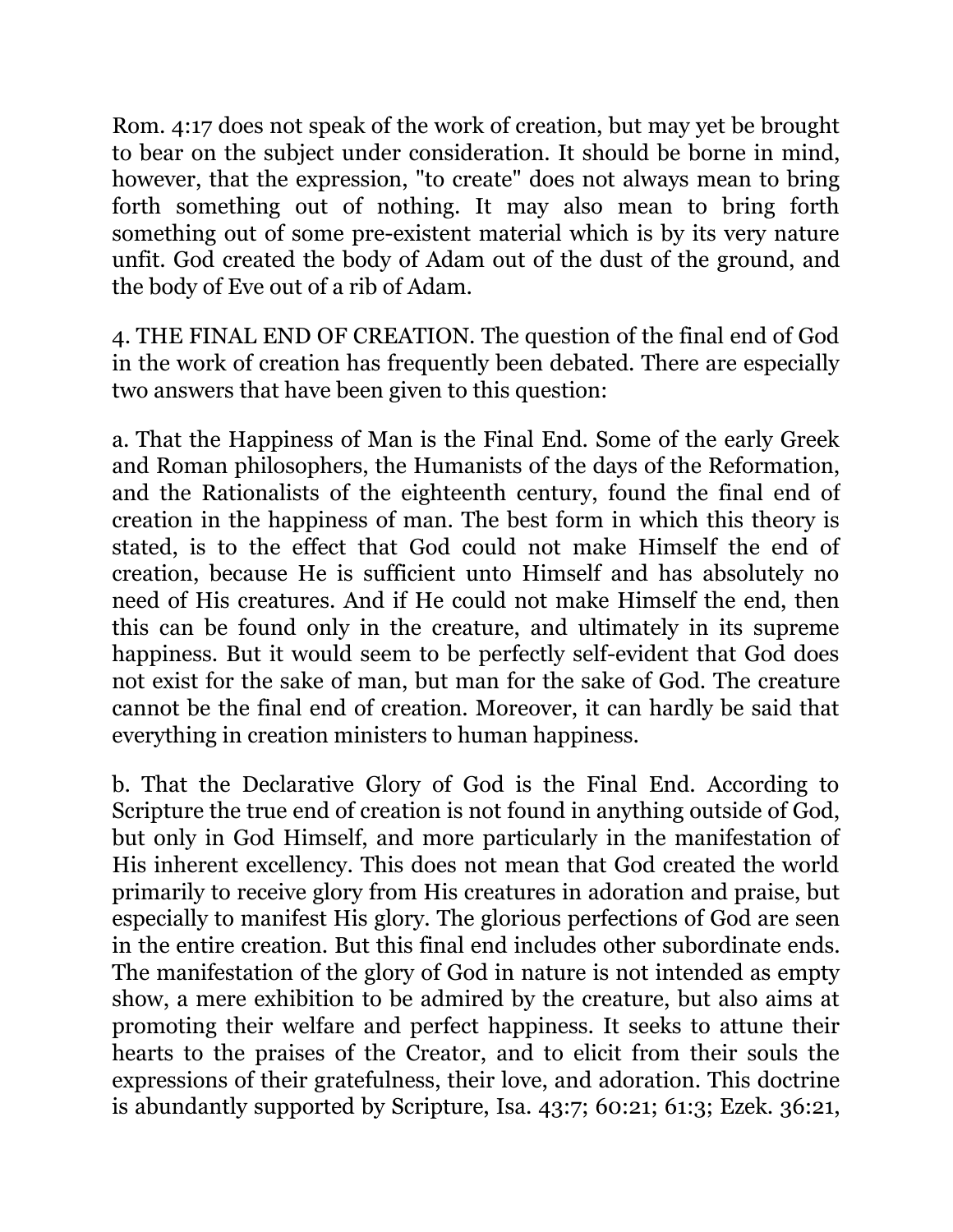22; 39:7; Luke 2:14; Rom. 9:17; 11:36; 1 Cor. 15:28; Eph. 1:5, 6, 12, 14; 3:9, 10; Col. 1:16.

5. SUGGESTED SUBSTITUTES FOR THE DOCTRINE OF CREATION. Those who reject the doctrine of creation naturally resort to some other theory as to the origin of the world. Three theories deserve brief mention here:

a. The Dualistic Theory. This theory is to the effect that both God and matter are eternal. Original matter is frequently represented as the rude material out of which God formed the world. On this view God is not the Creator but merely the Framer of the universe. There are serious objections to this theory, however. It involves the impossible, namely, that two eternals, and therefore two infinites, exist alongside of each other. Moreover, matter shows clear traces of composition and arrangement, and therefore cannot be regarded as self-existent.

b. The Emanation Theory. According to this theory God and the world are essentially one, and the world is a necessary emanation or outflowing out of the divine being. This idea is characteristic of all pantheistic theories. The objections to this view are very serious. It applies to God a principle of change, of growth, and of progress, which characterizes only the finite and imperfect. It robs God of the power of self-determination, and men of their freedom and of their moral and responsible character. And in addition to that, it makes God responsible for all that transpires in the world, the evil as well as the good.

c. The Theory of Evolution. The theory of evolution is sometimes spoken of as if it could be a substitute for the doctrine of creation. But this is clearly a mistake. Evolution presupposes something that evolves, and this must be in the last resort either eternal or created, so that the evolutionist must choose between the theory that matter is eternal and the doctrine of creation. Some seek to escape the difficulty by adopting what they call theistic or creative evolution. But this is really a contradiction in terms. It is neither the Biblical doctrine of creation, nor a consistent theory of evolution.

B. The Spiritual World. God created not only a material but also a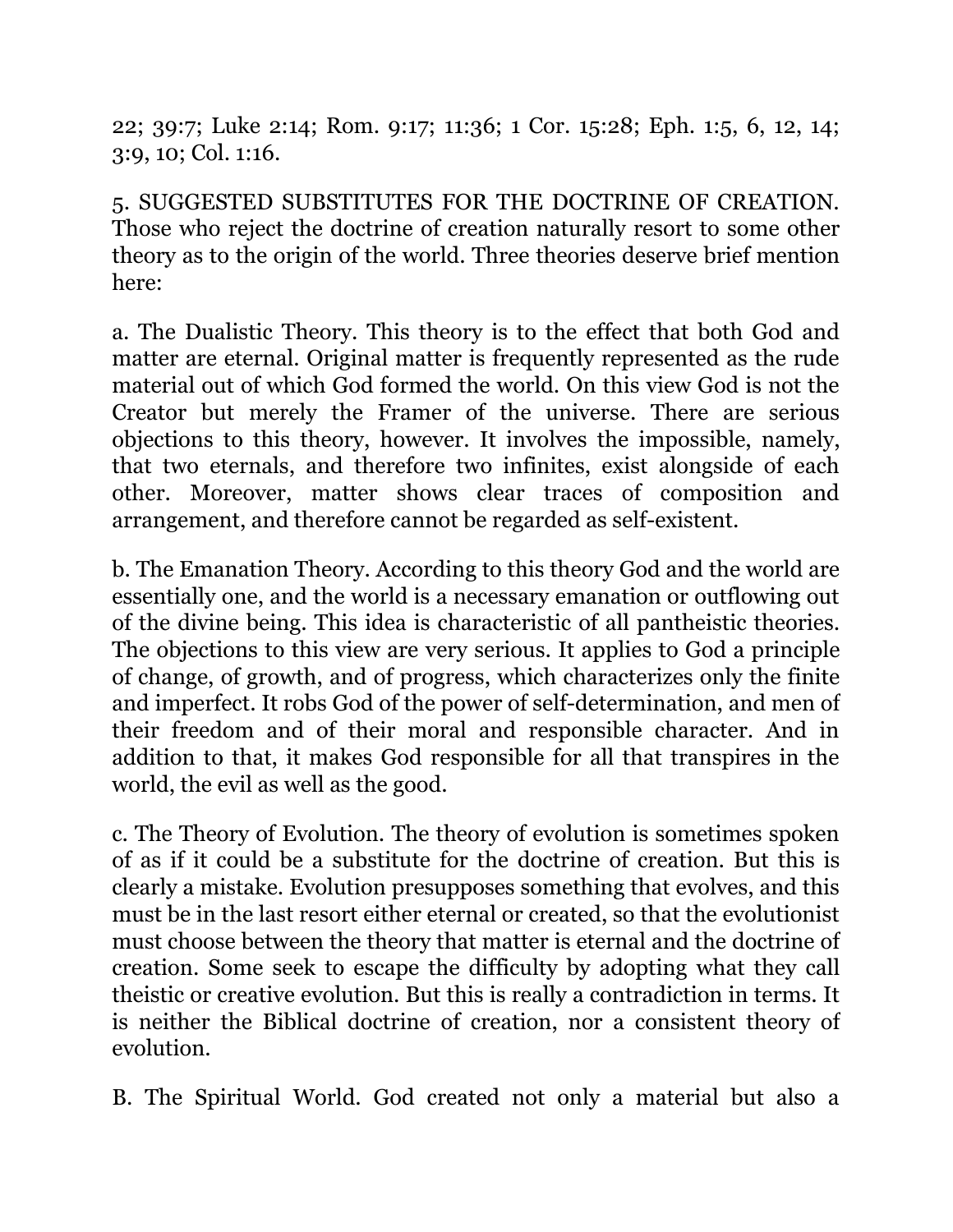spiritual world, consisting of the angels, which calls for a brief consideration at this point.

1. THE EXISTENCE AND NATURE OF THE ANGELS. All religions recognize the existence of a spiritual world. Many prominent philosophers even admitted the possibility of the existence of a world of angels and sought to prove this by pure reason. This is quite impossible, however, and therefore modern liberal theology has largely discarded the belief in such spiritual beings. The Bible assumes the existence of angels throughout and ascribes to them real personality. They are represented as having intelligence, 2 Sam. 14:20; Matt. 24:36, and a moral character, Jude 6; Rev. 14:10. Moreover, personal actions are ascribed to them: they love and rejoice, Luke 15:10, desire, 1 Pet. 1:12, contend, Jude 9; Rev. 12:7, worship, Heb. 1:6, talk, Zech. 1:9; Luke 1:13, come and go, Gen. 19:1; Luke 9:26, and so on. Some have ascribed to them airy or ethereal bodies, but this is quite contrary to Scripture, which clearly represents them as pure spiritual beings, Matt. 8:16; 12:45; Luke 7:21; 8:2; 11:26; Acts 19:12; Eph. 6:12; Heb. 1:14. They do not marry, Matt. 22:30, are invisible, Col. 1:16, have no flesh and bone, Luke 24:39, and can be present in great numbers in a very limited space, Luke 8:30. Some of them are represented as good, holy, and elect, angels of light, 1 Tim. 5:21; Mark 8:38; Luke 9:26; Rev. 14:10; 2 Cor. 11:14; and others as fallen from their original estate, and therefore evil, John 8:44; 2 Pet. 2:4; Jude 6.

2. THE ANGELIC ORDERS. Besides the general name "angels," there are several specific names which point to different classes of angels:

a. Cherubim. The Bible repeatedly speaks of cherubim. They guard the entrance of paradise, Gen. 3:24, are represented as looking down on the mercy-seat, Ex. 25:18, and constitute the chariot on which God descends to the earth, 2 Sam. 22:11; Ps. 18:10. God is said to dwell between the cherubim in tabernacle and temple, Ps. 80:1; 99:1; Isa. 37:16. They reveal the power, majesty, and glory of God, and guard His holiness in the garden of Eden, in tabernacle and temple, and at the descent of God to the earth.

b. Seraphim. A related class of angels are the seraphim, mentioned in Isa. 6:2, 3, 6. Like the cherubim, they are also represented symbolically in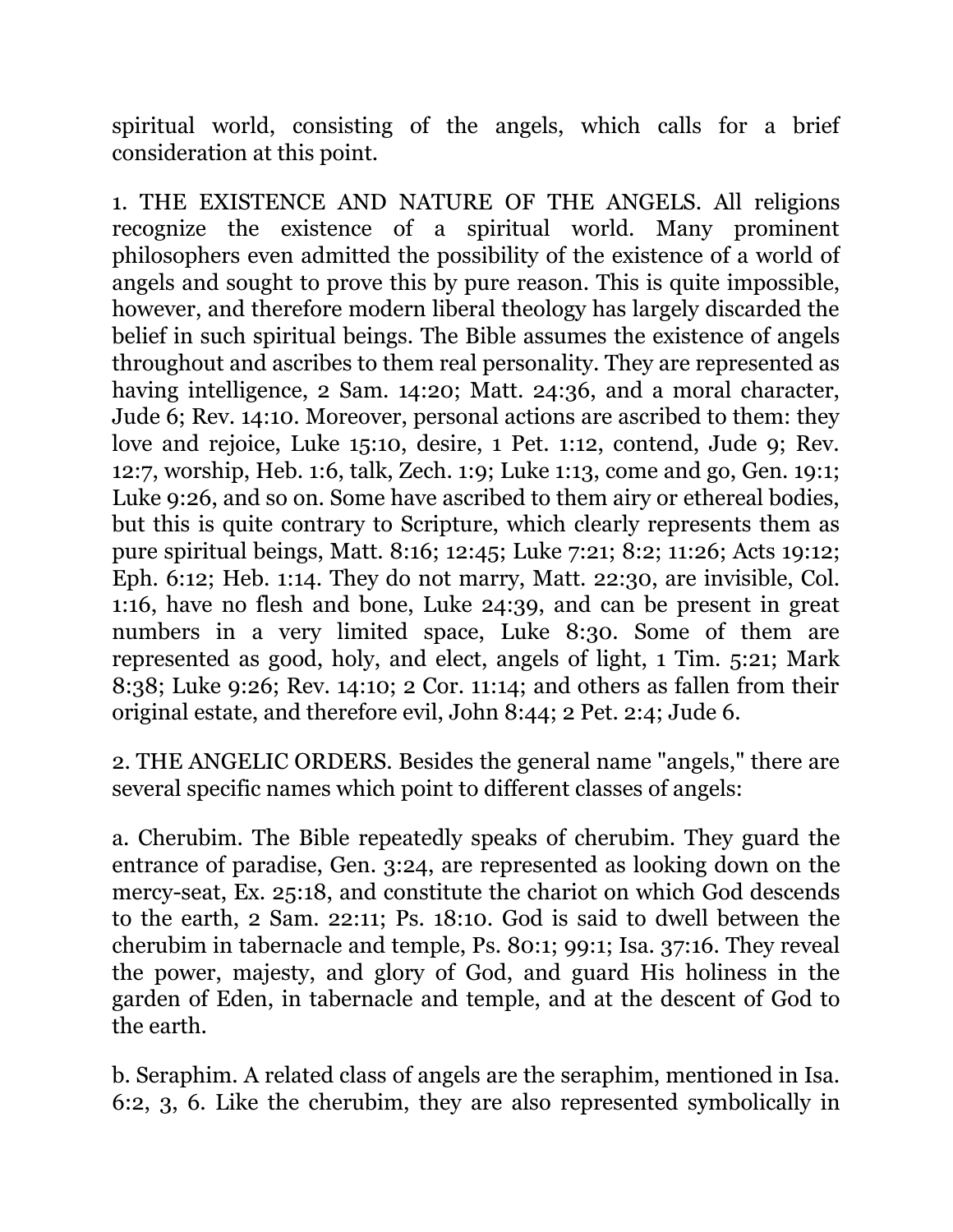human form. In distinction from the latter, however, they stand as servants round about the throne of the heavenly King, sing His praises, and are ever ready to do His bidding. While the cherubims are the mighty ones, they may be called the nobles among the angels. While the former guard the holiness of God, they serve the purpose of reconciliation and thus prepare men for the proper approach to God.

c. Gabriel and Michael. There are two angels which are mentioned by name in Scripture, namely, Gabriel and Michael. The former is mentioned in Dan. 8:16; 9:21; Luke 1:19, 26. Some regard him as an uncreated being, and even suggest that he might be the third person in the Trinity; but the passages referred to show this to be an untenable position. Evidently it was his special task to convey divine revelations to men and to interpret them. Michael is mentioned in Dan. 10:13, 21; Jude 9; Rev. 12:7. Some regard his name as a designation of the second person in the Trinity, but this position is also untenable. In view of Jude 9, where he is called the archangel, and of Rev. 12:7 it would seem that he occupies a unique place among the angels. We see in him the valiant warrior fighting the battles of Jehovah against the enemies of Israel and against the evil powers in the spirit-world.

d. Principalities, powers, thrones, dominions. These names, found in Eph. 1:21; 3:10; Col. 1:16; 2:10; 1 Pet. 3:22, also serve to designate angels. They do not point to different kinds of angels, but simply to the fact that there are differences of rank and dignity among the angels.

3. THE SERVICE OF THE ANGELS. The angels are represented in Scripture as praising God day and night, Job 38:7; Isa. 6; Ps. 103:20; 148:2; Rev. 5:11. Since the entrance of sin into the world, they are "sent forth to do service for the sake of them that shall inherit salvation," Heb. 1:14. They rejoice at the conversion of a sinner, Luke 15:10, watch over believers, Ps. 34:7; 91:11, protect the little ones, Matt. 18:10, are present in the Church, 1 Cor. 11:10; 1 Tim. 5:21, learning from her the manifold riches of the grace of God, Eph. 3:10; 1 Pet. 1:12, and convey believers into the bosom of Abraham, Luke 16:22. They also frequently mediate the special revelations of God, Dan. 9:21–23; Zech. 1:12–14; Acts 7:38, communicate blessings to His people, Ps. 91:11, 12; Isa. 63:9; Dan. 6:22; Acts 5:19, and execute judgments upon His enemies, Gen. 19:1, 13; 2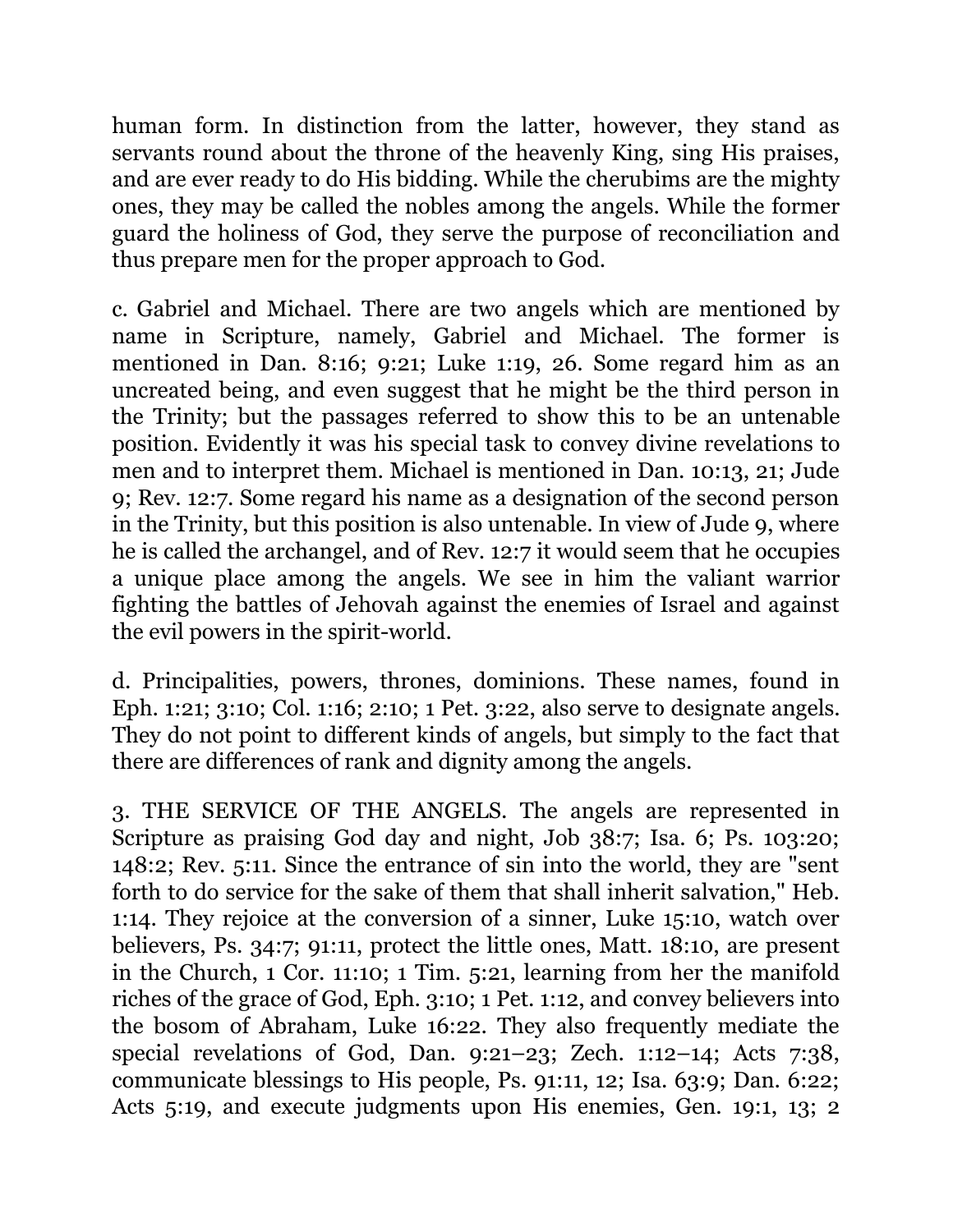Kings 19:35; Matt. 13:41.

4. THE EVIL ANGELS. Besides the good there are also evil angels, who delight in opposing God and destroying His work. They were created good, but did not retain their original position, 2 Pet. 2:4; Jude 6. The special sin of these angels is not revealed, but probably consisted in this that they exalted themselves over against God and aspired to supreme authority. Satan, who was evidently one of the princes among the angels, became the recognized head of those that fell away, Matt. 25:41; 9:34; Eph. 2:2. He is represented as the originator of sin, Gen. 3:1; John 8:44; 2 Cor. 11:3; 1 John 3:8; Rev. 12:9; 20:2, 10. They also possess superhuman power, but employ this in cursing God, in battling against Him and His Anointed, and in destroying His work. They seek to blind and mislead even the elect, and encourage the sinner in his evil way.

C. The Material World. Besides the spiritual there is a material world, and this is contemplated here in relation to God, that is, as a work of God and as a revelation of His divine perfections.

1. THE NARRATIVE OF CREATION. The story of creation was revealed to Moses or to one of the earlier patriarchs. If it was pre-Mosaic, it must have passed in tradition, oral or written, from one generation to another, and was finally penned by Moses under the guidance of the Holy Spirit.

a. The Original Creation. Some regard Gen. 1:1 as the superscription or title of the whole narrative of creation. But in that case there would be no account whatever of the original creation, nor of the creation of heaven. For that reason it is better to regard Gen. 1:1 as the record of the original and immediate creation of the universe, called in Hebrew fashion "heaven and earth." In this expression the word "heaven" refers to that invisible order of things in which the glory of God reveals itself in the most perfect manner. The second verse describes the original condition of the earth (comp. Ps. 104:5, 6).

b. The Completion of Creation in Six Days. Some assume that the days of which Genesis 1 speaks were long periods of time, corresponding with the periods of Geology. They find that Scripture allows and even favors this interpretation, since (1) the word "day" sometimes denotes an indefinite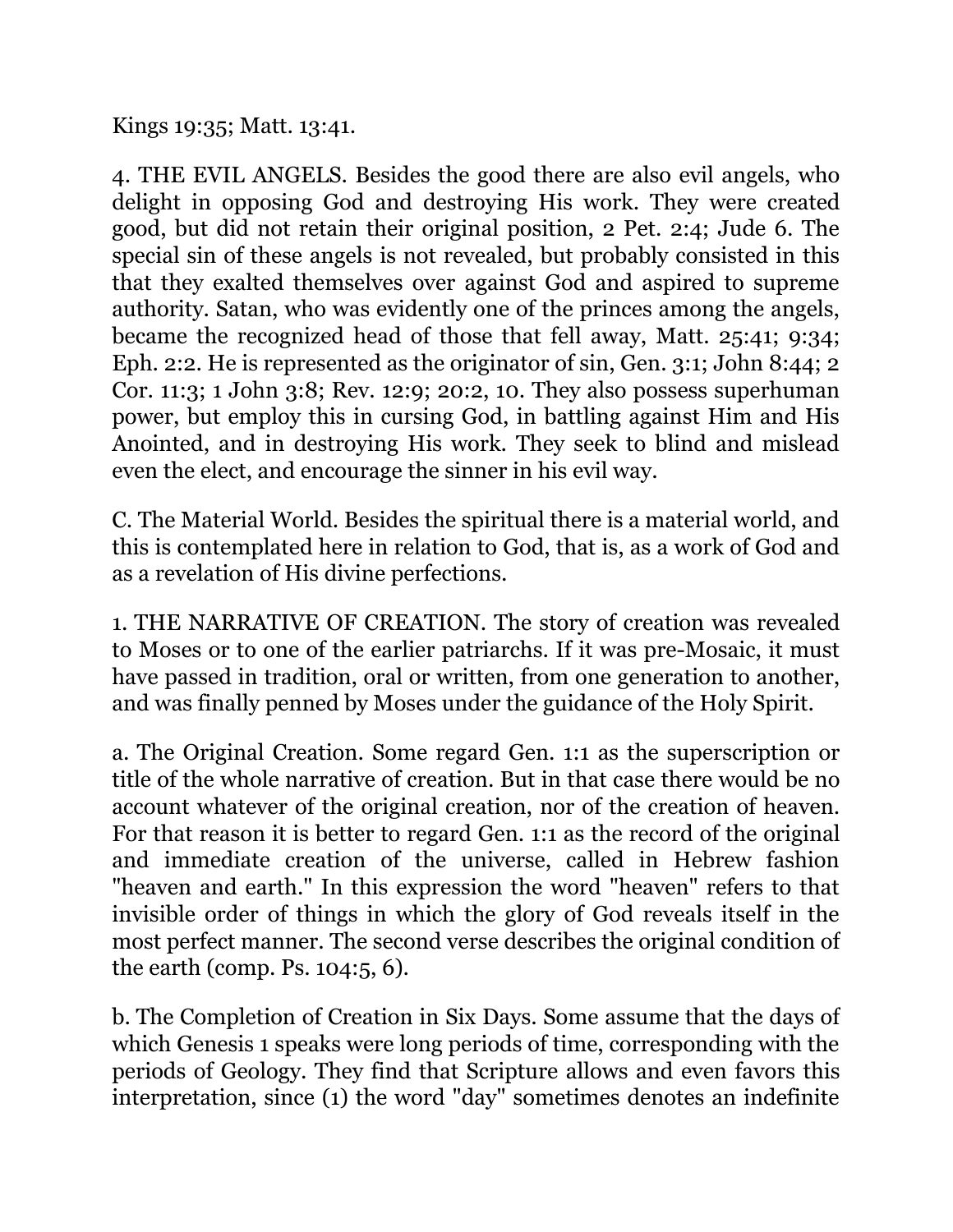period, Ps. 50:15; Eccl. 7:14; Zech. 4:10; (2) the sun was not created until the fourth day, so that the length of the previous days could not be determined by the earth's relation to the sun; and (3) the seventh day continues up to the present time, and is therefore already more than six thousand years long. However, the fact that the word "day" may denote a period of some length, does not prove that it is so used in Genesis 1. Neither does the absence of the sun prove that the days previous to its creation were long periods. And the seventh day of Gen. 2:2, 3, the day which God hallowed, does not continue up to the present, but terminated thousands of years ago. The literal interpretation of the word "day" is favored by the following considerations: (1) The Hebrew word yom (day) primarily denotes an ordinary day, and should be so understood unless the context demands another interpretation. (2) Genesis 1 would seem to shut us up to the literal interpretation by its repeated "and there was evening and there was morning." Each day had just one evening and one morning. If these days were the long periods of Geology, there must have been interminable nights of thousands of years. What would become of all vegetation during the long 'nights following the third day? (3) In Exodus 20:9–11 Israel is commanded to labour six days, because Jehovah made heaven and earth in six days. This would seem to imply that the word "day" should be taken in the ordinary sense. (4) The last three days were certainly ordinary days, for they were determined by the earth's relation to the sun. And if they were ordinary days, why not the others?

c. The Work of the Separate Days. The work of God on the separate days was as follows:

1) On the first day light was created, and by the separation of light and darkness day and night were constituted. This does not conflict with the idea that the sun and the stars were created on the fourth day; for these are not themselves lights, but light-bearers. The account of each day's work closes with the words, "and there was evening and there was morning." The days are reckoned from morning to morning. After twelve hours there was evening, and after another twelve hours there was morning.

2) The work of the second day was also a work of separation: the firmament was established by dividing the waters above and the waters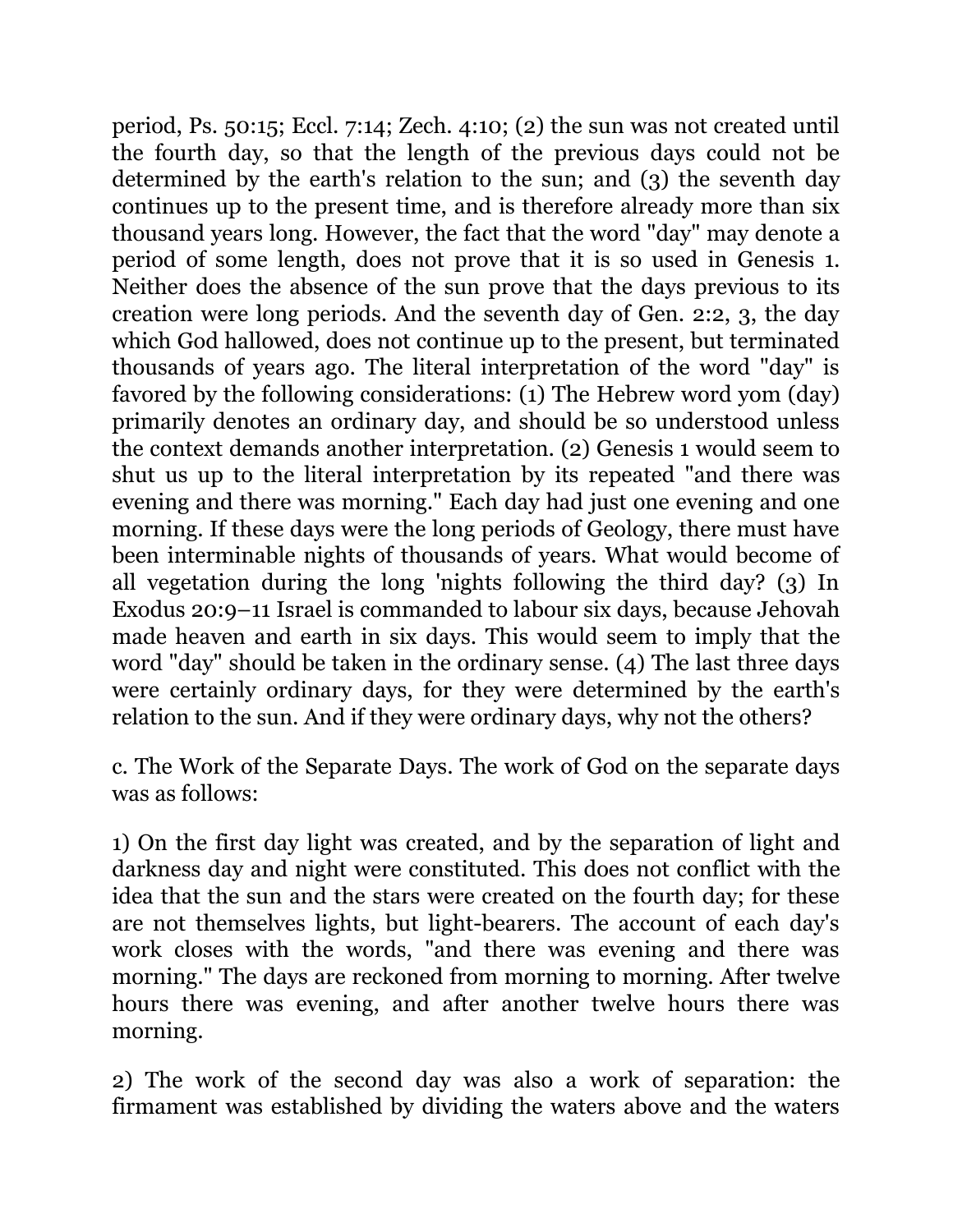below, that is, the clouds and the seas. Notice that the Hebrew word for "firmament" does not denote a solid vault, as some claim, but is equivalent to our word "expanse."

3) The work of separation is continued on the third day in the separation of the sea and the dry land, cf. Ps. 104:8. In addition to that the vegetable kingdom of plants and trees was established. By the word of His power God caused the earth to bring forth flowerless plants, vegetables, and fruit-trees, each yielding fruit according to its kind. God evidently created the different species of plants, and each one of these could reproduce only its kind. The doctrine of evolution, of course, denies both of these assertions.

4) On the fourth day, sun, moon, and stars were created as light-bearers, to serve a variety of purposes: to divide day and night, to serve as signs of weather conditions and of important future events, to determine the succession of the seasons and of days and years, and to function as lights for the earth.

5) The fifth day brought the creation of birds and fishes, the inhabitants of the air and of the water. We should notice that these, too, were created after their kind, that is, the species were created.

6) Finally, the sixth day is marked by the climax of the work of creation. The higher classes of animals were created. They did not naturally develop out of the earth, but were clearly brought forth out of it by the creative fiat of God. The whole creative work was crowned by the creation of man, made in the image of God. His body was formed out of the dust of the earth, while his soul was an immediate creation of God.

7) God rested from His labours on the seventh day. This means first of all that He ceased from His creative work, but also that He took delight in what He had accomplished. His rest was like that of an artist who finds profound satisfaction in the contemplation of his production. He rejoiced in the works of His hands, and radiated good-will towards His creatures.

2. THE DOCTRINE OF CREATION AND THE THEORY OF EVOLUTION. Some seem to think that the theory of evolution might take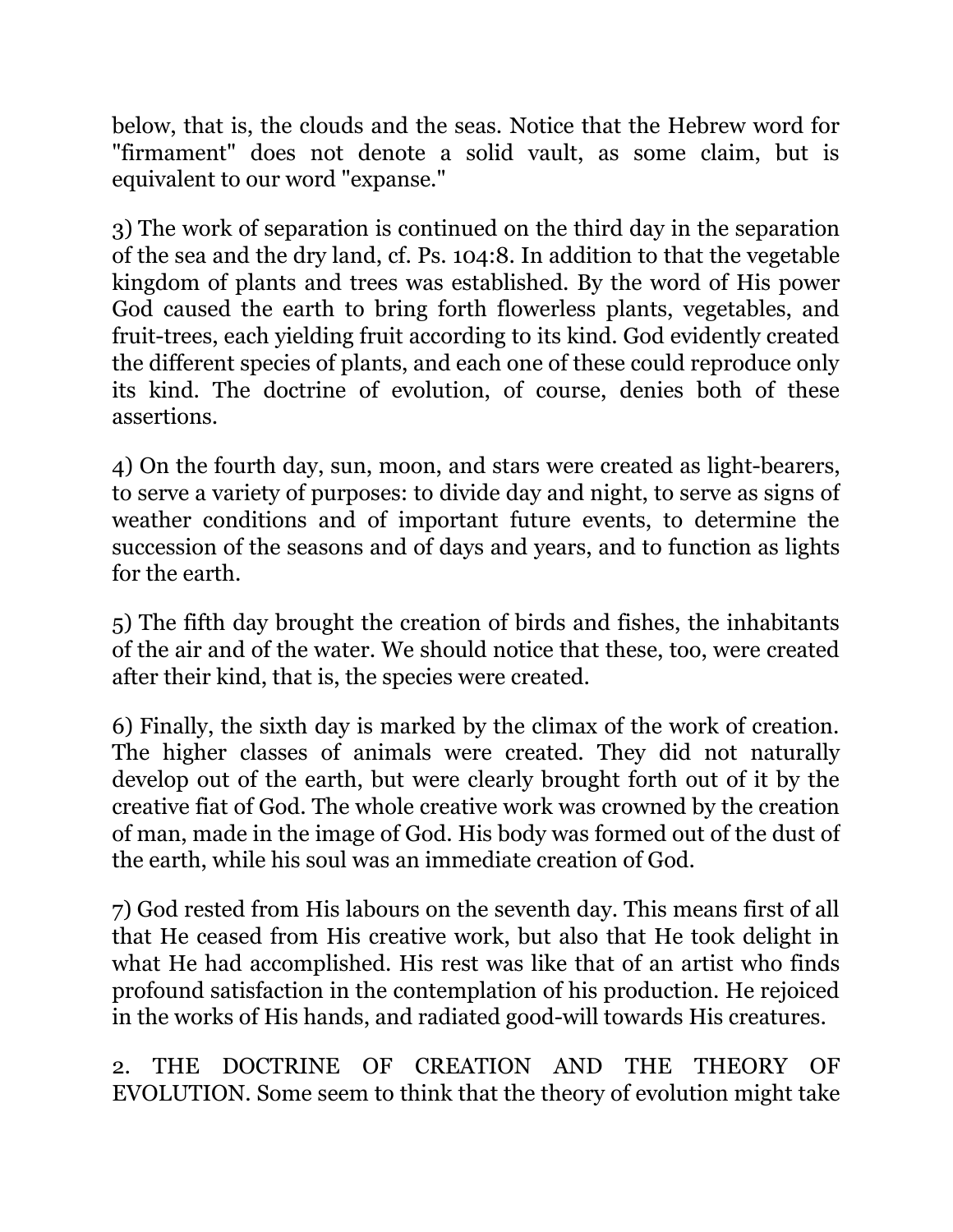the place of the doctrine of creation in explaining the origin of the world. But this is clearly a mistake, for it offers no such explanation. Evolution is development, and all development presupposes the existence of something that develops. That which does not exist cannot develop into existence. For the explanation of the origin of the world, the evolutionist must either resort to the theory that matter is eternal, or to the doctrine of creation. We should distinguish between two forms of the doctrine of evolution:

a. Naturalistic Evolution. Naturalistic evolution assumes that from the simplest forms of matter and life all existing species of plants and animals (including man), and also the various phenomena of life, such as sentiency, intelligence, morality, and religion, developed by a perfectly natural process, purely as the result of natural forces resident in nature. It should be borne in mind, however, that this is as yet only an unproved assumption, and one that fails at several points. It cannot explain how the inorganic changed into the organic, nor how the brute changed into a rational, moral, and religious being. Some evolutionists themselves admit that it has failed to produce a single example of one species producing another distinct species. Moreover, it is absolutely in conflict with the narrative of creation as to the origin of species and of man, as to the original condition of man, and as to his fall in sin and consequent deterioration.

b. Theistic Evolution. Due to the failure of naturalistic evolution to give an adequate explanation of things, some Christian scholars take refuge in what is called "theistic" or "creative evolution." This postulates God as the almighty Worker back of the whole process of development. It amounts to this that God created the world by a process of evolution, a process of natural development, in which God does not miraculously intervene, except when this is absolutely necessary, as in the origination of life and of man. The very fact that it has a certain religious appeal makes this theory a dangerous hybrid. As a matter of fact it is no more in harmony with Scripture than naturalistic evolution. It, too, teaches that it took God millions of years to create the world, that God did not create the various species of plants and animals, that man at least on his physical side descended from the brute, and that there was no fall in the Biblical sense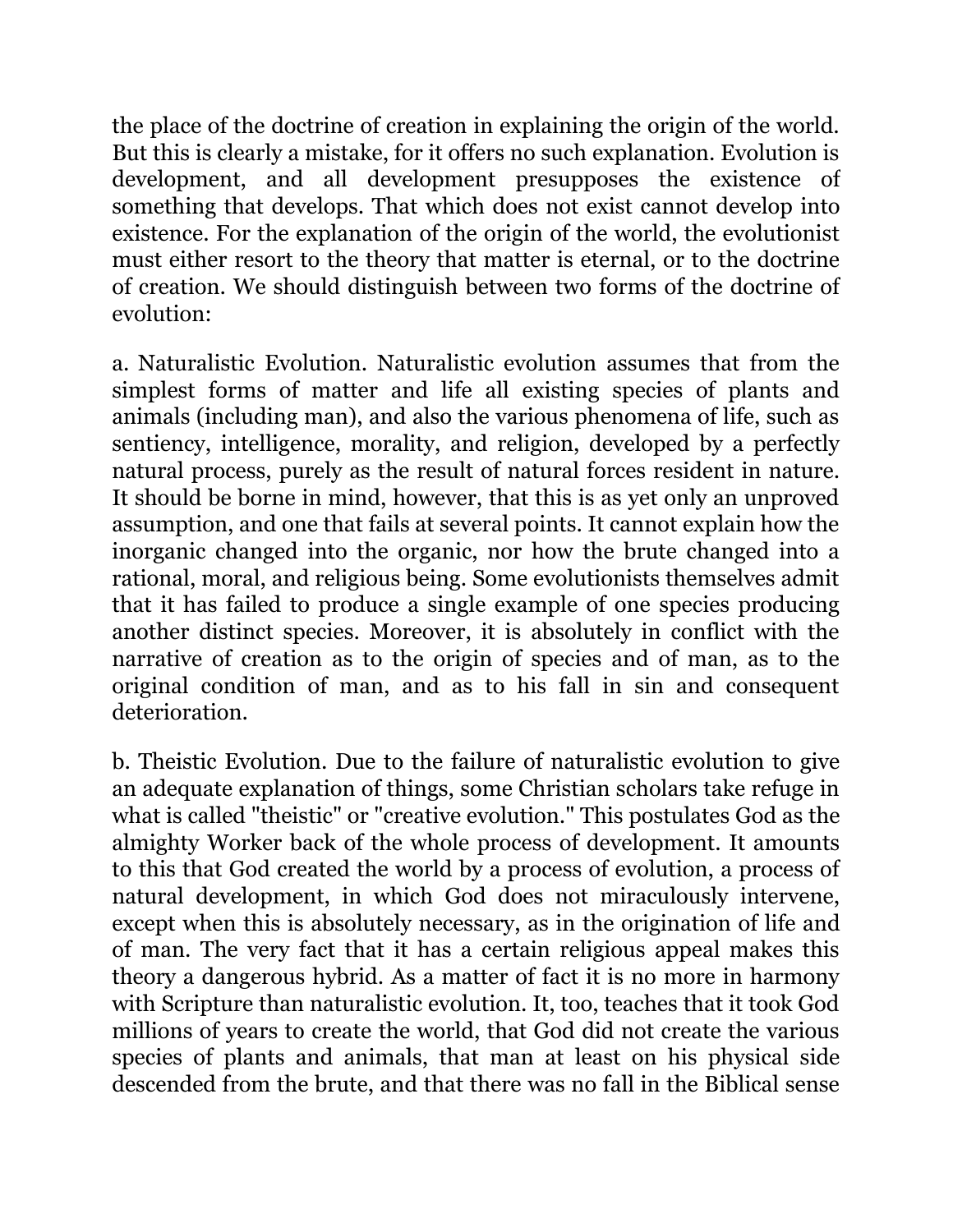#### of the word.

#### Questions for Review:

What is creation? Was creation a free or a necessary act of God? How is God related to the world? What is meant by "the beginning" in Gen. 1:1? Is the word "create" always used in the same sense in Scripture? How can we prove that God created the world without the use of pre-existent material? What two views are there as to the final end of creation? In what sense is the glory of God the final end? What substitutes have been suggested for the doctrine of creation? What is the nature of the angels? What orders of angels are indicated in Scripture? What is the function of Gabriel and Michael? What is the work of the angels? What proof have we for the existence of evil angels? How should Gen. 1:1 be interpreted? Were the days mentioned in Gen. 1 ordinary days or long periods? Why? What did God create on each of the six days? Why is the doctrine of evolution inconsistent with the Biblical narrative of creation? Does the theory of creative evolution agree with Scripture?

#### References for Further Study:

Berkhof, Reformed Dogmatics, I, pp. 113–151; Hodge, Outlines of Theology, pp. 237–257; McPherson, Christian Dogmatics, pp. 163–174; Orr, Side-Lights on Christian Doctrine, pp. 55–66; Clarke, The Christian Doctrine of God, pp. 135–153; Price, The Phantom of Organic Evolution; Fairhurst, Theistic Evolution.

### **PROVIDENCE**

Christian faith is equally opposed to a pantheistic confusion of God and the world, and to a deistic separation of God from the world. This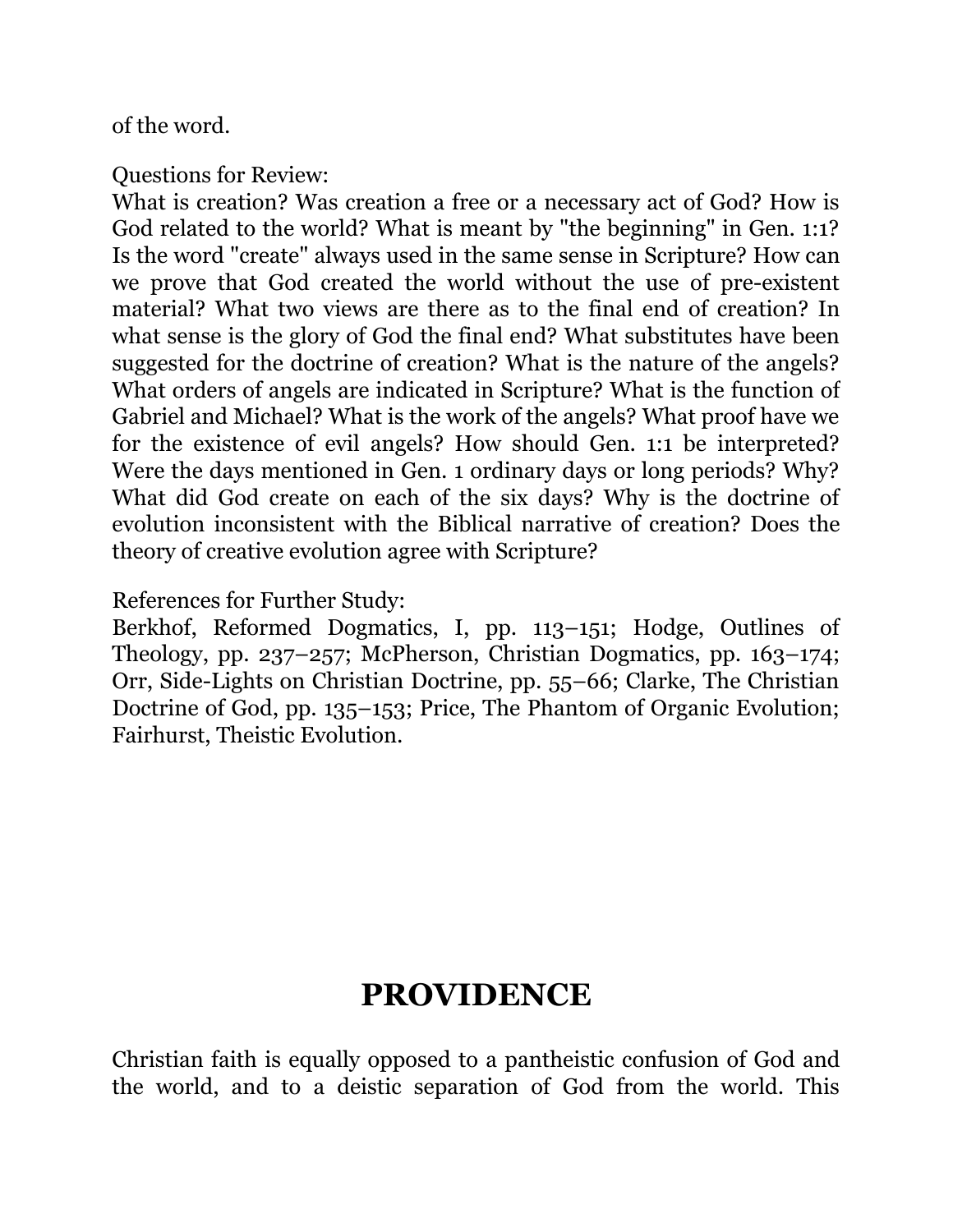becomes evident in the doctrine of divine providence. The name "providence" is not found in Scripture, but the doctrine of providence is nevertheless eminently Scriptural. It concerns the provision which God makes for attaining the ends of His government, and the care which He manifests for all creatures.

A. Providence in General. Divine providence is that work of God by which He preserves all His creatures, is active in all that transpires in the world, and directs all things to their appointed end. This definition indicates that there are three elements in divine providence, namely, preservation, concurrence or cooperation, and government. The first has reference primarily to the being, the second to the activity, and the third to the guidance of all things.

1. MISCONCEPTIONS OF THE NATURE OF PROVIDENCE. In dealing with God's relation to the world we should be on our guard against two misconceptions:

a. The Deistic Conception. According to Deism God's concern with the world is of a very general nature. He created the world, established its law, set it in motion, and then withdrew from it. He looks on from a distance as the world runs its course according to the invariable laws of nature, and interferes with its regular operation at most only when something goes wrong. Thus the world is like a machine which He has put into operation, and not at all like a vessel which He pilots from day to day.

b. The Pantheistic Conception. Pantheism does not recognize the distinction between God and the world. It identifies the two, and therefore really leaves no room for providence in the proper sense of the word. The whole course of nature is simply the self-revelation of God, a self-revelation that leaves no room for the independent operation of secondary causes. The so-called laws of nature are simply modes of the direct activity of God. He is in a very direct sense the author of all that transpires in the world. Even the acts which we ascribe to man are really acts of God. According to this system man is not a free moral being, and is not responsible for his acts.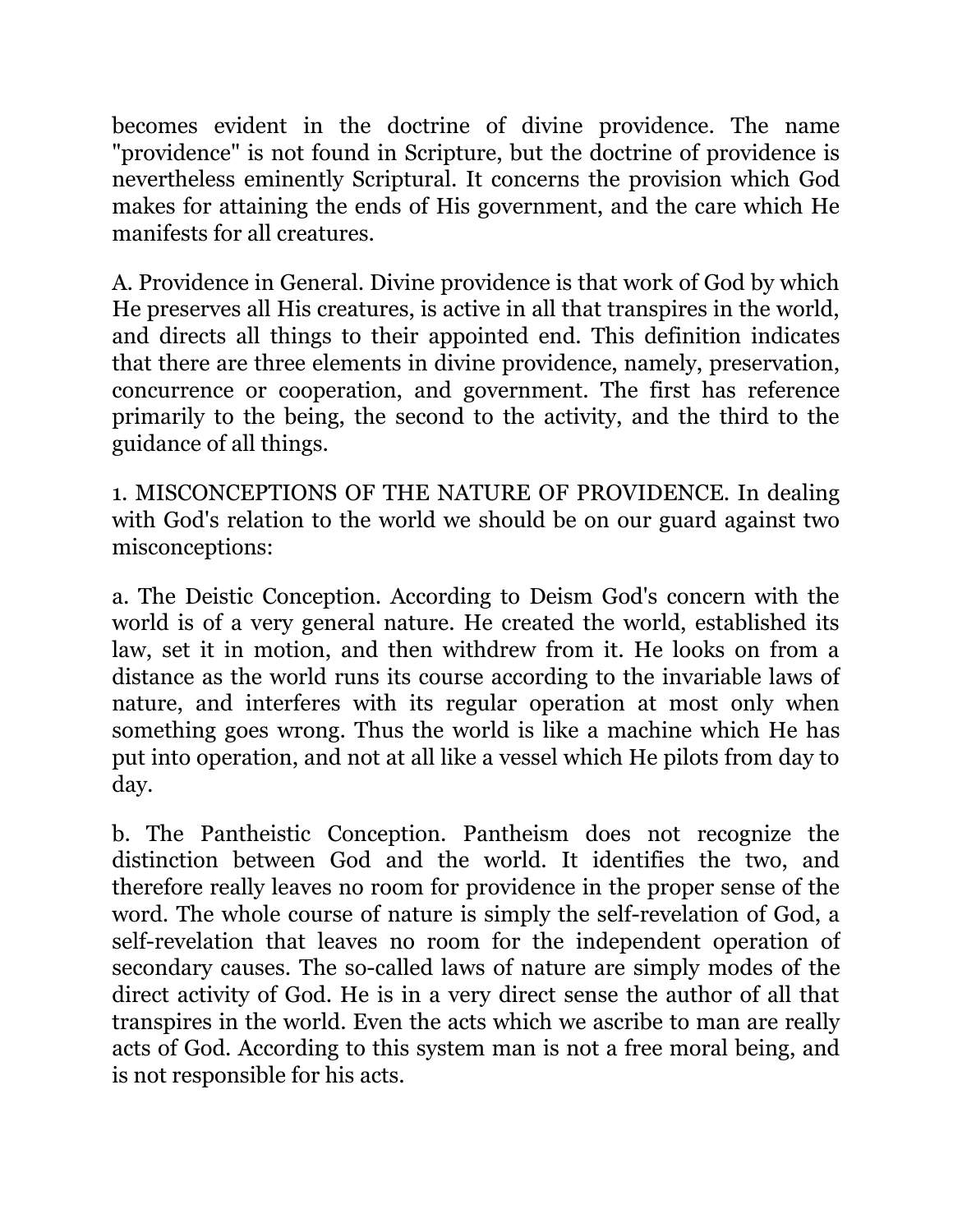2. THE OBJECTS OF DIVINE PROVIDENCE. It is customary to distinguish between general and special providence, the former denoting God's control of the universe as a whole, and the latter His care for each part of it. Some even speak of a very special providence respecting the children of God. Scripture clearly teaches God's providential government and control (a) over the universe at large, Ps. 103:19; Eph. 1:11; (b) over the physical world, Ps. 104:14; Matt. 5:45; (c) over the brute creation, Ps. 104:21, 28; Matt. 6:26; (d) over the affairs of nations, Job 12:23; Acts 17:6; (e) over man's birth and lot in life, Ps. 139:16; Gal. 1:15, 16; (f) over things seemingly accidental or insignificant, Prov. 16:33; Matt. 10:30; (g) in the protection of the righteous, Ps. 4:8; 121:3; Rom. 8:28; (h) in supplying the wants of God's people, Deut. 8:3; Phil. 4:19; (i) in giving answers to prayer, Ps. 65:2; Matt. 7:7; and (j) in the exposure and punishment of the wicked, Ps. 7:12, 13; 11:6. They who believe that nature is controlled entirely by an iron-clad system of laws, which ties even the hands of God, usually deny all special providences. They do not believe that God can perform miracles, nor that He can answer prayer. Others are of the opinion that, while He controls the big things of life, He pays no attention to the smaller ones. But if He does not heed the smaller things of life, He can never control the larger ones.

B. The Elements of Providence in Particular. The definition given of providence in the preceding clearly indicates that there are three elements in providence; and these deserve special consideration.

1. DIVINE PRESERVATION. Preservation is that continuous work of God by which He upholds all things. This does not mean, as some pantheists assume, that God continues to create the world from moment to moment, nor simply, as the deists think, that He withdraws His hand from the world and does not destroy it. It proceeds on the assumption that the world has a distinct existence apart from God, but that it nevertheless has the ground of its continued existence in God and not in itself. It continues to exist in virtue of a continued exercise of divine power by which all things are maintained in being and action. God alone is sovereign and absolutely independent, and the creature is and always remains dependent on Him. This doctrine is clearly taught in the following passages, Ps. 63:8; Neh. 9:6; Acts 17:28; Col. 1:17; Heb. 1:3.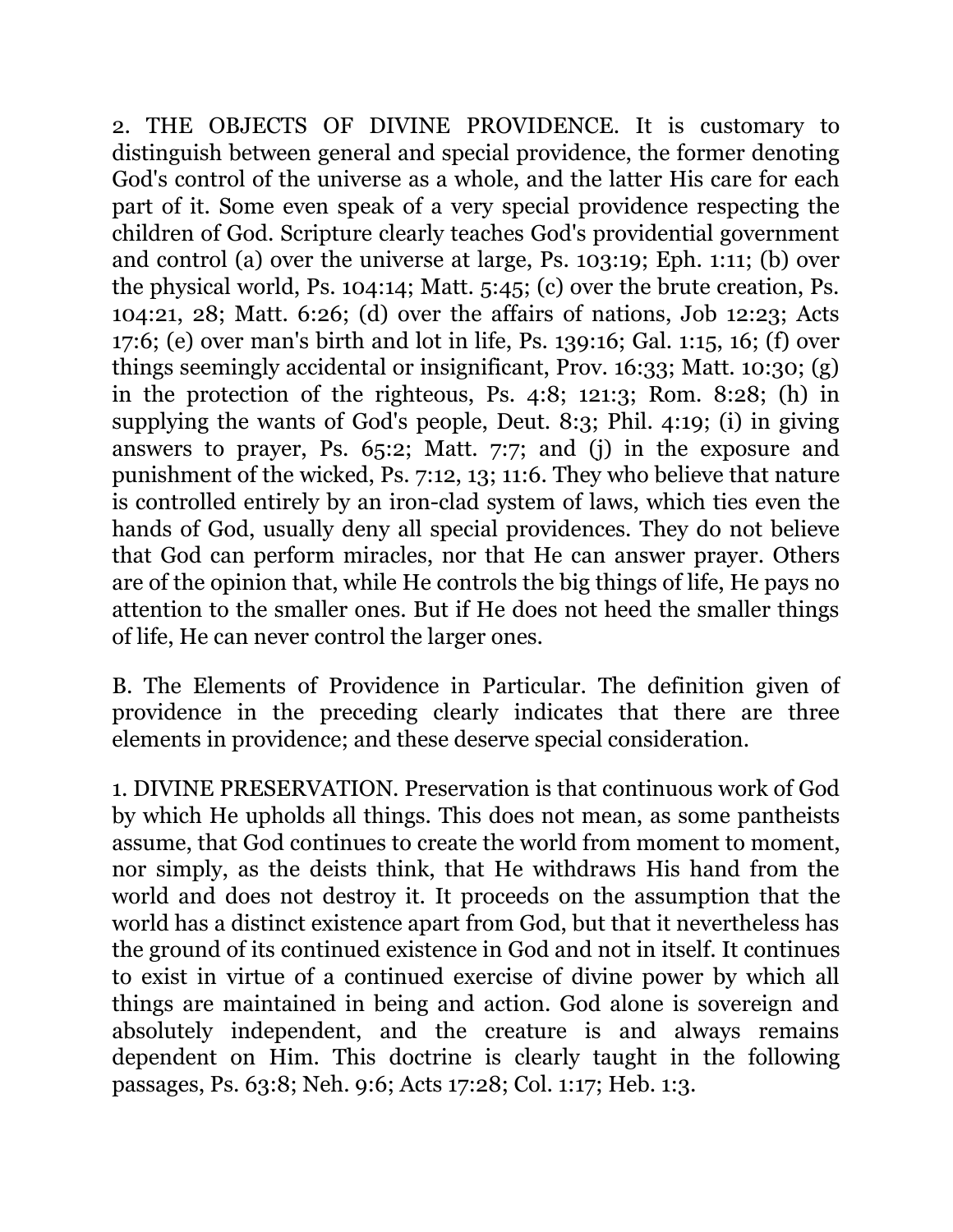2. DIVINE CONCURRENCE. Concurrence may be defined as that work of God by which He co-operates with all His creatures and causes them to act precisely as they do. This means that there are real causes in the world, such as the forces of nature and the will of man, but that these causes do not work independently of God. God is operative in every act of His creature, not only in their good but also in their evil acts. He stimulates them to action, accompanies their action at every moment, and makes this action effective. We should guard against the idea that God and man have an equal part in the work, for God ever remains the primary cause, without which man can do nothing; and against the notion that the two divide the work, God doing a part and man a part. The same deed is in its entirety both a deed of God and a deed of the creature. This should be so conceived, however, that where God cooperates with man the responsibility for the deed remains that of the moral creature. God cannot be held responsible for the sins of His creatures. This must be maintained in spite of the fact that we cannot fully explain what is certainly true, namely, that God's concurrent action involves no responsibility on His part for the evil of man. Scripture plainly teaches that God works in the entire creation and in all His creatures, Ps. 104:20, 21, 30; Amos 3:6; Deut. 8:18, Matt. 5:45; 10:29; Acts 14:17. It is also clear that sinful acts are under divine control, Gen. 45:5; 50:20; Ex. 14:17; Isa. 66:4; Rom. 2:4; 9:22; 2 Thess. 2:11 that God restrains the sinful works of the sinner, Gen. 6:3; Job 1:12; 2:6; Ps. 76:10; Isa. 10:15; Acts 7:51; and that He overrules evil for good, Gen. 50:20; Ps. 76:10; Acts 3:13.

3. DIVINE GOVERNMENT. The divine government is the continued activity of God whereby He rules all things, so that they answer to the purpose of their existence. Both the Old and the New Testament teach us that God is King of the universe and rules all things according to His divine good pleasure. The notion that in the new dispensation the idea of God's sovereignty is supplanted by that of His Fatherhood, is not in agreement with such passages as Matt. 6:33; 1 Tim. 1:17; 6:15; Rev. 19:6; God adapts His rule to the nature of the creatures which He governs; His government of the physical world differs from that of the spiritual world. This government is universal, Ps. 103:19; Dan. 4:34, 35; Ps. 22:28, 29, but also relates to particulars. The most significant things, Matt. 10:29–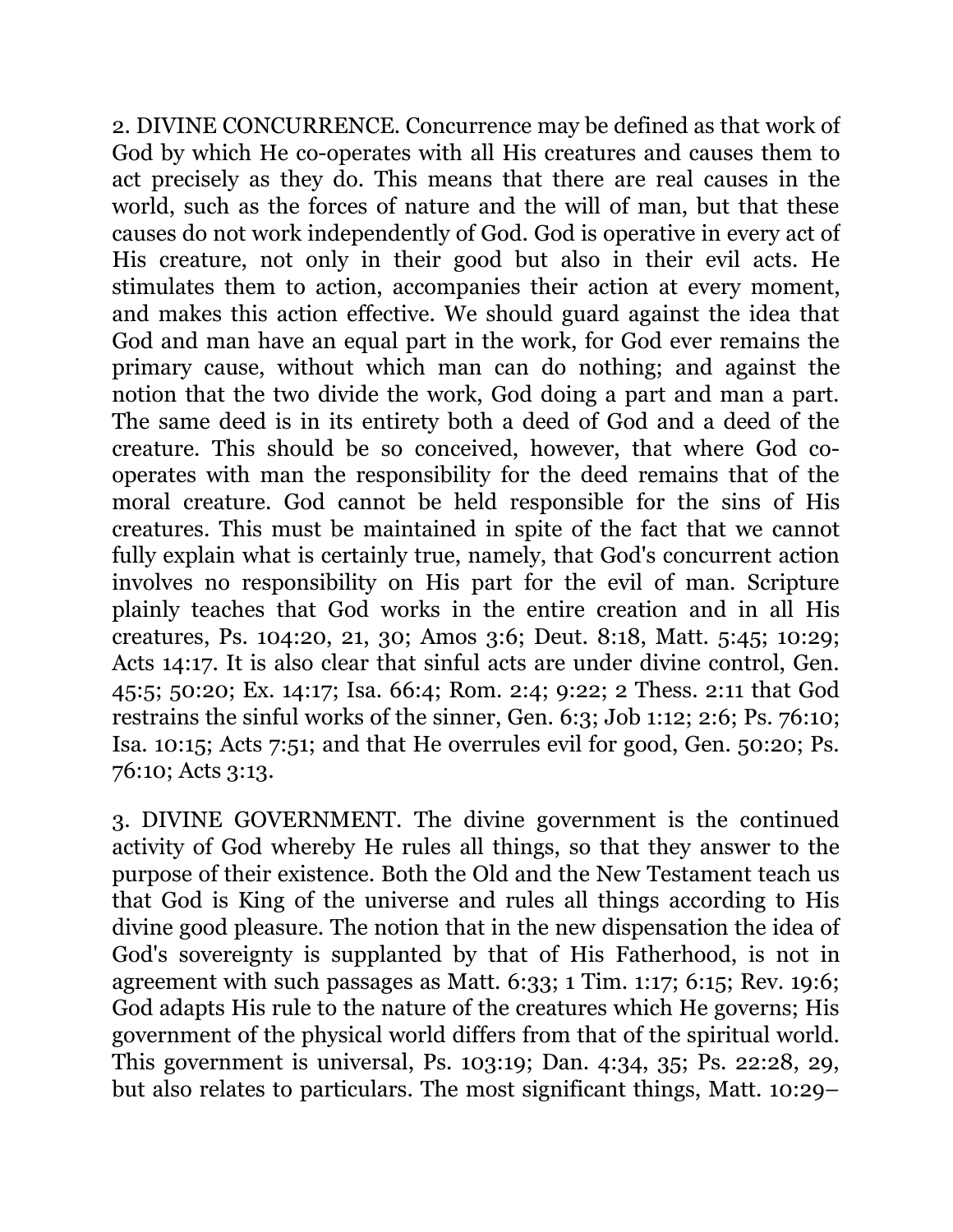31, that which is seemingly accidental, Prov. 16:33, the good deeds of man, Phil. 2:13, as well as their evil deeds, Acts 14:16—they are all under divine control. God is King of Israel, Isa. 33:22, but He also rules among the nations, Ps. 47:9. Nothing can ever be withdrawn from His government.

C. Extraordinary Providences or Miracles. Among the special providences of God we may also reckon the miracles, in which God does not work through secondary causes or employs them in an unusual way. McPherson gives the following definition of a miracle: "A miracle is something done without recourse to the ordinary means of production, a result called forth directly by the first cause (God) without the mediation, at least in the usual way, of second causes." The distinctive thing in the miracle is that it results from the exercise of the supernatural power of God. And this means, of course, that it is not brought about in the usual way by means of secondary causes that operate according to the laws of nature. Some maintain that miracles are impossible on the ground that they imply a violation of the laws of nature. But this is not the case. The so-called laws of nature merely represent God's usual method of working in nature. It is His good pleasure to work ordinarily in an orderly way through secondary causes, that is, through the powers of nature or through the activity of man. But this does not mean that He cannot depart from the established order and produce extraordinary effects by a single act of His will, and that without violating the order of nature. Even man can counteract the laws of nature without disturbing them in any way. He can lift up his hand and throw a ball into the air in spite of the law of gravitation. And if this is possible for man, it is all the more possible for the omnipotent God.

### Questions for Review:

How is the doctrine of providence related to that of creation? What is divine providence? What is the deistic view of God's relation to the world? How does the pantheist conceive of this relation? What is the difference between general and special providence? Why do some deny special providence? Which are the objects of divine providence? What is meant by divine preservation? By divine concurrence? How should we conceive of this concurrence? To what difficult problem does it give rise?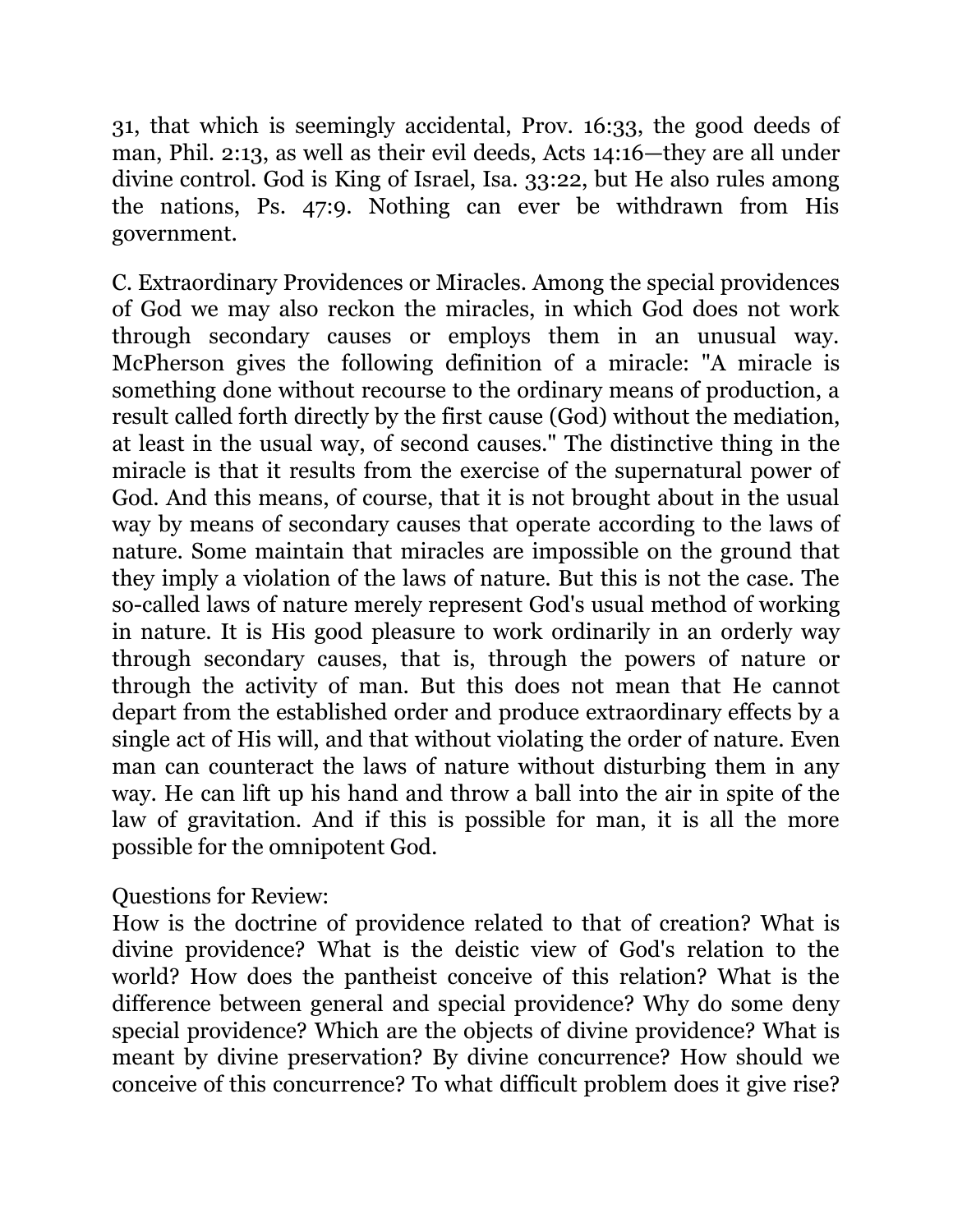How far does the divine government extend? What is a miracle? Why are miracles considered by some to be impossible?

#### References for Further Study:

Berkhof, Reformed Dogmatics, I, pp. 152–168: Hodge, Outlines of Theology, pp. 258–295; McPherson, Christian Dogmatics, pp. 174–184; Orr, Side-Lights on Christian Doctrine, pp. 66–71; Clarke, The Christian Doctrine of God, pp. 174–212; Thomson, The Christian Miracles and the Conclusions of Science; Bruin, Het Christelijk Geloof en de Beoefening der Natuurwetenschap, pp. 110–138.

## **THE DOCTRINE OF MAN IN RELATION TO GOD**

### **MAN IN HIS ORIGINAL STATE**

### **THE CONSTITUTIONAL NATURE OF MAN**

From the discussion of the doctrine of God we pass on to that of man, the crown of God's handiwork. The study of man in theology should not be confused with the science of anthropology, though it bears the same name. It does not make man as such, but very particularly man in relation to God the object of its consideration and discussion. Under the present heading the essential constituents of human nature, and the origin of the soul in the individuals of the race will be considered.

A. The Essential Elements of Human Nature. There are especially two views respecting the number of elements that go to make up the essential nature of man.

1. DICHOTOMY OR THE VIEW THAT MAN CONSISTS OF TWO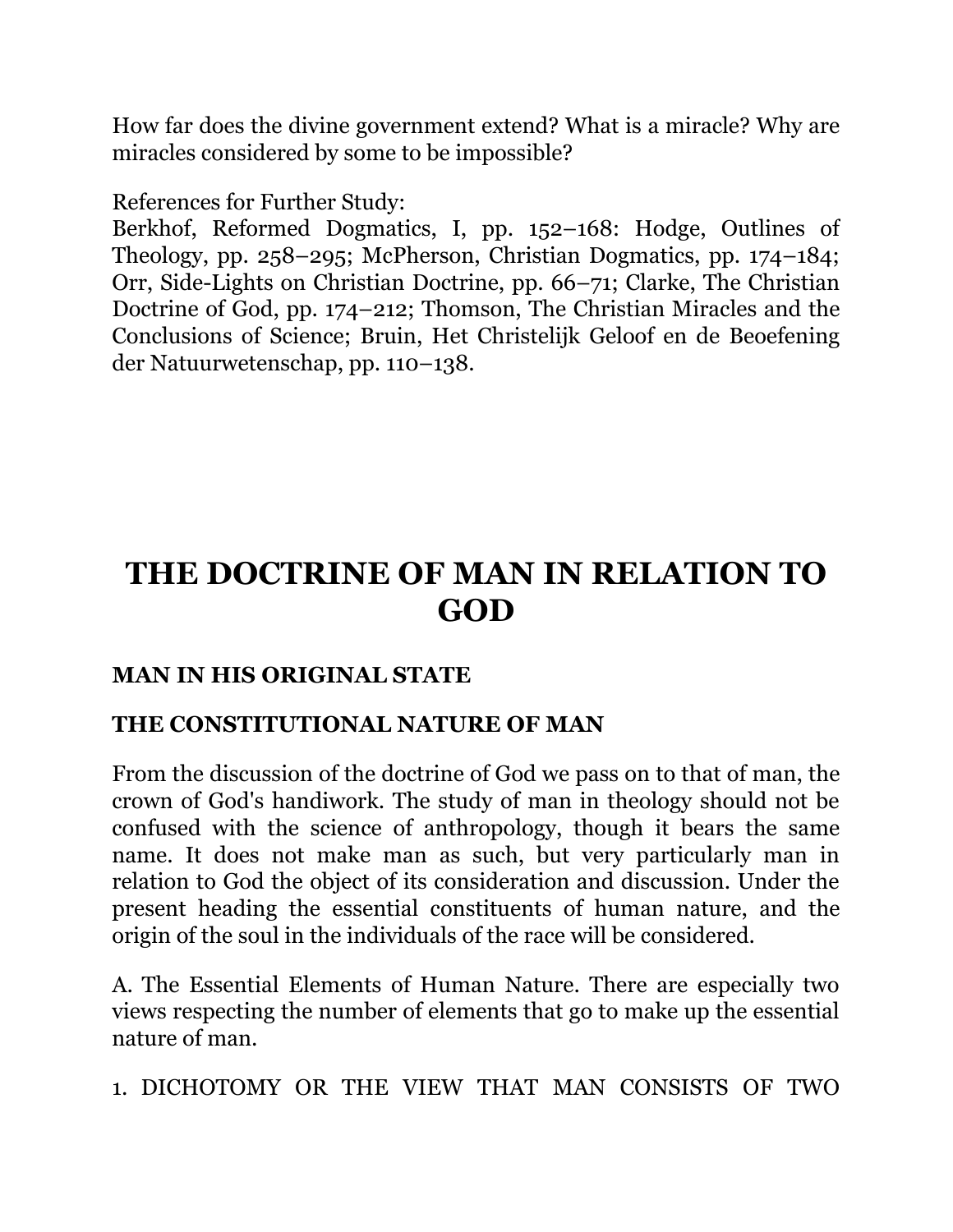PARTS, BODY AND SOUL. The usual view of the constitution of man is that he consists of two, and only two, distinct parts, namely, body and soul or spirit. This is in harmony with the self-consciousness of man, which clearly testifies to the fact that man consists of a material and a spiritual element. It is also borne out by the study of Scripture, which speaks of man as consisting of "body and soul," Matt. 6:25; 10:28, or of "body and spirit," Eccl. 12:7; 1 Cor. 5:3, 5. The two words, "soul" and "spirit" do not denote two different elements in man, but serve to designate the one spiritual substance of man. This is proved by the following consideration: (a) There are several passages which clearly proceed on the assumption that man consists of only two parts, Rom. 8:10; 1 Cor. 5:5; 7:34; 2 Cor. 7:1; Eph. 2:3; Col. 2:5. (b) Death is sometimes described as the giving up of the soul, Gen. 35:18; 1 Kings 17:21; Acts 15:26; and in other cases as the giving up of the spirit, Ps. 31:5; Luke 23:46; Acts 7:59. (c) The immaterial element of the dead is in some instances termed "soul," Rev. 9:6; 20:4, and in others "spirit," 1 Pet. 3:19; Heb. 12:23. These two terms merely serve to designate the spiritual element of man from two different points of view. The word "spirit" contemplates it as the principle of life and action which controls the body; while the word "soul" refers to it as the personal subject in man, which thinks and feels and wills, and in some cases particularly as the seat of affections, Gen. 2:7; Ps. 62:1; 63:1; Ps. 103:1, 2.

2. TRICHOTOMY, OR THE VIEW THAT MAN CONSISTS OF THREE PARTS, BODY, SOUL, AND SPIRIT. Alongside of the usual view another one arose, which conceives of man as consisting of three parts, body, soul, and spirit. This conception of man did not result from the study of Scripture, but was born of the study of Greek philosophy. It was adopted by several German and English theologians. These do not agree, however, as to the nature of the soul, nor as to the relation in which it stands to the other parts of human nature. Some regard the soul as the principle of the animal life in man, and the spirit as the principle of the higher rational and moral life. Others consider the soul to be a sort of intermediate element, which furnishes the point of contact between the body and the spirit. Biblical support for this view was sought particularly in 1 Thess. 5:23 and Heb. 4:12, but these do not prove the point. It is true that Paul speaks in the first passage of "spirit and soul and body," but this does not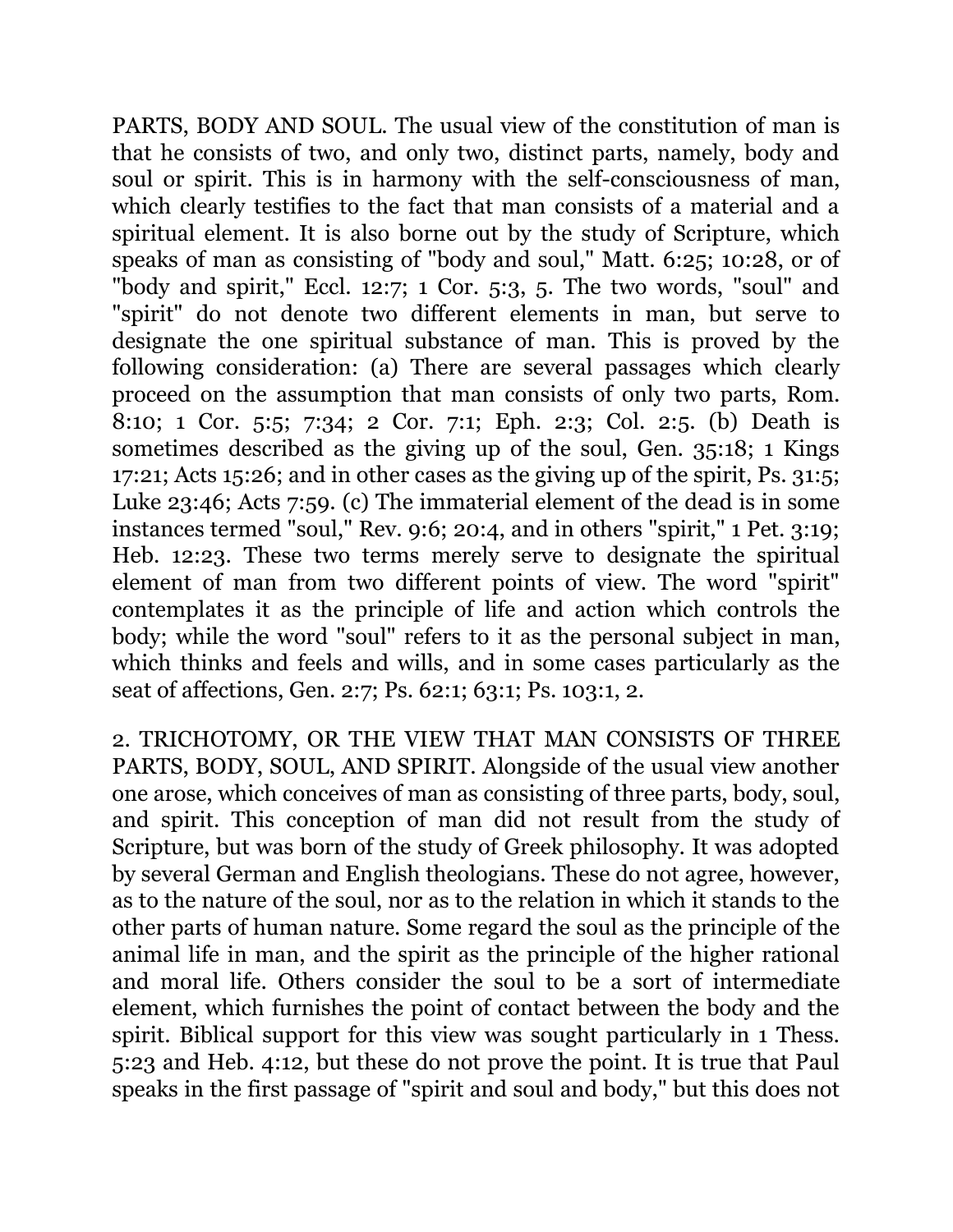necessarily mean that he regards these as three distinct elements in man rather than as three different aspects of man. When Jesus summarizes the first table of the law by saying, "Thou shalt love the Lord thy God with all thy heart, and with all thy soul, and with all thy mind," in Matt. 22:37, He does not have in mind three distinct substances. Such expressions simply serve to emphasize the fact that the whole man is intended. Moreover, Hebrews 4:12 should not be taken to mean that the Word of God, penetrating to the inner man, makes separation between his soul and his spirit, which would naturally imply that these two are different substances; but simply that it brings about a separation in both of these aspects of man between the thoughts and intents of the heart.

B. The Origin of the Soul in Each Individual. There are three theories respecting the origin of the soul in each individual.

1. PRE-EXISTENTIANISM. Some speculative theologians advocated the theory that the souls of men existed in a previous state, and that certain occurrences in that former state account for the condition in which those souls are now found. It was thought to afford the most natural explanation of the fact that all men are born as sinners. This theory meets with little favor at present.

2. TRADUCIANISM. According to Traducianism the souls of men are propagated along with the bodies by generation, and are therefore transmitted to the children by the parents. Scripture support for it is found in the fact that God ceased from the work of creation after He had made man, Gen. 2:2; that the Bible says nothing about the creation of Eve's soul, Gen. 2:23; 1 Cor. 11:8; and that descendants are said to be in the loins of their fathers, Gen. 46:26; Heb. 7:9, 10. Furthermore, it would seem to be favored (a) by the analogy of the animal world, where both body and soul are passed on from the old to the young; (b) by the inheritance of mental peculiarities and family traits which inhere in the soul rather than in the body; and (c) by the inheritance of moral depravity or sin, which is a matter of the soul rather than of the body. This theory is burdened with certain difficulties, however, of which the following are the most important: (a) It either makes the parents in some sense creators of the soul of the child, or proceeds on the assumption that the soul of the parents can split itself up into several souls, which is contrary to the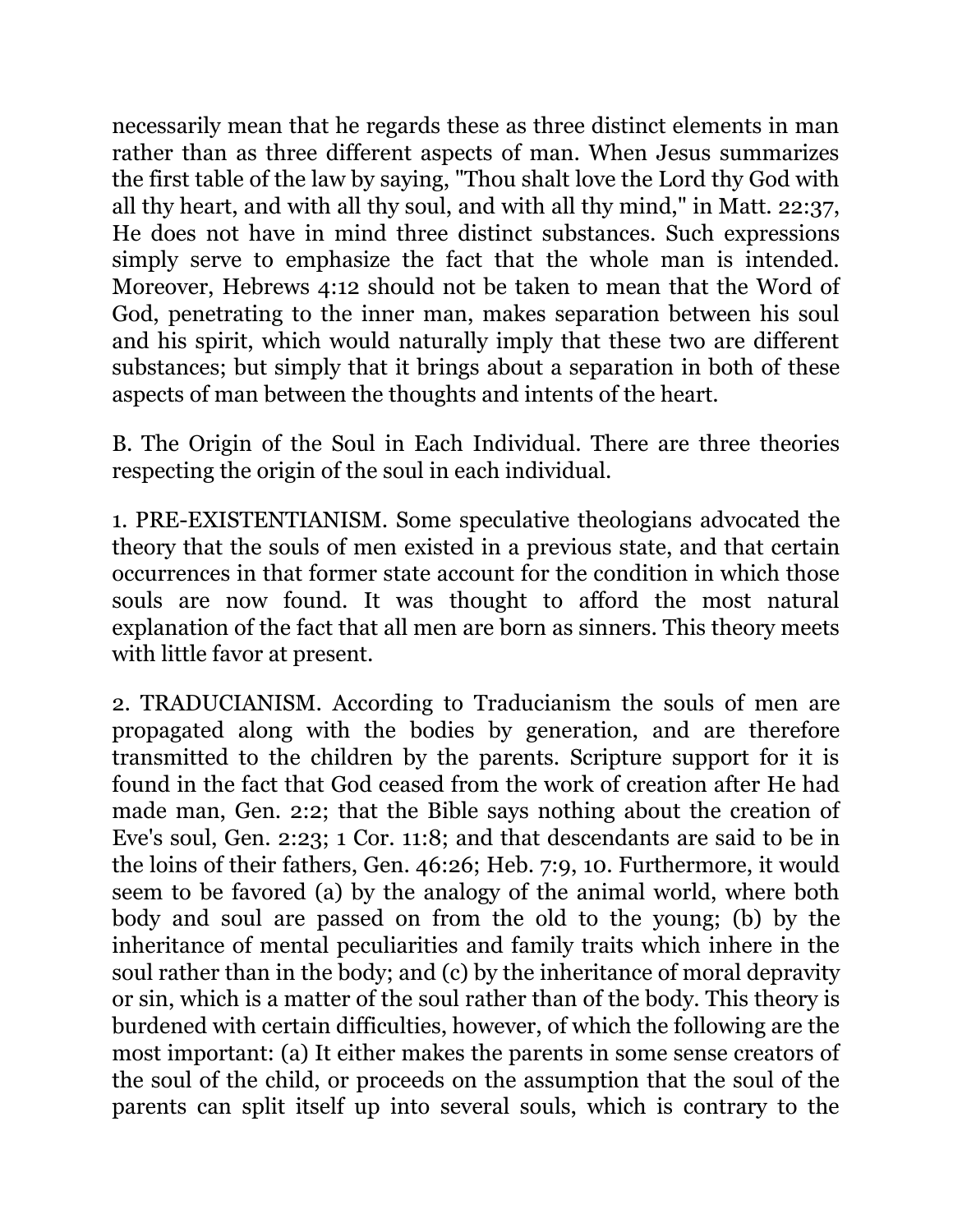doctrine that the soul does not admit of division. (b) It proceeds on the assumption that God works only in a mediate manner after He has finished the creation of the world. But this is an unproved assumption. God often works immediately in the performance of miracles and in some parts of the work of redemption. (c) It makes it very difficult to guard the sinlessness of Jesus, if He derived both His body and soul from the sinful Mary.

3. CREATIONISM. The creationist view is to the effect that each individual soul is an immediate creation of God, which owes its origin to a direct creative act, of which the time cannot be precisely determined. The soul is supposed to be created pure, but to become sinful even before birth by entering into that complex of sin by which humanity as a whole is burdened. This theory is more in harmony with Scripture than the preceding one, since the Bible throughout represents body and soul as having different origins, Eccl. 12:7; Isa. 42:5; Zech. 12:1; Heb. 12:9; cf. Num. 16:22. Moreover, it is far more in harmony with the nature of the human soul than traducianism, since it safeguards the spiritual and therefore indivisible nature of the soul. And, finally, it also avoids the pitfalls in connection with the doctrine of Christ, since it enables us to guard the sinlessness of Jesus. This does not mean, however, that it is free from all difficulties. It makes it rather hard to account for the reappearance of the mental and moral traits of the parents in the children. In addition to that it ascribes to the beast nobler powers of propagation than to man, for the beast multiplies itself after its kind. And, finally, it is in danger of making God at least indirectly responsible for sin, since He puts a pure soul into a complex which will inevitably corrupt it. In spite of these difficulties, however, it deserves the preference.

#### Questions for Review:

What is the dichotomic view of the essential elements of human nature? How can this view be proved from Scripture? What is the trichotomic view? What Scriptural proof is advanced for it? What objections are there to this view? What theories are there as to the origin of the soul in the individual? What does Pre-existentianism teach? What is the traducianist view? What arguments can be advanced in favor of it? What objections are there to it? What is the theory of creationism? What considerations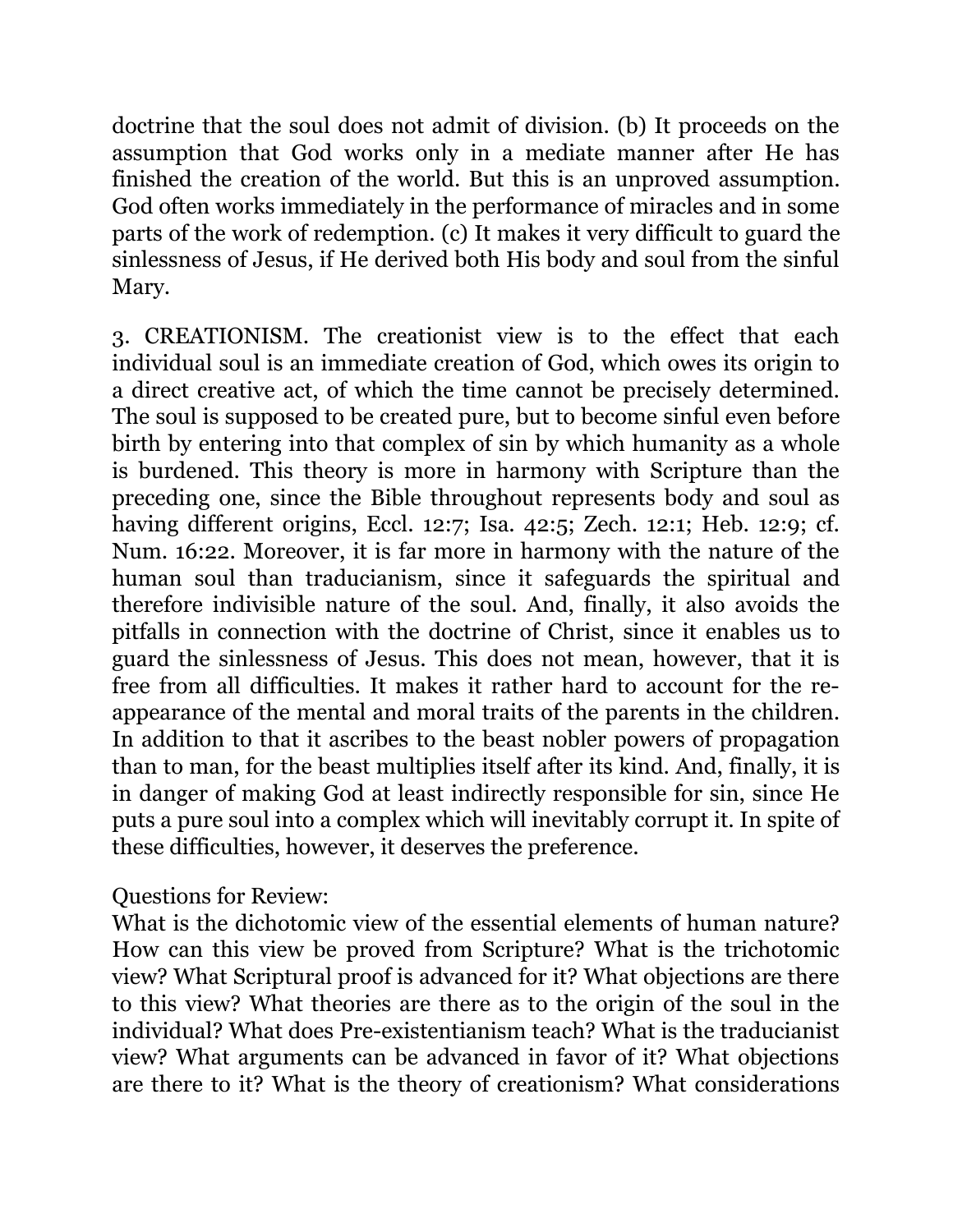favor this view? What objections are there to it?

References for Further Study:

Berkhof, Reformed Dogmatics, I, pp. 179–190; Hodge, Outlines of Theology, pp. 299, 300, 351, 352; McPherson, Christian Theology, pp. 192–201; Laidlaw, The Biblical Doctrine of Man, pp. 49–138; Weidner, The Doctrine of Man, pp. 13–23, 28–35.

## **MAN AS THE IMAGE OF GOD AND IN THE COVENANT OF WORKS**

In the discussion of the moral and spiritual condition of man, it is of the utmost importance to consider first of all his original state. The two subjects that call for special consideration here are man as the image of God, and man in the covenant of works.

A. Man as the Image of God.

1. THE SCRIPTURAL TEACHING RESPECTING MAN AS THE IMAGE-BEARER OF GOD. The Bible represents man as the crown of God's handiwork, whose special glory consists in this that he is created in the image of God and after His likeness, Gen. 1:26, 27. Attempts have been made to distinguish sharply between the terms "image" and "likeness." Some were of the opinion that the former referred to the body, and the latter to the soul. Augustine held that they had reference respectively to the intellectual and to the moral qualities of the soul. And Roman Catholics regard "image" as an indication of the natural gifts bestowed on man, and "likeness" as a designation of the gifts with which he was supernaturally endowed, that is, his original righteousness. In all probability however, the words are used as synonyms and both refer to the same thing, though from a slightly different point of view. The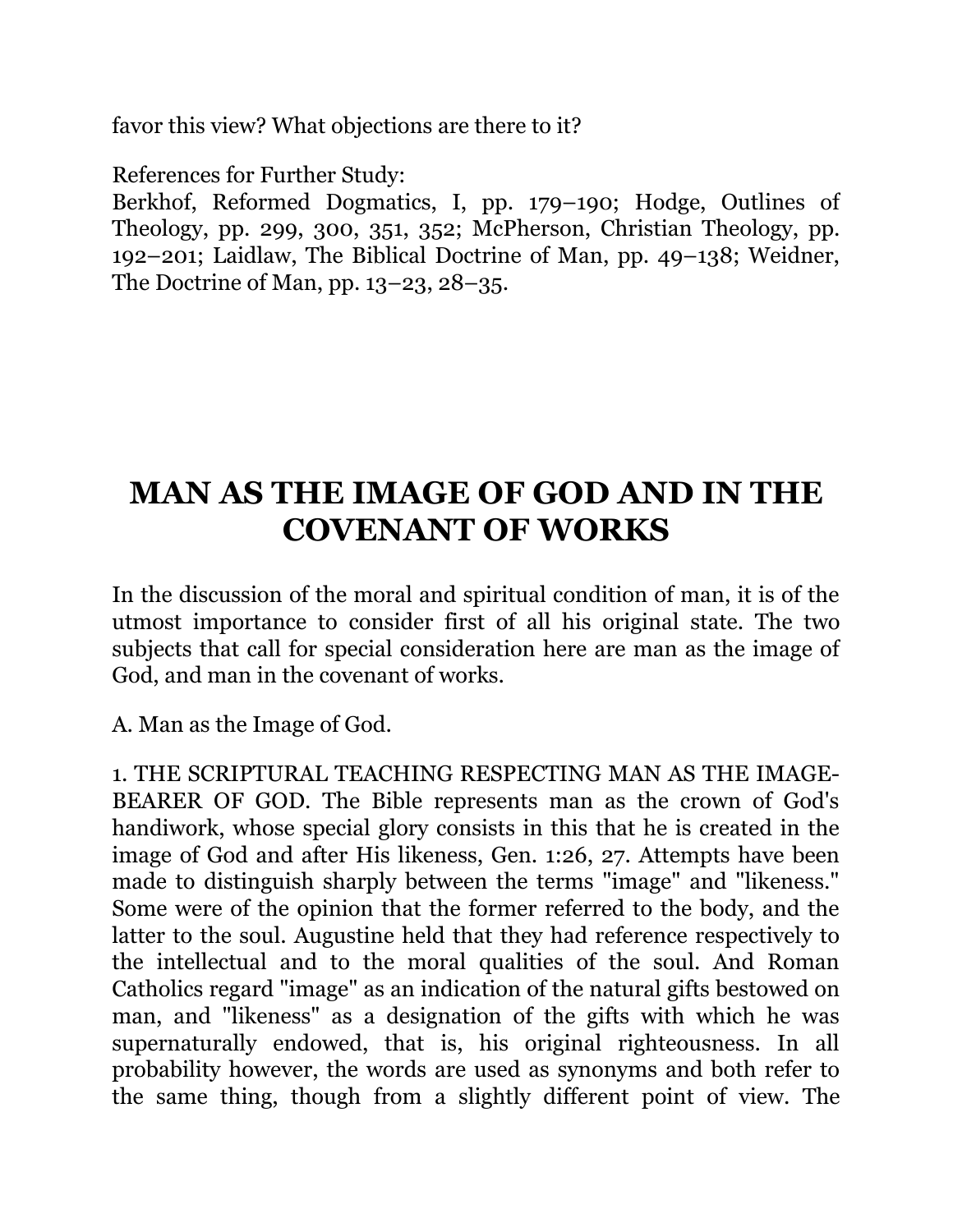following passages clearly show that they are used interchangeably, Gen. 1:26, 27; 5:1; 9:6; 1 Cor. 11:7; Col. 3:10; Jas. 3:9. The words "after our likeness" in Gen. 1:26 apparently serve to stress the fact that the image is most like or very similar. The doctrine of man's creation in the image of God is of the greatest importance, for the image is that which is most distinctive in man, that which distinguishes him from the animals and from every other creature. As far as we know even the angels do not share that honour with him. They certainly are not the image-bearers of God in the sense and to the extent that man is.

2. HISTORICAL CONCEPTIONS OF THE IMAGE OF GOD IN MAN. There are especially three important historic conceptions of the image of God in man.

a. The Roman Catholic View. Roman Catholics believe that God at creation endowed man with certain natural gifts, such as the spirituality of the soul, the freedom of the will, and the immortality of the body. These natural endowments constitute the image of God. In this purely natural condition of man, however, there was a tendency of the lower appetites and passions to rebel against the higher powers of reason and conscience. This tendency was not in itself sin, but would naturally become sin as soon as the will yielded to it and it passed into voluntary action. In order to enable man to hold his lower nature in check, however, God endowed man with a supernatural gift, called original righteousness. And this is supposed to constitute man's likeness to God.

b. The Lutheran View. The Lutherans are not all agreed as to what constitutes the image of God. The prevailing opinion, however, is that it consists only in those spiritual qualities with which man was endowed at creation, and which are generally called original righteousness. These qualities consist in true knowledge, righteousness, and holiness. In taking this view of the matter, they do not sufficiently recognize the essential nature of man, as distinct from that of the animals on the one hand, and that of the angels on the other hand. If the image of God, consisting in true knowledge, righteousness, and holiness, constitutes the very essence of man, the question arises, how can man lose this image, as he did by sin, and still remain man. And, again, if the image of God so understood determines the essential nature of man, what essential difference is there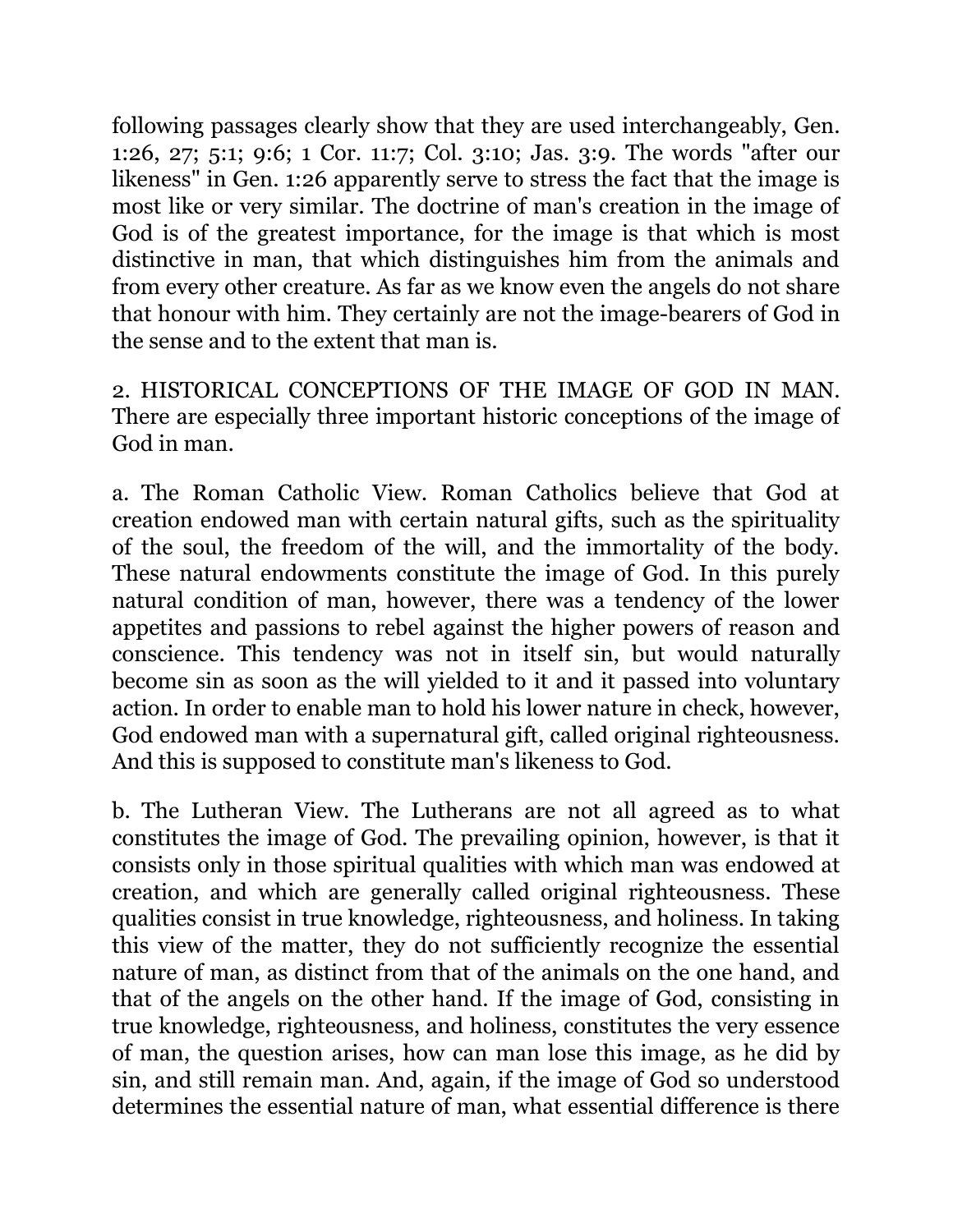between men and the angels, who also possess these spiritual qualities?

c. The Reformed View. The Reformed have a far more comprehensive view of the image of God than either the Roman Catholics or the Lutherans. They usually distinguish between the image of God in a restricted, and the image of God in a more comprehensive sense. The former consists in the spiritual qualities with which man was created, namely, true knowledge, righteousness and holiness. That these belong to the image of God, follows from Eph. 4:24 and Col. 3:10. The image of God in the more comprehensive sense of the word is found in the fact that man is a spiritual being, rational, moral, and immortal, in the body, not as a material substance, but as the organ of the soul, and in his dominion over the lower creation. Notice that Scripture links up this dominion immediately with man's creation in the image of God, Gen. 1:26. It is only in virtue of the image of God in this broader sense that man, even after he has lost the image of God in the restricted sense, consisting in true knowledge, righteousness, and holiness, can still be called the imagebearer of God, Gen. 9:6; 1 Cor. 11:7; 15:49; Jas. 3:9.

B. Man in the Covenant of Works. The natural relationship between God and man was supplemented by a covenant relationship, in which God made the future perfection and bliss contingent on the temporary obedience of man. This covenant is known as the covenant of works.

1. SCRIPTURE PROOF FOR THE COVENANT OF WORKS. In view of the fact that some deny the existence of the covenant of works, it is highly desirable to examine its Scriptural basis. The Scripture proof for it is found in the following:

a. All the elements of a covenant are indicated in Scripture; and if the elements are present, we have not only the right but also the duty to combine them and to give the doctrine so construed an appropriate name. There are clearly two parties, God and man, entering into an agreement; there is a condition, the condition of obedience, which God imposes on man, Gen. 2:16, 17; and there is also a promise, the promise of eternal life. This is implied in the alternative of death as the result of disobedience, in such passages as Rom. 10:5 and Gal. 3:12, and in the symbolical significance of the tree of life, Gen. 3:22.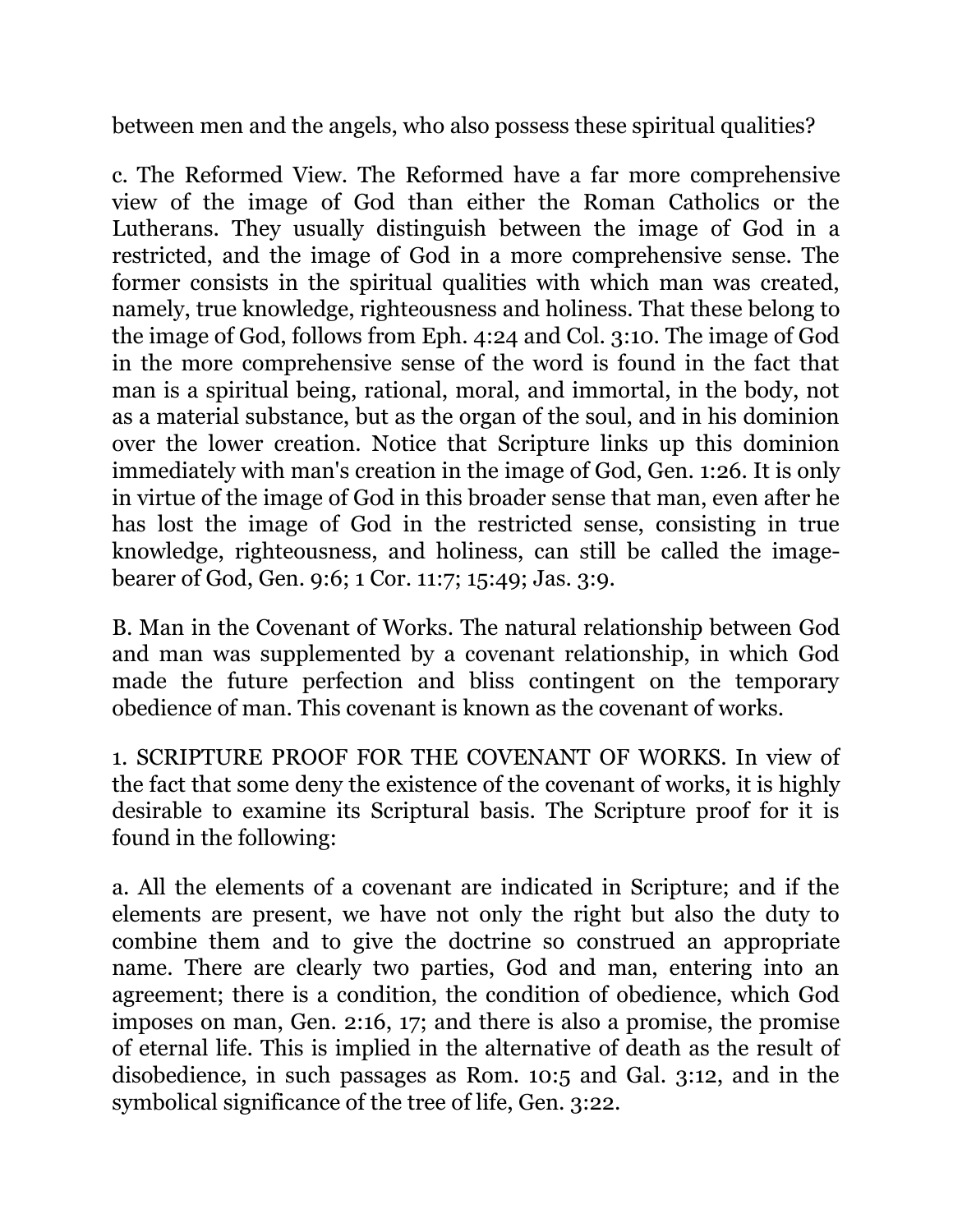b. The parallel which Paul draws between Adam and Christ in Rom. 5:12– 21, in connection with the imputation of sin on the one hand and the imputation of righteousness on the other hand, can only be explained on the assumption that Adam, like Christ, was the head of a covenant. If we share in the righteousness of Christ, because He is our representative, then it follows that we share in the guilt of Adam for the same reason.

c. There is one passage in Scripture which speaks of Adam as having transgressed the covenant. In Hosea 6:7 we read: "But they like Adam have transgressed the covenant." (Am. Rev.) This rendering of the text corresponds with that in the Dutch Bible. The Authorized Version, however, renders: "But they like men have transgressed the covenant." The other rendering is clearly to be preferred, and is also favored by the parallel passage in Job 31:33.

2. THE ELEMENTS OF THE COVENANT OF WORKS. The following elements must be distinguished.

a. The Covenanting Parties. A covenant is always a compact between two parties. In the case of the covenant of works there was, on the one hand, the triune God, the sovereign Lord of all creation, binding Himself by an act of condescending grace to give to man, on the condition of obedience, the blessings of eternal life and perfect happiness. And, on the other hand, there was Adam, the representative of the human race, absolutely dependent and without any claim on God, graciously permitted to covenant with God for himself and his posterity, and assuming the responsibility of obeying God implicitly.

b. The Promise of the Covenant. The great promise of the covenant was the promise of life in the fullest sense of the word, that is, not merely a continuance of the natural existence of man, but life raised to the highest development of perennial bliss and glory. Adam was indeed created in a state of positive holiness, and was not subject to the law of death. But he did not yet possess the highest privileges in store for man; he was not yet raised above the possibility of erring, sinning, and dying. He did not yet possess the highest degree of holiness, nor enjoy life in all its fulness.

c. The Condition of the Covenant. The promise in the covenant of works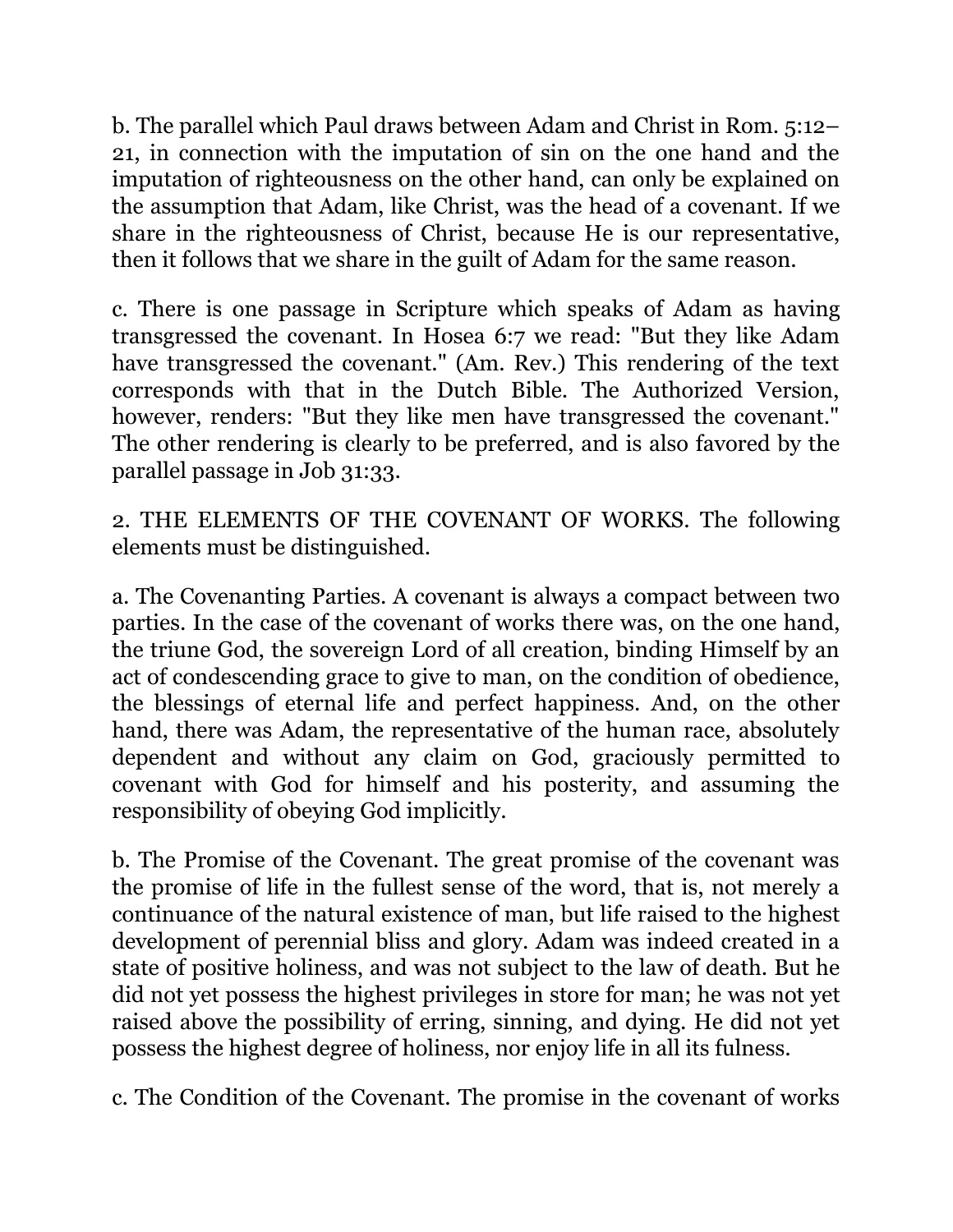was not unconditional. The condition was that of perfect, unconditional obedience. The divine law can demand no less than perfect obedience, and the positive command not to eat of the fruit of the tree of knowledge of good and evil was clearly a test of pure obedience. In it the demands of the law of God converged, so to speak, in a single point. The great question had to be settled, whether man would obey God implicitly, or follow the guidance of his own insight.

d. The Penalty of the Covenant. The penalty that was threatened in case of transgression was death in the most inclusive sense of the word, physical, spiritual, and eternal. The fundamental idea of death is not that of extinction of being, but that of separation from the source of life, and the resulting dissolution of misery and woe. It consists in the separation of body and soul; but also, and this is even more fundamental, in the separation of the soul from God.

e. The Sacrament (s) of the Covenant. Opinions vary a great deal respecting the sacrament(s) of the covenant of works. Though some speak of two, three, or even four sacraments, the most prevalent opinion is that the tree of life was the only sacrament. This would seem to be the only one that finds any warrant in Scripture. In all probability the tree of life was an appointed symbol and pledge or seal of life. The words in Gen. 3:22 should then be understood sacramentally.

3. THE PRESENT VALIDITY OF THE COVENANT OF WORKS. The Arminians of the seventeenth century maintained the position that the covenant of works was wholly abrogated by the fall of Adam, so that his descendants are entirely free from its obligations. In opposition to them the Reformed took the position that it is partly a thing of the past, and partly still in force.

a. The Sense in Which it is Not Abrogated. The demand for perfect obedience still holds. The curse and punishment pronounced on the transgressor still apply to all those who continue in sin. And the conditional promise is also still in effect. God might have withdrawn it, but did not, cf. Lev. 18:5; Gal. 3:12. It is evident, however, that after the fall no one can comply with the condition.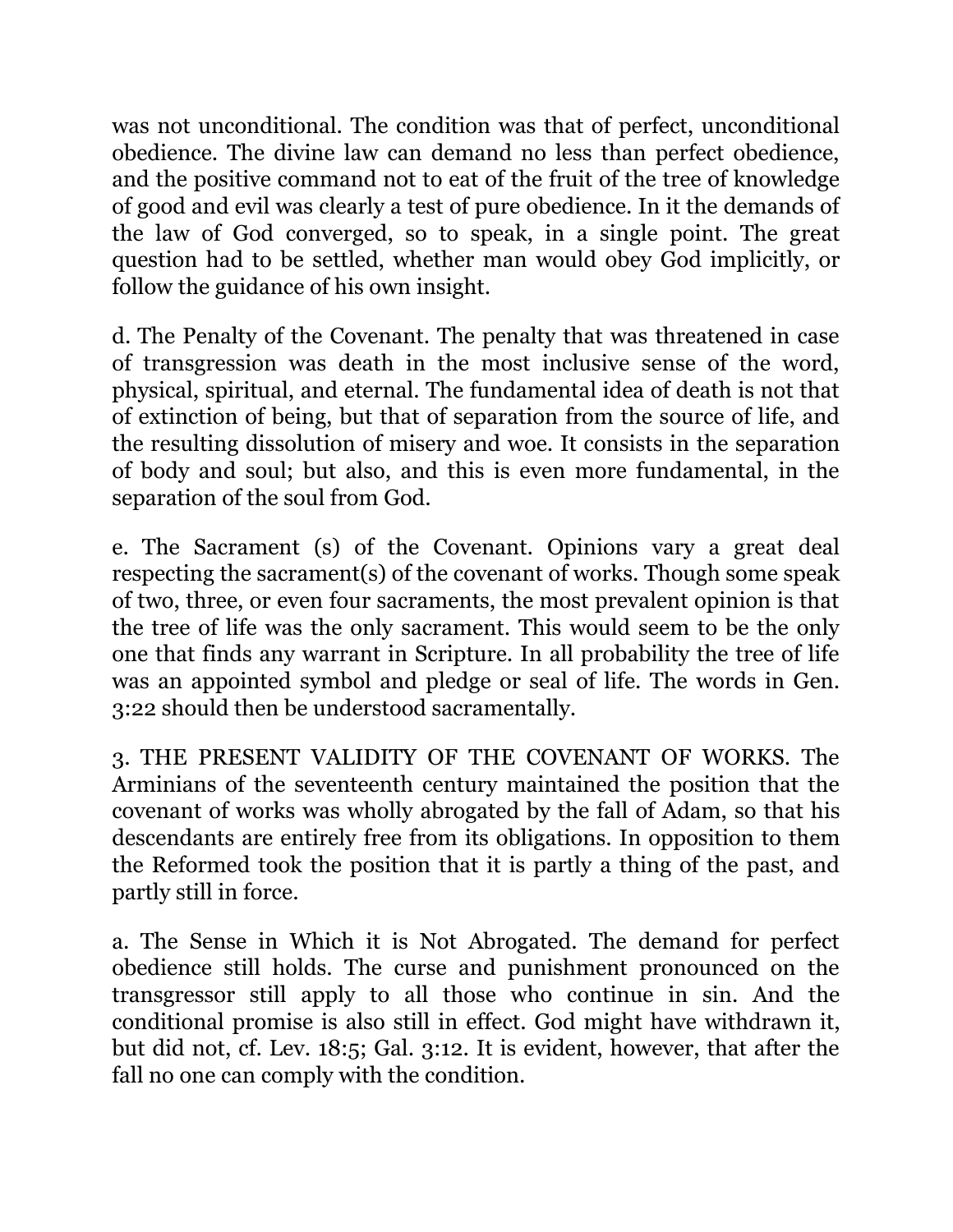b. The Sense in Which it is Abrogated. The special obligations of this covenant have ceased for those who really live in the covenant of grace. This does not mean that these obligations are simply set aside and disregarded, but that they were met by the Mediator for all His people. Moreover, the covenant of works is abrogated as an appointed way or means to obtain eternal life, for as such it is powerless after the fall of man.

#### Questions for Review:

Why is the doctrine of the image of God in man important? Do the words "image" and "likeness" denote different things? What is the Roman Catholic view of the image and likeness of God in man? What the Lutheran view of the image of God in man? What objection is there to this view? What distinction do the Reformed apply to the image of God in man? What constitutes the image of God in the restricted sense? In the more comprehensive sense? What Bible proof have we for the covenant of works? Which are the parties of the covenant? What is the promise, the condition, the penalty, and the sacrament of the covenant? In what sense does the covenant still hold? In what sense is it abrogated?

References for Further Study:

Berkhof, Reformed Dogmatics, I, pp. 191–206; Hodge, Outlines of Theology, pp. 296–314; McPherson, Christian Dogmatics, pp. 201–210; Orr, Side-Lights on Christian Doctrine, pp. 75–89; Kuyper, De Leer der Verbonden (in the series, Uit het Woord), pp. 107–229; A. Kuyper, Jr., De Vastigheid des Verbonds, pp. 33–45.

## **MAN IN THE STATE OF SIN**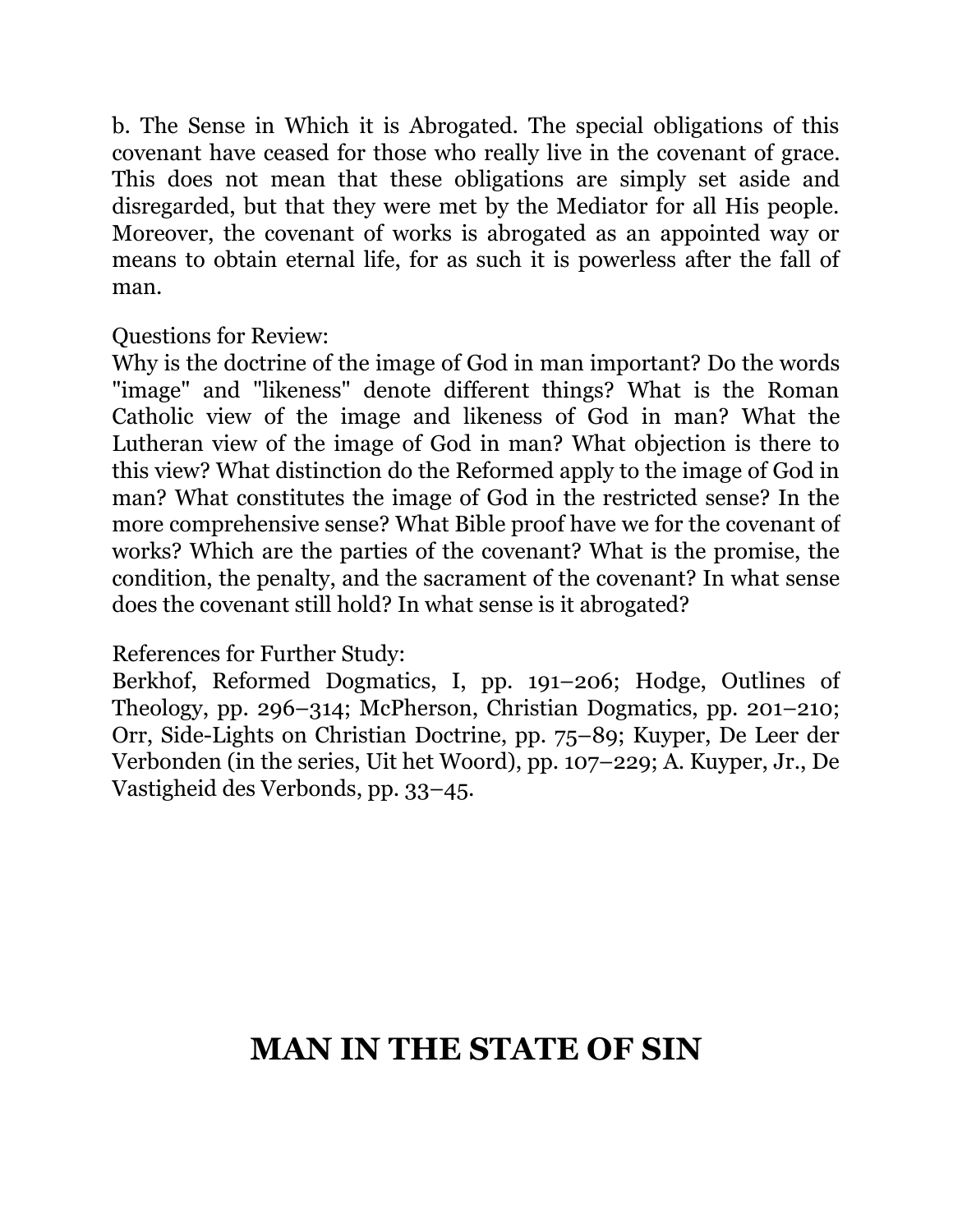### **THE ORIGIN AND ESSENTIAL CHARACTER OF SIN**

A. The Origin of Sin in the Fall of Man. The problem of the origin of sin is one that necessarily forces itself upon the attention of thoughtful men, and still continues to baffle those who are not satisfied with the Biblical account of it. Some earlier and later theologians simply pushed the problem back a step by saying that the souls of men sinned in some previous existence, and that consequently all men are now born as sinners. The great philosopher, Immanuel Kant, recognized the existence of radical evil in man, but despaired of explaining its origin. Evolutionists find its explanation in the tendencies, impulses, and passions inherited from the brute. The Bible, however, directs our attention to the fall of man. It teaches us that the root of all moral evil in the world lies in the first sin of Adam, the natural and representative head of the human race.

1. THE NATURE OF THE FIRST SIN. The first sin consisted in man's eating of the tree of the knowledge of good and evil. This eating was sinful simply because God had forbidden it. We do not know what kind of tree this was. It was called "the tree of the knowledge of good and evil," because it was destined to reveal (a) whether man's future state would be good or evil; and (b) whether man would allow God to determine for him what was good and evil, or would undertake to determine this for himself. The first sin was of a typical character, clearly revealing the essential nature of sin. This lies in the fact that man refused to subject himself to the will of God and to have God determine the course of his life, and decided to settle this for himself. Different elements can be distinguished in this first sin. In the intellect it revealed itself as unbelief and pride, in the will as the desire to be like God, and in the affections as an unholy satisfaction in eating of the forbidden fruit.

2. THE OCCASION OF THE FIRST SIN. The fall of man was occasioned by the temptation of the serpent, who sowed in man's mind the seeds of distrust and unbelief. Though it was undoubtedly the intention of the tempter to cause Adam, the head of the covenant, to fall, yet he addressed himself to Eve, probably because she (a) was not the covenant head and therefore would not have the same sense of responsibility; (b) had not received the command of God directly but only indirectly, and would consequently be more susceptible to argumentation and doubt; and (c)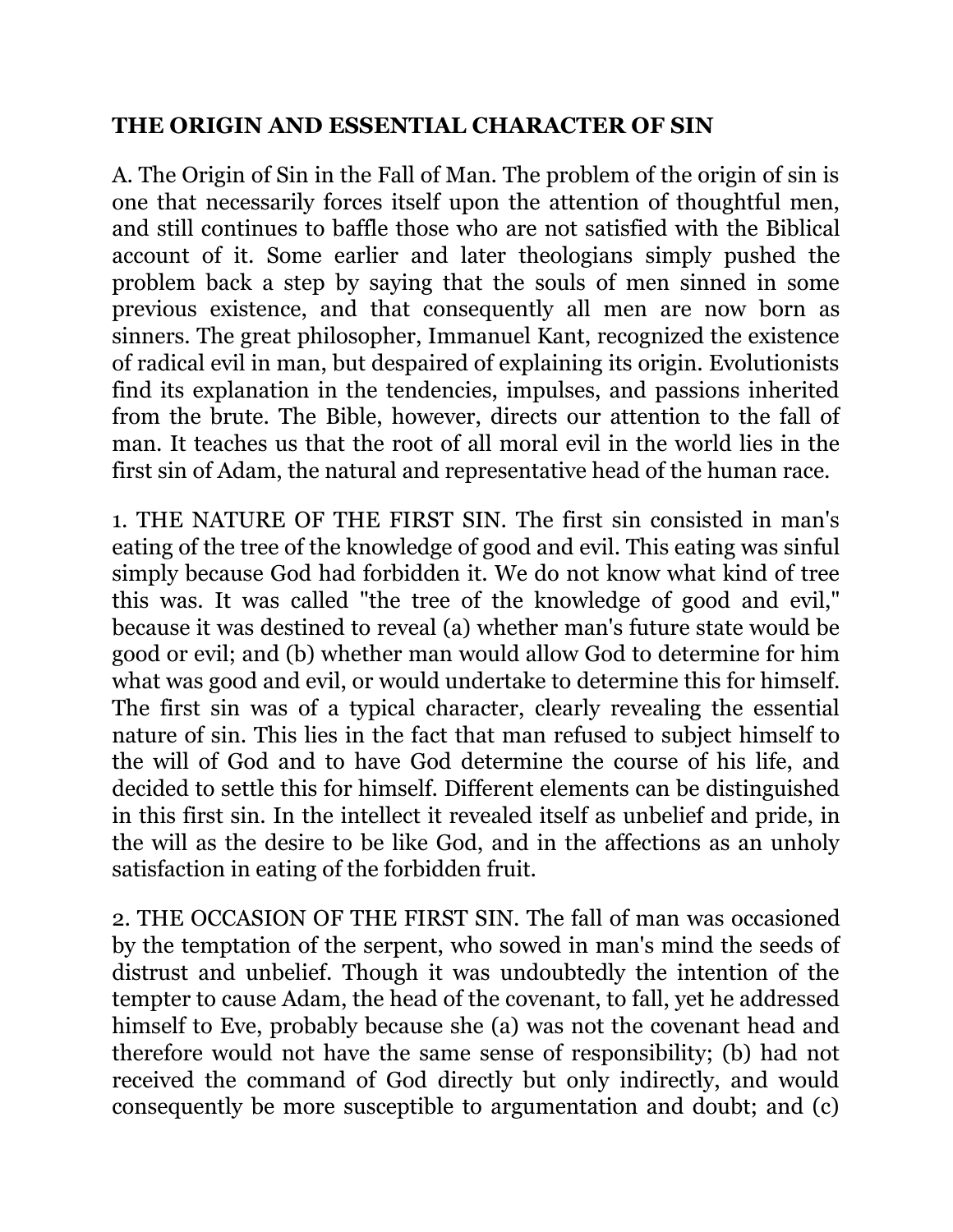would undoubtedly prove to be the most effective agent in reaching the heart of Adam. The speaking serpent has been a great stumbling-block for many and often led to a figurative or symbolical interpretation of the narrative of the fall. Scripture clearly intimates, however, that the serpent was but the instrument of Satan, and that Satan was the real tempter, who was working in and through the serpent, just as in the days of Jesus' ministry he worked in men and swine, John 8:44; Rom. 16:20; 2 Cor. 11:3; Rev. 12:9.

3. THE RESULTS OF THE FIRST SIN. In consequence of the first sin man lost the image of God in the restricted sense of the word, true knowledge of God, righteousness, and holiness; and, moreover, became totally depraved, that is, depraved in every part of his being and utterly incapable of doing any spiritual good. This change in the actual condition of man also reflected itself in his consciousness. There was a sense of pollution, revealing itself in a feeling of shame, and a sense of guilt, which found expression in an accusing conscience and in fear of God. In addition to that man became subject to the law of death in the fullest sense of the word, Gen. 3:19; Rom. 5:12; 6:23, though the full execution of the sentence was stayed. Finally, man was driven from paradise and barred from the tree of life, which symbolized the life that was promised in the covenant of works.

B. The Essential Character of Sin. There are many erroneous conceptions of the real character of sin. It is only from Scripture that we can learn just what sin is. In connection with the Scriptural idea of sin several points should be emphasized.

1. SIN IS A SPECIFIC KIND OF EVIL. In the present day many people show a tendency to substitute the word "evil" for "sin." But this is a poor substitute. While it is perfectly true that all sin is evil, it cannot be said with equal truth that all evil is sin. Sickness may be regarded as an evil, but can hardly be called a sin. Moreover, the modern tendency to speak of evil rather than of sin finds its explanation largely in the fact that people prefer to regard sin simply as a disease or as an imperfection, for which man can hardly be held responsible. The Bible teaches us to regard sin as a specific kind of evil, as a moral evil for which man is directly responsible and which brings him under a sentence of condemnation.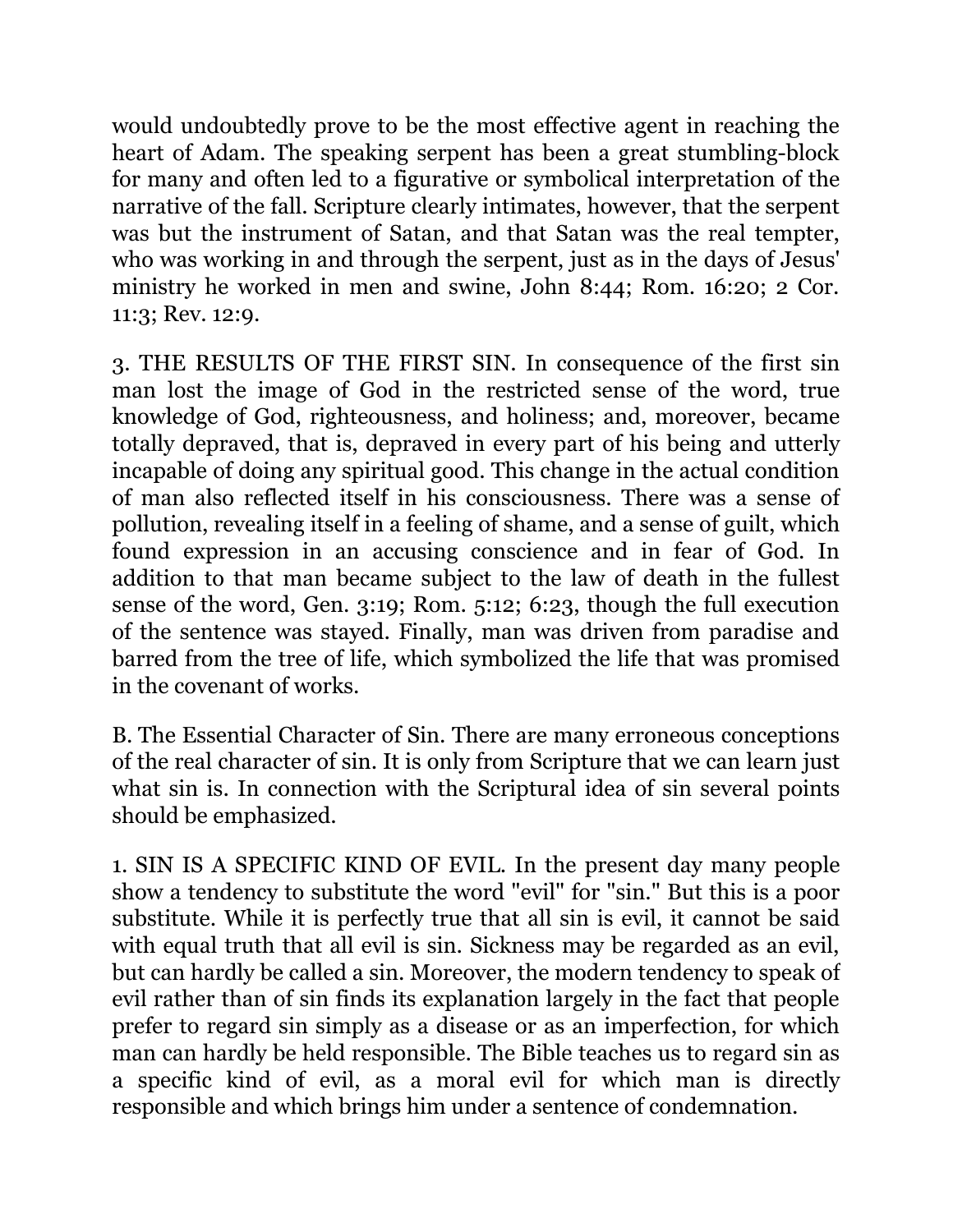2. SIN HAS AN ABSOLUTE CHARACTER. In the ethical sphere the contrast between good and evil is absolute. There is no neutral condition between the two. This is the clear teaching of Scripture. He who does not love God from the heart, is thereby already characterized as evil. The Bible knows of no position of moral neutrality. It urges the wicked to turn to righteousness, and frequently speaks of the righteous as falling into evil; but it does not contain a single indication that either the one or the other ever lands in a neutral position. Man is either on the right or on the wrong side, Matt. 10:32, 33; 12:30; Luke 11:23; Jas. 2:10.

3. SIN ALWAYS HAS RELATION TO GOD AND HIS WILL. Modern theology insists on interpreting sin in a social way, that is, with reference to one's fellow-men. Sin is wrong done to one's fellow-beings. But this misses the point entirely, for such a wrong can be called sin only in view of the fact that it is contrary to the will of God. Sin is correctly defined as "lack of conformity to the law of God," and this means that it is the opposite of that love to God which is required by the divine law. It is quite evident that Scripture always contemplates sin in relation to God, and the law, either as written on the tablets of man's heart or as given by Moses, Rom. 1:32; 2:12–14; 4:15; 5:13; Jas. 2:9, 10; 1 John 3:4.

4. SIN INCLUDES BOTH GUILT AND POLLUTION. Sin is first of all guilt, that is, it is a transgression of the law, which makes men liable to the punishment of a righteous God. Many indeed deny that sin includes guilt, but this denial goes contrary to the fact that the sinner is threatened and actually visited with punishment, and to the plain statements of Scripture, such as Matt. 6:12; Rom. 3:19; 5:18; Eph. 2:3. Sin is also pollution, an inherent corruption to which every sinner is subject. Guilt always carries pollution with it. Everyone who is guilty in Adam is, as a result, also born with a corrupt nature. The pollution of sin is clearly taught in such passages as Job 14:4; Jer. 17:9; Matt. 7:15–20; Rom. 8:5– 8; Eph. 4:17–19.

5. SIN HAS ITS SEAT IN THE HEART. Sin does not reside in any one faculty of the soul, but in the heart, which in the psychology of Scripture is the central organ of the soul, out of which are the issues of life, Prov. 4:23. And from this center its influence and operations spread to the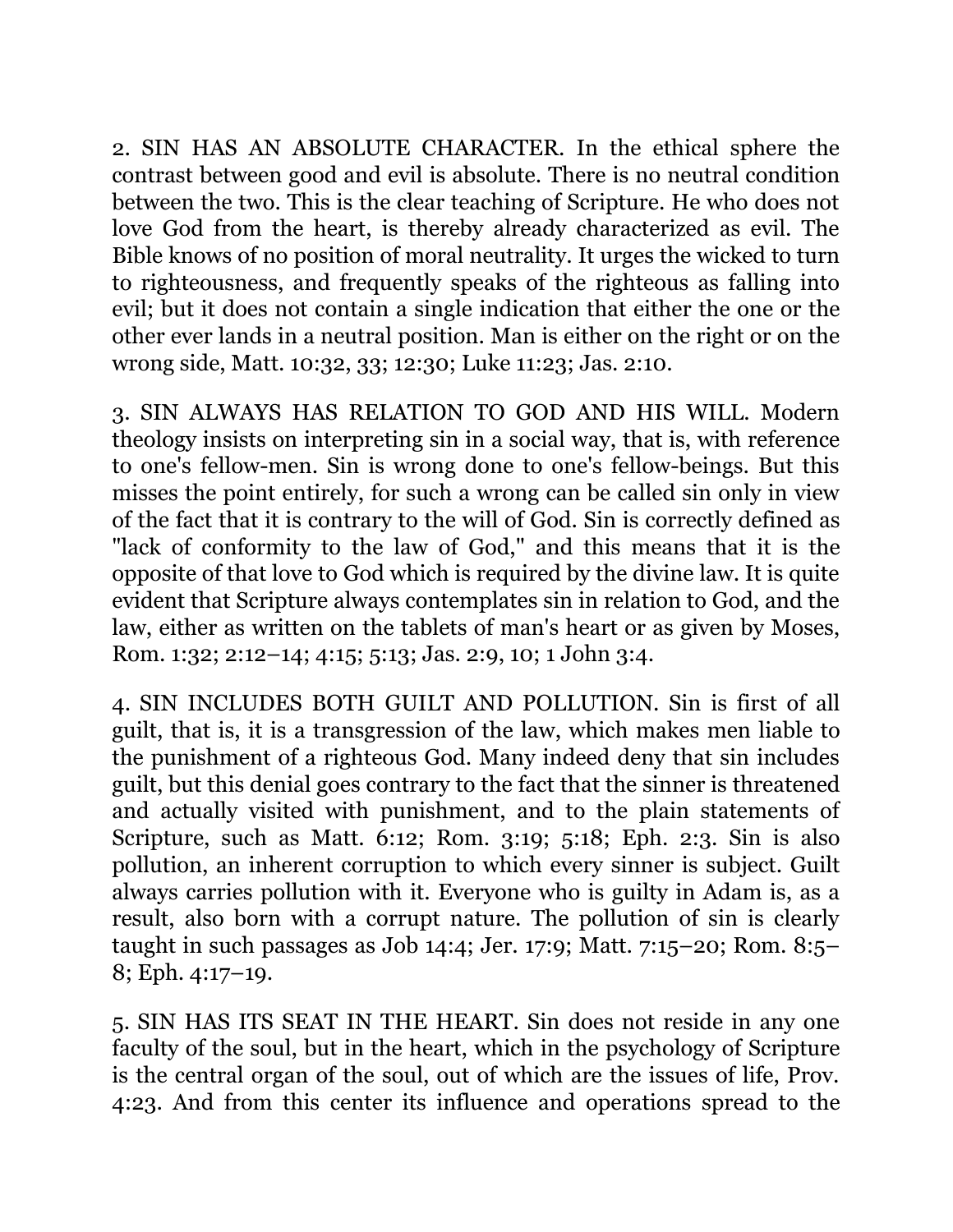intellect, the will, the affections, in short, to the whole man, including his body. This view is clearly based on the representations of Scripture in such passages as the following: Prov. 4:23; Jer. 17:9; Matt. 15:19, 20; Luke 6:45; Heb. 3:12.

6. SIN DOES NOT CONSIST IN OUTWARD ACTS ONLY. Over against Pelagians and Semi-Pelagians of every description the fact should be emphasized that sin consists not only in outward acts, but also in sinful habits and in a sinful condition of the heart. These three are related to one another as follows: the sinful state is the basis of the sinful habits, and these, in turn, lead on to the sinful deeds. That the evil thoughts, affections, and intents of the heart should also be regarded as sinful follows from such passages as the following: Matt. 5:22, 28; Rom 7:7; Gal. 5:17, 24.

C. Divergent Views of Sin. There are several views of sin which are not at all in harmony with the Scriptural representation of it. Just a few of these can be briefly indicated here.

1. THE PELAGIAN VIEW OF SIN. The Pelagian does not believe in original sin, and therefore does not share the conviction that every man is born as a sinner. Adam was created, and every one of his descendants is born, in a state of moral neutrality, neither positively good nor positively bad. Sin is the result of the free choice of every man. No one need sin, if he does not want to. There is no such thing as a sinful nature or a sinful character; neither are there sinful dispositions. Sin consists only in a deliberate choice of evil by a will which is perfectly free, and can just as well choose and follow the good.

2. THE ROMAN CATHOLIC VIEW OF SIN. According to the Roman Catholics original sin is primarily a negative condition, consisting in the absence of that original righteousness with which man was supernaturally endowed. It is a state of aversion to God, and therefore a state of sin. Actual sin consists only in those actions of man which are the result of a deliberate choice of the will. The unholy disposition, desires, and affections that lie back of these deeds may be of a sinful nature and tend to produce sin, but cannot themselves be considered as sin in the strictest sense of the word.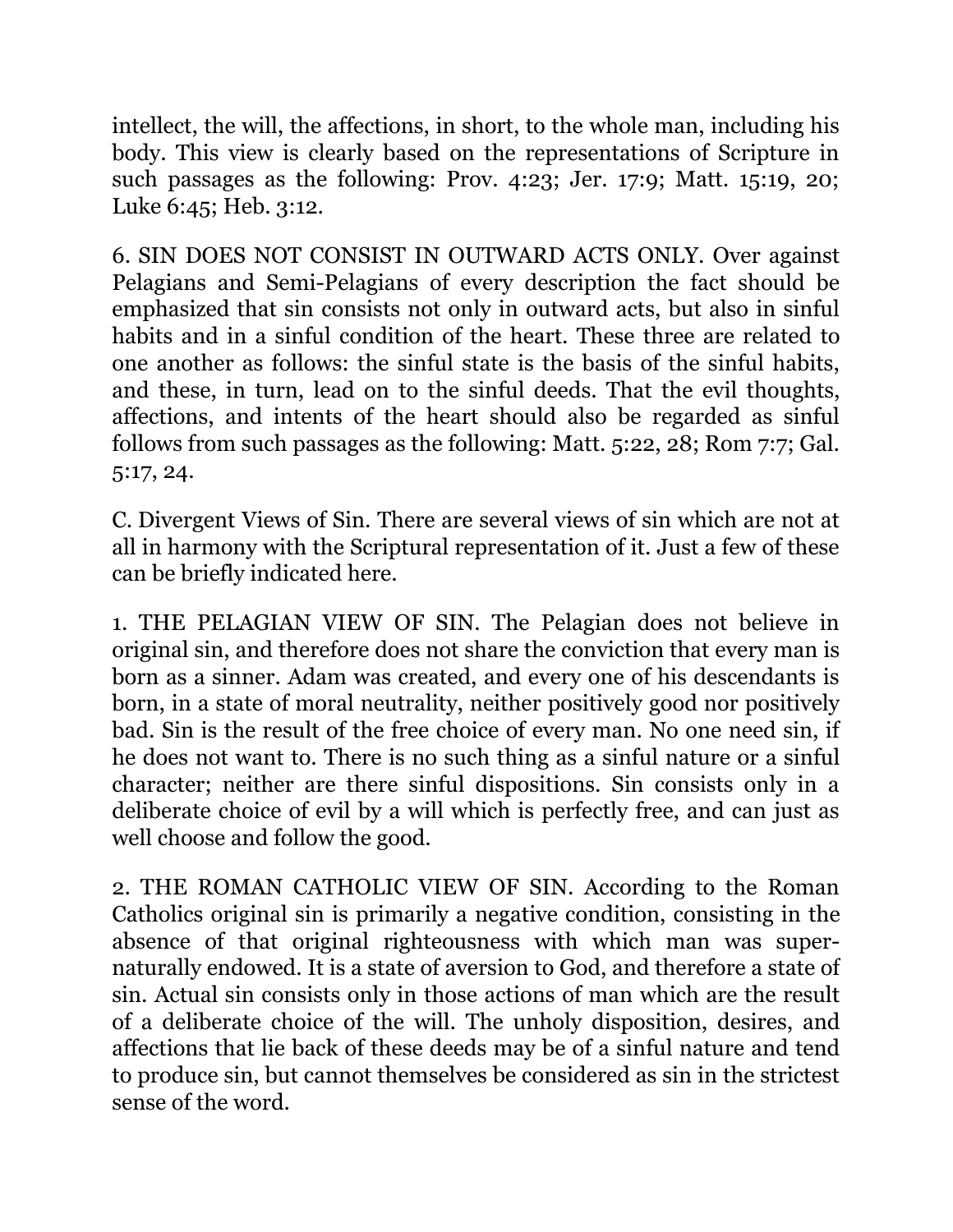3. THE EVOLUTIONARY VIEW OF SIN. In modern liberal theology the evolutionary view of sin is very popular, though it is not always presented in exactly the same way. It was developed particularly in the works of Tennant. According to him there are many impulses and qualities which man has inherited from the brute. These are not in themselves sin, but naturally become sin under certain conditions. There is a gradually awakening moral sense in man, which condemns those impulses and qualities. And these actually become sin, if man continues to yield to them in spite of the condemning voice of conscience. Sin consists in this, therefore, that man, as a moral being, still allows himself to be controlled by the appetites and passions of his sensual nature rather than by the aspirations of his higher nature.

#### Questions for Review:

What is the Biblical view of the origin of sin? Can you name any other views? What was the first sin? Why was the tree concerned called "the tree of the knowledge of good and evil"? What elements can be distinguished in the first sin? Why did the tempter approach Eve? Can you prove that Satan was the real tempter? Which were the results of the first sin? Why is it undesirable to substitute the word "evil" for "sin"? Is it possible for man to occupy a neutral position, neither good nor bad? Is it correct to interpret sin with reference to man? How can we prove that sin includes guilt? Where does sin have its seat in man? How can we prove that sin does not consist exclusively in outward acts? What is the Pelagian, the Roman Catholic, and the evolutionary view of sin?

#### References for Further Study:

Berkhof, Reformed Dogmatics, I, pp. 207–225; Hodge, Outlines of Theology, pp. 315–324; McPherson, Christian Dogmatics, pp. 220–242; Orr, Side-Lights on Christian Doctrine, pp. 93–99; Candlish, The Biblical Doctrine of Sin, pp. 9–44.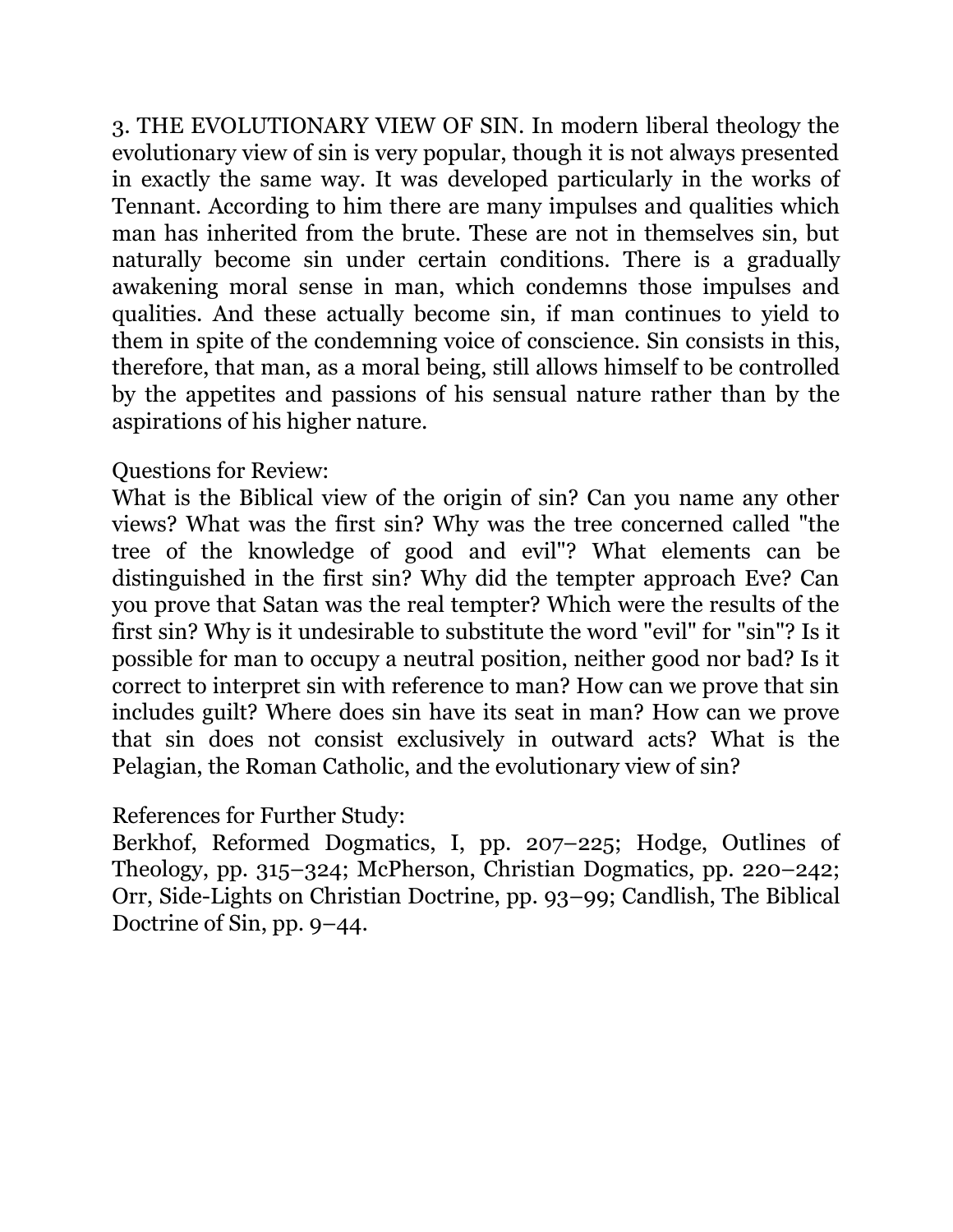# **SIN IN THE LIFE OF THE HUMAN RACE**

A. The Connection Between Adam's Sin and that of His Descendants. The Pelagians deny that there is any necessary connection between the sin of Adam and that of his descendants. The earlier Arminians maintain that man has inherited his natural corruption from Adam, but is in no sense responsible for the sin of the latter, while the later or Wesleyan Arminians admit that man's inborn corruption also involves guilt. There are especially three different ways of explaining the connection between the sin of Adam and that of his descendants.

1. THE REALISTIC THEORY. The earliest of the three is the realistic theory, which is to the effect that God originally created one general human nature, which in course of time is divided into as many parts as there are human individuals. Adam possessed the whole of this general human nature; and as the result of his sin it became guilty and polluted. Consequently every individual part of it also shares in this guilt and pollution. This theory does not explain why we are responsible only for the first sin of Adam, and not for the rest of his sins, committed by the same human nature, nor for the sins of the rest of our forefathers. Neither does it give an answer to the question, why Christ was not held responsible for the sin of Adam, for He certainly shared the very nature that sinned in Adam.

2. THE THEORY OF IMMEDIATE IMPUTATION (COVENANT OF WORKS). According to this view Adam stood in a twofold relation to his descendants. He was the natural head of the human race, the progenitor of all the children of men. To this natural relationship God added the covenant relationship, in virtue of which Adam was also the representative head of all his descendants. When he sinned in this representative capacity, the guilt of his sin was naturally imputed to all those whom he represented; and as the result of this they are all born in a corrupt state. This theory explains why the descendants of Adam are responsible only for the one sin which he committed as head of the covenant, why they are not responsible for the sins of their forbears, and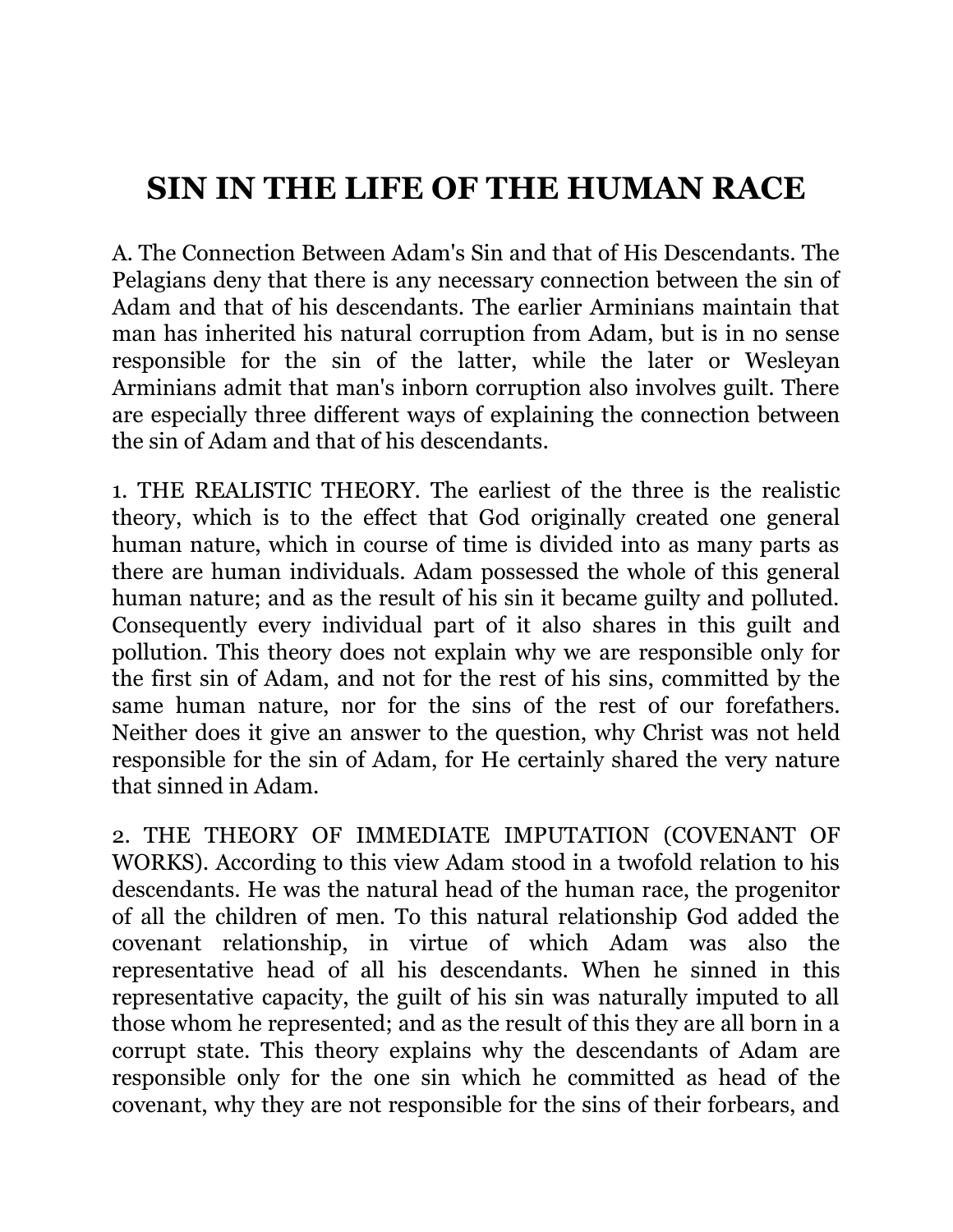why Christ, who is not a human person, does not share in the guilt of Adam.

3. THE THEORY OF MEDIATE IMPUTATION. The last theory proceeds on the assumption that the guilt of Adam's sin is not directly imputed to his descendants, and advocates the following idea: Adam's descendants derive their innate corruption from him by the process of natural generation; and on the basis of that inherent depravity which they share with him they are also considered guilty of his apostasy. They are not born corrupt because they are guilty in Adam, but they are considered guilty because they are born corrupt. If this theory were consistent, it ought to teach the mediate imputation of the sins of all previous generations to those following, for their joint corruption is passed on by generation. Moreover, by holding that our moral corruption is imputed to us as sin, it clearly implies that this corruption would not be guilt, if it were not so imputed; but there is no moral corruption that is not at the same time guilt and that does not make one liable to punishment.

B. Original and Actual Sin. In a general way sin is divided into original and actual sin.

1. ORIGINAL SIN. In virtue of their connection with Adam all men are, after the fall, born in a sinful state and condition. This state is called original sin and is the inward root of all the actual sins that defile the life of man. It contains two elements:

a. Original Guilt. This means that the guilt of Adam's sin is imputed to us. Since he sinned as our representative, we are guilty in him. This means that the state in which we are born is one of wilful violation of the law, and that we are therefore by nature liable to punishment. The Arminians of the seventeenth century and the advocates of modern liberal theology both deny that original sin involves original guilt. Yet this is certainly the case according to the plain teachings of Scripture, Rom. 5:12–19; Eph. 2:3.

b. Original Pollution. The descendants of Adam are not only burdened with his guilt, but also inherit from him their moral pollution. They are not only deprived of original righteousness, but also have an inherent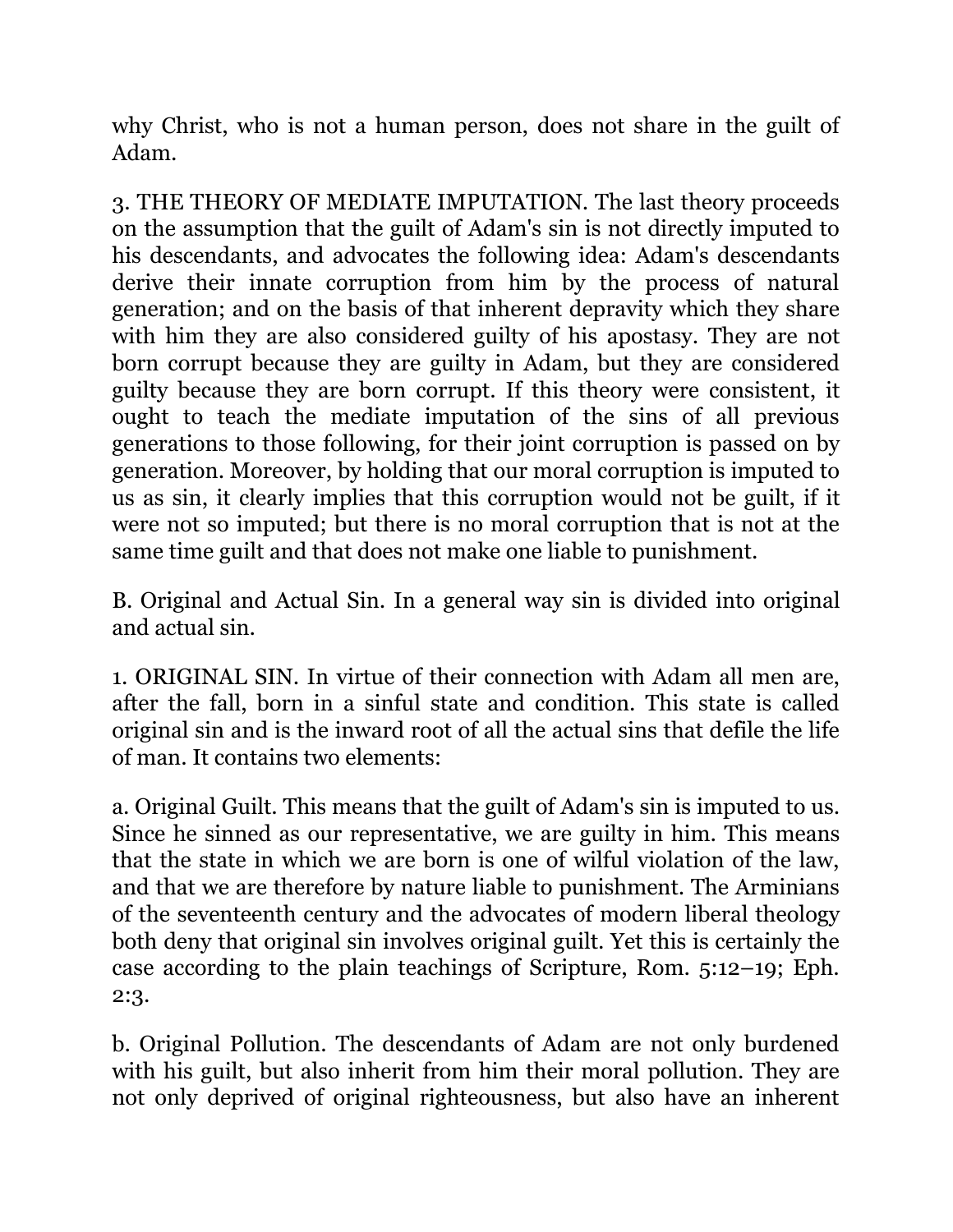positive disposition toward sin. This pollution may be considered from two different points of view:

1) As total depravity. This does not mean that every man is as bad as he can be, cannot do good in any sense of the word, and has absolutely no sense of admiration for the true, the good, and the beautiful; but simply that the inherent corruption extends to every part of man's nature, and that there is in him no spiritual good, that is good in relation to God, at all, but only moral perversion. The total depravity of man is denied by Pelagians, Socinians, and the earlier Arminians, but is clearly taught by Scripture, John 5:42; Rom. 7:18, 23; 8:7; 2 Cor. 7:1; Eph. 4:18; 2 Tim. 3:2–4; Tit. 1:15; Heb. 3:12.

2) As total inability. Here, again, it is necessary to distinguish. Reformed theologians generally maintain that the sinner is still able to perform (a) natural good; (b) civil good or civil righteousness; and (c) externally religious good. He may perform acts and manifest sentiments that deserve the sincere approval and gratitude of their fellow-men, and that even meet in a measure with the approval of God. Yet when these works are considered in relation to God, they are radically defective, since they are not prompted by love to God, nor by any regard for the will of God as requiring them. Moreover, man cannot change his fundamental preference for sin to love for God, nor even make an approach to such a change. There is abundant Scriptural support for this doctrine, John 1:13; 3:5; 6:44; 8:34; 15:4, 5; Rom. 7:18, 24; 8:7, 8; 1 Cor. 2:14; 2 Cor. 3:5; Eph. 2:1, 8–10; Heb. 11:6.

2. ACTUAL SIN.

a. The Difference Between Actual and Original Sin. The term "actual sin" denotes not only sins consisting in outward acts, but also all those conscious thoughts and volitions which proceed from original sin. They are the sins which an individual performs, in distinction from his inherited nature and inclination. While original sin is one, actual sins are manifold. They may be sins of the inner life, such as pride, envy, hatred, sensual lusts and evil desires; or sins of the outer life, such as deceit, theft, murder, adultery, and so on. While the existence of original sin has met and is still meeting with widespread denial, the presence of actual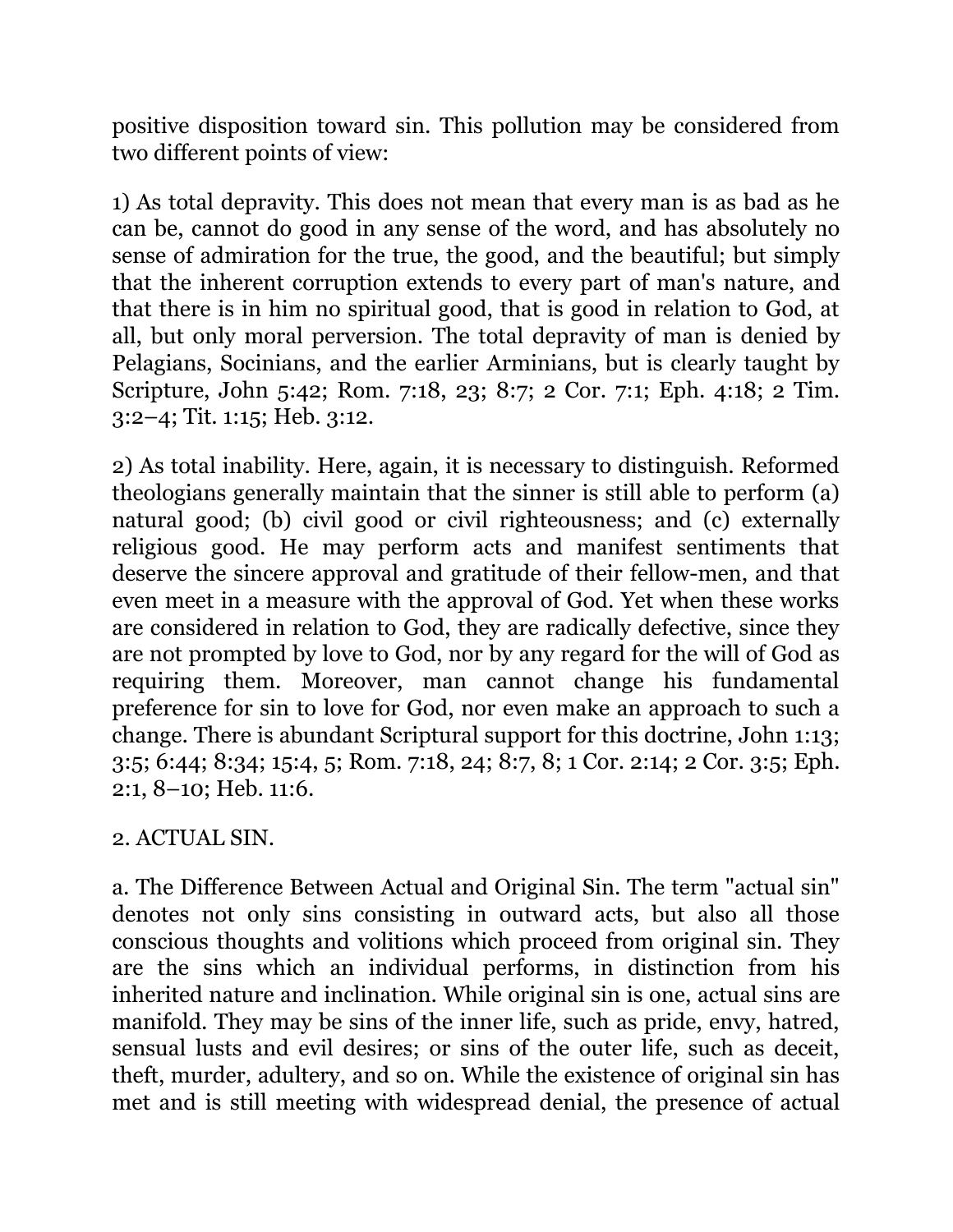sin, at least in some sense of the word, is generally admitted. At the present time, however, many deny that it constitutes guilt, and thus close their eyes to the real sinfulness of sin.

b. The Unpardonable Sin. There are passages of Scripture which speak of a sin that cannot be forgiven, after which a change of heart is impossible, and for which it is not necessary to pray, Matt. 12:31, 32; Mark 3:28–30; Luke 12:10; Heb. 4:4–6; 10:26, 27; 1 John 5:16. It is generally known as the sin or blasphemy against the Holy Spirit. This sin consists in the conscious, malicious, and wilful rejection and slandering, against evidence and conviction, of the testimony of the Holy Spirit respecting the grace of God in Jesus Christ, attributing it out of hatred and enmity to the prince of darkness. It presupposes in those who commit it a rather profound knowledge of the truth, an inner illumination of the Holy Spirit, and an intellectual conviction of the truth so strong and powerful as to make an honest denial of it impossible. The sin itself then consists not simply in doubting the truth or in a simple denial of it, but in a contradiction of it that goes contrary to the conviction of the mind and to the illumination of the conscience. It is unpardonable, not because its guilt transcends the merits of Christ, or because the sinner is beyond the renewing power of the Holy Spirit; but because it is a sin that excludes all repentance, sears the conscience, and hardens the sinner. In those who have committed this sin we may therefore expect to find a pronounced hatred of God, a defiant attitude to Him and to all that is divine, delight in ridiculing and slandering that which is holy, and absolute unconcern respecting the welfare of their soul and the future life. In view of the fact that this sin is not followed by repentance, we may be reasonably sure that they who fear that they have committed it, who worry about it, and who desire the prayers of others for them, have not committed it.

C. The Universality of Sin. Scripture and experience both teach us that sin is universal. Even Pelagians do not deny this, though they ascribe it to external conditions, such as a bad environment, evil examples, and a wrong kind of education. According to Scripture, however, the explanation for it lies in the fall of Adam and in the imputation of his sin to all his descendants. It may be proved in various ways:

1. The universality of sin is asserted in several direct statements of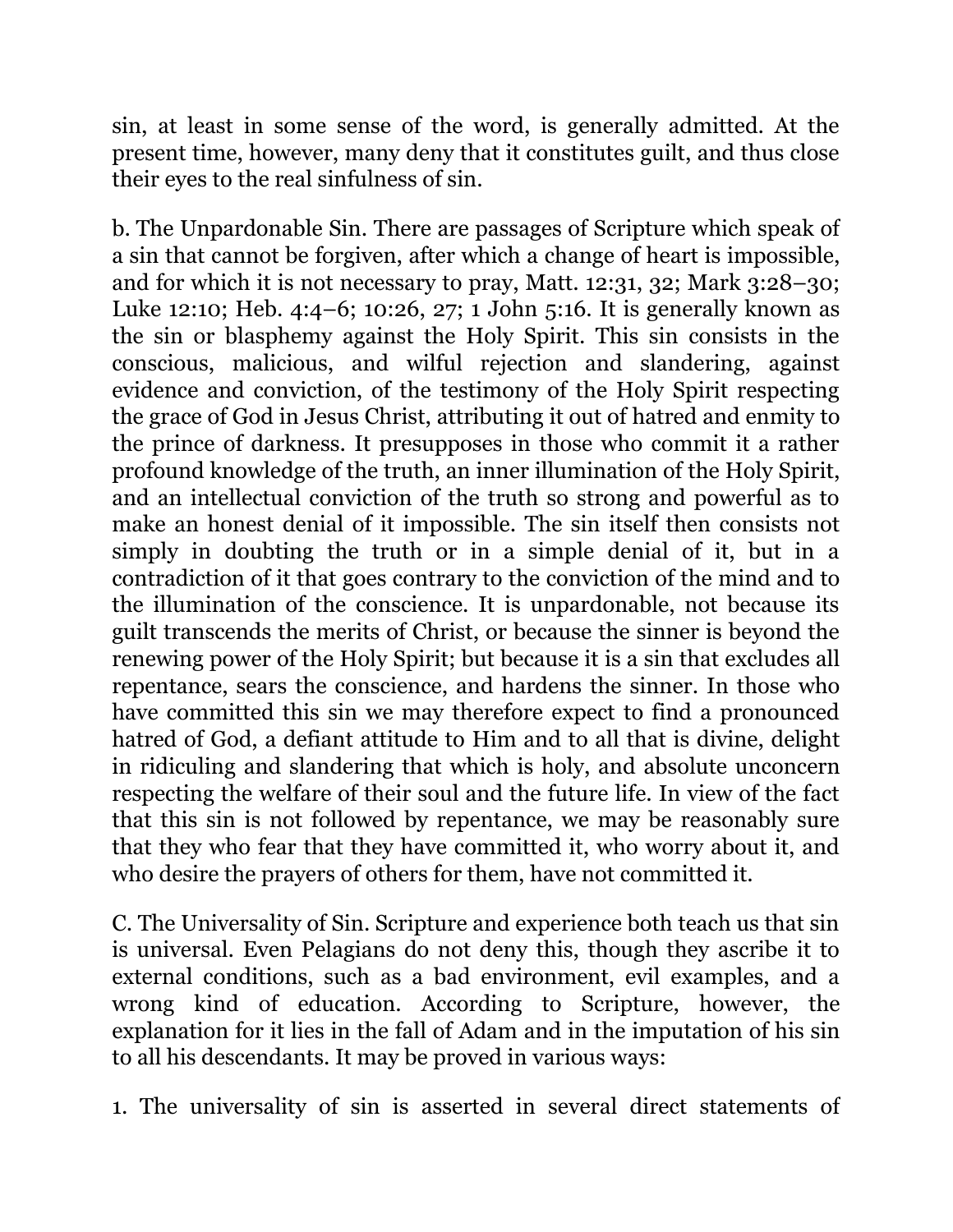Scripture. The following are some of the most important passages that come into consideration here: 1 Kings 8:46; Ps. 143:2; Prov. 20:9; Eccl. 7:20; Rom. 3:1–12, 19, 20, 23; Gal. 3:22; Jas. 3:2; 1 John 1:8, 10.

2. Several passages of Scripture teach that sin is the heritage of man from the time of his birth, and is therefore present in human nature so early that it cannot possibly be considered as the result of imitation, Ps. 51:5; Job 14:4; John 3:6.

3. Death as the penalty of sin is visited even upon those who have never exercised a personal and conscious choice, Rom. 5:12–14. This passage implies that sin exists, in the case of infants, prior to moral consciousness. Since infants die, and therefore the effect of sin is present in their case, it is but natural to assume that the cause is also present.

4. According to Scripture all men are under condemnation and therefore need the redemption which is in Christ Jesus. Children are never made an exception to this rule. This follows from the passages quoted under (1), and also from John 3:3, 5; Eph. 2:3; 1 John 5:12. They all need the regenerating power of the Holy Spirit unto salvation.

Questions for Review:

What different opinions are there respecting the connection between Adam's sin and that of his descendants? What is the realistic theory, and why is it objectionable? How does the doctrine of the covenant of works conceive of the connection between the sin of Adam and our sinful condition? What advantages has this view? What solution of the problem is suggested by the theory of mediate imputation? What objections are there to this solution? What is original sin? What two elements does it include? How should we conceive of man's total depravity? How must his total inability be understood? What is included in actual sin? How does actual sin differ from original sin? What is the nature of the unpardonable sin? Can there be any reasonable doubt as to the universality of sin? What explanation do some offer for this? How does the Bible account for it?

References for Further Study: Berkhof, Reformed Dogmatics, I, pp. 226–242; Hodge, Outlines of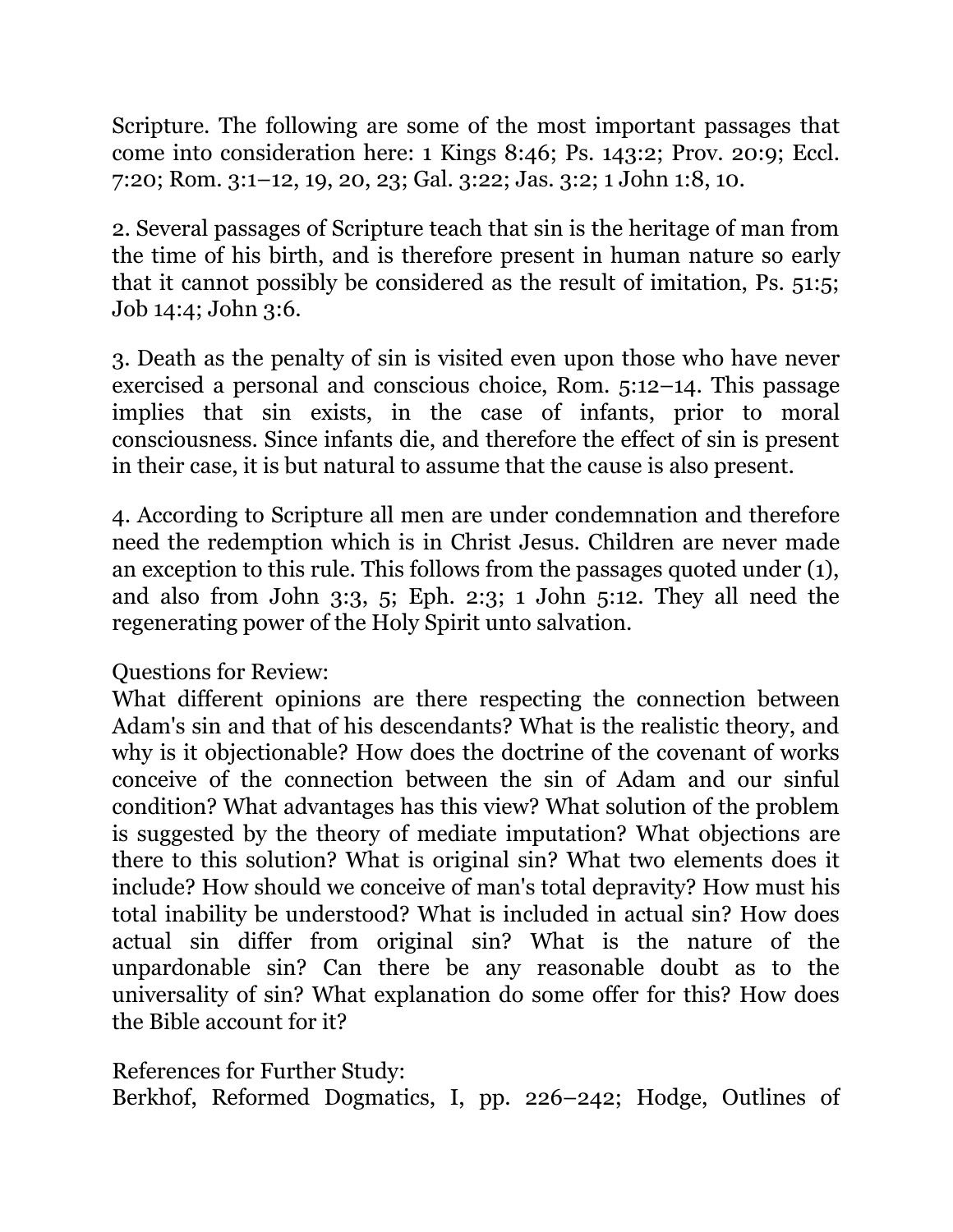Theology, pp. 325–366; McPherson, Christian Dogmatics, pp. 242–256; Orr, Side-Lights on Christian Doctrine, pp. 100–106; Candlish, The Biblical Doctrine of Sin, pp. 55–81, 90–128.

# **MAN IN THE COVENANT OF GRACE**

### **THE COVENANT OF REDEMPTION**

In the covenant of redemption we have an agreement between the Father, as the representative of the Trinity, and the Son, as the representative of His people, in which the latter undertakes to meet the obligations of those whom the Father has given Him, and the former promises the Son all that is necessary for His redemptive work. This eternal covenant is the firm foundation of the covenant of grace. If there had been no eternal counsel of peace between the Father and the Son, there could have been no agreement between God and the sinner. The covenant of redemption makes the covenant of grace possible.

A. The Scriptural Basis for the Covenant of Redemption. The covenant of redemption is frequently called the counsel of peace, a name that is derived from Zech. 6:13. The doctrine of this eternal counsel rests on the following Scriptural basis:

1. Scripture clearly points to the fact that the plan of redemption was included in the eternal decree or counsel of God, Eph. 1:4 ff.; 3:11; 2 Thess. 2:13; 2 Tim. 1:9; Jas. 2:5; 1 Peter 1:2, and other passages.

2. There are passages which point to the fact that the plan of God for the salvation of sinners was of the nature of a covenant. Christ speaks of promises made to Him before His advent, and repeatedly refers to a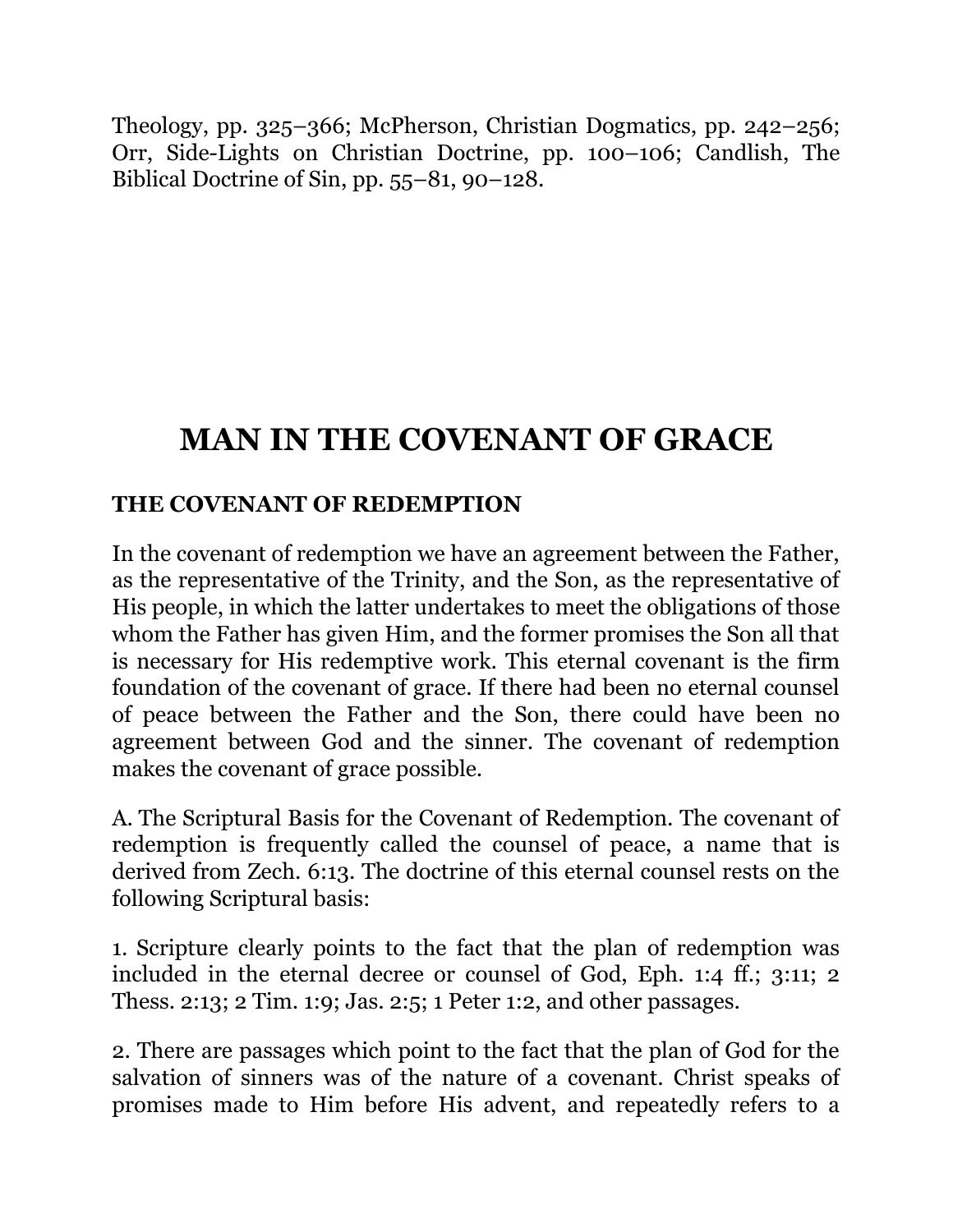commission which He received from the Father, John 5:30, 43; 6:38–40; 17:4–12. Moreover, in Rom. 5:12–21 and in 1 Cor. 15:22 He is clearly represented as a covenant head. The parallel between Adam and Christ leaves no doubt on this point.

3. The elements of a covenant are clearly indicated, such as contracting parties, a promise, and a condition. In Ps. 2:7–9 the parties are mentioned and a promise is indicated (comp. Acts 13:33; Heb. 1:5; 5:5). In another Messianic passage, Ps. 40:7–9 (comp. Heb. 10:5–7) the Messiah expresses His readiness to do the Father's will in becoming a sacrifice for sin. Christ repeatedly speaks of a task which the Father has entrusted to Him, John 6:38, 39; 10:18; 17:4. Moreover, John 17:5, 6, 9, 24 (cf. also Phil. 2:9–11) refer to a reward which He receives from the Father.

4. There are two passages in the Old Testament, which connect the idea of the covenant immediately with the Messiah, namely, Ps. 89:3 and Isa. 42:6, which refers to the Servant of the Lord. The connection clearly shows that this servant is not merely Israel. Moreover, there are also passages in which the Messiah speaks of God as his God, which is covenant language, Ps. 22:1, 2; Ps. 40:8.

B. The Son in the Covenant of Redemption. There are a few things that should be stressed in connection with the place and work of Christ in the covenant of redemption.

1. THE OFFICIAL POSITION OF CHRIST IN THE COVENANT. Christ is both surety and head of the covenant of redemption. He is called "surety" in Heb. 7:22. A surety is a person who takes upon himself the legal obligations of another. Christ stepped into the place of the sinner and undertook to atone for sin by bearing the necessary punishment, and to meet the demands of the law for all His people. By taking the place of delinquent man He became the second or last Adam, and in that capacity is the head of the covenant, the representative of all those whom the Father has given Him.

2. THE COVENANT WAS FOR CHRIST A COVENANT OF WORKS. The covenant of redemption is indeed the eternal basis of the covenant of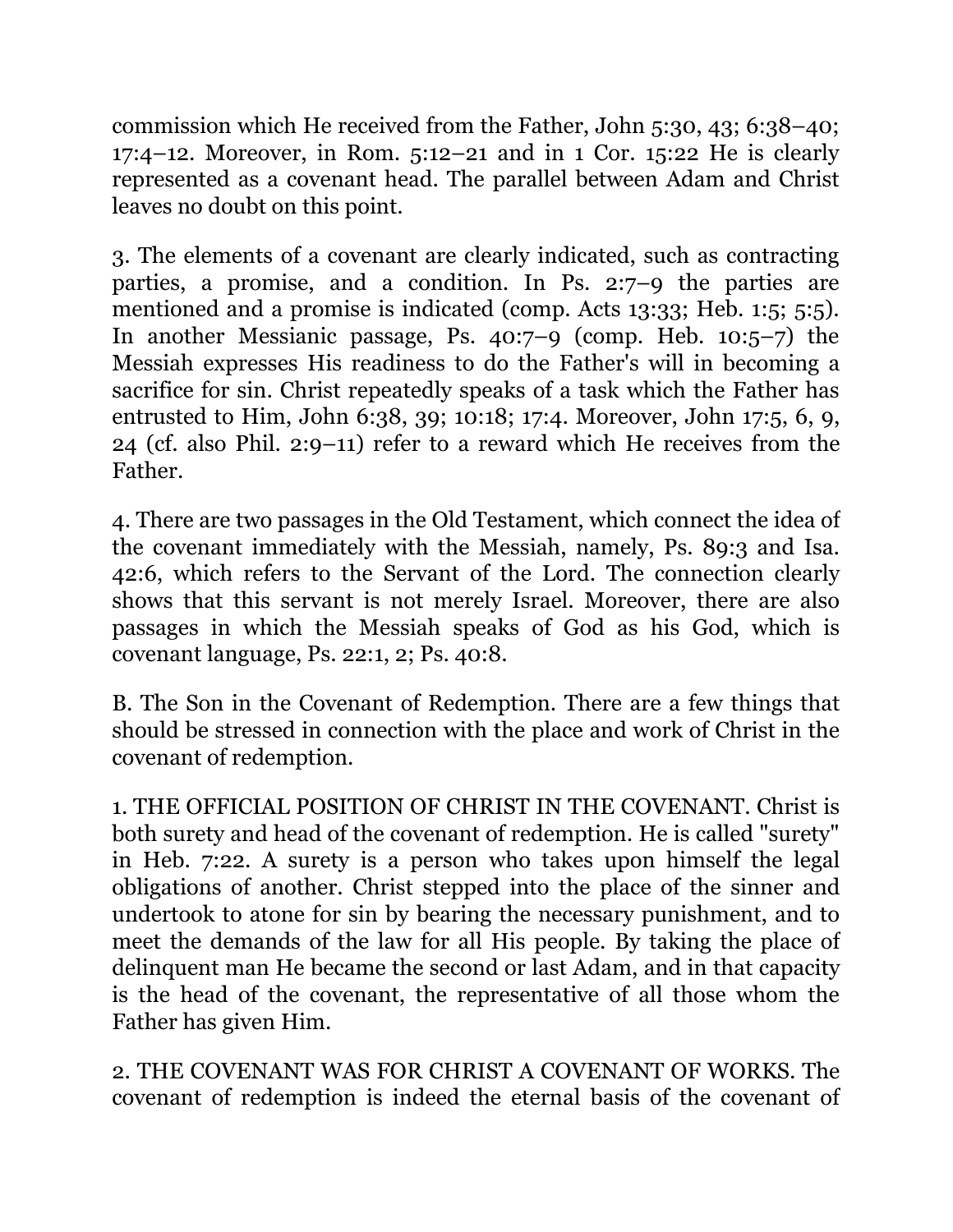grace, and for sinners also its original pattern. But for Christ it is a covenant of works rather than a covenant of grace. For Him the law of the original covenant, the covenant of works applies, namely, that eternal life can only be obtained by meeting the demands of the law. As the last Adam, Christ obtains eternal life as a reward for faithful obedience, and not at all as an unmerited gift of grace.

3. CHRIST'S WORK IN THE COVENANT IS LIMITED BY ELECTION. The covenant of redemption has sometimes been confused with the decree of election, but the two are not identical. The decree of election determines the number of those who are destined to be heirs of eternal glory in Christ, while the covenant of redemption represents the way in which grace and glory are prepared for sinners. Logically, election precedes the counsel of redemption, because the surety of Christ in the covenant is particular and not universal. Christ undertakes to save only those who are given Him by the Father.

4. THE COVENANT OF REDEMPTION AND THE USE OF THE SACRAMENTS BY CHRIST. Christ used the sacraments of both the Old and the New Testament. Clearly they could not mean for Him what they mean for believers; they could not be symbols nor seals of saving grace; neither could they be instrumental in strengthening saving faith. In all probability they were for Him signs and seals of the covenant of redemption. He used them in an official capacity, as the representative of His people. He was burdened with the guilt of His people, and the sacraments could signify and seal for Him the removal of this burden and the fulfilment of the promises of the Father. And in so far as He in the capacity of Mediator was called upon to exercise faith (not saving faith), they could also serve to strengthen this faith as far as His human nature was concerned.

C. Requirements and Promises in the Covenant of Redemption.

1. REQUIREMENTS. The Father required of the Son as the surety and head of His people:

a. That He should assume human nature by being born of a woman, and should assume this nature with its present infirmities, though without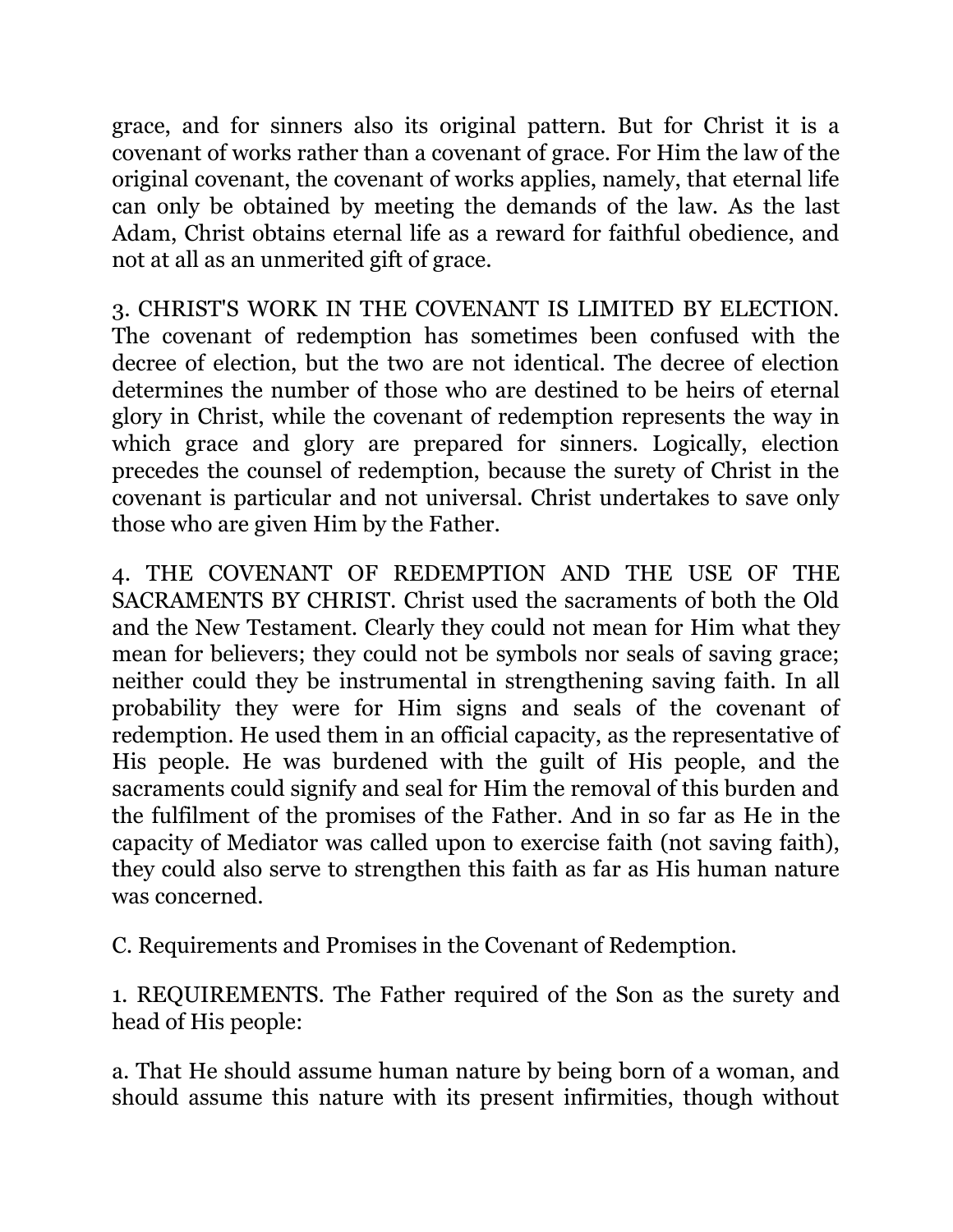sin, Gal. 4:4, 5; Heb. 2:10, 11, 14, 15; 4:15.

b. That He should place Himself under the law, in order to pay the penalty for sin and to merit everlasting life for the elect, Ps. 40:8; Matt. 5:17, 18; John 8:29; 9:4, 5.

c. That He should apply His merits to His people by regenerating them, leading them to conversion, endowing them with faith, and sanctifying them, through the powerful operation of the Holy Spirit, thus securing the consecration of their lives to God, John 16:13–15; 17:19–22.

2. PROMISES. The main promises of the Father, which correspond to the demands of the Son, were:

a. That He would prepare for Him a body uncontaminated by sin, Heb. 10:5, and would anoint Him by giving Him the Spirit without measure, thus qualifying Him for His Messianic offices, Isa. 42:1, 2; 61:1; John 3:34.

b. That He would support Him in the performance of His work, and thus enable Him to accomplish the destruction of Satan and the establishment of the kingdom of God, Isa. 42:6, 7; Luke 22:43.

c. That He would deliver Him from the power of death, and exalt Him to His own right hand in heaven, committing to Him all power in heaven and on earth, Ps. 16:8–11; Acts 2:25–28; Phil. 2:9–11.

d. That He would enable Him, as a reward for His accomplished atonement, to send out the Holy Spirit for the formation of His spiritual body by regeneration and sanctification, and for the instruction, guidance, and protection of the Church, John 14:26; 15:26; 16:13, 14.

e. That through the operation of the Holy Spirit all those given unto the Son would really come unto Him, so that none of them would be lost, John 6:37, 39, 40, 44, 45.

f. That a multitude which no man can number would thus be made partakers of redemption, so that ultimately the kingdom of the Messiah would embrace all the nations of the earth, Ps. 22:27; 72:17.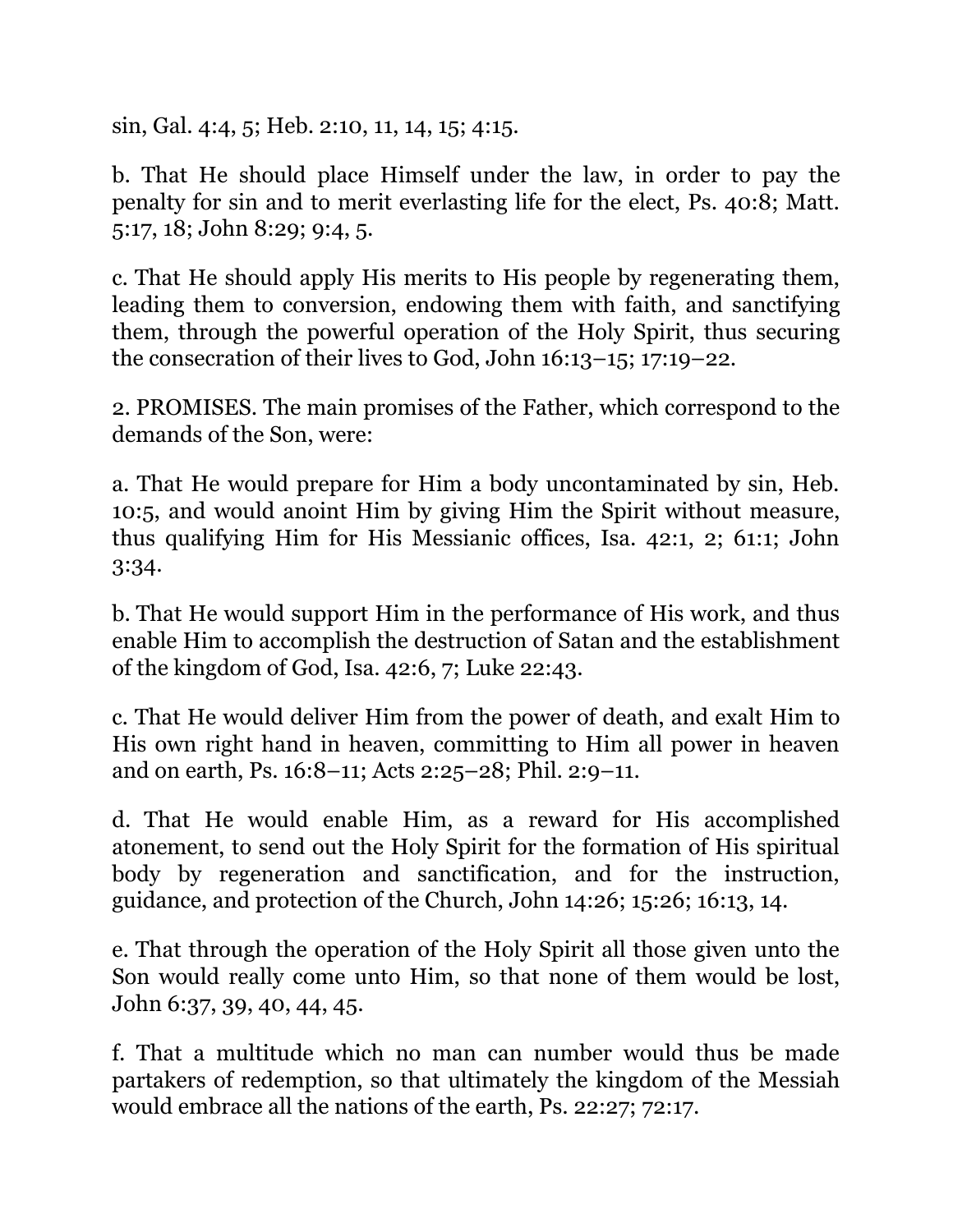g. That in and through this wondrous work of redemption the glory of the divine perfections would become manifest to men and angels, and God would receive all the honor, Eph. 1:6, 12, 14.

Questions for Review:

What is the covenant of redemption? How is it related to the covenant of grace? By what other name is it known? What Scriptural evidence is there for the covenant of redemption? What is the official position of Christ in this covenant? Is it for Christ a covenant of works or a covenant of grace? Whom does Christ represent in this covenant? What was the significance of the use of the sacraments by Christ? What did the Father require of Christ in the covenant of redemption? What did He promise the Son?

References for Further Study:

Berkhof, Reformed Dogmatics, I, pp. 247–256; Hodge, Systematic Theology, II, pp. 359–362; Dabney, Theology, pp. 432–437.

## **THE COVENANT OF GRACE**

On the basis of the covenant of redemption God established the covenant of grace, a covenant of friendship with man, which represents the way in which the blessings of redemption are mediated to the sinner. Under the present heading several particulars call for consideration.

A. The Contracting Parties in the Covenant of Grace. God is the first party in the covenant of grace, the party that takes the initiative and graciously determines the relation in which the second party will stand to Him. He appears in the covenant as a gracious and forgiving Father, willing to pardon sin and to restore sinners to His blessed communion. It is not so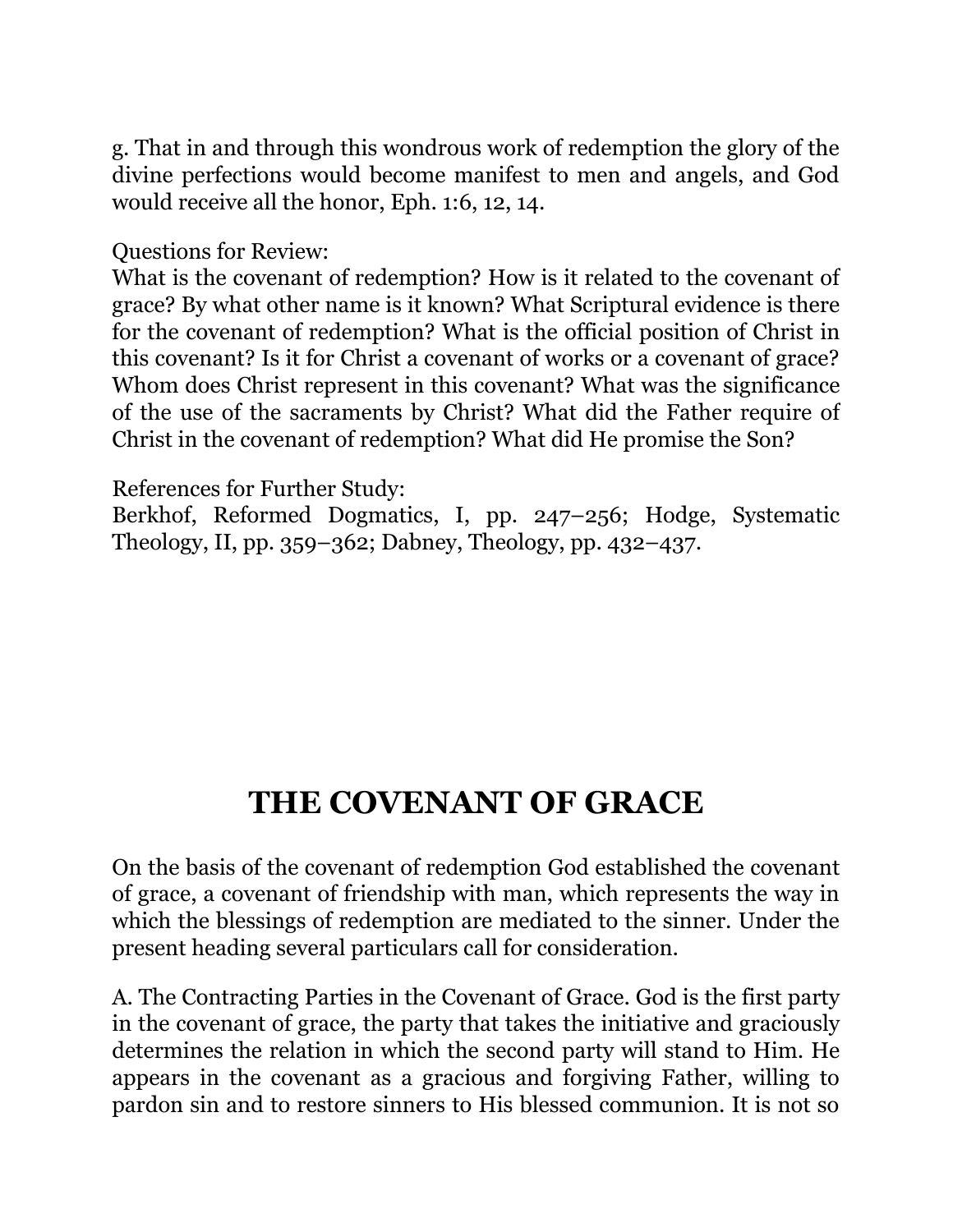easy to determine precisely who the second party is, though in general it may be said that God established the covenant with fallen man. Though there was no historical limitation at first, it became evident in the days of Abraham that it was not intended to include all men. For that reason it does not satisfy to say that God made the covenant with the sinner. There must be some limitation, and therefore some hold that God made the covenant with Abraham and his seed, that is, his natural but especially his spiritual descendants; or, slightly different, with believers and their seed. The majority maintain, however, that He entered into covenant relationship with the elect or the elect sinner. To be perfectly clear in the matter, it is of great importance to make a very necessary distinction.

1. THE COVENANT AS AN END IN ITSELF, A COVENANT OF MUTUAL FRIENDSHIP OR COMMUNION OF LIFE. The covenant of grace may be contemplated as an end which God had in view in the covenant of redemption, as an ultimate spiritual reality which He brings to realization in the course of history through the ministry of the Word and the powerful operation of the Holy Spirit, and which will be perfected at the time of the consummation of all things. From this point of view it is a relation sought and established, namely, a relation of friendship between God and man, a communion of life in which man is made to share in the divine life, the life of the resurrection. It represents a condition in which privileges are improved for spiritual ends, the promises of God are embraced by a living faith, and the promised blessings are brought to full fruition. If the covenant is regarded from this point of view, there would seem to be only one possible position with respect to the second party in the covenant, and that is that God established His covenant of grace with the elect. It is then that gracious agreement between God and the elect sinner, in which God gives Himself with all the blessings of salvation to the elect sinner, and the latter embraces God and all His gracious gifts by faith. In view of the fact that in Abraham the central blessing of the covenant was realized, he is called "the friend of God," Jas. 2:23. Jesus calls His disciples friends, because they share the covenant blessing of the new life and live in obedience to His commandments, John 15:14, 15. Several passages of Scripture speak of God's covenant mercies as realized in those that fear Him, Deut. 7:9; 2 Chron. 6:14; Ps. 103:17, 18. The way in which this is done in the new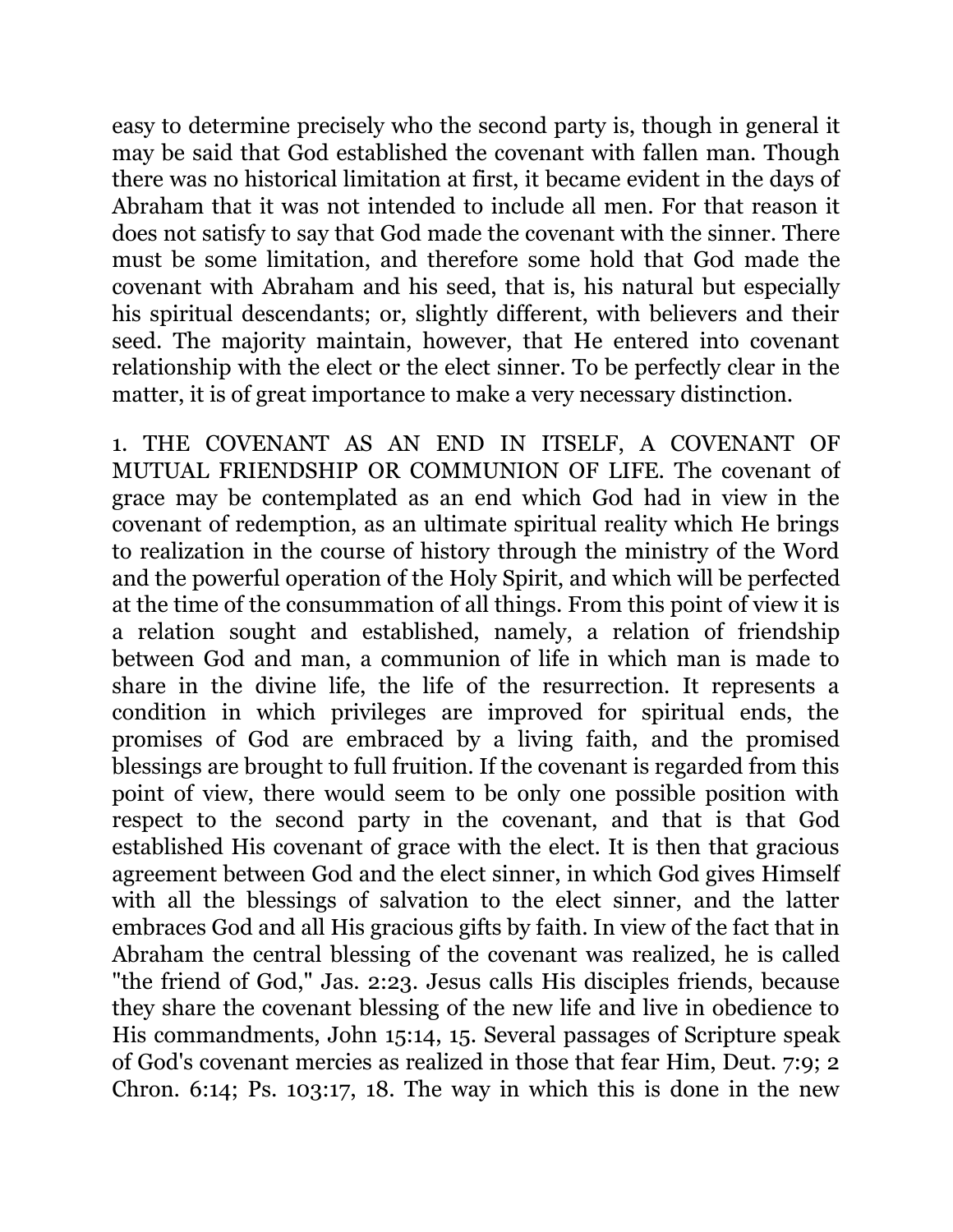dispensation is indicated in Jer. 31:31–34; Heb. 10:8–12. The final realization of the covenant is described in Rev. 21:3, "And I heard a great voice out of the throne saying, Behold, the tabernacle of God is with men, and He shall dwell with them, and they shall be His peoples, and God Himself shall be with them, and be their God."

2. THE COVENANT AS A MEANS TO AN END, A PURELY LEGAL RELATIONSHIP INDICATIVE OF THE SPIRITUAL END THAT SHOULD BE REALIZED. It is quite evident that the Bible also speaks of the covenant in a broader sense, as including many who do not share in the life of the covenant, and even some in whom the covenant promises are never realized. Ishmael and Esau were in the covenant; so were the wicked sons of Eli. The rebellious Israelites, who died in their sins, were covenant people, and even the Scribes and Pharisees, so strongly denounced by Jesus, shared in the privileges of the covenant. The covenant may be regarded as a purely legal agreement, in which God guarantees the blessings of salvation to all those who believe. This agreement may exist as a purely objective arrangement even where nothing is done to realize its purpose. The relation which it represents may exist independently of the attitude assumed by man to his covenant obligations. That is, a man may not meet the covenant requirements, may not believe in the Lord Jesus Christ, and yet stand in covenant relationship to God. If we conceive of the covenant in this broader sense, as a purely legal relationship, as a means by which God realizes the blessings of salvation in the lives of those who meet the covenant requirements,—then we shall have to say that God established the covenant with believers and their children.

B. The Promises and Requirements of the Covenant of Grace. Every covenant has two sides: it offers certain privileges and imposes certain obligations. There are in it promises and requirements.

1. THE PROMISES OF THE COVENANT. The main promise of the covenant, which includes all other promises, is contained in the oftrepeated words, "I will be a God unto thee and to thy seed after thee." This promise in its full or in an abbreviated form is found in several Old and New Testament passages, especially in passages which speak of the introduction of a new phase of the covenant life, or which refer to a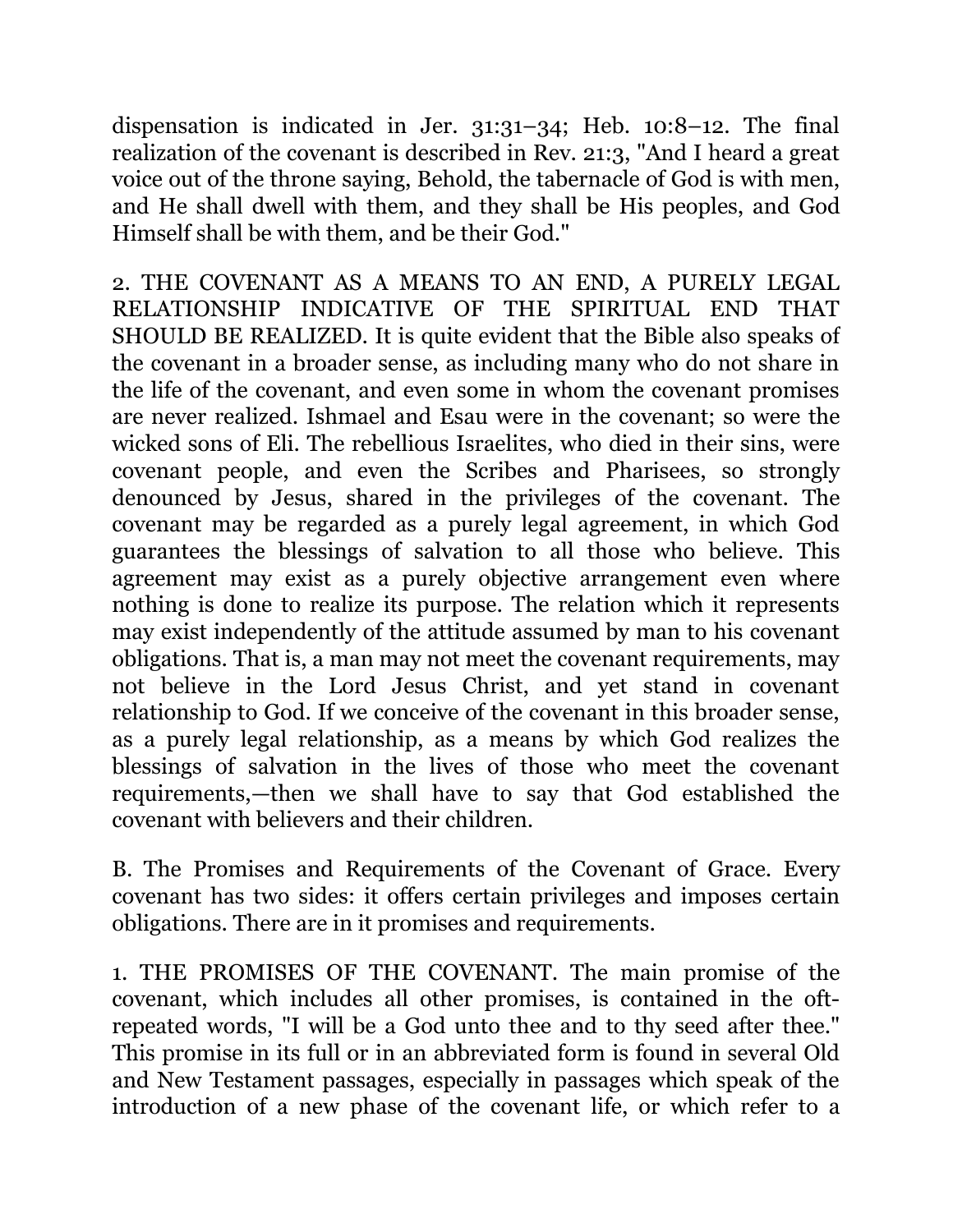renewal of the covenant, Jer. 31:33; 32:38–40; Ezek. 34:23–25, 30, 31; 36:25–28; 37:26, 27; Heb. 8:10; 2 Cor. 6:16–18. The promise is fully realized when at last the new Jerusalem descends out of heaven from God, and the tabernacle of God is pitched among men, Rev. 21:3. This grand promise is re-echoed time and again in the jubilant exultation of those who stand in covenant relationship to God, "Jehovah is my God." This one promise really includes all other promises, such as (a) the promise of various temporal blessings, which often serve to symbolize those of a spiritual kind (b) the promise of justification, including the forgiveness of sins, the adoption of children, and a claim to life eternal; (c) the promise of the Spirit of God for the application, full and free, of the work of redemption and of all the blessings of salvation; and (d) the promise of final glorification in a life that never ends, Job 19:25–27; Ps. 16:11; 73:24–26; Isa. 43:25; Jer. 31:33, 34; Ezek. 36:27; Dan. 12:2, 3; Gal. 4:5, 6; Tit. 3:7; Heb. 11:7; Jas. 2:5.

2. THE REQUIREMENTS OF THE COVENANT. It is sometimes said that the covenant of grace, in distinction from the covenant of works, contains no requirements and imposes no obligations on man. However, this is hardly correct in the absolute sense of the word. It is perfectly true that there are no requirements of a meritorious character. Man earns nothing by meeting the demands of the covenant. It is also true that all the requirements of the covenant are covered by the promises of God, that is, God promises to give man all that He requires of him. Hence the prayer of Augustine: "Lord, give what Thou commandest, and then command what Thou wilt." Bearing these things in mind, however, it is perfectly correct to speak of covenant requirements. There are especially two things which God demands of those who stand in covenant relationship to Him. He requires of them, (a) that they accept the covenant and covenant promises by faith, and thus enter upon the life of the covenant; and (b) that, from the principle of the new life born within them, they consecrate themselves to God in a new obedience.

C. The Characteristics of the Covenant. There are several characteristics of the covenant of grace.

1. IT IS A GRACIOUS COVENANT. This covenant may he called gracious, (a) because in it God allows a surety to meet our obligations; (b) because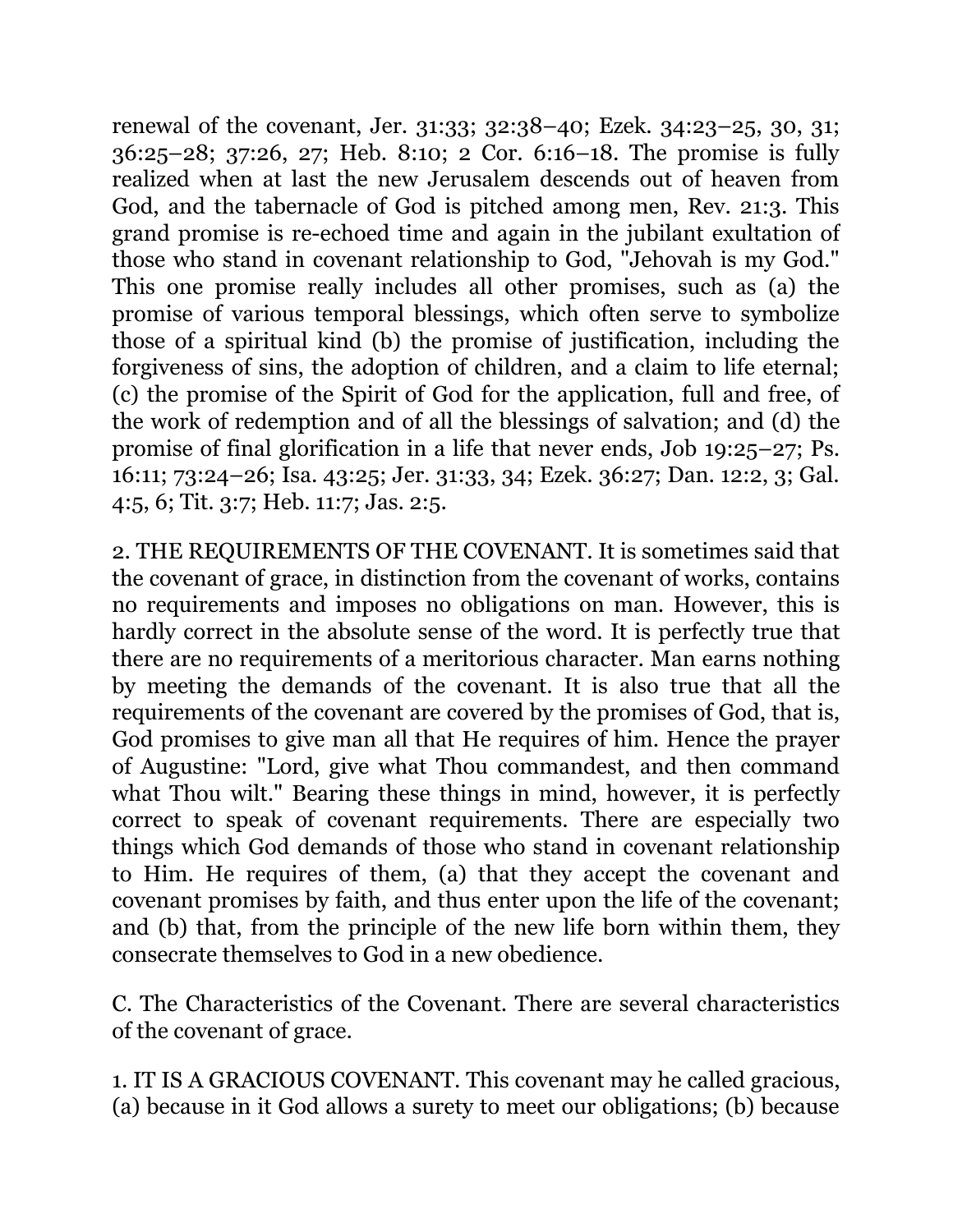He Himself offers the surety in the person of His Son, who meets the demands of justice; and (c) because by His grace, revealed in the operation of the Holy Spirit, He enables man to live up to his covenant responsibilities.

2. IT IS A TRINITARIAN COVENANT. The triune God is operative in the covenant of grace. It has its origin in the elective love and grace of the Father, finds its legal foundation in the suretyship of the Son, and is fully realized in the lives of sinners only by the effective application of the Holy Spirit, John 1:16; Eph. 2:8; 1 Pet. 1:2.

3. IT IS AN ETERNAL AND THEREFORE UNBREAKABLE COVENANT. If we distinguish between the covenant of redemption and the covenant of grace, then we cannot say that the latter was established in eternity. We can maintain, however, that it will endure eternally, Gen. 17:19; 2 Sam. 23:5; Heb. 13:20. And because the covenant is eternal, it is also inviolable, Heb. 6:17. God remains forever true to His covenant and will invariably bring it to full realization in the elect. This does not mean, however, that man will never break the covenant relationship.

4. IT IS A PARTICULAR AND NOT A UNIVERSAL COVENANT. This means that the essence of the covenant, the relation of friendship with God and of life in communion with Him, will be realized only in the elect, and that even the external covenant relationship does not extend to all men, but only to believers and their seed. The New Testament dispensation of the covenant may be called universal in the sense that in it the covenant is extended to all nations, and is no more limited to the Jews, as it was in the old dispensation.

5. THE COVENANT IS ESSENTIALLY THE SAME IN ALL DISPENSATIONS, THOUGH THE FORM OF ITS ADMINISTRATION CHANGES. The essential covenant promise is the same throughout, Gen. 17:7; Ex. 19:5; 20:1; Deut. 29:13; 2 Sam. 7:14; Jer. 31:33; Heb. 8:10. The gospel, which represents the contents of the covenant, is the same in both Testaments, Gen. 3:15; Gal. 1:8, 9; 3:8. The way in which Abraham obtained the realization of the covenant promise, is also the way in which the New Testament believers obtain this, Rom. 4:9–25; Gal. 3:7–9, 17, 18. Moreover, the Mediator is the same yesterday, today, and forever, Heb.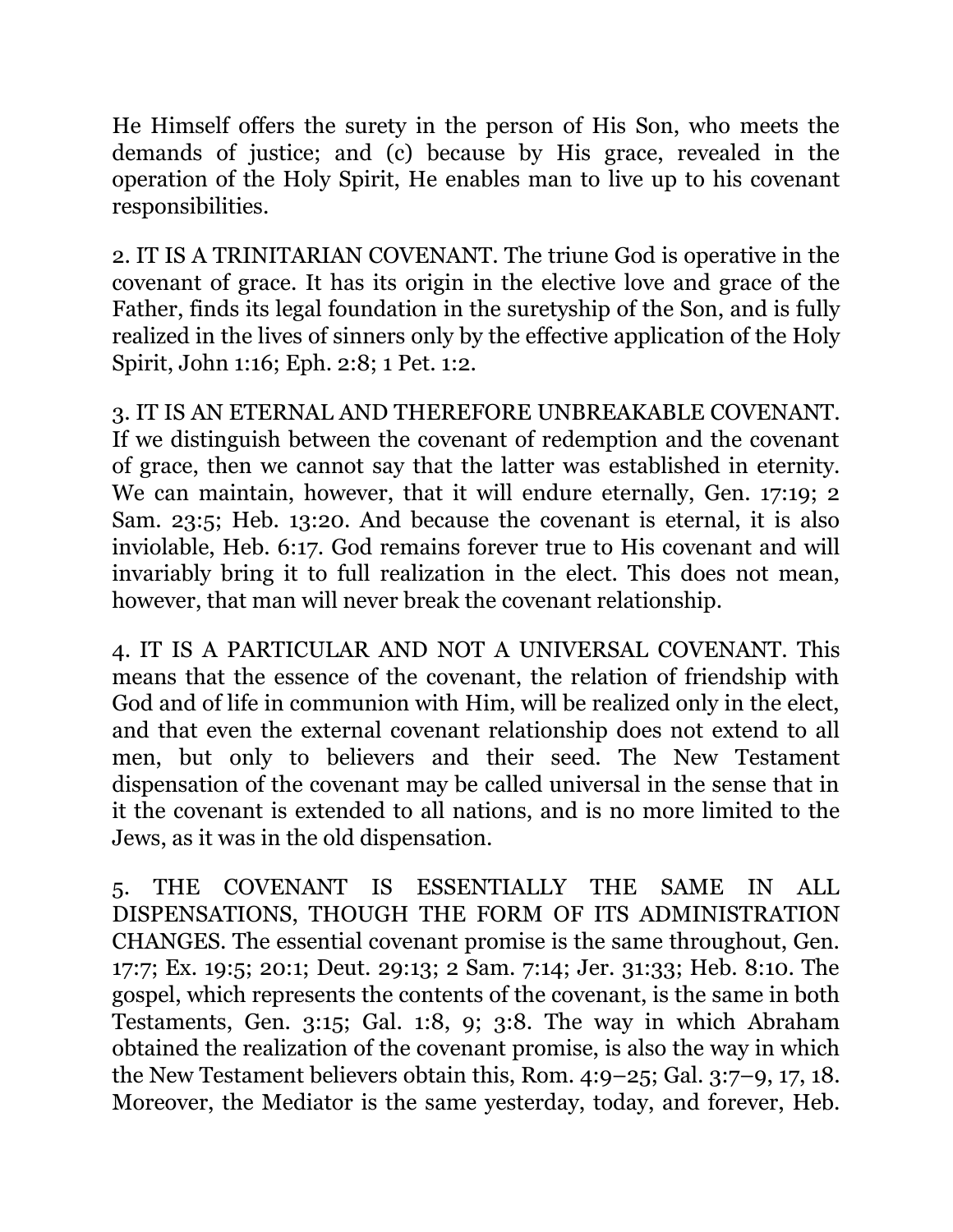13:8; Acts 4:12.

6. THE COVENANT IS BOTH CONDITIONAL AND UNCONDITIONAL. The covenant is clearly conditional on the suretyship of Jesus Christ. Man's conscious entrance into the covenant as a communion of life is conditioned by faith and his continued enjoyment of its blessings by the persistent exercise of faith. At the same time there is no condition in the covenant that can be regarded as meritorious. In that sense it is unconditional. The sinner is called upon to repent and believe, but his faith and repentance do not in any way merit the blessings of the covenant.

7. THE COVENANT CAN BE CALLED A TESTAMENT. The covenant is, of course, two-sided, that is, it is an agreement between two parties. An absolutely one-sided covenant is a contradiction in terms. Yet there is a sense in which the covenant of grace can be called one-sided. In origin the covenant is simply of the nature of a divine disposition or arrangement by which God communicates His blessings to man. Moreover, in the covenant God freely gives all that He demands. And because the covenant is a free and sovereign disposition on the part of God, it can also be called a testament, Heb. 9:16, 17. This name stresses the facts, (a) that the covenant is as a whole a gift of God; (b) that its New Testament dispensation was ushered in by the death of Christ; (c) that it is firm and inviolable; and (d) that in it God gives what He demands.

D. The Relation of Christ to the Covenant of Grace. Christ is represented in Scripture as the Mediator of the Covenant. A mediator in the general sense of the word is simply a person who mediates between two opposite parties in an attempt to bring them together. The Scriptural idea of Christ as our Mediator, however, is far more specific and more profound. Christ is Mediator in more than one sense. He intervenes between God and man, not merely to sue for peace and to persuade to it, but armed with full power to do all that is necessary for the actual establishment of peace. He is the Mediator who, as our surety, takes upon Himself the guilt of sinners, pays the penalty of sin, fulfils the law, and thus restores those whom He represents to the right relation to God, Heb. 7:22; 8:6; 9:15; 12:24. But He is also the Mediator of access, who reveals to men the truth concerning God and their relation to Him, and the conditions of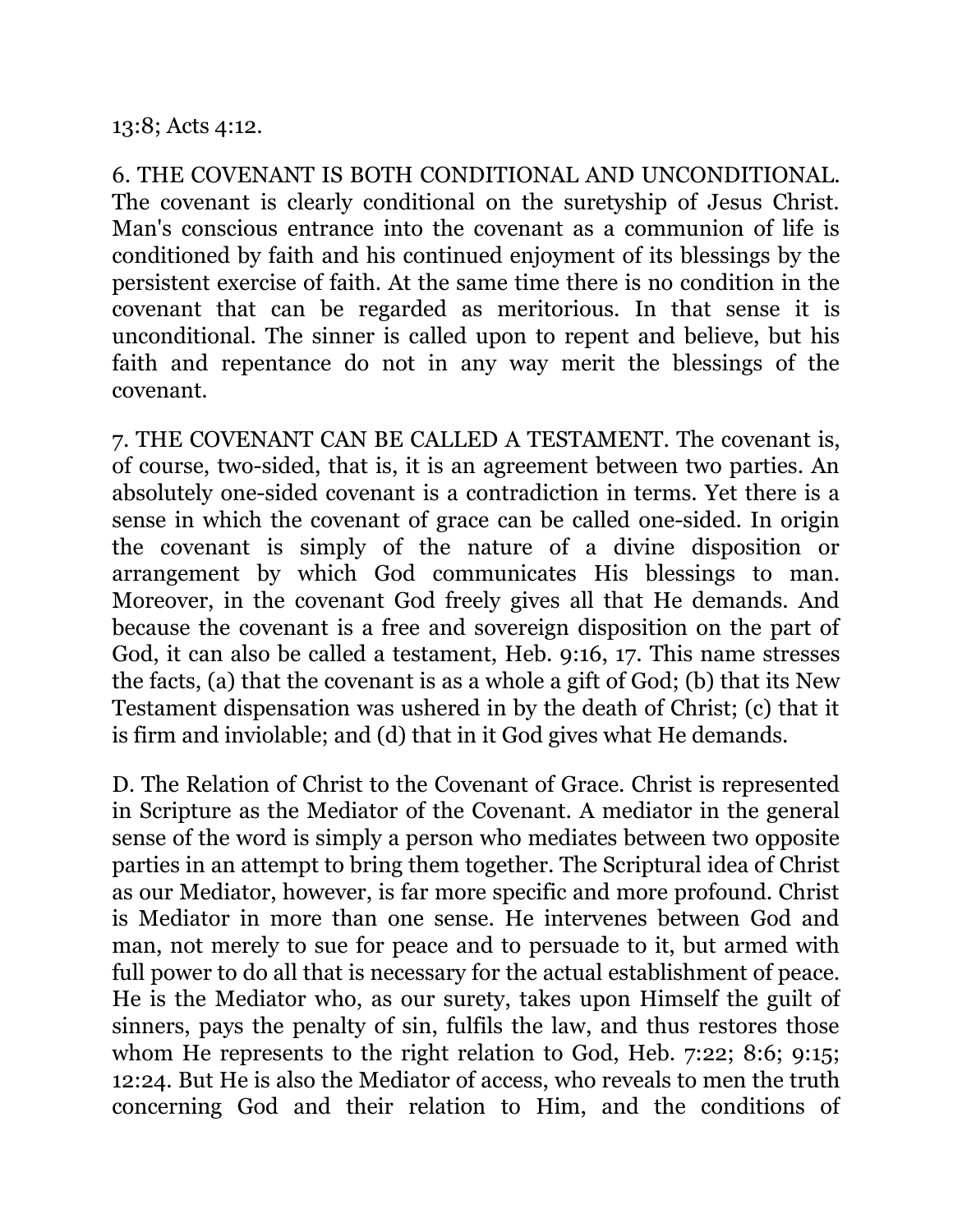acceptable service; who persuades and enables them to receive the truth, and directs and sustains them in all circumstances of life, so as to perfect their deliverance, Rom. 5:2. In doing all this He employs the ministry of men, 2 Cor. 5:20.

E. Membership in the Covenant. In speaking of membership in the covenant the distinction between the covenant as a purely legal agreement and the covenant as a communion of life should always be borne in mind.

1. ADULTS IN THE COVENANT. Adults can only enter the covenant as a legal agreement by faith and confession. And when they so enter it, they at the same time gain entrance into the covenant as a communion of life. The only case in which this does not hold is when the faith is pretended and the confession is false. They enter upon the full covenant life at once therefore, and this is the only way in which they can enter the covenant. They not only become participants in certain external privileges and engage in the performance of certain external duties, but confess that they accept the covenant with a living faith, and that it is their desire and intention to continue in this faith.

2. CHILDREN OF BELIEVERS IN THE COVENANT. Children of believers enter the covenant as a legal relationship by birth, but this does not necessarily mean that they are also at once in the covenant as a communion of life. It does not even mean that the covenant relation will ever come to its full realization in their lives. At the same time there is in the case of these children a reasonable assurance that the covenant will in time become a living reality in their experience. This is based on the promise of God, which is absolutely reliable, that He will work in the hearts of the covenant seed with His saving grace and transform them into living members of the covenant. As long as they do not manifest the contrary, we shall have to proceed on the assumption that they are in possession of the covenant life. And when these children come to years of discretion, it is incumbent on them to accept their covenant responsibilities voluntarily by a true confession of faith. Failure to do this is, strictly speaking, a denial of their covenant relationship.

3. UNREGENERATE IN THE COVENANT. From the preceding it follows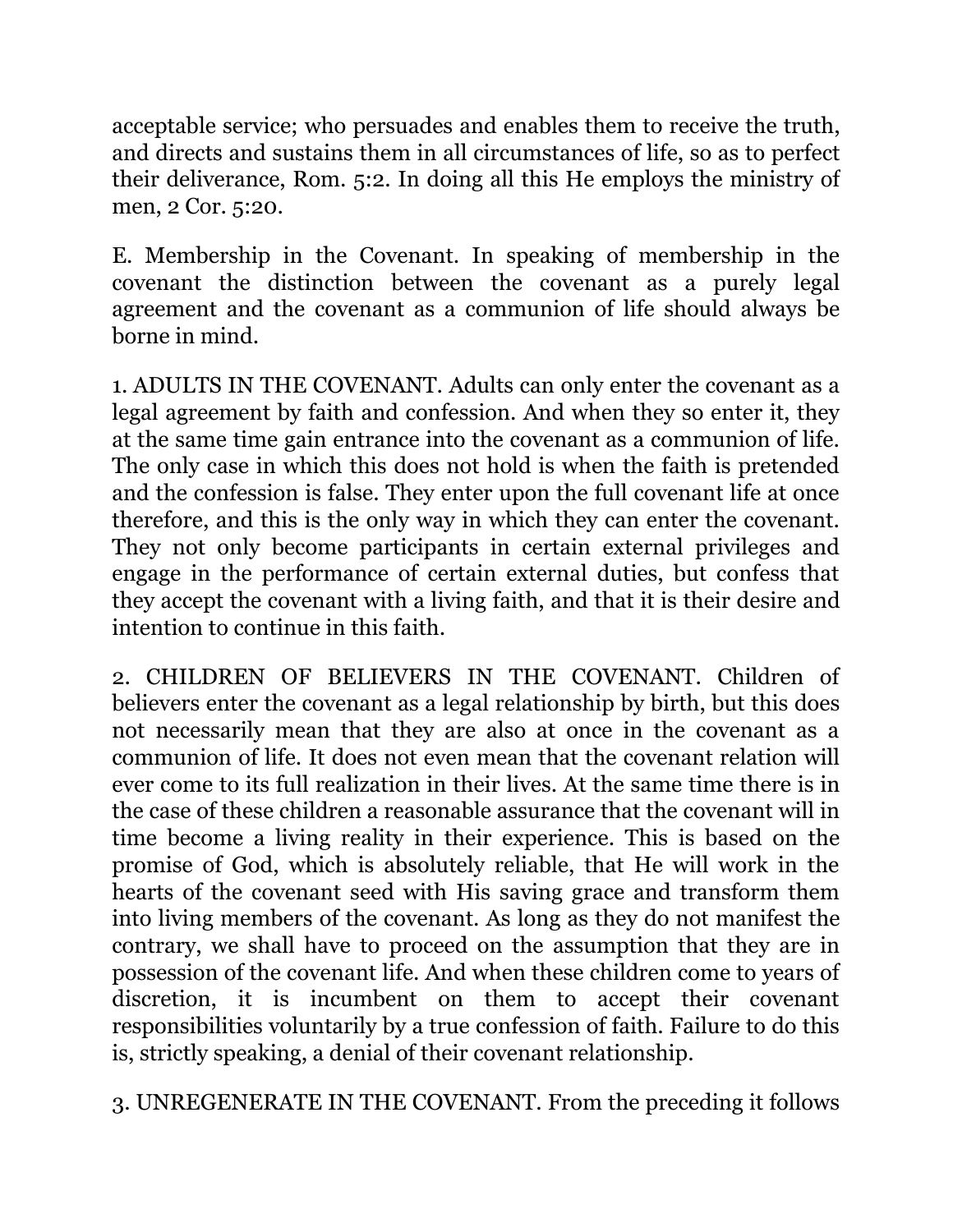that even unregenerate and unconverted persons may be in the covenant as a legal agreement. They may claim the covenant promises, which God gave when He established the covenant with believers and their seed, Rom. 9:4. They are subject to the ministrations of the covenant, and are constantly admonished and exhorted to live according to its requirements. The Church treats them as covenant children, offers them the seals of the covenant and exhorts them to a proper use of these. They also share in the common blessings of the covenant, and are even subject to certain special operations of the Holy Spirit. The Spirit strives with them in a special manner, convicts them of sin, enlightens them in a measure, and enriches them with the choicest blessings of common grace, Gen. 6:3; Matt. 13:18–22; Heb. 6:4, 5. Finally, they are also under covenant responsibility, and are in duty bound to repent and believe. If they do not turn to God and accept Christ by faith, they will be judged as breakers of the covenant.

F. The Different Dispensations of the Covenant. There are only two dispensations in the strict sense of the word, that of the Old and that of the New Testament. But in the old dispensation we may distinguish several periods or stages in the revelation of the covenant. A brief characterization of these stages must suffice here.

1. THE FIRST REVELATION OF THE COVENANT IN GEN. 3:15. The first revelation of the covenant is found in what is usually called the protevangel or the maternal promise. This does not yet refer to the formal establishment of the covenant. The revelation of such a formal establishment could only follow after the covenant idea had been developed in history. It contains an indication of the division of mankind into two parts, the seed of the woman and the seed of the serpent, and of the friendship of God established with the seed of the woman, involving enmity with the seed of the serpent. The covenant idea is therefore clearly present.

2. THE COVENANT OF NATURE WITH NOAH. The covenant with Noah is of a very general nature. God promises that He will not again destroy all flesh by the waters of a flood, and that the regular succession of seedtime and harvest, cold and heat, summer and winter, day and night, will continue. The forces of nature are bridled, the powers of evil are put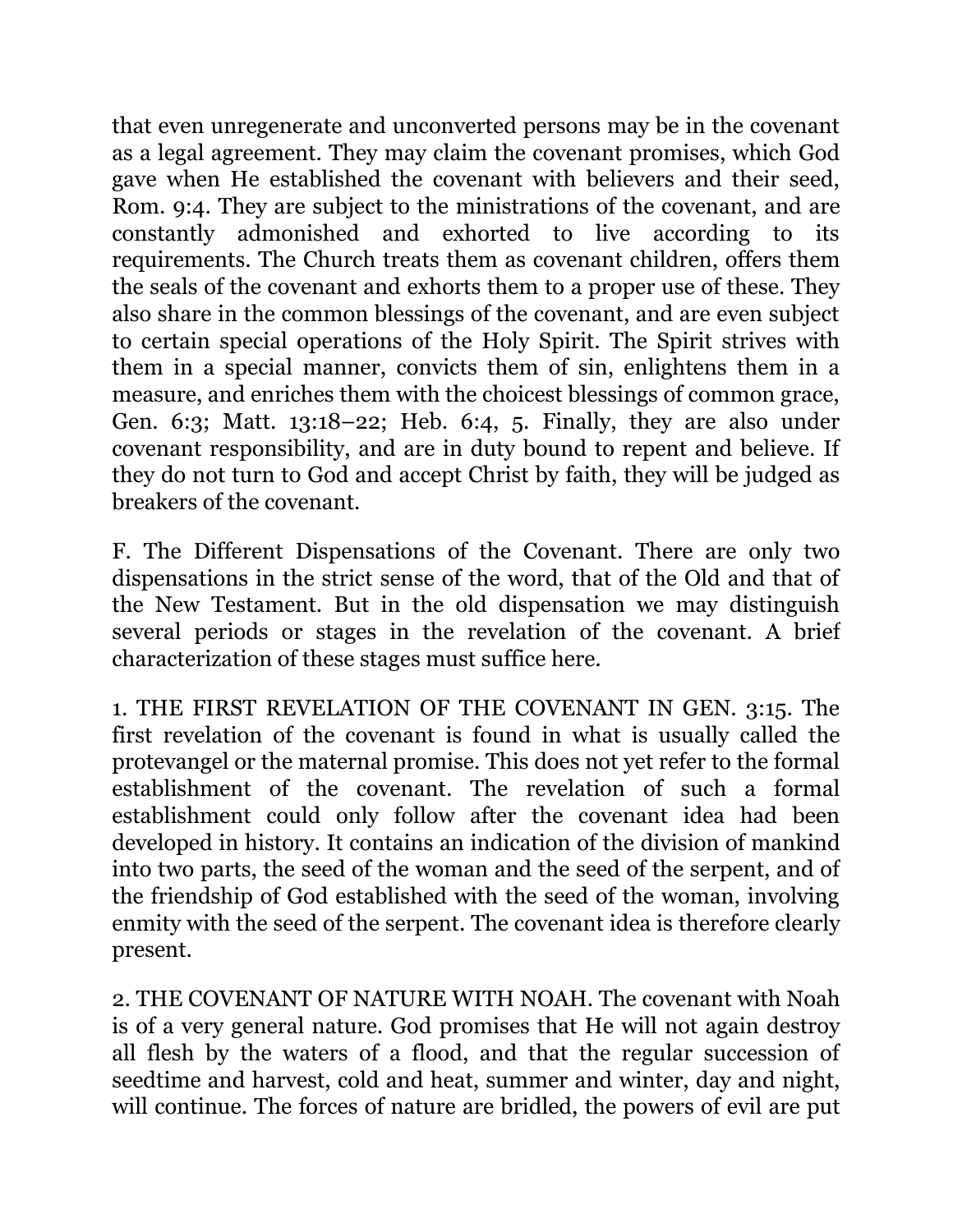under great restraint, and man is protected against the violence of both man and beast. It is a covenant conferring only natural blessings, and is therefore often called the covenant of nature or of common grace. There is no objection to this designation, provided it does not convey the impression that this covenant has no connection whatever with the covenant of grace. Though the two differ, they are also most intimately connected. The covenant of nature also originated in the grace of God. It guarantees those earthly and temporal blessings which were absolutely necessary for the realization of the covenant of grace.

3. THE COVENANT WITH ABRAHAM. The covenant was formally established with Abraham. This transaction with Abraham marked the beginning of the particularistic Old Testament administration of the covenant. It is now limited to a single family, to Abraham and his descendants. In the establishment of the covenant with Abraham it becomes perfectly evident that man is a party in the covenant and must respond to the promises of God by faith. The great central fact in the attitude of Abraham is that he believed God and that this was reckoned unto him for righteousness. Moreover, the spiritual blessings of the covenant now become far more apparent than they were before, such as the forgiveness of sins and the gift of the Spirit. The covenant with Abraham clearly had two sides. On the one hand it had reference to temporal blessings, such as the land of Canaan, a numerous offspring, and victory over the enemies; and on the other hand it referred to spiritual blessings. The temporal blessings served to symbolize and typify spiritual and heavenly things. The spiritual promises are not realized in the natural descendants of Abraham as such, but only in those who also follow in the footsteps of Abraham.

4. THE SINAITIC COVENANT. The covenant at Sinai was essentially the same as that established with Abraham, though the form differed somewhat. It was now established with the nation of Israel, and thus became a truly national covenant. In a large measure Church and State became one. The Sinaitic covenant included a service which contained a positive reminder of the strict demands of the covenant of works. It was not a renewed covenant of works, however; the law was made subservient to the covenant of grace. While the theocratic standing of the Israelite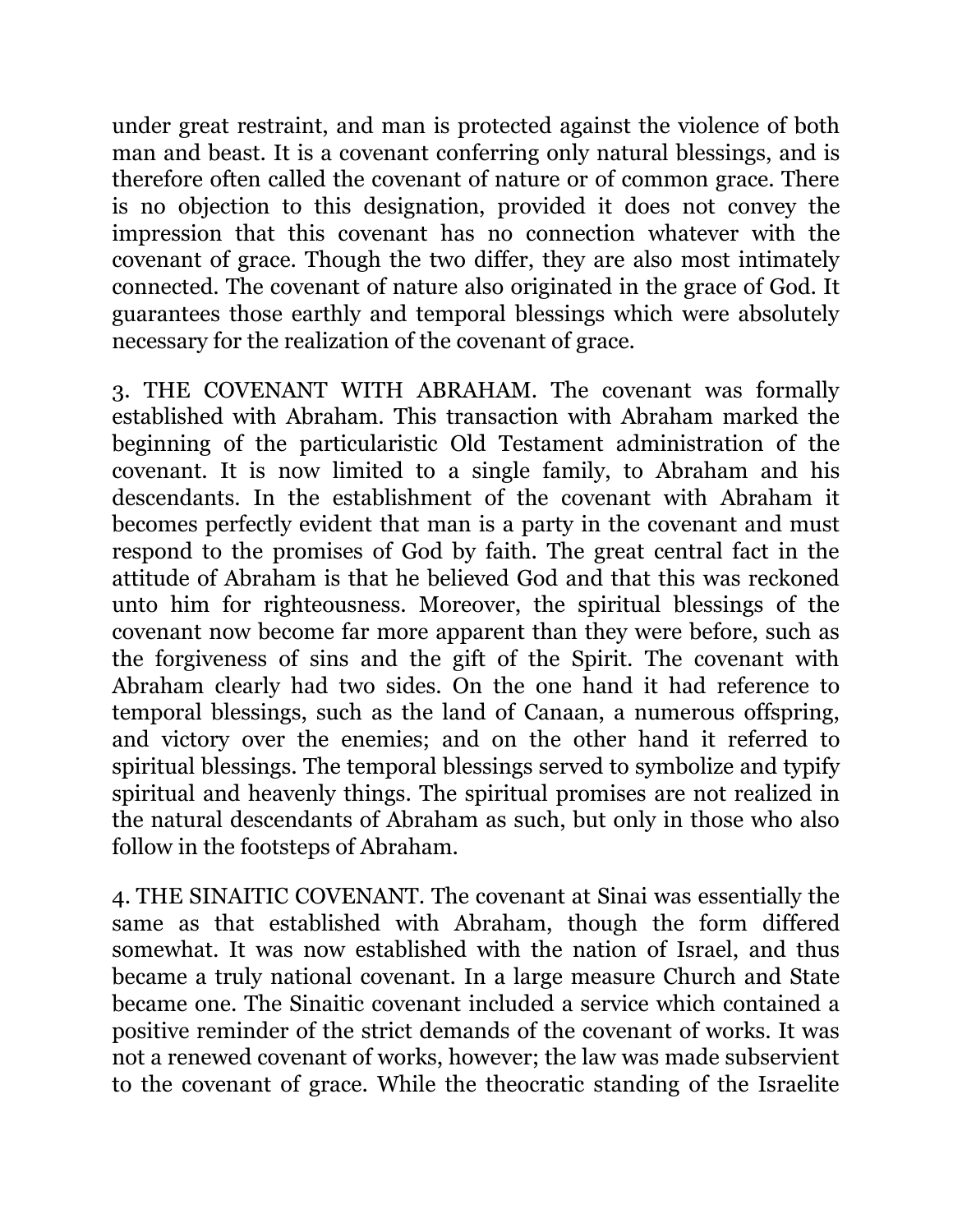was made dependent on his keeping of the law, Lev. 18:5; Deut. 27:26; 2 Cor. 3:7, 8, the law served a twofold purpose in connection with the covenant of grace, namely, (a) to increase the consciousness of sin, Rom. 3:20; 4:15; 5:13; Gal. 3:19; and (b) to be a tutor unto Christ, Gal. 3:24. There was a detailed ceremonial and typical service. A separate priesthood was instituted, and a continuous preaching of the gospel in symbols and types was introduced. These symbols and types appeared under two different aspects: as the demands of God imposed on the people; and as a divine message of salvation to the people. The Jews largely lost sight of the latter aspect, and fixed their attention almost exclusively on the former. They regarded the covenant ever increasingly as a covenant of works, and saw in the symbols and types a mere appendage to this.

5. THE NEW TESTAMENT DISPENSATION OF THE COVENANT. The covenant of grace, as it is revealed in the New Testament, is essentially one with the covenant that stands out on the pages of the Old Testament. This is abundantly evident from Romans 4 and Galatians 3. It is true that it is sometimes called a new covenant, Jer. 31:31; Heb. 8:8, 13; but this finds a sufficient explanation in the fact that the New Testament administration of the covenant differs in several particulars from that of the Old Testament. While in the Old Testament form it was limited to a single nation, in its New Testament aspect it broke through the barriers of particularism and became universal in the sense that its blessings were extended to people of all nations. Through the finished work of Christ the middle wall of partition was broken down, all nations were given free access to God, and those that were afar off were brought near. Moreover, there is also a difference in the quality of its benefits, in the spiritual and gracious character of its blessings. The Holy Spirit is poured out upon the Church, and out of the fulness of the grace of God enriches believers with spiritual and eternal blessings. The present dispensation of the covenant will continue until the return of Jesus Christ, when the covenant relation will be realized in the fullest sense of the word in a life of intimate communion with God. Rev. 21:3.

#### Question for Review:

What distinction do we apply to the covenant of grace? What answer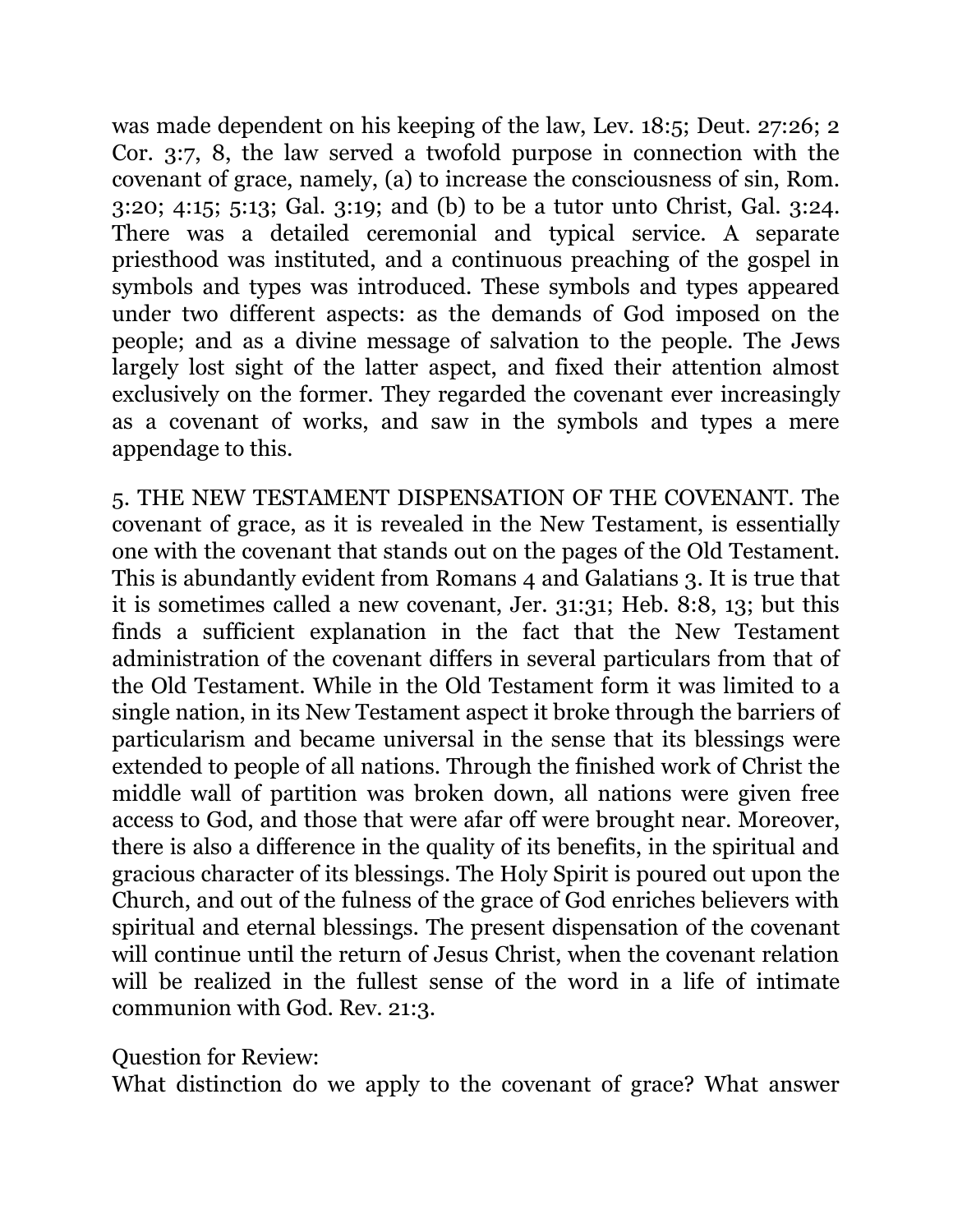should be given to the question as to the second party in the covenant? What is the all-embracing promise of the covenant? What spiritual blessings does this include? What temporal blessings did it include in the Old Testament? What does God require of those with whom He enters into covenant relationship? Which are the characteristics of the covenant? In what sense is the covenant unbreakable, and in what sense is it sometimes broken? How can you prove the unity of the covenant in both dispensations? In what sense is it conditional and in what sense unconditional? Why can the covenant be called a testament? Where do we find the first revelation of the covenant? What is the nature of the covenant with Noah? Is it at all related to the covenant of grace? With whom was the covenant formally established? What characterizes the covenant with Abraham? How was the Sinaitic covenant related to the covenant with Abraham? How did the two differ? What characterizes the New Testament dispensation in the covenant? What is the position of Christ in the covenant of grace? In what twofold sense is He Mediator? How can adults become covenant members? How do children of believers enter the covenant? What is expected of them? In what sense can unregenerate persons be covenant members?

#### References for Further Study:

Berkhof, Reformed Dogmatics, I, pp. 256–294; Hodge, Outlines of Theology, pp. 367–377; Hodge, Systematic Theology, II, 354–377; Hendriksen, The Covenant of Grace; Dabney, Theology, pp. 440–463.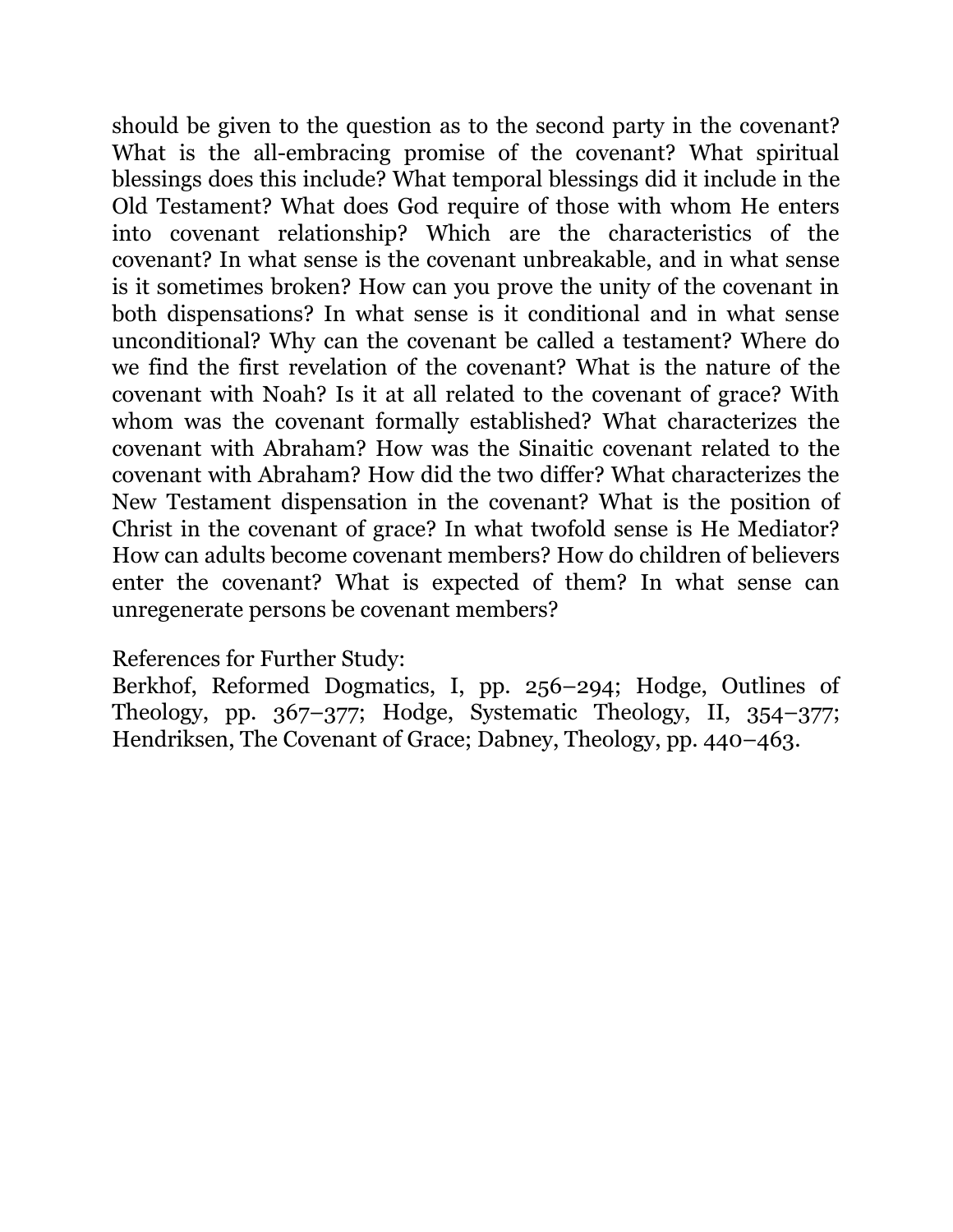### **THE DOCTRINE OF THE PERSON AND WORK OF CHRIST**

The discussion of the doctrine of man is followed in theology by that of the doctrine of Christ. The transition from the one to the other is not only logical, but also very natural and easy. Our study of the doctrine of man concluded with a discussion of the covenant of grace, and from this we now naturally pass on to a consideration of the Mediator of the covenant, Jesus Christ, and of the objective work of redemption wrought by Him for all His people. The subjective application of this work is discussed in a later section.

### **THE PERSON OF CHRIST**

## **THE NAMES OF CHRIST**

There is a great number of names that are applied to Christ in Scripture, of which some point to His essential being and others to His natures; some serve to designate His states and others His offices. He is called the Son of God, the Son of Man, the Man of Sorrows, the Lord of Glory, the Messiah, the Mediator, the Lord, Prophet, Priest, and King. Five of His names call for special discussion, namely, Jesus, Christ, Son of Man, Son of God, and Lord.

A. The Name Jesus. The name Jesus is simply the Greek form of the Hebrew name Jehoshua Jos. 1:1; Zech. 3:1, of which the regular form in the post-exilic historical books is Jeshua, Ezra. 2:2. The name is in all probability derived from the Hebrew word "to save." This is entirely in agreement with the interpretation of the name given by the angel of the Lord in Matt. 1:21. The name was borne by two well-known types of Jesus in the Old Testament, namely, by Joshua, the son of Nun, who prefigures Christ as the royal leader, giving His people the victory over their enemies and bringing them into the Holy Land; and by Joshua the son of Jehozadak, who typifies Christ as the great high priest bearing the sins of His people, Zech. 3:1 ff.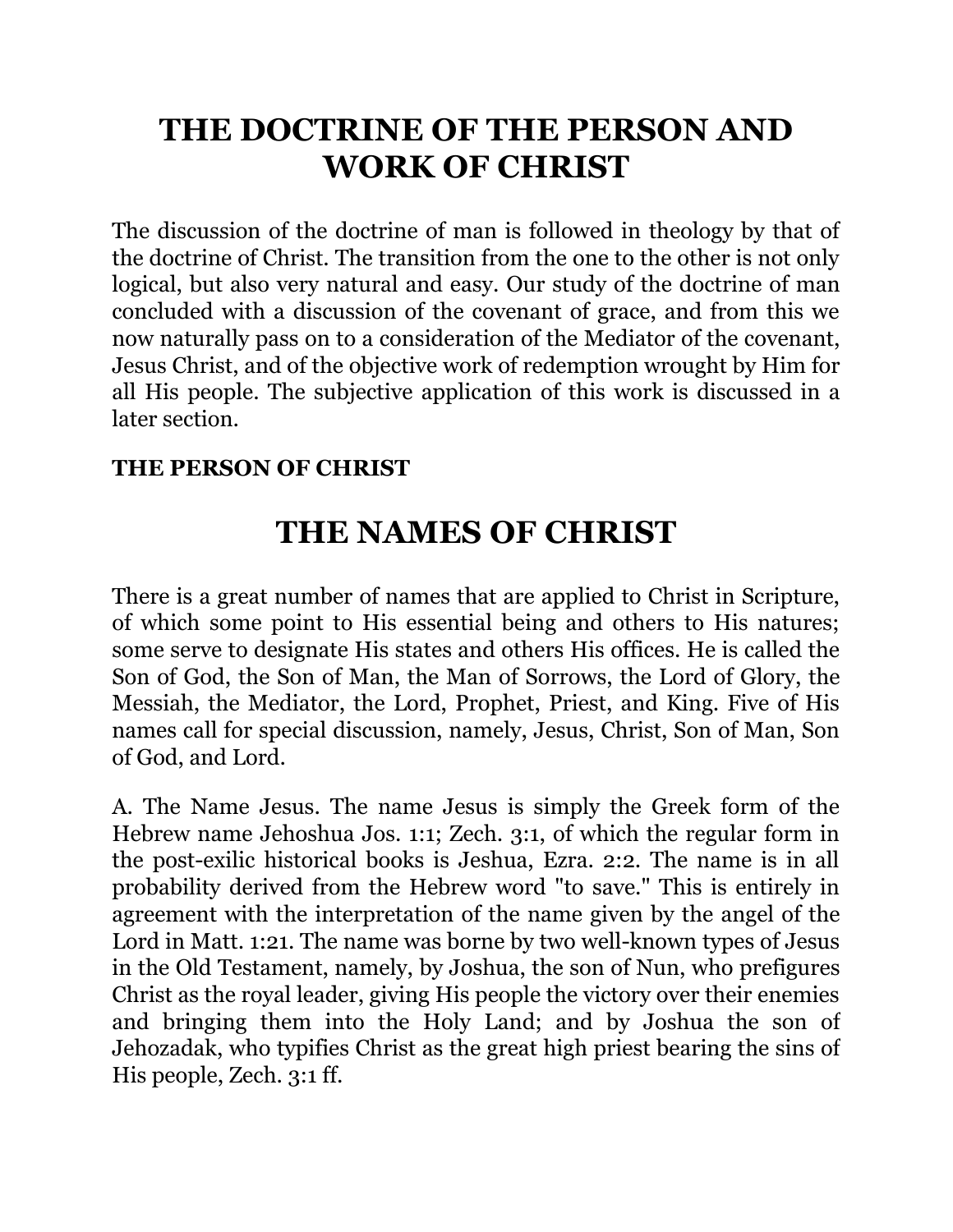B. The Name Christ. The name Christ is the New Testament equivalent for the Old Testament name Messiah, which means "the anointed one." Kings and priests were regularly anointed during the old dispensation, Ex. 29:7; Lev. 4:3; Judg. 9:8; 1 Sam. 9:16; 10:1; 2 Sam. 19:10. The king is called "the anointed of Jehovah," 1 Sam. 24:6. Only a single instance of the anointing of a prophet is recorded, 1 Kings 19:16, but there were probably references to it in Ps. 105:15 and Isa. 61:1. The oil that was used in the anointing symbolized the Spirit of God, Isa. 61:1; Zech. 4:1–6, and the anointing itself represented a transfer of the Spirit to the consecrated person, 1 Sam. 10:1, 6, 10; 16:13, 14. It included three elements: (1) an appointment to office; (2) the establishment of a sacred relationship between the anointed one and God; and (3) a communication of the Spirit of God to the one inducted into office, 1 Sam. 16:13. The Old Testament refers to the anointing of the Lord in Ps. 2:2; 45:7, and the New Testament in Acts 4:27 and 10:38. Christ was set up or appointed to His offices from eternity, but historically His anointing took place when He was conceived by the Holy Spirit, Luke 1:35, and when He received the Spirit, especially at the time of His baptism, Matt. 3:16; Mark 1:10; Luke 3:22; John 1:32; 3:34. It served to qualify Him for His great task.

C. The Name Son of Man. The name "Son of Man" is found in Ps. 8:4; Dan. 7:13; Enoch 46 and 62; 2 Esdras 13, and is, moreover, a frequent designation of the prophet Ezekiel. It is now quite generally admitted that the name, as applied to Christ, is derived from Dan. 7:13, though in that passage it is merely a descriptive appellative, and not yet a title. It had already turned into a title, however, when the book of Enoch was written. The name "Son of Man" was the most common self-designation of Jesus. He used it on more than forty occasions, while others all but refrained from employing it, the only exceptions being those indicated in John 12:34; Acts 7:56; Rev. 1:13; 14:14. The name is, of course, expressive of the humanity of Christ, and is sometimes used in passages in which Jesus speaks of His sufferings and death; but it is also clearly suggestive of the uniqueness of Jesus, of His superhuman character and of His future coming with the clouds of heaven in celestial glory, Matt. 16:27, 28; Mark 8:38; John 3:13, 14; 6:27; 8:28. Some are of the opinion that Jesus preferred this name to others, because it was little understood and would excellently serve the purpose of veiling His Messiahship. It is more likely,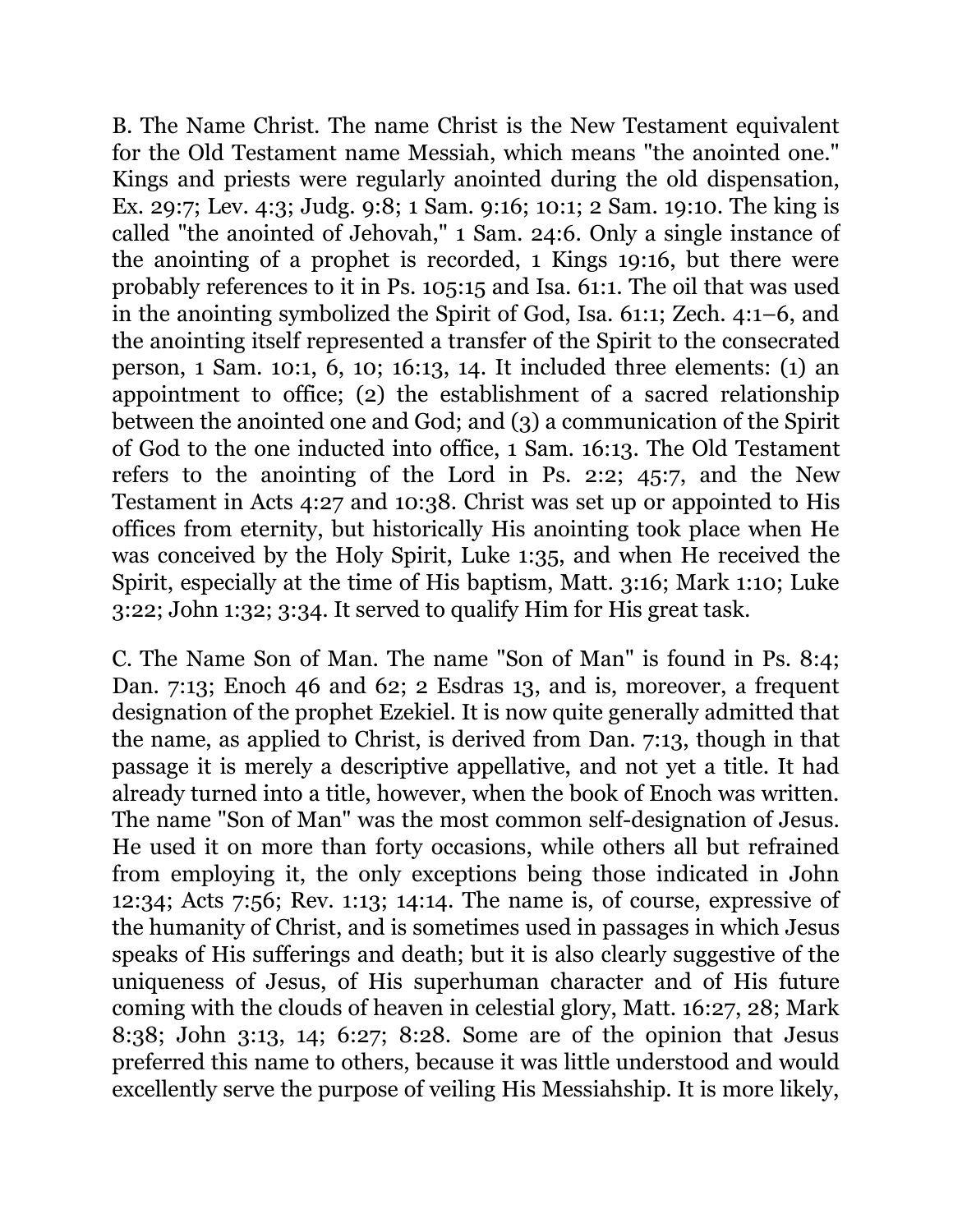however, that He gave it preference, because it contained no suggestion of the misinterpretations of the Messiahship that were current among the Jews.

D. The Name Son of God. The name "Son of God" is variously used in the Old Testament. It is applied to Israel as a nation, Ex. 4:22; Hos. 11:1, to the promised king of the house of David, 2 Sam. 7:14; Ps. 89:27, to angels, Job 1:6; 38:7; Ps. 29:1, and to pious people in general, Gen. 6:2; Ps. 73:15; Prov. 14:26. In the New Testament Jesus appropriated the name, and His disciples and even the demons occasionally ascribe it to Him or address Him by it. The name, as applied to Christ, does not always have exactly the same connotation. It is used:

1. IN THE NATIVISTIC SENSE, that is, to designate that the human nature of Christ owes its origin to the direct supernatural activity of God, more particularly, of the Holy Spirit. It is clearly expressive of that fact in Luke 1:35.

2. IN THE OFFICIAL OR MESSIANIC SENSE, as a description of the office rather than of the nature of Christ. The Messiah is frequently called the Son of God as God's heir and representative. The devils evidently so used the name, Matt. 8:29. The name seems to have this meaning also in Matt. 24:36; Mark 13:32. There are some passages in which it combines this meaning with the following one.

3. IN THE TRINITARIAN SENSE, in which it serves to designate Christ as the second person in the Trinity. This is the most profound sense in which the name is used. In all probability Jesus Himself invariably employs the name in that particular sense. It is clearly so used in Matt. 11:27; 14:28–33; 16:16; 21:33–46; 22:41–46; 26:63, and in the parallel places in the other gospels. In some of the passages indicated the idea of the Messianic sonship also enters more or less.

E. The Name Lord. The name Lord, as applied to Christ in the New Testament, also has several connotations.

1. In some cases it is simply used as a form of polite and respectful address, Matt. 8:2; 20:33. In such cases it means little more than the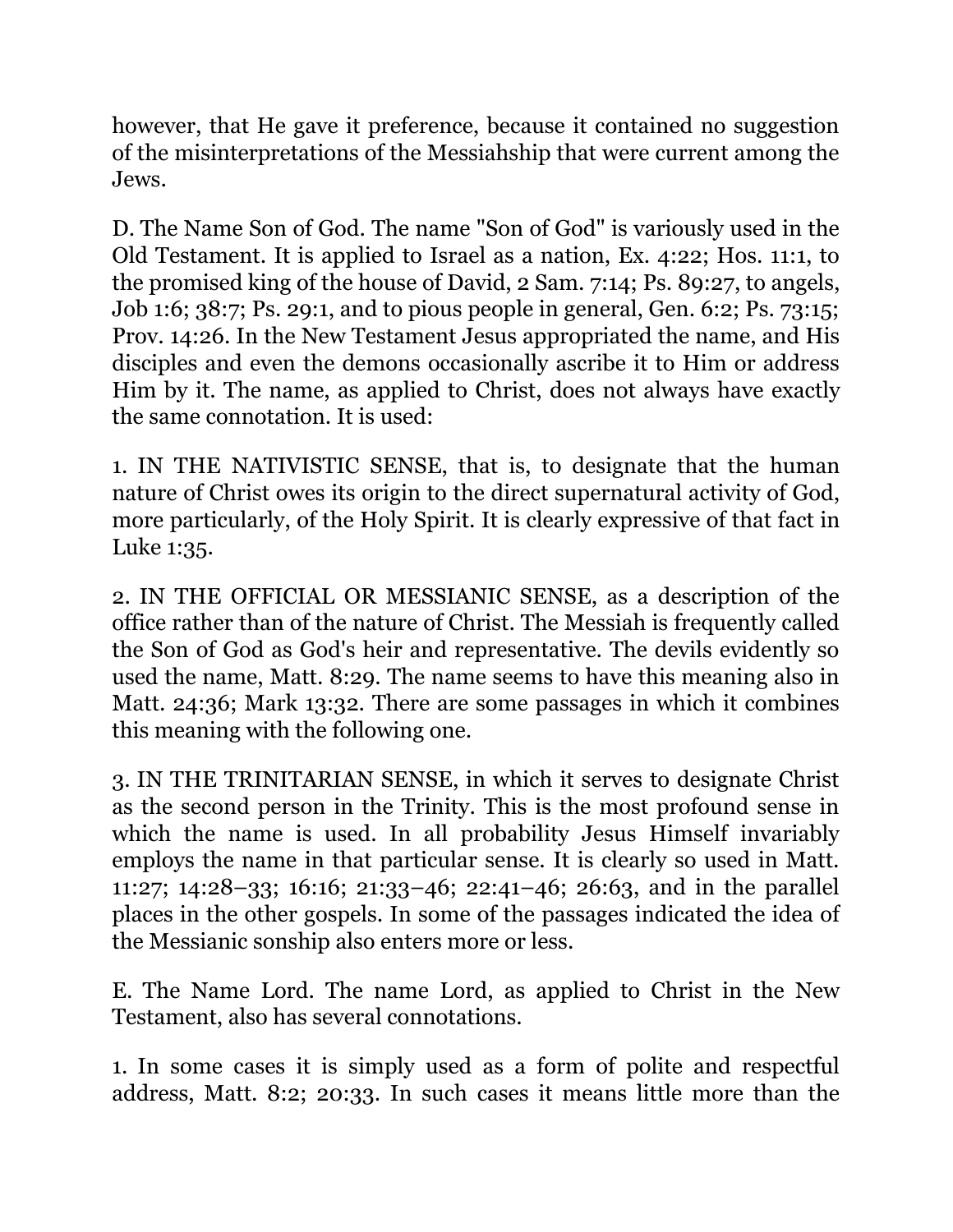word "sir," which we frequently use in polite address.

2. In other passages it is expressive of ownership and authority, without implying anything as to the divine character of Christ and His authority in spiritual and eternal matters, Matt. 21:3; 24:42.

3. Finally, there are passages in which it is expressive of the exalted character of Christ, of His supreme spiritual authority, and is practically equivalent to the name of God, Mark 12:36, 37; Luke 2:11; 3:4; Acts 2:36; 1 Cor. 12:3; Phil. 2:11. It is particularly after the resurrection that the name is applied to Christ as an indication of the fact that He is the owner and the ruler of the Church, though there are instances which show that the name approached this specific meaning even before the resurrection, Matt. 7:22; Luke 5:8.

#### Questions for Review:

How does the doctrine of Christ connect up with the doctrine of man? What different kinds of names are applied to Christ in Scripture? What is the derivation and meaning of the name Jesus? Who are the Old Testament types of Jesus? What is the meaning of the name Christ? What did the oil used in anointing signify? What elements were included in the anointing? When was Christ anointed for His work? Whence is the name "Son of Man" derived? What does the name express? Why did Christ give preference to this name? Did others ever apply it to Him? In what sense is the name "Son of God" used in the Old Testament? What are its different connotations, as it is applied to Christ? What are the different meanings of the name "Lord," as it is applied to Christ in the New Testament?

### References for Further Study:

Berkhof, Reformed Dogmatics, I, pp. 303–309; Dalman, The Words of Jesus, pp 234–331; Vos, The Self-Disclosure of Jesus, pp. 104–256; Warfield, The Lord of Glory.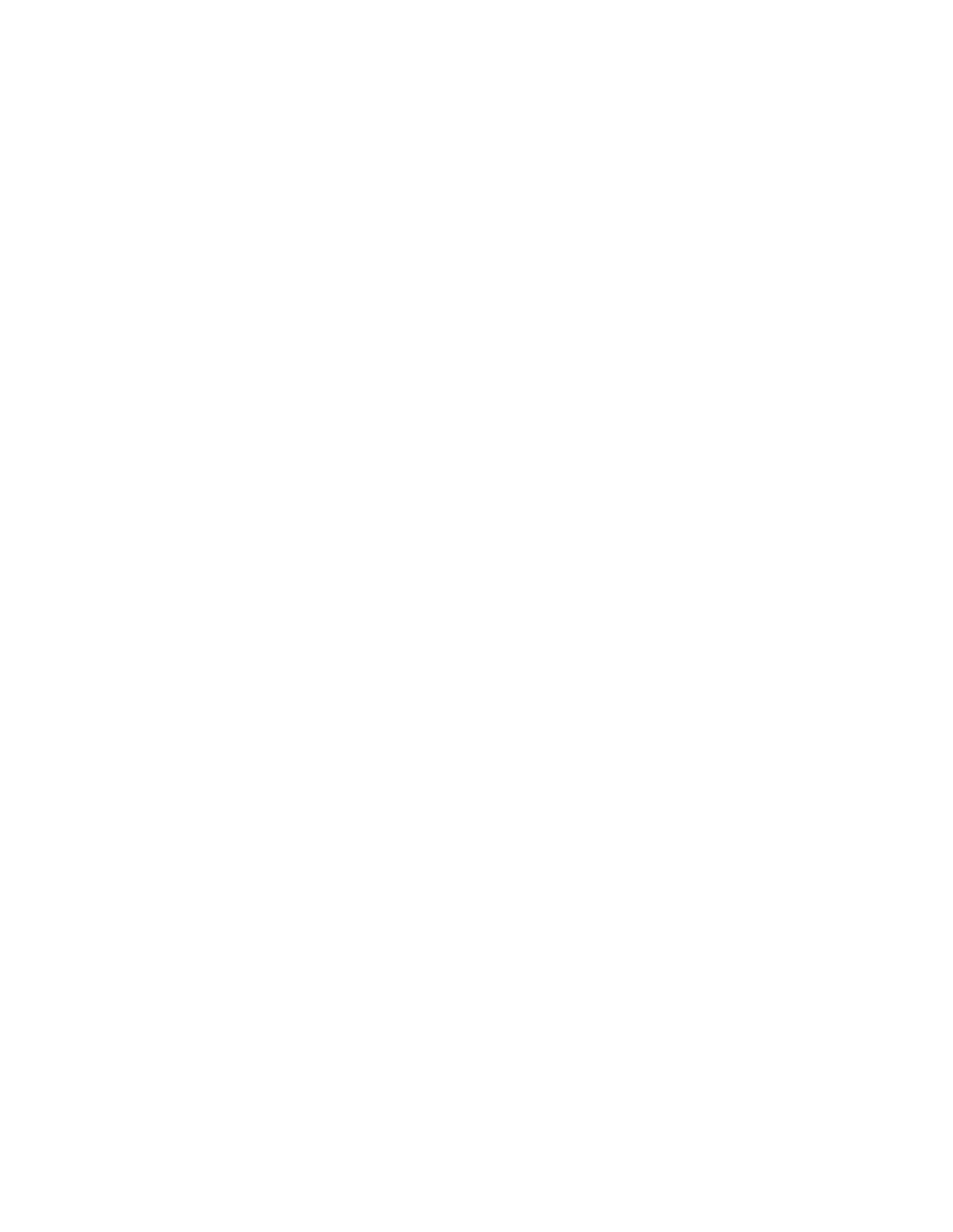# **THE NATURES OF CHRIST**

A. The Distinction of Natures in Christ. While the Bible teaches that there is but a single Mediator between God and man, it represents this Mediator as having two distinct natures, the one divine and the other human. It is the great mystery of godliness, God manifested in the flesh, 1 Tim. 3:16. This is a mystery, not only in the Biblical sense of the word, as something that was not fully revealed in the Old Testament, but also in the sense that it is beyond the comprehension of man. The problem which it presents has given rise to many conflicting opinions, but has never yet received an adequate solution. Some of the suggested solutions failed to do justice to the two natures in Christ, while others failed to maintain the unity of the person. No solution can be regarded as satisfactory which does not safeguard both. Scripture demands that we recognize two distinct natures in Christ.

1. THE DIVINE NATURE OF CHRIST. There is today a widespread denial of the divinity or, more specically, the deity of Christ. And yet this is clearly taught in Scripture. Even the Old Testament affords proof for it in its predictions of the coming Messiah, Isa. 9:6; Jer. 23:6; Dan. 7:13; Micah 5:2; Zech. 13:7; Mal. 3:1. The New Testament proofs for it are even more abundant. It is a well known fact that the Gospel of John presents the most exalted view of Christ in such passages as John 1:1–3, 14, 18, 25–27; 11:41–44; 20:28. But it is not generally recognized that the picture presented by the other Gospels is in full accord with that of John, and yet this is true. Notice particularly the following passages: Matt. 5:17; 9:6; 11:1–6, 27; 14:33; 16:16; 25:31 ff.; 28:18; Mark 8:38, and many others. Again, we have the very same representation of Christ in the Pauline Epistles and in the Epistle to the Hebrews, Rom. 1:7; 9:5; 1 Cor. 1:1–3; 2:8; 2 Cor. 5:10; Gal. 2:20; 4:4; Phil. 2:6; Col. 2:9; 1 Tim. 3:16; Heb. 1:1– 3, 5, 8; 4:14; 5:8, and other passages.

2. THE HUMAN NATURE OF CHRIST. In the early Christian centuries some called the real humanity of Christ in question, but at the present time no one seriously questions this. For a long time there was a onesided emphasis on the deity of Christ, and scant justice was done to His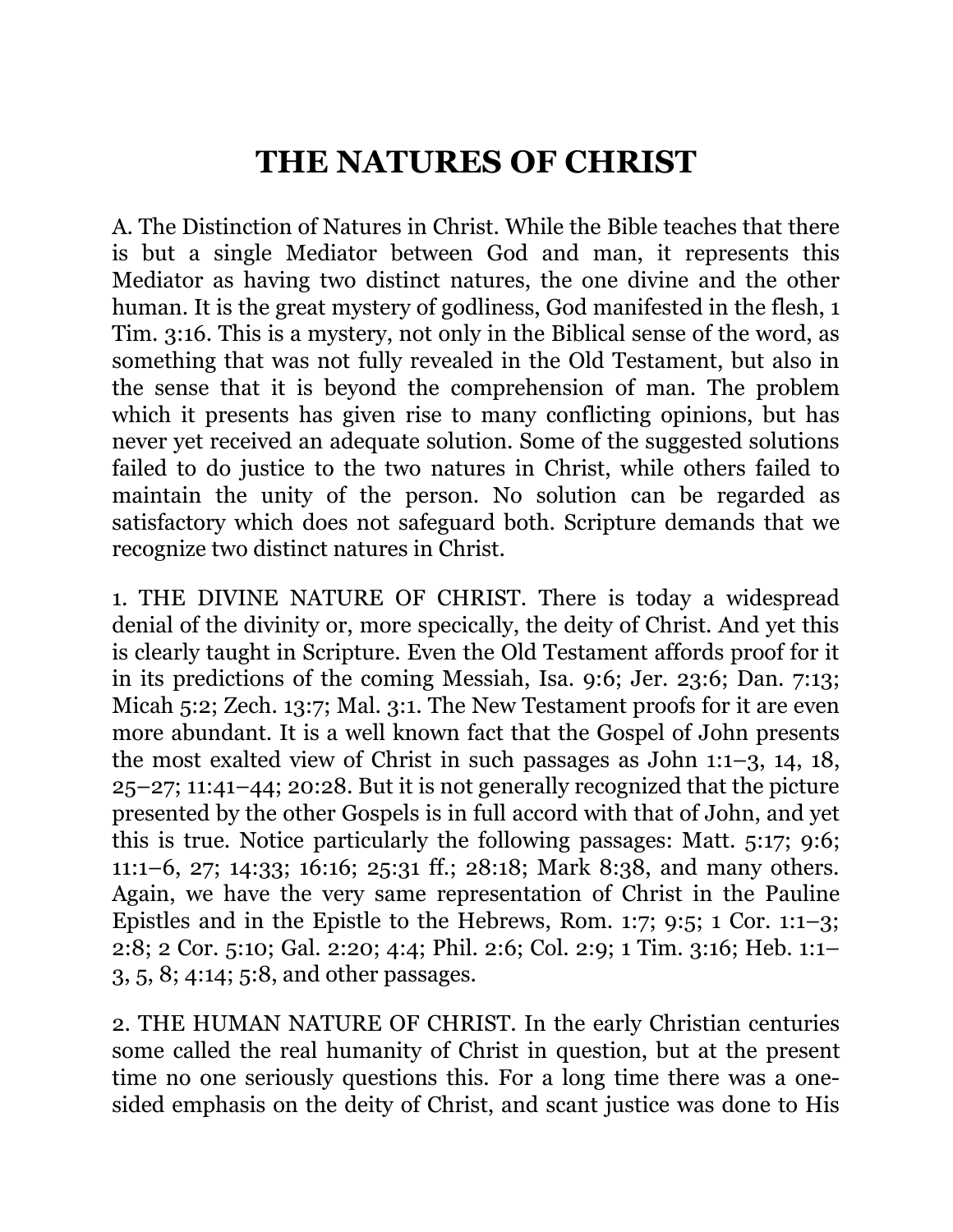humanity, but today the opposite is true: an ever-growing humanitarianism places all the emphasis on the veritable humanity of Christ. The only divinity many still ascribe to Him is simply that of his perfect humanity. There is abundant Scriptural proof for the real humanity of Christ. He calls Himself "man" and is so called by others, John 8:40; Acts 2:22; Rom. 5:15; 1 Cor. 15:21. We are told repeatedly that He came or was manifested in the flesh, that is, in human nature, John 1:14; 1 Tim. 3:16; 1 John 4:2. He had the essential elements of human nature, a material body and a rational soul, Matt. 26:26, 28, 38; Luke 23:46; 24:39; John 11:33; Heb. 2:14. Moreover, He was subject to the ordinary laws of human development, and to human wants and sufferings, Matt. 4:2; 8:24; 9:36; Mark 3:5; Luke 2:40, 52; 22:44; John 4:6; 11:35; 12:27; 19:28, 30; Heb. 2:10, 18; 5:7, 8. It should be noted however, that while Christ was a real man, He was without sin. He not only did no sin, but could not sin, because of the essential bond between the human and the divine natures in Him. In the present day some deny the sinlessness of Christ, but the Bible clearly testifies to it in the following passages: Luke 1:35; John 8:46; 14:30; 2 Cor. 5:21; Heb. 4:15; 9:14; 1 Pet. 2:22; 1 John 3:5.

3. THE NECESSITY OF THE TWO NATURES IN CHRIST. In the present day many consider Jesus as a mere man, and do not recognize the necessity of the two natures in Christ. But if Christ is not both man and God, He cannot be our Mediator. He had to be one of the human race, in order to be able to represent sinners in His redemptive work. It was necessary that He should assume human nature, not only with all its essential properties of body and soul, but also with all the infirmities to which it is liable after the fall. Only such a truly human Mediator, who had experimental knowledge of the woes of mankind and rose superior to all temptations, could enter sympathetically into all the experiences, the trials, and the temptations of man, Heb. 2:17, 18; 4:15–5:2, and be a perfect human example for His followers, Matt. 11:29; Mark 10:39; John 13:13–15; Phil. 2:5–8; Heb. 12:2–4; 1 Pet. 2:21. At the same time He had to be a sinless man, for one who had forfeited His own life surely could not atone for others, Heb. 7:26. Moreover, it was necessary that He should be very God, in order that He might bring a perfect sacrifice of infinite value, might bear the wrath of God redemptively, that is, so as to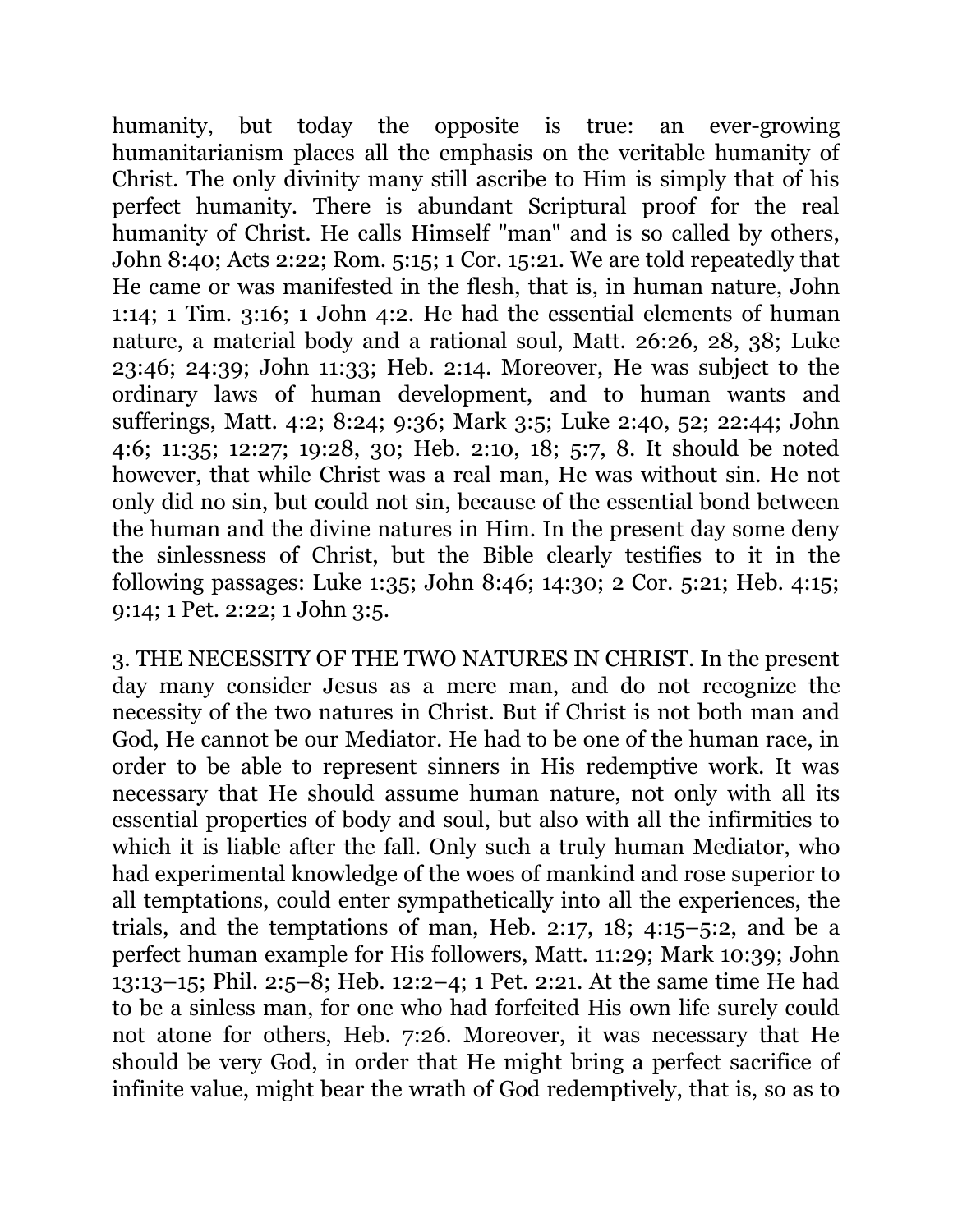deliver others from the curse of the law, and might be able to apply the fruits of His redemptive work, Ps. 49:7–10; 130:3.

B. The Unity of the Person of Christ. While the Church has maintained the doctrine of the two natures of Christ from the days of the Council of Chalcedon, it at the same time asserted the existence of these two natures in one person.

1. STATEMENT OF THE DOCTRINE OF THE TWO NATURES IN ONE PERSON. There is but one person in the Mediator, and that person is the unchangeable Son of God. In the incarnation He did not change into a human person, nor did He adopt a human person; He simply assumed a human nature, which did not develop into an independent personality, but became personal in the person of the Son of God. The one divine person, who possessed a divine nature from eternity, assumed a human nature and now has both. After this assumption of a human nature the person of the Mediator is not divine only but divine-human; He is now the God-man. He is a single individual, but possesses all the essential qualities of both the human and the divine nature. While He has but a single self-consciousness, He has both a divine and a human consciousness, as well as a divine and a human will.

2. SCRIPTURE PROOF FOR THE UNITY OF THE PERSON IN CHRIST. If there were a dual personality in Christ, we would naturally expect to find some traces of it in the Bible; but there is not a single trace of it. It is always the same person who speaks, whether the consciousness that finds utterance be human or divine, cf. John 10:30; 17:5 as compared with Matt. 27:46, John 19:28. There is no interchange of "I" and "thou" between the human and divine natures, such as there is between the persons in the Trinity (cf. John 17:23). Human attributes and actions are sometimes ascribed to the person designated by a divine title, Acts 20:28; 1 Cor. 2:8; Col. 1:13, 14. On the other hand divine attributes and actions are ascribed to the person designated by a human title, John 3:13; 6:62; Rom. 9:5.

3. THE EFFECTS OF THE UNION OF THE TWO NATURES IN ONE PERSON. Since the divine nature is immutable, it naturally did not undergo any essential change in the incarnation. There is, however, a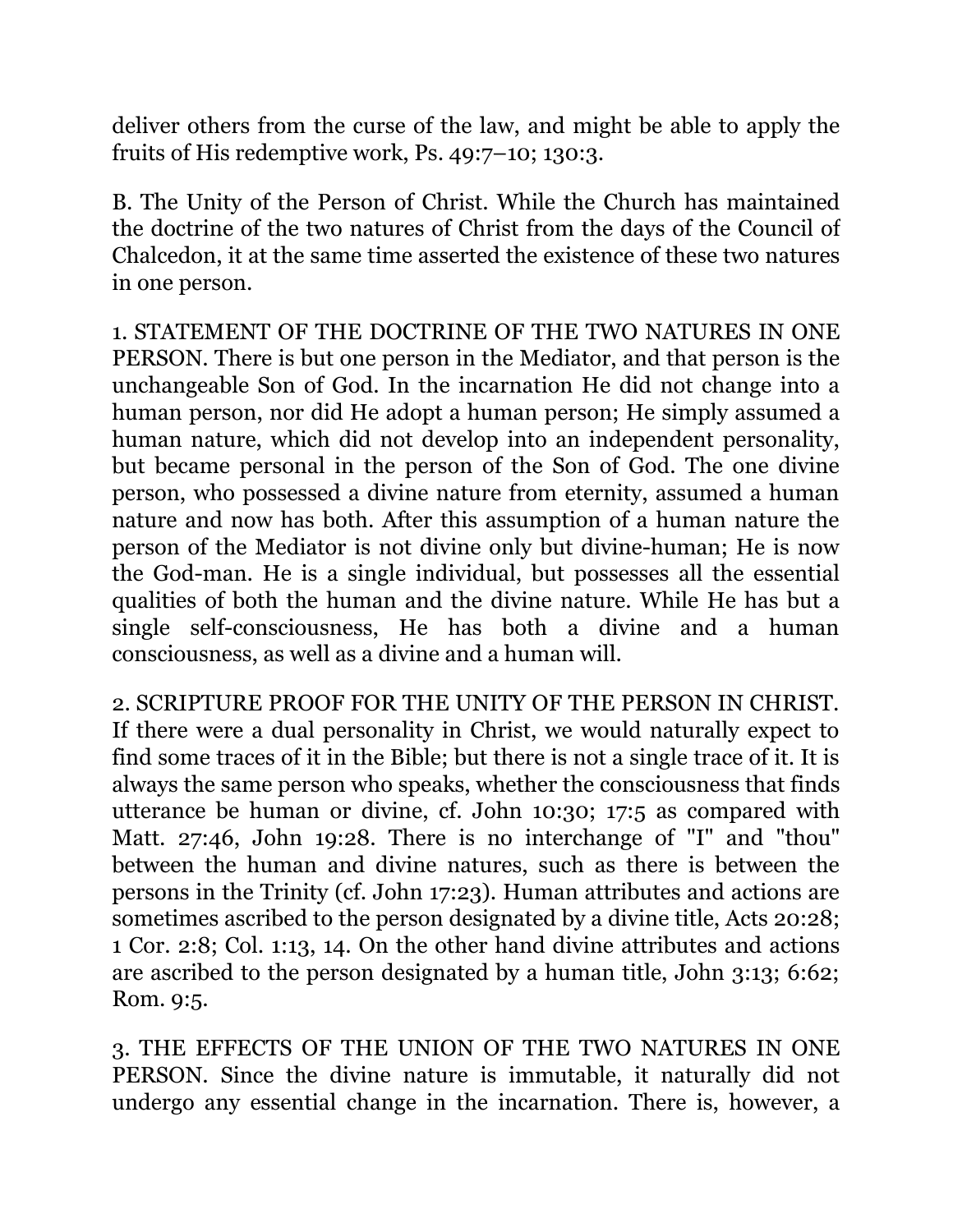threefold communication, which results from the union of the two natures in Christ:

a. A Communication of Attributes or Properties. This means that, after the incarnation, the properties of both the human and the divine natures are the properties of the person and are therefore ascribed to the person. The person can be said to be almighty, omniscient, omnipresent, and so on, but can also be called a man of sorrows, of limited knowledge, and subject to human wants and miseries.

b. A Communication of Operations. In virtue of this it may be said that the redemptive work of Christ is the work of the one undivided personal subject in Christ; that it is brought about by the co-operation of both natures; that each one of these natures works with its own special power; and that the result of this, as the work of a single person, forms an undivided unity.

c. A Communication of Graces. From the very first moment of its existence the human nature of Christ was adorned with all kinds of rich and glorious gifts. It shares in the grace and glory of being united with the divine person, and even becomes the object of prayer and adoration. Moreover, it partakes of those gifts of the Holy Spirit, particularly of the intellect, of the will, and of power by which the human nature of Christ was exalted high above all other intelligent creatures.

C. Some of the Most Important Errors in the Doctrine of Christ.

1. DENIAL OF THE REALITY OF THE DIVINE NATURE. In the early Christian centuries the reality of the divine nature of Christ was denied by the Ebionites and the Alogi. In more recent times this denial was shared by the Socinians of the days of the Reformation, and by the Unitarians and modern liberal theologians of the present day.

2. DENIAL OF THE REALITY OF CHRIST'S HUMAN NATURE. Second century Gnosticism denied the real humanity of Christ. Some ascribed to Christ merely a refined or heavenly body, while others distinguished between a human Jesus and a divine Christ who was connected with the former temporarily. The Sabellians of the fourth century regarded Christ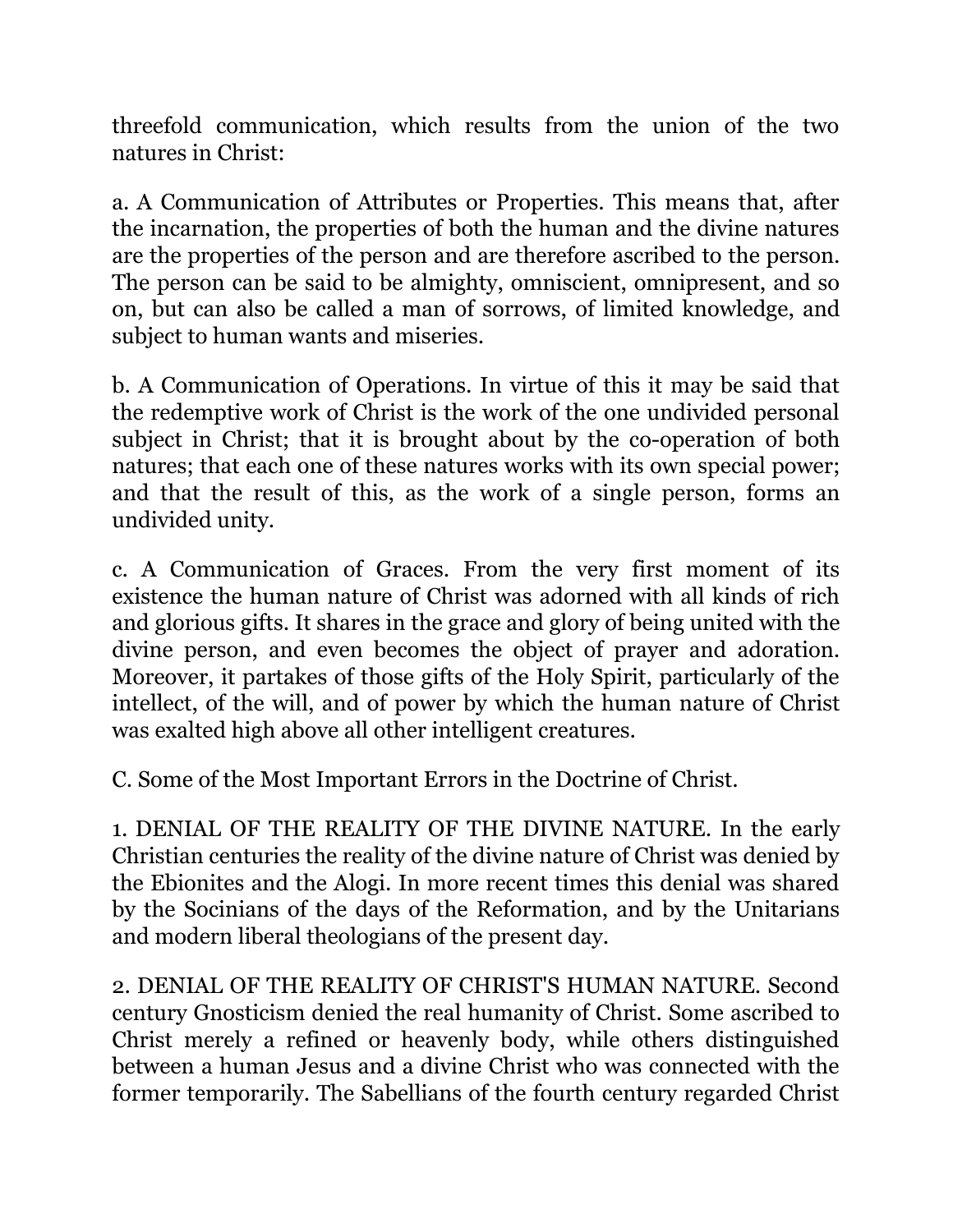merely as a mode in which God manifested Himself.

3. DENIAL OF THE INTEGRITY OF THE TWO NATURES. The Arians regarded Christ as a created being, neither God nor man, a sort of demigod, while Appolinaris, who conceived of man as consisting of three parts, body, soul, and spirit, maintained that the human nature of Christ consisted only of two, body and soul, while the divine Logos took the place of the spirit.

4. DENIAL OF THE UNITY OF THE PERSON OF CHRIST. The Nestorians virtually denied the real union of the two natures in Christ. They distinguished the two so sharply as to make them really two persons morally agreed in purpose and action.

5. DENIAL OF THE TWO NATURES OF CHRIST. The Eutichians represented the opposite extreme in speaking of the two natures of Christ as fused into some third nature neither human nor divine. Sometimes it was represented as if the human nature were absorbed in the divine. The Lutheran view of Christ is somewhat akin to the Eutichian.

Questions for Review:

What Bible proof is there for the deity and for the humanity of Christ? What Scripture proof is there for the sinlessness of Christ? What is the nature of the person of Christ, divine, human, or divine-human? How can the unity of the person of Christ be proved from Scripture? What are the effects of the union of the two natures in Christ? Is it proper to make Christ the object of our prayers? Which are the main errors relating to the doctrine of Christ?

References for Further Study:

Berkhof, Reformed Dogmatics, I, pp. 310–332; Hodge, Outlines of Theology, pp. 378–390; McPherson, Christian Dogmatics, pp. 288–321; Orr, Side-Lights on Christian Doctrine, pp. 115–122.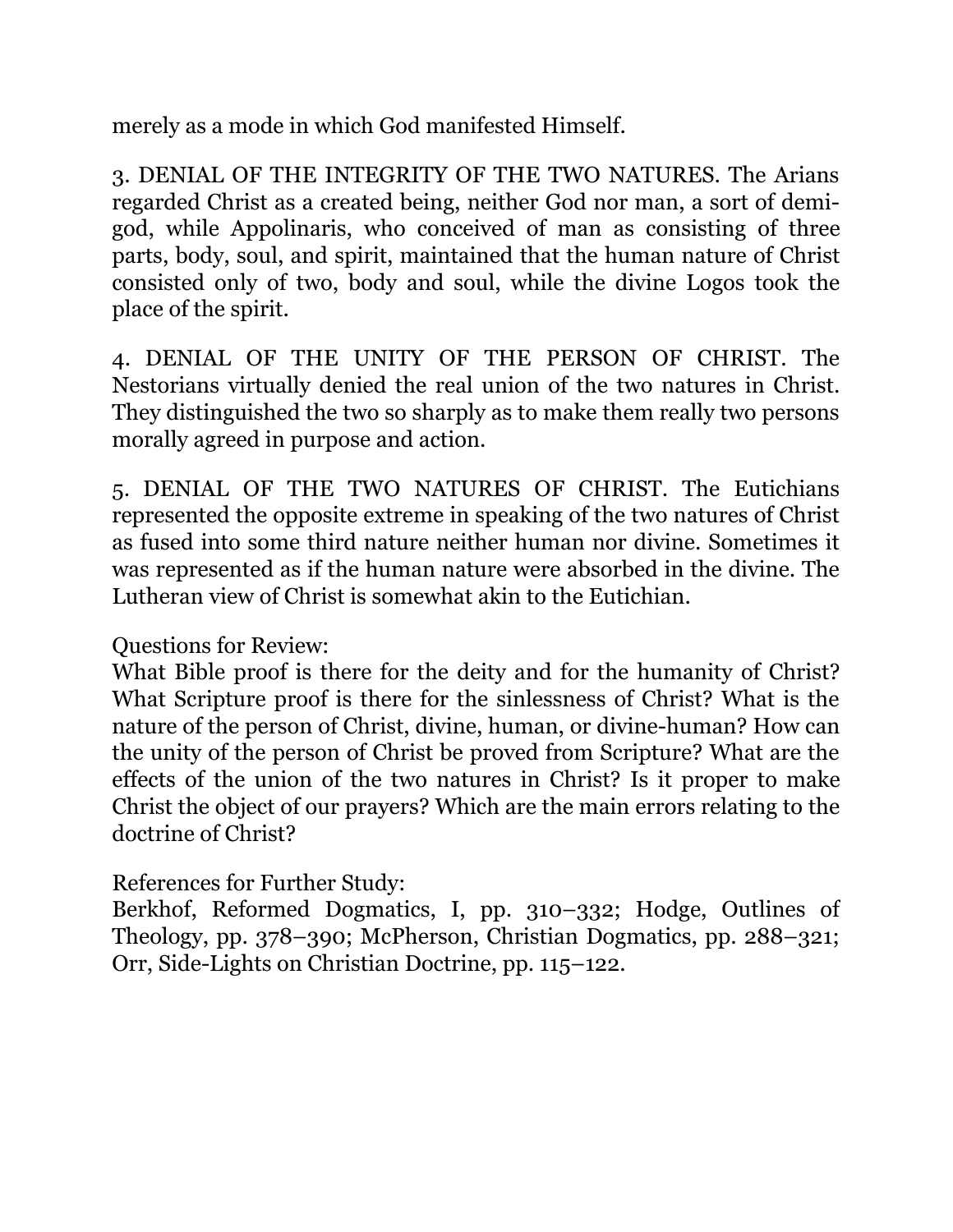# **THE STATES OF CHRIST**

The doctrine of the states of Christ was developed in the seventeenth century. The states in question are the states of the person of the Mediator and not, as the Lutherans maintain, of the human nature of Christ. It should be borne in mind that a state is not exactly the same as a condition. The former is one's position in life and particularly the relation in which one stands to the law, while the latter is one's mode of existence, especially as this is determined by the circumstances of life. One who is found guilty in a court of justice is in a state of guilt or condemnation, and this is usually followed by a condition of incarceration with all its attendant deprivation and shame. The states of the Mediator are generally treated as including the resulting conditions. In fact, the usual enumeration of the stages of Christ's humiliation and exaltation makes the resulting conditions more prominent than the states themselves.

A. The State of Humiliation. The state of humiliation consists in this that Christ laid aside the divine majesty which was His as the sovereign Ruler of the universe, and assumed human nature in the form of a servant; and that He, who is Himself the supreme Lawgiver, became subject to the demands and the curse of the law. This doctrine is based on such passages as Matt. 3:15; Gal. 3:13; 4:4; Phil. 2:6–8. This state of Christ is reflected in the corresponding condition, in which we usually distinguish the following stages:

1. THE INCARNATION AND BIRTH OF CHRIST. In the incarnation the Son of God, sometimes called the Word (John 1), became flesh. This does not mean that He ceased to be what He was and changed into a man. In His essential nature the Son of God is exactly the same before and after the incarnation. It merely means that He assumed, in addition to His divine nature, a complete human nature, consisting of body and soul, John 1:14; Rom. 8:3; 1 Tim. 3:16; 1 John 4:2; 2 John 7. Through the incarnation He really became one of the human race, since He derived His human nature from the substance of Mary. This should be maintained in opposition to the Anabaptists, who claim that He received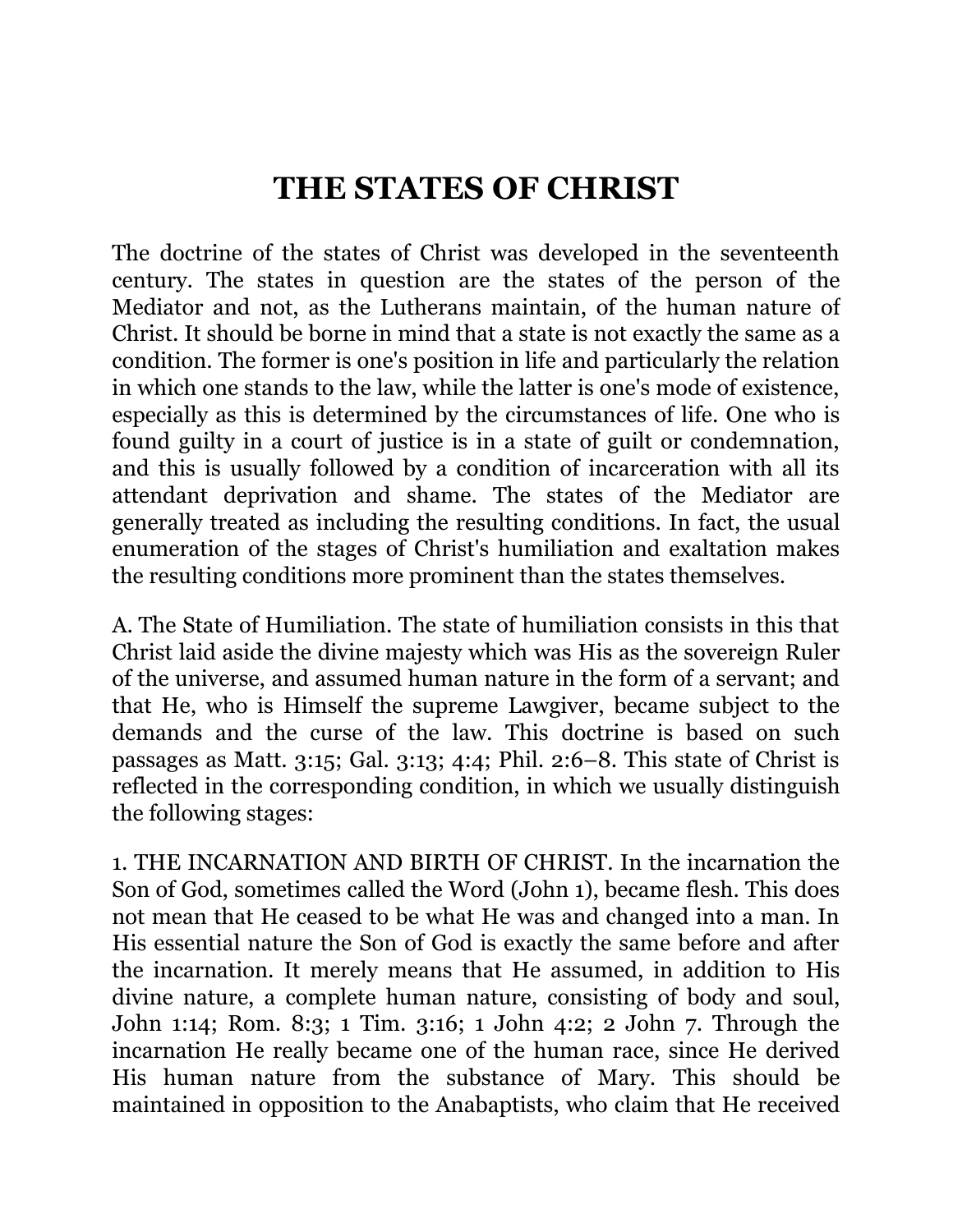it from heaven and that Mary was merely the conduit or channel through which it passed. Scripture teaches us that the incarnation was effected by a virgin birth, and in view of this our Confession states that the human nature of Christ was "conceived in the womb of the blessed virgin Mary by the power of the Holy Ghost, without the means of man." This doctrine is based on the following passages of Scripture, Isa. 7:14; Matt. 1:20; Luke 1:34, 35. The work of the Holy Spirit in connection with the birth of Christ was twofold: (a) He caused the conception of Christ's human nature in the womb of Mary; and (b) He sanctified this human nature in its very inception, and thus kept it free from the pollution of sin. The doctrine of the virgin birth was accepted by the Church from the earliest times, but is denied by modern liberal theologians, as contrary to the laws of nature. Some maintain that the incarnation is not a part of the humiliation of Christ, since He still has His human nature, and yet is no more in a state of humiliation. But we should carefully discriminate here. While an act of great condescension, it was not necessarily a humiliation that the Son of God assumed a human nature; but it was an act of humiliation that He assumed "flesh," that is, human nature as it is since the fall, weakened and subject to suffering and death, though in His case free from the taint of sin.

2. THE SUFFERINGS OF CHRIST. We are often inclined to think of the sufferings of Christ as limited to His final agonies. Yet His whole life was a life of suffering. It was the servant-life of the Lord of Hosts, the life of the sinless One in a sin-cursed world. The way of obedience was for Him a way of suffering. He suffered from the repeated assaults of Satan, from the hatred and unbelief of His own people, and from the persecution of His enemies. His loneliness must have been oppressive, and His sense of responsibility crushing. The real essence of His sufferings should not be sought in His bodily discomfitures and pains as such, but in these accompanied with anguish of soul and a mediatorial consciousness of sin. Because of His ethical perfection and His passion for righteousness and holiness and truth, the causes of suffering were far more numerous for Him than they are for us. No one could feel the poignancy of pain and grief and moral evil as Jesus could. The temptations of Christ also formed a part of His sufferings, and a very essential part. It was only by entering into the very trials of men that Jesus could become a truly sympathetic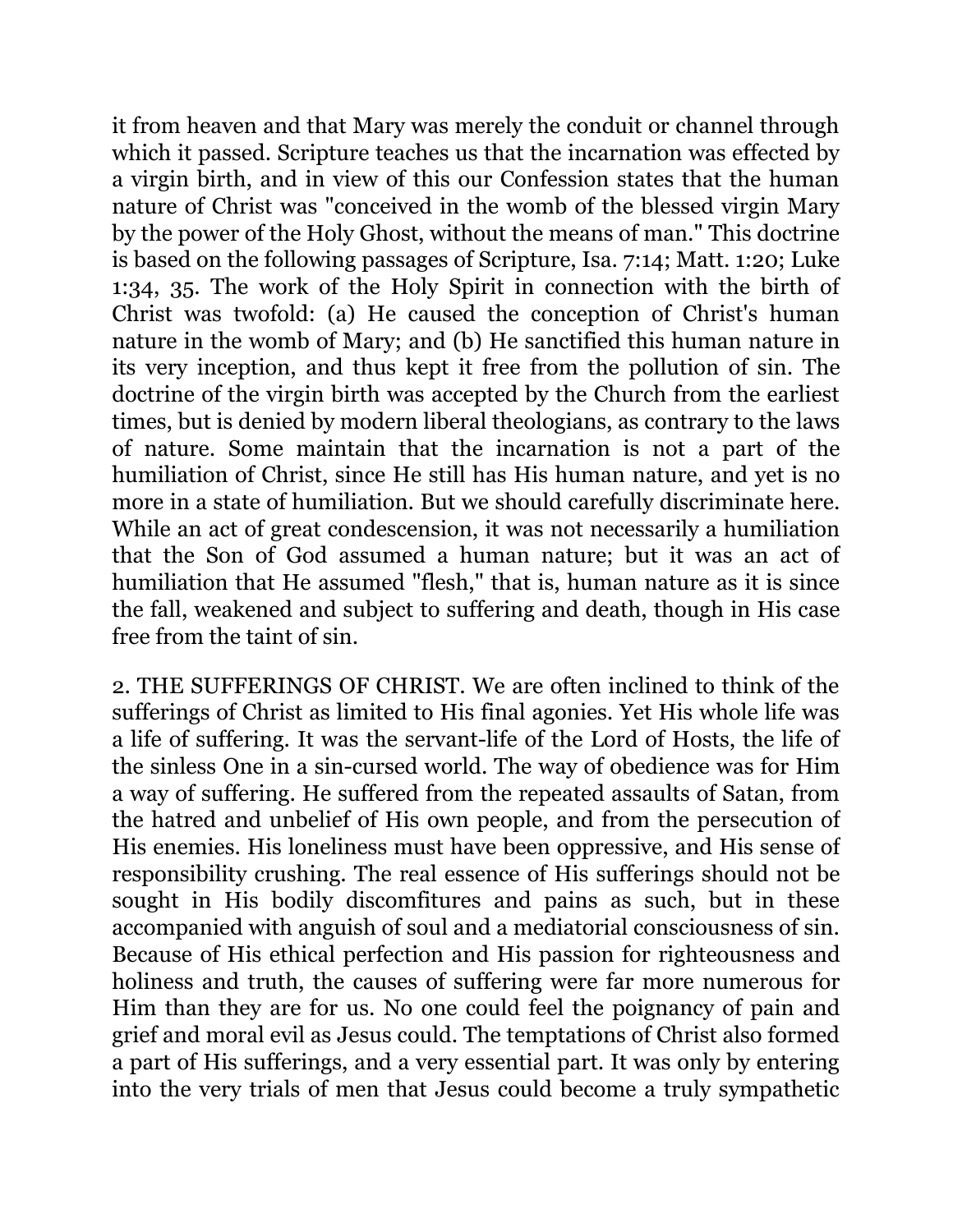High Priest, "able to succor them that are tempted," Matt. 4:1–11; Luke 22:28; John 12:27; Heb. 2:18; 4:15; 5:7–9. No fully satisfactory answer can be given to the question, how it was possible that Jesus, the sinless One, should be tempted. On the one hand we must maintain the reality of His temptations, and on the other hand the certainty that these temptations could never result in sin on His part.

3. THE DEATH OF CHRIST. When we speak of the death of Christ here, we have in mind His physical death. Christ did not die as the result of an accident, nor by the hand of an assassin, but under a judicial sentence. It was of importance that this should be so, because He had to be counted with the transgressors. Moreover, it was significant that He was tried and sentenced by a Roman judge, representing the highest judicial power in the world, functioning by the grace of God, and dispensing justice in God's name. Furthermore, it had special significance that He was not beheaded or stoned to death, but crucified. By suffering that Roman form of punishment He was reckoned with the meanest criminals and the scum of mankind, and thus met the extremest demands of the law. At the same time He suffered an accursed death, and thus gave evidence of the fact that He became a curse for us, Deut. 21:23; Gal. 3:13.

4. THE BURIAL OF CHRIST. It might seem that the death of Christ was the last stage of His humiliation, especially in view of the last words on the cross: "It is finished." But these words in all probability refer to His active sufferings. It is quite clear that His burial also formed a part of His humiliation. Man's returning to the dust is part of the punishment of sin, Gen. 3:19. Moreover, several passages of Scripture clearly imply that the Saviour's abode in the grave was a humiliation, Ps. 16:10; Acts 2:27, 31; 13:34, 35. The sinner is represented as being buried with Christ, and this refers to the going down, the putting off, the destruction of the old man, Rom. 6:1–6. It clearly shows that the burial of Christ is regarded as a part of His humiliation. The burial of Christ served the purpose of removing the terrors of the grave for the redeemed and of sanctifying the grave for them.

5. THE DESCENT OF CHRIST INTO HADES. After speaking of the sufferings and death of the Saviour, the Apostolic Confession adds: "He descended into hell (hades)." These words are variously interpreted.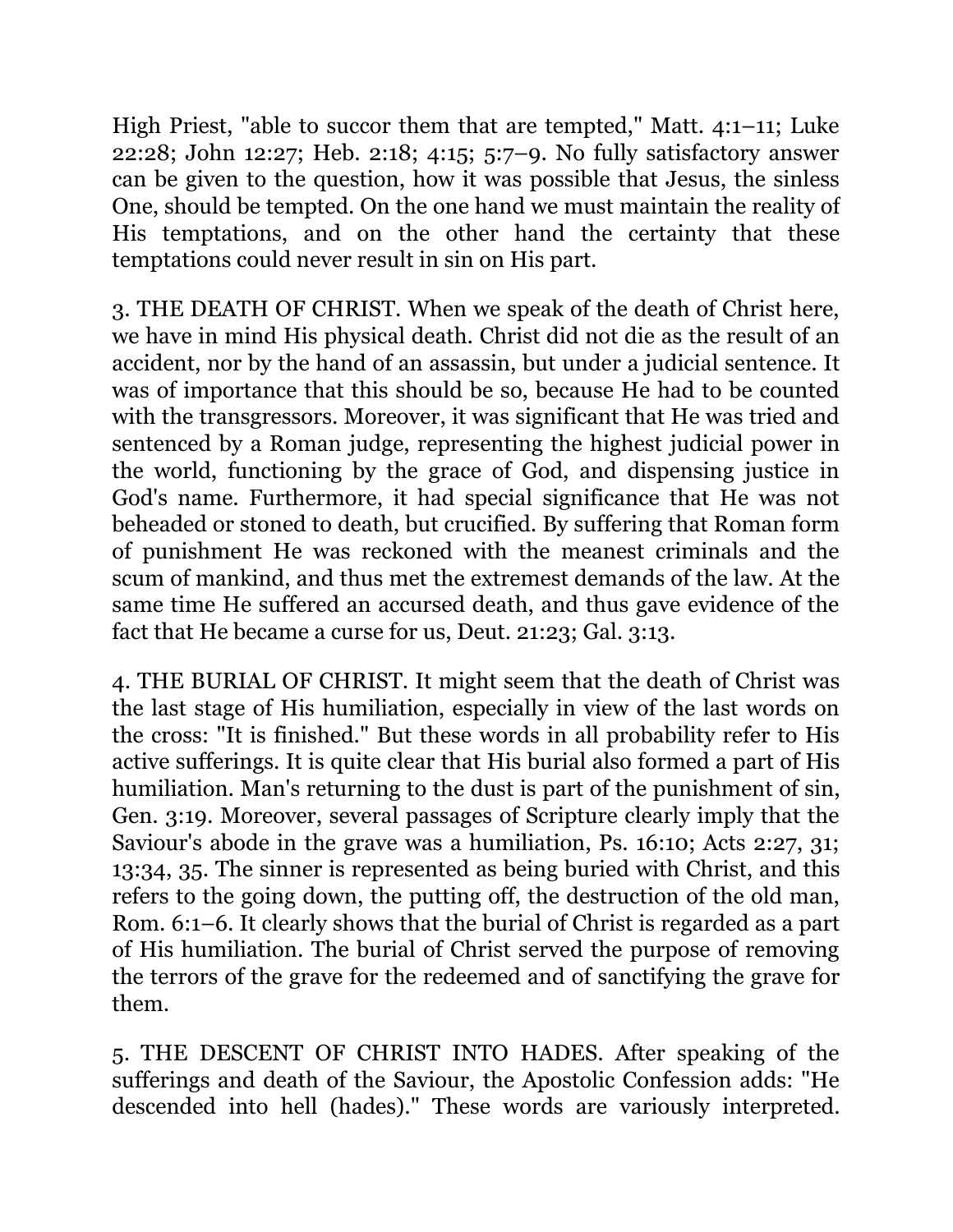Roman Catholics interpret them to mean that Christ after His death went down into the Limbus Patrum, where the Old Testament saints were confined, to release them and bring them to heaven. Lutherans regard the descent into hades as the first stage of Christ's exaltation, a triumphal march, perhaps between His death and resurrection, to celebrate His victory over the powers of darkness. The Church of England holds that, while Christ's body was in the grave, the soul went into that part of hades, called paradise, the abode of the righteous souls, and gave them a fuller exposition of the truth. Finally, the Reformed Churches usually interpret the phrase, "He descended into hell," figuratively as an expression of the idea that Christ suffered the pangs of hell both in Gethsemane and on the cross. On the whole it seems best to combine two thoughts: (a) that Christ suffered the pangs of hell in the garden and on the cross; and (b) that He entered the deepest humiliation of the state of death. The Scripture passages on which the doctrine of the descent into hades is based are especially the following: Ps. 16:8, 10; Eph. 4:9; 1 Pet. 3:18, 19; 4:6.

B. The State of Exaltation. In the state of exaltation Christ passed from under the law as a covenant obligation, having paid the penalty for sin and merited righteousness and eternal life for the sinner. As Mediator He now entered into the undivided favor and good pleasure of God, and was crowned with a corresponding honor and glory. It had to appear also in His condition that the penalty of sin was lifted. His exaltation was also His glorification. Roman Catholics and Lutherans teach that the exaltation of Christ began with the descent into hades. Reformed Churches, however, maintain that it began with the resurrection of Christ. Four stages must be taken into consideration here.

1. THE RESURRECTION OF CHRIST. The resurrection was the great turning-point in the states of Christ.

a. The Nature of the Resurrection. The resurrection of Christ did not consist in the mere fact that He came to life again and that body and soul were re-united. If this were all it involved, He could not be called "the firstfruits of them that slept," 1 Cor. 15:20, nor "the firstborn from the dead," Col. 1:18; Rev. 1:5. It rather consisted in this that in Him human nature, both body and soul, was restored to its pristine purity, strength, and perfection, and even raised to a higher level, while body and soul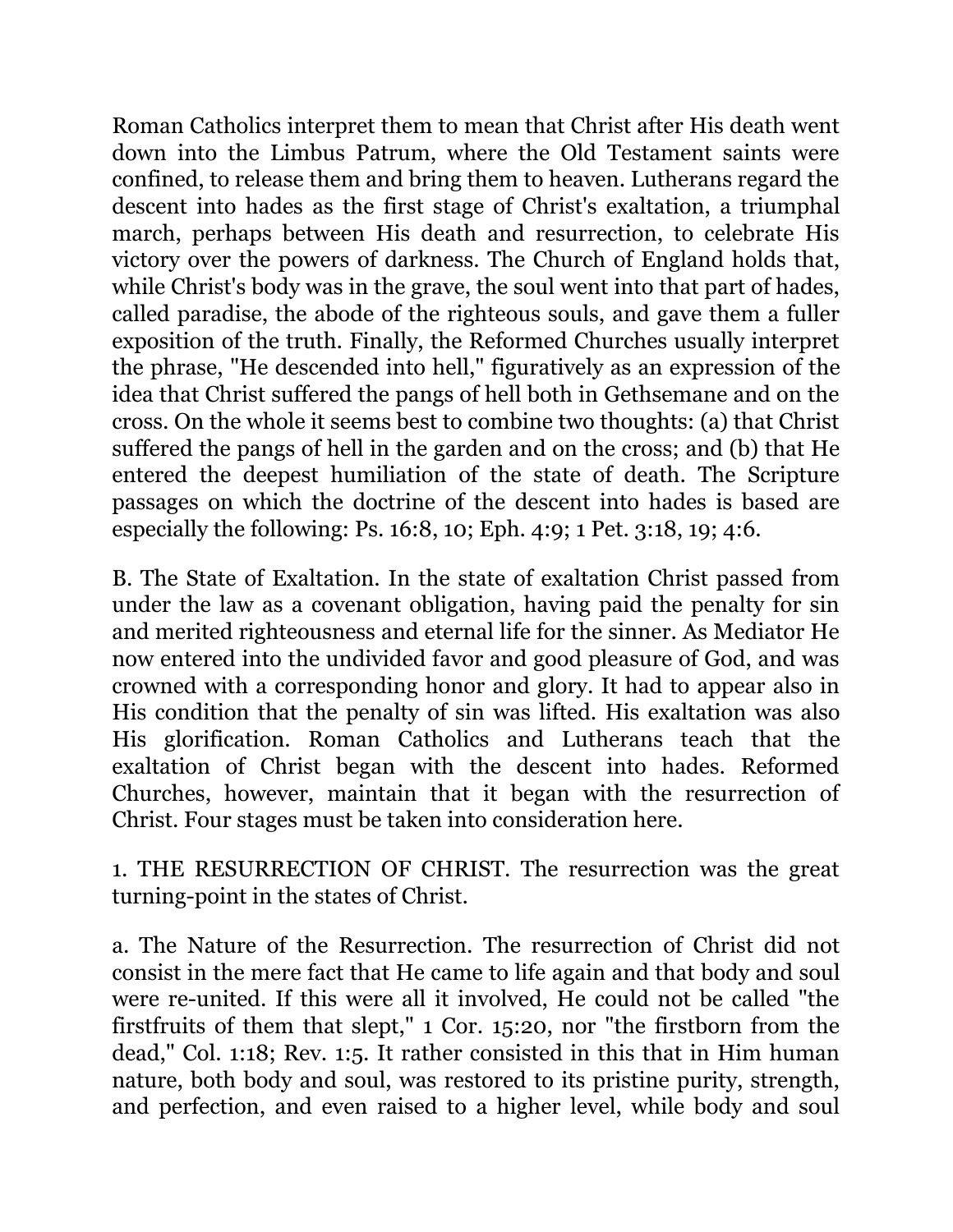were re-united into a living organism. It was quite evident after the resurrection that His body had undergone a remarkable change. It was the same and yet so different that it was not easily recognized. It was a material and real body, and yet one that could suddenly appear and disappear in a surprising manner, a body transformed into a perfect organ of the spirit, and therefore "spiritual," Luke 24:31, 36, 39; John 20:19; 21:7; 1 Cor. 15:50. Evidently there was also a change in the soul life of Christ. This does not mean that He was changed religiously and ethically, but that His soul was endowed with new qualities, perfectly adjusted to His future heavenly environment. Through the resurrection He became the life-giving Spirit, 1 Cor. 15:45.

b. The Significance of the Resurrection. The resurrection of Christ has a threefold significance:

(a) It constitutes, a declaration of the Father that Christ met all the demands of the law as a covenant obligation; (b) it symbolizes what will happen to believers in their justification, spiritual birth, and future resurrection, Rom. 6:4, 5, 9; 8:11; 1 Cor. 6:14; 15:20–22; 2 Cor. 4:10, 11, 14; Col. 2:12; 1 Thess. 4:14; and (c) it is the cause of our justification, regeneration, and final resurrection, Rom. 4:25 5:10; Eph. 1:20; Phil. 3:10; 1 Pet. 1:3.

c. The Denial of the Resurrection. The resurrection of Jesus Christ is a miracle which defies all natural explanation. For that very reason many at present deny the resurrection of Christ, declaring it to be a physical impossibility, since material particles in the course of time enter into the composition of many bodies, and can never be restored to all the bodies of which they once formed a part. But they who deny the resurrection must, of course, explain the undeniable fact that belief in the resurrection of Christ was general in the first Christian century. Various theories have been suggested in explanation, such as (a) that the apostles and other early witnesses palmed off a falsehood on a credulous people; (b) that Jesus did not really die, but merely swooned, while the apostles thought that He had actually died; (c) that the apostles and the women in their excited state of mind saw visions of Jesus and confused these with actual appearances; and (d) that the resurrection story was really imported from other oriental religions and derived from pagan myths. But these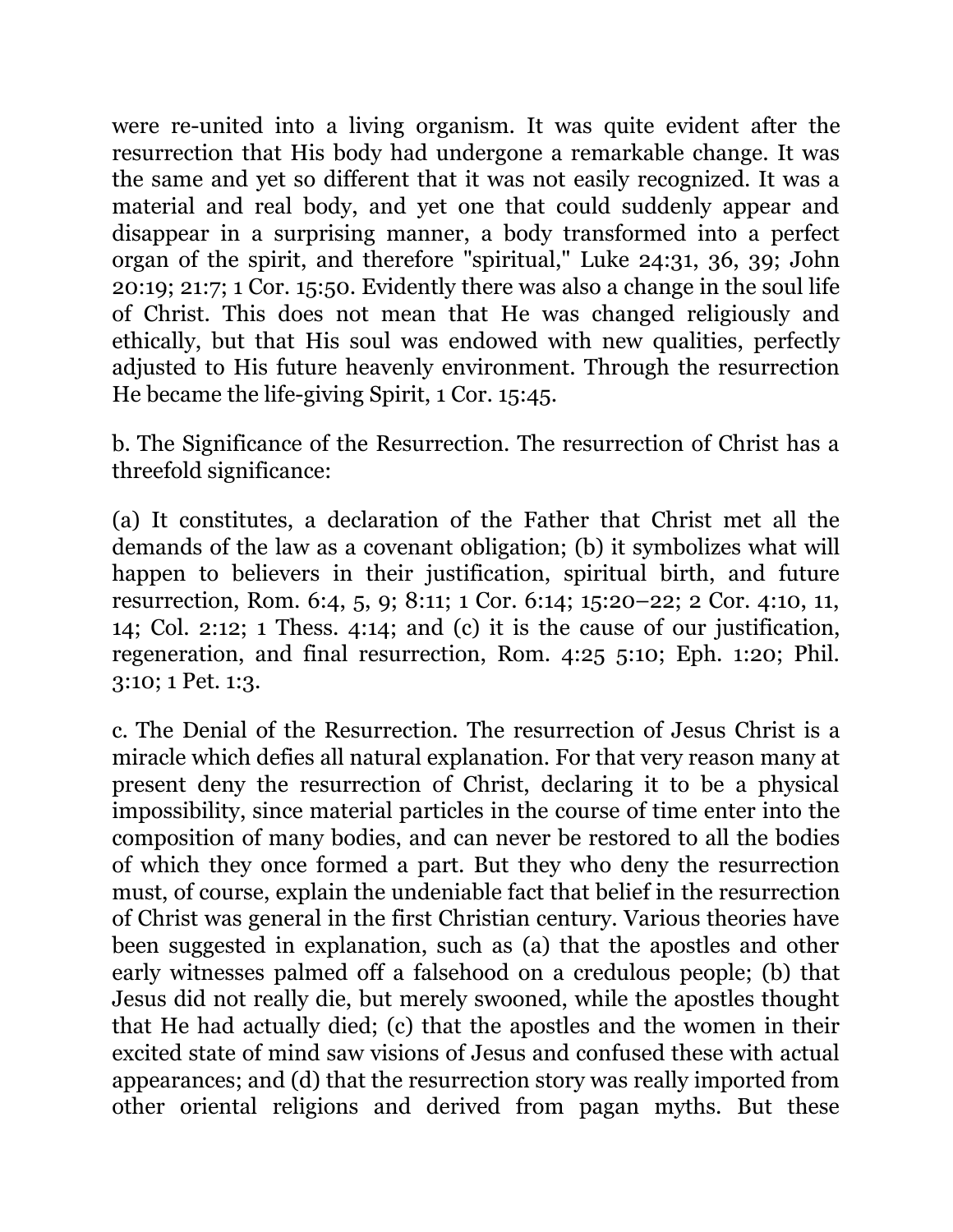explanations fail to do justice to the facts in the case, as they are narrated in Scripture.

2. THE ASCENSION OF CHRIST. The ascension of Christ does not stand out as boldly on the pages of the Bible as the resurrection. The latter was the real turning-point in the life of Jesus, and the ascension may be called its necessary complement and completion. This does not mean that the ascension was devoid of independent significance. The Scriptural proof for it is quite sufficient. Jesus referred to it time and again before His death, John 6:62; 14:2, 12; 16:5, 10, 17, 28; 17:5; 20:17. Luke gives us a double account of it, Luke 24:50–53; Acts 1:6–11. Paul refers to it repeatedly, Eph. 1:20; 4:8–10; 1 Tim. 3:16, and the Epistle to the Hebrews calls attention to its significance, 1:3; 4:14; 9:24.

a. The Nature of the Ascension. The ascension may be described as the visible ascent of the person of the Mediator from earth to heaven, according to His human nature. It was a local transition, a going from place to place. This implies, of course, that heaven is a place as well as earth. But the ascension of Jesus was not merely a transition from one place to another; it also included a further change in the human nature of Christ. That nature now passed into the fulness of heavenly glory, and was perfectly adapted to the life of heaven. Some Christian scholars of recent date consider heaven to be a condition rather than a place, and therefore do not conceive of the ascension locally. Scripture clearly represents heaven as a place, however. It is the dwelling-place of created beings, such as angels and saints, Matt. 18:10; 2 Cor. 5:1, and is often mentioned alongside of the earth, which is a place, 1 Chron. 16:31; Eccl. 5:2; Isa. 66:1. Moreover, the Bible directs our thought upward to heaven and downward to hell, Deut. 30:12; Josh. 2:11; Ps. 139:8; Rom. 10:6, 7.

b. The Lutheran Conception of the Ascension. The Lutheran view of the ascension differs from that of the Reformed. They do not regard it as a local transition but as a change of condition, whereby the human nature of Christ passes into the full enjoyment and exercise of the divine perfections, which were communicated to it at the incarnation, and thus became permanently omnipresent.

c. The Significance of the Ascension. In the ascension we see Christ as our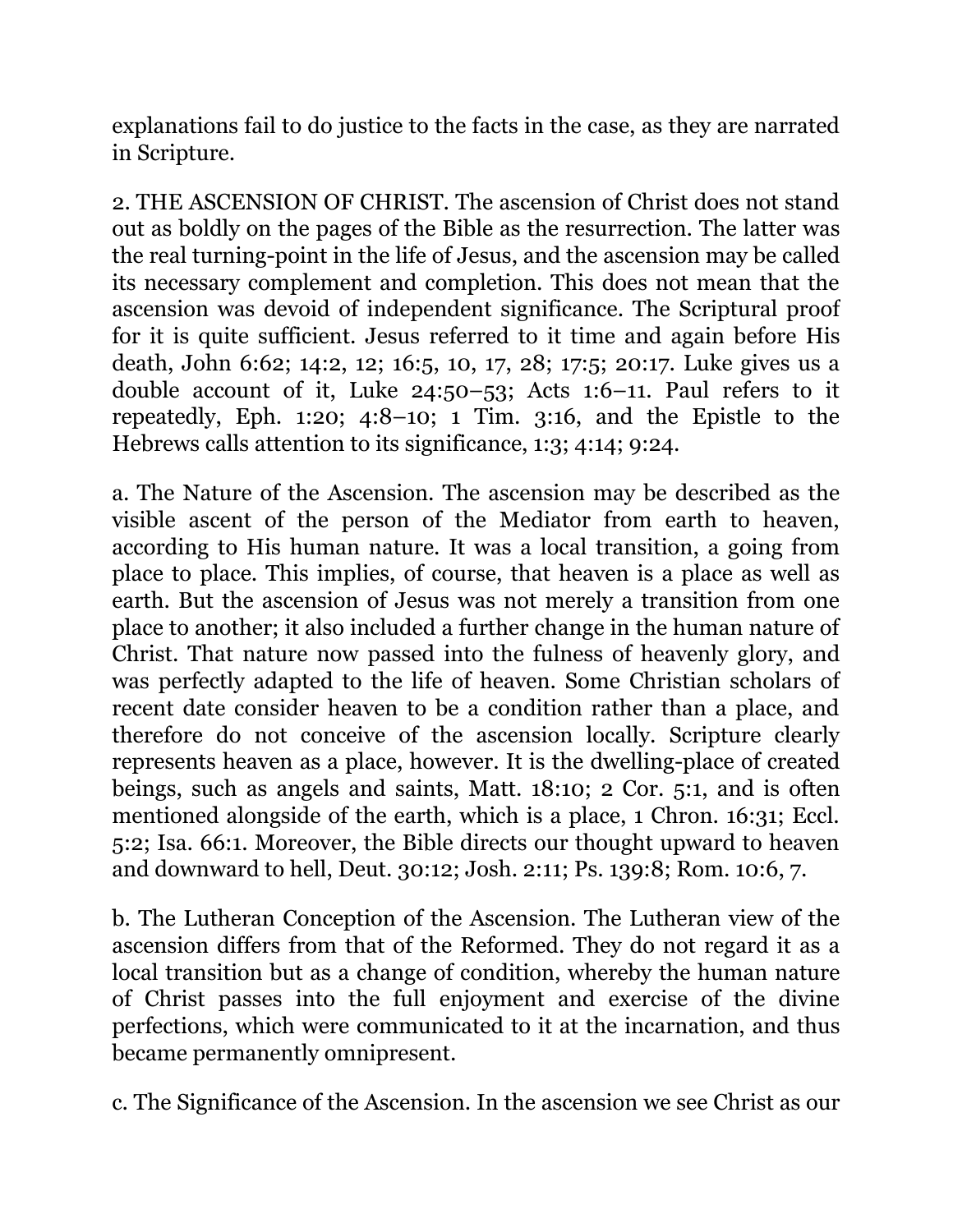great High Priest entering the inner sanctuary to present His completed sacrifice to the Father. It is prophetic of the ascension to all believers, who are even now set with Christ in heavenly places, Eph. 2:6, and are destined to be with Him forever, John 17:24. Finally, it is also instrumental in preparing a place for those that are of Christ. The Lord Himself points to the necessity of going to the Father. in order to prepare a place for His disciples, John 14:2, 3.

3. CHRIST'S SESSION AT THE RIGHT HAND OF GOD. After His ascension Christ took His place on the throne at the right hand of the Father. He predicted that He would be seated at the right hand of power, Matt. 26:64. Peter makes mention of it in his sermons, Acts 2:33–36; 5:31, and several passages in the Epistles refer to it, Eph. 1:20–22; Heb. 10:12; 1 Pet. 3:22; Rev. 3:21; 22:1. Naturally, the expression "right hand of God" cannot be taken literally, but should be understood as a figurative indication of the place of power and glory. That Christ is seated at the right hand of the Father simply means that the reins of government over the Church and the universe are entrusted to Him, and that He is made to share in the corresponding glory. It is His public inauguration as the God-man. During His session at the right hand of God, Christ rules and protects His Church and exercises authority over the universe in behalf of His people; presents His completed sacrifice to the Father, making it effective and securing its benefits by constant intercession for all believers; and continues to teach His people through the Holy Spirit and through the instrumentality of His servants.

4. THE PHYSICAL RETURN OF CHRIST. The highest stage in the exaltation of Christ is not reached until He returns in the capacity of Judge. He Himself refers to this as a special prerogative, John 5:22, 27, and so do the apostles, Acts 10:42; 17:31. Several other passages also refer to His judicial activity, Matt. 19:28; 25:31–34; Luke 3:17; Rom. 2:16; 14:9; 2 Cor. 5:10; 2 Tim. 4:1; Jas. 5:9. Some place the return of Christ in the past, claiming that the promise of His coming again was realized when He returned in the Holy Spirit on the day of Pentecost. But this was a spiritual and invisible return, while the Bible teaches us to look for a physical and visible return of Christ, Acts 1:11. Even after Pentecost we are taught to look forward to the coming of Christ, 1 Cor. 1:7; 4:5; 11:26;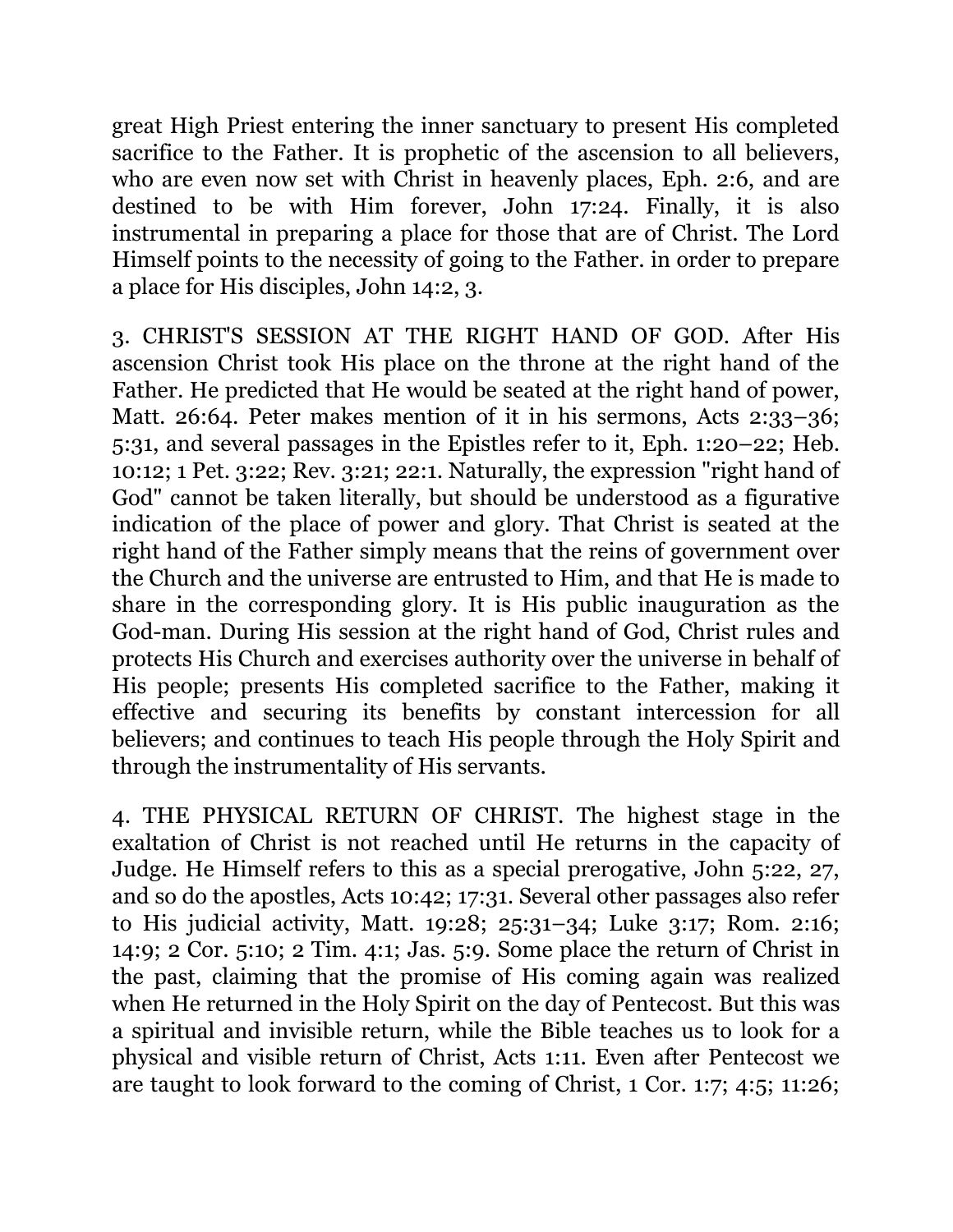Phil. 3:20; Col. 3:4; 1 Thess. 4:15–17; 2 Thess. 1:7–10; Tit. 2:13; Rev. 1:7. The second coming of Jesus Christ will be for the purpose of judging the world and perfecting the salvation of His people. It will signalize the complete victory of His redemptive work.

#### Questions for Review:

What is meant by the states of the Mediator? What is the state of humiliation? In what did the incarnation consist? How did Christ receive His human nature? What Scripture proof have we for the virgin birth? What was the work of the Holy Spirit in connection with the birth of Christ? Was the incarnation a part of Christ's humiliation? Were the sufferings of Christ limited to the end of His life? What was the nature of His sufferings? What significance does it have that Christ died a judicial death, and that He died by crucifixion? What significance did the burial of Christ have? What different views are there of the descent into hades? What is the correct view? What is the state of exaltation? What was the nature of the resurrection of Christ? In what respect was the body of Christ changed after the resurrection? Did He undergo any other change? What was the significance of the resurrection? On what ground is it denied by some? What theories are suggested to explain the general belief in the resurrection of Christ? How is the ascension of Christ related to His resurrection? How does Scripture prove that the ascension was a change from place to place? How do the Lutherans conceive of the resurrection? What significance has the ascension? What is meant by the session of Christ at the right hand of God? What work does He accomplish during His session? Did Christ return in the Holy Spirit? Was this the predicted second coming of Christ? What is the purpose of His second coming?

#### References for Further Study:

Berkhof, Reformed Dogmatics, I, pp. 333–362; Hodge, Systematic Theology, II, pp. 610–638; Hodge, Outlines of Theology, pp. 438–44; McPherson, Christian Theology, pp. 321–330; Dick, Lectures on Theology, Lect. LX–LXIII.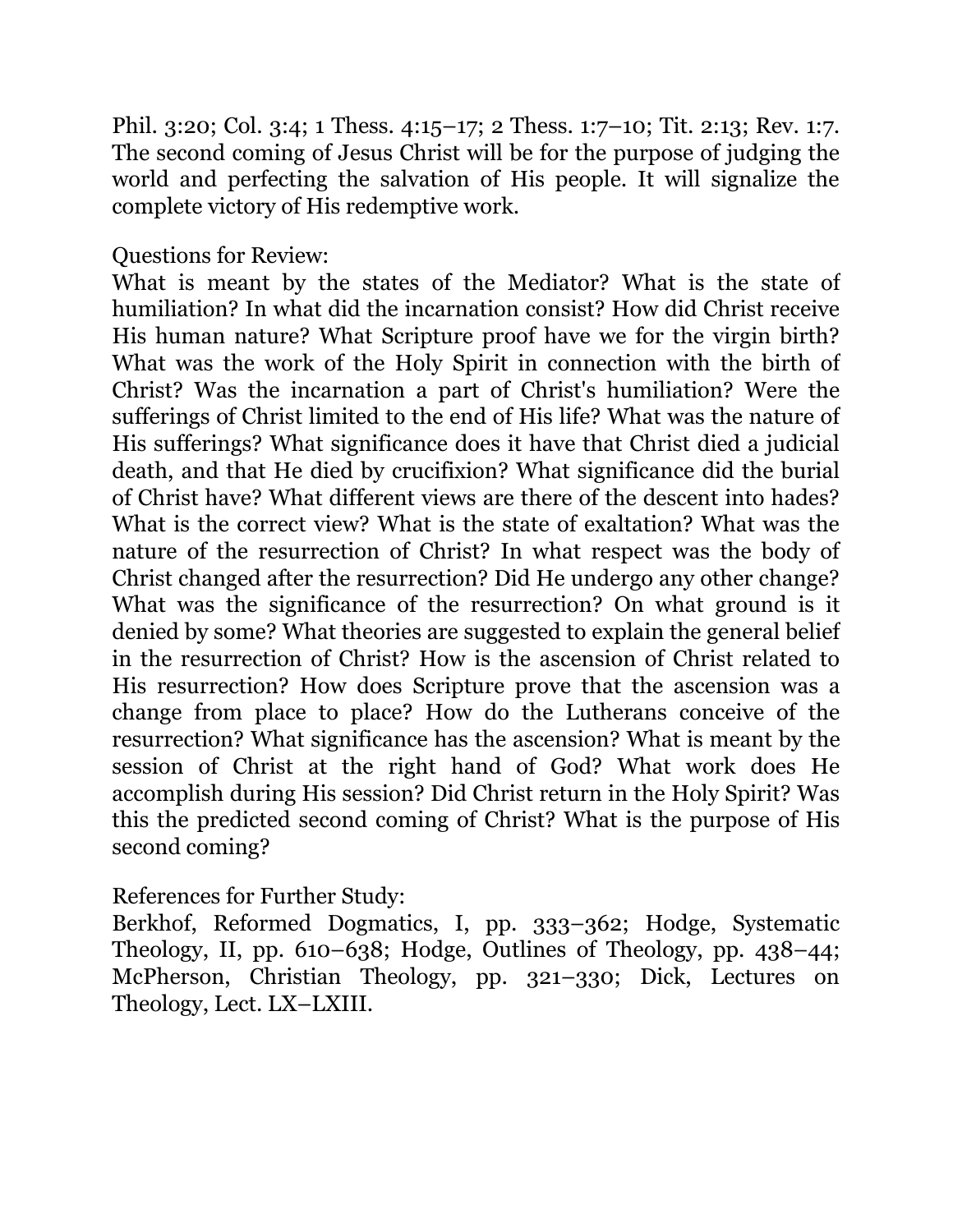# **THE WORK OF CHRIST**

#### **THE OFFICES OF CHRIST**

Since the days of Calvin it is customary to speak of three offices of the Mediator. Man, as he was created by God, was intended to function as prophet, priest, and king. Hence he was endowed with knowledge and understanding, with righteousness and holiness, and with dominion over the lower creation. The entrance of sin into the world affected the whole man and made it impossible for him to function properly in his threefold capacity as prophet, priest, and king. He is subject to the power of error and deception, of unrighteousness and moral pollution, and of misery and death. Christ came as the ideal man and for the purpose of restoring man to his original condition, and as such necessarily functioned as prophet, priest, and king. In some circles there is a tendency to recognize only one of the offices of Christ. Rationalism stresses the prophetic, Mysticism the priestly, and Chiliasm the kingly office of Christ. Modern liberal theology is inclined to deny the offices altogether. It is so much in love with Christ as the ideal man, the loving helper, and the elder brother, that it dislikes to think of Him in any official capacity.

A. The Prophetic Office. The Old Testament predicts the coming of Christ as a prophet in Deut. 18:15, a passage that is applied to Christ in Act 3:22, 23. He speaks of Himself as a prophet in Luke 13:33. Moreover, He claims to bring a message from the Father, John 8:26–28; 12:49, 50; 14:10, 24; 15:15; 17:8, 20, foretells future things, Matt. 24:3–35; Luke 19:41–44, and therefore speaks with singular authority, Matt. 7:29. In view of all this it is no wonder that the people recognized Him as a prophet, Matt. 21:11, 46; Luke 7:16; 24:19; John 3:2; 4:19; 6:14; 7:40; 9:17.

1. THE SCRIPTURAL IDEA OF A PROPHET. The classical passages, Ex. 7:1 and Deut. 18:18, indicate that there are two sides to the prophetic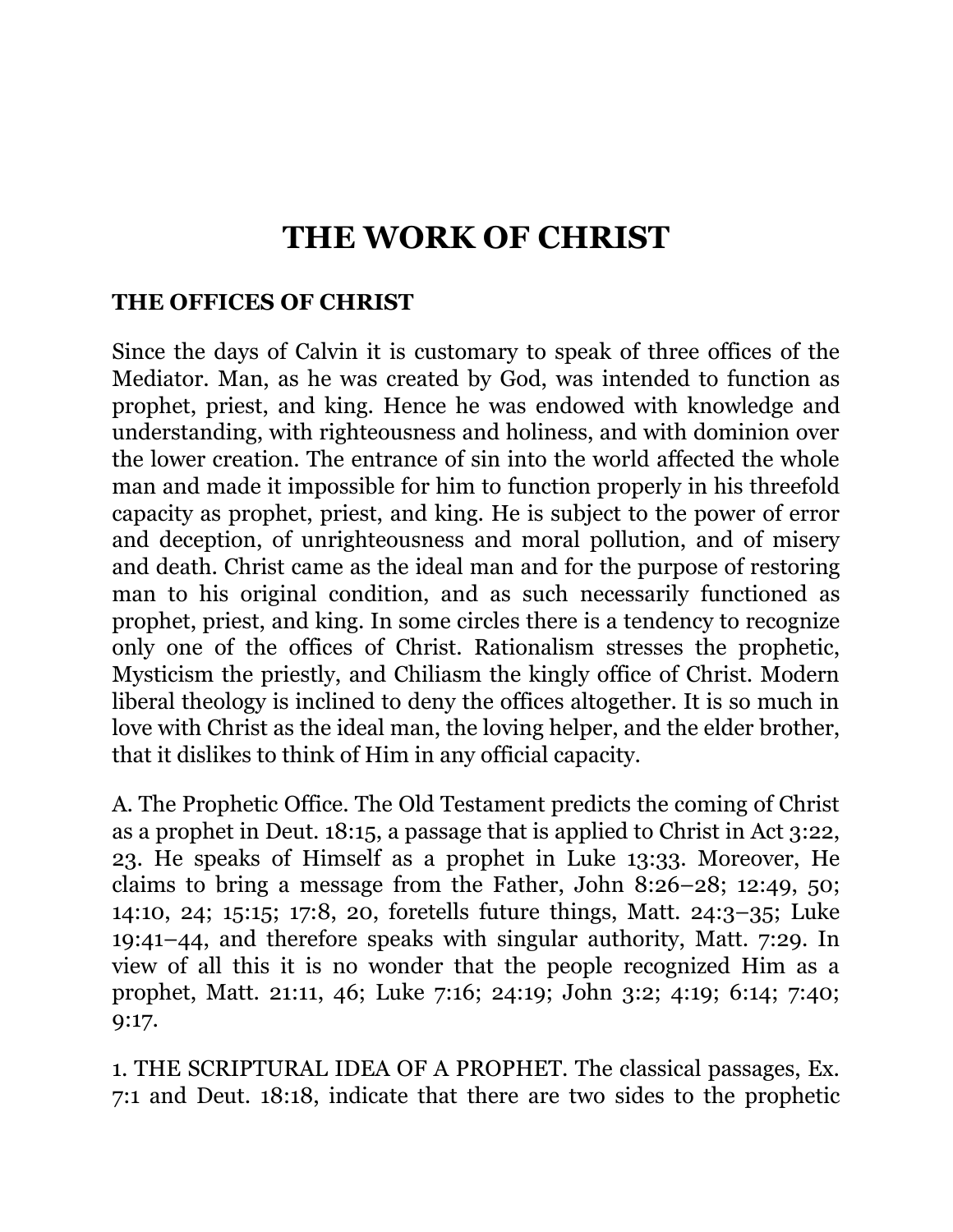office, the one receptive and the other productive. The prophet receives divine revelations in dreams, visions, or verbal communications; and passes these on to the people, either orally, or visibly in prophetic actions, Num. 12:6–8; Isa. 6; Jer. 1:4–10; Ezek. 3:1–4, 17. The receptive side is the most important and controls the other. Without receiving the prophet cannot give, and he cannot give more than he receives. Yet the productive side is also essential. One who merely receives revelations is not yet a prophet. It was the duty of the prophets to reveal the will of God to the people, to interpret the law in its moral and spiritual aspects, to protest against formalism and sin, calling the people back to the path of duty, and to direct attention to the glorious promises of God for the future.

2. THE WAYS IN WHICH CHRIST FUNCTIONS AS PROPHET. The prophetic work of Christ should not be limited to the time of His earthly life or His public ministry. He functioned as prophet during the old dispensation as the Angel of the Lord, and also in and through the prophets, 1 Pet. 1:11; 3:18–20. He did it while He was on earth in His teachings and by means of the accompanying signs. And His prophetic work did not cease when He ascended to heaven. He continued it by the operation of the Holy Spirit in and through the teaching of the apostles, John 14:26; 16:12–14; Acts 1:1; and still continues it through the ministry of the Word and in the spiritual illumination of believers. Even while He is seated at the right hand of the Father, He is ever active as our great Prophet.

3. MODERN EMPHASIS ON THE PROPHETIC WORK OF CHRIST. In so far as there is any recognition of the official work of Christ in modern liberal theology, the emphasis is altogether on the prophetic work of Christ. Christ stands out before the modern mind primarily as the great teacher of mankind. To believe in Christ is simply to accept His teachings and to submit to His guidance. By His word and example He is leading His followers to ever higher levels of moral and spiritual life.

B. The Priestly Office. The Old Testament predicts and prefigures the priesthood of the coming Redeemer. There are clear references to it in Ps. 110:4 and Zech. 6:13. In Isaiah 53 we see the Servant of the Lord especially in His priestly capacity. Moreover, the Old Testament priesthood, and particularly the high priest, clearly prefigured a priestly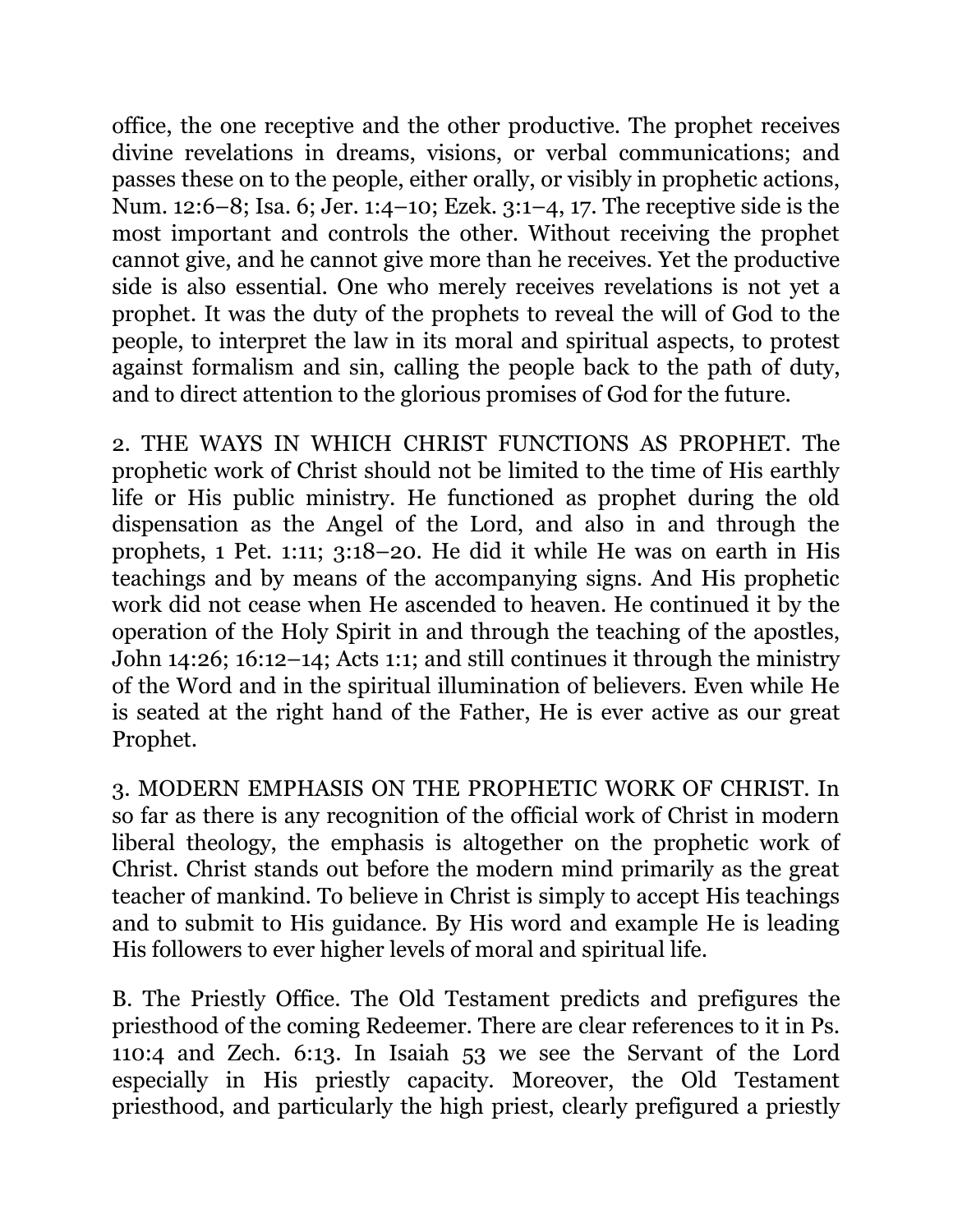Messiah. In the New Testament there is only a single book in which He is called priest, namely, the Epistle to the Hebrews, but there the name is applied to Him repeatedly, 3:1; 4:14; 5:5; 6:20; 7:26; 8:1. However, other New Testament books also refer to His priestly work, Mark 10:45; John 1:29; Rom. 3:24, 25; 1 Cor. 5:7; Eph. 5:2; 1 John 2:2; 4:10; 1 Pet. 2:24; 3:18.

1. THE SCRIPTURAL IDEA OF A PRIEST. The Bible makes a broad but important distinction between a prophet and a priest. The prophet was appointed to be God's representative with the people, and was primarily a religious teacher. The priest, on the other hand, was man's representative with God. He had the special privilege of approach to God, and of speaking and acting in behalf of the people. The Old Testament priests were also teachers, but their teaching differed from that of the prophets. While the latter emphasized the moral and spiritual duties, responsibilities, and privileges, the former stressed the ritual observances involved in the proper approach to God. The characteristics of a priest are given rather fully in Heb. 5:1. The priest (a) is taken from among men to be their representative; (b) is appointed by God (vs. 3); (c) is active in the interest of men in things pertaining to God, that is, religious things; and (d) offers gifts and sacrifices for sins. In addition he also makes intercession for the people.

### 2. THE SACRIFICIAL WORK OF CHRIST.

a. The Nature of Christ's Sacrificial Work. The work of Christ was first of all to bring a sacrifice for sin. The peculiarity in His case was that the priest was also the sacrifice. In other words, the sacrifice of Christ was a self-sacrifice, a sacrifice in which He laid down His life for sinners. Moreover, this one sacrifice combined all the elements represented in the various sacrifices of the Old Testament. It was a sin- and trespassoffering to make atonement for sin; it was a burnt-offering of wholehearted and complete consecration to God; and it was also a peaceoffering through which the sinner enters into blessed communion with God. In view of this it may be said that the sacrifice of Christ was of a many-sided character.

b. The Sacrificial Work of Christ Prefigured in the Old Testament. The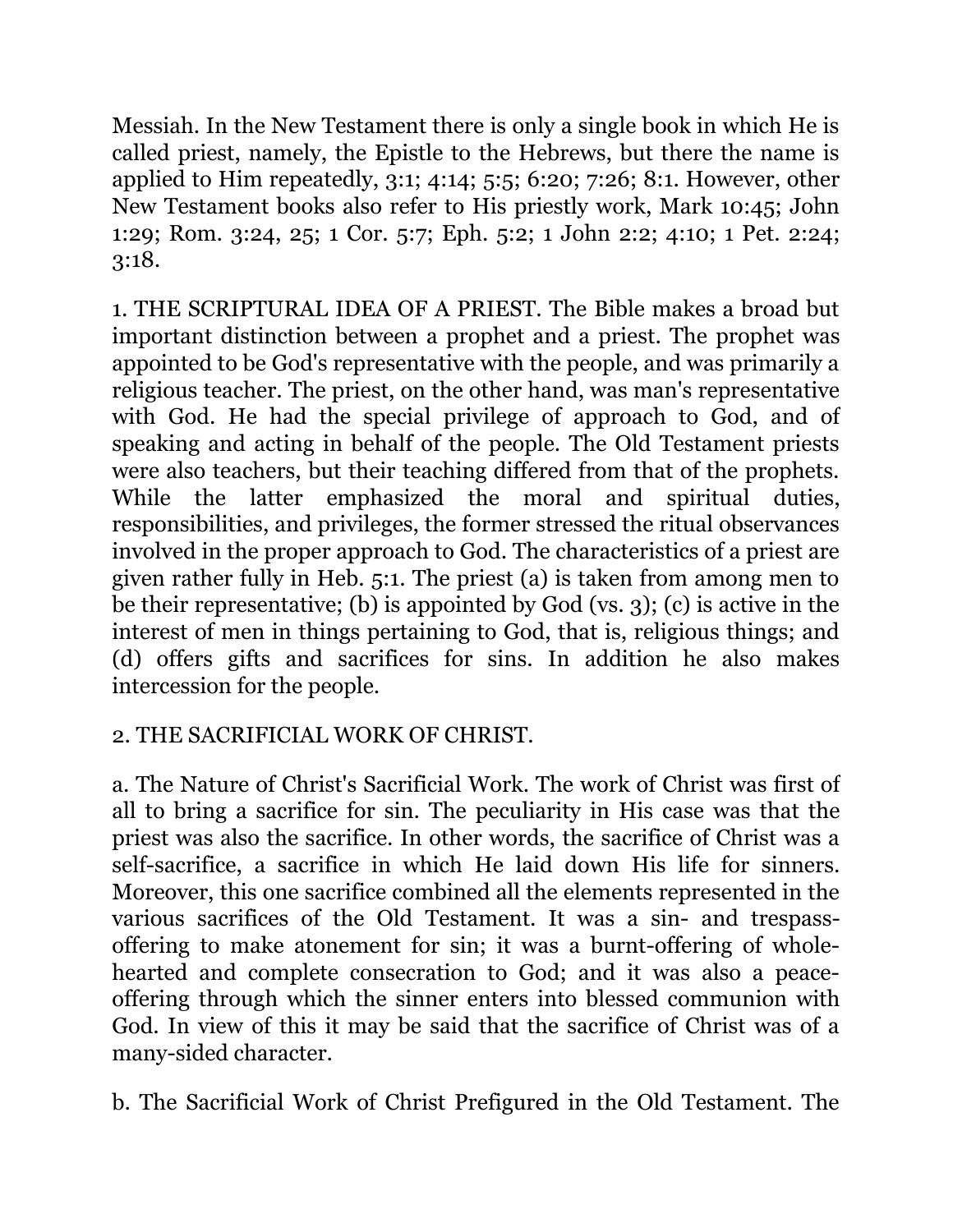Old Testament sacrifices had spiritual aand typical significance. They were prophetical and prefigured the sacrifice of Christ. The paschal lamb is regarded as a type of Christ. There is a distant reference to it in John 1:29. Moreover, Christ is called "our passover" in 1 Cor. 5:7. There are clear indications and even express statements to the effect that the Old Testament sacrifices prefigured Christ and His work, Col. 2:17; Heb. 9:23, 24; 10:1; 13:11, 12. Besides, there are several passages which teach that Christ accomplished for sinners exactly what the Old Testament sacrifices were said to effect for those who brought them, and that He accomplished it in a similar manner, 2 Cor. 5:21; Gal. 3:13; 1 John 1:7.

c. Scripture Proof for the Sacrificial Work of Christ. The priestly work of Christ is most clearly represented in the Epistle to the Hebrews, where the Mediator is described as our only real, eternal, and perfect High Priest, appointed by God, who takes our place vicariously, and by His self-sacrifice obtains a real and perfect redemption, Heb. 5:1–10; 7:1–28; 9:11–15, 24–28; 10:11–14, 19–22; 12:24. While this is the only Epistle in which Christ is called priest, His priestly work is also clearly represented in the Epistles of Paul, Rom. 3:24, 25; 5:6–8; 1 Cor. 5:7; 5:3; Eph. 5:2. The same representation is found in the writings of John, John 1:29; 3:14, 15; 1 John 2:2; 4:10, and in the First Epistle of Peter, 2:24; 3:18.

3. THE INTERCESSORY WORK OF CHRIST. The priestly work of Christ is not limited to the bringing of a sacrifice; He is also the intercessor of His people. He is called our "parakletos" by implication in John 14:16 and explicitly in 1 John 2:2. The term means one who is called in to help, an advocate, one who pleads the cause of another. Christ as the believer's advocate pleads His cause with the Father against Satan, Zech. 3:1; Heb. 7:25; 1 John 2:1; Rev. 12:10.

a. The Nature of Christ's Intercessory Work. The intercessory work of Christ is based on His atoning sacrifice, is but a continuation of His priestly work, and carries this to completion. The nature of the work is indicated by Scripture in Rom. 8:24; Heb. 7:25; 9:24. It is not limited to intercessory prayer, as is often mistakenly thought, but includes much more. As intercessor Christ continuously presents His sacrifice to God as the ground of all necessary blessings for His people, persistently claims these blessings for them according to their need, answers all accusations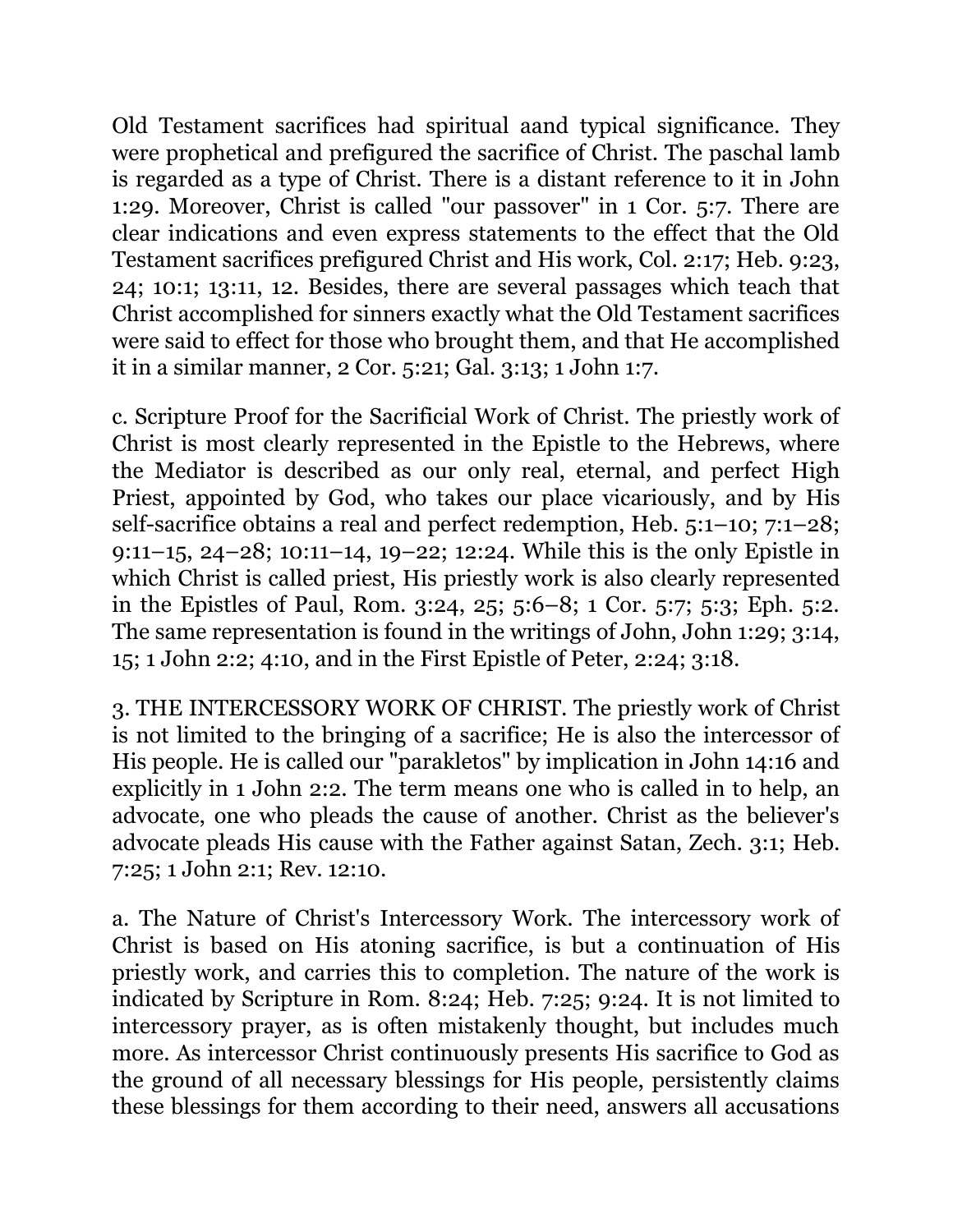preferred against them by Satan, by the law, and by conscience, secures forgiveness for everything that is justly charged against them, and presents to God their worship and service, rendering it acceptable through His own righteousness.

b. The Extent and Efficacy of His Intercession. Christ intercedes for all those for whom He has made atonement and for those only. This may be inferred from the limited character of the atonement and from such passages as Rom. 8:29, cf. vss. 33, 34, and Heb. 7:25. Moreover, it is explicitly stated in John 17:9. It should be carefully noted, however, that Christ does not intercede for believers only, but for all the elect, whether they be already believers, or are still unbelievers, John 17:20. Furthermore, it should not be forgotten that He stands before God as an authorized intercessor, and therefore as one who can present legal claims. What He asks of the Father He asks as a matter of right, and therefore His prayers on behalf of His people never fail. They are based on His atoning work, and He has merited all that He asks.

C. The Kingly Office. Christ as the Son of God naturally shares in the dominion of God over all His creatures. This kingship is rooted in His divine nature and is His by original right. In this connection, however, we are concerned with a kingship with which He as Mediator was invested. We distinguish a twofold Mediatorial kingship of Christ, His spiritual kingship over the Church, and His kingship over the universe.

1. THE SPIRITUAL KINGSHIP OF CHRIST. The Bible speaks of this kingship in many places, Ps. 2:6; 45:6, 7 (cf. Heb. 1:8, 9); 132:11; Isa. 9:6, 7; Micah 5:2; Zech. 6:13; Luke 1:33; 19:27, 38; John 18:36, 37; Acts 2:30– 36.

a. The Nature of This Kingship. The spiritual kingship of Christ is His royal rule over His people, or over the Church. It is called spiritual, because it relates to a spiritual realm, is established in the hearts and lives of believers, bears directly and immediately on a spiritual end, the salvation of sinners, and is administered, not by external, but by spiritual means, the Word and the Spirit. This kingship is exercised in the gathering, the government, the protection, and the perfection of the Church. The term "head" is sometimes applied to Christ as the king of the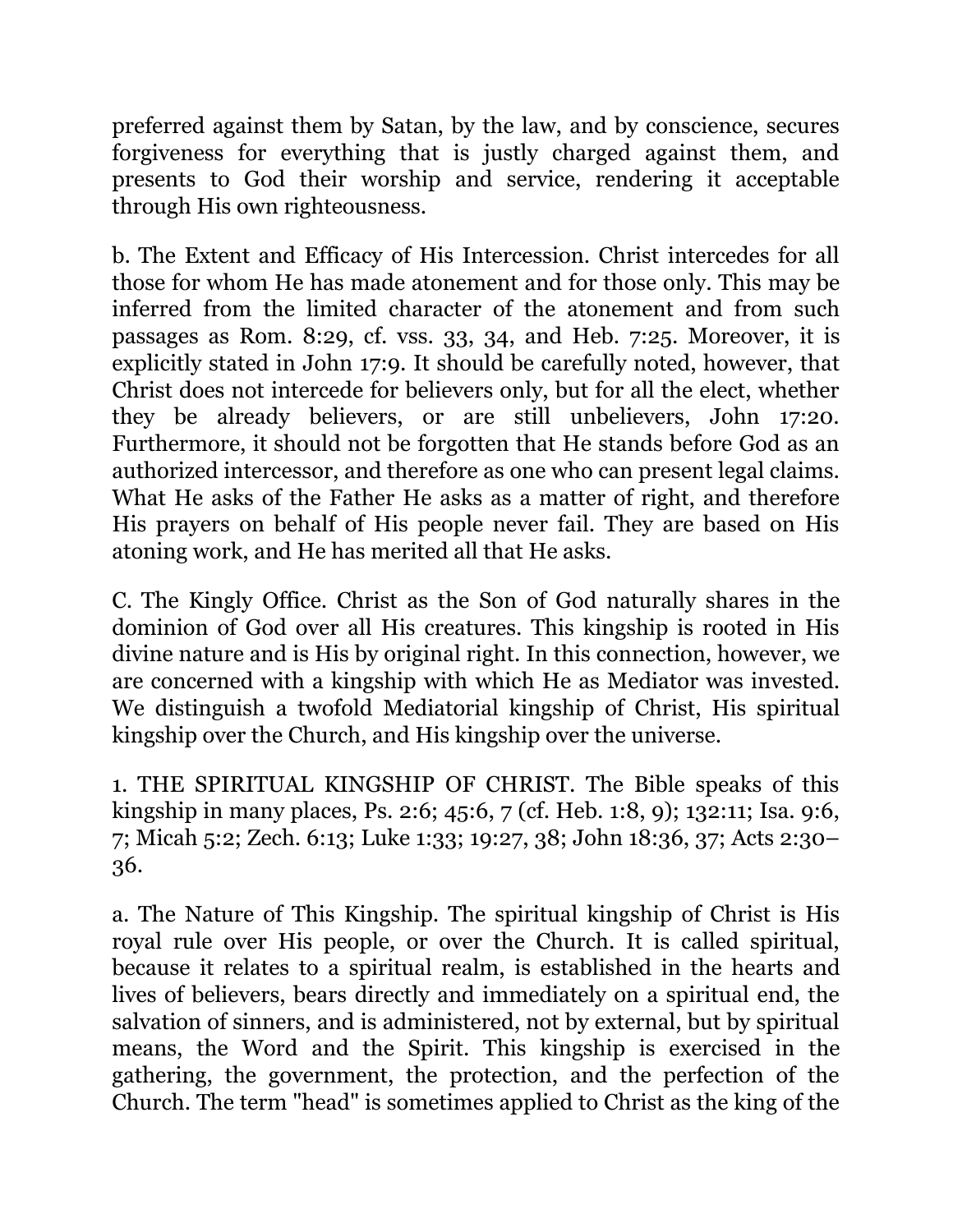Church, 1 Cor. 11:3; Eph. 1:20–22; 5:23. It is just because Christ is the head of the Church that He can rule it in an organic and spiritual way.

b. The Realm Over Which it Extends. The spiritual kingdom of Christ is identical with what the New Testament calls the kingdom of God or the kingdom of heaven. This kingdom is first of all the kingship of God in Christ established and acknowledged in the hearts of man by the work of regeneration. In the second place it is also the realm over which the rule of God in Christ extends, a realm created by the Spirit of God and composed exclusively of those who share in the life of the Spirit. And, finally, it is also a new condition of things which results from the application of the principles of the kingdom of God and which often extends beyond the sphere of the kingdom in the strictest sense of the word. The citizenship of the kingdom is co-extensive with the membership of the invisible Church. Its field of operation, however, is wider than that of the Church and aims at the control of life in all its manifestations. The visible Church is the most important and the only divinely instituted external organization of the kingdom. The term "kingdom of God" is sometimes used in a sense which makes the kingdom practically equivalent to the visible Church, Matt. 8:12; 13:24– 30, 47–50.

The spiritual kingdom of Christ is both present and future. It is on the one hand a present, ever-developing spiritual reality in the hearts and lives of men, and as such exercises influence in a constantly widening sphere, Matt. 12:28; Luke 17:21; Col. 1:13. But on the other hand it is also a future hope, which will not be realized until the return of Jesus Christ. This future aspect of it is the more prominent of the two in Scripture, Matt. 7:21; 19:23; Luke 22:29; 1 Cor. 6:9; 15:50; Gal. 5:21; Eph. 5:5; 2 Tim. 4:18; 2 Pet. 1:11. In essence the future kingdom will consist, like that of the present, simply in the rule of God established and acknowledged in the hearts of men. But at the glorious coming of Jesus Christ this establishment and acknowledgment will be perfected, the hidden forces of the kingdom will stand revealed, and the spiritual rule of Christ will find its consummation in a visible and majestic reign.

c. The Duration of Christ's Spiritual Kingship. Socinians claim that Christ did not become king until the time of His ascension, and Premillenarians,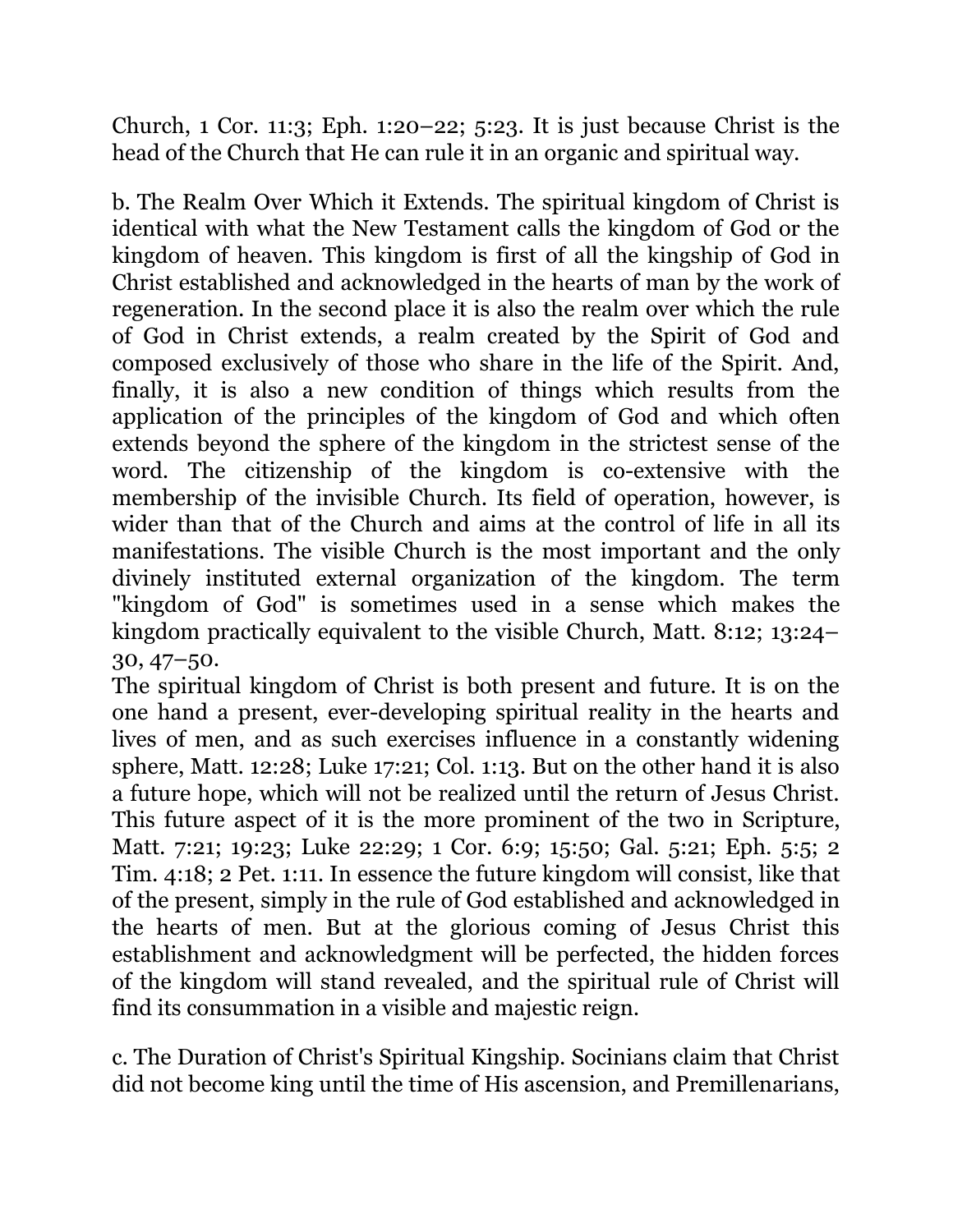that He will not be seated upon the throne as Mediator until He establishes the millennium at the second advent. As a matter of fact, however, He was appointed as king from eternity, Prov. 8:23; Ps. 2:6, and began to function as such immediately after the fall. Yet He did not formally and publicly assume His throne until the time of His ascension and elevation to the right hand of God. Some opine that this kingship will cease at the return of Christ, but Scripture would seem to teach explicitly that it will endure forever, Ps. 45:6; 72:17; 89:36, 37; Isa. 9:7; Dan. 2:44; 2 Sam. 7:13, 16; Luke 1:33; 2 Pet. 1:11.

2. THE KINGSHIP OF CHRIST OVER THE UNIVERSE. Before His ascension Christ said to His disciples: "All authority hath been given unto me in heaven and on earth," Matt. 28:18. The same truth is also taught in Eph. 1:20–22; 1 Cor. 15:27.

a. The Nature of This Kingship. This kingship should not be confused with the original kingship of Christ as the Son of God, though it extends to the same realm. It is the kingship of the universe entrusted to Christ as Mediator in behalf of His Church. As King of the universe He now guides the destinies of individuals, of social groups, and of nations, so as to promote the growth, the gradual purification, and the final perfection of the people which He has redeemed by His blood. Moreover, this kingship enables Him to protect His own against the dangers to which they are exposed in the world, and to vindicate His righteousness by the subjection and destruction of all His enemies.

b. The Duration of This Kingship. Christ was formally invested with this kingship over the universe when He was exalted at the right hand of God. It was a promised reward of His labours, Ps. 2:8, 9; Matt. 28:18; Eph. 1:20–22; Phil. 2:9–11. This investiture did not give Him any power or authority which He did not already possess as the Son of God; neither did it increase His territory. It simply gave this authority to Christ as the God-man, so that His human nature was now made to share in the glory of this royal dominion. The government of the world was made subservient to the interests of the Church of Jesus Christ. This kingship will last until the victory over the enemies of the kingdom is complete, 1 Cor. 15:24–28. When the end is accomplished, it will be returned to the Father.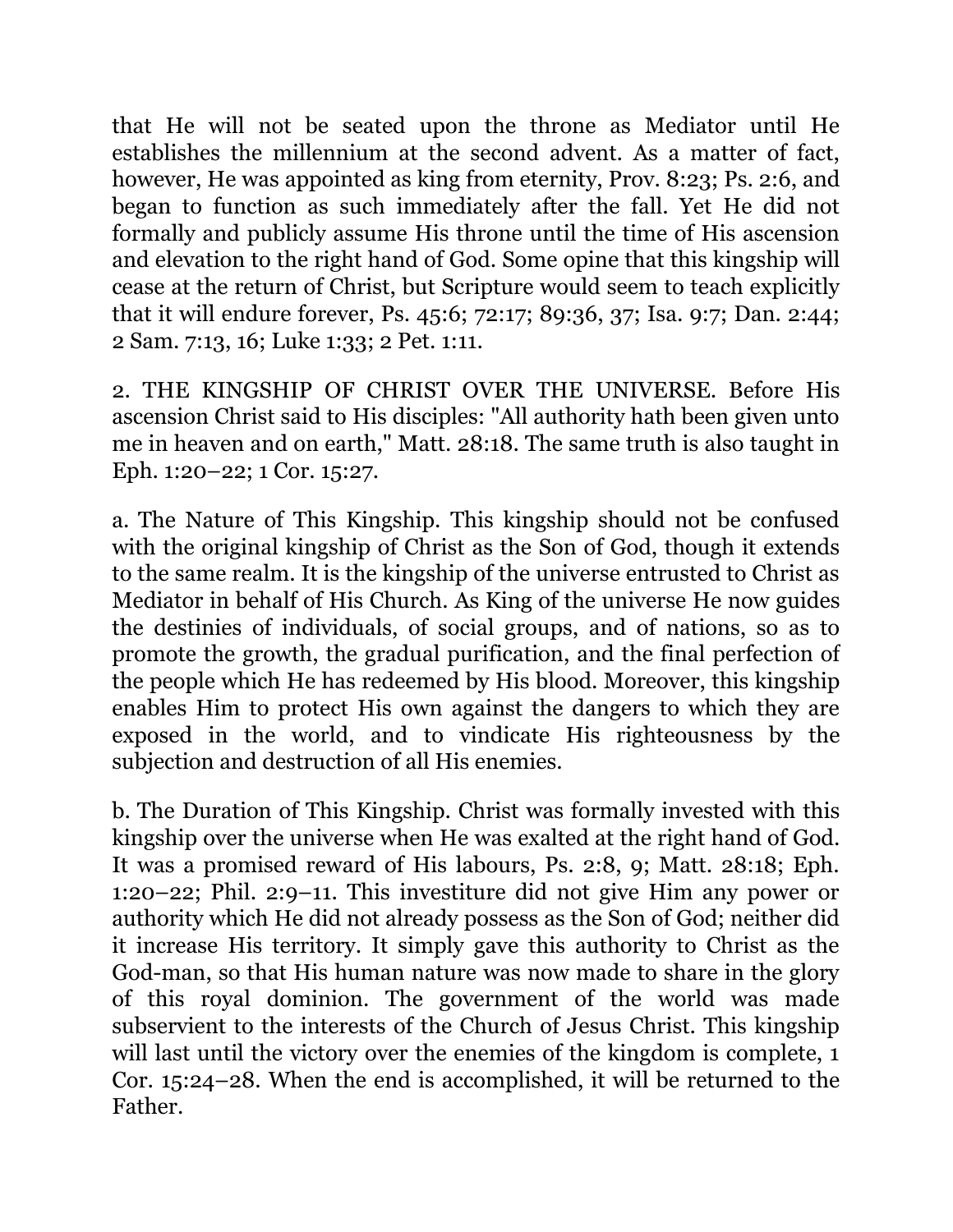Questions for Review:

Why has Christ a threefold office? What Scripture proof is there for the prophetic office of Christ? What is a prophet? What two sides are there to the prophetic office? What are the duties of a prophet? In what different ways does Christ function as prophet? How does modern liberal theology stress the prophetic office of Christ? How was Christ as priest prefigured? What Scripture proof is there for His priestly work? What is a priest in distinction from a prophet? How did their teaching differ among Israel? What are the characteristics of a priest? What was the nature of Christ's sacrificial work? How was this prefigured in the Old Testament? What Scripture proof is there for this work? What is a paraclete? In what does the work of Christ as intercessor consist? How far does His intercession extend and why is it always effective? What is the spiritual kingship of Christ? Over what realm does it extend? What does the term "kingdom of God" denote in the Gospels? Is the kingdom the same as the Church? How is the present kingdom related to the future kingdom? When did Christ become king? How long will His spiritual kingship last? What is the nature and purpose of Christ's kingship over the universe? How long will this kingship last?

References for Further Study:

Berkhof, Reformed Dogmatics, I, pp. 363–388; Hodge, Outlines of Theology, pp. 391–400; Hodge, Systematic Theology, II. pp. 459–479, 592–609; Stevenson, The Office of Christ.

## **THE ATONEMENT THROUGH CHRIST**

A. The Moving Cause and Necessity of the Atonement.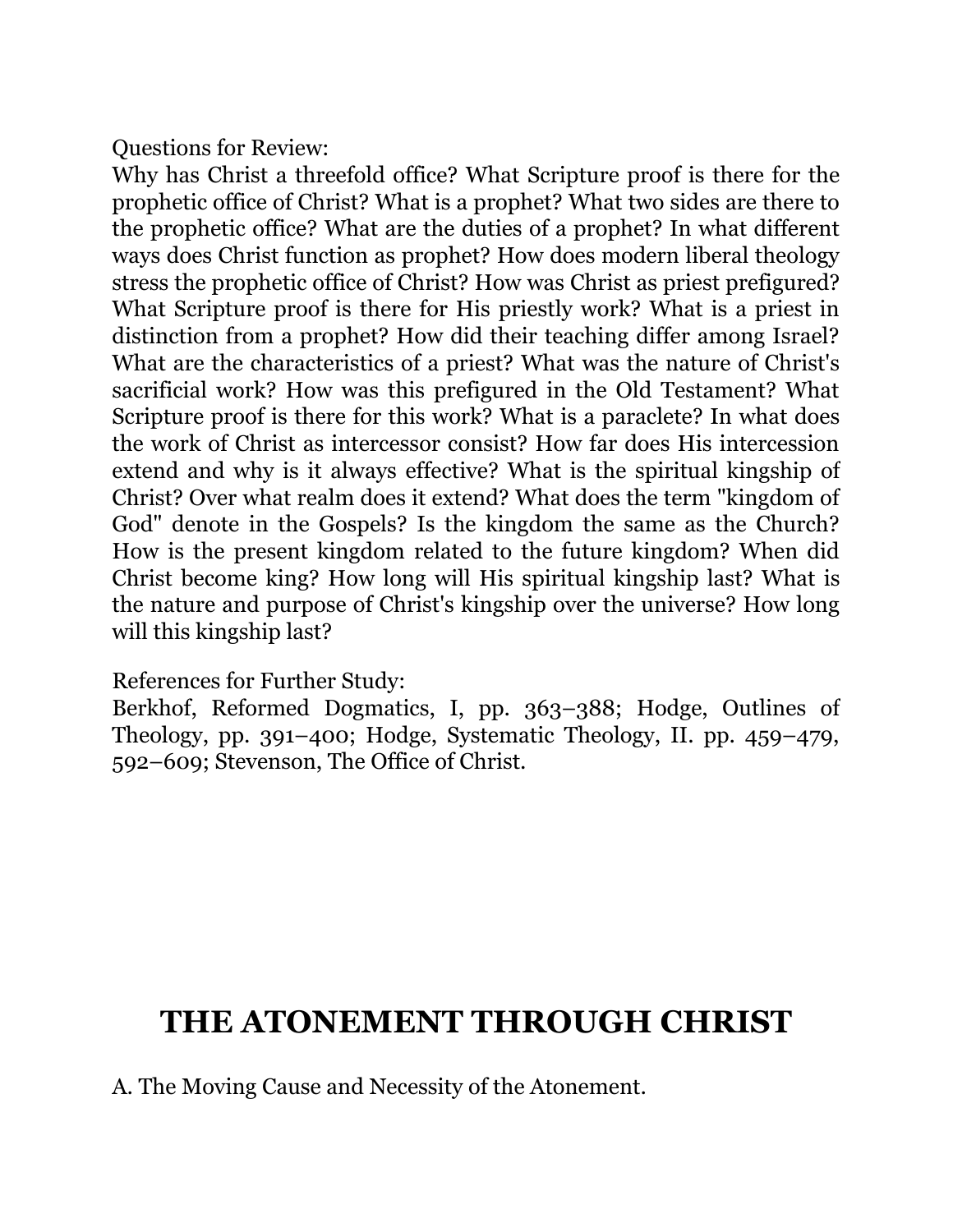1. THE MOVING CAUSE OF THE ATONEMENT. It is sometimes represented as if the moving cause of the atonement lay in the sympathetic love of Christ for sinners. In this representation the impression is often given that God is an angry God bent on the sinner's destruction, but that the loving Christ steps in between and at the cost of His life saves the transgressor. Christ receives the glory and God is forgotten, robbed of His honour. Scripture finds the moving cause of the atonement in the good pleasure of God to save sinners by a substitutionary atonement, Isa. 53:10; Luke 2:14; Col. 1:19, 20. This good pleasure of God should not be regarded as some arbitrary choice of God. It is more in harmony with Scripture to say that the good pleasure of God to save sinners by a substitutionary atonement was founded in the love and justice of God. It was the love of God that offered sinners a way of escape, John 3:16. And it was the justice of God which required that the demands of the law should be met, "that He might be just, and the justified of him which believeth in Jesus," Rom. 3:26; cf. vss. 24, 25.

2. THE NECESSITY OF THE ATONEMENT. Some, such as Duns Scotus, Socinus, and many modern liberal theologians, deny the necessity of the atonement. They do not believe that anything in God required satisfaction for sin before He could pardon the sinner. It is quite evident, however, that atonement was necessary in view of the justice of God. This was violated by man's transgression, and therefore naturally called for satisfaction. The righteousness and holiness of God, which can brook no sin, certainly cannot simply overlook open defiance to His infinite majesty. God hates sin with a divine hatred, and His whole being reacts against it, Gen. 18:25; Ex. 20:5; 23:7; Ps. 5:6, 7; Nah. 1:2; Rom. 1:18, 32. Moreover, the veracity of God required that the sentence which He had pronounced on sin should be executed, Ezek. 18:4; Rom. 6:23.

B. The Nature of the Atonement.

1. IT SERVED TO RENDER SATISFACTION TO GOD. The atonement has frequently been represented, and is now often regarded, as something that was primarily intended to influence the sinner, to awaken repentance, and thus to bring him back to God. But this is an entirely erroneous conception of it. If a man does wrong and renders satisfaction, this satisfaction is naturally intended to influence the person wronged,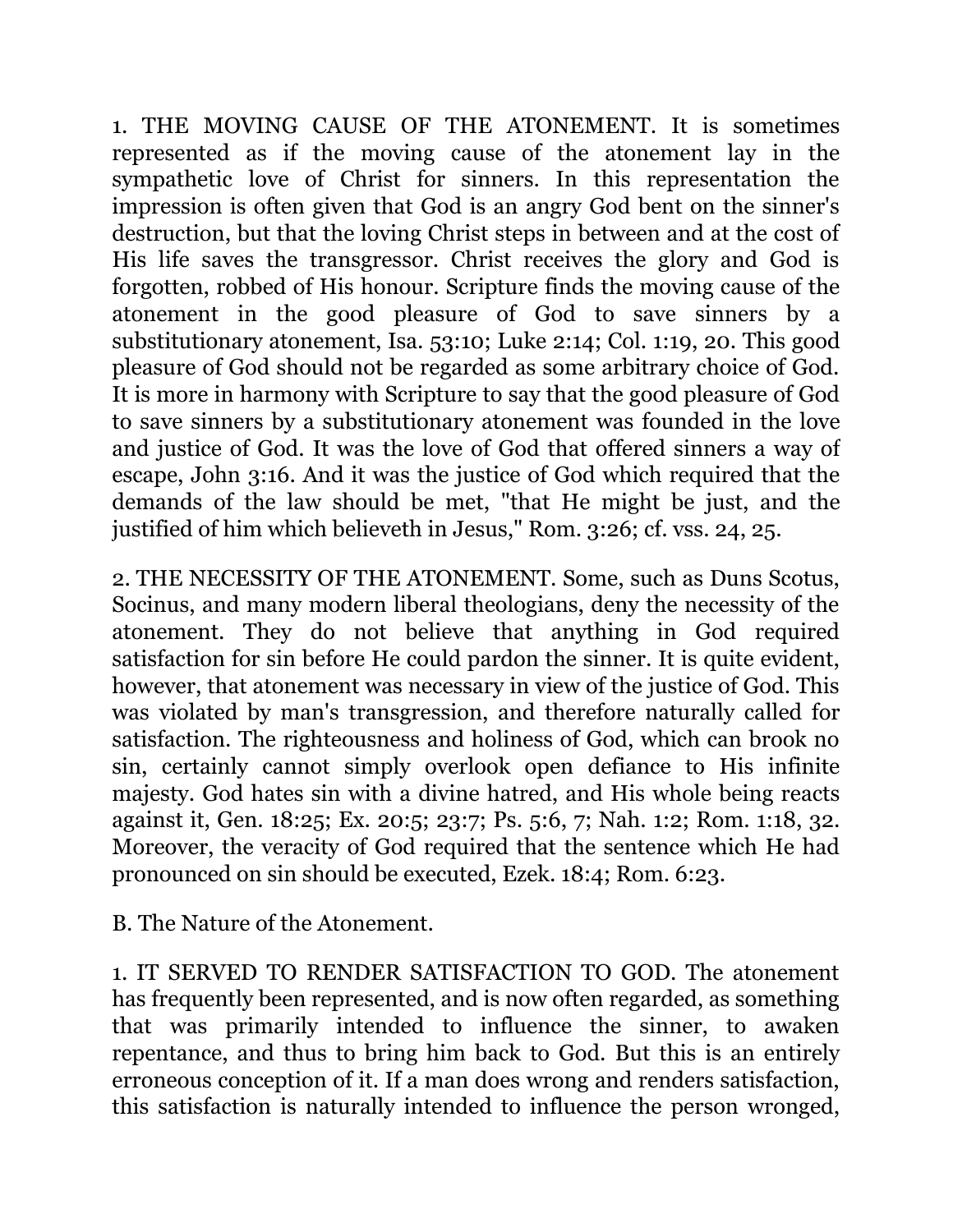and not the offending party. In the case of the sinner the atonement served to propitiate God, and to regain His good favor by making amends for the sin committed. This means that the primary purpose of the atonement was to reconcile God to the sinner. This does not imply, however, that we cannot, in any sense of the word, speak of the sinner's being reconciled to God. The Bible does this in more than one place, Rom. 5:10; 2 Cor. 5:19, 20. The reconciliation of the sinner to God may be regarded as the secondary purpose of the atonement. The reconciled God justifies the sinner and so operates in his heart by the Holy Spirit that the latter also lays aside his wicked alienation from God, and thus enters into the fruits of the perfect atonement of Christ.

3. IT WAS A VICARIOUS ATONEMENT. There is a difference between personal and vicarious atonement. When man fell away from God, he became a transgressor and as such owed God satisfaction. But man could atone for his sin only by suffering the penalty of sin eternally; and this is what God might have required in strict justice, and would have required, if He had not been actuated by love and compassion for the sinner. Instead of insisting on such personal atonement, however, He appointed a vicar (substitute) in Jesus Christ to take man's place; and this vicar atoned for the sin of mankind and wrought an eternal redemption for man. In this case, therefore, the offended party himself made provision for atonement. While a personal atonement would have excluded the element of mercy, this vicarious atonement represents the highest form of mercy. And while a personal atonement by the sinner would have been forever in the making and could never have resulted in redemption, the vicarious atonement provided by God Himself leads to reconciliation and life everlasting. The vicarious atonement wrought by Christ was prefigured in the animal sacrifices of the Old Testament. Scripture repeatedly says that these sacrifices atoned for sin and thus resulted in the pardoning of the transgressor, Lev. 1:4; 4:20, 31, 35; 5:10, 16; 6:7; 17:11. Several passages speak of our sins being "laid upon" Christ, and of His "bearing" sin or iniquity, Isa. 53:6; John 1:29; 2 Cor. 5:21; Gal. 3:13; Heb. 9:28; 1 Pet. 2:24. Others make mention of His dying or giving Himself for sin or for the sinner, Mark 10:45; Rom. 8:3; Gal. 1:4; 1 Pet. 3:18; 1 John 2:2.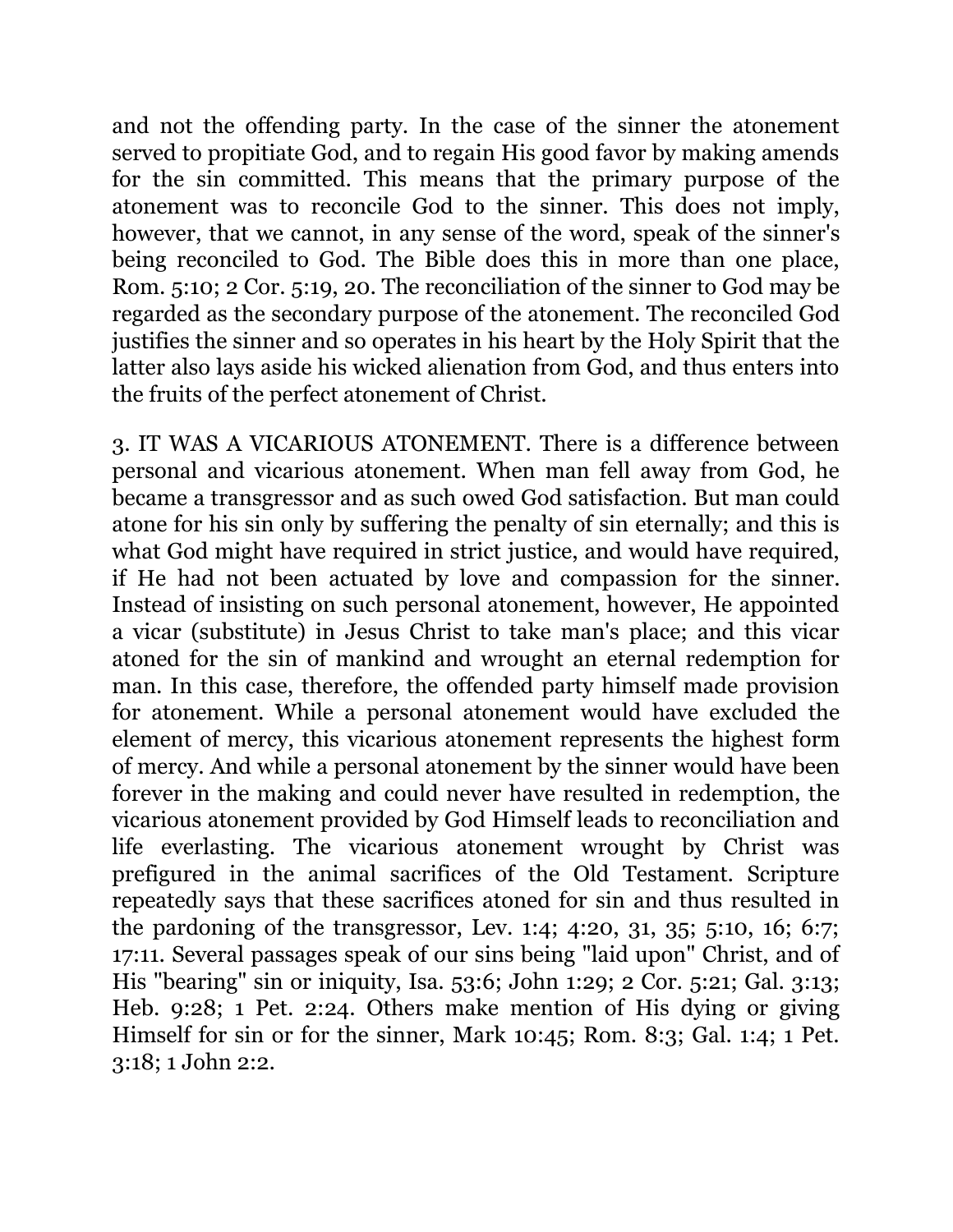3. IT INCLUDED CHRIST'S ACTIVE AND PASSIVE OBEDIENCE. It is customary to distinguish between the active and passive obedience of Christ. His active obedience consists in all that He did to observe the law in behalf of sinners, as a condition for obtaining eternal life; and His passive obedience in all that He suffered in paying the penalty of sin and thus discharging the debt of all His people. While it is necessary to discriminate between the two, it should be distinctly understood that they cannot be separated. The two accompany each other at every point in the Saviour's life. It was a part of Christ's active obedience that He subjected Himself voluntarily to suffering and death, John 10:18. On the other hand, it was also a part of Christ's passive obedience that He lived in subjection to the law and moved about in the form of a servant. In general it may be said that through His passive obedience He paid the penalty for sin and consequently removed the curse from man, Isa. 53:6; Rom. 4:25; 1 Pet. 3:18; 1 John 2:2; and that through His active obedience He merited eternal life for the sinner, bringing him to the goal which Adam failed to reach, Rom. 8:4; 10:3, 4; 2 Cor. 5:21; Gal. 4:4, 5, 7.

C. The Extent of the Atonement. It is generally admitted that the satisfaction rendered by Christ was in itself sufficient for the salvation of all men, though they do not attain unto salvation. There is a difference of opinion, however, as to the question, whether Christ suffered and died for the purpose of saving all men or only the elect.

1. THE LIMITED EXTENT OF THE ATONEMENT. Roman Catholics, Lutherans, and Arminians of every description, maintain that the atonement wrought by Christ is universal. This does not mean that in their estimation all men will be saved, but simply that it was the intention of the Father in sending Christ, and of Christ in the accomplishment of His redemptive work, to save them all without any exception. They all admit that, as a matter of fact, the intended effect is not achieved. In distinction from them the Reformed Churches believe in a limited atonement. They maintain that it was the intention of both the Father and the Son to save only the elect, a purpose that is actually accomplished. The advocates of a universal atonement assert that Christ merely made salvation possible for all men, and that their actual redemption is dependent on their own free choice. The advocates of a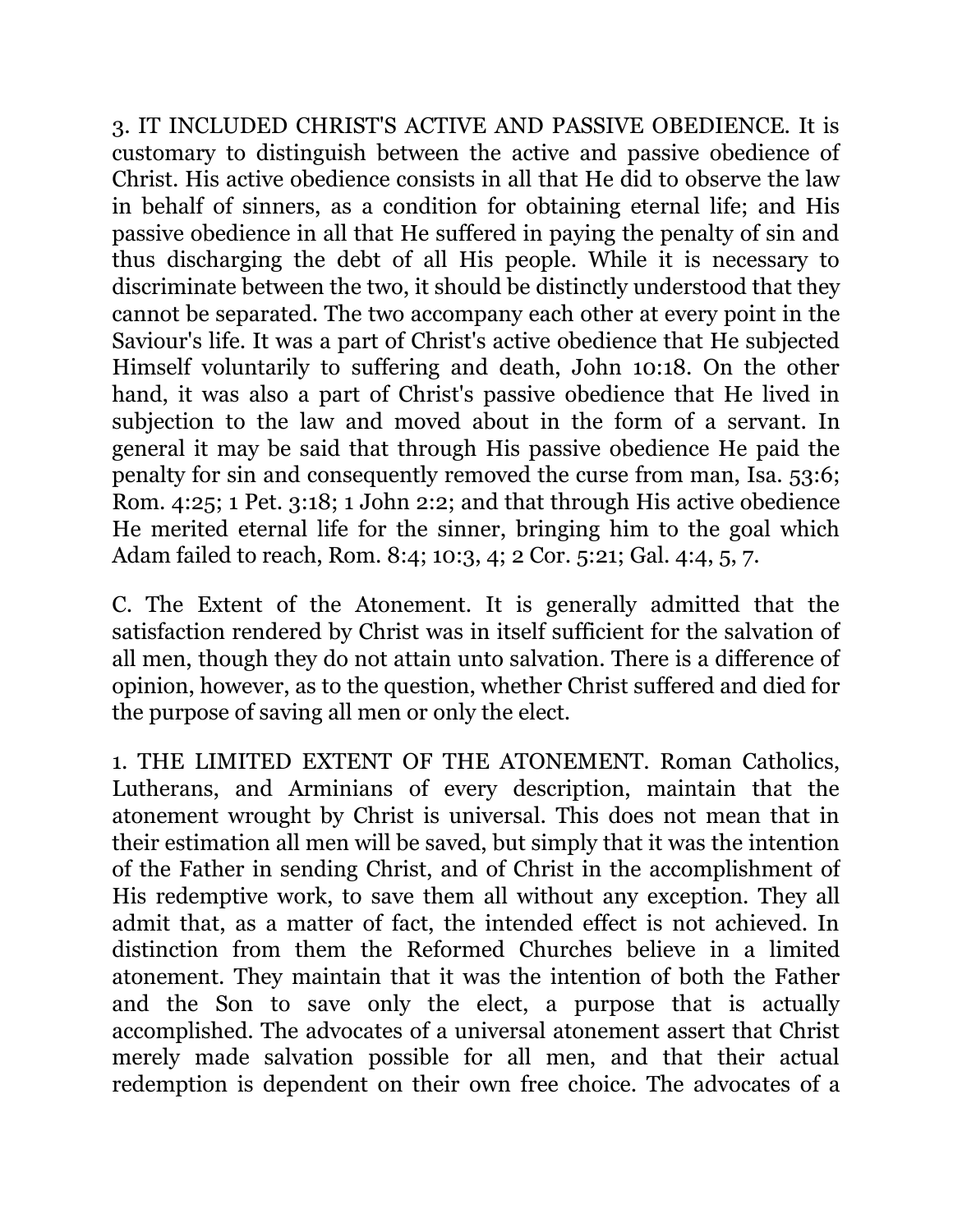limited atonement, on the other hand, maintain that Christ actually saves to the uttermost every one of those for whom He has laid down His life. Not one of those for whom the price is paid finally falls short of salvation. The Bible clearly teaches that the effect of the work of Christ is not merely to make atonement possible, but to reconcile men to God and to put them in actual possession of eternal salvation, Luke 19:10; Rom. 5:10; 2 Cor. 5:21; Gal. 1:4; 3:13; Eph. 1:7. Moreover, it indicates in various ways that Christ laid down His life for a certain qualified number, for His people, Matt. 1:21, for His sheep, John 10:11, 15, for the Church, Acts 20:28; Eph. 5:25–27, or for the elect, Rom. 8:32–35. Moreover, if it was really the purpose of God to save all men, then we shall have to come to the conclusion that the divine purpose is frustrated by men, and this is an impossibility.

2. OBJECTIONS TO A LIMITED ATONEMENT. Several objections have been raised to the doctrine of a particular atonement, of which the following are the most important.

a. There are passages which teach that Christ died for the world, John 1:29; 3:16; 1 John 2:2; 4:14. The objectors proceed on the assumption that the word "world" in these passages always denotes all the individuals that constitute the world of humanity. But the word does not always have this meaning; its meaning is certainly more limited in Luke 2:1; 12:19. In the passages referred to it may simply serve to indicate that Christ died, not merely for the Jews, but for people of all the nations of the world.

b. Again, there are passages in which Christ is said to have died for all men, Rom. 5:18; 1 Cor. 15:22; 2 Cor. 5:14; 1 Tim. 2:4, 6; Tit. 2:11; Heb. 2:9; 2 Pet. 3:9. But the word "all" sometimes has a restricted meaning in Scripture, denoting all of a particular class, 1 Cor. 15:22; Eph. 1:23, or all kinds of classes, Tit. 2:11. If it were always taken in the absolute sense in the passages referred to by the objectors, some of these passages would teach that all men are actually saved, something which they themselves do not believe, cf. Rom. 5:18; 1 Cor. 15:22; Heb. 2:9, cf. v. 10.

c. Finally, it is said that the universal offer of salvation in the preaching of the word presupposes a universal atonement. If Christ did not die for all men, the offer of salvation cannot be extended to all in good faith. But the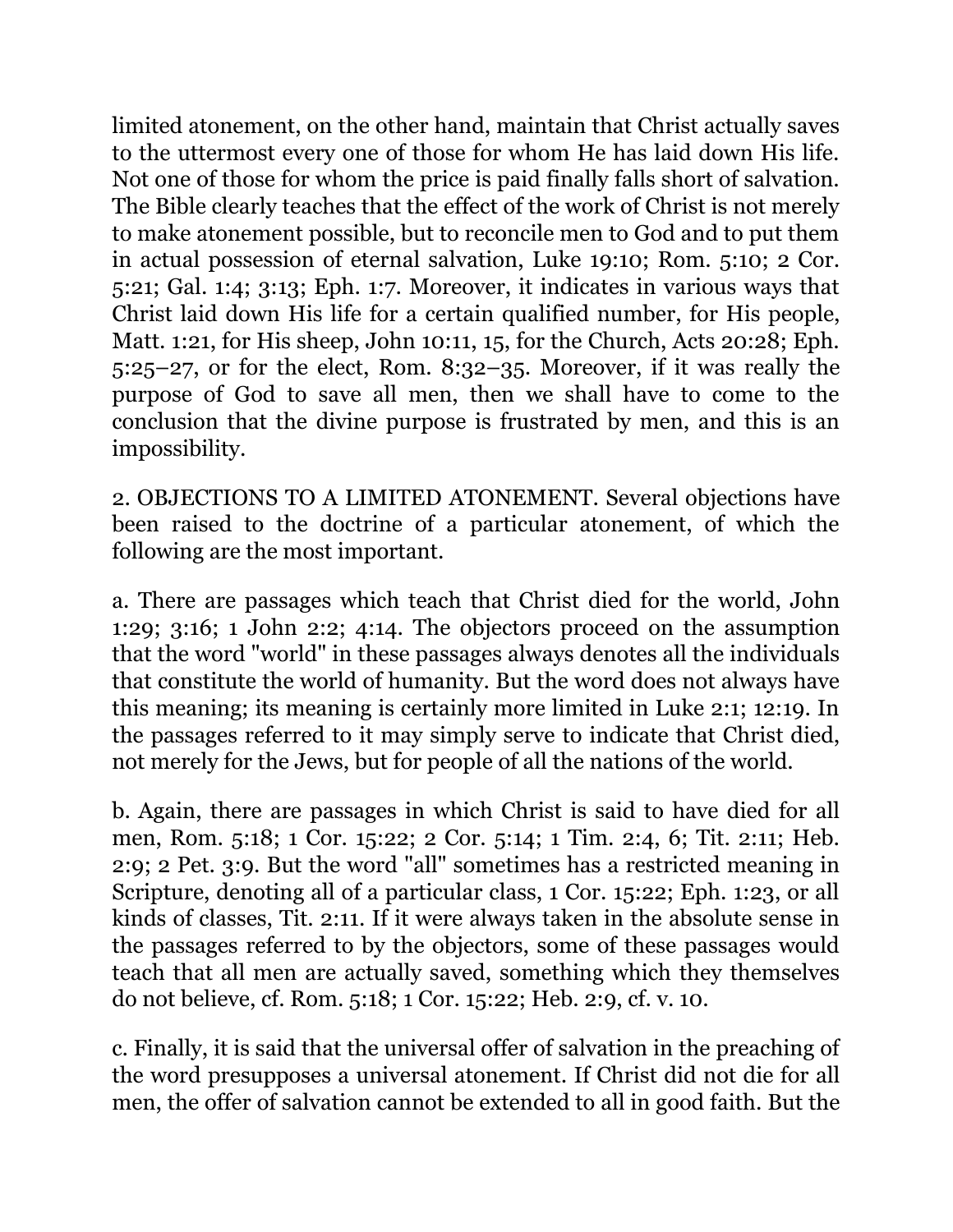universal offer of salvation does not include the declaration that Christ made atonement for every individual; moreover, it is always conditioned by a faith and repentance that can only be wrought in the heart by the Holy Spirit. Only the elect comply with the requirements and thus receive the blessings of salvation.

D. The Atonement in Present-Day Theology. There is a wide-spread denial of the atonement in the proper sense of the word in present-day theology. Modern liberal theology really has no place for a doctrine of the atonement in any sense of the word. It regards sin simply as a weakness or as an imperfection which man has not yet overcome but will outgrow in the process of evolution; an imperfection for which man is not responsible, which constitutes no guilt, and therefore calls for no atonement. But even many modern evangelical Churches advocate a view of the atonement which is really equivalent to a denial of it. They ignore the idea that the atoning work of Christ served the purpose of appeasing the wrath of God against sin and of gaining His favor for the sinner. According to them the atonement did not effect a change in the attitude of God to the sinner, but only a change in the attitude of the sinner to God. What they call atonement is really reconciliation. Christ suffered and died to reveal to sinners the great love of God, and thus to awaken a responsive love in their hearts, which will induce them as lost sons to return to God in a penitent state of mind. This view of the atonement certainly does not do justice to the representations of Scripture respecting the work of Christ. It ignores the justice of God, which requires atonement, and fails to give any adequate reason for the death of Christ.

### Questions for Review:

What was the moving cause of the atonement? Why was the atonement necessary? What erroneous conception do many have of the purpose of the atonement? What was the real purpose? How can this be proved from Scripture? What is the difference between personal and vicarious atonement? How was the vicarious sacrifice of Christ prefigured in the Old Testament? What Scripture proof is there for it? What is the difference between the active and the passive obedience of Christ? Can these two be separated? What did each one of these effect? What is the question in debate in connection with the extent of the atonement? What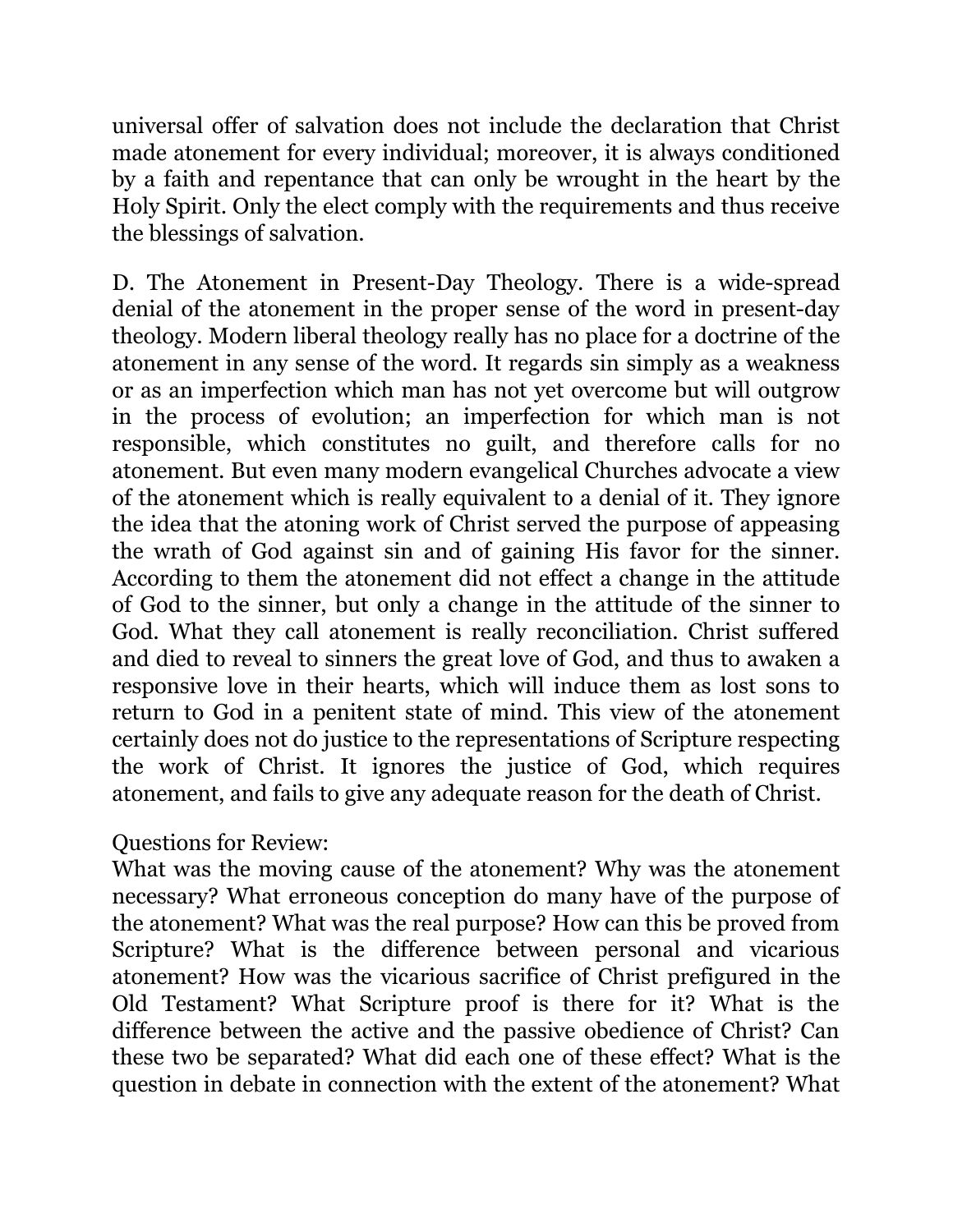is meant by universal atonement, and who teach it? What is limited atonement, and what Scriptural proof is there for it? What objections are raised to the doctrine of a limited atonement, and what can be said in answer to these? What is the prevalent view of the atonement in presentday theology?

References for Further Study:

Berkhof, Reformed Dogmatics, I. pp. 389–427; Hodge, Outlines of Theology, pp. 401–425; Orr, Side-Lights on Christian Doctrine, pp. 125– 139; McPherson, Christian Dogmatics, pp. 329–367, Hodge, The Atonement.

# **THE DOCTRINE OF THE APPLICATION OF THE WORK OF REDEMPTION**

### **THE COMMON OPERATIONS OF THE HOLY SPIRIT**

The immediately preceding division of this work was devoted to a discussion of the person and the work of Christ, by which the way of salvation was opened for sinners and all the blessings of salvation and of eternal life in communion with God were merited for all those whom Christ represented in the counsel of peace. This is naturally followed by a discussion of the way in which the work of redemption wrought by Christ is applied in the hearts and lives of sinners by the special operation of the Holy Spirit. In order that this work may be seen against the proper background, we shall briefly consider in an opening chapter the general operations of the Holy Spirit.

A. The General Operations of the Holy Spirit in Nature. It is of the highest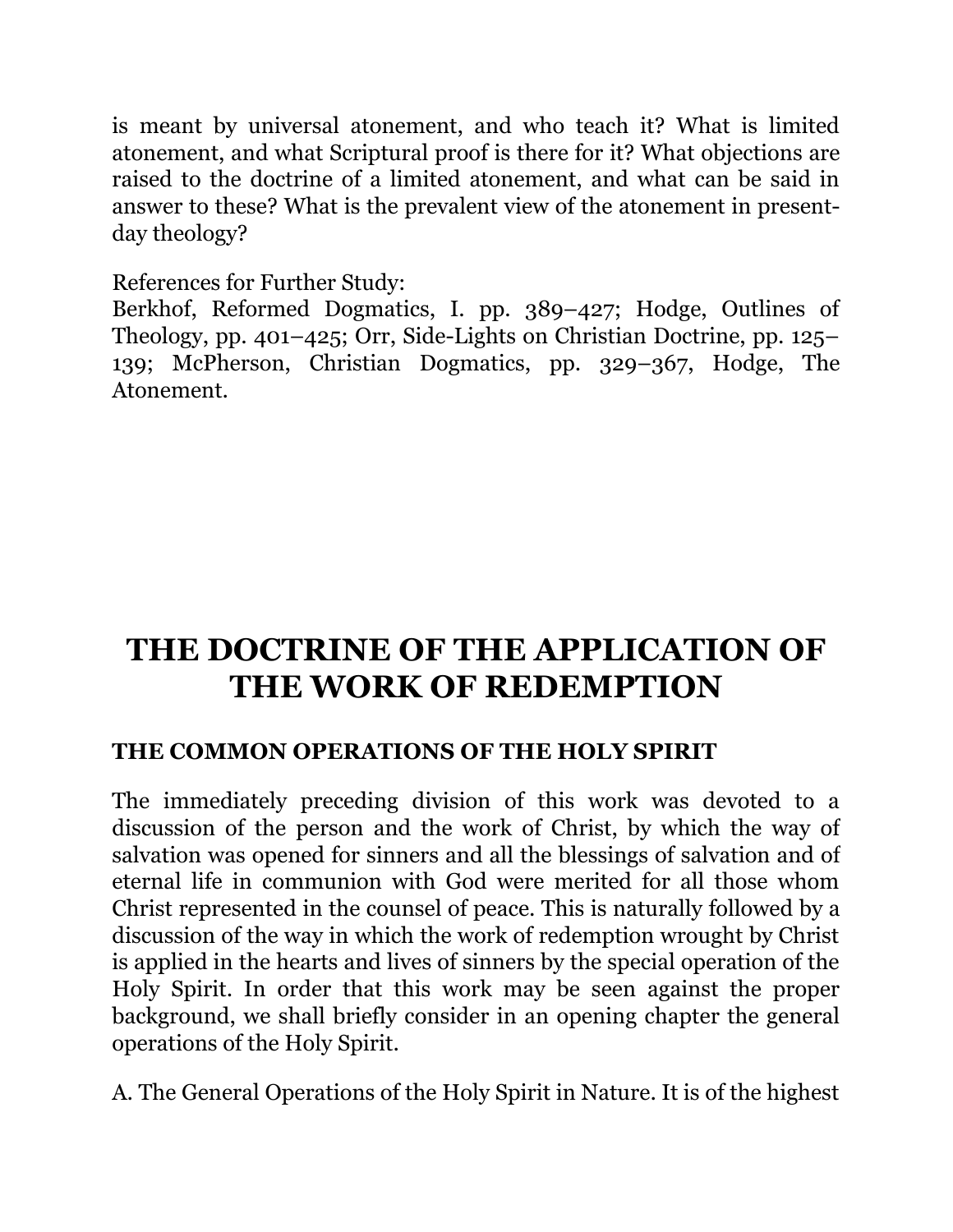importance that the special operations of the Holy Spirit in the work of redemption should be seen against the background of His general operations in the sphere of nature and in the life of man. There is a certain similarity between the two, but also a very essential difference. In the sphere of nature it is the Holy Spirit that gives birth to all life, organic, intellectual, and moral, that maintains it amid all changes, and that leads it to its development and destiny. And this is exactly what He also does in the sphere of grace or of redemption. He originates the new life in Christ Jesus, guides it in its development, makes it fruitful in good works, and leads it to its destiny. But there is also an essential difference between the two. The general operations of the Holy Spirit pertain to the established order of nature and of the life of man, as it is rooted in creation, and guarantee its development and completion. His special operation, on the other hand, bears directly only on the elect and introduces a new order of things that does not find its explanation in the work of creation, but only in the grace of God, revealed in Jesus Christ. Without the general operations of the Holy Spirit, however, there would be no proper sphere for His special operations.

B. Common Grace. Among the fruits of the general operations of the Holy Spirit common grace deserves special mention.

1. DESCRIPTION OF COMMON GRACE. The distinction between common and special grace does not apply to grace as an attribute of God, but only to the gracious operations of God and to the effects of these operations in nature and in the life of man. When we speak of common grace we have in mind either (a) those general operations of the Holy Spirit whereby He, without renewing the heart, exercises such a moral influence on man that sin is restrained, order is maintained in social life, and civil righteousness is promoted; or (b) those general blessings which God imparts to all men indiscriminately in whatever measure it seems good to Him. The Arminian believes that common grace enables man to perform a certain measure of spiritual good, and to turn to God with heartfelt repentance; and that it even incites man to accept Jesus Christ by faith, and will accomplish its end, unless man obstinately resists its operations. But this is an un-Scriptural view of the matter. Common grace does not enable the sinner to perform any spiritual good, nor to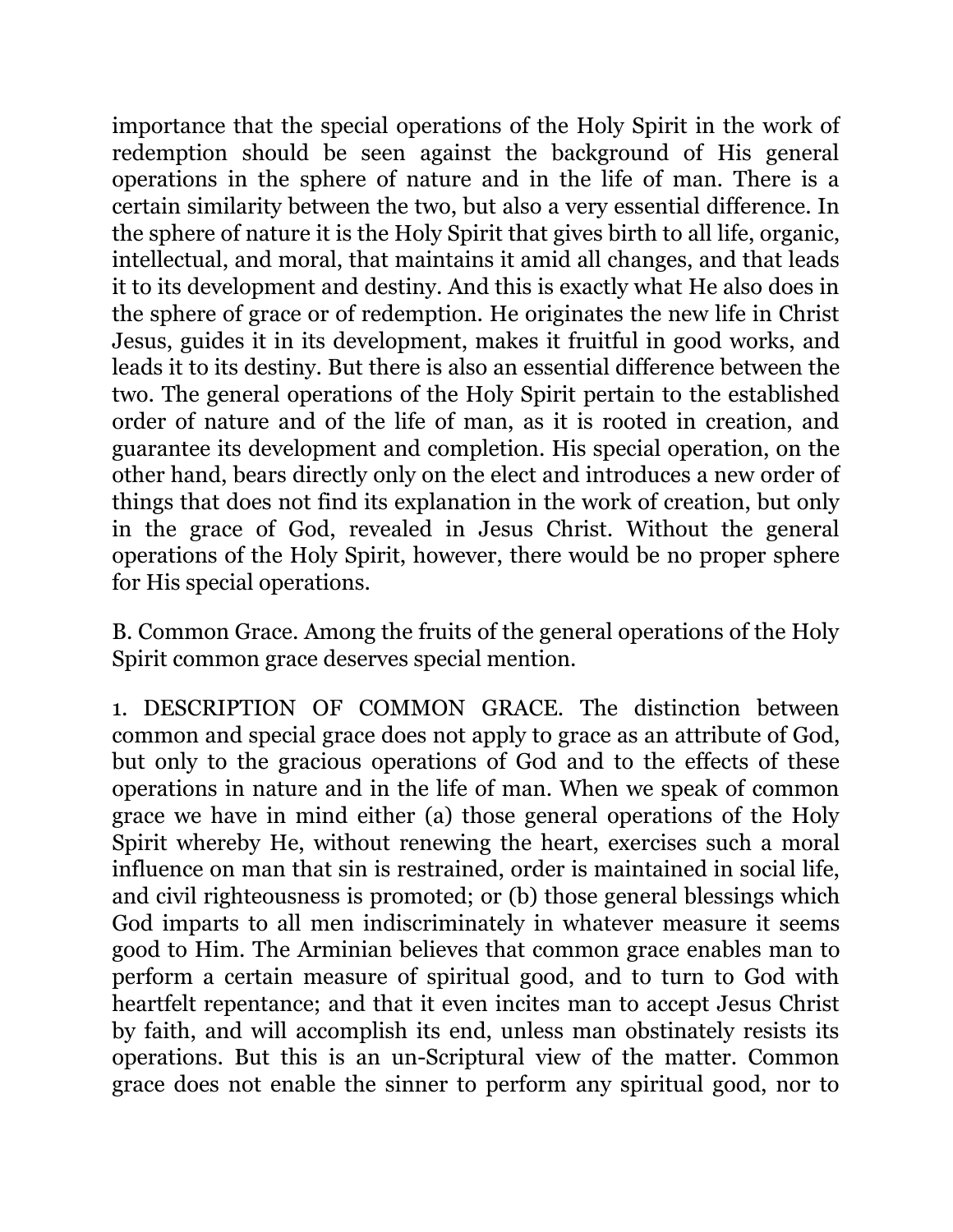turn to God in faith and repentance. It is not sufficient to remove the total depravity of man, nor to lead him in the way of spiritual renewal. The following points of distinction between common and special grace should be carefully noted: (a) The former effects no spiritual change in the heart of man, while the latter does; (b) the former works in a rational and moral way by making men receptive for the truth, presenting motives to the will, and appealing to the natural desires of man, while the latter works in a spiritual and creative way, renewing the whole nature of man and producing spiritual fruits; and (c) the former is resistible and is always more or less resisted, while the latter is irresistible, changing man so that he willingly yields to its operations.

2. COMMON GRACE AND THE ATONING WORK OF CHRIST. By His atoning work Christ merited the blessings of special grace. Did He also by His sacrificial death merit the more common blessings of divine grace which are bestowed on all men, and therefore also on the impenitent and reprobate? If He did not merit them, then what is the legal basis on which God can extend grace and show favor to men who have forfeited everything and have no share in the righteousness of Christ? Now it is possible that no such basis is needed in view of the fact (a) that common grace does not remove the guilt of sin and therefore does not carry pardon with it; and (b) that it does not lift the sentence of condemnation, but only postpones its execution. Perhaps the divine good pleasure to stay the manifestation of the wrath of God against sin offers a sufficient explanation for the blessings of common grace. It is not unlikely, however, that even these blessings must be connected in some way with the death of Christ. This does not necessarily mean that Christ merited these blessings for the impenitent and reprobate, but simply that important benefits accrue to the whole human race from the death of Christ, and that in these benefits the unbelieving, the impenitent, and the reprobate share. These general blessings indirectly resulting from the atoning work of Christ were, of course, not only foreseen by God, but also designed by Him as blessings for all mankind.

3. THE MEANS BY WHICH COMMON GRACE OPERATES. There are several means by which common grace operates, such as:

a. The Light of God's Revelation. This is fundamental, for without it all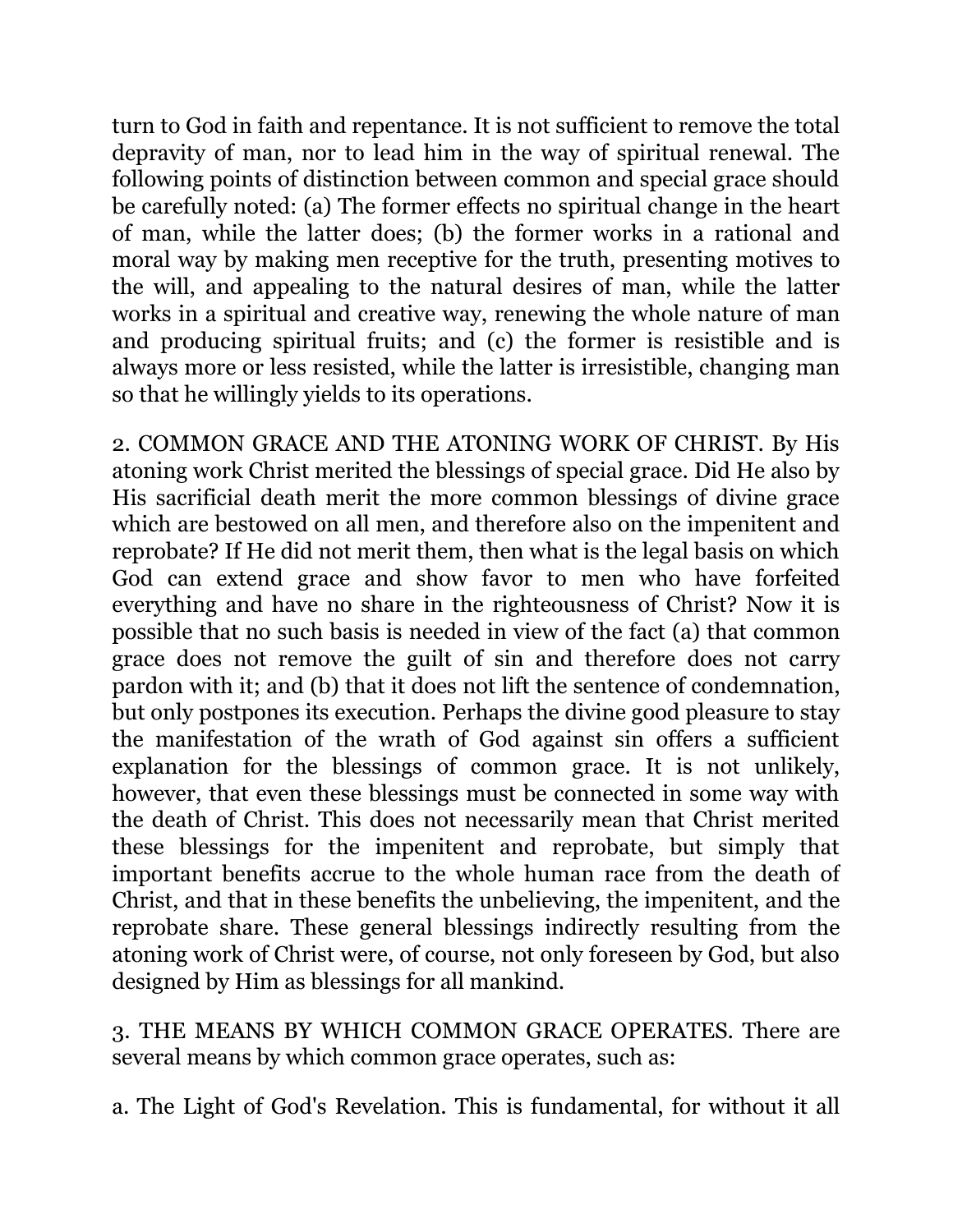other means would be impossible and ineffective. We have in mind primarily the light of God's general revelation in nature, which lightens every man and serves to guide the conscience of the natural man. In a more restricted sense common grace also operates in connection with the light of God's special revelation.

b. Governments. Our Belgic Confession teaches that God instituted governments, in order to curb the evil tendencies, "the dissoluteness of men," and to promote among them "good order and decency."

c. Public Opinion. The light of God that shines in nature, especially when reinforced by the light of special revelation, results in the formation of a public opinion that is in harmony with the law of God; and this has a tremendous influence on the conduct of men who are very sensitive to the judgment of public opinion.

d. Divine Punishment and Rewards. God visits the iniquity of men upon them even in this life, and rewards deeds that are in outward conformity with the law. The punishments have a deterring effect, and the rewards serve as incentives. Thus whatever there is of moral goodness in the world is greatly encouraged.

### 4. THE EFFECTS OF COMMON GRACE.

a. Execution of the Sentence Stayed. It is due to common grace that God did not at once fully execute the sentence of death upon the sinner, and does not do so now, but maintains and prolongs the natural life of man and gives him time for repentance.

b. Restraint of Sin. Through the operation of common grace sin is restrained in the lives of individuals and society. The element of corruption that entered the life of the human race is not permitted, for the present, to accomplish its disintegrating work.

c. Sense of Truth, Morality, and Religion. In virtue of common grace man still has some sense of the true, the good, and the beautiful, appreciates these in a measure, and reveals a desire for truth, for external morality, and even for certain forms of religion.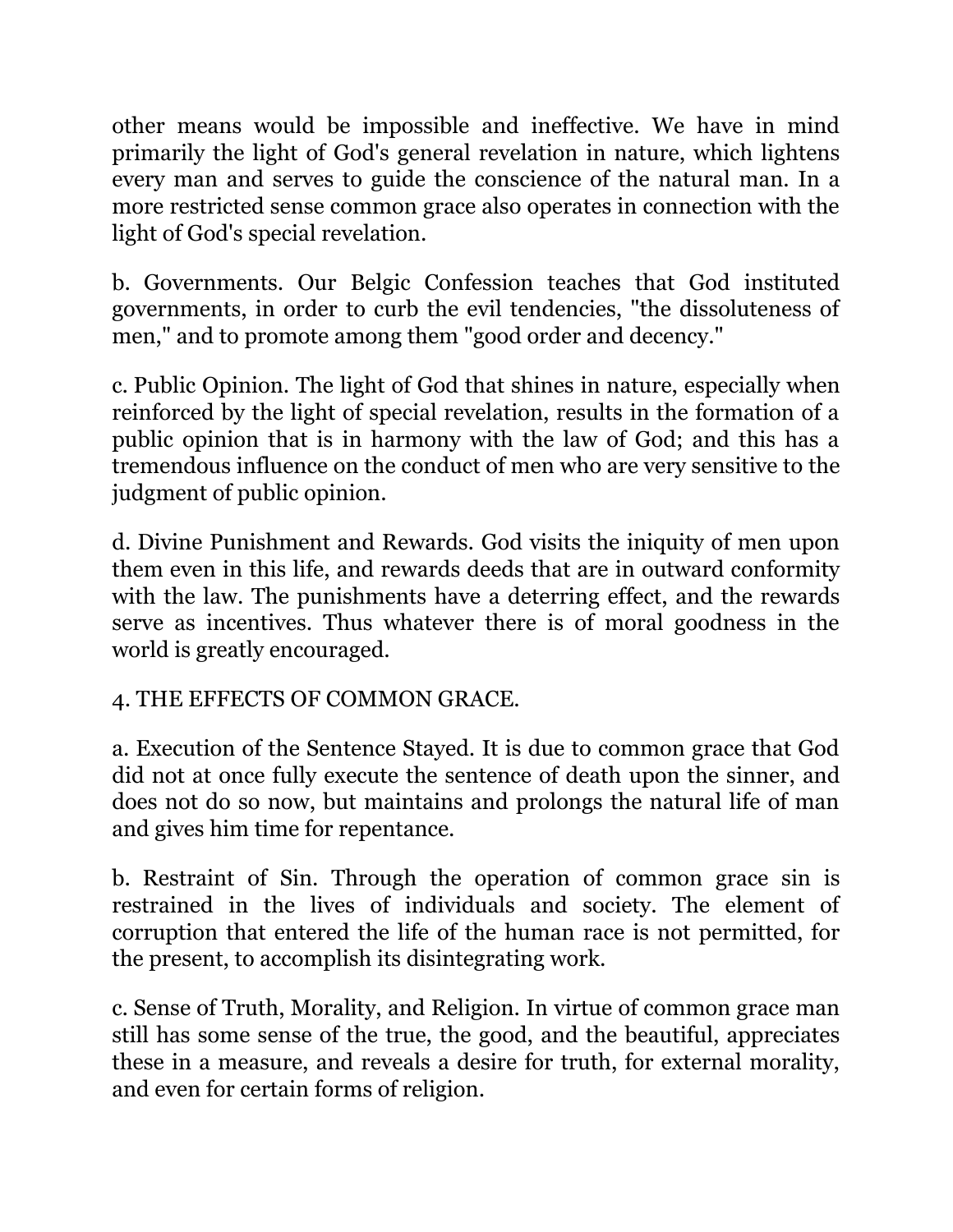d. Civil Righteousness. Common grace enables man to perform what is generally called civil righteousness or natural good, works that are outwardly in harmony with the law of God, though entirely destitute of any real spiritual quality.

e. Natural Blessings. To common grace man further owes all the natural blessings which he receives in the present life. Though he has forfeited all, he receives abundant tokens of the goodness of God from day to day.

5. SCRIPTURE PROOF FOR COMMON GRACE. Some passages of Scripture clearly intimate that there is a striving of the Spirit of God with men which does not lead to repentance and finally ceases, Gen. 6:3; Isa. 63:10; Acts 7:51; 1 Sam. 16:14; Heb. 6:4–6; Ps. 81:12; Rom. 1:24, 26, 28. Others point to the fact that God restrains sin in various ways, Gen. 20:6; 31:7; Job 1:12; 2:6; 2 Kings 19:27, 28; Rom. 13:1–4. Still others represent unregenerate men as doing things which are good and right, 2 Kings 10:29, 30; 12:2; 14:3; Luke 6:33; Rom. 2:14. And, finally, there are some which point to God as showering undeserved blessings upon all men indiscriminately, Gen. 17:20; 39:5; Ps. 145:9, 15, 16; Matt. 5:44, 45; Luke 6:35, 36; Acts 14:16, 17; 1 Tim. 4:10.

### Questions for Review:

How does the present division link up with the preceding one? What is the nature of the general operations of the Holy Spirit in nature? How do His special operations compare with these? What is common grace? How does our view of it differ from that of the Arminian? What is the difference between special and common grace? Do the blessings of common grace in any sense result from the death of Christ? If so, in what sense? By what means does common grace work? What are the effects of common grace? What Scripture proof is there for common grace?

### References for Further Study:

Berkhof, Reformed Dogmatics, II, pp. 11–31; Hodge, Systematic Theology, II, pp. 654–675; Boettner, The Reformed Doctrine of Predestination, pp. 179–181; Shedd, Calvinism Pure and Mixed, pp. 96– 106; Bavinck, Calvin and Common Grace (in Calvin and the Reformation, pp. 99–130); H. Kuiper, Calvin on Common Grace.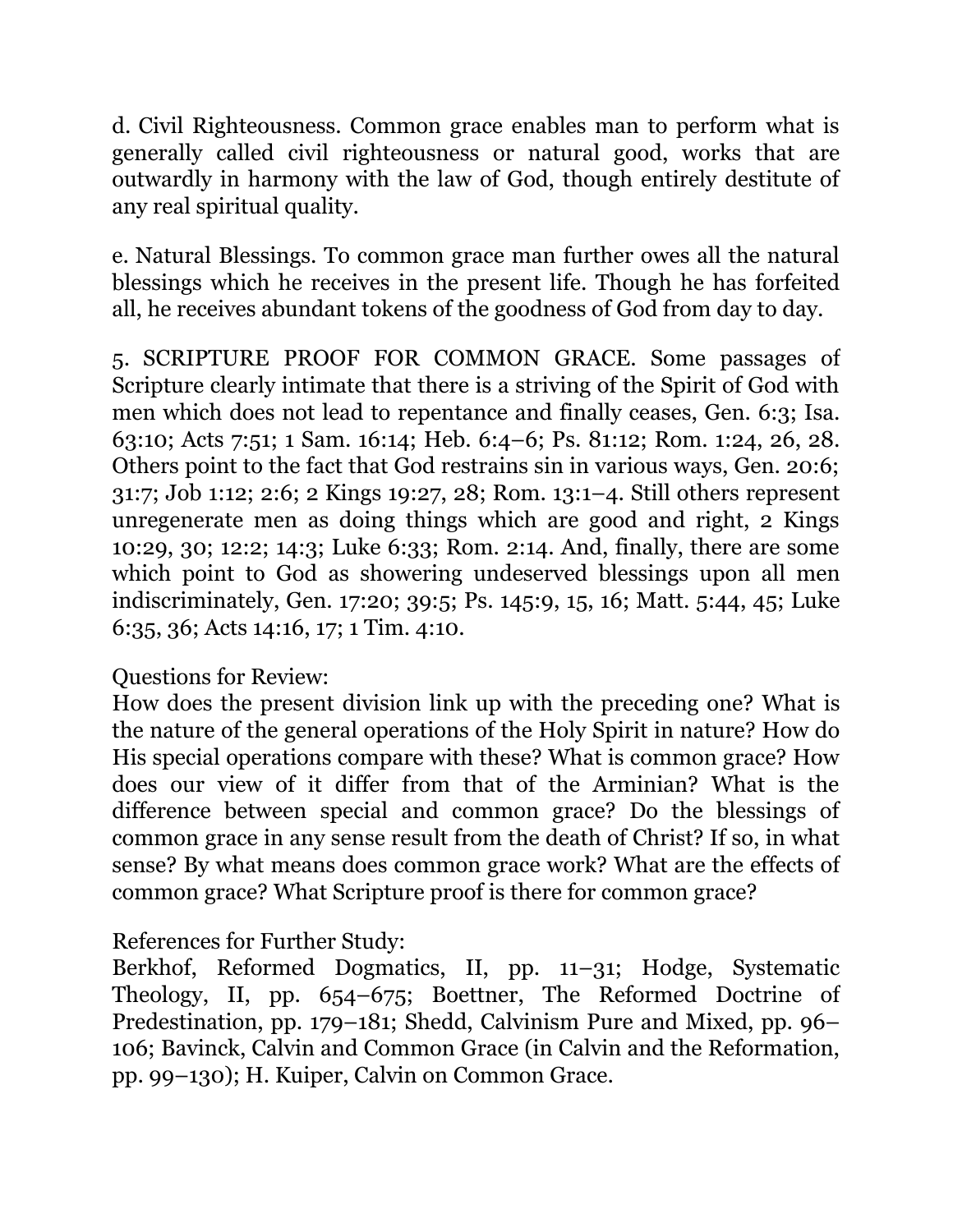### **CALLING AND REGENERATION**

A. General Remarks on the Order of Salvation. We begin the discussion of the order of salvation, that is, of the order in which the Holy Spirit applies the work of redemption to the hearts and lives of man, with the study of calling and regeneration. This means that we take our starting-point in those redemptive acts of God in which man does not co-operate, and in which redemption stands out most prominently as a work of God. By doing this we clearly recognize the fact that God and not man begins the redemptive process, and that salvation is altogether a work of divine grace, a work of which we become partakers only in union with Jesus Christ, with whom we are united by the work of regeneration. Many others, such as the Lutherans and Arminians, take their starting-point in man and begin their treatment of the order of salvation with a discussion of saving faith, considered more particularly as an act of man, by which he takes unto himself the blessings of salvation wrought by Christ. They do not speak of the application of the work of redemption by the Holy Spirit, but of its appropriation by man. And in this appropriation everything is made dependent on man's act of faith. It is even by faith that man is regenerated. This representation clearly fits in with their conception of the free will of man. While we honour God as the author of our salvation, and as the primary cause of every redemptive act, we do not lose sight of the fact that, after regeneration, man appropriates the blessings of salvation by faith, and co-operates with the Spirit of God in some of the redemptive acts, such as conversion and sanctification.

B. Calling. When we speak of calling in general, we have reference to that gracious act of God whereby He invites sinners to accept the salvation that is offered in Christ Jesus. It is a work of the triune God, and is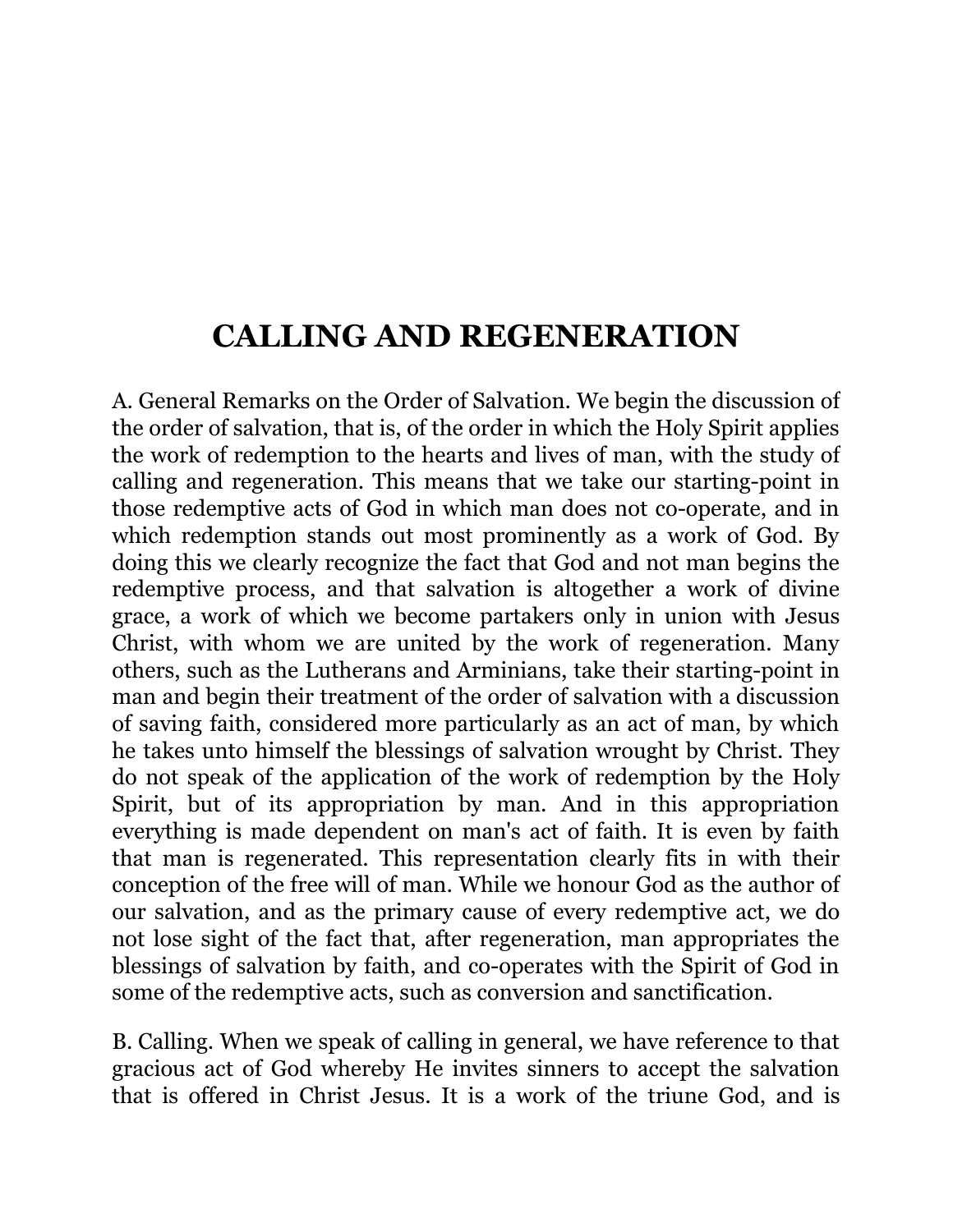therefore ascribed to the Father, 1 Cor. 1:9; 1 Thess. 2:12; 1 Pet. 5:10, to the Son, Matt. 11:28; Luke 5:32; John 7:37; Rom. 1:6 (Auth. Ver.), and to the Holy Spirit, Matt. 10:20; John 15:26; Acts 5:31, 32. This calling may be either external or internal. God is the author of both; the Holy Spirit operates in both; and in both the Word of God is employed as an instrument. Yet there are important differences: the external calling comes to all those who hear the Word, while the internal calling comes only to the elect; the external calling as such, that is, without the special operation of the Holy Spirit, affects only the natural life, while the internal calling affects the internal or spiritual life. It is the external calling made effective unto salvation.

1. EXTERNAL CALLING. The Bible speaks of external calling in the great commission, Matt. 28:19; Mark 16:15; in passages showing that some who were called did not come, Matt. 22:2–14; Luke 14:16–24; in references to a rejection of the gospel, John 3:36; Acts 13:46; 2 Thess. 1:8; and, finally, in statements concerning the terrible sin of unbelief, Matt. 10:15; 11:21–24; John 5:40; 16:8, 9; 1 John 5:10. It consists in the presentation and offering of salvation in Christ to sinners, together with an earnest exhortation to accept Christ by faith, in order to obtain the forgiveness of sins and eternal life.

a. The Elements Comprised in it. From the definition given it follows that the external calling comprises three elements: (1) A presentation of the gospel facts and ideas. The way of redemption revealed in Jesus Christ must be set forth clearly in all its relations. (2) An invitation to accept Christ in faith and repentance. The representation of the way of salvation must be supplemented by an earnest invitation, and even a solemn command to repent and believe, John 6:28, 29; Acts 19:4; 2 Cor. 5:11, 20. (3) A promise of forgiveness and salvation. This promise, however, is never absolute but always conditional. No one can expect its fulfilment, except in the way of true faith and repentance.

b. Its Characteristics. This external call has two characteristics: (1) It is general or universal. This does not mean that it actually comes or in the past has come to all men, but that it comes to all men indiscriminately to whom the gospel is preached. It is not limited to any age or nation or class of men. It comes to both the just and the wicked, the elect and the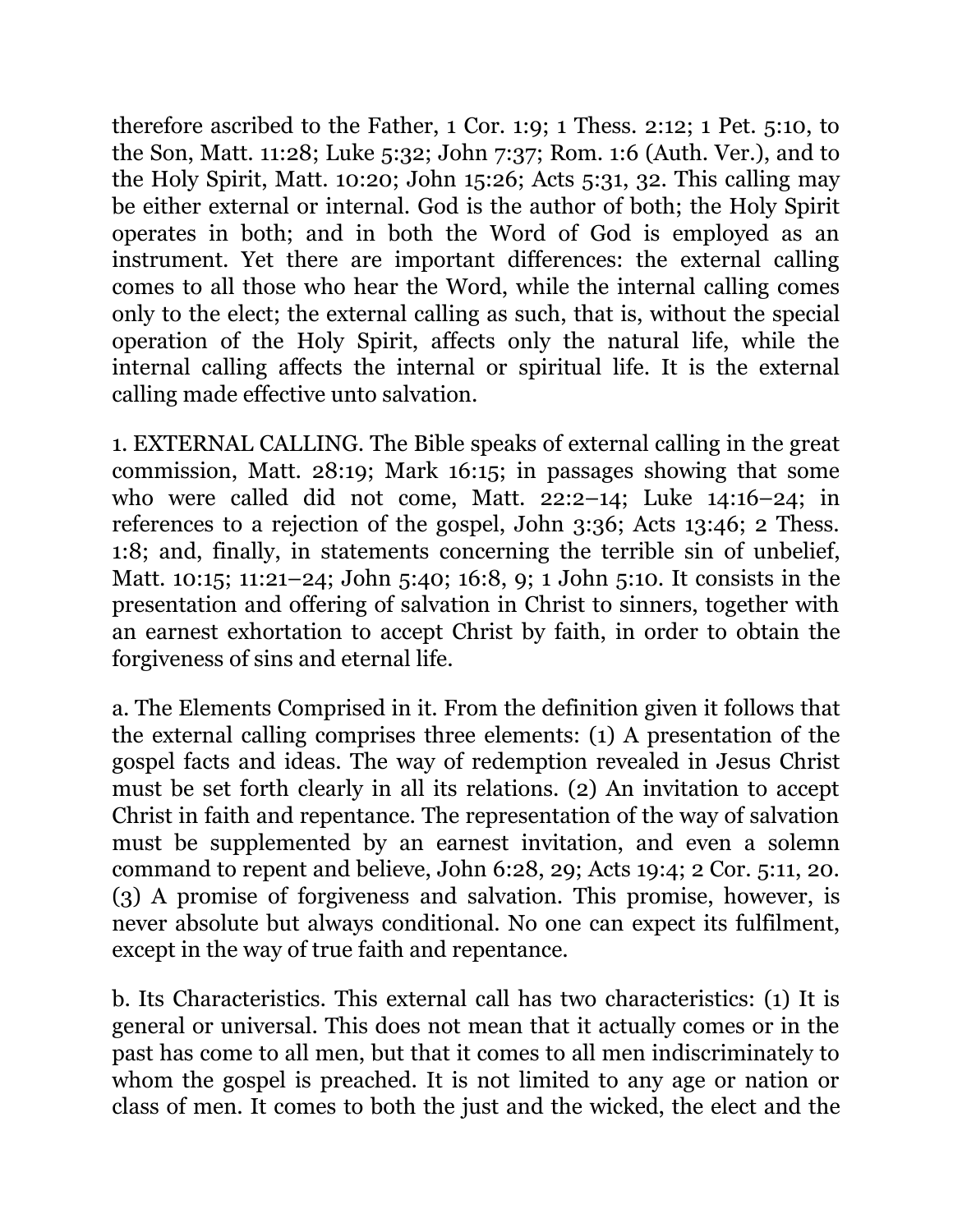reprobate. The general nature of this calling appears from the following passages, Joel 2:32; Ps. 86:5; Isa. 55:1; Matt. 11:28; Rev. 22:17. That it is not confined to the elect, is quite evident from Prov. 1:24–26; Ezek. 3:19; Matt. 22:2–8, 14; Luke 14:16–24. (2) It is seriously meant. When God calls the sinner through the gospel, He calls him in good faith, and earnestly desires that the latter accept the invitation to believe in Jesus Christ; and when He promises those who repent and believe eternal life, His promise is dependable. This follows from the very nature, from the truthfulness and faithfulness of God, and also from such passages of Scripture as Num. 23:19; Ps. 81:13–16; Prov. 1:24; Isa. 1:18–20; Ezek. 18:23, 32; 33:11; Matt. 21:37; 2 Tim. 2:13.

c. Its Significance. By means of this external calling God maintains His claim on the sinner. He is entitled to the service of man, retained this right in spite of man's fall, and asserts His right in both the law and the gospel. Man is in duty bound to accept the call of the gospel. If he does not, he slights the claim of God and thus increases his guilt. This call is also the appointed means by which God gathers the elect out of all the nations of the world, Rom. 10:14–17. Moreover, it is a revelation of God's holiness, goodness, and compassion. In virtue of His holiness God dissuades sinners everywhere from sin, and in virtue of His goodness and mercy He warns them against self-destruction, postpones the execution of the sentence of death, and blesses them with the offer of salvation. This gracious call is represented as a blessing for sinners, Ps. 81:13; Prov. 1:24; Ezek. 3:18, 19; 18:23, 32; 33:11; Amos 8:11; Matt. 11:20–24; 23:37. Finally, this external calling also serves to justify God in the condemnation of sinners. If sinners despise the forbearance of God and reject His gracious offer of salvation, the greatness of their corruption and guilt, and the justice of God in their condemnation, stands out in the clearest light.

2. INTERNAL OR EFFECTUAL CALLING. The calling which comes from God to the sinner is really one, though we speak of an external and an internal calling. Through the operation of the Holy Spirit the former issues in and is made effective in the latter. The fact that they are one does not mean, as the Lutherans maintain, that the inner call always accompanies the preaching of the Word. It does mean, however, that the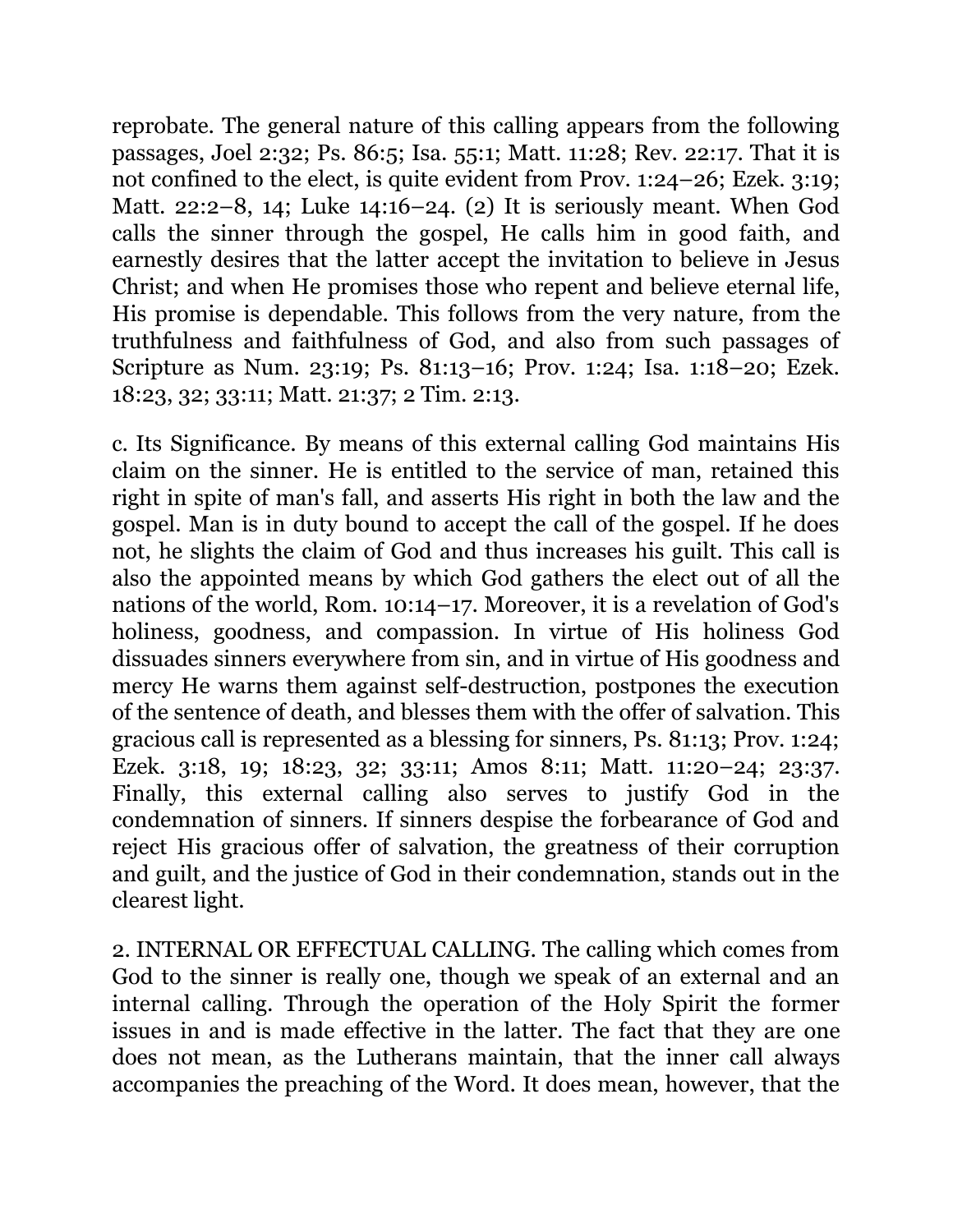inner call is always mediated by the word of preaching. The same word that is heard in the external call, is made effective in the heart of the sinner in the internal calling through the operation of the Holy Spirit. The internal call has certain distinctive marks: (a) It is a calling by the Word of God, savingly applied by the operation of the Holy Spirit, 1 Cor. 1:23, 24. (b) It is a powerful calling, that is, a calling that is effectual unto salvation, Acts  $13:48$ ; 1 Cor.  $1:23$ , 24. (c) It is a calling without repentance, one that is not subject to change and is never withdrawn, Rom. 11:29. The person who is called will surely be saved. With respect to this calling the following particulars should be noted:

a. It Works by Means of Moral Persuasion. In the internal calling the Spirit of God does not work through the Word in a creative way but in a persuasive manner. God does sometimes work creatively through the word, Gen. 1:3; Ps. 33:6; Ps. 147:15, but in these cases the word referred to is the word of God's power, and not the word of preaching, which is instrumental in calling the sinner. The Spirit of God operates through the preaching of the Word by making its persuasions effective, so that man listens to the voice of his God.

b. It Operates in the Conscious Life of Man. If the word of preaching does not operate creatively but only in a moral and persuasive way, then it follows that it can only work in the conscious life of man. It addresses the understanding enlightened by the Holy Spirit, and through the understanding influences the will effectively, so that the sinner turns to God.

c. It is Always Directed to an End. Internal calling is always directed to a certain end, that is, to the salvation to which the Spirit of God is leading the elect, and consequently also to the intermediate stages on the way to this final destiny. It is a calling to the fellowship of Jesus Christ, 1 Cor. 1:9, to inherit blessing, 1 Pet. 3:9; to liberty, Gal. 5:13, to peace, 1 Cor. 7:15, to holiness, 1 Thess. 4:7, to one hope, Eph. 4:4, to eternal life, 1 Tim. 6:12, and to God's kingdom and glory, 1 Thess. 2:12.

C. Regeneration. The divine calling and regeneration stand in the closest possible relation to each other.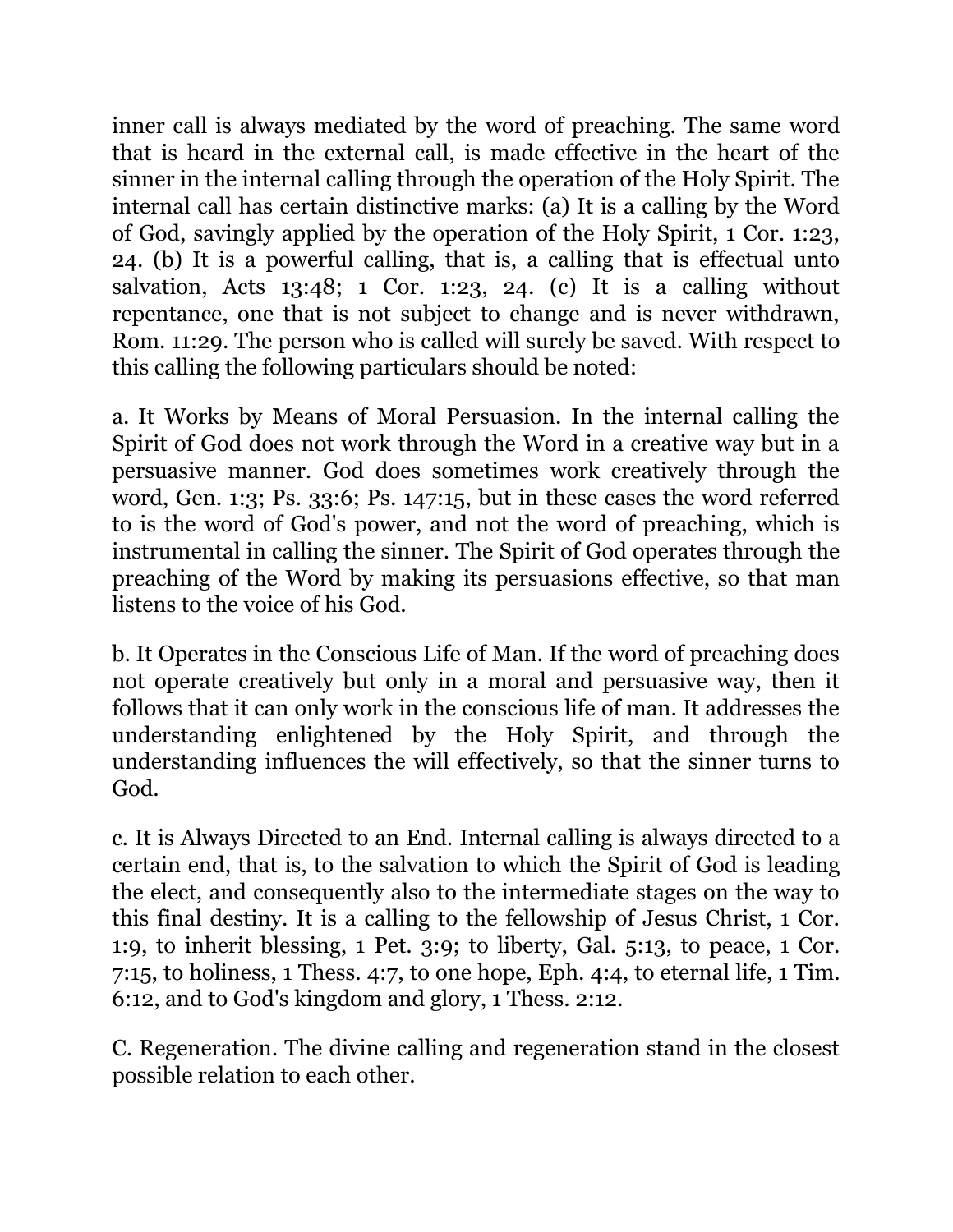1. THE MEANING OF THE TERM "REGENERATION." The word "regeneration" is not always used in the same sense. Calvin employed it in a very comprehensive sense, to denote the whole process of man's renewal, including even conversion and sanctification. In our confessional standards it serves to designate the beginning of man's renewal in the new birth plus conversion. At the present time it is used in a far more restricted sense, to denote the divine act by which the sinner is endowed with new spiritual life, and by which the principle of that new life is first called into action. Sometimes it is employed in an even more limited sense, as a designation of the implanting of the new life in the soul, apart from the first manifestations of this life. In this sense of the word regeneration may be defined as that act of God by which the principle of the new life is implanted in man, and the governing disposition of the soul is made holy.

2. THE ESSENTIAL NATURE OF REGENERATION. The following particulars serve to indicate the essential nature of regeneration:

a. It is a Fundamental Change. Regeneration consists in the implanting of the principle of the new spiritual life in man, in a radical change of the governing disposition of the soul. In principle it affects the whole man: the intellect, 1 Cor. 2:14, 15; 2 Cor. 4:6; Eph. 1:18; Col. 3:10,—the will, Phil. 2:13; 2 Thess. 3:5; Heb. 13:21;—and the emotions, Ps. 42:1, 2 Matt. 5:4; 1 Pet. 1:8.

b. It is an Instantaneous Change. The assertion that regeneration is an instantaneous change implies two things: (1) that it is not a work that is gradually prepared in the soul; there is no intermediate stage between life and death; and (2) that it is not a gradual process like sanctification, but is completed in a moment of time.

c. It is a Change in the Sub-conscious Life. Regeneration is a secret and inscrutable work of God that is never directly perceived by man, but can be perceived only in its effects. Naturally, man may be directly conscious of a change in cases where regeneration and conversion coincide.

3. THE RELATIVE ORDER OF CALLING AND REGENERATION. The order in which calling and regeneration stand to each other may best be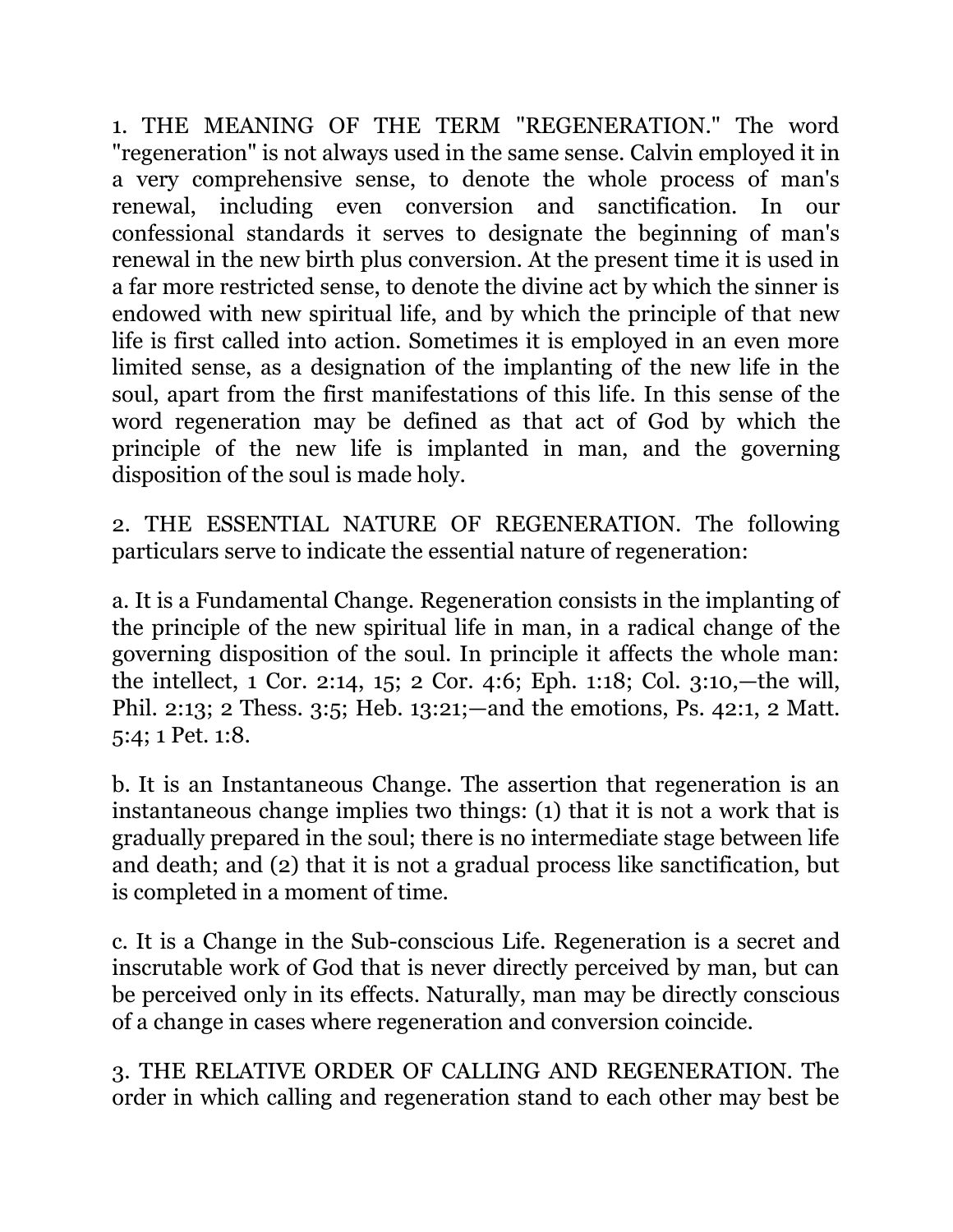indicated as follows: The external call in the preaching of the Word, except in the case of children, precedes or coincides with the operation of the Holy Spirit in the production of the new life. Then by a creative act God generates the new life, changing the inner disposition of the soul. This is regeneration in the restricted sense of the word. In it the spiritual ear is implanted which enables man to hear the call of God to the salvation of his soul. Having received the spiritual ear, the call of God is now brought home effectively to the heart, so that man hears and obeys. This effectual calling, finally, secures the first holy exercises of the new disposition that is born in the soul. The new life begins to manifest itself and issues in the new birth. This is regeneration in the broader sense and marks the point at which regeneration passes into conversion.

4. THE NECESSITY OF REGENERATION. Scripture does not leave us in doubt about the necessity of regeneration, but asserts this in the clearest terms, John 3:3, 5, 7; 1 Cor. 2:14; Gal. 6:15. Cf. also Jer. 13:23; Rom. 3:11; Eph. 2:3. This necessity also follows from the sinful condition of man. Holiness or conformity to the divine law is the indispensable condition of securing the divine favour, attaining peace of conscience, and enjoying fellowship with God, Heb. 12:14. Now the natural condition of man is exactly the opposite of that holiness which is so indispensable. Consequently, a radical internal change is necessary by which the whole dispensation of the soul is altered.

5. THE USE OF THE WORD OF GOD AS AN INSTRUMENT IN REGENERATION. The question is often raised, whether the Word, that is, the word of preaching, is instrumental in the implanting of the new life, in regeneration in the most restricted sense of the word. Since regeneration is a creative act of God, and the word of the gospel can only work in a moral and persuasive way, it would seem that this cannot very well be instrumental in implanting the new life in man. Such an instrument has no spiritual effect on those who are still dead in sin. To assert its use would seem to imply a denial of the spiritual death of man, though this is not intended by those who make the assertion. Moreover, regeneration takes place in the sphere of the sub-conscious life, while the truth addresses itself to the consciousness of man. And, finally, the Bible clearly intimates that man is enabled to understand the truth only by a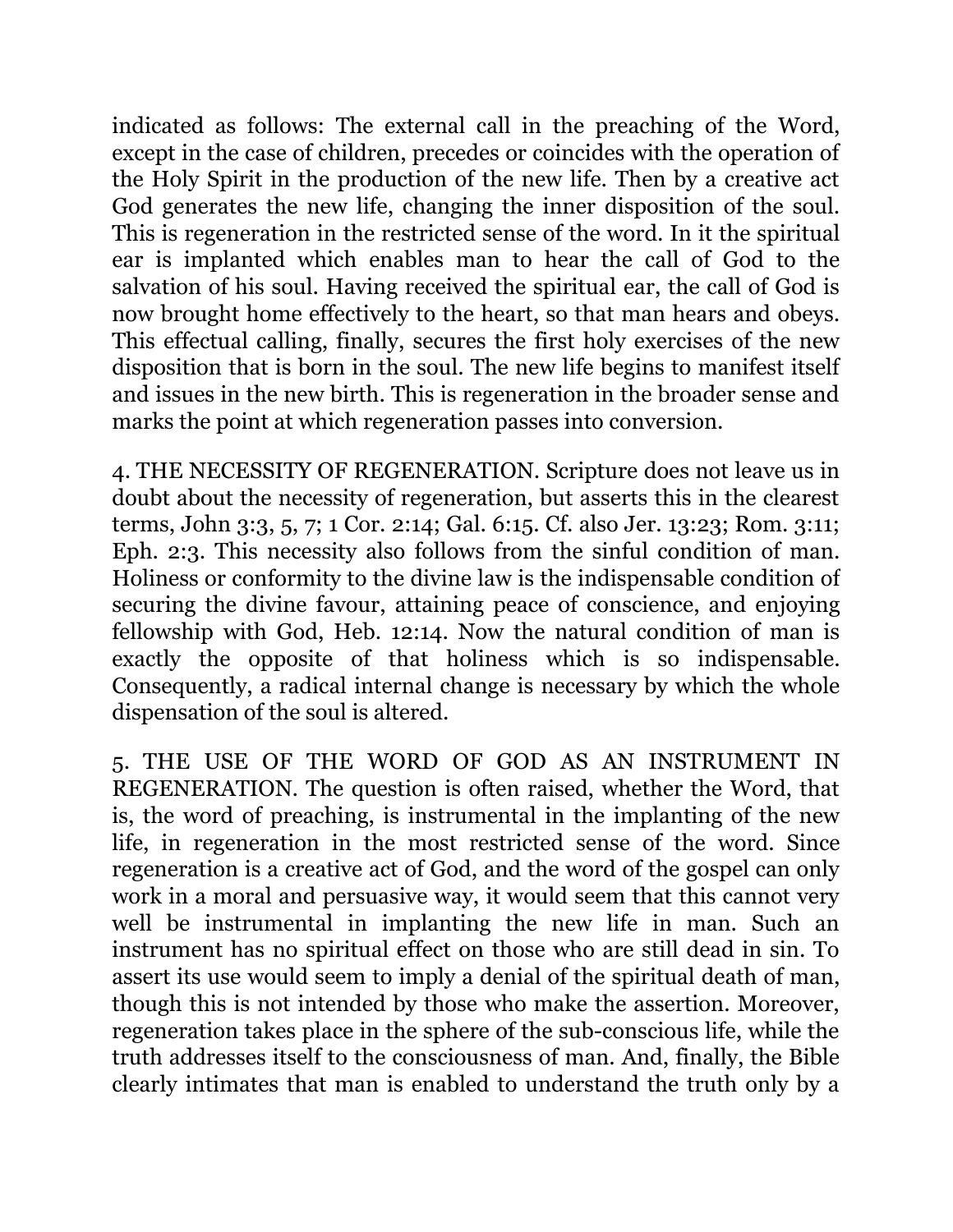special operation of the Holy Spirit, Acts 16:14; 1 Cor. 2:12–15; Eph. 1:17– 20. It is often said that Jas. 1:18 and 1 Pet. 1:23 prove that the Word is used as an instrument in regeneration. But it is certain that James is speaking of regeneration in a broader sense, as including the new birth or the first manifestations of the new life, and in all probability this is also the case with Peter. And in that more inclusive sense regeneration is undoubtedly wrought through the instrumentality of the Word.

6. REGENERATION EXCLUSIVELY A WORK OF GOD. God is the author of regeneration. It is represented in Scripture as the work of the Holy Spirit directly and exclusively, Ezek. 11:19; John 1:13; Acts 16:14; Rom. 9:16; Phil. 2:13. This means that in regeneration God only works, and there is no co-operation of the sinner in this work whatever. The Arminians do not agree with this view. They speak of a co-operation of God and man in the work of regeneration. In their estimation the spiritual renewal of man is really the fruit of man's choice to co-operate with the divine influences exerted by means of the truth. Strictly speaking, they regard the work of man as prior to that of God. Man can resist, but he can also yield to the influences of the Holy Spirit.

7. BAPTISMAL REGENERATION. According to the Church of Rome regeneration includes not only spiritual renewal, but also justification or the forgiveness of sins, and is effected by means of baptism. An influential section of the Anglican Church is in agreement with the Church of Rome on this point. And even many Lutherans teach a certain kind of baptismal regeneration, though according to some this does not include spiritual renewal, but only serves to place the baptized person in a new relation to the Church. All these groups agree in teaching that the blessing of regeneration can again be lost.

### Questions for Review:

How does the Reformed order of salvation differ from the Arminian and Lutheran? What do we mean by calling? How do external and internal calling differ? What is external calling? What elements does it include? What are the two characteristics of the external call? What purpose does it serve? How is the internal calling related to the external? What are its distinctive marks? How does it operate? In what sphere does it operate? To what end is it directed? What different meanings has the word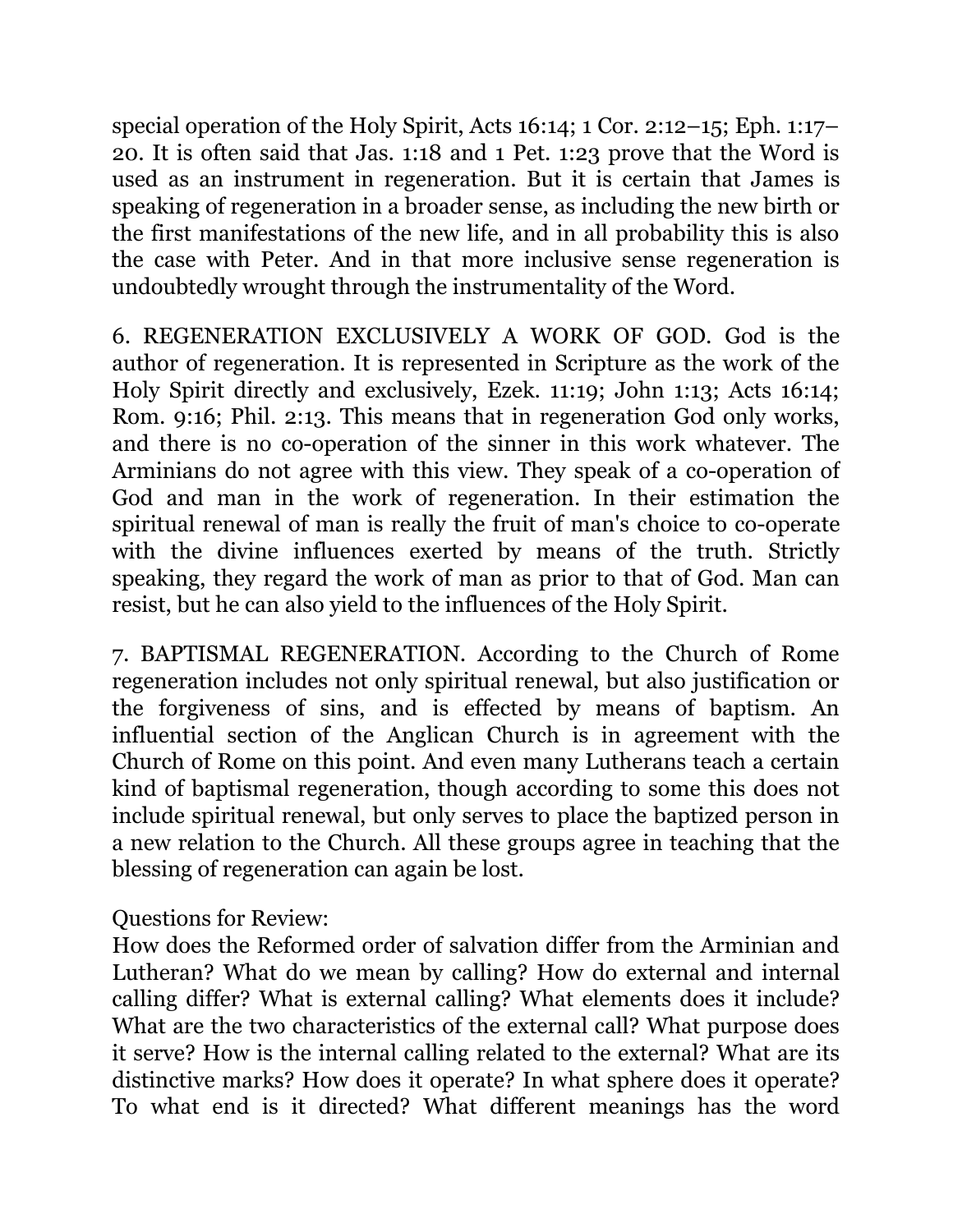"regeneration"? What is regeneration in the restricted sense? What is the nature of the change wrought in regeneration? What is the relative order of calling and regeneration? How can we prove the absolute necessity of regeneration? Why is it unlikely that the Word is used as an instrument in regeneration? Do Jas. 1:18 and 1 Pet. 1:23 teach the contrary? Is regeneration a work of God only or of God and man together? Who teach baptismal regeneration?

References for Further Study:

Berkhof, Reformed Dogmatics, II, pp. 33–71; Hodge, Outlines of Theology, pp. 445–464; McPherson, Christian Dogmatics, pp. 377–378, 397–401; Orr, Side-Lights on Christian Doctrine, pp. 143–152; Candlish, The Work of the Holy Spirit, pp. 49–76.

## **CONVERSION**

A. The Scriptural Terms for Conversion. The Bible uses several terms to denote conversion.

1. IN THE OLD TESTAMENT. The Old Testament employs two words, each one of which indicates a specific element of conversion. The one (nicham) means to repent with a repentance which is often accompanied with a change of plan and of action. And the other (shubh) signifies to turn about, and especially to return after a departure. In the prophets it usually refers to Israel's return to the Lord, after it has departed from Him. This is a very important aspect of conversion.

2. IN THE NEW TESTAMENT. The New Testament contains three important words for conversion. The word that occurs most frequently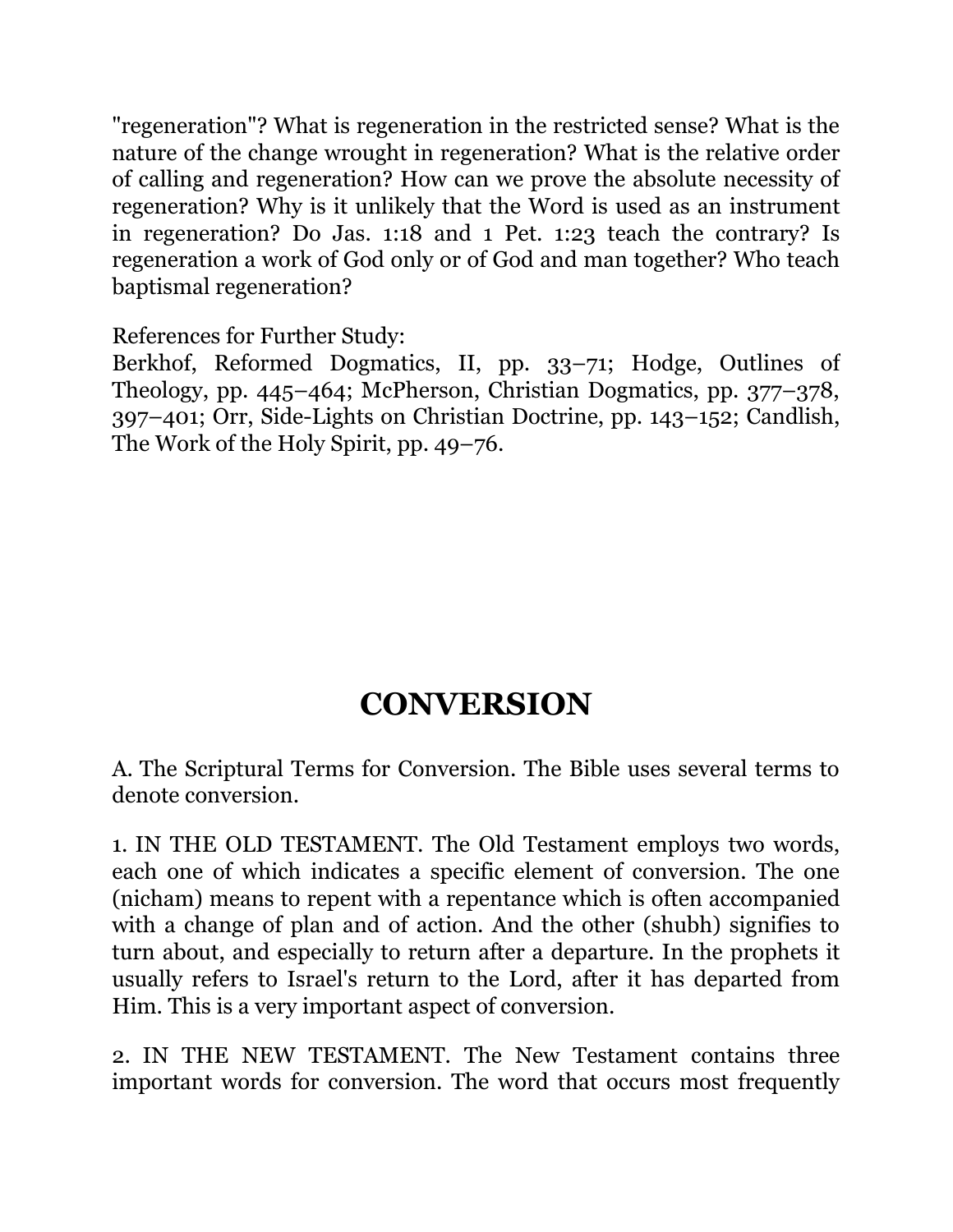(metanoeo, metanoia) denotes primarily a change of mind. However, this change is not to be conceived exclusively as an intellectual, but also as a moral change. Both the mind and the conscience are defiled, Tit. 1:15, and when a person's mind is changed, he not only receives new knowledge, but the direction of his conscious life, its moral quality is also changed. The word that is next in importance (epistrepho, epistrophe) means to turn about, or to turn back. It really stresses the fact that the active life is made to move in another direction, and thus indicates the final act in conversion. While the first word stresses the element of repentance, though not always to the exclusion of the element of faith, the second always contains both elements. The third word (metamelomai) occurs only five times, and literally means to become a care to one afterwards. It stresses the element of repentance; but that this is not always true repentance is evident from the fact that it is also used of the repentance of Judas, Matt. 27:3. The emotional element is uppermost in this word.

B. The Biblical Idea for Conversion. The Scriptural doctrine of conversion is based not merely on the passages in which the terms referred to are found, but also on many others in which conversion is described or concretely represented in living examples. The Bible does not always speak of conversion in the same sense.

1. NATIONAL CONVERSION. It makes mention repeatedly of national conversions, as, for instance, of Israel in the days of the judges, of Judah in the time of the kings, and of the Ninevites, Jonah 3:10.

2. TEMPORARY CONVERSION. It also speaks of conversions that represent no change of heart, and are of only passing significance, Matt. 13:20, 21; Acts 8:9 ff.; 1 Tim. 1:19, 20; 2 Tim. 2:18; 4:10; Heb. 6:4, 5. These may for a time have all the appearance of true conversion.

3. TRUE CONVERSION. The Bible contains several examples of true conversion, such as Naaman, 2 Kings 5:15; Manasseh, 2 Chron. 33:12, 13; Zaccheus, Luke 19:8, 9; the man born blind, John 9:38; the Samaritan woman, John 4:29, 39; the eunuch, Acts 8:30 ff.; Cornelius, Acts 10:44 ff., Paul Acts 9:5 ff.; Lydia, Acts 16:14, etc. This conversion is but the outward expression of the work of regeneration, or the accompanying change wrought in the conscious life of the sinner. There are two sides to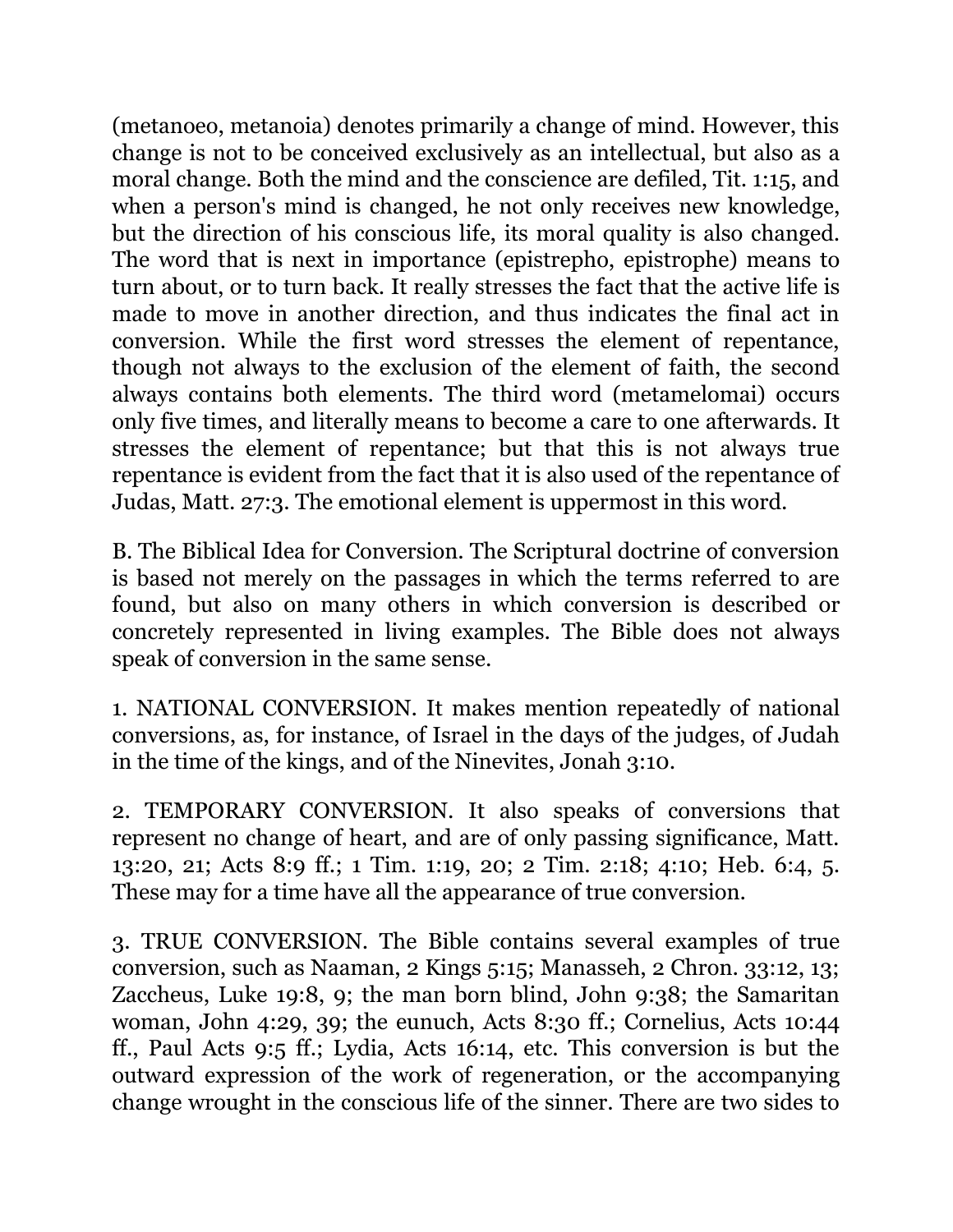this conversion, the one active and the other passive. In the former conversion is contemplated as the change wrought by God in which He changes the conscious course of man's life. And in the latter it is regarded as the result of this divine action as seen in man's changing his course of life and turning to God. From the former point of view it may be defined as that act of God whereby He causes the regenerated, in their conscious life, to turn to Him for faith and repentance.

4. REPEATED CONVERSION. Regeneration as the implanting of the new life cannot possibly be repeated. Neither can conversion in the strict sense of the word, for this is but the initial outward manifestation, in the conscious life of man, of the change wrought in regeneration. At the same time it is possible to speak of a repeated conversion. The activity of the new life may suffer eclipse through worldliness, carelessness, and indifference, and then may be called forth and renewed again and again. Scripture refers to such repeated conversion in Luke 22:32; Rev. 2:5, 16, 21, 22; 3:3, 19.

C. The Elements of Conversion. From the preceding it already appears that conversion comprises two elements, namely, repentance and faith. Of these the former has reference to the past, and the latter to the future, the former is directly connected with sanctification, and the latter more particularly, though not exclusively, with justification. In view of the fact that faith will be discussed in a separate chapter, we limit ourselves to repentance here.

1. THE ELEMENTS OF REPENTANCE. Repentance includes three elements: (a) An intellectual element, namely, a change of view in which the past life is recognized as a life of sin, involving personal guilt, defilement, and helplessness. This is the knowledge of sin of which the Bible speaks, Rom. 3:20. (b) An emotional element, which is really a change of feeling, a sense of sorrow for sin as committed against a holy and just God. If this issues in a real change of life, it is called a godly sorrow, 2 Cor. 7:9, 10. (c) A volitional element, which consists in a change of purpose, an inward turning from sin, and a disposition to seek pardon and cleansing, Acts 2:38; Rom. 2:4. This is the crowning element of repentance.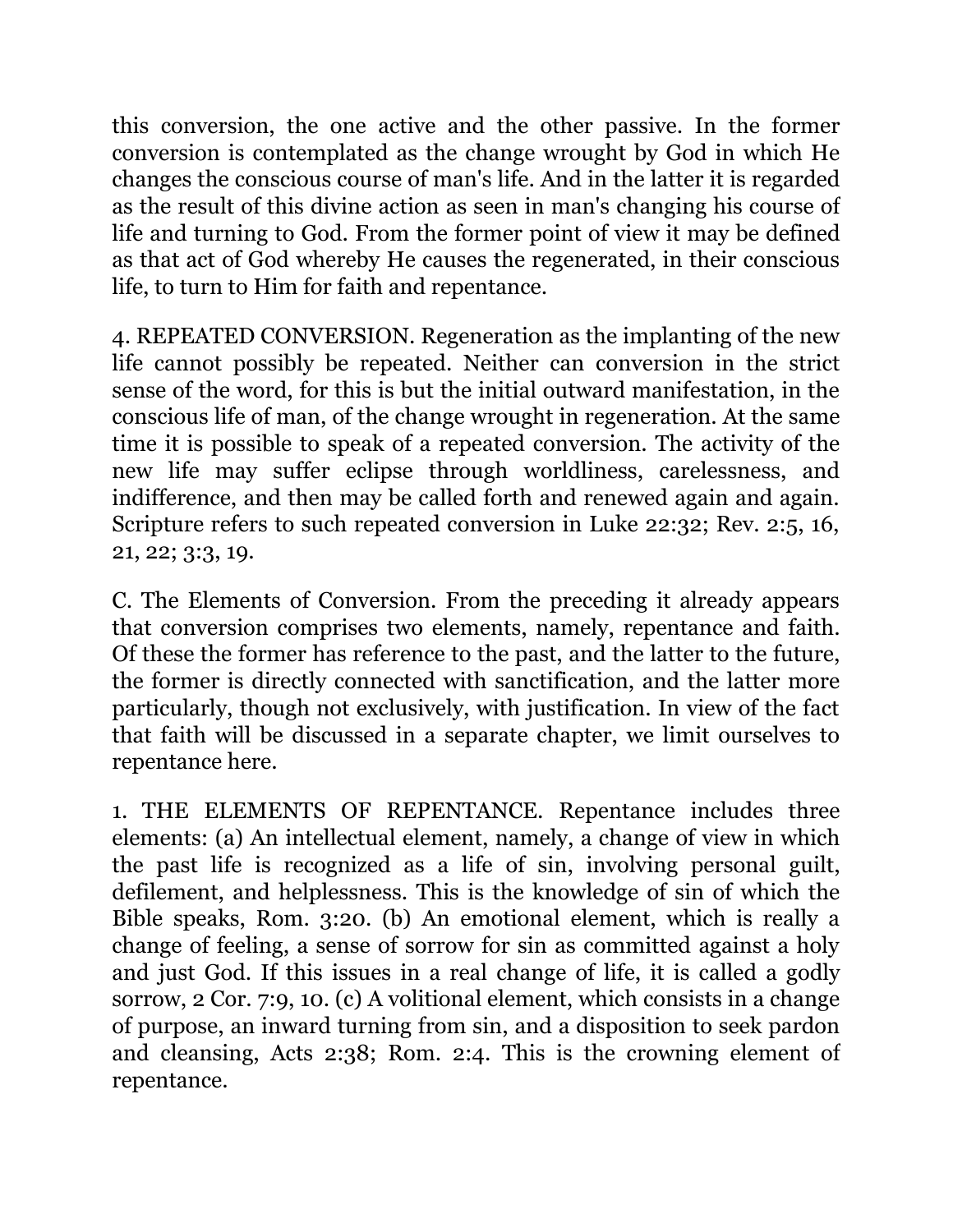2. THE ROMAN CATHOLIC CONCEPTION OF REPENTANCE. The Church of Rome has externalized the idea of repentance entirely in its sacrament of penance. This contains especially three elements (a) Contrition, that is, real sorrow for sin, not for inborn sin, but for personal transgressions. In lieu of this, however, attrition, may also suffice. This is really nothing more than fear for the punishment of sin. (b) Confession, which in the sacrament of penance is confession to the priest who, on a satisfactory confession, not merely declares that God forgives the sin of the penitent, but actually pardons it himself, (c) Satisfaction, consisting in the sinner's doing penance, that is, enduring something painful, or performing some difficult or distasteful task.

3. THE SCRIPTURAL VIEW OF REPENTANCE. The Scriptural view of repentance is quite different from the external view of the Roman Catholics. It views repentance wholly as an inward act, an act of contrition or sorrow on account of sin. It does not confound this with the change of life in which it results, but regards confession of sin and reparation of wrongs as fruits of repentance. Moreover, it conceives of real repentance as always accompanied with true faith. The two go hand in hand, and are but different aspects of the same change in man.

D. The Characteristics of Conversion. The following characteristics should be noted:

1. Conversion is not a legal act of God like justification, but a moral or recreative act like regeneration. It does not alter the state but the condition of man.

2. Conversion does not, like regeneration, take place in the subconscious, but in the conscious life of man. It may be said to begin in regeneration, and therefore in the region below consciousness, but as a completed act it certainly falls within the range of the conscious life.

3. It includes in principle not only the putting away of the old man, but also the putting on of the new man. The sinner consciously forsakes the old sinful life and turns to a life in communion with and devoted to God.

4. If we take the word "conversion" in its specific sense, it denotes a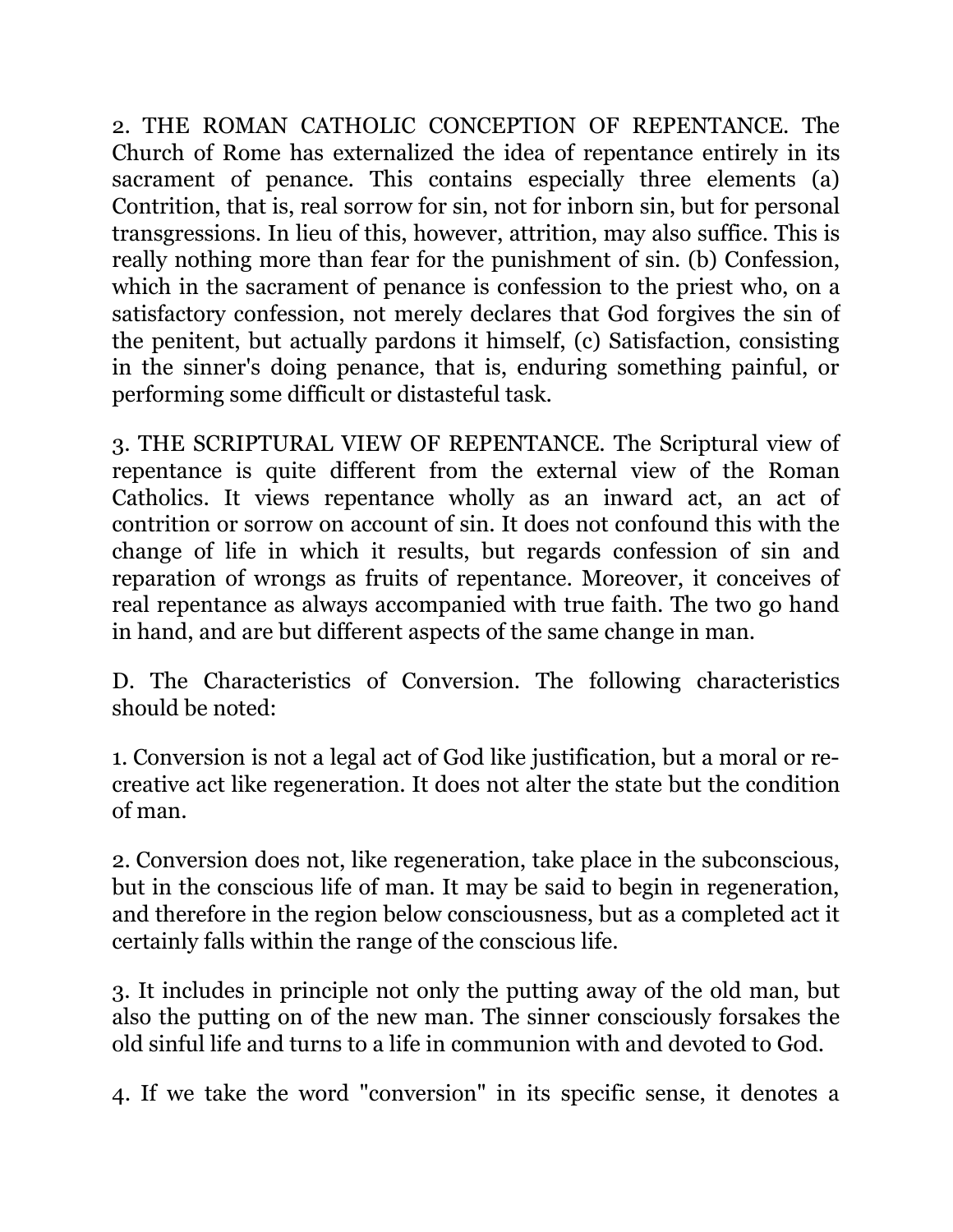momentary change and not a process like sanctification. It is a change that takes place but once and cannot be repeated. In a slightly different sense, however, it is possible to speak of repeated conversion.

E. The Author of Conversion. God only can be called the author of conversion. This is the clear teaching of Scripture, Acts 11:18; 2 Tim. 2:25. There is an immediate action of the Holy Spirit in conversion. The new life of the regenerate man does not issue in conscious action by its own inherent power, but only through the illuminating and fructifying influence of the Holy Spirit, John 6:44; Phil. 2:13. There is also a mediate operation through the Word of God, however. In general it may be said that God works repentance by means of the law, Ps. 19:7; Rom. 3:20, and faith by means of the gospel, Rom. 10:17; 2 Cor. 5:11. But while God works alone in regeneration and man is entirely passive, man co-operates with God in conversion. That man is active in conversion is quite evident from such passages as Isa. 55:7; Jer. 18:11; Ezek. 18:23, 32; 33:11; Acts 2:38; 17:30, and others. But this activity of man always results from a previous work of God in man. Man works only with the power which God imparts to him.

F. The Necessity of Conversion. Scripture speaks in the most absolute terms of the necessity of regeneration, John 3:3, 5. No such absolute expression can be found respecting conversion. This may be due to the fact that in the case of children which die in infancy we cannot speak of conversion, but only of regeneration. The Bible does teach the necessity of conversion in the case of adults in such passages as Ezek. 33:11; Matt. 18:3, though it is true that these statements are not absolute but refer to specific groups. It may be said that in the case of all adults conversion is necessary. This does not mean, however, that conversion must appear in the life of each one as a strongly marked crisis. This can be expected, as a rule, only in the case of those who are regenerated after they have come to years of discretion. In them the life of conscious enmity to God is at once transformed into a life of friendship with God. It can hardly be expected as such, however, in the life of those who, like Jeremiah and John the Baptist, were regenerated from early youth. Yet the elements of conversion, that is, real repentance and true faith, must be present in the lives of all.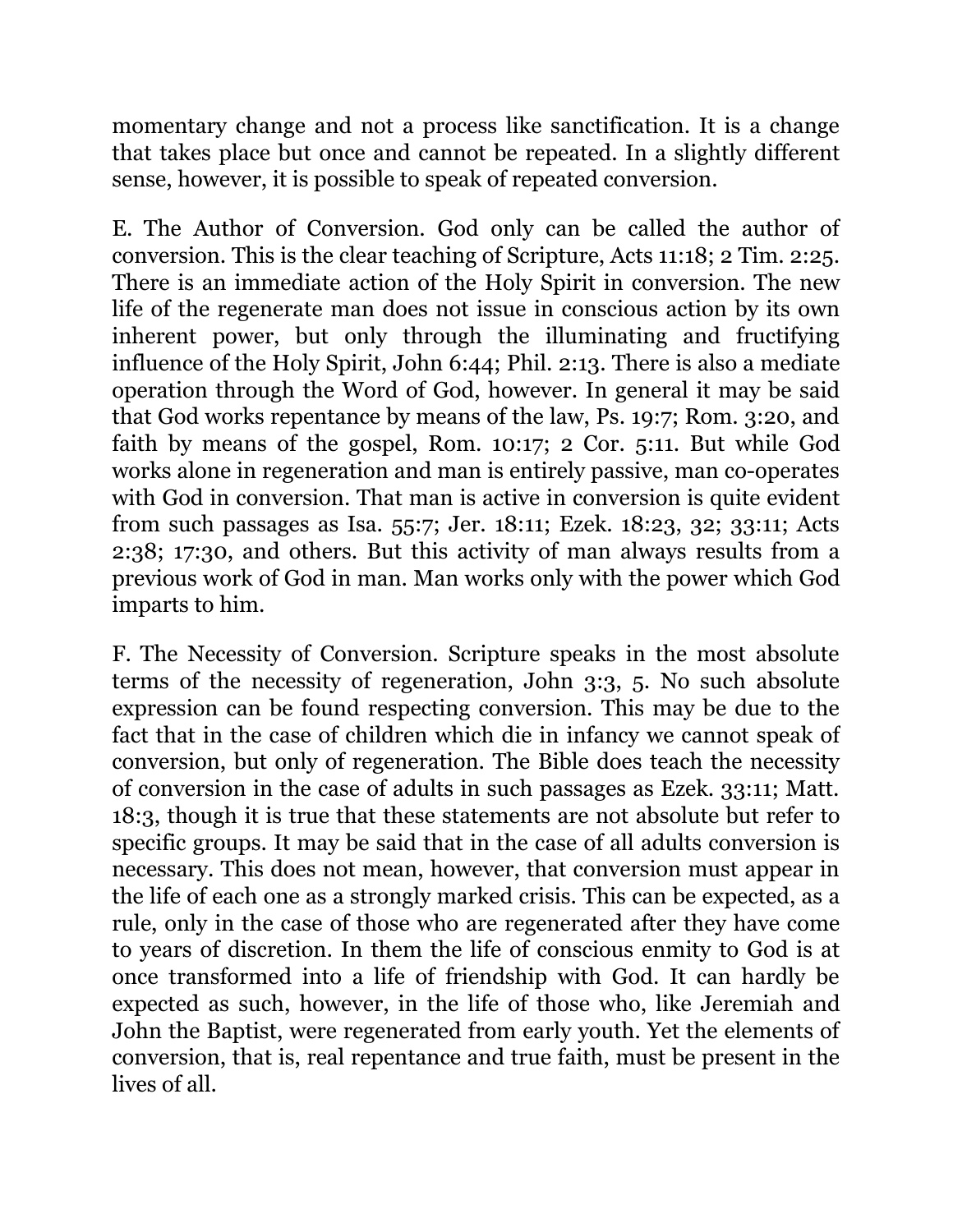Questions for Review:

What do the Old Testament words for conversion mean? What is the meaning of the New Testament words? In how many different senses does the Bible speak of conversion? What is temporary conversion? What is true conversion? What is repeated conversion, and where does Scripture speak of it? What elements are included in conversion? How do they differ? What elements are included in repentance? What elements are included in the Roman Catholic sacrament of penance? What is the Scriptural view of repentance? What are the characteristics of conversion? Who is the author of conversion? How can it be proved from Scripture that man is also active in conversion? Is conversion necessary in all cases? In what sense is it necessary?

References for Further Study:

Berkhof, Reformed Dogmatics, II, pp. 72–84; McPherson, Christian Dogmatics, pp. 393–397; Candlish, The Work of the Holy Spirit, pp. 67– 84; Walden, The Great Meaning of Metanoia.

## **FAITH**

A. The Scriptural Words for Faith. The Old Testament really has no word for faith, though there are especially three words which denote various aspects of the activity of faith. The most common word for "to believe" (he' emin) stresses the intellectual element and signifies the acceptance of something as true on the testimony of another. The other two words (batach and chasah) emphasize rather the element of confident reliance on or of trust in someone else. The New Testament has one very important word for faith (pistis), which denotes (1) general confidence in a person, (2) the ready acceptance of his testimony on the basis of this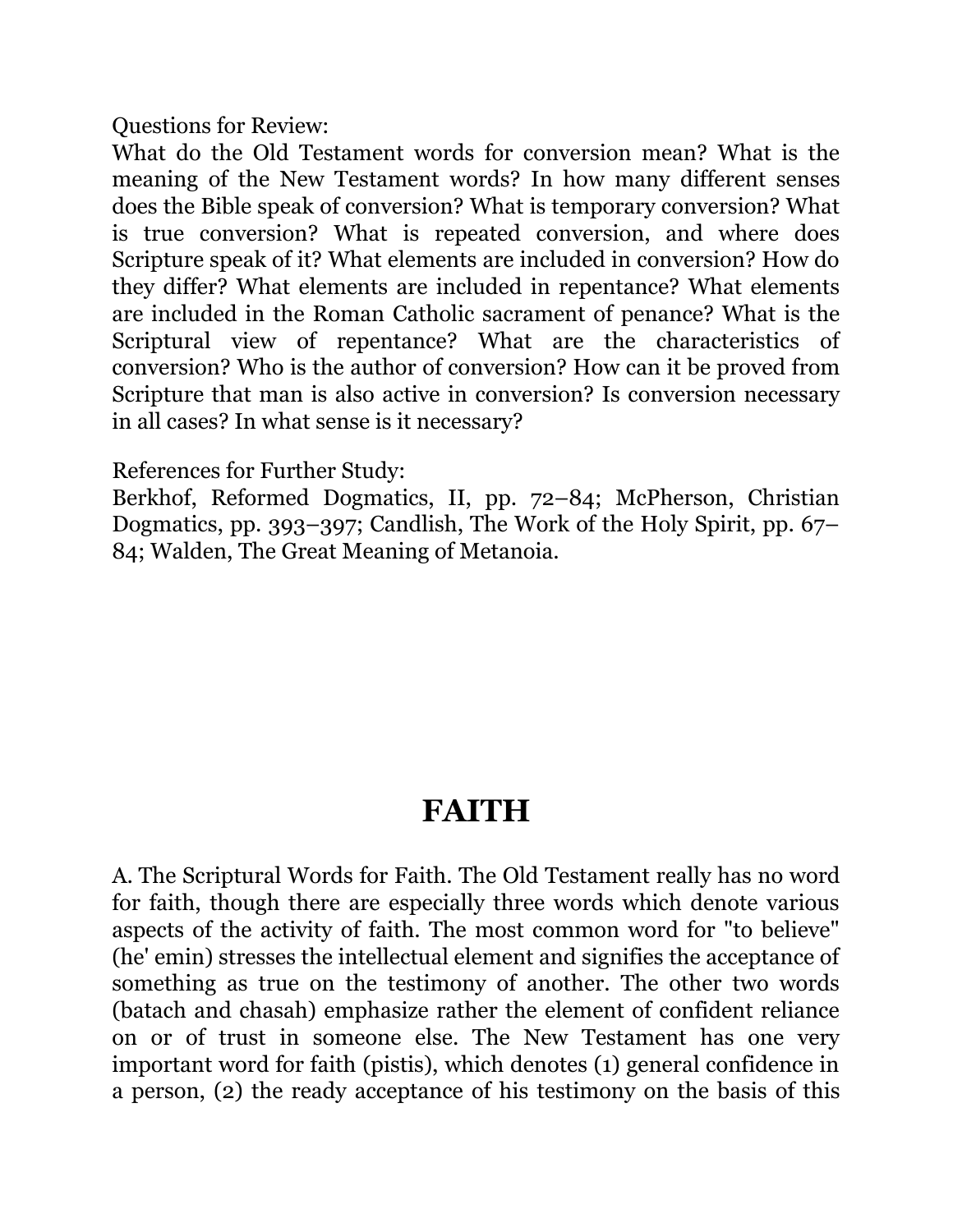confidence, and (3) the trust reposed in him for the future. As a designation of saving faith it denotes a conviction respecting the veracity of God, a believing acceptance of His Word, and a heartfelt trust in Him for the salvation of the soul. The corresponding word for "to believe" is used with various shades of meaning, in some cases stressing the element of knowledge, and in others the element of trust.

B. Different Kinds of Faith Mentioned in the Bible. Scripture does not always speak of faith in the same sense, and this has given occasion for the following distinctions:

1. HISTORICAL FAITH. Historical faith is a purely intellectual acceptance of the truth of Scripture without any real moral or spiritual response. The name does not imply that it embraces only historical facts and events to the exclusion of moral and spiritual truths; nor that it is based only on the testimony of history, for it may have reference to present facts, John 3:2. It is rather expressive of the idea that this faith accepts the truths of Scripture as one might accept a history in which one is not personally interested. This means that, while the truth is accepted intellectually, it is not taken seriously and awakens no real interest. The Bible refers to it in Matt. 7:26; Acts 26:27, 28; Jas. 2:19.

2. FAITH OF MIRACLES. Faith of miracles consists in a person's conviction that a miracle will be wrought by him or in his behalf. If he is persuaded that he himself can or will work a miracle, he has this faith in the active sense, Matt. 17:20; Mark 16:17, 18, while he has it in the passive sense, if he is satisfied that a miracle will be performed on him or in his behalf, Matt. 8:11–13; John 11:22 (comp. 25–27), 40; Acts 14:9. This faith may or may not be accompanied with saving faith. Roman Catholics claim that we are still warranted in exercising this faith, while Protestants generally deny this, since there is no basis for it, though they do not deny that miracles may still occur.

3. TEMPORAL FAITH. Temporal faith is a persuasion of the truths of religion which is accompanied with some promptings of conscience and a stirring of the affections, but is not rooted in a regenerated heart. The name is derived from Matt. 13:20, 21. It is called temporary faith, because it has no abiding character and fails to maintain itself in days of trial and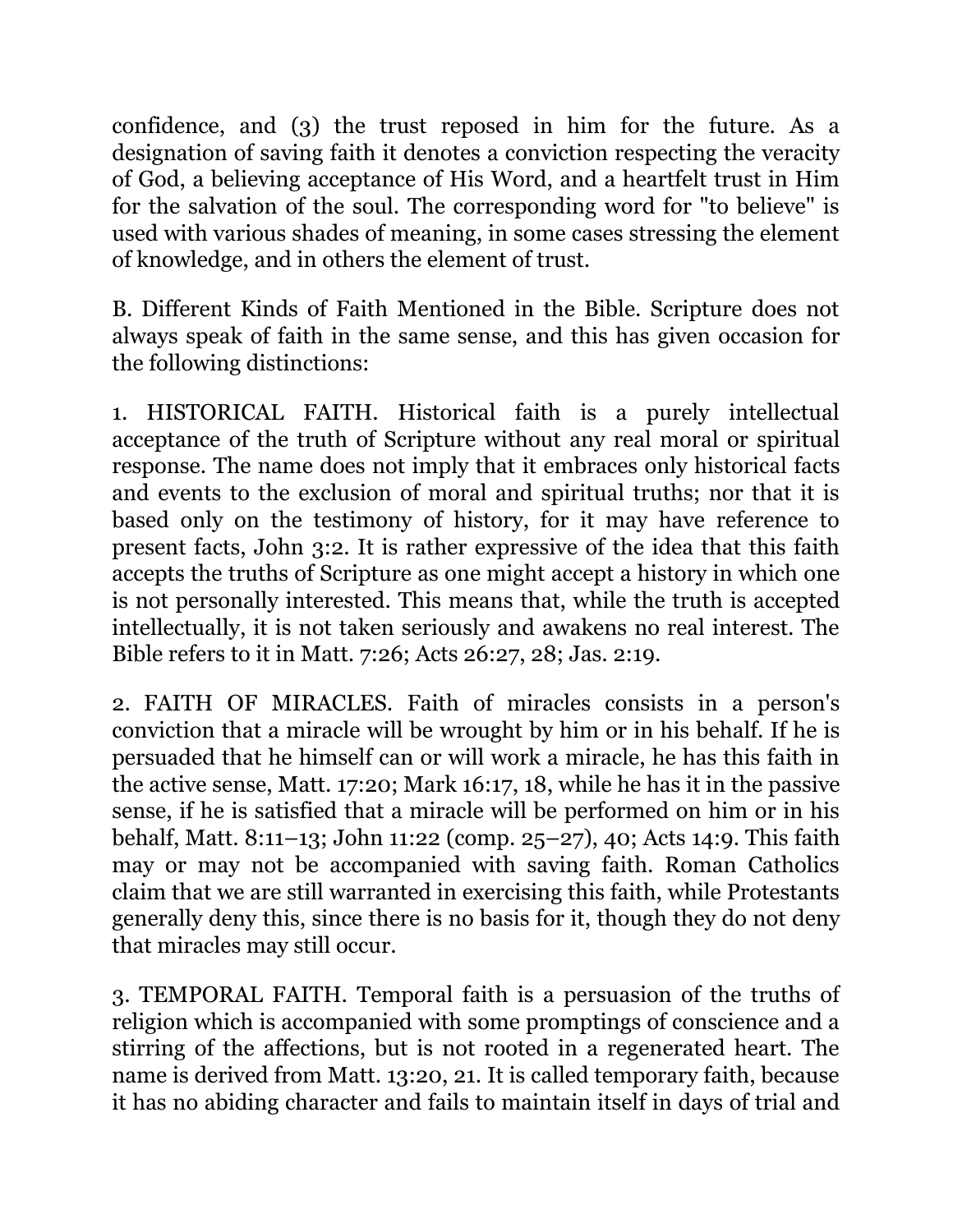persecution. It cannot be regarded as a hypocritical faith, for they who possess it really believe that they have true faith, but it may be called an imaginary faith, seemingly genuine but of an evanescent character. Great difficulty may be experienced in distinguishing it from true saving faith. Christ says of the one who so believes: "he hath no root in himself," Matt. 13:21. In general it may be said that temporal faith is grounded in the emotional life and seeks personal enjoyment rather than the glory of God.

4. TRUE SAVING FAITH. True saving faith is a faith that has its seat in the heart and is rooted in the regenerate life. The seed of the faith is implanted by God in the heart in regeneration, and it is only after God has implanted this seed in the heart that man can actively exercise faith. The conscious exercise of it gradually forms a habit, and this becomes a powerful aid in the further exercise of faith. When the Bible speaks of this faith it generally, though not always, refers to it as an activity of man. It may be defined as a certain conviction, wrought in the heart by the Holy Spirit, as to the truth of the gospel, and a hearty reliance on the promises of God in Christ.

C. The Elements of Faith. Faith is an activity of man as a whole. As an activity of the soul it appears simple, and yet on closer scrutiny it is found to be rather intricate and complex. Several elements should be distinguished.

1. AN INTELLECTUAL ELEMENT (KNOWLEDGE). While saving faith does not consist in a mere intellectual acceptance of the truth, it does include a positive recognition of the truth revealed in the Word of God. This knowledge of faith should not be regarded as a complete comprehension of the truth; neither should it be considered as a mere taking notice of the things believed, without the conviction that they are true. It is a spiritual insight into the truths of the Christian religion, so that these find response in the heart of the sinner. It is an absolutely certain knowledge, based on the promises of God, and therefore having its divine warrant in God Himself. It need not be very comprehensive, though it should be sufficient to give the believer some idea of the fundamental truths of the gospel. In general it may be said that, if all other things are equal, one's faith will become richer and fuller in the measure in which one's knowledge increases in fulness and clarity.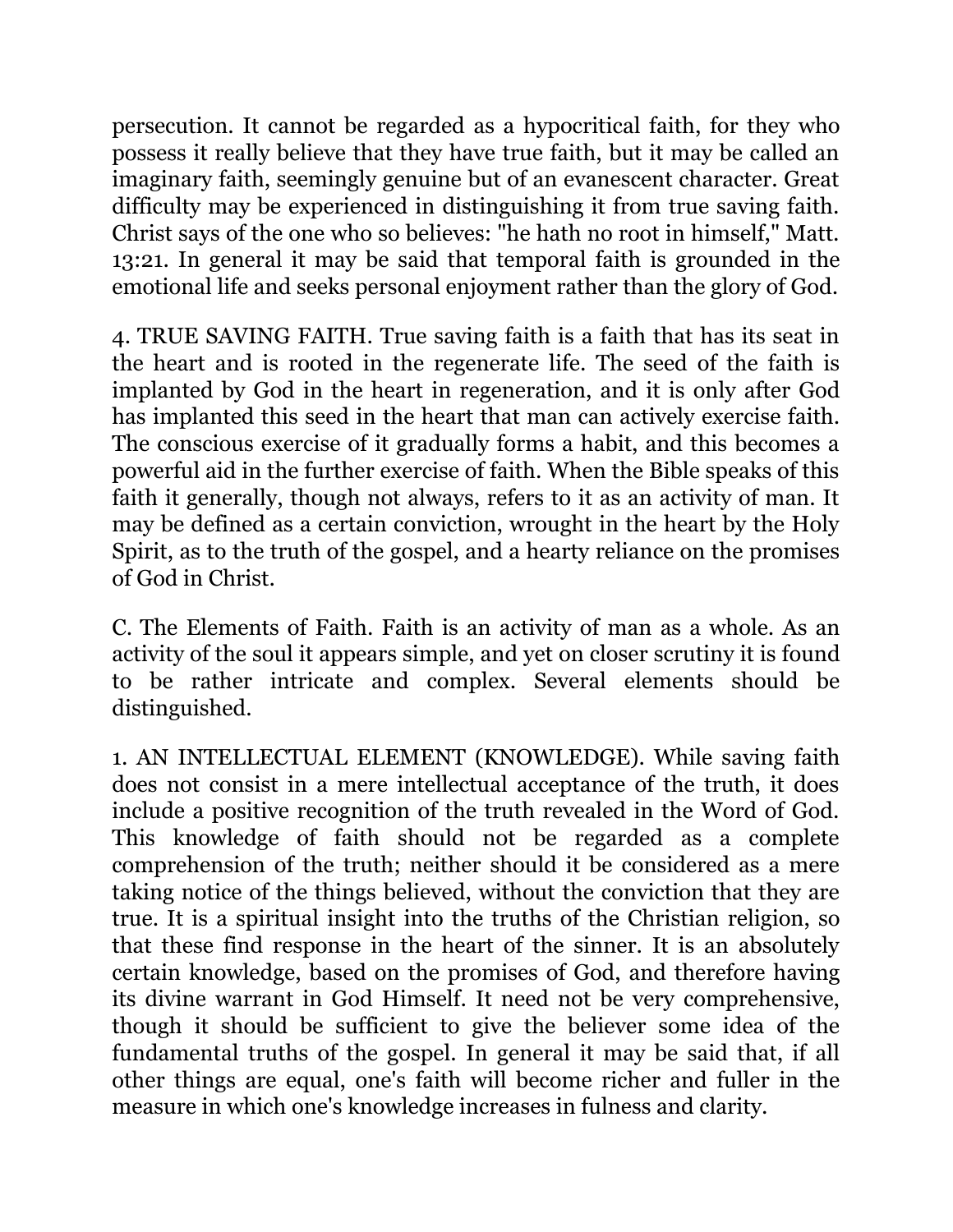2. AN EMOTIONAL ELEMENT (ASSENT). The Heidelberg Catechism does not mention this element of faith separately. This is due to the fact that what is called "assent" is really included in the knowledge of saving faith. It is characteristic of the knowledge included in saving faith that it carries with it a conviction of the great importance of its object, and this is assent. While the man who has a merely historical faith does not react on the truth, because it does not grip his soul, this is quite different with the person who possesses and exercises saving faith. He is conscious of a personal interest in the truth, and responds to it with a hearty assent.

3. A VOLITIONAL ELEMENT (TRUST). This is the crowning element of faith. Faith is not merely a matter of the intellect, nor of the intellect and the emotions combined; it is also a matter of the will which determines the direction of life, an act of the soul by which it goes out to its object and embraces this. This third element consists in a personal trust in Christ as Saviour and Lord, which includes a surrender of the soul as guilty and defiled to Christ, and a reception and appropriation of Him as the source of pardon and spiritual life. It naturally carries with it a certain feeling of safety and security, of gratitude and joy. Faith, which is in itself certainty, tends to awaken a sense of security and a feeling of assurance in the soul.

D. The Object of Saving Faith. In connection with the object of faith it is necessary to distinguish between faith in a general and faith in a specific sense.

1. SAVING FAITH IN GENERAL. The object of saving faith in the more general sense of the word is the whole of divine revelation as contained in the Word of God. Everything that is explicitly taught in Scripture or can be deduced from it by good and necessary inference, belongs to the object of faith in this general sense.

2. SAVING FAITH IN THE MORE SPECIFIC SENSE. While it is necessary to accept the Bible as the Word of God, this is not the specific act of faith which justifies and therefore saves directly. It must, and as a matter of fact does, lead on to a more special faith. There are certain doctrines concerning Christ and His work, and certain promises made in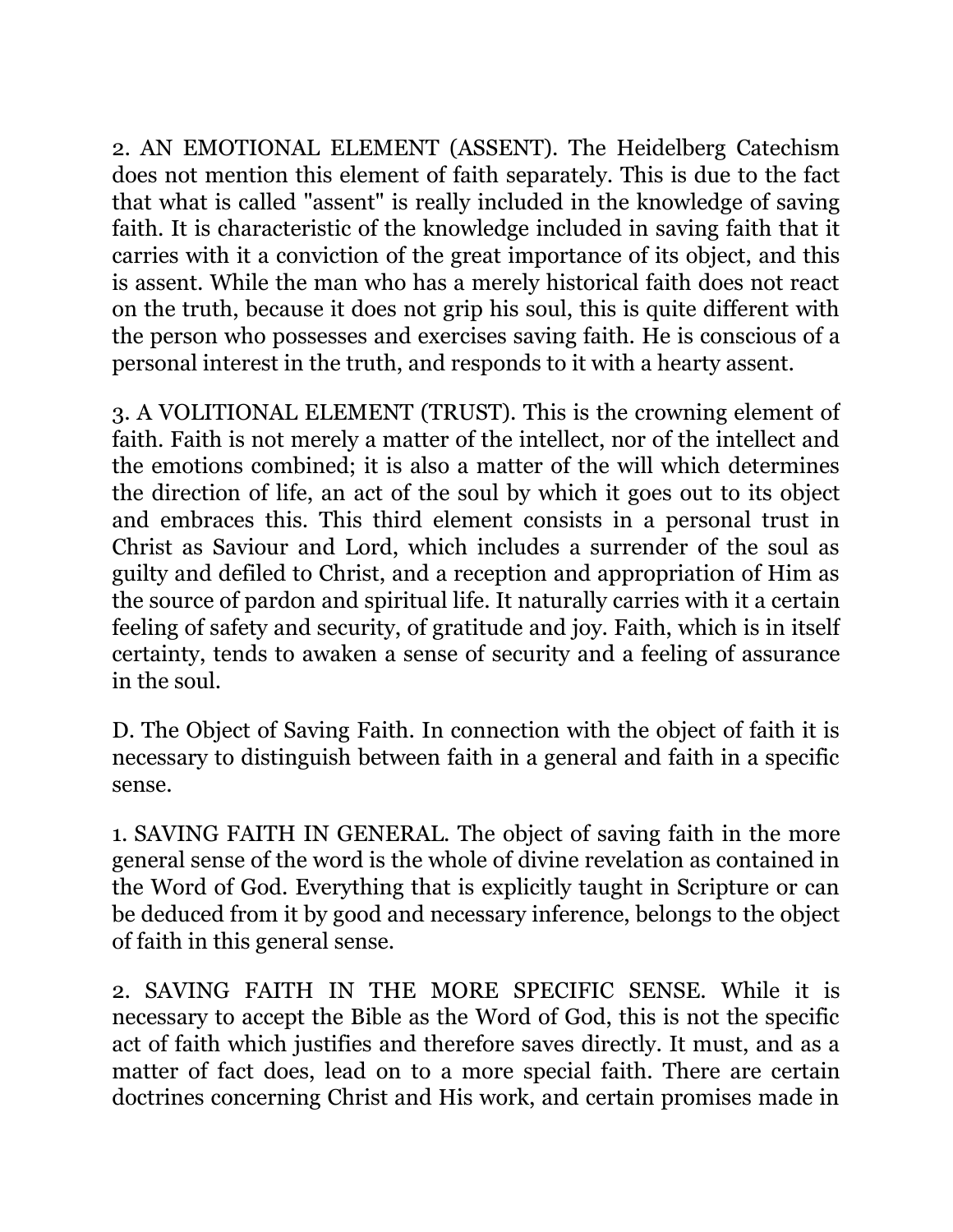Him to sinful men, which the believer accepts believingly and which induce him to put his trust in Jesus Christ. Briefly stated, the object of saving faith is Jesus Christ and the promise of salvation in Him. The special act of saving faith consists in receiving Christ and resting on Him as He is presented in the gospel, John 3:15, 16, 18; 6:40.

E. The Roman Catholic View of Faith. The Roman Catholic Church conceives of faith as a mere assent to the truth, though it does not regard this as a full-fledged and therefore saving faith. It virtually denies the absolute necessity of the element of knowledge in faith. If one is only ready to assent to the teachings of the Church, without really knowing what these are, one can be considered as a true believer. Faith will be fuller and richer, however, if it includes the element of knowledge. But this assent to the truth, with or without knowledge, becomes real saving faith only when it becomes operative through love in the performance of good works.

F. Faith and Assurance. The question arises, whether faith always carries with it the assurance of salvation. Opinions differ very much as to the relation of assurance to faith. Roman Catholics and the Arminians of the seventeenth century teach that believers cannot, except in very rare cases, be sure of their salvation. Moreover, they hold that such assurance is on the whole undesirable. Wesleyan Arminians or Methodists maintain that conversion carries immediate certainty with it. He who believes is at once sure that he is redeemed. This does not mean, however, that he is also certain of ultimate salvation. This is a certainty to which the consistent Methodist cannot attain, since he is always liable to fall from grace. The correct view would seem to be that true faith, including, as it does, trust in God, naturally carries with it a sense of safety and security, though this may vary in degree. The assurance which is included in faith is not always a conscious possession, however, since the Christian does not always live the full-orbed life of faith and consequently is not at all times aware of the riches of the life of faith. He is often swayed by doubts and uncertainties, and is therefore urged to cultivate assurance, Eph. 3:12; 2 Tim. 1:12; Heb. 10:22;—Heb. 6:11; 2 Pet. 1:10; 1 John 2:9–11; 3:9, 10, 18, 19; 4:7, 20. Assurance can be cultivated by prayer, by meditating on the promises of God and by the development of a truly Christian life in which the fruits of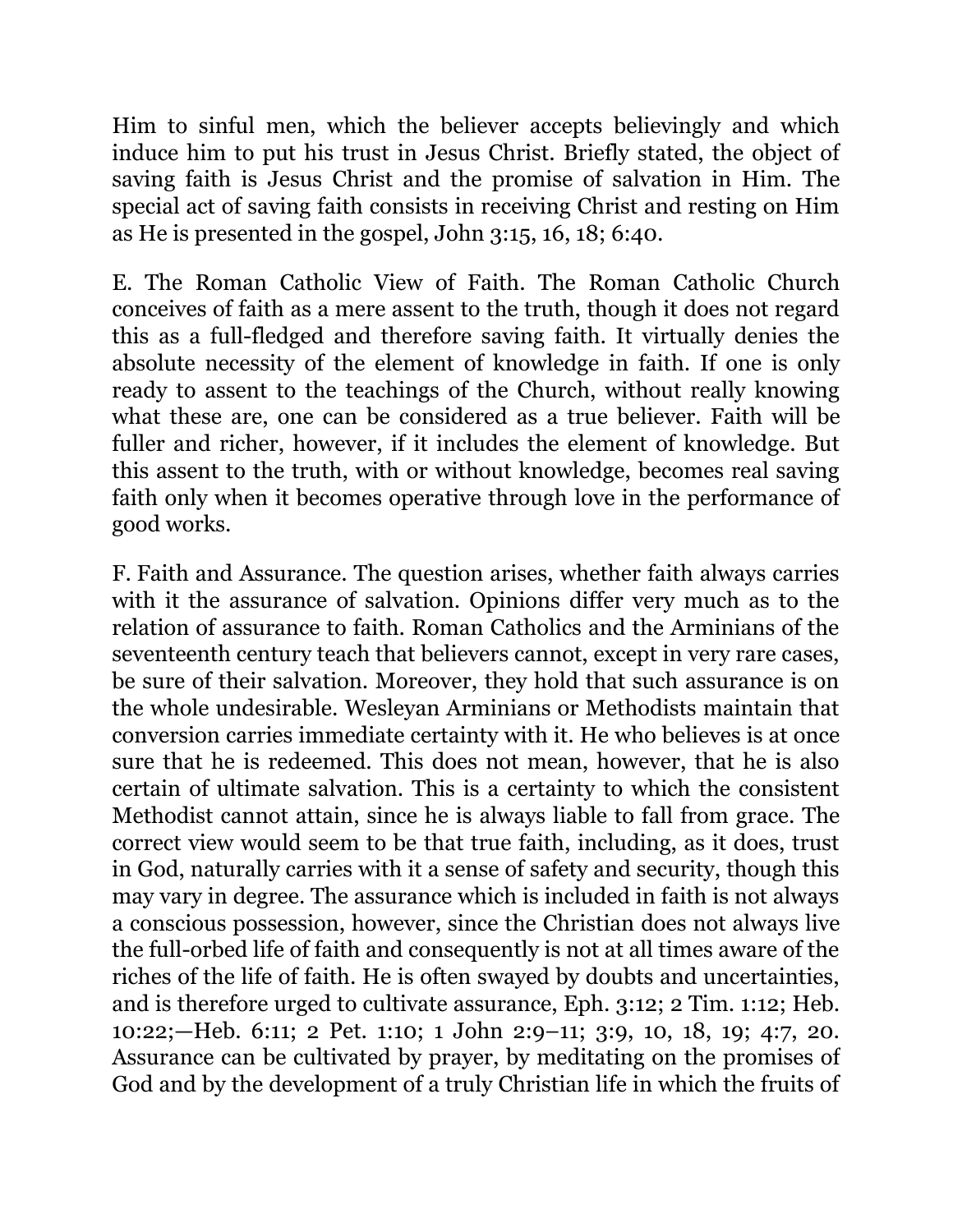the Spirit become evident.

#### Questions for Review:

What is the meaning of the Old Testament words for faith? What is the meaning of the New Testament word? Of how many different kinds of faith does the Bible speak? What is characteristic of historical faith? What is the faith of miracles? Is there any warrant for it at the present time? How does temporal faith differ from true saving faith? What is the characteristic of true saving faith? What elements are included in faith? How much knowledge is needed in faith? How is the assent of faith related to its knowledge? What is the nature of the trust included in faith? What is the object of saving faith? What conception does the Roman Catholic Church have of faith? What different views are there respecting the assurance of faith? What is the true view? How can assurance be cultivated?

### References for Further Study:

Gerkhof, Reformed Dogmatics, II, pp. 85–106; Hodge, Outlines of Theology, pp. 465–481; McPherson, Christian Dogmatics, pp. 388–393; Candlish, The Work of the Holy Spirit, pp. 76–84; Machen. What is Faith; Berkhof, The Assurance of Faith.

## **JUSTIFICATION**

A. The Scriptural Terms for "to justify." The Old Testament employs two different forms of the same word (hidsdik and tsiddek) to express this idea. These words do not, except in a couple of passages, denote a moral change wrought by God in man, but regularly designate a divine declaration respecting man. They convey the idea that God in the capacity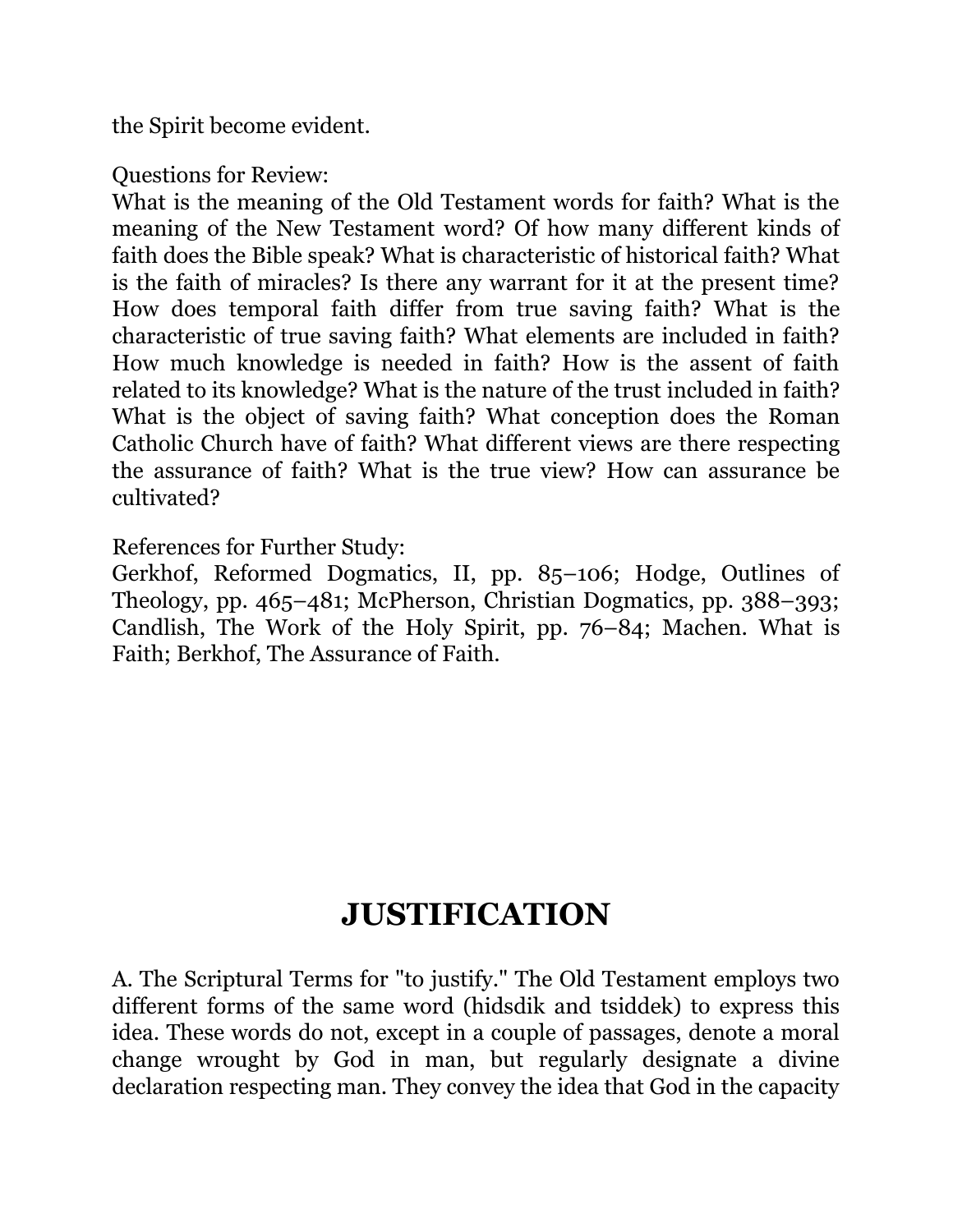of Judge declares man righteous. Hence the thought which they express is often placed in opposition to that of condemnation, Deut. 25:1; Prov. 17:15; Isa. 5:23, and is represented as the equivalent of not entering into judgment with the sinner, Ps. 143:2, and of forgiving his sins, Ps. 32:1. The New Testament word (dikaio-o) has the same meaning, namely, to declare righteous, as appears from the following facts: (1) In many instances it can bear no other sense, Rom. 3:20–28; 4:5–7; 5:1; Gal. 2:16; 3:11; 5:4. (2) It is placed in opposition to condemnation, Rom. 8:33, 34. (3) Other terms which are sometimes used instead of it also convey a legal idea, John 3:18; 5:24; Rom. 4:6, 7; 2 Cor. 5:19. From the study of these words it is quite evident that in Scripture "to justify" does not mean to make but to declare righteous.

B. The Nature and Characteristics of Justification. Justification may be defined as that legal act of God by which He declares the sinner righteous on the basis of the perfect righteousness of Jesus Christ. It is not an act or process of renewal, such as regeneration, conversion, and sanctification, and does not affect the condition but the state of the sinner. The following points of difference between justification and sanctification should be noted particularly:

1. Justification removes the guilt of sin and restores the sinner to all the rights of a child of God, including an eternal inheritance. Sanctification removes the pollution of sin and renews the sinner in conformity with the image of God.

2. Justification takes place outside of the sinner in the tribunal of God, though it is appropriated by faith. Sanctification takes place in the inner life of man and gradually affects his whole being.

3. Justification takes place once for all: it is not repeated, nor is it a process; it is complete at once and for all time. Sanctification, on the other hand, is a continuous process which is not completed in the present life.

4. While both are fruits of the merits of Christ, the work of justification is ascribed more particularly to the Father, and that of sanctification to the Holy Spirit.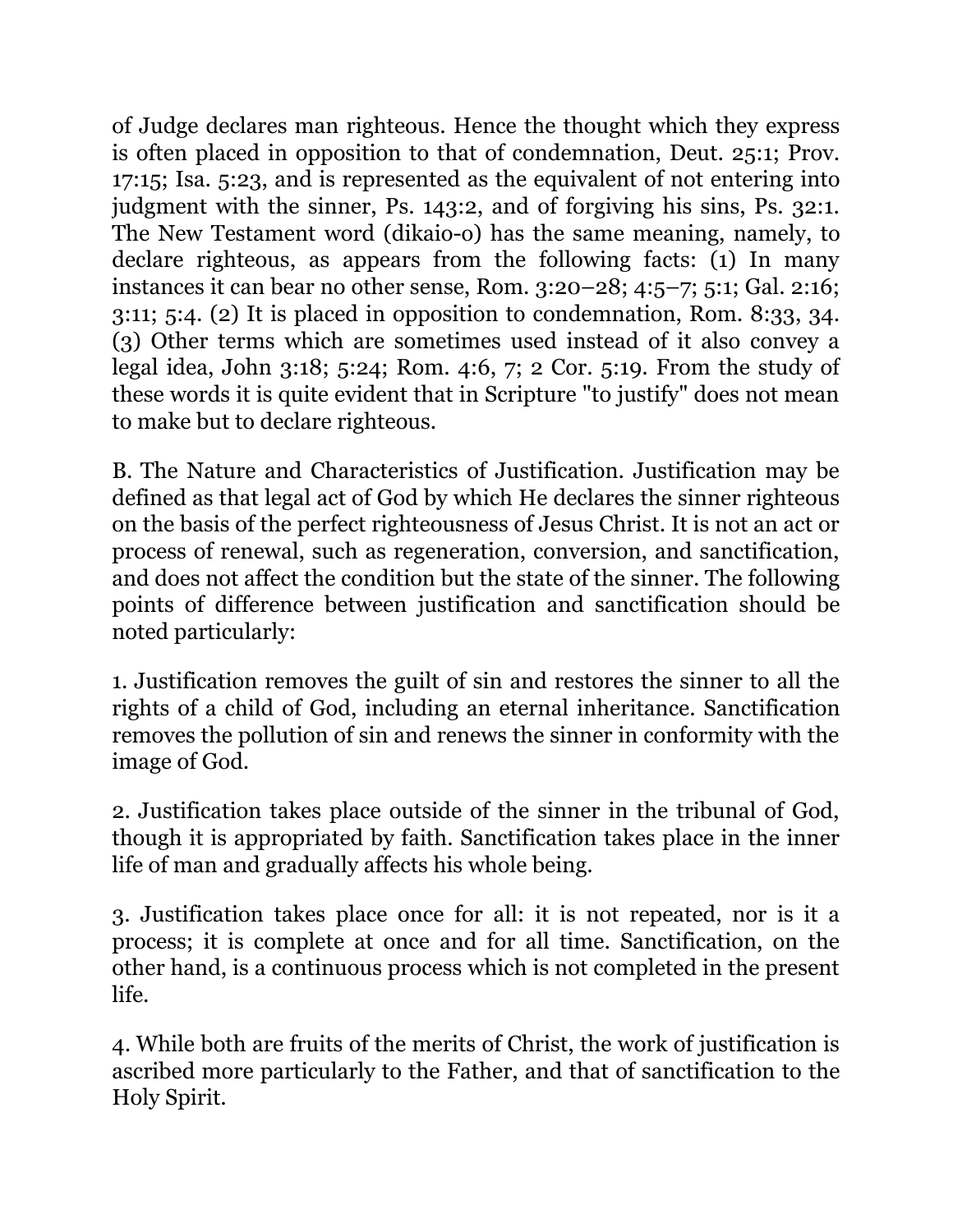C. The Elements of Justification. There are especially two elements in justification, of which the one is negative, and the other positive.

1. THE NEGATIVE ELEMENT. The negative element of justification is the forgiveness of sins on the basis of the imputed righteousness of Jesus Christ. The pardon granted in justification applies to all sins, past, present, and future, and therefore includes the removal of all guilt and of every penalty This follows from the fact that justification does not admit of repetition, and from such passages as Rom. 5:21; 8:1, 32–34; Heb. 10:14; Ps. 103:12; Isa. 44:22, and is also implied in the answer to the 60th question of the Heidelberg Catechism. It may seem to be contradicted by the fact that Christ taught His disciples to pray for the forgiveness of sins, and that Bible saints are often found pleading for pardon and obtaining it, Matt. 6:12; Ps. 32:5; 51:1–4; 130:3, 4. The explanation for this lies in the fact that the sins of believers in themselves still constitute guilt (though it is guilt already covered), and as such call for confession; that the consciousness of guilt still remains and naturally urges the believer to confess his sin and to seek the comforting assurance of forgiveness; and that the consciousness of pardon, which is repeatedly obscured by sin, is again quickened and strengthened by confession and prayer, and by a renewed exercise of faith.

2. THE POSITIVE ELEMENT. There is also a positive element in justification, in which two parts may be distinguished:

a. The Adoption of Children. In justification God adopts the believer as His child, that is, places him in the position of a child and gives him all the rights of a child. This sonship by adoption must be distinguished from the moral sonship of believers, which results from regeneration and sanctification. Believers are not only children of God by adoption and therefore in a legal sense, but also by virtue of the new birth and therefore in a spiritual sense. This twofold sonship is mentioned together in John 1:12, 13; Rom. 8:15, 16; Gal. 4:5, 6.

b. The Title to Eternal Life. This privilege is virtually included in the preceding one. When sinners are adopted to be children of God, they are invested with all the legal rights of children, and become heirs of God and co-heirs with Christ, Rom. 8:17. They are constituted heirs of all the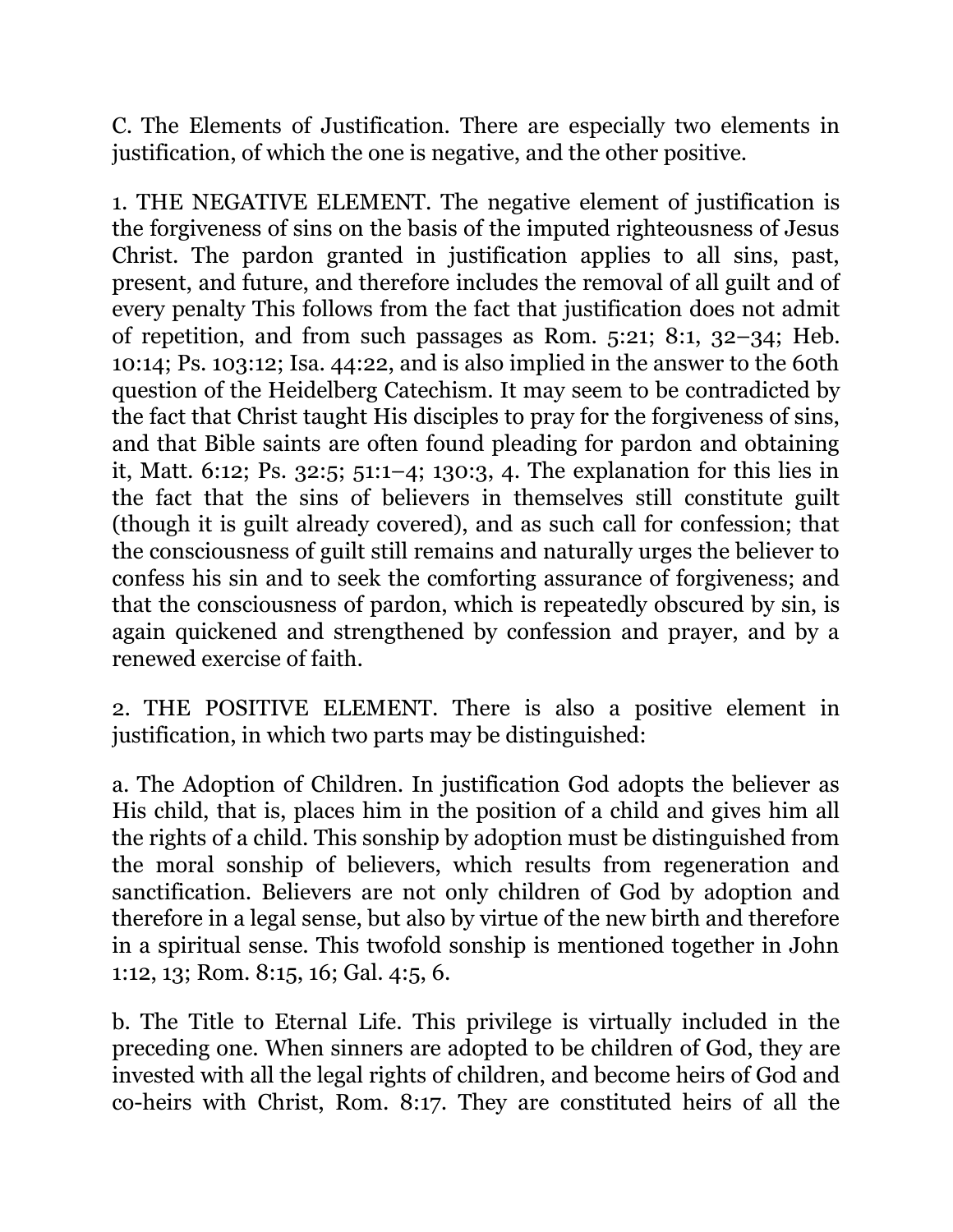blessings of salvation in the present life, and in addition to that receive a title to "an inheritance incorruptible, and undefiled, and that fadeth not away," reserved in heaven for them. 1 Pet. 1:4.

D. The Sphere in Which Justification Takes Place. In answering the question as to the sphere in which justification takes place, we must distinguish between active and passive justification.

1. ACTIVE JUSTIFICATION. Active justification takes place in the tribunal of God, Rom. 3:20; Gal. 3:11. In the sphere of heaven God, appearing as a righteous Judge, declares the sinner righteous, not in himself, but in view of the fact that the righteousness of Christ is imputed to him. The Judge is also the gracious Father freely forgiving and accepting the sinner.

2. PASSIVE JUSTIFICATION. Passive justification takes place in the heart or conscience of the sinner. A justification that is not brought home to the sinner would not answer the purpose. Pardon means nothing to a prisoner unless the glad tidings are communicated to him and the doors of the prison are opened. The sentence of acquittal, pronounced in the tribunal of God; is communicated to the sinner and accepted by faith. When the Bible speaks of justification by faith, it usually refers to this aspect of it.

E. The Time of Justification. Opinions differ somewhat as to the time of justification. In some cases, however, the differences are due to the fact that the term "justification" is not always used in the same sense. In such cases the different opinions are not necessarily mutally exclusive, but may exist alongside of each other.

1. JUSTIFICATION FROM ETERNITY. Many Antinomians confuse the divine decree respecting the redemption of men with the application of the work of redemption by the Holy Spirit. They believe that the grace of God to sinners in the eternal decree is all that is necessary for the redemption of man. There is no further need that Christ should merit this grace, nor that the Holy Spirit should apply it. Everything is accomplished in the decree; this means among other things that man is justified from eternity. But there are also others who believe in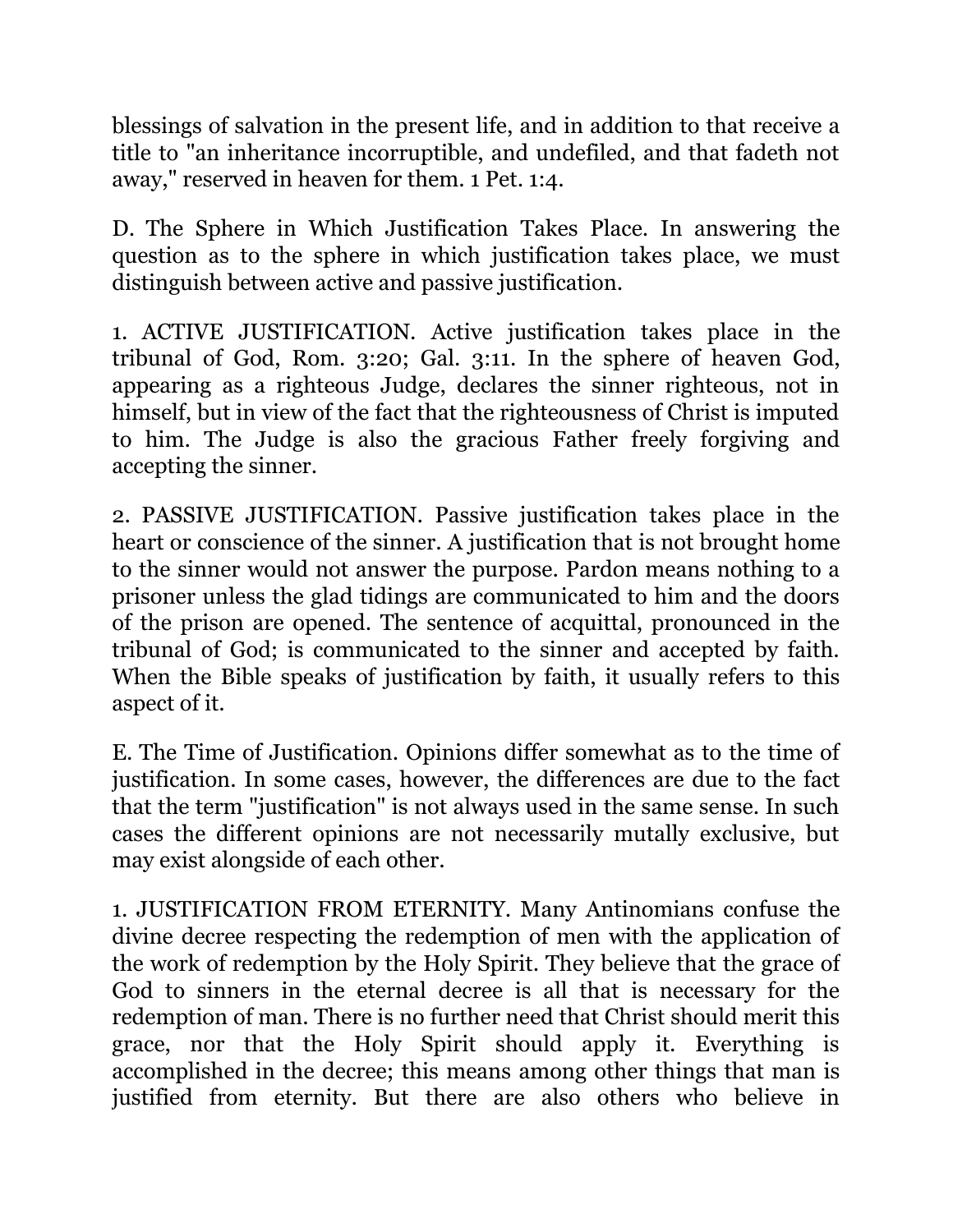justification from eternity. Some Reformed theologians advocate this doctrine, though without subscribing to the peculiar tenets of the Antinomians. They are of the opinion that the elect were justified in the counsel of redemption, when the righteousness of Christ was imputed to them; but they believe at the same time that this justification from eternity is followed in time by another justification. Some even speak of a four-fold justification: a justification from eternity, a justification in the resurrection of Christ, a justification by faith, and a public justification in the final judgment. Now there is no doubt about it that there was a certain imputation of the righteousness of Christ to the elect in the counsel of redemption, but it may well be doubted that this is what the Bible means, when it speaks of the justification of the sinner. We must distinguish between what was merely ideal in the counsel of God, and what is realized in the course of history.

2. JUSTIFICATION IN THE RESURRECTION OF CHRIST. Some Antinomians do not go to the extent of maintaining that everything was accomplished in the decree, and that even the work of Christ was, strictly speaking, unnecessary; but they do hold that, after Christ has accomplished His work, nothing further is required, and thus ignore the application of the work of redemption by the Holy Spirit. The elect were justified in the resurrection of Jesus Christ. Those Reformed scholars who also speak of a justification in the resurrection of Christ, naturally do not regard this as the whole of the justification of the sinner. They also believe in justification by faith. It may be said that, while we can speak of a justification of the body of Christ as a whole in the resurrection of Christ, this is something purely objective and should not be confused with the personal justification of the sinner.

3. JUSTIFICATION BY FAITH. When the Bible speaks of the justification of the sinner, it usually refers to the subjective application and appropriation of the justifying grace of God. It speaks of this as justification by faith, because it is by faith that we appropriate the merits of Christ as the basis of our justification and thus come into possession of the justifying grace of God. The relation of faith to justification is not always represented in the same way. There are especially two significant representations of it. (a) In the Protestant Confessions it is usually called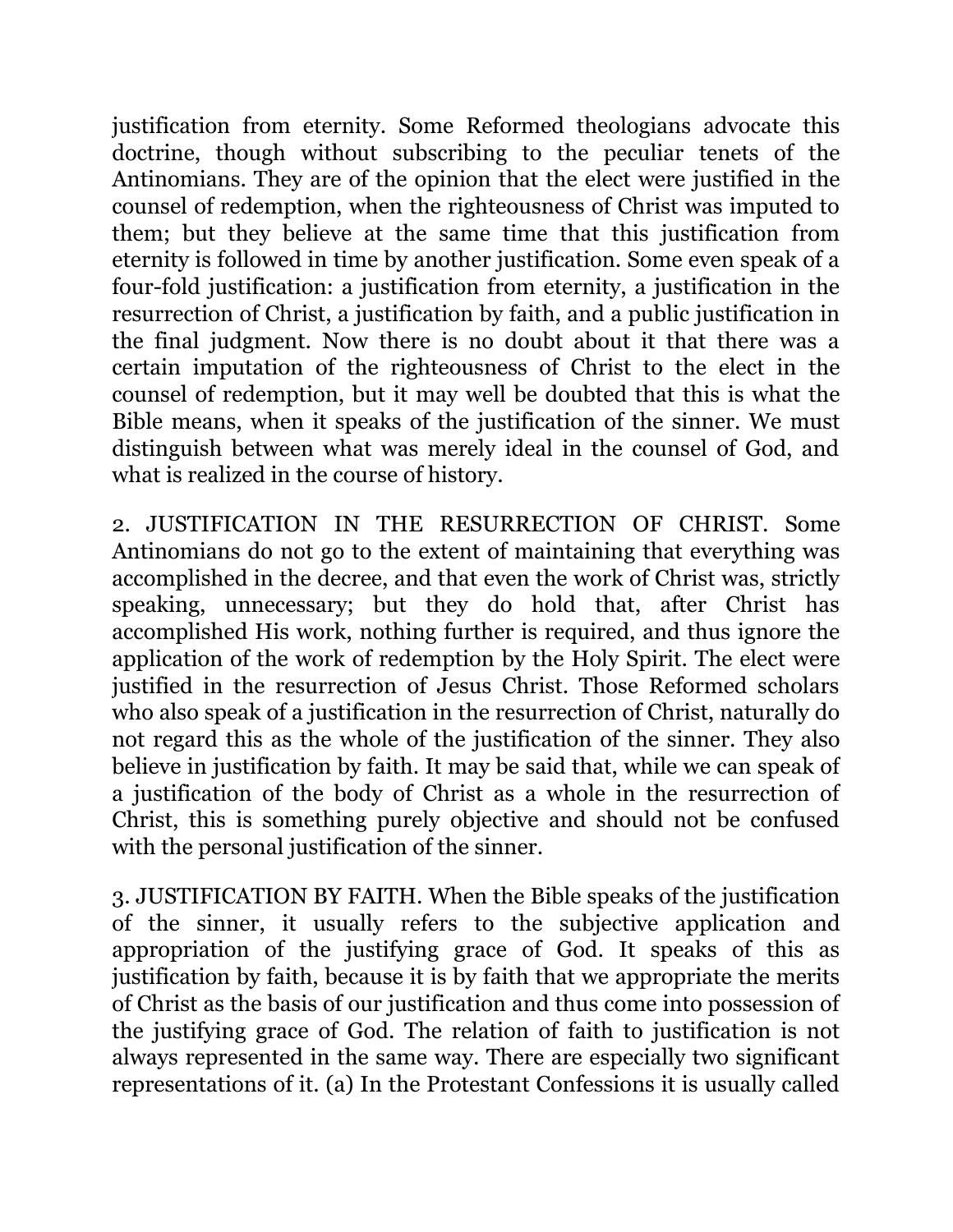the instrument or the instrumental cause of justification. Faith is on the one hand the gift of God wrought in the sinner unto justification, the means by which He carries the declaration of pardon into the heart. But it is also on the other hand the instrument by which man appropriates Christ and all His precious gifts, Rom. 4:5; Gal. 2:16. (b) It is also frequently called the appropriating organ. This name expresses the idea that by faith the sinner appropriates the righteousness of Christ, on the basis of which he is justified before God. Faith justifies in so far as it takes possession of Christ.

F. The Ground of Justification. There was a very important difference of opinion between the Church of Rome and the Reformer's respecting the ground of justification. The Roman Catholic Church teaches that the sinner is justified on the basis of his own inherent righteousness, which is infused into his heart in regeneration. But it is impossible that the intrinsic righteousness of the believer or his good works should ever constitute the ground of his justification, since it is itself the fruit of the renewing grace of God, and always remains imperfect in the present life. Moreover, Scripture teaches that man is justified freely by the grace of God, Rom. 3:24, and cannot possibly be justified by the works of the law, Rom. 3:28; Gal. 2:16; 3:11. The real ground of justification can be found only in the perfect righteousness of Jesus Christ, which is imputed to the sinner in justification. This is plainly taught in several passages of Scripture, Rom. 3:24; 5:9, 19; 8:1; 10:4; 1 Cor. 1:30; 6:11; 2 Cor. 5:21; Phil. 3:9.

G. Objections to the Doctrine of Justification. Three objections are frequently raised against the doctrine of justification:

1. It is said that justification is a legal transaction, and therefore excludes grace, while Scripture teaches that the sinner is saved by grace. But justification, with all that it includes, is a gracious work of God. The gift of Christ, the imputation of His righteousness, and God's dealing with believers as righteous,—it is all grace from start to finish.

2. Some speak of justification as a procedure unworthy of God, because it declares sinners righteous, while as a matter of fact they are not righteous. The objection does not hold, however, because it does not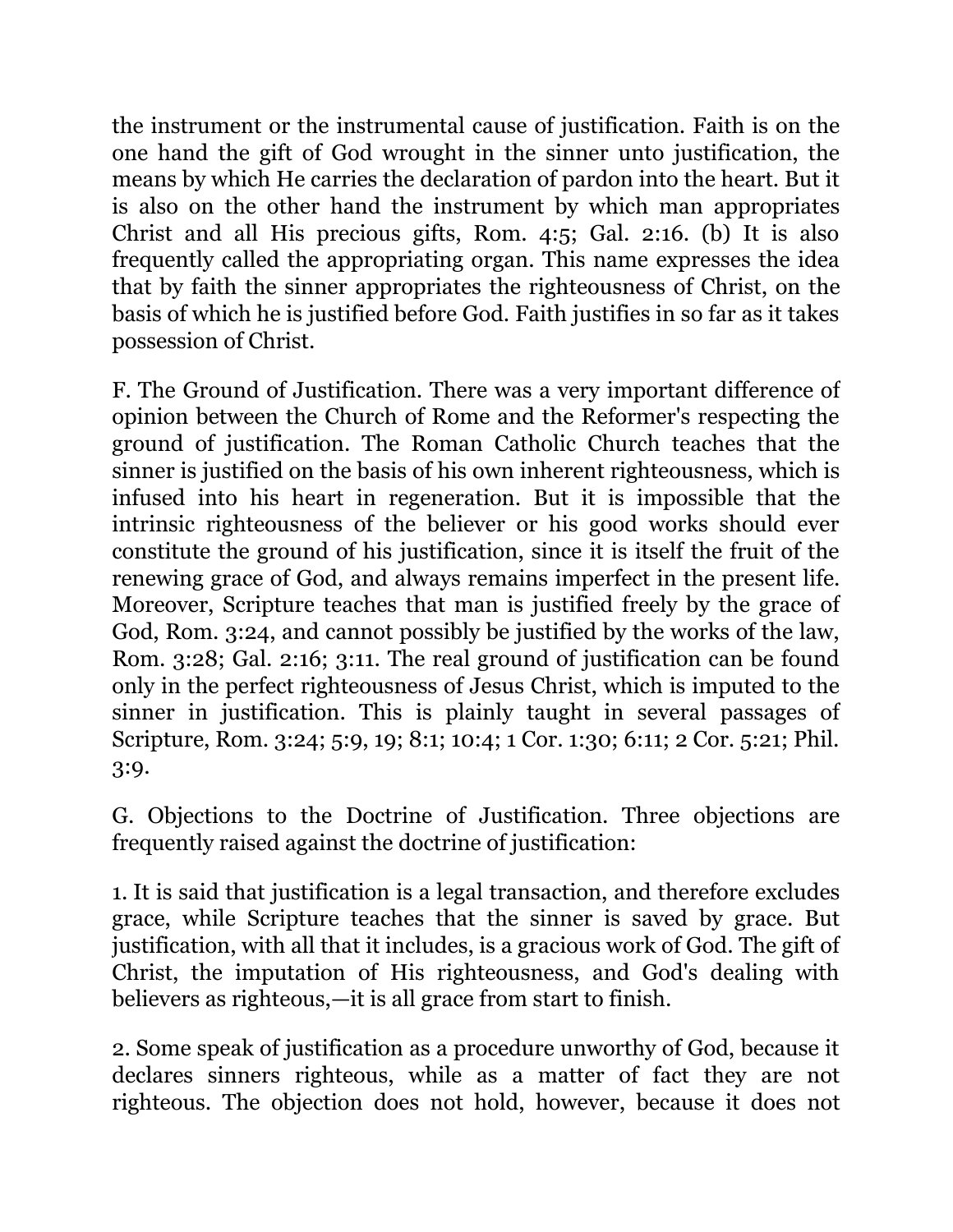declare that they are righteous in themselves, but that they are clothed with the righteousness of Jesus Christ.

3. It is often said that this doctrine leads to licentiousness, since they who are justified are apt to think that their personal piety is a matter of little importance. However, in justification the sure foundation is laid for that vital and spiritual union with Christ, which is the surest guarantee of a truly godly life.

### Questions for Review:

What is the meaning of the Scriptural terms for "to justify"? What is justification? How does it differ from santification? What elements are included in justification? In how far are sins forgiven in justification? Proof. Why is it necessary to pray for the forgiveness of sins? What is included in the adoption of children? In what sphere does justification take place? How do active and passive justification differ? What is the Antinomian position respecting the time of justification? Does Scripture teach justification from eternity? In what sense can we speak of a justification in the resurrection of Christ? How is faith related to justification? What is the ground of justification? What objections are raised to the doctrine of justification, and how can they be answered?

### References for Further Study:

Berkhof, Reformed Dogmatics, II pp. 107–125; Hodge, Outlines of Theology, pp. 496–514; McPherson, Christian Dogmatics, pp. 379–386; Orr, Side-Lights on Christian Doctrine, pp. 154–159; Buchanan, The Doctrine of Justification.

# **SANCTIFICATION**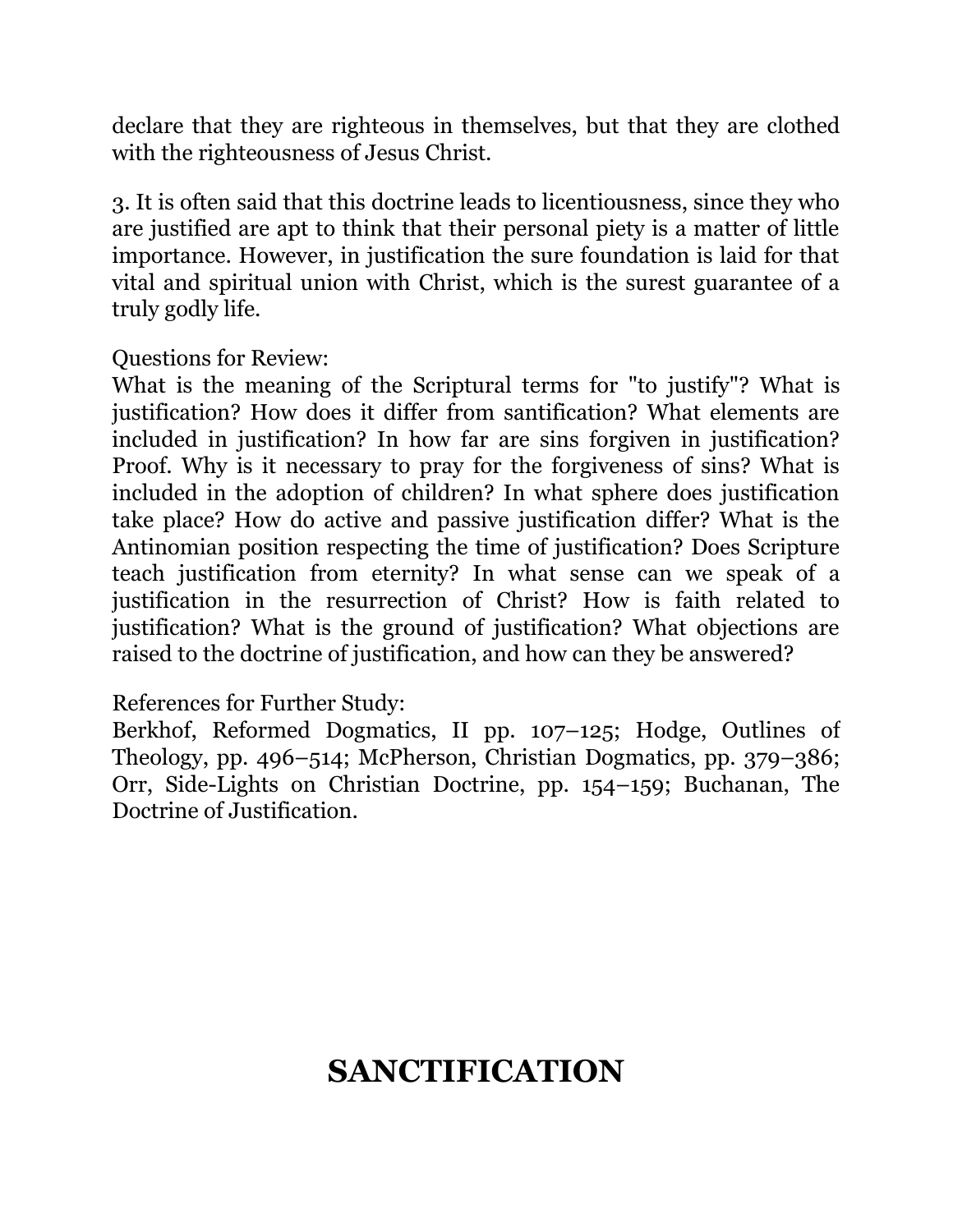A. The Scriptural Terms for Sanctification. The Hebrew word for "to sanctify" (qadash) is in all probability derived from a root which means "to cut," and therefore emphasizes the idea of separation. This is also the primary idea of the New Testament word (hagiazo). In dealing with the subject of sanctification it is necessary to bear this point in mind. To the minds of the great majority of Christians it conveys first of all the idea of spiritual renewal, of the endowment of man with moral and spiritual qualities. And yet this is not the original idea. The Biblical words express the idea of a position or relationship between God and man rather than that of spiritual qualities wrought in the heart. The man who is sanctified is in principle lifted out of the sinful relations of life and placed in a new relation to God, in which he is consecrated to Him and to His service. The Old Testament speaks repeatedly of holy persons and holy things, referring to persons and things which are externally set aside or consecrated to the service of God. This external consecration to the service of God symbolized the deeper and inner devotion of the heart. But while the Scriptural words are first of all indicative of a relationship, they also denote that operation of God by which He, through the Holy Spirit, works in man the subjective quality of holiness, John 17:17; Acts 20:32; 26:18; 1 Cor. 1:2; 1 Thess. 5:23.

B. The Biblical Idea of Holiness and Sanctification. In Scripture the idea of holiness is applied first of all to God. It denotes primarily that God is absolutely distinct from the creature, is exalted far above it in heavenly majesty, and is therefore the unapproachable One. Out of this first idea a second gradually developed. Since sinful man is more keenly conscious of the majesty of God than a sinless being, he becomes aware of his impurity as over against the majestic purity of God, cf. Isa. 6. Thus the idea of God's separation from the creature passed into that of His separation from all impurity and particularly from sin. Only the clean in heart can stand in His presence, Ps. 24:3 f. But even this is not all. Positively, the idea of the divine holiness shades right into and becomes almost identical with that of the light of the divine glory.

In the second place the idea of holiness is also applied to persons and things that are placed in special relationship to God. Israel had its holy places, such as Jerusalem and the temple, its holy persons in the priests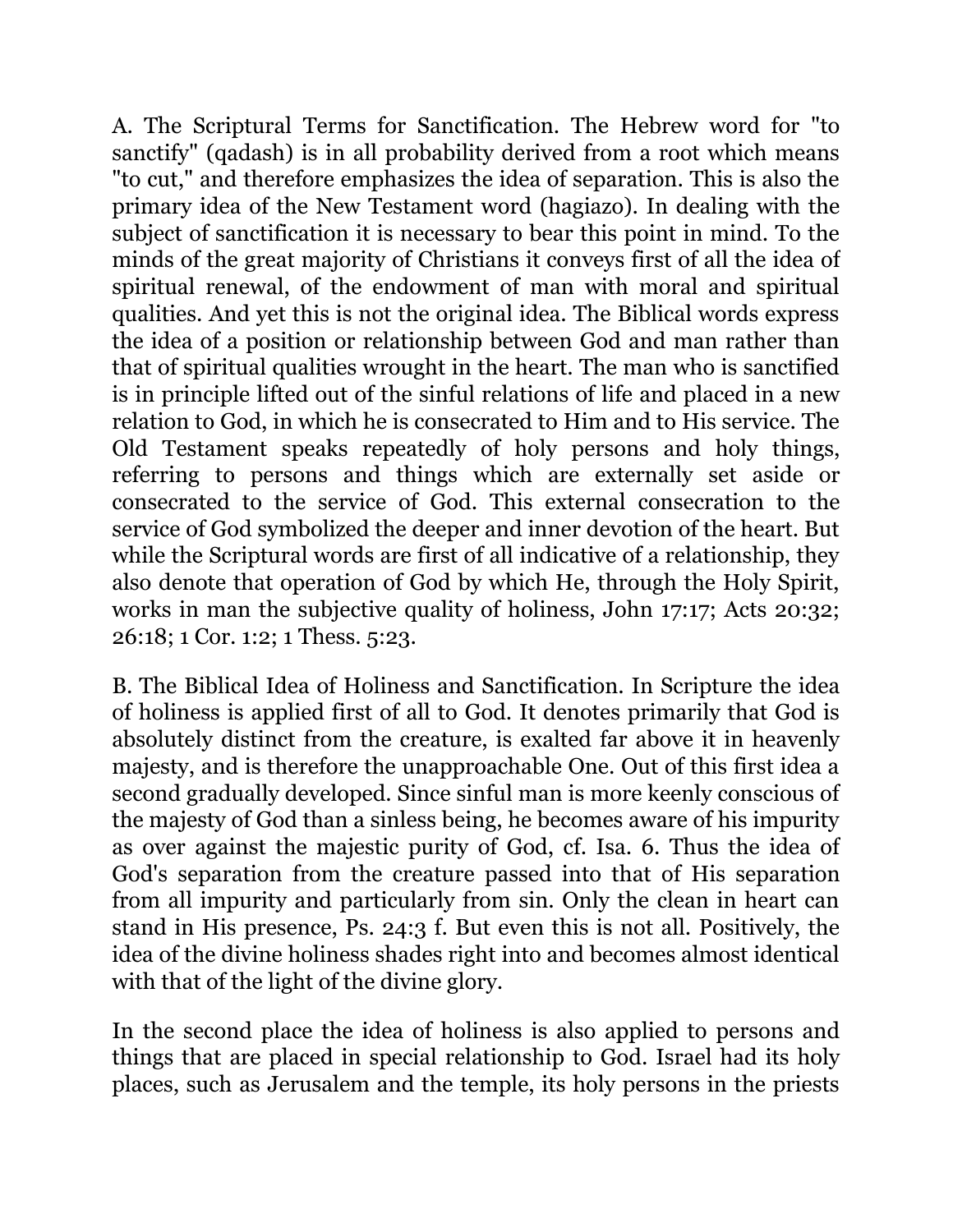and levites, and its holy rites in sacrifices and purifications. These persons and things were separated unto the service of God. But this external consecration of certain persons merely served to symbolize the inner consecration of the heart, and did not necessarily carry this with it. One might be a sacred person, and yet be entirely devoid of the grace of God in the heart. And yet only they who possessed the latter were truly holy unto the Lord. Through the influence of the Holy Spirit ethical qualities are wrought in their heart. This Old Testament idea of holiness passed right over into the New Testament. It is of great importance to observe that this Biblical idea of holiness is never that of mere moral goodness, considered in itself, but always that of ethical goodness seen in relation to God. A man may boast of great moral improvement, and yet be an utter stranger to the work of sanctification. The Bible does not urge moral improvement pure and simple, but moral improvement in relation to God, for God's sake, and with a view to the service of God.

Sanctification may be defined as that gracious and continuous operation of the Holy Spirit by which He purifies the sinner from the pollution of sin, renews his whole nature in the image of God, and enables him to perform good works.

C. The Characteristics of Sanctification.

1. God and not man is the author of sanctification. This does not mean, however, that man is entirely passive in the process. He can and should co-operate with God in the work of sanctification by a diligent use of the means which God has placed at his disposal, 2 Cor. 7:1; Col. 3:5–14; 1 Pet. 1:22.

2. Sanctification is not, like justification, a legal act of God, but a moral and re-creative activity, by which the sinner is renewed in his inner being and made to conform ever-increasingly to the image of God.

3. It is usually a lengthy process and never reaches perfection in this life. In cases in which regeneration and conversion are soon followed by death, the process may, of course, be very short.

4. The process of sanctification is either completed at death or immediately after it as far as the soul is concerned, and at the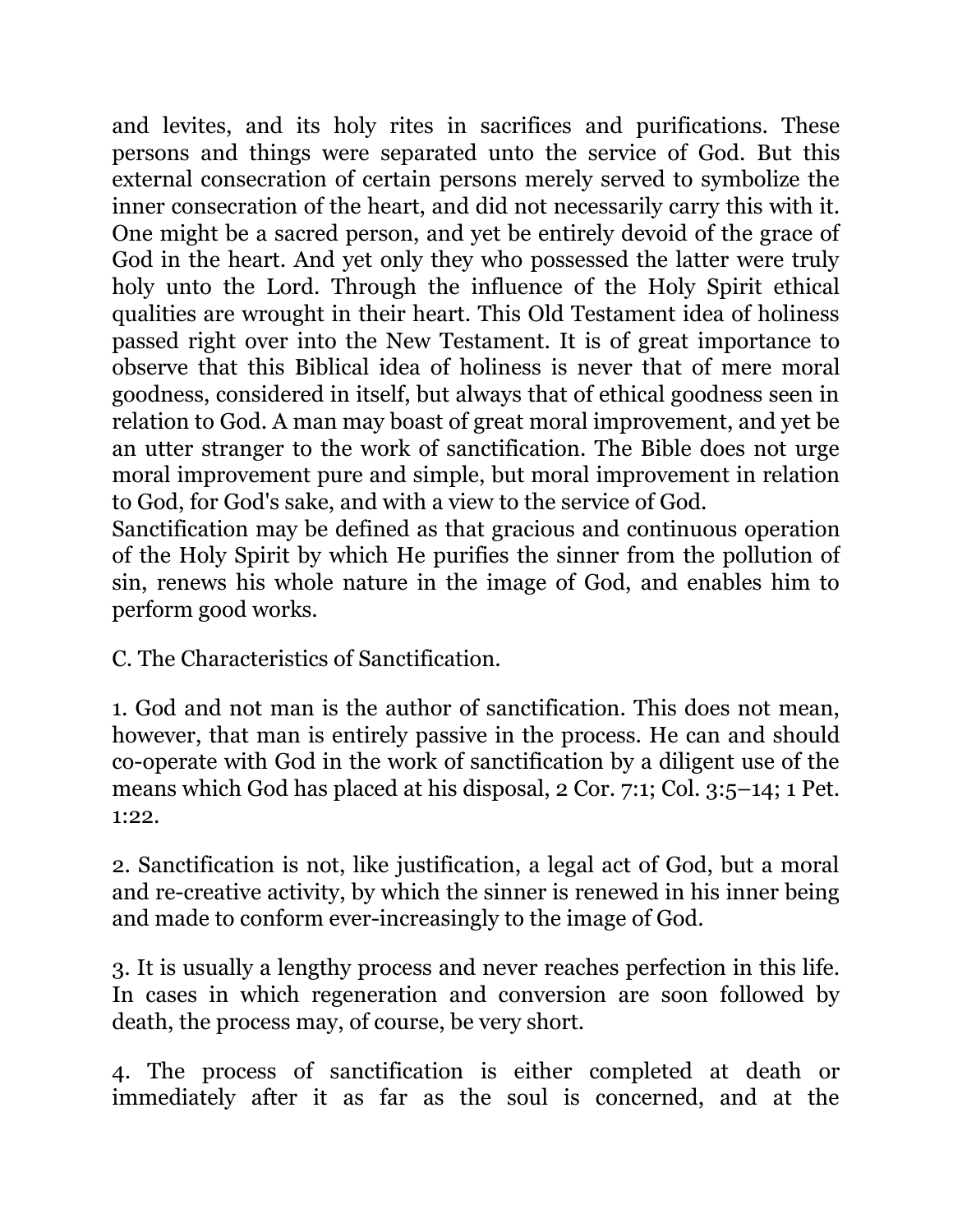resurrection in so far as it pertains to the body, Phil. 3:21; Heb. 12:23; Rev. 14:5; 21:27.

D. The Nature of Sanctification.

1. SANCTIFICATION IS A SUPERNATURAL WORK OF GOD. Some have the mistaken notion that sanctification consists merely in the drawing out of the new life which is implanted in regeneration by presenting motives to the will and thus persuading man to increase in holiness. In reality it is a divine operation in the soul whereby the holy disposition imparted in regeneration is strengthened and its holy exercises are increased. It is essentially a work of God, partly immediate and partly mediate In so far as God uses means man is expected to co-operate by the proper use of the means at his disposal, 1 Thess. 5:23; Heb. 13:20, 21; 2 Cor. 7:1; Heb. 12:14.

### 2. IT CONSISTS OF TWO PARTS:

a. The Mortification of the Old Man. The negative side of sanctification consists in this that the pollution and corruption of human nature which results from sin is gradually removed. The old man, that is, human nature in so far as it is controlled by sin, is gradually crucified, Rom. 6:6 Gal. 5:24.

b. The Quickening of the New Man. The positive side of sanctification lies in this that the holy disposition of the soul is strengthened, its holy exercises are increased, and thus a new course of life is engendered, Rom. 6:4, 5; Col. 2:12; 3:1, 3. The new life to which it leads is called "a life unto God," Rom. 6:11; Gal. 2:19.

3. IT AFFECTS THE WHOLE MAN. Since sanctification takes place in the heart, it naturally affects the whole organism. The change in the inner man is bound to carry with it a change in the outer life, Rom. 6:12; 1 Cor. 6:15, 20; 2 Cor. 5:17; 1 Thess 5:23. It is completed especially in the crisis of death and in the resurrection of the dead. Scripture teaches that it affects the understanding, Jer. 31:34; John 6:45, the will, Ezek. 36:25–27; Phil. 3:13; the passions, Gal. 5:24, and the conscience, Tit. 1:15; Heb. 9:14.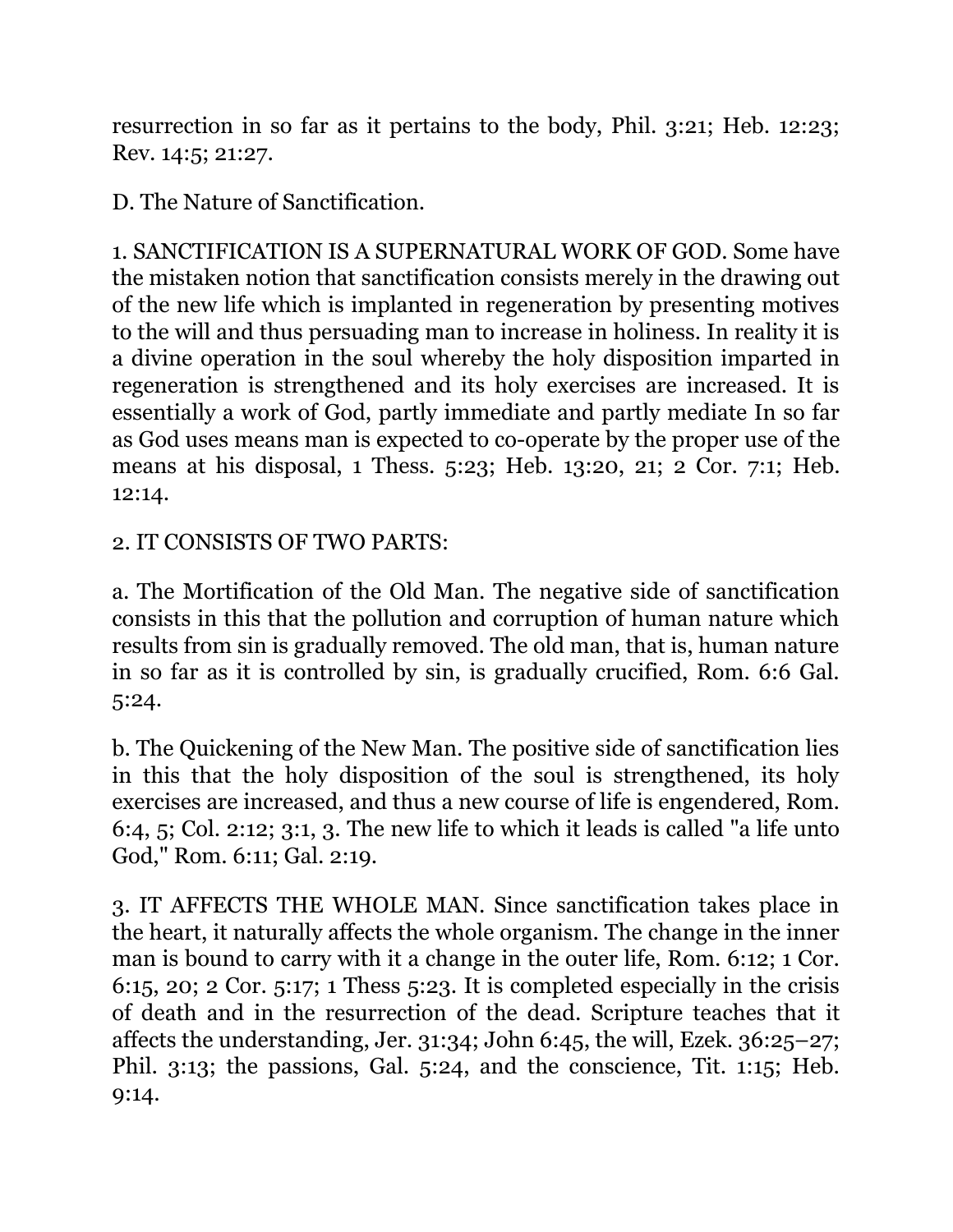4. IT IS A WORK IN WHICH BELIEVERS CO-OPERATE. That man must co-operate in the work of sanctification follows from the repeated warnings against evils and temptations, Rom. 12:9, 16, 17; 1 Cor. 6:9, 10; Gal. 5:16–23; and from the constant exhortations to holy living, Micah 6:8; John 15:2, 8, 16; Rom. 8:12, 13; 12:1, 2, 17; Gal. 6:7, 8, 15.

E. The Imperfect Character of Sanctification in This Life. While sanctification affects every part of man, yet the spiritual development of believers in this life remains imperfect in degree. Believers must contend with sin as long as they live, 1 Kings 8:46; Prov. 20:9; Eccl. 7:20; Jas. 3:2; 1 John 1:8. According to Scripture there is a constant warfare between the flesh and the spirit in the lives of God's children, and even the best of them are still striving for perfection, Rom. 7:7–26; Gal. 2:20; 5:17; Phil. 3:12–14. Confession of sin and prayer for forgiveness are represented as a necessity, Job. 9:3, 20; Ps. 32:5; 130:3; Prov. 20:9; Isa. 64:6; Dan. 9:16; Rom. 7:14; Matt. 6:12, 13; 1 John 1:9. This truth is denied by the Perfectionists, who believe that man can attain to perfection in this life. They appeal to the fact that the Bible commands believers to be perfect, 1 Pet. 1:16; Matt. 5:48; Jas. 1:4; that holiness and perfection are often ascribed to believers, 1 Cor. 2:6; 2 Cor. 5:17; Eph. 5:27; Heb. 5:14; Phil. 3:15; Col. 2:10; that some Biblical saints led perfect lives, as Noah, Gen. 6:9; Job, Job 1:8; and Asa, 1 Kings 15:14; and that John declares explicitly that they who are born of God do not sin, 1 John 3:6, 8, 9; 5:18. But all this does not prove the point. God demands holiness of the unregenerate as well as of the regenerate, but this certainly does not prove that the unregenerate can lead a holy life. If the Bible occasionally speaks of believers as perfect, this does not necessarily mean that they are without sin. They can be called perfect in Christ, or perfect in principle, or perfect in the sense of fullgrown, 1 Cor. 2:6; 3:1, 2; Heb. 5:14; 2 Tim. 3:17. The Bible contains no examples of believers who led sinless lives. Even the men mentioned as examples fell into grievous sins, Gen. 9:21; Job 3:1; 2 Chron. 16:7 ff. And the statement found in the Epistle of John that he who is born of God does not sin evidently means either that the new man as such does not sin, or that the believer does not live in sin. Moreover, this statement of John would prove too much for the Perfectionist, namely, that the believer actually never sins. Even the Perfectionist does not maintain that. Consequently it proves nothing to the point.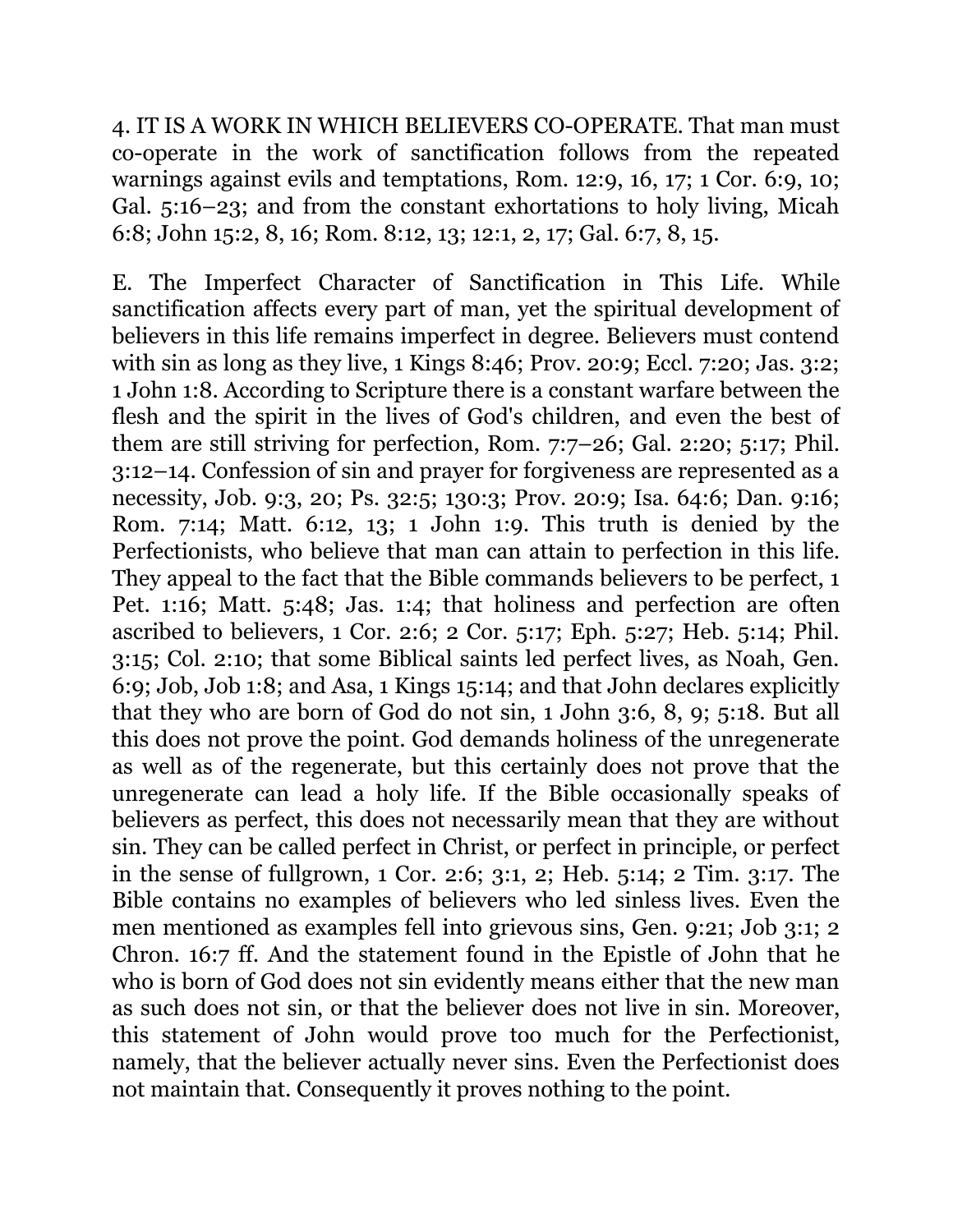F. Sanctification and Good Works. Sanctification naturally issues in a life of good works. These may be called the fruits of sanctification, and as such come into consideration here.

1. THE NATURE OF GOOD WORKS. When we speak of good works, we do not mean perfect works, but works which, at least in principle, answer to the divine requirements and which are good in the spiritual sense of the word. Such good works spring from the principle of love to God and the desire to do His will, Deut. 6:2; 1 Sam. 15:22; Isa. 1:12; Matt. 7:17, 18; 12:33; they are not only in external conformity to the law of God, but are also done in conscious obedience to the revealed will of God; and whatever their proximate aim may be, their final aim is the glory of God, Rom. 12:1; 1 Cor. 10:31; Col. 3:17, 23. Only they who are regenerated by the Spirit of God can perform such good works. This does not mean, however, that the unregenerate cannot do good in any sense of the word. To say this would be to contradict the plain teachings of Scripture, 2 Kings 10:29, 30; 12:2; 14:3; Luke 6:33; Rom. 2:14. They can perform works that are in external conformity with the law, that spring from noble motives respecting their fellowmen, and that answer to a proximate aim which meets the approval of God. These works find their explanation only in the common grace of God. While they can be called good in a general sense, they are yet radically defective, because they are divorced from the spiritual root of love to God, represent no real inner obedience to the law of God, and do not aim at the glory of God.

2. THE MERITORIOUS CHARACTER OF GOOD WORKS. The good works of believers are not meritorious in the strict sense of the word, that is, they do not have the inherent value which naturally carries with it a just claim to a reward. If God does reward their good works, it is not because He is under obligation to them, but only because He has graciously promised to attach a reward to works that meet with His approval. It is a reward like parents occasionally bestow upon their children. Scripture clearly teaches that the good works of believers are not meritorious, Luke 17:9, 10; Rom. 5:15–18; 6:23; Eph. 2:8–10; 2 Tim. 1:9; Tit. 3:5. There are several reasons why they cannot be: (a) Believers owe their whole life to God, and cannot merit anything by giving God simply what is His due, Luke 17:9, 10. (b) They cannot perform good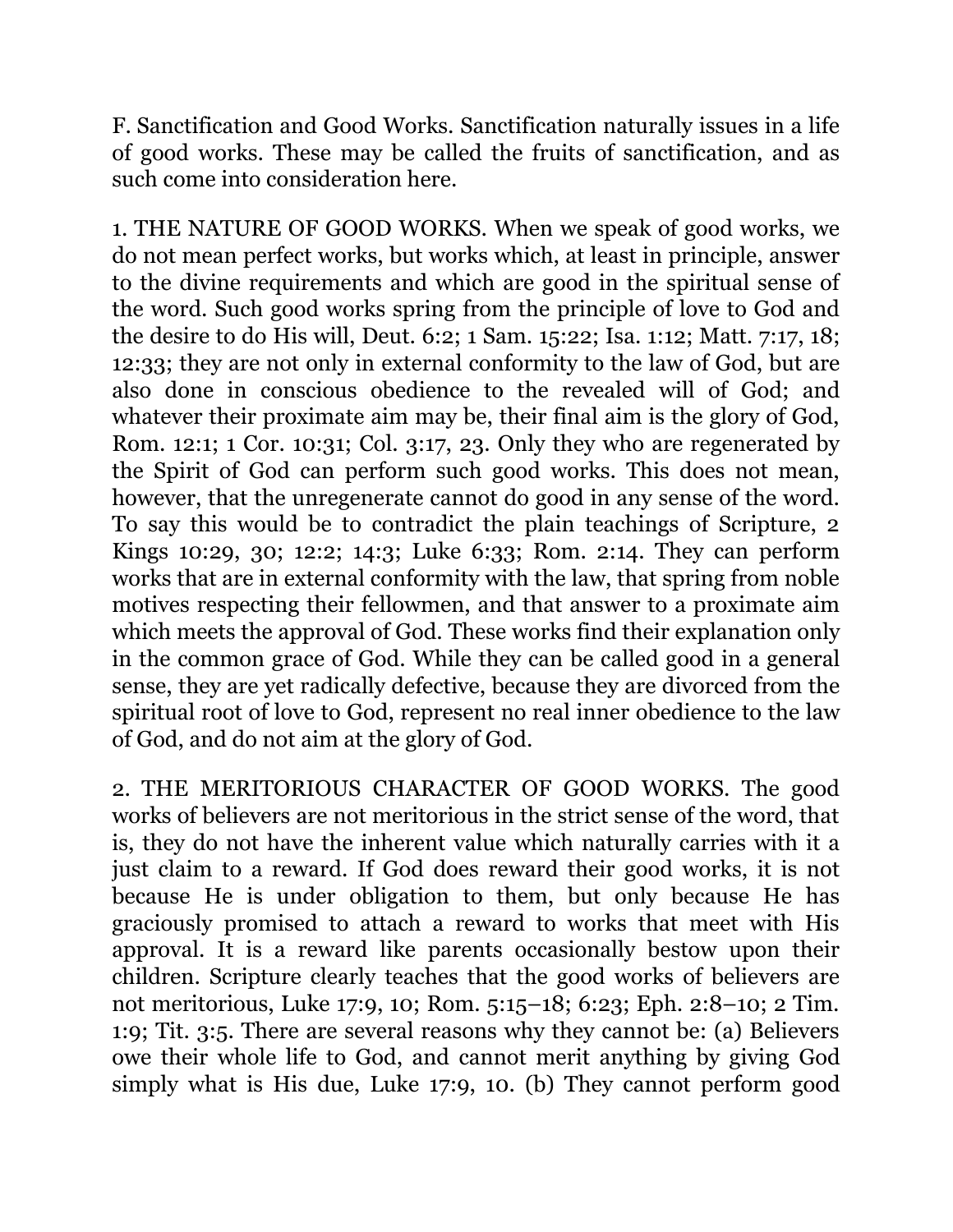works except with the strength which God imparts to them from day to day, and therefore cannot claim credit for them, 1 Cor. 15:10; Phil. 2:13. (c) Even their best works are imperfect, while God can be satisfied with nothing less than perfect obedience, Isa. 64:6; Jas. 3:2. (d) Their good works are out of all proportion to the eternal reward of glory. The Roman Catholic Church holds that, after the sinner has received the grace of God in his heart, he can perform meritorious works, that is, works which give him a just claim to salvation and glory.

3. THE NECESSITY OF GOOD WORKS. There can be no doubt about the necessity of good works, but this necessity should be properly understood. They are not necessary to merit salvation, nor even as a necessary condition of salvation. Infants enter heaven without having done any good works. The Bible does not teach that no one can be saved apart from good works. Yet they are necessary in the lives of adult believers as required by God, Rom. 7:4; 8:12, 13; Gal. 6:2, as the fruits of faith, Jas. 2:14, 17, 20–22, as an expression of gratitude, 1 Cor. 6:20, unto the assurance of faith, 2 Pet. 1:5–10, and to the glory of God, John 15:8; 1 Cor. 10:31. Their necessity must be maintained over against the Antinomians, who assert that believers are free from the obligation to keep the law as a rule of life, since Christ did this for them. This is a thoroughly false position. Christ fulfilled the law as a covenant obligation and bore its penalty in behalf of His people, but He kept the law as a rule of life for Himself and for Himself only. By the operation of His Spirit He enables believers to keep the law in principle for themselves, and they, without any constraint, willingly obey it from the heart.

### **PERSEVERANCE OF THE SAINTS**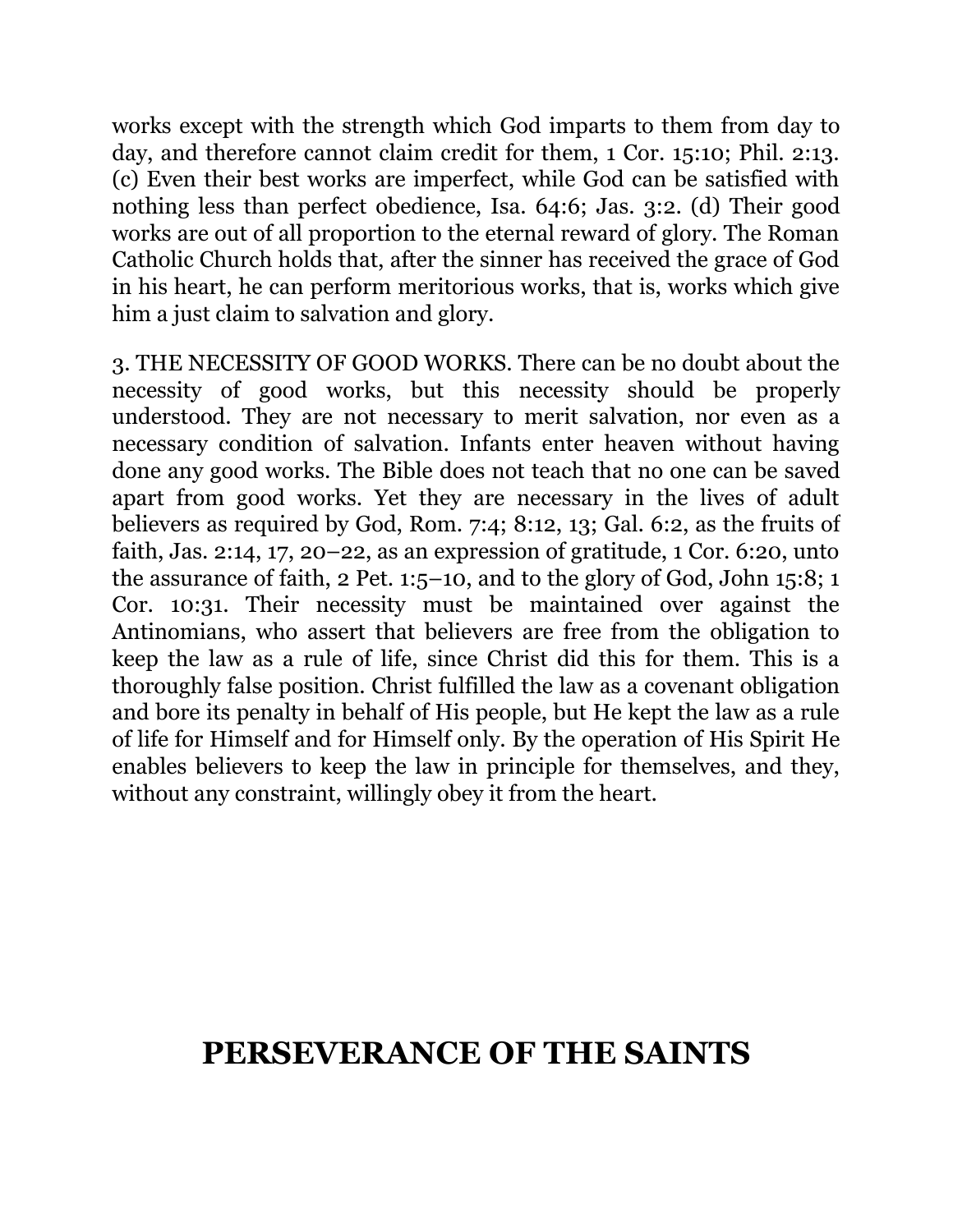A. Nature of the Perseverance of the Saints. The Reformed Churches stand practically alone in maintaining that a Christian cannot fall from the state of grace. Roman Catholics, Socinians, Arminians, and even Lutherans maintain that he can, and therefore do not believe in the perseverance of the saints. This doctrine can easily be misunderstood. The name naturally suggests a continuous activity of believers whereby they persevere in the way of salvation. As a matter of fact, however, this perseverance is not thought of primarily as an activity of believers, though it is certainly regarded as a work in which they co-operate. Believers would fall away, if they were left to themselves. Strictly speaking, it is not man but God that perseveres. Perseverance is that continuous operation of the Holy Spirit in the believer, by which the work of divine grace that is begun in the heart, is continued and brought to completion.

B. Proof for the Doctrine of Perseverance. The doctrine of perseverance may be proved by direct statements of Scripture, such as John 10:28, 29; Rom. 11:29; Phil. 1:6; 2 Thess. 3:3; 2 Tim. 1:12; 4:18. It follows also from the doctrine of election, which is never merely election to certain means of salvation or to a way in which man may be saved, but to the end of a perfect salvation. It may be inferred from the efficacy of the merits and the intercession of Christ. They for whom He has paid the price can never again fall under condemnation. Moreover, His constant intercession for them is always effective, John 11:42; Heb. 7:25. It is also a natural inference from the mystical union of believers with Christ. How can they who are once implanted in Christ and therefore in possession of eternal life again be severed from the body of Christ and lose this life? Can we proceed on the assumption that eternal life will not be everlasting? Finally, it follows from the fact that believers can in this life attain to the assurance of salvation, Heb. 3:14; 6:11; 10:22; 2 Pet. 1:10. This would be quite impossible, if believers could fall from grace at any moment.

C. Objections to the Doctrine of Perseverance. It is often said that the doctrine of perseverance leads to false security and to indolence, license, and immorality. But this is not true. While the Bible tells us that we are kept by the grace of God, it does not encourage the idea that God keeps us without constant watchfulness, diligence, and prayer on our part.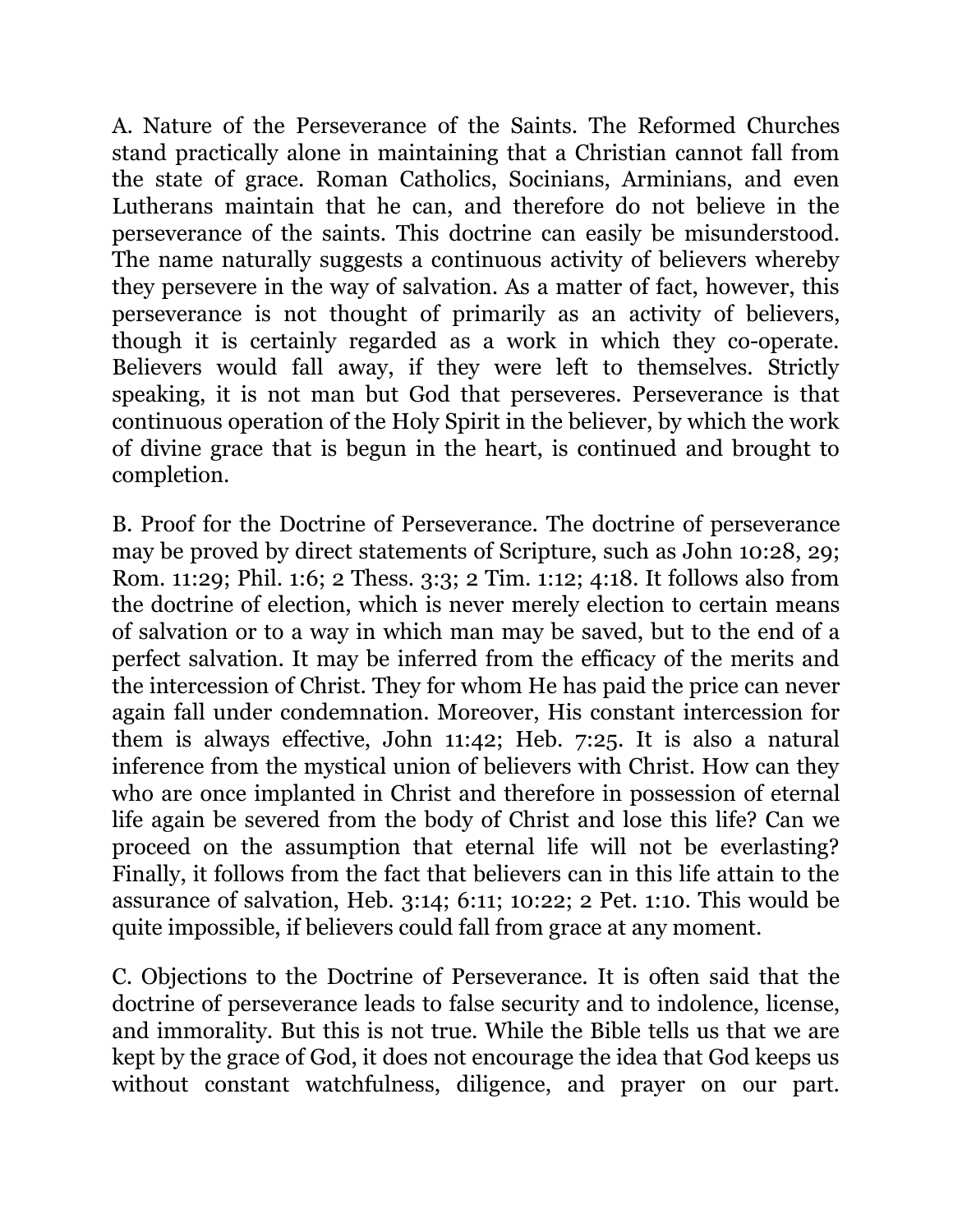Moreover, there are three classes of passages in Scripture which are declared to be contrary to this doctrine. These are: (1) Passages containing warnings against apostasy which would be unnecessary, if the believer could not fall away, Matt. 24:12; Col. 1:23; Heb. 2:1; 3:14; 6:11; 1 John 2:6. But these only prove that the believer must co-operate in the work of perseverance. Compare Acts 27:22–25 with verse 31 for an illustration of this point. (2) Passages in which believers are exhorted to continue in the way of sanctification. Such exhortations would seem unnecessary, if there is no doubt about their continuance. But these only go to show that God uses moral means to attain His end. (3) Passages which record cases of actual apostasy, 1 Tim. 1:19, 20; 2 Tim. 2:17, 18; 4:10; 2 Pet. 2:1, 2. But there is no proof that the persons mentioned were true believers. The Bible itself teaches that there are persons who profess the faith and yet are not of the faith, Rom. 9:6; 1 John 2:9; Rev. 3:1. John says of some: "They went out from us, but they were not of us; for if they had been of us, they would have continued with us," 1 John 2:19.

#### Questions for Review:

What is the primary meaning of the Scriptural words for "to sanctify"? What is the original idea of sanctification? What are the different meanings of holiness as applied to God? What does it mean, when it is applied to persons and things? What is the difference between sanctification and moral improvement? What are the characteristics of sanctification? Is sanctification a work of God or of man? What is the negative and the positive side of sanctification? How far does sanctification extend? What proof is there that it is incomplete in this life? Who deny this and on what grounds? How can their arguments be met? What are good works in the strict sense of the word? In how far can the unregenerate perform good works? What is meant when it is said that good works are not meritorious? How can we prove that they are not? Why is it impossible that they should be meritorious? Are they not represented as meritorious when we are taught that they are rewarded? In what sense are good works not necessary, and in what sense are they necessary? What is meant by the perserverance of the saints? Who deny this doctrine? How can this doctrine be proved? What objections are there to it, and how can these be met?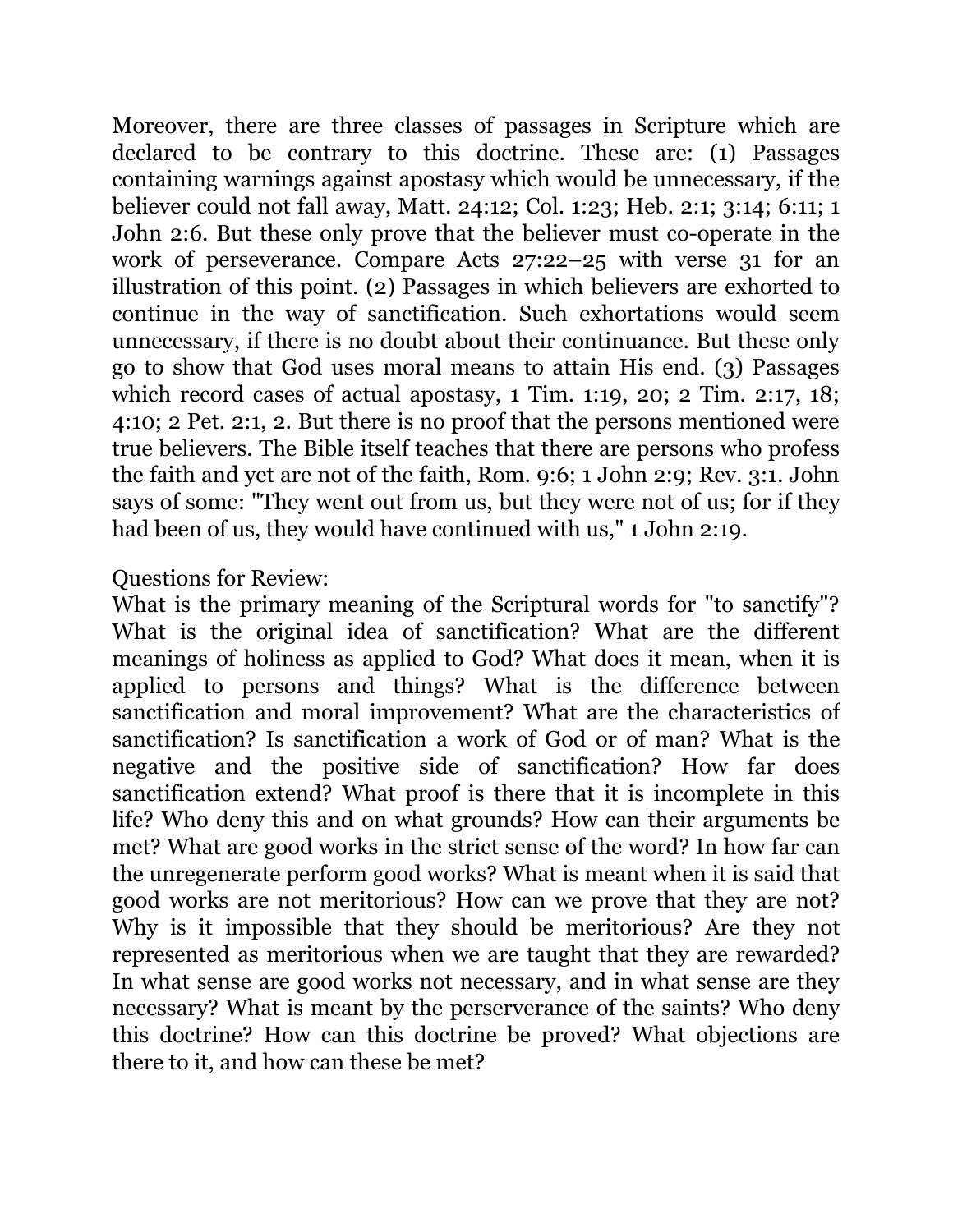References for Further Study:

Berkhof, Reformed Dogmatics, II, pp. 126–151; Hodge, Outlines of Theology, pp. 520–547; McPherson, Christian Dogmatics, pp. 404–408; Candlish. The Work of the Holy Spirit, pp. 89–96; Orr, Side-Lights on Christian Doctrine, pp. 159–162.

## **THE DOCTRINE OF THE CHURCH AND THE MEANS OF GRACE**

### **THE CHURCH**

### **NATURE OF THE CHURCH**

A. Different Uses of the Word "Church" in Scripture. The principal designation of the Church in the Old Testament is derived from a root which means "to call." It was applied especially to the assembly of Israel as it met for worship. The most common word for "church" in the New Testament, which is also the most important, comes from a verb meaning, "to call out." Both words contemplate the Church as an assembly called by God. In the New Testament the word "church" is first used by Jesus. He applied it to the company that gathered round about Him, recognized Him publicly as their Lord, and accepted the principles of the kingdom of heaven. Later on the word acquired several different connotations.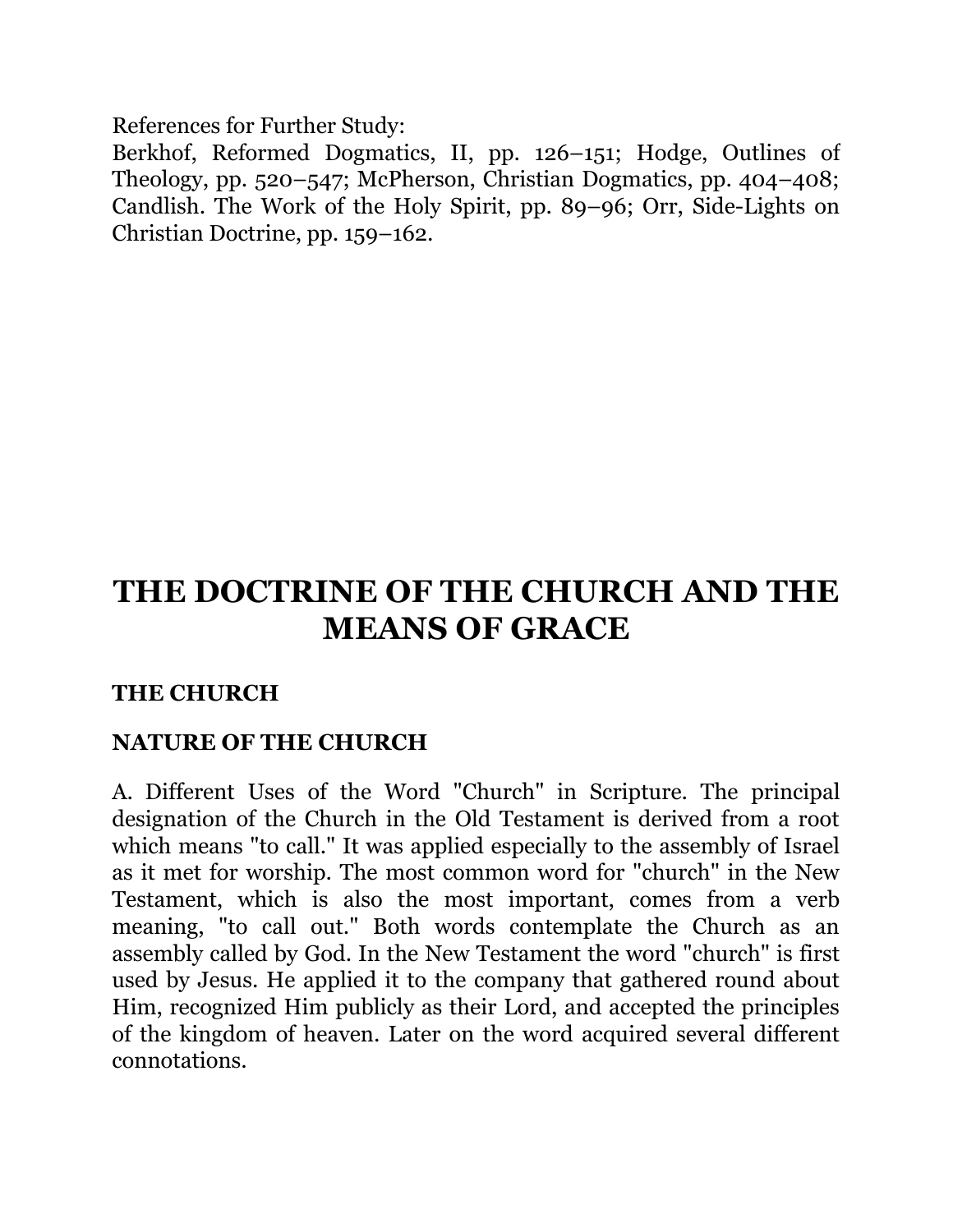1. Most frequently it denotes a circle of believers in some definite locality, a local church, irrespective of the question, whether it is assembled for worship or not. Some passages regard it as assembled, Acts 5:11; 11:26; 1 Cor. 11:18; 14:19, 28, 35, and others do not, Rom. 16:4; 1 Cor. 16:1; Gal. 1:2; 1 Thess. 2:14, etc.

2. In some passages it denotes a domestic church, or "the church in the house" of some individual. The wealthy, it would seem, often provided a meeting-place in their homes, Rom. 16:5, 23 1 Cor. 16:19; Col. 4:15; Philemon 2.

3. In its most comprehensive sense the word serves as a designation of the whole body of believers, whether in heaven or on earth, who have been or shall be spiritually united to Christ as their Saviour, Eph. 1:22; 3:10, 21; 5:23, 24, 25, 27, 29, 32; Col. 1:18, 24.

There are several figurative designations of the Church in Scripture. It is called "the body of Christ," 1 Cor. 12:27; Eph. 1:23; Col. 1:18, "the temple of the Holy Spirit," 1 Cor. 3:16; 1 Pet. 2:5, "the Jerusalem that is above," Gal. 4:26, "the heavenly," Heb. 12:22, or "the new Jerusalem," Rev. 21:2 (cf. verses 9 and 10), and "the pillar and ground of the truth," 1 Tim. 3:15. It should be noted that our word "church" is derived from a word which means "belonging to the Lord," and thus stresses the fact that the Church is the property of God.

B. The Essence of the Church. There is quite a difference of opinion between Roman Catholics and Protestants as to the essential nature of the Church. The former find its essence in the Church as an external and visible organization. And this organization, strictly speaking, does not consist of the whole body of the faithful that constitute their Church, but of the hierarchy, consisting of the priests together with the higher orders of bishops, archbishops, cardinals, and the Pope. They distinguish this body as the "teaching church" from the common body of believers as the "learning" or "hearing church." This hierarchical body shares directly in the glorious attributes of the Church, such as its unity, holiness, catholicity, and apostolicity, while the general body of believers is adorned with these only indirectly. Theoretically Roman Catholics still hold to the principle that there is no salvation outside of their external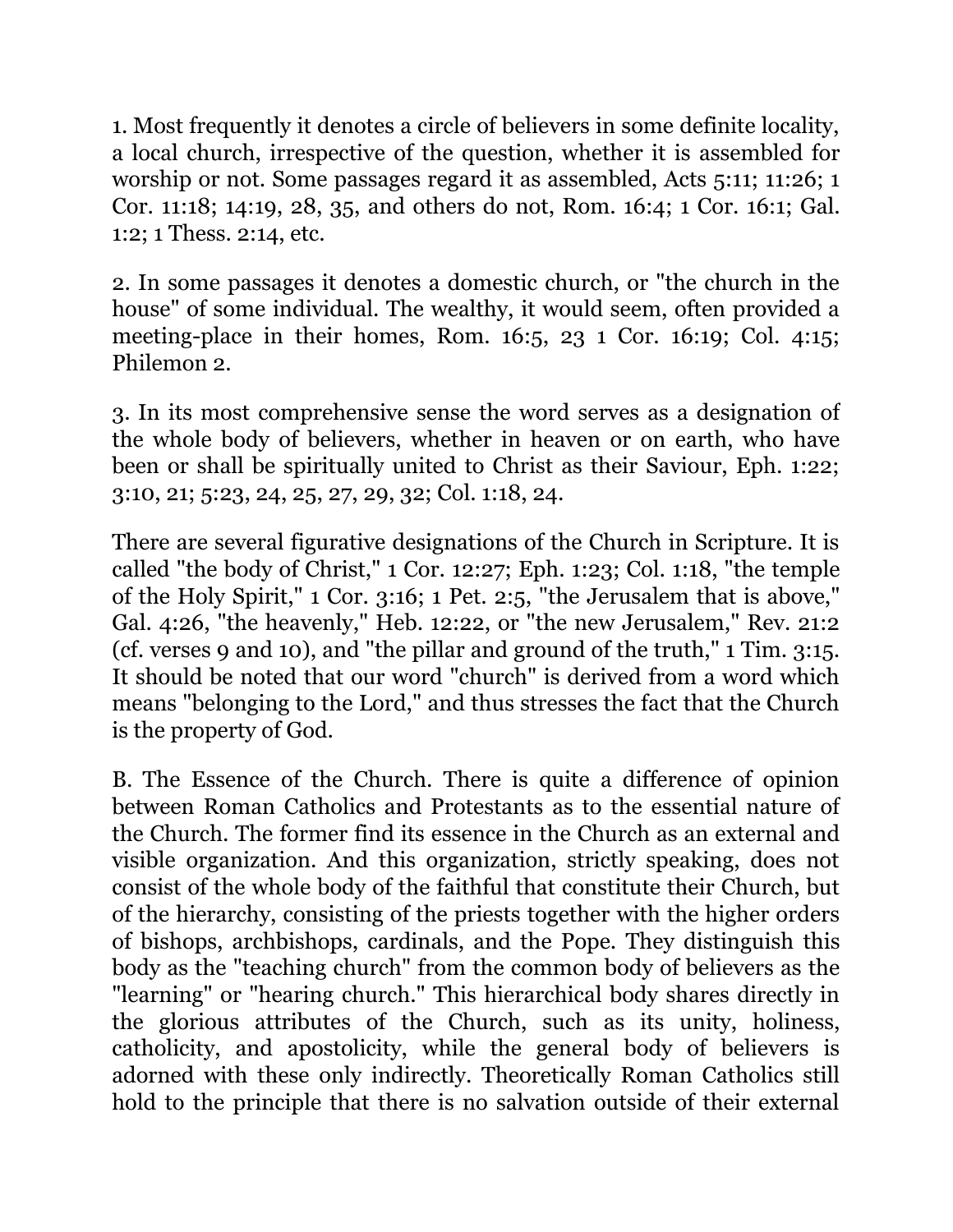organization, though the facts often constrain them to modify it in various ways. The Reformation reacted against this external conception of the Church and sought the essence of the Church in the invisible and spiritual communion of the saints. This Church includes the believers of all ages and no one else, and outside of it there is no salvation. It is the spiritual body of Jesus Christ, destined to reflect the glory of God as this is manifested in the work of redemption.

C. The Many-sided Character of the Church. In speaking of the Church several distinctions come into consideration.

1. THE CHURCH MILITANT AND THE CHURCH TRIUMPHANT. The Church as she now exists on earth is a militant Church, that is, she is called unto and is actually engaged in a holy war. She must carry on an incessant warfare against the hostile world in every form in which it reveals itself, and against the spiritual powers of darkness. The Church in heaven, on the other hand, is the triumphant Church, in which the sword is exchanged for the palm of victory, the battle-cries are turned into songs of triumph, and the cross is replaced by the crown.

2. THE VISIBLE AND THE INVISIBLE CHURCH. The one Church of Jesus Christ is on the one hand visible and on the other invisible. This is a distinction applied to the Church as it exists on earth. She is called invisible, because she is essentially spiritual and cannot, as far as her essential nature is concerned, be discerned by the physical eye, and because it is impossible to determine precisely who do and who do not belong to her. This same Church, however, becomes visible in the profession and conduct of its members, in the ministry of the Word and the Sacraments, and in her external organization and government.

3. THE CHURCH AS AN ORGANISM AND THE CHURCH AS AN INSTITUTION OR ORGANIZATION. This distinction applies only to the visible Church. The Church as an institution or organization becomes visible in the offices, in the administration of the Word and the sacraments, and in a certain form of Church government. But even if these were absent, the Church would still be visible as an organism, as a communion of believers, in their communal life and profession, and in their joint opposition to the world.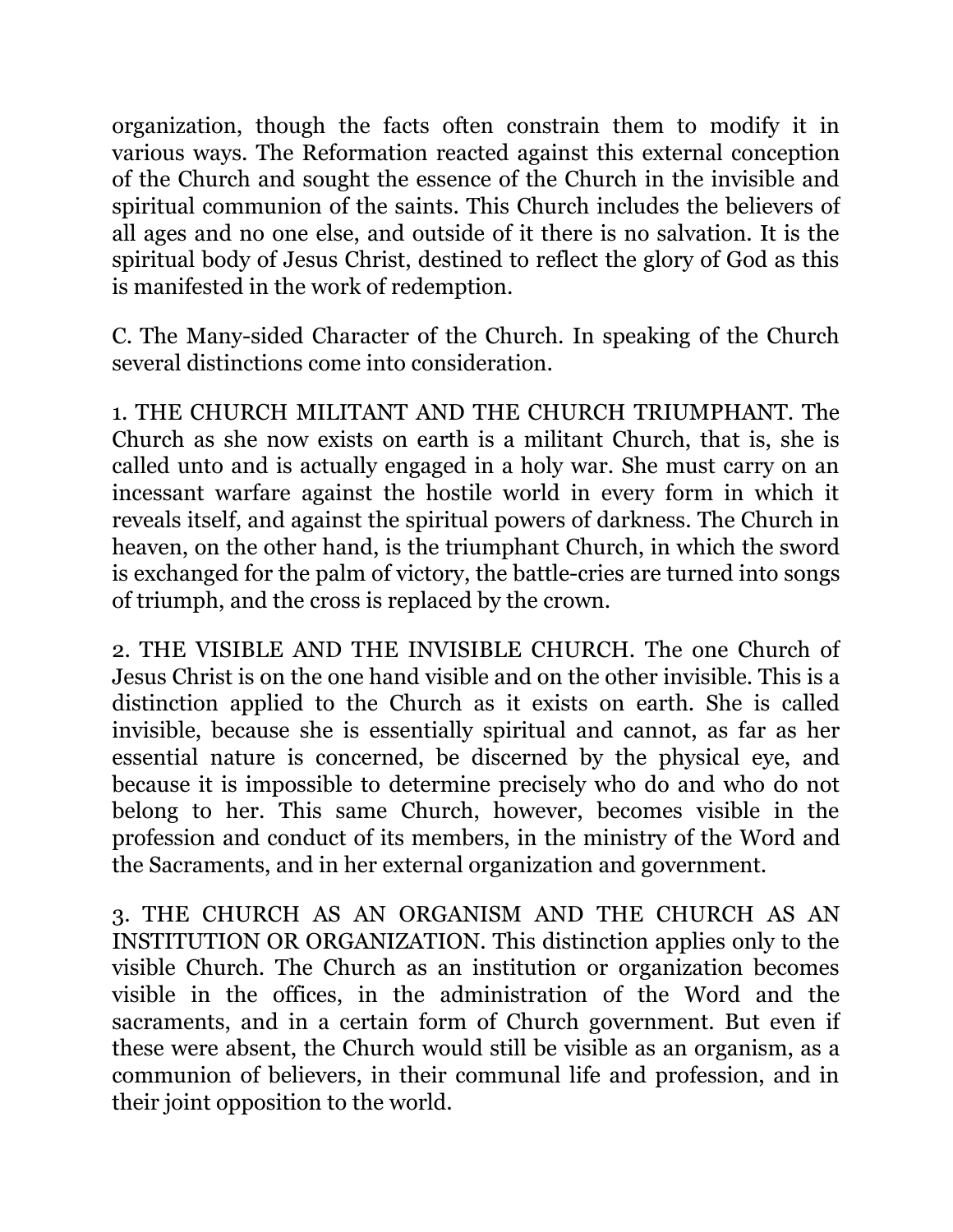D. Definition of the Church. In defining the Church it will be necessary to bear in mind the distinction between the visible and the invisible Church. (1) The former may be defined as the company of the elect who are called by the Spirit of God, or briefer still, as the communion of believers. (2) The latter is a broader concept, and may be defined as the community of those who profess the true religion together with their children. It is important to bear in mind that these two are not entirely parallel. Some who are members of the invisible Church may never become members of the visible organization or may be shut out from it; and some who belong to the visible Church may be unbelievers and hypocrites and as such form no part of the body of Christ.

E. The Church in the Different Dispensations. The Church existed from the moment that God set enmity between the seed of the woman and the seed of the serpent, but it did not always assume the same form.

1. IN THE PATRIARCHAL PERIOD. In the patriarchal period the Church was best represented in the pious households, where the fathers served as priests. There was at first no collective worship, though Gen. 4:26 seems to imply a public calling upon the name of the Lord. At the time of the flood the Church was saved in the family of Noah. And when true religion was again on the point of dying out God separated unto Himself the family of Abraham. Up to the time of Moses the fear of God was kept alive in the families.

2. IN THE MOSAIC PERIOD. After the exodus the people of Israel were organized into a nation and also constituted the Church of God. They were enriched with a ceremonial cultus in which the religion of the nation could find expression. The Church had no independent organization, but had its organized existence in the State. Israel was a Church-State. Foreigners could enter the Church only by joining the nation. Religious worship was regulated down to the minutest details, was largely ritual and ceremonial, and found its highest expression in the services at the central sanctuary at Jerusalem.

3. IN THE NEW TESTAMENT PERIOD. On the day of Pentecost the Church was divorced from the national life of Israel and obtained an independent organization. What had up to this time been a national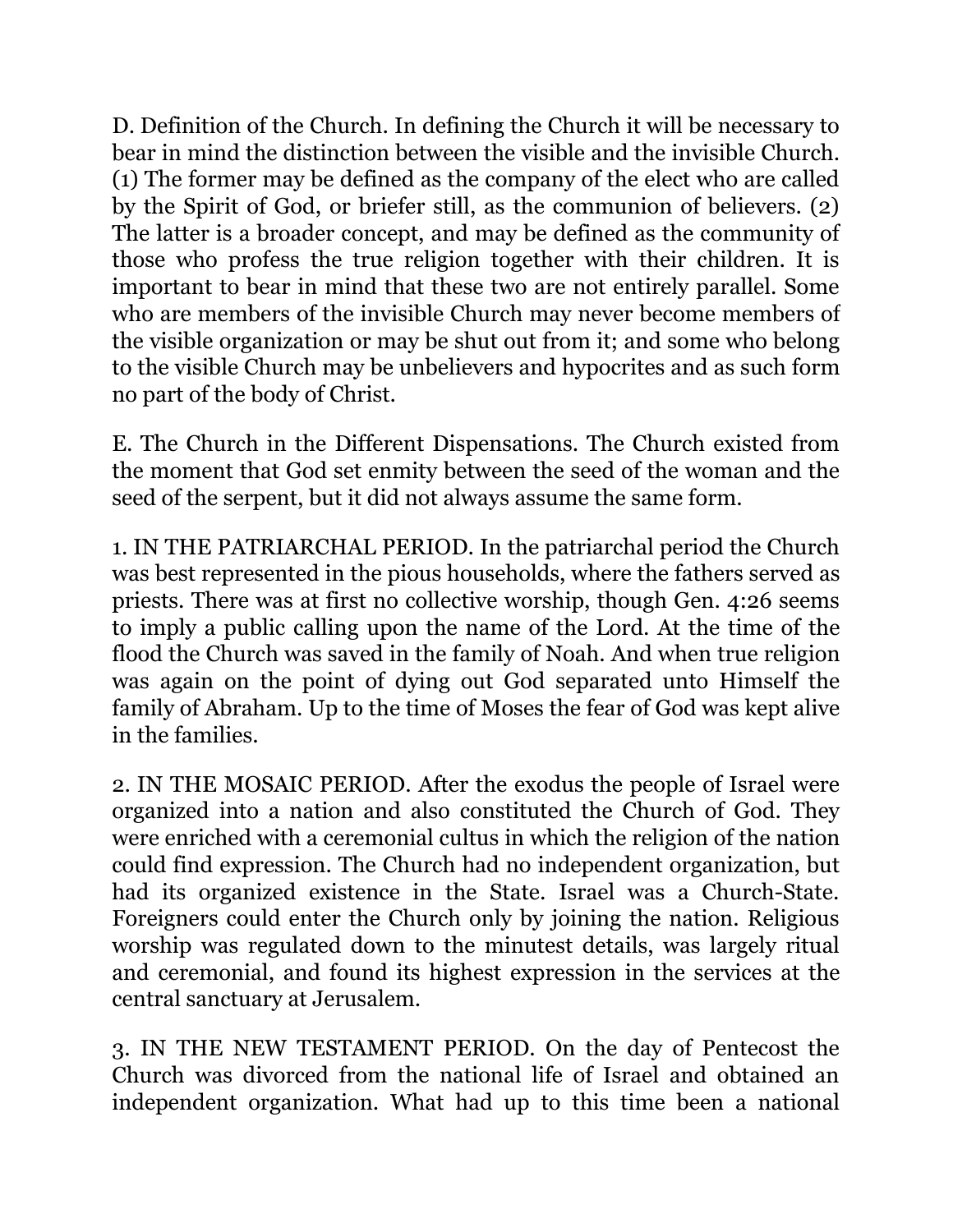Church now assumed a universal character. And in order to realize the ideal of a world-wide extension, it had to become a missionary Church, carrying the gospel of salvation to all the nations of the world. Moreover, the ritual worship of the past made place for a more spiritual worship in harmony with the greater privileges of the New Testament.

F. The Attributes of the Church. The attributes of the Church belong primarily to the invisible Church, though Roman Catholics ascribe them almost exclusively to the visible Church.

1. THE UNITY OF THE CHURCH. According to Roman Catholics the unity of the Church consists in its imposing world-wide organization, which aims at the inclusion of all nations. It centers especially in the hierarchy. Protestants maintain that the unity of the Church is primarily of a spiritual character. It is the unity of a body, the mystical body of Jesus Christ, of which all believers are members. This unity expresses itself to a certain extent in Christian profession and conduct, in public worship, and in the external organization of the Church.

2. THE HOLINESS OF THE CHURCH. Roman Catholics also conceive of the holiness of the Church in an external fashion. Instead of the inner holiness of its members, it stresses the ceremonial holiness of its dogmas, its moral precepts, its worship, and its discipline. Protestants apply the idea of holiness to the members of the Church. They regard these as objectively holy in Christ, as subjectively holy in principle, since they are in possession of the new life, and as destined for perfect holiness. This holiness finds external expression in a life devoted to God.

3. THE CATHOLICITY OF THE CHURCH. The Church of Rome lays special claim to the attitude of catholicity in view of the fact that she is spread over the whole earth, has existed from the beginning and continues to exist, while sects come and go, and has a greater number of members than all the sects taken together. Protestants stress the fact that the invisible Church is the real catholic Church, because it includes all believers of all ages, has its members among all the nations of the world, and exercises a controlling influence on the entire life of man.

Besides these three attributes the Church of Rome also claims the attitude of apostolicity, since she traces her origen back to the apostles,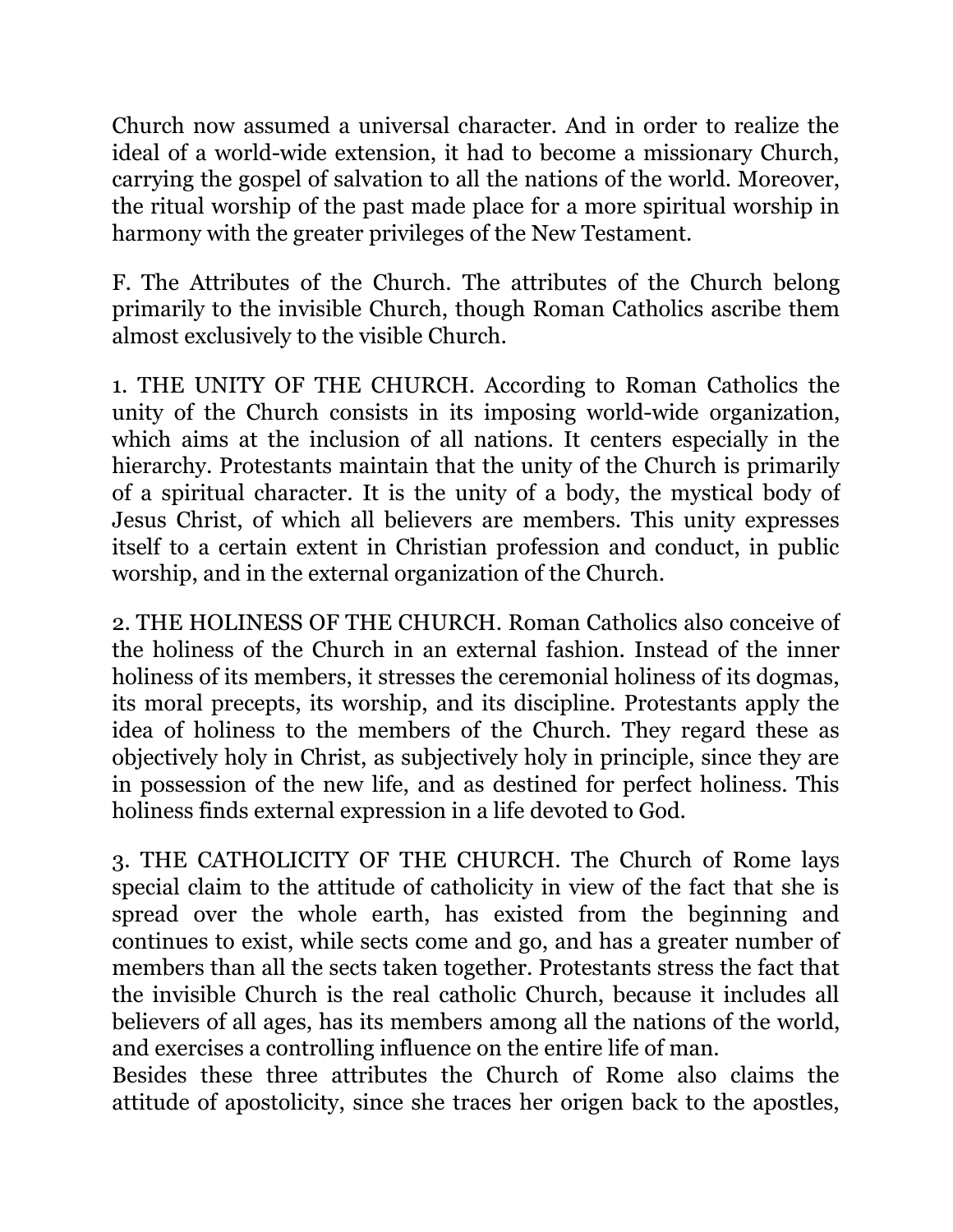bases her doctrine on an apostolic tradition, and has in her bishops and the Pope the lawful successors of the apostles.

G. The Notes or Characteristic Marks of the Church. The marks of the Church belong to the visible Church and serve to distinguish the true from the false. Reformed Churches usually mention three marks, but the three can be reduced to one, namely, faithful adherence in teaching and practice to the standard of God's Word. The three notes of the Church are the following:

1. THE TRUE PREACHING OF THE WORD OF GOD. This is the most important mark of the Church, John 8:31, 32, 47; 14:23; 1 John 4:1–3; 2 John 9. This does not mean that a Church's preaching of the Word must be perfect and absolutely pure, if it is to be recognized as a true Church. Such an ideal is not attainable on earth. It does mean, however, that its preaching must be true to the fundamentals and must have a controlling influence on faith and practice. Naturally, the Church that excels in its adherence to the Word of God is the best Church.

2. THE RIGHT ADMINISTRATION OF THE SACRAMENTS. The sacraments should never be divorced from the Word of God, as they are in the Church of Rome, since they are in fact but a visible preaching of the Word. They should be administered by lawful ministers of the Word, in accordance with the divine institution, and only to believers and their seed. Their administration stands out prominently as a mark of the early Church, Matt. 28:19; Mark 16:16; Acts 2:42; 1 Cor. 11:23–30.

3. THE FAITHFUL EXERCISE OF DISCIPLINE. The faithful exercise of discipline is quite essential for maintaining purity of doctrine and safeguarding the holiness of the sacraments. Churches that are lax in discipline soon find the light of the truth eclipsed, and that which is holy abused. The Word of God insists on proper discipline in the Church of Christ, Matt. 18:18; 1 Cor. 5:1–5, 13; 14:33, 40; Rev. 2:14, 15, 20.

Questions for Review:

What is the meaning of the Scripture words for "church"? What different meanings has the word in the New Testament? How is the Church described figuratively? How do Roman Catholics and Protestants differ as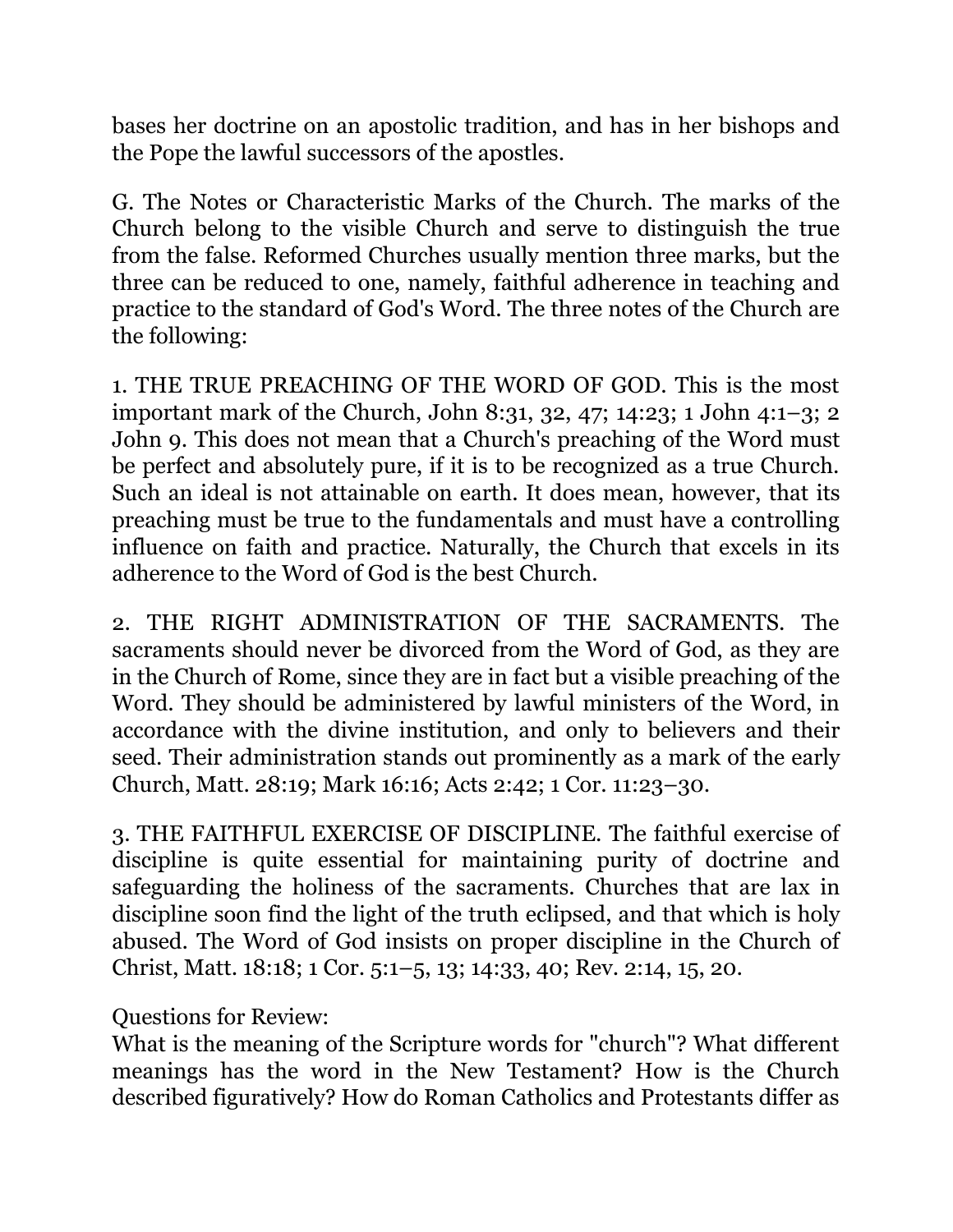to the essence of the Church? What is the difference between the militant and the triumphant Church? To what Church does the distinction between the visible and invisible Church apply? In what respects is the Church called invisible? How do the Church as an organism and the Church as an institution differ? How can we define the invisible Church? How the visible Church? What form did the Church assume in the patriarchal period? In what respect did it change in the Mosiac period? What is the characteristic of the New Testament Church? Which are the attributes of the Church? Do they belong to the visible or to the invisible Church? How do we, in distinction from the Catholics, conceive of the unity, the holiness, and the catholicity of the Church? Which are the notes of the Church? Do they belong to the visible or to the invisible Church? How must we conceive of the true preaching of the Word? What belongs to the right administration of the sacraments? Why is discipline necessary?

References for Further Study:

Berkhof, Reformed Dogmatics, II, pp. 157–179; McPherson, Christian Dogmatics, pp. 414–419; Binnie, The Church, pp. 1–18; Morris, Ecclesiology, pp. 13–33; Bannerman, The Church of Christ, I, pp. 5–67.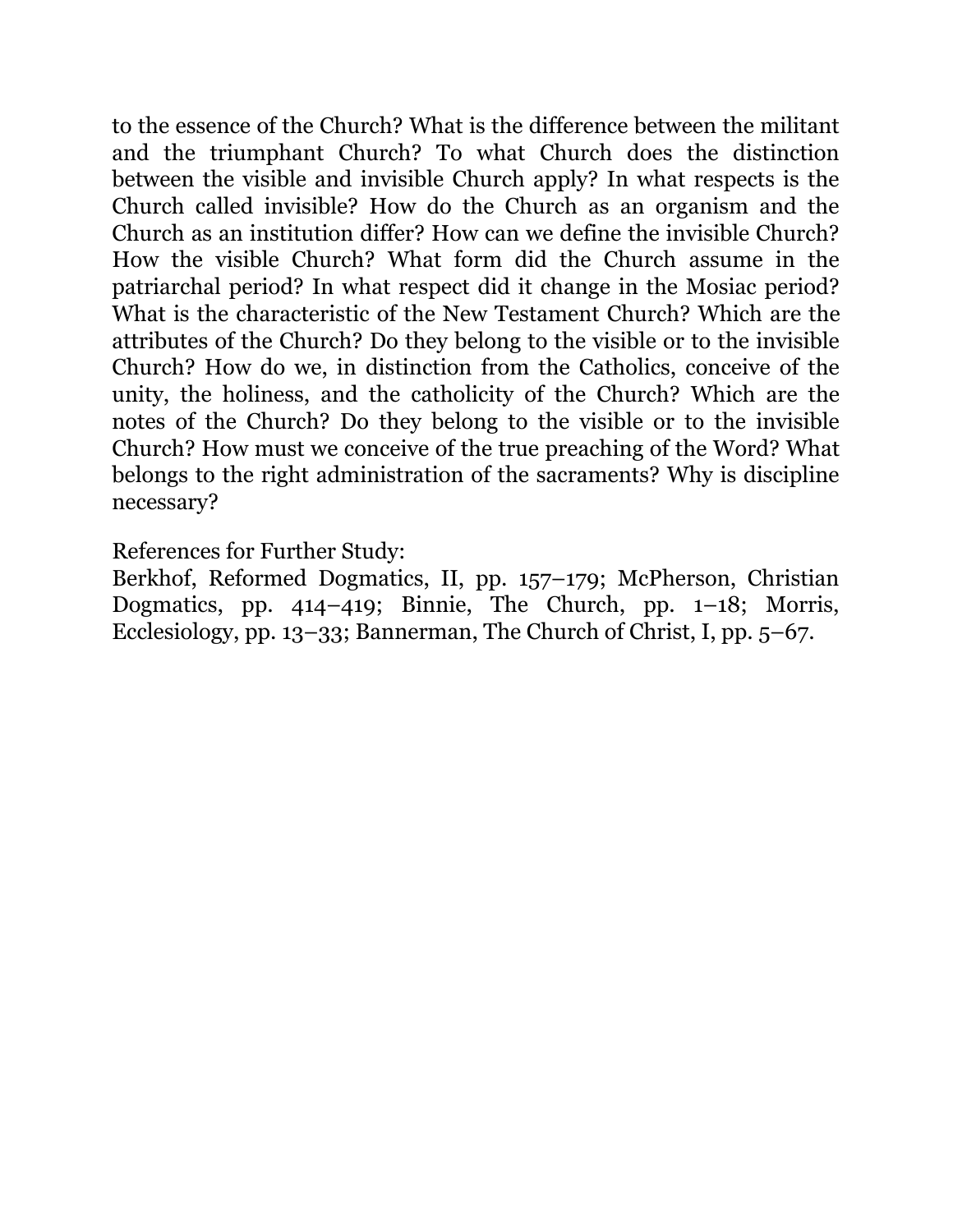# **THE GOVERNMENT OF THE CHURCH**

A. Different Theories Respecting the Government of the Church.

1. QUAKERS AND DARBYITES. Quakers and Darbyites reject all Church government as a matter of principle. They believe that every external church organization necessarily degenerates and leads to results that are contrary to the spirit of Christianity. For the Word of God they substitute special revelations, for what they call the humanly instituted offices, the divinely given charisms, and for public preaching, words of exhortation prompted by the Spirit.

2. THE ERASTIAN SYSTEM. Erastians regard the Church as a society which owes its existence and form to regulations enacted by the State. The officers in the Church are merely instructors or preachers of the Word, without any right or power to rule, except that which they derive from the civil magistrate. The State governs the Church, exercises discipline, and excommunicates, if necessary. This system ignores the independence of the Church and the headship of Jesus Christ.

3. THE EPISCOPALIAN SYSTEM. The Episcopalians hold that Christ, as the Head of the Church, has entrusted the government of the Church directly and exclusively to an independent order of bishops, as the successors of the apostles. The community of believers has absolutely no share in the government of the Church. This was at one time the system of the Roman Catholic Church, and is now the system in vogue in the Church of England.

4. THE PRESENT ROMAN CATHOLIC SYSTEM. This is the Episcopal system carried to its logical conclusion. It recognizes not only successors of the apostles in the bishops, but also a successor of Peter, who had the primacy among the apostles. The Pope is honored as the infallible head of the Church. As the representative of Christ he has the right to determine and regulate the doctrine, the worship, and the government of the Church.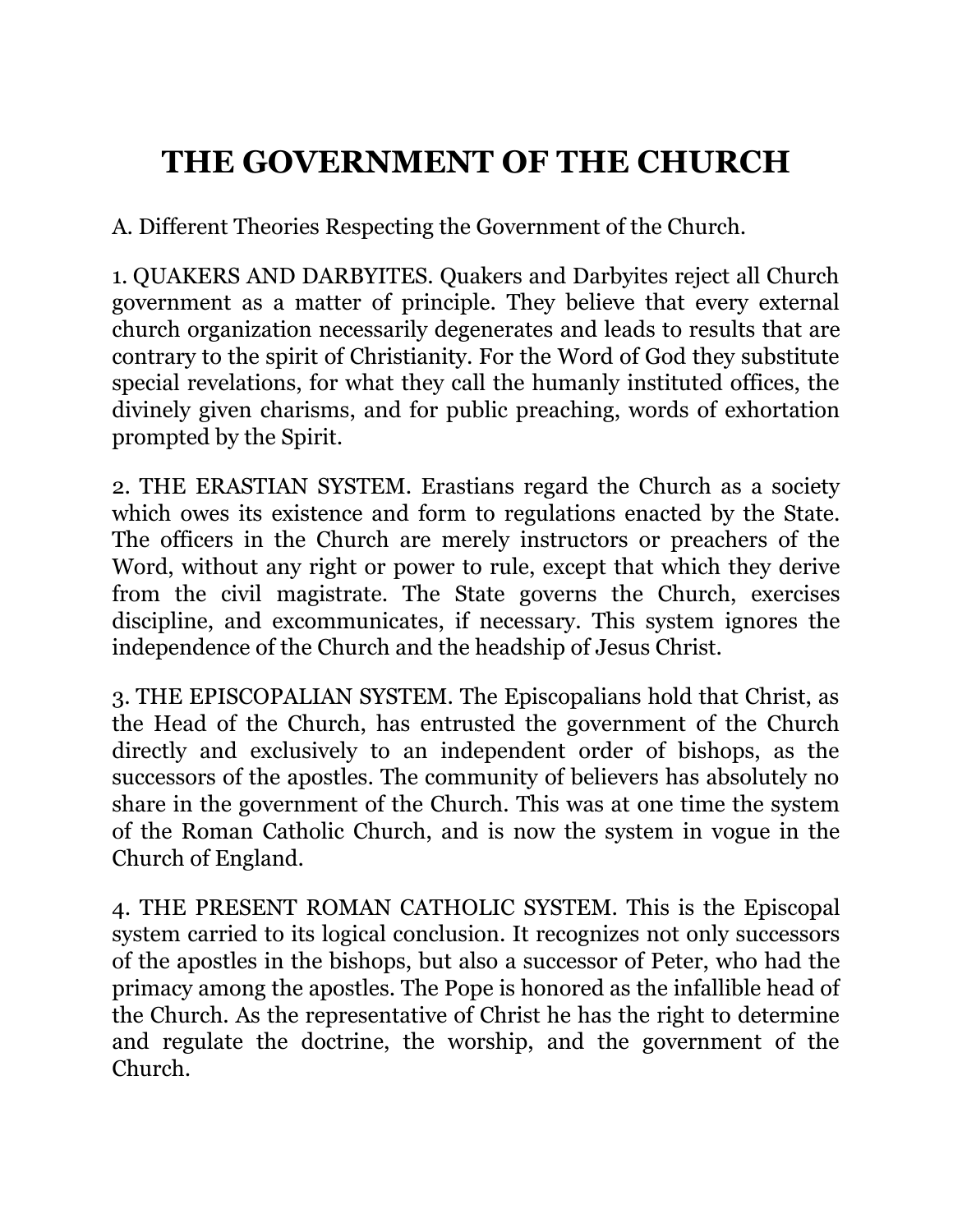5. THE CONGREGATIONAL SYSTEM. This is also called the system of independency. In this system each local church or congregation is regarded as a complete church, independent of every other. The governing power rests exclusively with the members of the Church. The officers are simple functionaries of the local church, having no other power than that which is delegated to them by the members of the church. This is the theory of popular government in the Church.

6. THE NATIONAL CHURCH SYSTEM. This proceeds on the assumption that the Church is a voluntary association just as the State. The separate churches or congregations are merely subdivisions of the one national Church. The State has the right to reform public worship, to decide disputes respecting doctrine and practice, and to convene synods. The rights of the local church are disregarded altogether.

B. The Fundamental Principles of the Reformed or Presbyterian System. The general principles of the Reformed system are derived from Scripture, while many of its details are determined by human wisdom or expediency. Its fundamental principles are as follows:

1. CHRIST THE HEAD OF THE CHURCH AND THE SOURCE OF ALL ITS AUTHORITY. Christ is the Head of the Church in a twofold sense. He is the Head of the Church in an organic sense. The Church is the body to which He stands in vital and organic relationship, which He fills with His life and controls by His Spirit, John 15:1–8; Eph. 1:10, 22, 23; 2:20–22; 4:15; 5:30; Col. 1:18; 2:19; 3–11. He is also the Head of the Church in the sense that He is its King who has authority and rule over it, Matt. 16:18, 19; 23:8, 10; John 13:13; 1 Cor. 12:5; Eph. 1:20–23; 4:4, 5, 11, 12; 5:23, 24. This is the Headship which comes into consideration here. In this capacity Christ established the Church, made provision for its ordinances, instituted its offices and clothed its officers with authority, and is ever present in the Church, speaking and acting through its officers.

2. CHRIST EXERCISES HIS AUTHORTY BY MEANS OF THE WORD. Christ does not rule the Church by force, but by His Spirit and by the Word of God as its standard of authority. All believers are unconditionally bound to obey the word of the King. As Christ is the only King of the Church, so His word is the only word that is law in the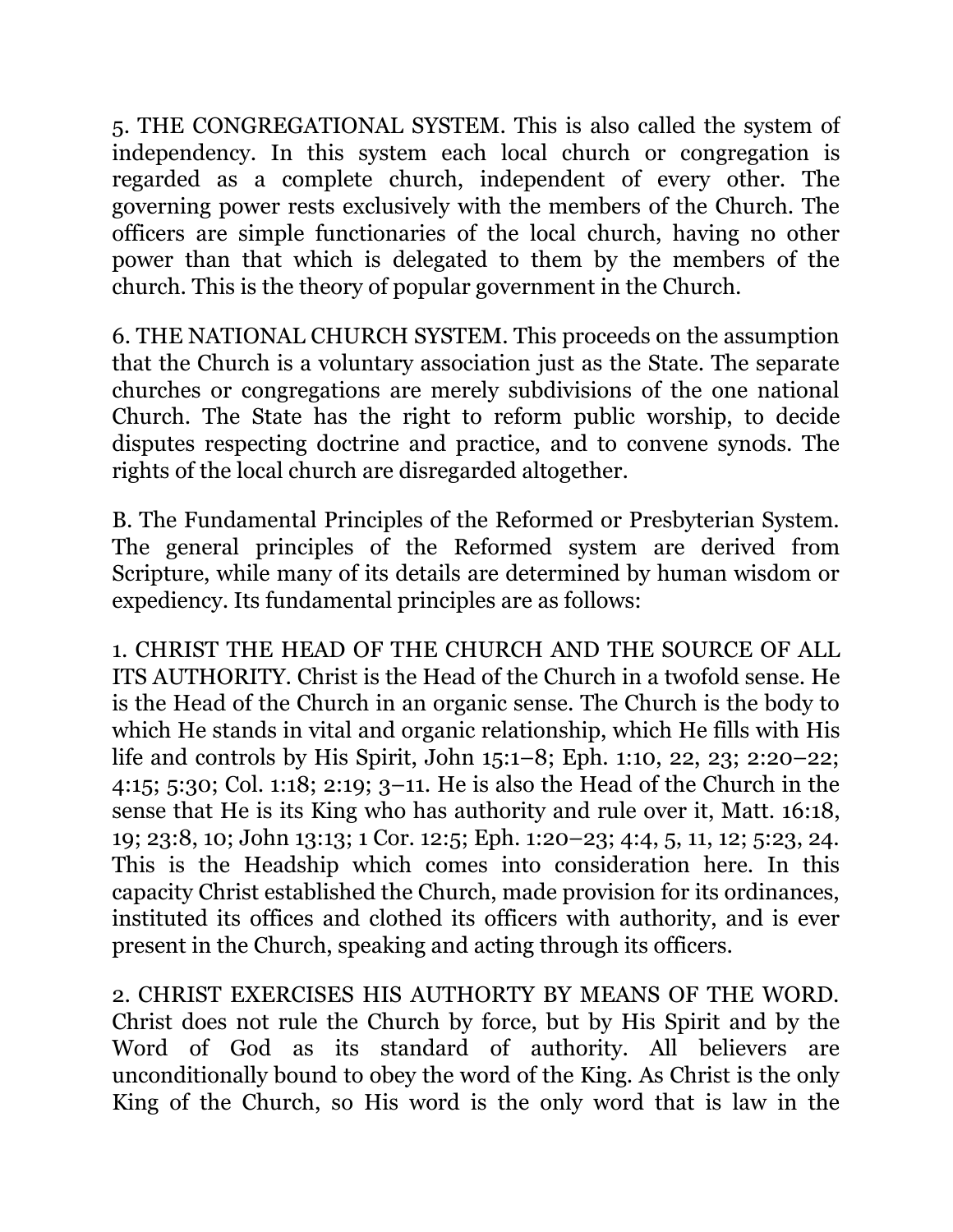absolute sense, and that must be obeyed by all. It is the word of the King and is therefore binding on the conscience. All those who have rule in the Church are clothed with the authority of Christ and must submit to the control of His Word.

3. CHRIST AS KING ENDOWED HIS CHURCH WITH POWER. Christ endowed the Church with the power that is necessary for carrying on the work which He entrusted to it. He invests all the members of the Church with a certain measure of power, but bestows a special measure of it upon the officers of the Church. Their authority is not delegated to them by the people, though the people choose them for office. While they share in the original power, they receive directly from Christ that additional measure of power which is required for their work as officers in the Church of Christ.

4. THE RULING POWER RESIDES PRIMARILY IN THE LOCAL CHURCH. The ruling power of the Church resides primarily in the local consistories and is by these passed on to classes and synods. Every local church has a certain measure of autonomy or independence, but this is naturally restricted in various ways as soon as it is affiliated with other local churches. The interests of the Church in general may not be sacrificed to those of any local church.

C. The Officers of the Church. Different kinds of officers may be distinguished in the Church. A very common distinction is that between extraordinary and ordinary officers.

1. EXTRAORDINARY OFFICERS. Of these the New Testament mentions three classes:

a. Apostles. Strictly speaking, the name apostle applies only to the Twelve chosen by Jesus and Paul; but it is also given to some apostolic men, Acts 14:4, 14; 1 Cor. 9:5, 6; 2 Cor. 8:23; Gal. 1:19. The apostles had certain special qualifications. They: (1) received their commission directly from God or from Jesus Christ, Mark 3:14; Gal. 1:1; (2) were witnesses of the resurrection of Christ, 1 Cor. 9:1; (3) were conscious of being inspired, 1 Cor. 2:13; 1 Thess. 4:8 (4) confirmed their message by miracles, 2 Cor. 12:12; Heb. 2:4; and (5) were richly blessed as a sign of the divine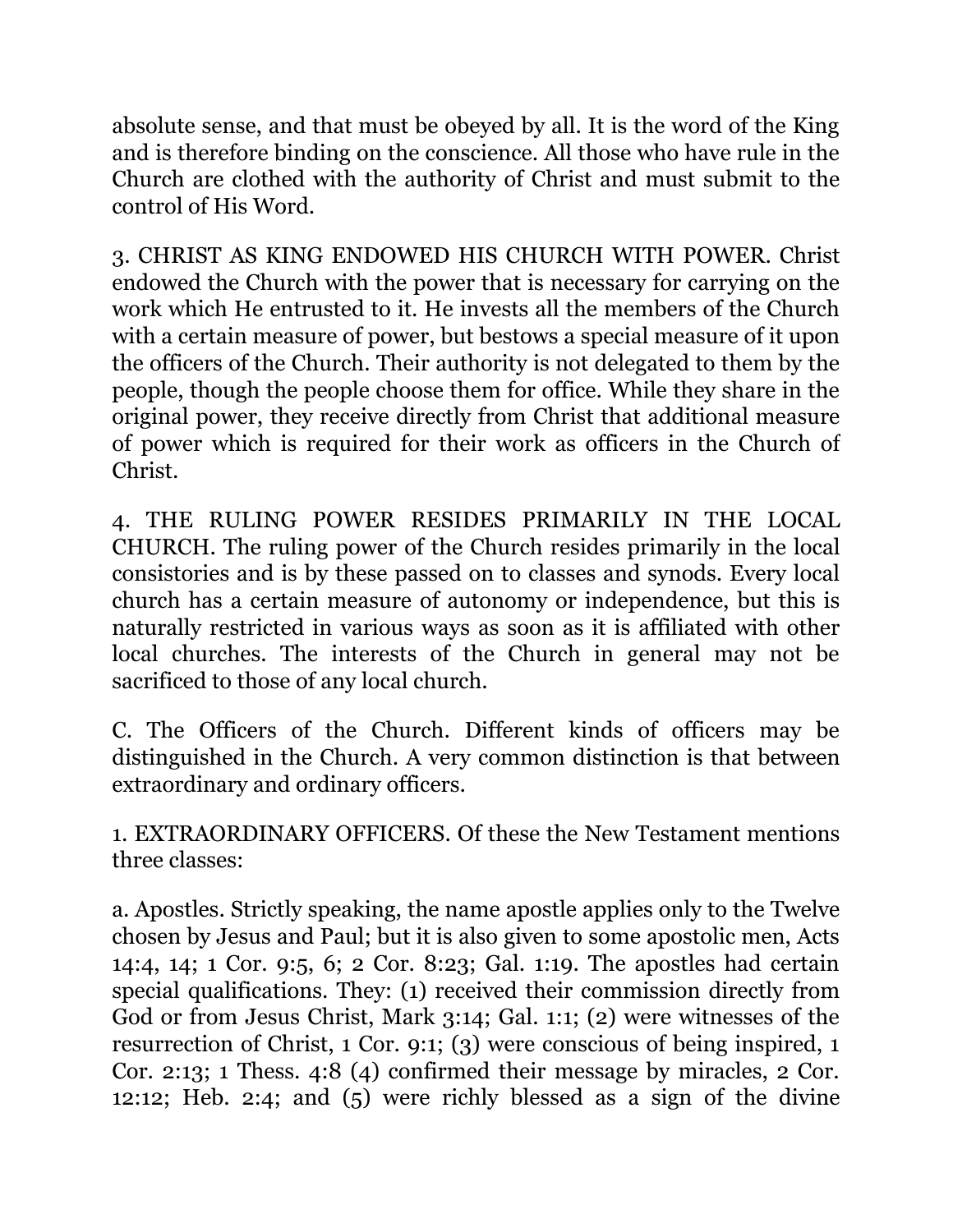approval of their labors, 1 Cor. 9:1; 2 Cor. 3:2, 3; Gal. 2:8.

b. Prophets. The New Testament also speaks of prophets, Acts 11:28; 13:1, 2; 15:32; 1 Cor. 12:10; 13:2; 14:3; Eph. 2:20; 4:11. These were men who were specially gifted to speak for the edification of the Church, and were occasionally instrumental in revealing mysteries and predicting future events.

c. Evangelists. Some New Testament passages make mention of evangelists, Acts 21:8; Eph. 4:11; 2 Tim. 4:5. Philip, Mark, Titus, and Timothy belonged to this class. They frequently accompanied and assisted the apostles in their work, preaching, appointing officers, and also exercising discipline, Tit. 1:5; 3:10; 1 Tim. 5:22.

2. ORDINARY OFFICERS. The following classes of ordinary officers should be mentioned.

a. Elders. The term "elders" is sometimes used to denote the older men of the community, and sometimes to designate a class of officers somewhat similar to those who functioned in the synagogue. Frequent mention is made of them in the book of Acts, 11:30; 14:23; 15:2, 6, 22; 16:5; 20:17; 21:18. As a designation of office the name was gradually eclipsed and even superseded by the name "bishop." The terms are used interchangeably in several passages, Acts 20:17, 28; 1 Tim. 3:1; 5:17, 19; Tit. 1:5, 7; 1 Pet. 5:1, 2. While both were applied to the same class of officers, the name "elder" stressed their age, and the name "bishop" their work as overseers.

b. Teachers. It is clear that the elders were not originally teachers. There was no need of separate teachers at first, since there were apostles, prophets, and evangelists. Gradually, however, the teaching function was connected with the office of elder or bishop, Eph. 4:11; 1 Tim. 5:17; 2 Tim. 2:2. Finally, ever increasing heresies made the task of those whose duty it was to teach more exacting, so that it required special preparation, 2 Tim. 2:2; Tit. 1:9. Those who prepared for this work were set free from other labours and were supported by the churches. In all probability the "angels" of the seven churches of Asia Minor were such teachers, Rev. 2:1, 8, 12, 18; 3:1, 7, 14.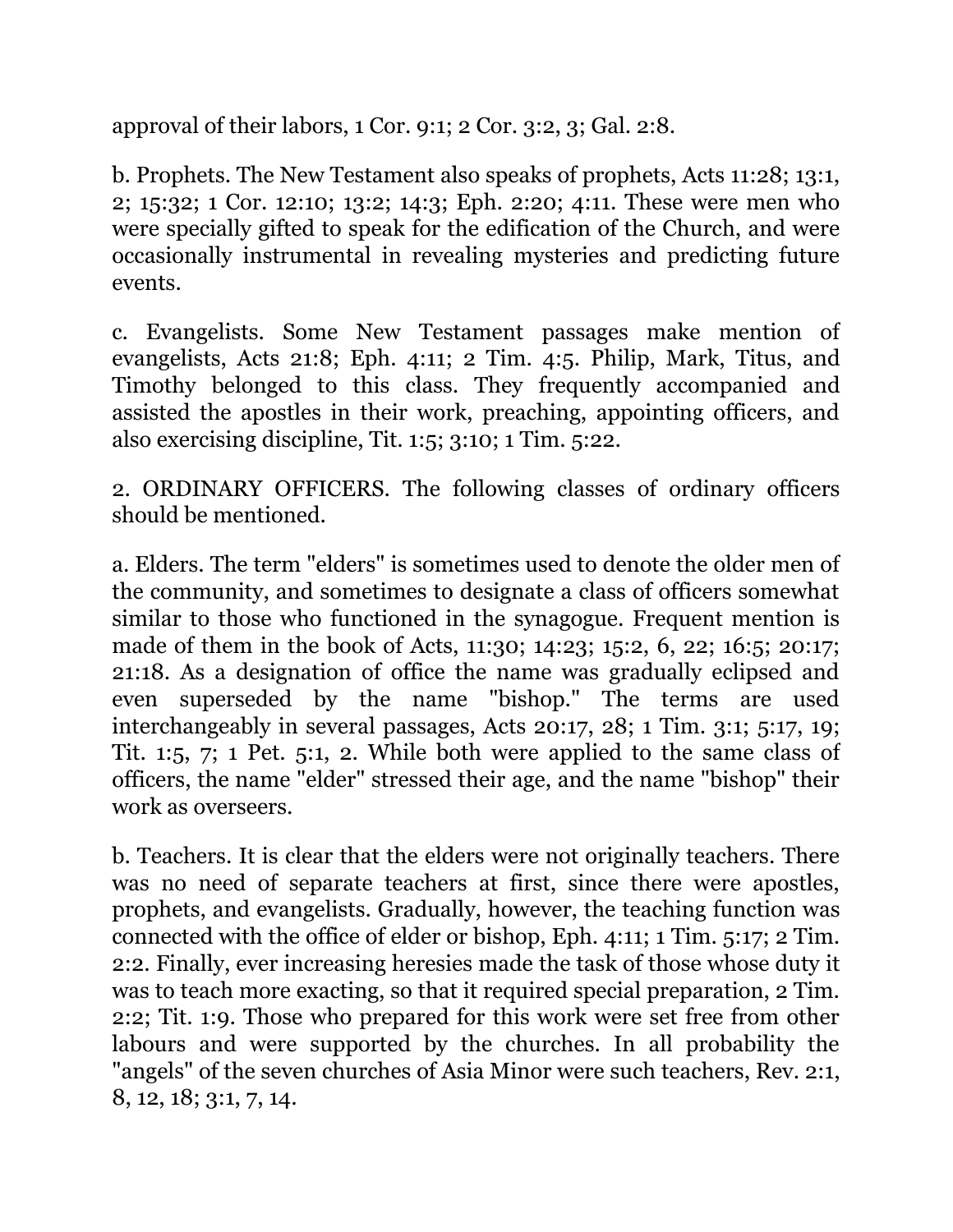c. Deacons. The New Testament repeatedly speaks of deacons, Phil. 1:1; 1 Tim. 3:8, 10, 12. According to the prevailing opinion Acts 6:1–6 records the institution of the diaconate. Some are of the opinion, however, that the seven men mentioned there were appointed to be elders; and others that they were simply appointed temporarily for a special function. In all probability, however, they were the first deacons, though their work assumed a special form which was demanded by the occasion of their appointment.

3. THE OFFICERS' CALLING AND INDUCTION INTO OFFICE. In the discussion of these points we limit ourselves to the ordinary officers.

a. Their Calling. The calling of the officers is twofold:

(1) Internal calling. This internal calling should not be regarded as a supernatural call by means of special revelation. It consists in certain providential indications, such as a strong desire, prompted by love to God, the special work in the kingdom of God, the conviction that the necessary gifts are in some measure present, and the experience that God is paving the way.

(2) External calling. The internal calling finds its necessary complement in the external calling by the Church. This external call serves to confirm the internal, and thus gives the recipient the assurance that he is called of God. The officers of the church have a guiding hand in the extension of this call, but do not ignore the voice of the people, Acts 1:15–26; 6:2–6; 14:23.

b. Their Induction Into Office. There are two rites connected with this:

1) Ordination. This presupposes the calling and examination of the candidate for office. It is an act of the classes or presbytery, and may be called a public acknowledgement and confirmation of the candidate's calling to the ministerial office.

2) Laying on of hands. Ordination is accompanied with the laying on of hands. The two went hand in hand in apostolic times, Acts 6:6; 13:3; 1 Tim. 4:14; 5:22. It signified that a person was set aside for a certain office,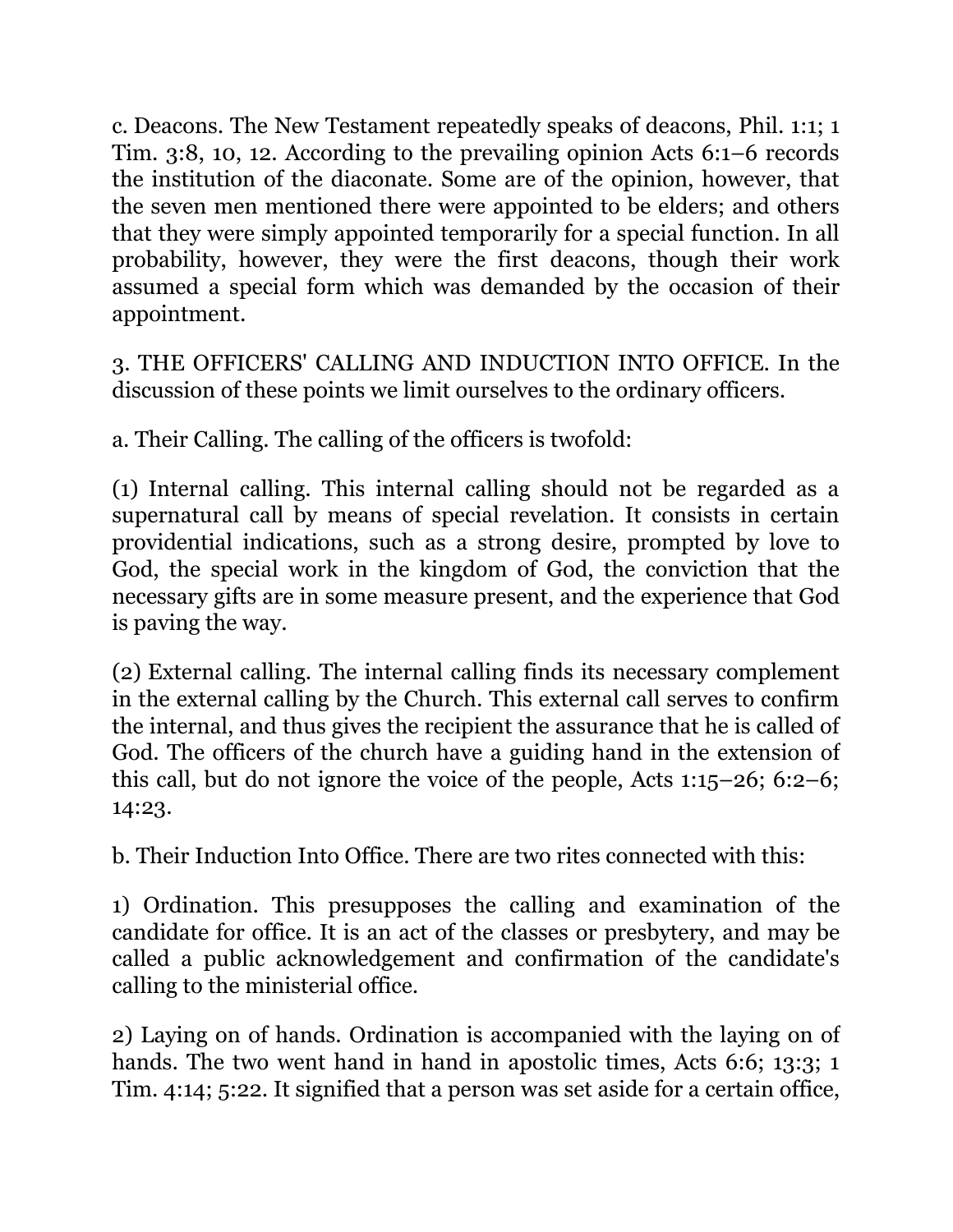and that some special spiritual gift was conferred upon him. Today it is regarded merely as a symbolical indication of the fact that one is set aside for the ministerial office.

D. The Ecclesiastical Assemblies.

1. THE VARIOUS ECCLESIASTICAL ASSEMBLIES. The Reformed Churches have a number of governing bodies. Their relation to each other is marked by a careful judicial gradation. These are known as consistory (session), classis (presbytery), and synod. Some Churches have an intervening link, known as particular synods, between classes and what is called the general synod or the general assembly. The consistory consists of the minister (ministers) and the elders of the local church. The classis is composed of one minister and one elder of each local church within a certain district. And the synod consists of an equal number of ministers and elders from each one of the classes.

2. THE GOVERNMENT OF THE LOCAL CHURCH. In Reformed Churches the government of the local church is of a representative character. The people choose ruling elders as their representatives, and these together with the minister (s) form a council or consistory for the government of the church. In doing this they follow the example of the early apostolic church, Acts 11:30; 14:23; 20:17; Phil. 1:1; 1 Tim. 3:1; Tit. 1:5, 7. While the elders are chosen by the people, they do not receive their authority from the people, but directly from Jesus Christ, the Lord of the Church. They exercise their rule in name of the King and are responsible only to Him. Every local church is a complete church, fully equipped with all that is required for the government of the church, and is therefore relatively independent. It cannot and may not submit to any kind of government which is imposed upon it from without. At the same time such a local church can and should affiliate with other churches on the basis of a common agreement, and every affiliation of that kind naturally involves certain limitations of the original rights of the local church. In such cases a Church Order is usually drawn up, which on the one hand guards the rights and interests of the local church, but on the other hand also the collective rights and interests of the affiliated churches. Matters of mutual agreement may not be ignored. The local church may occasionally be called upon to deny itself for the greater good of the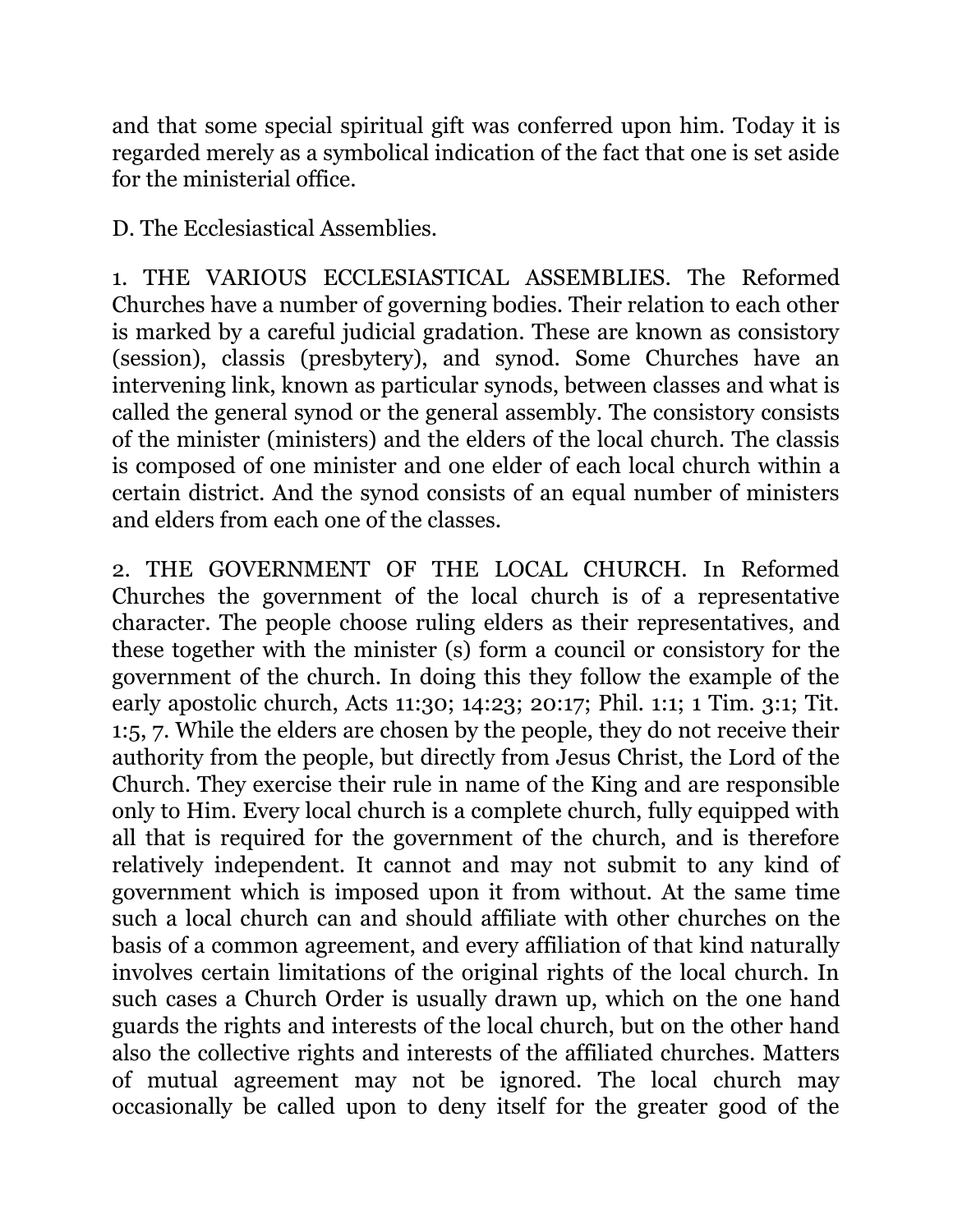Church in general.

3. THE MAJOR ASSEMBLIES. The major assemblies are classes and synods, and these call for a few remarks.

a. Scripture Warrant for Major Assemblies. Scripture contains no explicit command to the effect that local churches must affiiliate and form an organic union. The duty of such affiliation would seem to follow, however, from the spiritual unity of the Church, which certainly ought to find some sort of external expression. Moreover, there are reasons to think that the church of Jerusalem and that of Antioch consisted of several local congregations. And, finally, Acts 15 acquaints us with the council of Jerusalem, which certainly partook of the nature of a major assembly.

b. The Representative Character of Major Assemblies. The immediate representatives of the people, who form the consistory, are themselves represented by a limited number in classes, and these, in turn, are represented in synods or general as semblies. The more general the assembly is, the more remote it is from the people; yet none of them is too remote for the expression of the unity of the Church, for the maintenance of good order, and for the general effectiveness of its work.

c. The Matters Falling Under Their Jurisdiction. Ecclesiastical assemblies should naturally deal only with church matters, matters of doctrine and morals, of church government and discipline, and whatever pertains to the preservation of unity and good order in the Church of Jesus Christ. More particularly, they deal with matters which (a) as to their nature belong to the province of a minor assembly, but for some reason cannot be settled there; and (b) as to their nature belong to the province of a major assembly, because they pertain to the churches in general.

d. The Power and Authority of These Assemblies. The major assemblies do not represent a higher kind of power than is vested in the consistories. It is the same kind of power, but represented in a greater measure. Since several churches are represented, there is naturally an accumulation of power. Moreover, the decisions of these assemblies are not merely advisory but authoritative, except in cases in which they are explicitly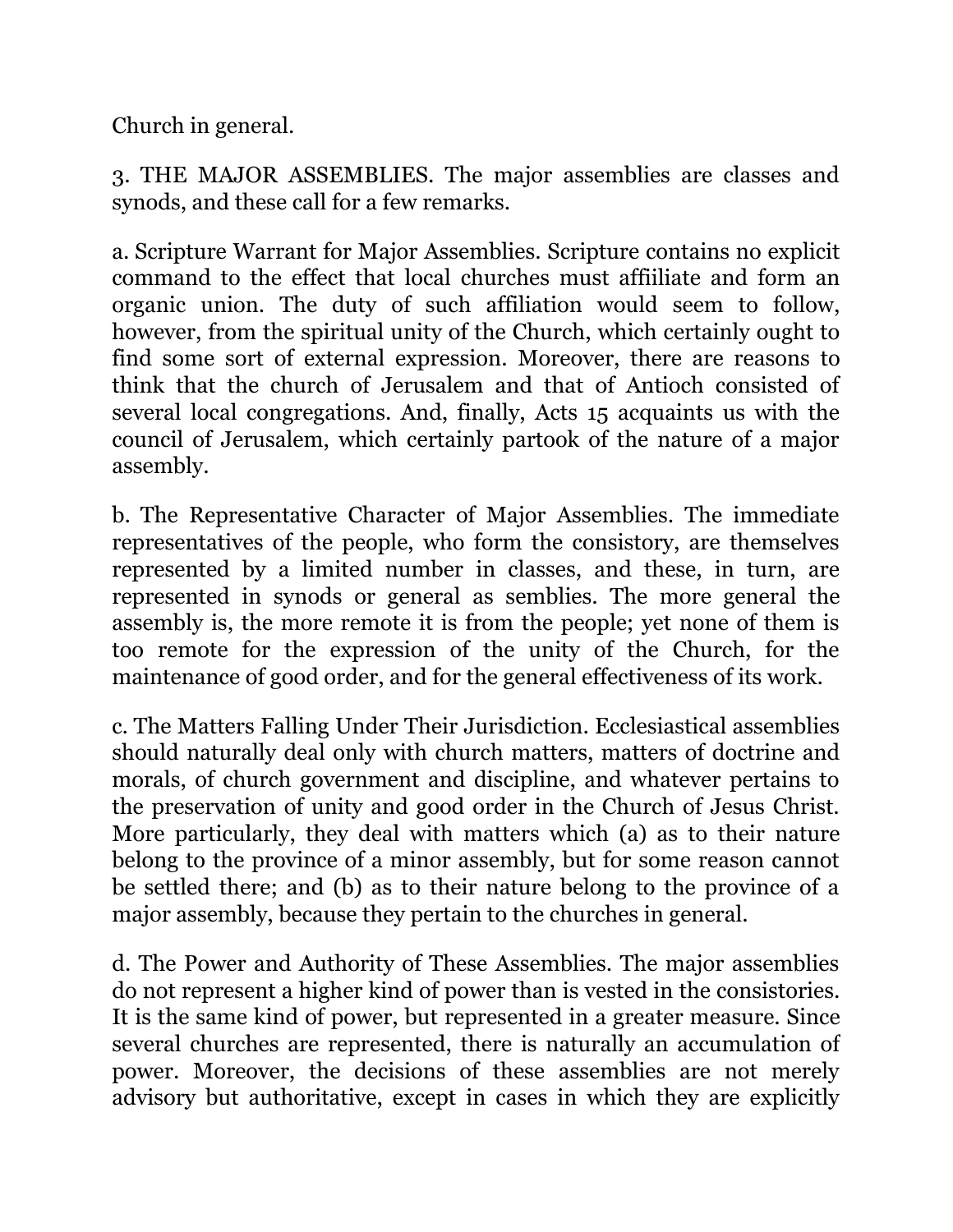declared to be only advisory. They are binding on the churches, unless they can be shown to be contrary to the Word of God.

Questions for Review:

What is the view of Quakers and Darbyites respecting church government? What is the Erastian system? The Episcopal system? The present Roman Catholic system? The congregational system? The national church system? In what sense is Christ the Head of the Church? What is the standard by which He rules? Whom does He endow with power in the Church? Does original church power reside in the consistories or in the major assemblies? What extraordinary officers were there in the early Church? What were the characteristics of the apostles? What characterizes the New Testament prophets? What were the evangelists mentioned in the Bible? Which were the ordinary officers? What other name was used for the elders? How did the office of teachers gradually arise? Does Acts 6 record the institution of the office of deacon? What constitutes internal calling? How is the external call related to the internal? What is the significance of ordination? Of the laying on of hands? What ecclesiastical assemblies do we distinguish? What is representative church government? How are the elders chosen? In how far is the local church independent? What Scripture warrant is there for major assemblies? How are they constituted? What matters fall under their jurisdiction? Are their decisions merely advisory or binding?

References for Further Study:

Berkhof, Reformed Dogmatics, II, pp. 180–200; McPherson, Presbyterianism, pp. 37–151; Morris, Ecclesiology, pp. 98–151; Binnie, The Church, pp. 111–146.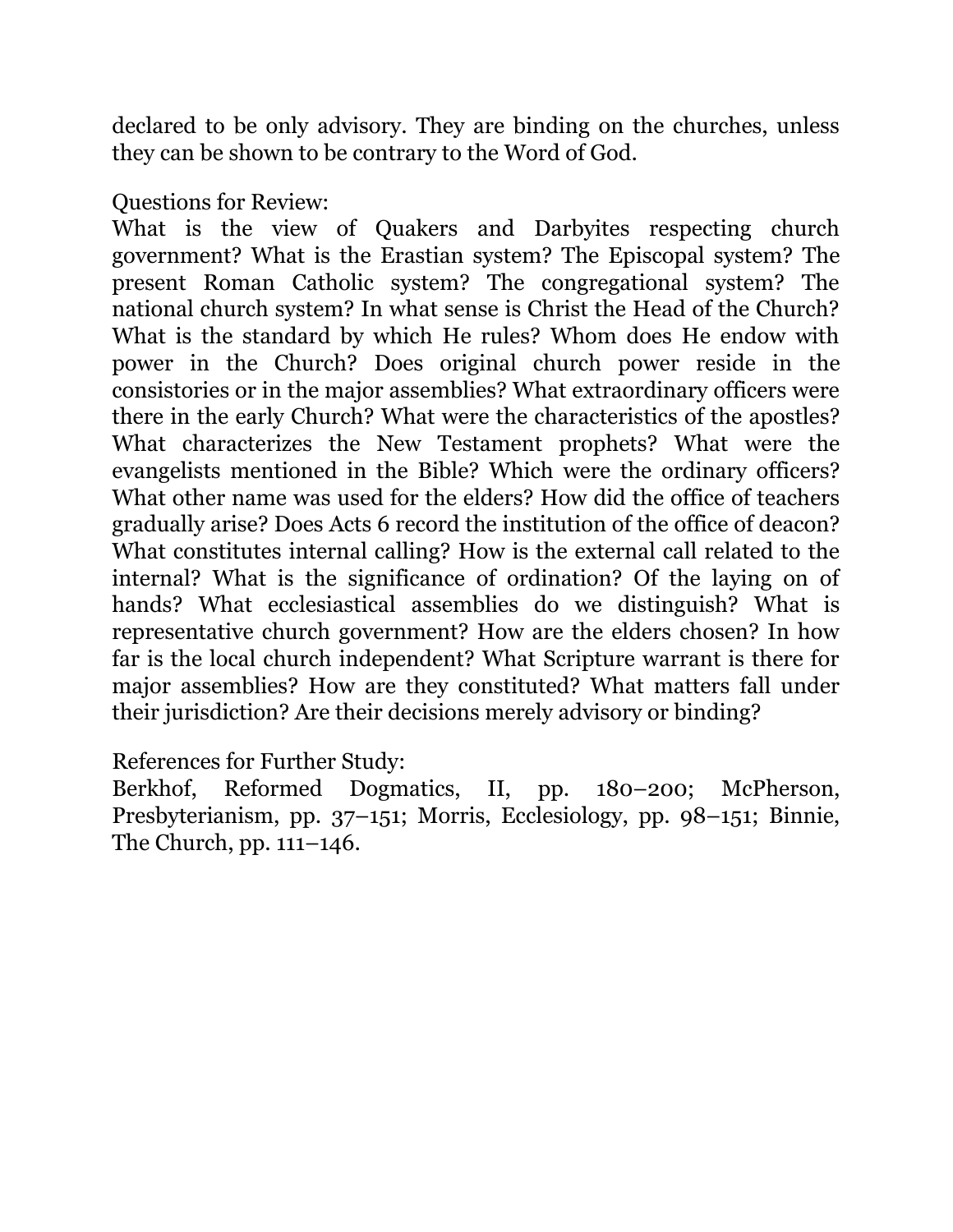### **THE POWER OF THE CHURCH**

A. The Source of Church Power. Jesus Christ not only founded the Church, but also endowed it with the necessary power or authority. He did this in His capacity as King of the Church as a spiritual commonwealth. He gave unto His disciples power to bind and to loose, that is, to determine what is forbidden and what is permitted in the sphere of the kingdom or of the Church, Matt. 16:18, and also to forgive sins and to retain them declaratively, or to admit to the kingdom and exclude from it, John 20:23. The power, extended to the apostles in the fullest degree, is also given to the Church in general, though in a less absolute sense. In exercising this power the Church is bound by the standard of right living and proper conduct transmitted to it in the apostolic Word. While a certain measure of power is given to the people as a whole, 1 Cor. 5:7, 13; 6:2–4; 12:28, a special measure of it is bestowed upon the officers, through whom the Church mainly exercises its power. These officers receive their authority directly from Christ, though the Church is instrumental in putting them in office.

B. The Nature of This Power. The power with which Christ endows His Church is:

1. A SPIRITUAL POWER. That the power of the Church is spiritual does not mean that it is altogether internal and invisible, since Christ rules both body and soul. The ministry of the deacons has special reference to the needs of the body. It is spiritual because it is given by the Holy Spirit, Acts 20:28, is a manifestation of the power of the Spirit, John 20:22, 23; 1 Cor. 5:4, pertains exclusively to men as believers, 1 Cor. 5:12, and can only be exercised in a moral or spiritual way, 2 Cor. 10:4. And because the power of the Church is exclusively spiritual, it does not resort to force in the maintenance of good order.

2. A MINISTERIAL POWER. It is clear from Scripture that the power of the Church is no independent and sovereign power, Matt. 20:25, 26; 23:8, 10; 2 Cor. 10:4, 5; 1 Pet. 5:3, but a ministerial power, Acts 4:29, 30; 20:24; Rom. 1:1, etc., which is derived from Christ and is subordinate to His sovereign authority over the Church, Matt. 28:18. It must be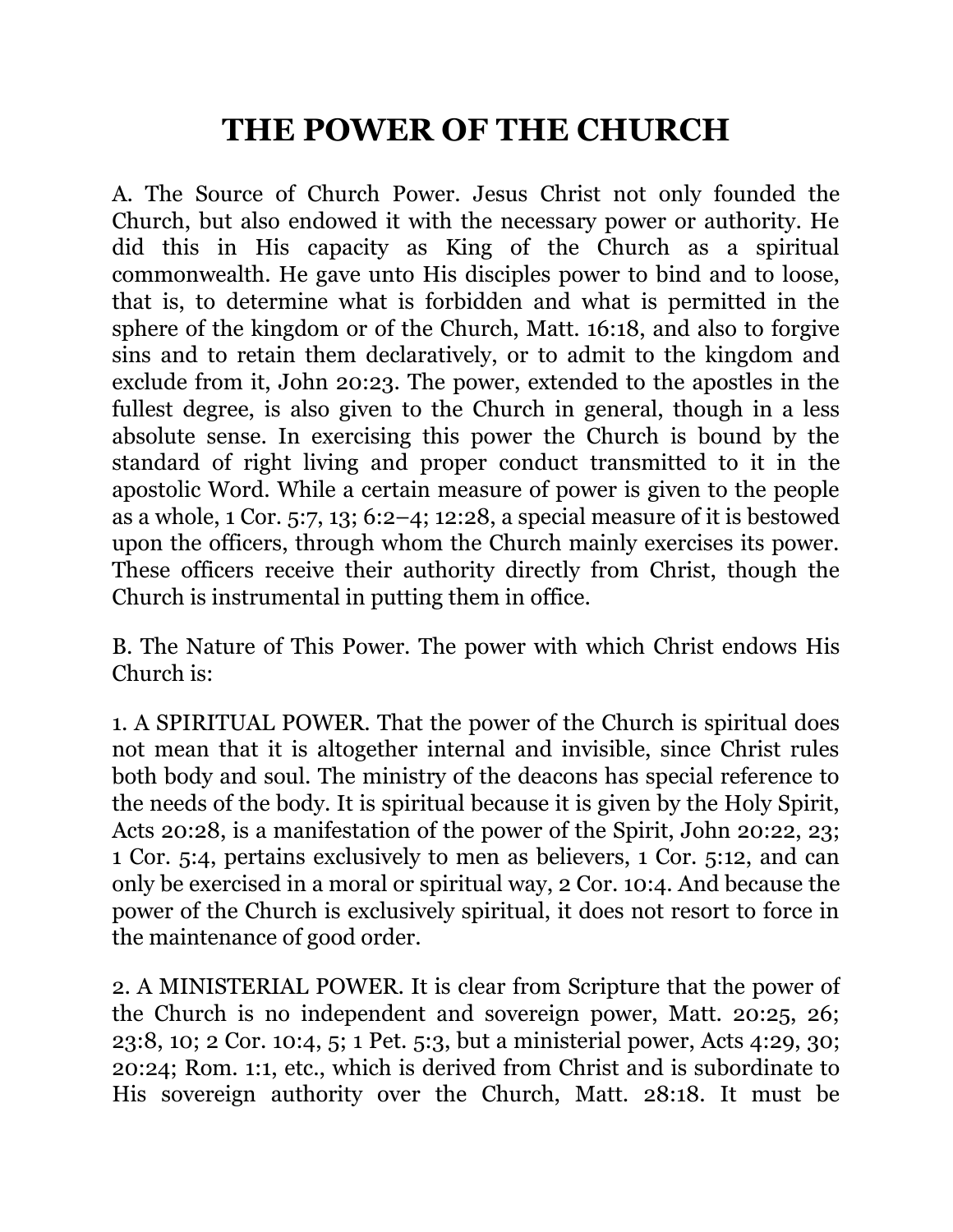exercised in harmony with the Word of God, under the direction of the Holy Spirit, and in the name of Jesus Christ, the King of the Church, Rom. 10:14, 15; Eph. 5:23; 1 Cor. 5:4.

C. Different Bonds of Church Power. From the threefold office of Christ it also follows that there is a threefold power of the Church.

1. A DOGMATIC OR TEACHING POWER. The Church has a task in connection with the truth. The Word of God was given to the Church as a precious deposit of the truth, and the Church is commissioned to guard the truth, to hand it on faithfully from generation to generation, and to defend it against all the forces of unbelief, 1 Tim. 1:3, 4; 2 Tim. 1:13; Tit. 1:9–11. It has the further duty of preaching the Word for the conversion of sinners and for the edification of the saints, and to provide translations of it, so that the work of preaching may be carried on among all the nations of the world, Isa. 3:10, 11; 2 Cor. 5:20; 1 Tim. 4:13; 2 Tim. 2:15; 4:2; Tit. 2:1–10. Furthermore, it must draw up creeds and confessions, in which it formulates its faith, so that the world may know exactly what it believes. The need of such creeds is felt especially in times of defection, when many depart from the historic faith of the Church. Finally, it is also the duty of the Church to develop the truth by theological study. It owes this to the truth itself as a revelation of God, but also to the training of its future ministers. According to Scripture the Church is in duty bound to provide for and to supervise the training of successive generations of teachers and pastors, 2 Tim. 2:2.

2. A GOVERNING POWER. The governing power of the Church includes two elements:

a. A Regulating Power. "God is not a God of confusion, but of peace," 1 Cor. 14:33. He desires that in the Church "all things be done decently and in order," vs. 40. For that reason He has made provision for the proper regulation of the affairs of the Church. In virtue of this the Church has the right to carry into effect the laws which Christ has ordained for the Church. All the members of the Church possess this power in a measure, Rom. 15:14; Col. 3:16; 1 Thess. 5:11, but it is vested in a special sense in the officers, John 21:15–17; Acts 20:28; 1 Pet. 5:2. This power also includes the right to draw up regulations for the proper application of the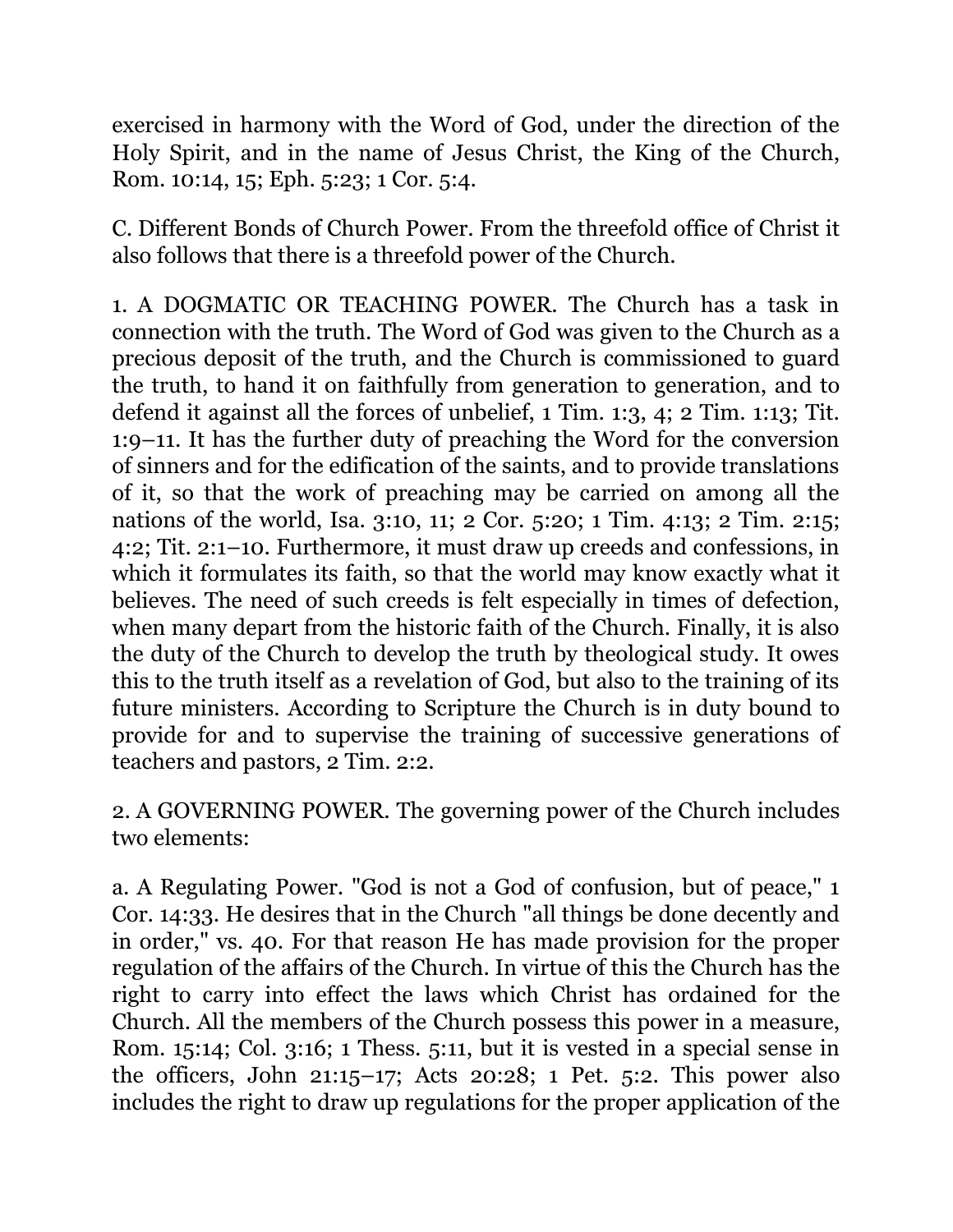law, such as canons or Church Orders. These serve to stipulate who can be recognized as members in good standing, on what terms persons are permitted to bear office in the Church, how public worship should be conducted, and how discipline should be exercised. While these regulations must be based on general principles found in the Word of God, their details will always be dictated in part by considerations respecting the special needs, the well-being, and the edification of the Church.

b. A Judicial Power. The Church is in duty bound to guard its holiness by the exercise of proper discipline. The power of discipline is based on such passages as Matt. 16:19; 18:18; John 20:23; 1 Cor. 5:2, 7, 13; 2 Cor. 2:5–7; 2 Thess. 3:14, 15; 1 Tim. 1:20; Tit. 3:10. The purpose of discipline in the Church is twofold. In the first place it seeks to carry into effect the law of Christ concerning the admission and exclusion of members; and in the second place it aims at promoting the spiritual edification of the members of the Church by securing their obedience to the laws of Christ. Both of these aims are subservient to a higher end, the maintenance of the holiness of the Church of Jesus Christ. If there are diseased members, the Church will first of all seek to effect a cure, but if this proves impossible, it will put away the diseased member for the protection of the other members. While all the members of the Church are in duty bound to warn and admonish the wayward, only the officers of the Church can apply Church censures. The latter can deal with private sins only when these are brought to their attention according to the rule given in Matt. 18:15–17, but are in duty bound to deal with public sins even when no formal accusation is brought. The disciplinary action of the consistory has three stages: (1) The sinner is restrained from celebrating the Lord's Supper. This initial action is not published and is followed by several private admonitions to bring the sinner to repentance. (2) Three public announcements and admonitions. In the first of these the sin is mentioned but the sinner is not named. In the second the name is made known in accordance with the advice of the classis. And in the third the imminent excommunication is announced. (3) Finally, this is followed by the excommunication proper, by which one is cut off from the fellowship of the Church, Matt. 18:17; 1 Cor. 5:13; Tit. 3:10.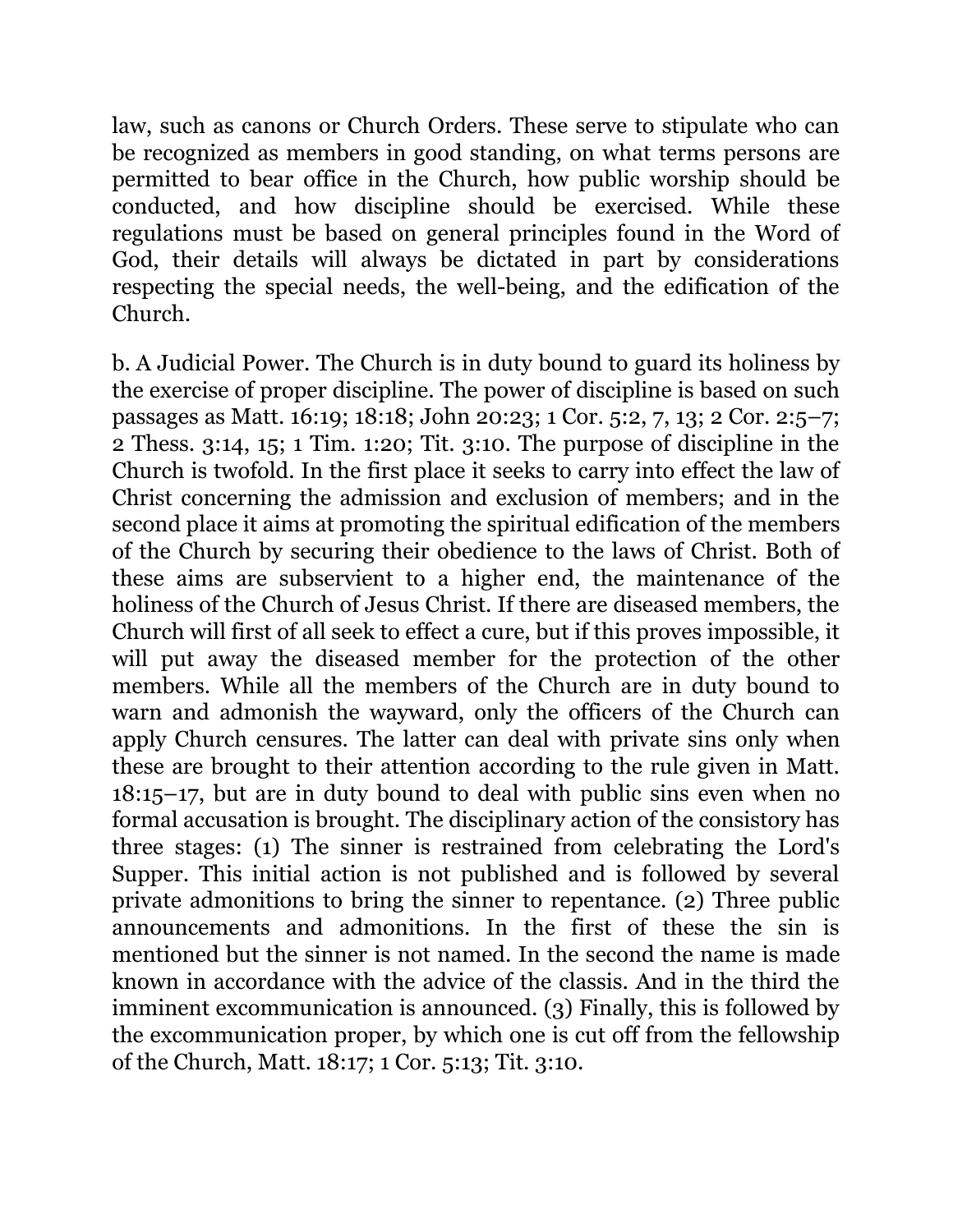3. A POWER OR MINISTRY OF MERCY. When Christ sent out His apostles and the seventy disciples, He not only instructed them to preach, but also gave them power to cast out devils and to cure all manner of diseases, Matt. 10:1, 8; Luke 9:1, 2; 10:9. 17. And among the early Christians there were some who had the gift of healing and could perform miracles, 1 Cor. 12:9, 10, 28, 30; Mark 16:17, 18. The special gifts with which the apostles and some of the early believers were endowed, ceased when the period of revelation had come to an end. From that time on the ministry of mercy was largely limited to the Church's care for the poor. The Lord hinted at this as the task of the Church in Matt. 26:11; Mark 14:7. The early Church practiced a sort of communion of goods, and thus saw to it that no one wanted the necessities of life, Acts 4:34. Later on seven men were appointed to "serve the tables," that is, to provide for an equitable division of that which was placed on the tables for the needy, Acts 6:1–6. The Epistles repeatedly make mention of a class of deacons as officers in the Church, Rom. 16:1; Phil. 1:1; 1 Tim. 3:8–12. Moreover, the New Testament places great emphasis on the necessity of giving or collecting for the poor, Acts 11:29; 20:35; 1 Cor. 16:1, 2; 2 Cor. 9:1, 6, 7, 12–14; Gal. 2:10; 6:10; Eph. 4:28; 1 Tim. 5:10, 16; Jas. 1:27; 2:15, 16; 1 John 3:17.

### Questions for Review:

What is the source of Church power? What power was given to the apostles? Do later officers have this power in the same degree? Is this power given to the officers only or also to the people? What is the nature of the power given to the Church? Why is it called spiritual? Why ministerial? What is included in the dogmatic power of the Church? Why are creeds necessary? What elements are included in the Church's governing power? Must all Church regulations be based directly on the Word of God? What is the general purpose of Church discipline? What two specific purposes does it serve? What three stages are included in the disciplinary action of the consistory? How are matters of discipline brought to its attention? What was the nature of the ministry of mercy in the apostolic Church? What is its main function at present?

References for Further Study:

Berkhof, Reformed Dogmatics, II, pp. 201–213; McPherson, Christian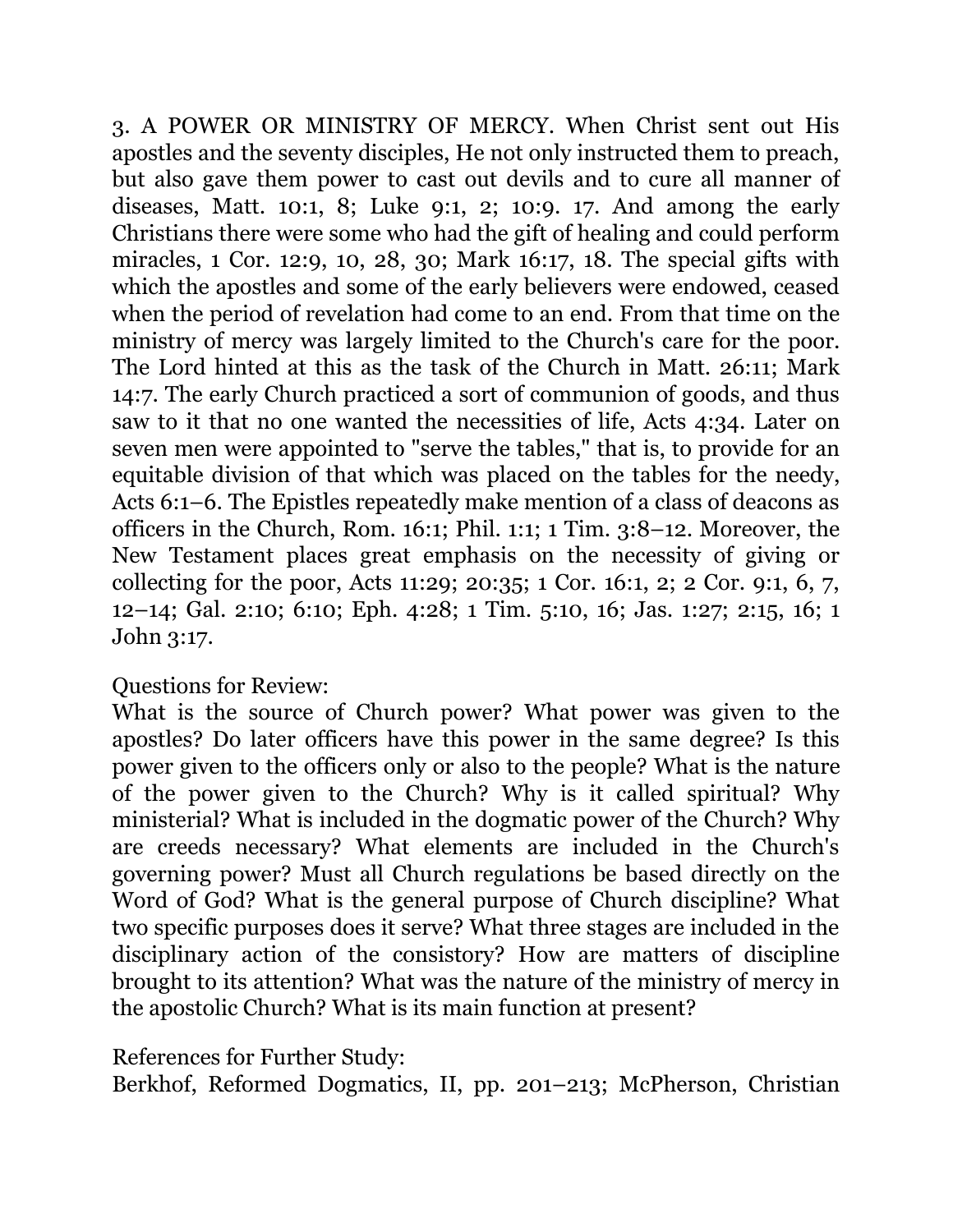Dogmatics, pp. 419–422; Bannerman, The Church, I. pp. 187–275; Morris, Ecclesiology, pp. 143–151.

### **THE MEANS OF GRACE**

#### **THE WORD AS A MEANS OF GRACE**

A. The Word of God the Most Important Means of Grace. The term "means of grace" is sometimes used in a very general sense to denote whatsoever may minister to the spiritual welfare of believers, such as the Church, the preaching of the Word, the sacraments, the sabbath prayer, etc. It is generally employed in a more restricted sense, however, as a designation of the Word of God and the sacraments. Strictly speaking, only these two can be regarded as means of grace. When we speak of the Word as a means of grace, we do not think of the personal Word (the second person in the Trinity, John 1:1 ff), nor of the word of power by which all things were created and are maintained, Ps. 33:6; Heb. 1:3, nor of any kind of revelation such as the prophets received; but very specifically of the Word of God as it is contained in Scripture and as it is preached to the Church. It is the word of God's grace, and as such the most important means of grace. While the emphasis falls on the Word as it is preached in the name of God, it may also be brought to men in other ways: in the home and in the school, by means of conversation and literature. While the sacraments can only be administered in the Church by a lawful minister, the Word of God can be carried out into the world by all believers and operate in many different ways.

B. The Relation of the Word to the Spirit. There has always been a difference of opinion as to the relation between the operation of the Word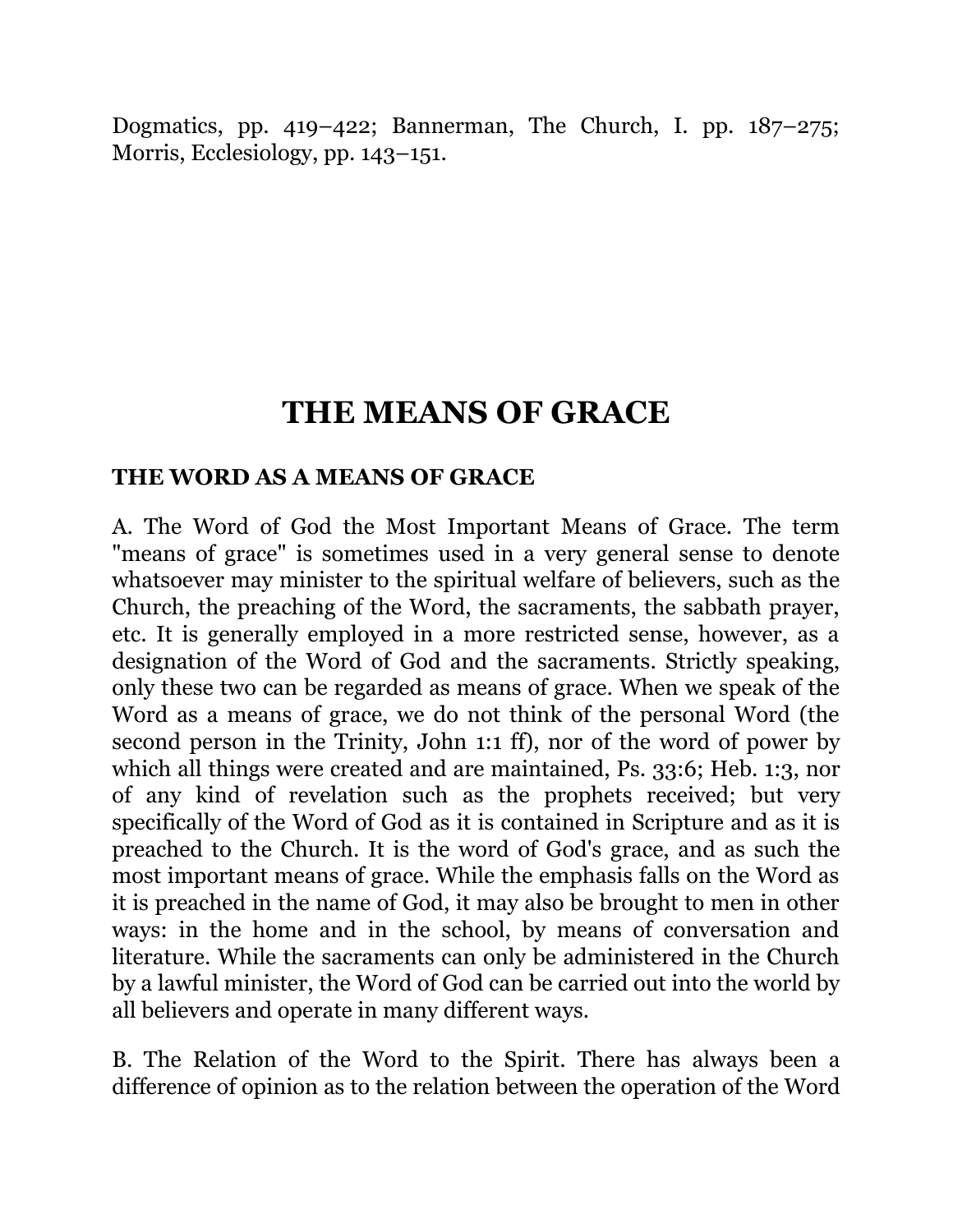and that of the Holy Spirit. Pelagians and Rationalists regard the intellectual and moral operation of the Word as quite sufficient for the production of the new life, and feel no need of an additional operation of the Holy Spirit. Antinomians, on the other hand, expect everything from the operation of the Holy Spirit. They stress the importance of the inner word or the inner light, and do not regard the external Word as necessary at all. As a matter of fact, however, the Word alone is not sufficient to work faith and conversion, and while the Holy Spirit can, He does not ordinarily work without the Word. In the application of the work of redemption the two work together, the Spirit using the Word as His instrument. The preaching of the Word does not yield the desired fruit until it is made effective by the Holy Spirit.

C. The Two Parts of the Word as a Means of Grace. We distinguish two parts in the Word of God as a means of grace, namely, the law and the gospel.

1. THE DISTINCTION BETWEEN THE LAW AND THE GOSPEL. The law and the gospel should not be represented as absolute opposites, as is sometimes done in the present day. They who do this contemplate the law as the condition of the covenant of works and usually fail to recognize its other aspects. And if the law is regarded merely as the condition of the covenant of works—a broken covenant—it naturally cannot now be a means of grace. When we speak of the law as a means of grace, we think of it as the necessary expression of God's character and will, and more particularly of it as it is made subservient to the covenant of grace. As such it is closely linked up and is even permeated with the promises of God. It is possible to speak of the gospel in the law. In the gospel the promises of God are naturally in the foreground, but this does not mean that there are no demands in connection with the gospel, nor that they who live in the gospel dispensation are in every respect free from the law. The law requires that we shall believe the gospel, and the gospel aims at the fulfillment of the law in our lives. Clearly the law is held high also in the New Testament, Matt. 5:17–19; Rom. 13:10; Eph. 6:2; Jas. 2:8–11; 1 John 3:4; 5:3.

2. THE FUNCTION OF THE LAW. The law serves the purpose of common grace in the world at large by restraining sin and promoting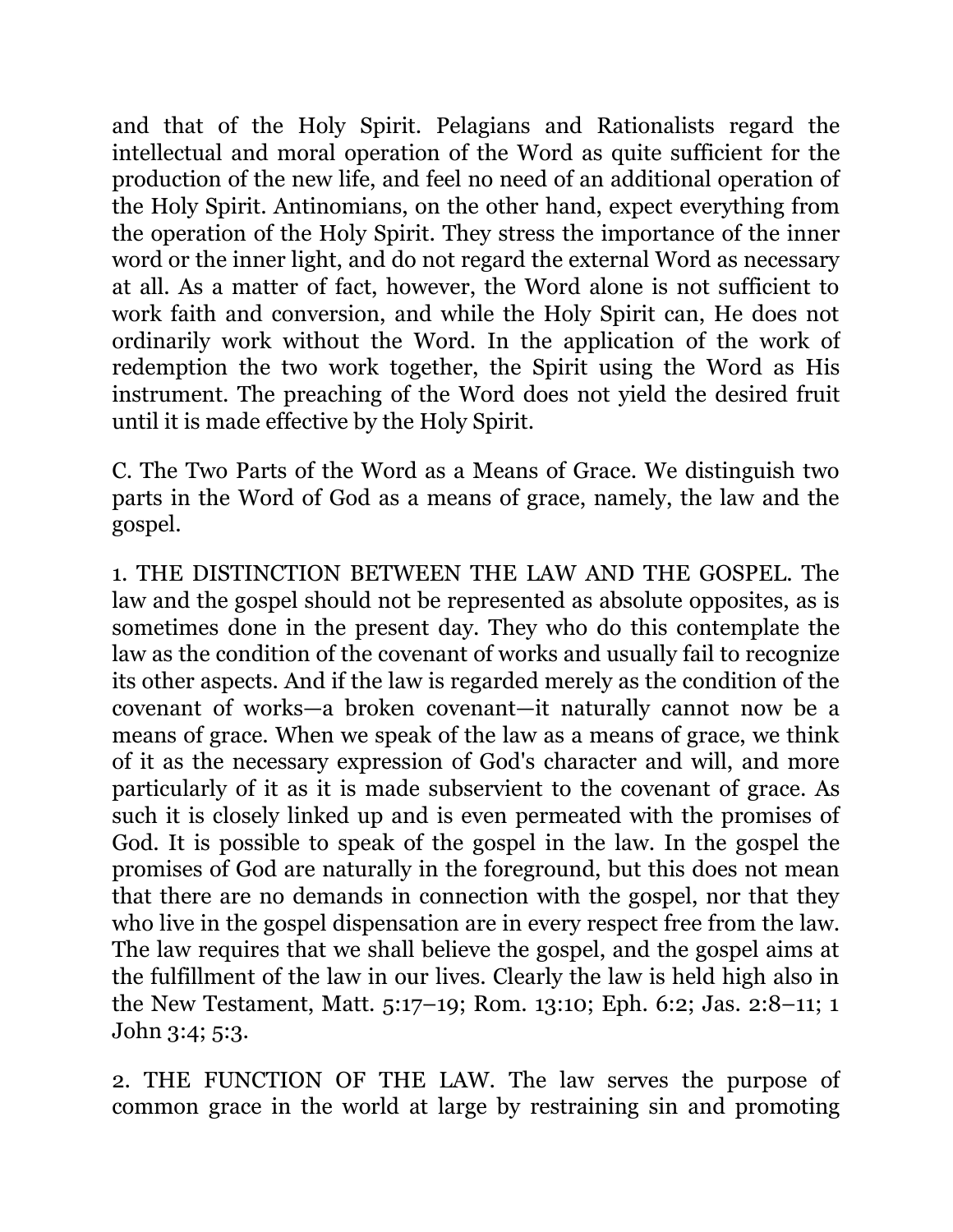righteousness. However, this is not its specfic use as a means of grace, for the "means of grace" are means of special grace. In this capacity the law first of all serves the purpose of bringing man under conviction of sin, Rom. 3:20, making him conscious of his inability to meet the demands of the law, and becoming his tutor to lead him to Christ, Gal. 3:24. In the second place it is also a rule of life for believers, reminding them of their duties and leading them in the way of life and salvation. This use of the law is denied by the Antinomians.

3. THE FUNCTION OF THE GOSPEL. The law, conceived purely as law, can only point away from itself, and in connection with the promises of the Old Testament points to the coming Redeemer as the way of salvation. The gospel is a clear representation of the way of salvation revealed in Jesus Christ. It exhorts the sinner to come to Christ in faith and repentance, and promises those who truly repent and believe all the blessings of salvation in the present and in the future. It is the power of God unto salvation for every one that believeth.

Questions for Review:

What is the meaning of the term "means of grace"? What do we mean by "the Word of God" as a means of grace? Why is the Word the most important means? How do Pelagians and Rationalists conceive of the relation between the Word and the Spirit? What position do the Antinomians take on this point? What is the proper conception of this relation? Are the law and the gospel absolute opposites? Are believers free from the law in every respect? What is the function of the law as a means of grace? What is the function of the gospel?

References for Further Study:

Berkhof, Reformed Dogmatics, II, pp. 214–223; McPherson, Christian Dogmatics, pp. 422–427; Binnie, The Church, pp. 61–67.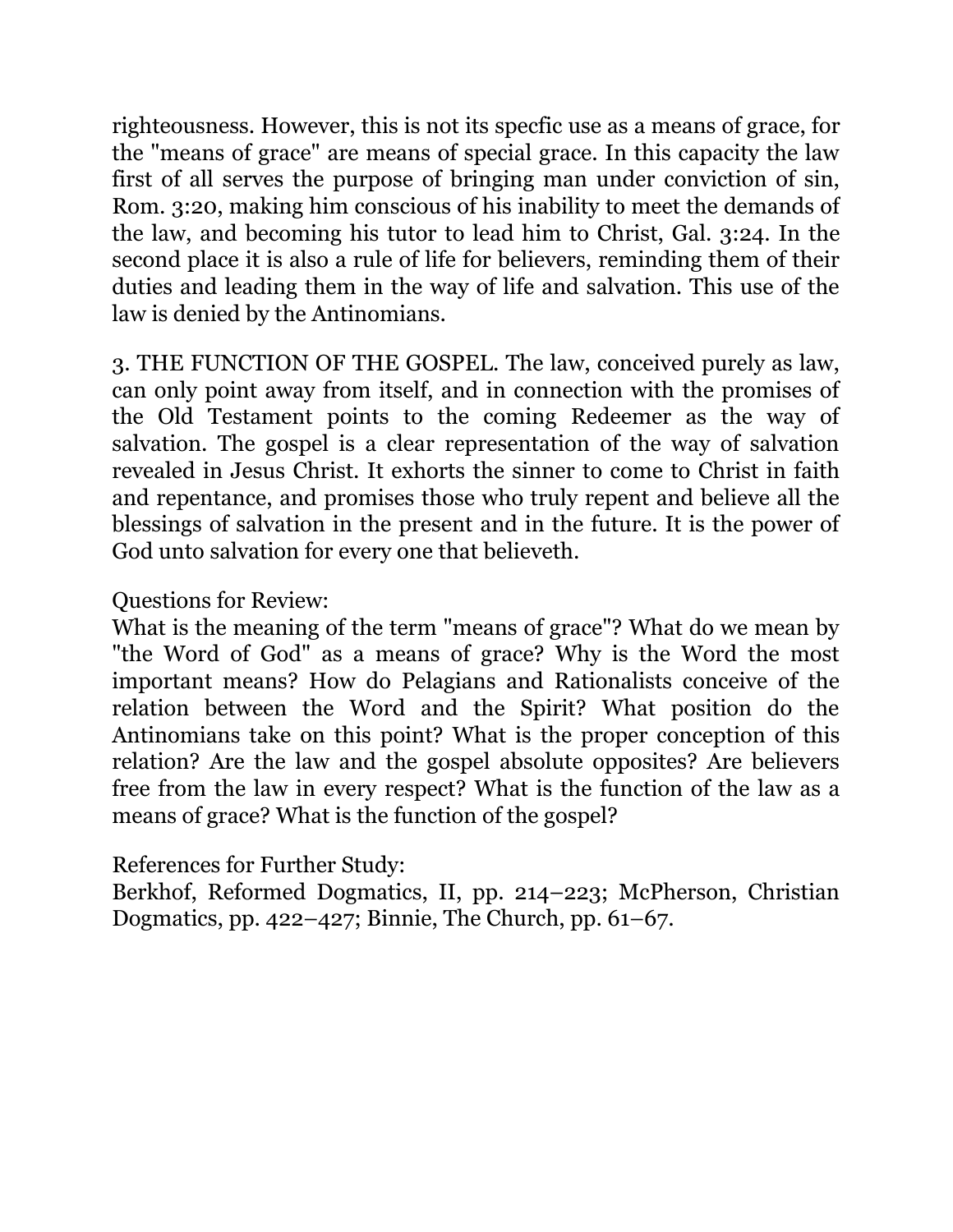# **THE SACRAMENTS IN GENERAL**

A. Relation Between the Word and the Sacraments. The Word of God can exist and is also complete as a means of grace without the sacraments, but the sacraments cannot exist and are not complete without the Word. This must be maintained over against the Roman Catholics, who proceed on the assumption that the sacraments contain all that is necessary for the salvation of sinners. The sacraments are a special aid for man, since they address the eye which is more sensuous than the ear and therefore deepen the impression made. The Word and the sacraments agree in that both have God for their author and Christ as their central content, and in their appropriation by faith. At the same time they differ in some important points: (1) the Word is absolutely necessary, while the sacraments are not; (2) the Word is intended to beget and to strengthen faith, while the sacraments can only strengthen it; and (3) the Word goes out into all the world, while the sacraments are administered only to those who are in the covenant.

B. Origin and Meaning of the Word "Sacraments." The word "sacrament" is not found in the Bible. It is derived from the Latin sacramentum, which originally denoted a sum of money deposited by two parties in a lawsuit. After the decision of the court the winner's money was returned, while that of the loser was forfeited as a sort of offering to the gods. The transition to the Christian use of the term is probably to be sought (1) in its military use to denote the oath by which a soldier solemnly pledged obedience to his commander; and (2) in the Vulgate's use of it to translate the Greek word for mystery. The sacraments were regarded as both pledges of obedience and mysteries. The following definition may be given of a sacrament: A sacrament is a holy ordinance instituted by Christ, in which by sensible signs the grace of God in Christ is represented, sealed, and applied to believers, and they, in turn, express their faith and obedience to God.

C. The Component Parts of the Sacraments. Three parts must be distinguished in the sacraments:

1. THE OUTWARD AND VISIBLE SIGN. Each one of the sacraments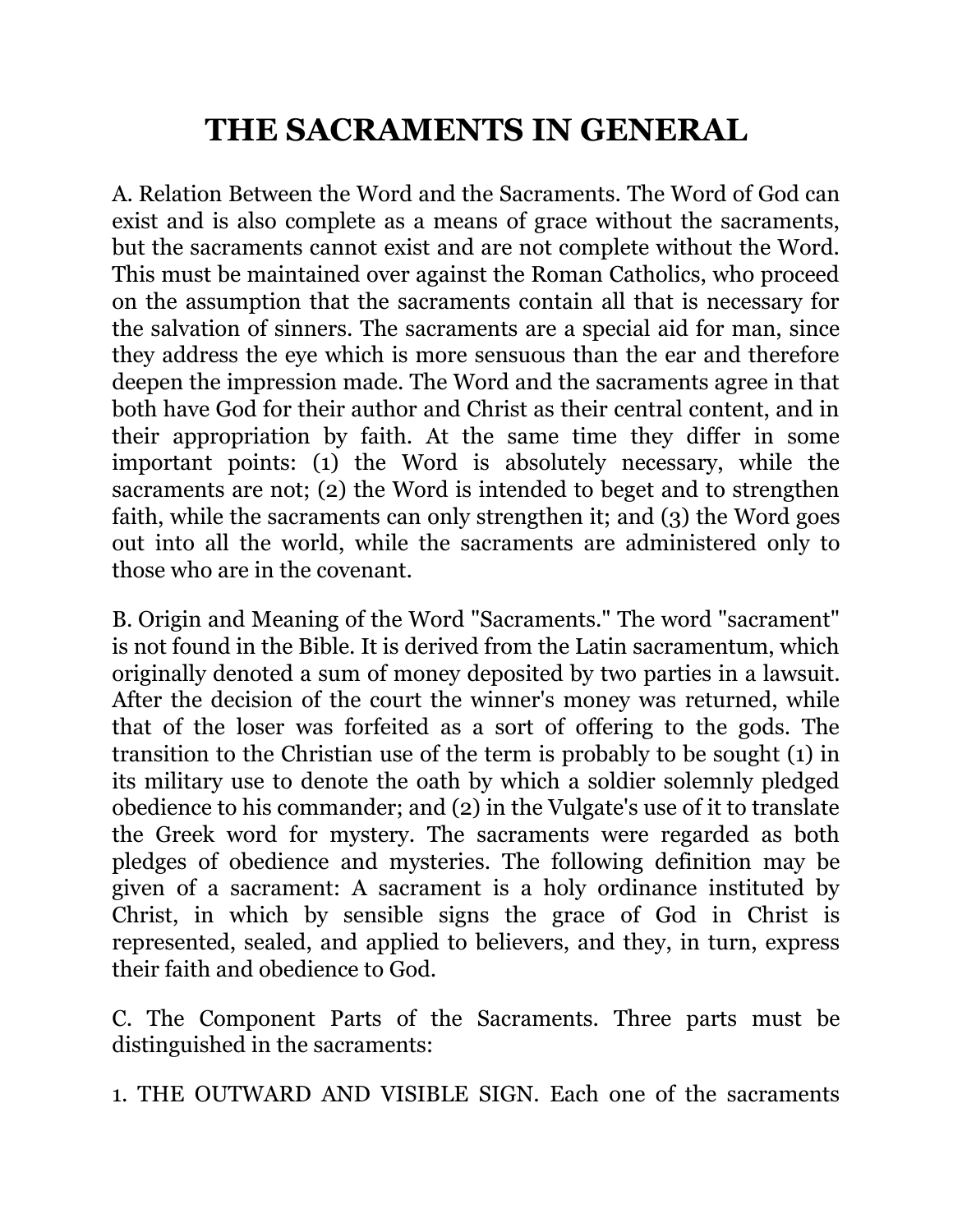contains an external element, namely, the water in baptism, and the bread and wine in the Lord's Supper. Where these elements are administered and appropriated, there we have the entire external matter of the sacrament. This is sometimes called the sacrament as, for instance, when unbelievers are said to receive the sacrament; but it is not the whole of the sacrament, nor even the most important part of it.

2. THE INWARD SPIRITUAL GRACE SIGNIFIED. A sign naturally points to something that is signified, and this constitutes the internal matter of the sacrament. This is variously indicated in Scripture, as the covenant of grace, Gen. 17:11, the righteousness of faith, Rom. 4:11, the forgiveness of sins, Mark 1:4; Matt. 26:28, faith and repentance, Mark 1:4; 16:16, communion with Christ in His death and resurrection, Rom. 6:3, 4; Col. 2:11, 12.

3. THE UNION BETWEEN THE SIGN AND THE THING SIGNIFIED. It is this union between the sign and the thing signified that really constitutes the essence of the sacrament. This should not be conceived as physical, as if the external matter naturally included the internal (Roman Catholic), nor local, as if both were present in the same space (Lutheran), but spiritual, so that, where the sacrament is received in faith, the grace of God accompanies it.

D. The Necessity of the Sacraments. Roman Catholics hold that baptism is absolutely necessary unto salvation, and that the sacrament of penance is equally necessary for those who have committed a mortal sin after baptism; but that confirmation, the eucharist, and extreme unction are necessary only in the sense that they have been commanded and are very helpful. Protestants, however, do not regard the sacraments as absolutely necessary unto salvation, but yet as binding in virtue of the divine precept. Wilful neglect of their use results in the destruction of the soul, just as all wilful and persistent disobedience to God does.

E. The Old and New Testament Sacraments Compared. The Church of Rome claims that there is an essential difference between the sacraments of the Old and those of the New Testament. It maintains that the Old Testament sacraments were merely typical, did not affect the spiritual condition, but only the legal standing of the recipient, and were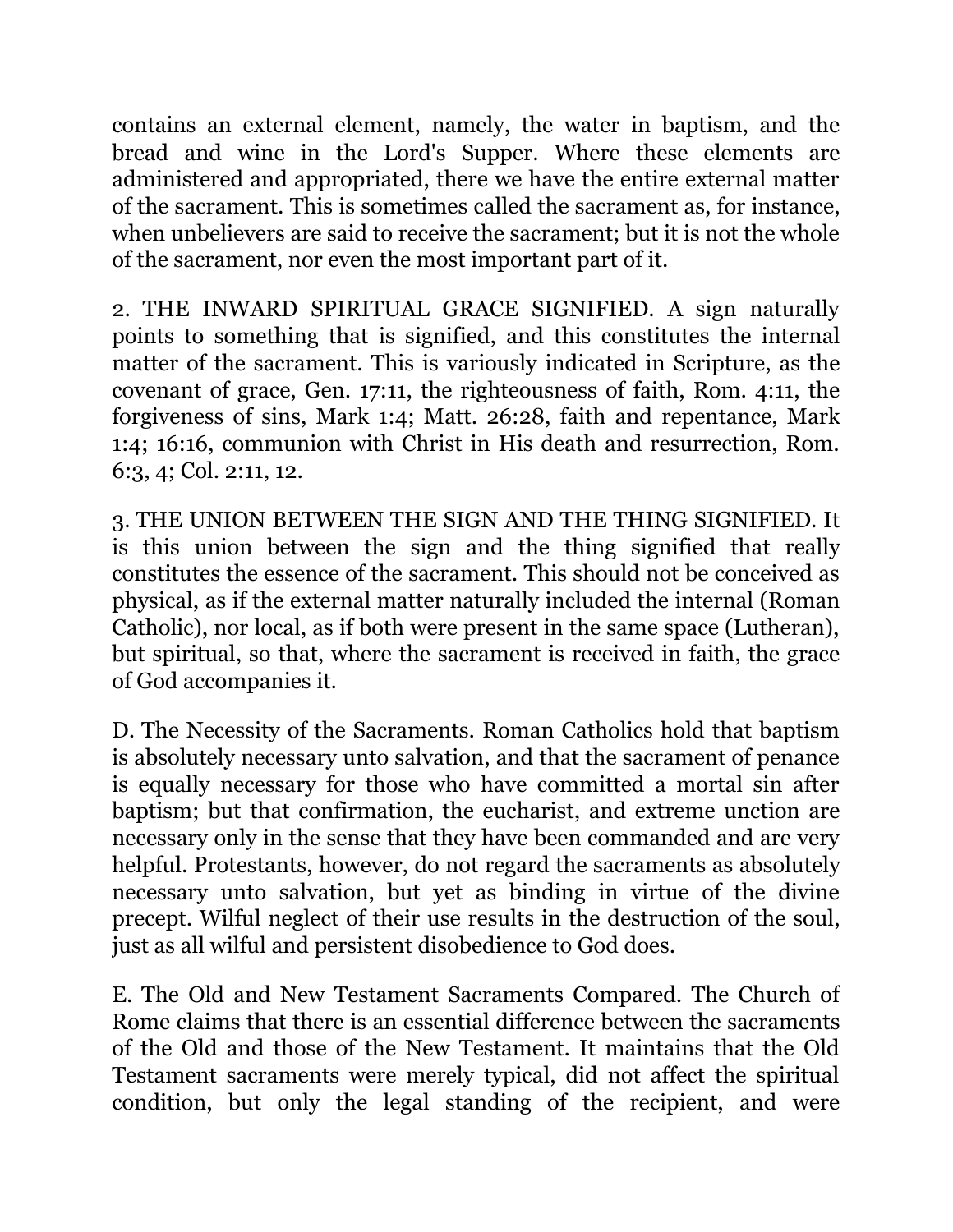dependent for their operation on the faith of those who received them; and that the New Testament sacraments merely in virtue of the sacramental action (ex opere operato) work spiritual grace in the hearts of the recipients. As a matter of fact, however, there is no essential difference between the two sets of sacraments. This may be inferred from such passages as Rom. 4:11; 1 Cor. 5:7; 10:1–4; Col. 2:11. At the same time there are certain points of difference: (1) The Old Testament sacraments had a national aspect in addition to their spiritual significance. (2) They pointed forward to Christ and were seals of a grace that still had to be merited, while the New Testament sacraments point back to Christ and His completed sacrifice of redemption. (3) In harmony with the whole Old Testament dispensation they did not convey to the recipient as rich a measure of spiritual grace as do the sacraments of the New Testament.

F. The Number of the Sacraments. During the old dispensation there were just two sacraments, namely, circumcision and passover. Circumcision was practiced among other nations as a measure of health, but among Israel it became a sacrament of the covenant of grace, symbolizing the cutting away of sin. In the time of Moses the passover was added to it, which symbolized and typified the deliverance of the people of God. Both were bloody sacraments and thus harmonized with the sacrificial system of the Old Testament. The Church of the New Testament also has two sacraments, namely, baptism and the Lord's Supper. In harmony with the new dispensation as a whole, they are unbloody sacraments. After Christ has brought His perfect sacrifice on the cross no more shedding of blood is needed. The Church of Rome has enlarged the number of sacraments to seven in an entirely unwarranted manner by adding confirmation, penance, orders, matrimony, and extreme unction.

### Questions for Review:

How are the sacraments related to the Word? In what respects do they differ as means of grace? What is the original meaning of the word "sacrament"? How did it acquire its present meaning? What is a sacrament? What are the component parts of a sacrament? What is the sign in each one of the sacraments? What is signified in each? How should we conceive of the relation between the sign and the thing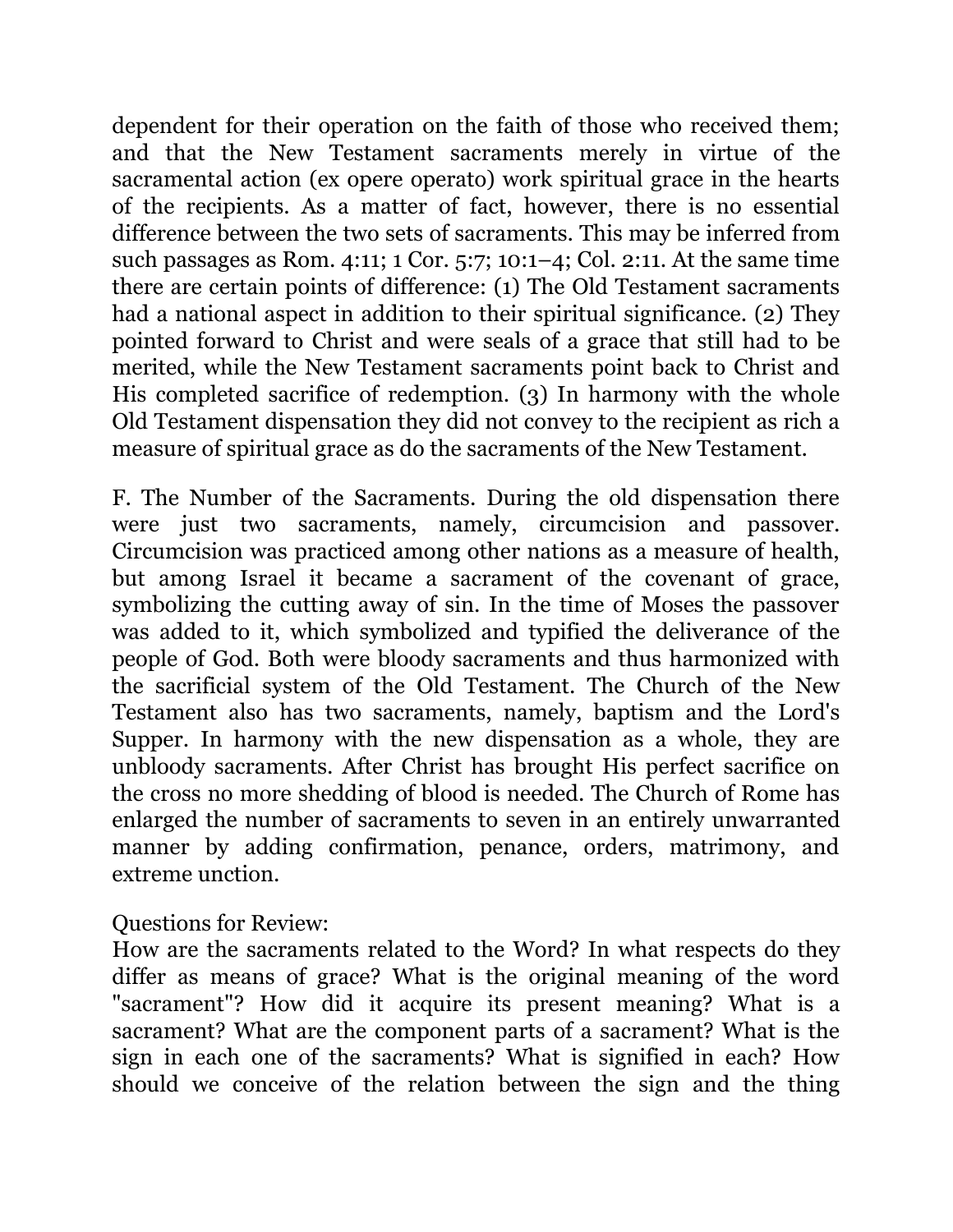signified? How do Roman Catholics and Protestants differ as to the necessity of the sacraments? In what respect did the Old Testament sacraments differ from those of the New? Which are the seven sacraments of the Church of Rome?

References for Further Study:

Berkhof, Reformed Dogmatics, II, pp. 224–231; McPherson, Christian Dogmatics, pp. 427–431; Binnie, The Church, pp. 68–71; Hodge, Outlines of Theology, pp. 588–602; Candlish, The Sacraments, pp. 11–44.

### **CHRISTIAN BAPTISM**

A. The Institution of Christian Baptism. Christ instituted baptism after the resurrection, that is, after He had finished His atoning work. He did it with the fulness of His mediatorial authority and made it binding for all following ages. All those who were made disciples were to be baptized as a sign that they had entered a new relationship. The apostles were instructed to baptize "in (into) the name of the Father and of the Son and of the Holy Spirit." This does not mean that they were to baptize the new converts on the authority of the triune God, but rather that they had to baptize them in relation to Him. Baptism was to be expressive of the fact that they had entered into a new relationship to God through faith. While Christ did not intend to prescribe a formula for baptism, in later times, when the Church felt the need of a formula, it could find no better one than that contained in the words of the institution. It was already in use in the beginning of the second century.

B. The Proper Mode of Baptism. Baptists maintain that dipping or immersion, followed by emersion, is the only proper mode of baptism,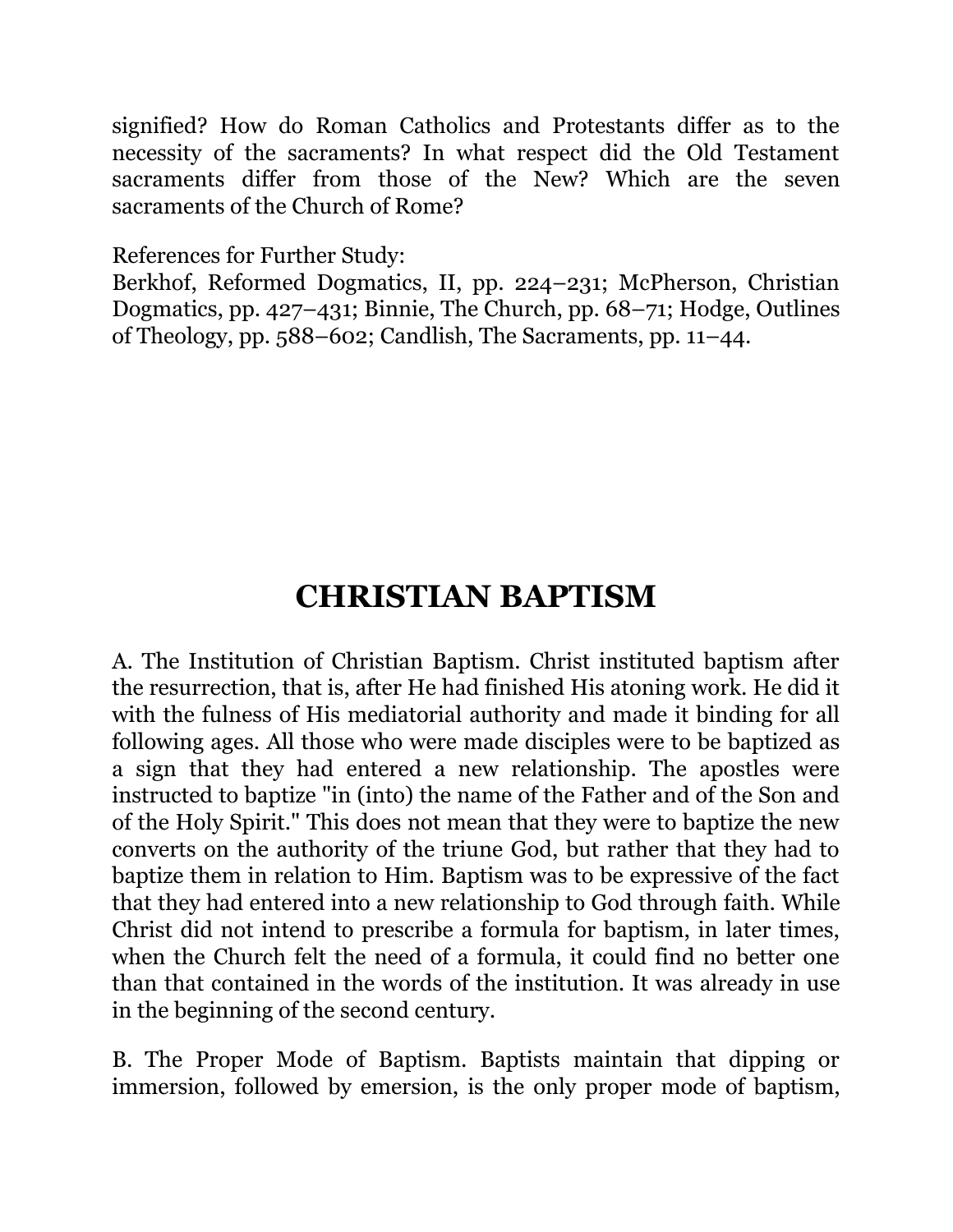since this rite must symbolize the spiritual death and resurrection of the believer. Two questions arise at this point: (1) What is the essential thing in the symbolism of baptism? and (2) Is immersion the only proper mode of baptism?

1. WHAT IS THE ESSENTIAL THING IN THE SYMBOLISM OF BAPTISM? According to Baptists the essential thing in baptism is immersion. Baptism in any other form is not baptism at all, for the real baptismal idea is expressed in the going down into and the coming up out of the water. It is admitted that such an immersion also involves a certain purification, but this is regarded as purely accidental. Their opinion is based on Mark 10:38, 39; Luke 12:50; Rom. 6:3, 4; Col. 2:12, but these passages do not prove the point. Scripture clearly represents the idea of purification as the essential thing in the symbolism of baptism. This was the pertinent thing in all the Old Testament washings, Ps. 51:7; Ezek. 36:25, and also in the baptism of John and Jesus, John 3:25, 26. It is perfectly evident from several passages that baptism symbolizes spiritual cleansing or purification, Acts 2:38; 22:16; 1 Cor. 6:11; Tit. 3:5; Heb. 10:22; 1 Pet. 3:21. This is the point on which all the emphasis is placed.

2. IS IMMERSION THE ONLY PROPER MODE OF BAPTISM? In opposition to the Baptists, who regard immersion as the only proper mode of baptism, we maintain that the mode is quite immaterial, as long as the fundamental idea of purification finds expression in the rite. Jesus did not prescribe a certain mode of baptism, and the Bible never stresses any particular mode. The word employed by Jesus does not necessarily mean "to immerse," but may also mean "to purify by washing." It is possible and even probable that some of the cases mentioned in the Bible were cases of baptism by immersion, though this is not absolutely certain in a single case. From the earliest times it was customary to baptize by sprinkling and pouring as well as by immersion. Purification was frequently, if not generally effected by sprinkling during Old Testament times, Num. 8:7; 19:13, 18, 19, 20; Ps. 51:7; Ezek. 36:25; Heb. 9:10, 13. The baptism with the Spirit certainly did not take place by immersion, Matt. 3:11; 1 Cor. 3:11; nor did the baptisms mentioned in Luke 11:37, 38; 12:50; 1 Cor. 10:1, 2. It is not likely that the multitudes that flocked to John the Baptist, nor that the three thousand converts of the day of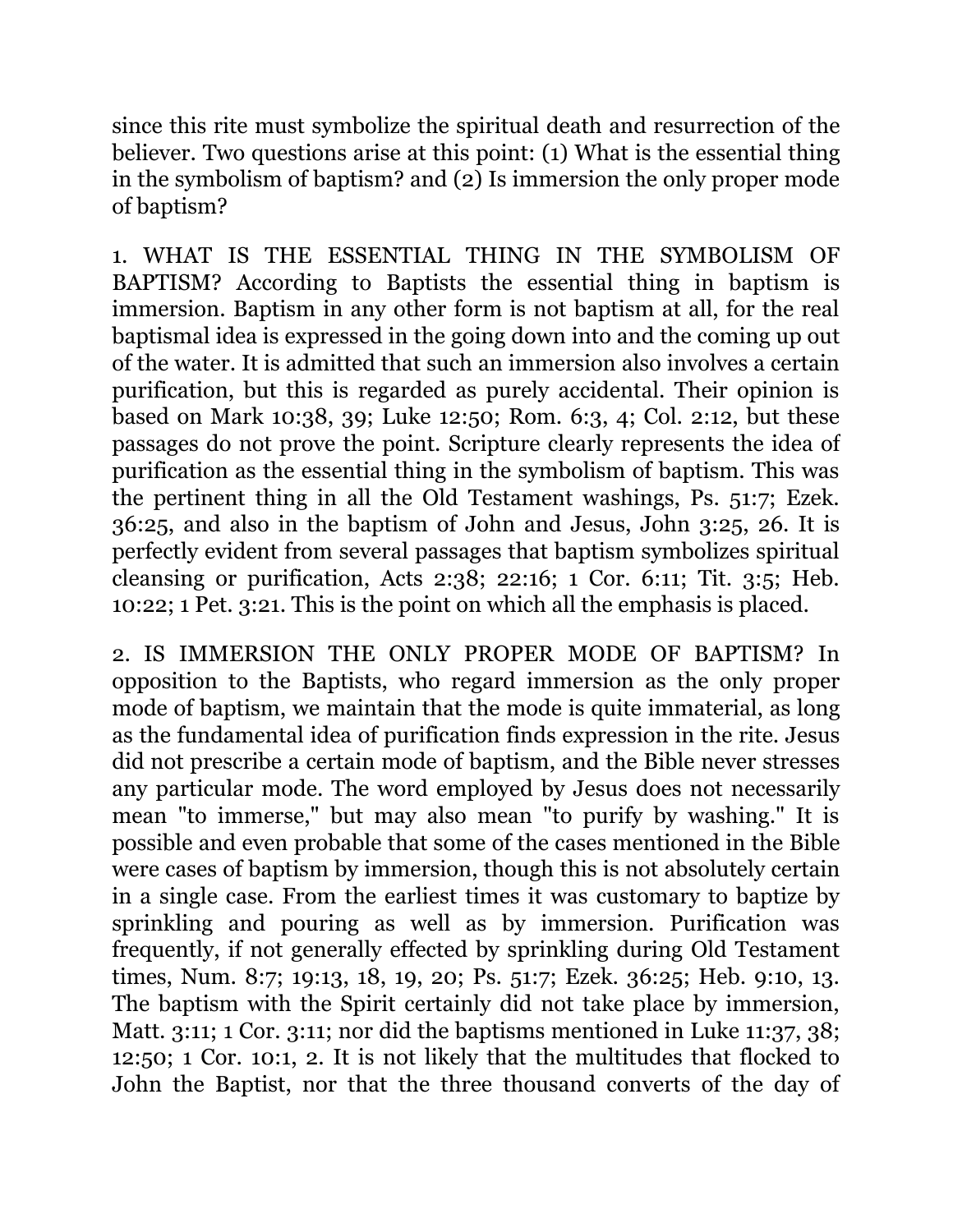Pentecost were baptized by immersion. Neither does it seem that this mode was followed in the cases mentioned in Acts 9:18; 10:47; 16:33. 34. Spiritual renewal is sometimes said to have been effected by sprinkling, Ezek. 36:25; Heb. 10:22.

C. The Lawful Administrators of Baptism. Protestants generally proceed on the assumption that the administration of the Word and that of the sacraments belong together, and that therefore only the minister of the gospel is the lawful administrator of baptism. Moreover, they hold that it should be administered in the public gathering of believers. Usually they regard a baptism legitimate which is administered by a duly accredited minister and in the name of the triune God. Roman Catholics consider baptism absolutely necessary unto salvation; and because they regard it as cruel to make the salvation of anyone dependent on the accidental presence or absence of a priest, they also permit baptism by others, particularly by midwives, in cases of necessity.

D. The Proper Subjects of Baptism. There are two classes to whom baptism is applied, namely, adults and infants.

1. ADULT BAPTISM. Baptism is intended for believers and their seed. When Jesus gave His disciples the great commission, instructing them to make disciples of all nations and to baptize them in the name of the triune God, He undoubtedly had in mind primarily the baptism of adults, for it was only with these that they could begin in their missionary labours. His instruction also implies, though it does not explicitly state, that in the case of adults baptism had to be preceded by a profession of faith, Mark 16:16. On the day of Pentecost those that received the word of Peter were baptized, Acts 2:41. In the case of the eunuch, Acts 8:37 (not found in some MSS.), and of the jailor at Philippi baptism was preceded by faith. Hence it is entirely proper that the Church should require a profession of faith of all adults seeking baptism. When such a profession is made, this is accepted by the Church at its face value, unless there are good reasons to doubt its veracity. It does not belong to her province to pry into the secrets of the heart and thus to pass on the genuineness of such a profession. The responsibility rests on the person who makes it.

2. INFANT BAPTISM. While there is general agreement as to the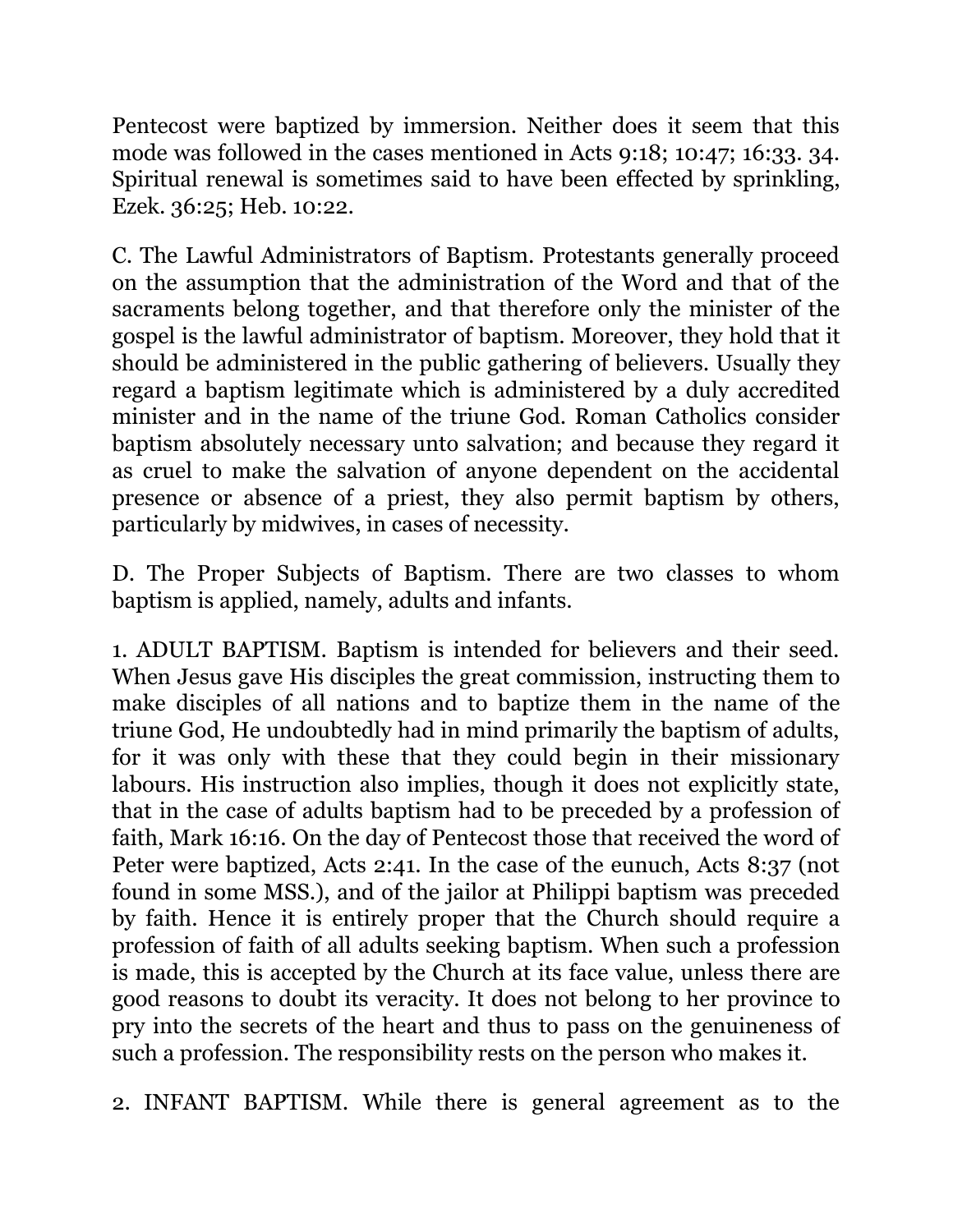legitimacy of the baptism of adult believers, there is no such unanimity respecting the lawfulness of baptizing their children. The Baptists deny that these are entitled to baptism. In connection with the baptism of infants several points deserve consideration.

a. The Scriptural Basis for Infant Baptism. There is no explicit command in Scripture to baptize children; nor is there a single instance in which we are plainly told that children were baptized. But this does not necessarily make infant baptism un-Biblical. The Scriptural basis for it is found in the following:

1) The covenant made with Abraham was primarily a spiritual covenant, though it also had a national aspect, and of this spiritual covenant circumcision was a sign and seal. The spiritual nature of the covenant is proved by the interpretation of its promises in the New Testament, Rom. 4:16–18; 2 Cor. 6:16–18; Gal. 3:8, 9, 14, 16; Heb. 8:10; 11:9, 10, 13, and by the spiritual significance ascribed to circumcision Deut. 10:16; 30:6; Jer. 4:4; 9:25, 26; Acts 15:1; Rom. 2:26–29; 4:11; Phil. 3:2; Gal. 3:8.

2) This covenant is still in force and is essentially the same as the "new covenant" of the present dispensation. Paul argues in Rom. 4:13–18 and Gal. 3:15–18 that the covenant was not changed nor abrogated by the giving of the law, that Christ and those who are of Christ constitute the seed to which the promise applies, and that therefore New Testament believers are heirs according to promise. And the writer of Hebrews speaks of the covenant as immutable, Heb. 6:13–18.

3) Children shared in the blessings of the covenant, and therefore received circumcision as its sign and seal. Infants were present whenever the covenant was renewed, Deut. 29:10–13; Josh. 8:35; 2 Chron. 20:13, and were reckoned as part of the congregation of Israel, 2 Chron. 20:13; Joel 2:16. And in view of the rich promises in the Old Testament, Isa. 54:13; Jer. 31:34; Joel 2:28, it is inconceivable that they would be excluded in the New Testament.

4) In the New Testament baptism is substituted as the sign and seal of entrance into the covenant of grace. Circumcision was done away, Acts 15:1, 2; 21:21; Gal. 2:3–5; 5:2–6; 6:12, 13, 15, and if baptism did not take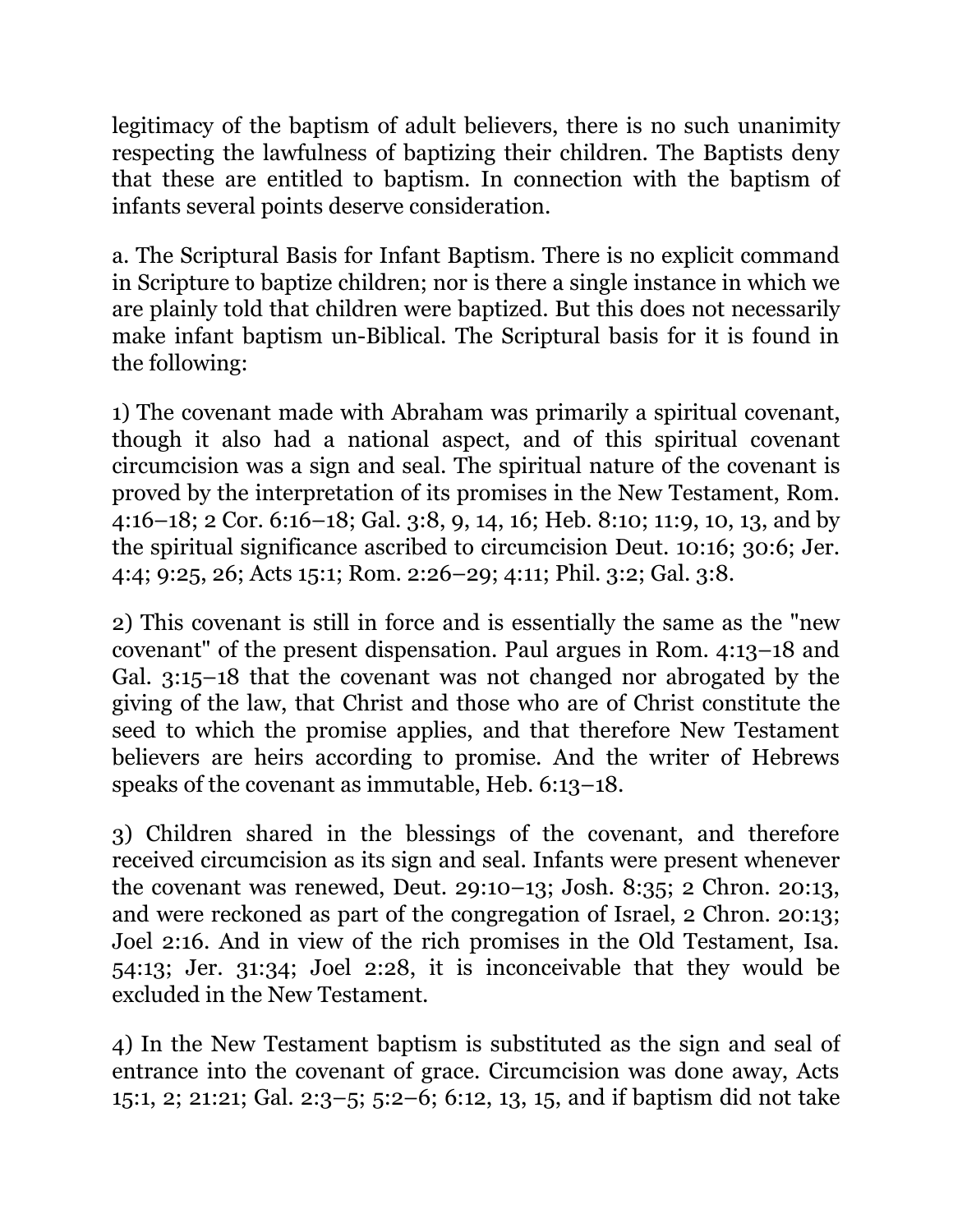its place, then there is no initiatory rite at present. But Christ clearly instituted it as such, Matt. 28:19, 20; Mark 16:15, 16. It agrees with circumcision in spiritual meaning as denoting the removal of sin, Acts 2:38; 1 Pet. 3:21; Tit. 3:5. Moreover, it is linked up with the promise in Acts 2:39. Finally, Col. 2:11, 12 clearly proceeds on the assumption that baptism has taken the place of circumcision. The exclusion of New Testament children would require an unequivocal statement to that effect, but quite the contrary is found, Acts 2:39; Matt. 19:14; 1 Cor. 7:14.

5) There are reasons to believe that even in the apostolic age children were sometimes baptized along with their parents. The language of the New Testament is perfectly consistent with a continuation of the former state of things, Matt. 19:14; Acts 2:39; 1 Cor. 7:14. Whole households were repeatedly baptized, and this is represented as something perfectly normal. It is but natural to assume that there were children in some of these households. We know that in the second century children were baptized.

6) It is true that there is no explicit command to baptize children, nor any clear example of infant baptism in the New Testament; but neither is there any explicit warrant for the practice of the Baptists. We are not taught, either by word or example, that persons born and reared in Christian families may not be baptized until they have come to years of discretion and have professed their faith in Christ.

b. The Ground for Infant Baptism. The question is raised on what ground children of believers are baptized. A twofold answer has been given to this question in Reformed circles. Some have said that they are baptized on the basis of a presumptive regeneration. They who take this position do not pretend to know that the infants offered for baptism are regenerated, but proceed on the assumption that they are, and baptize them on the strength of that assumption. They regard these children as regenerated until they give evidence of an unregenerated heart. Others have taken the position that children are baptized on the ground of the allcomprehensive promise of God in the covenant, which also includes the promise of regeneration. This would seem to be the only tenable position. The covenant and the covenant promise afford the only certain and objective ground for the baptism of infants. Children of believers are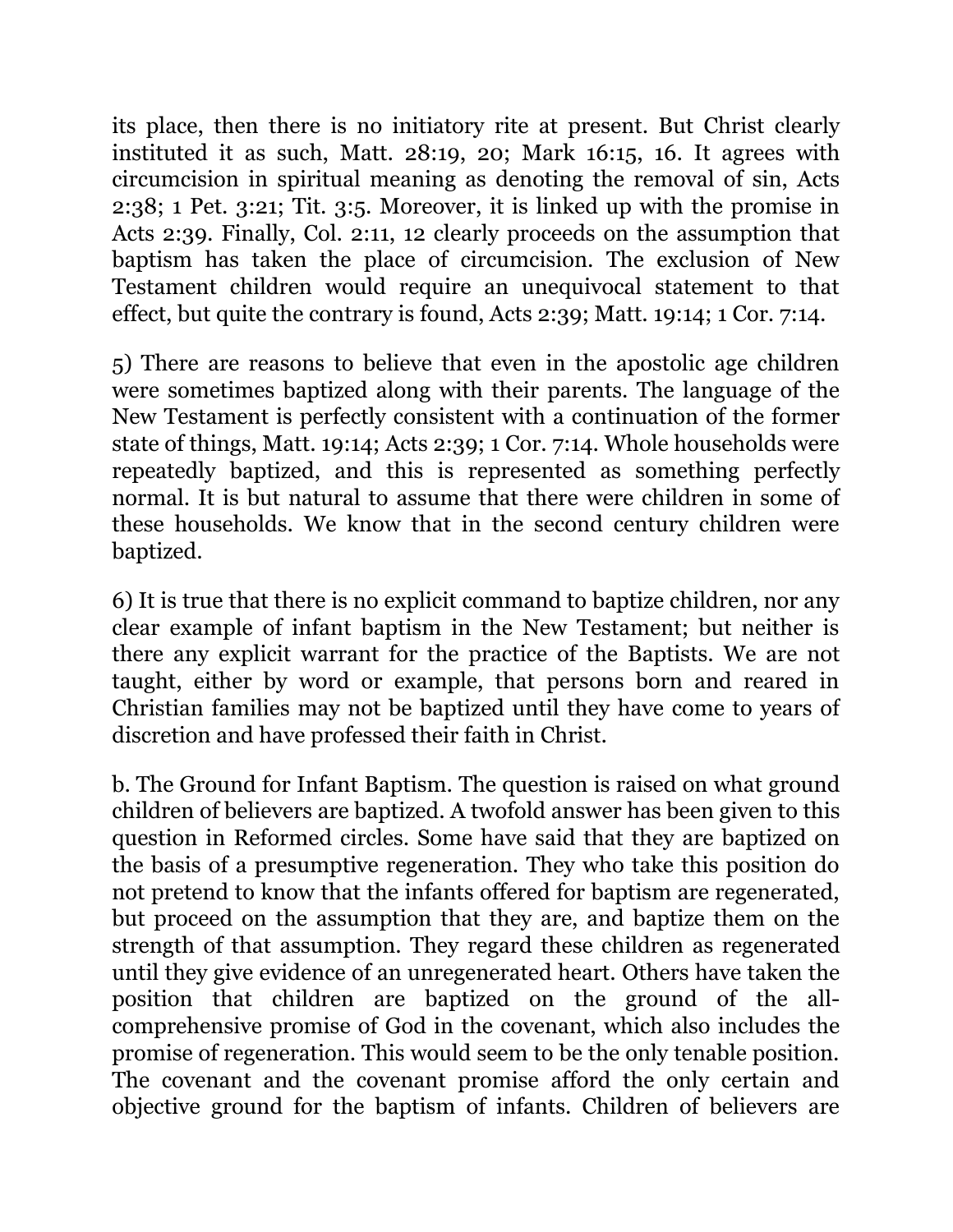baptized, because they are in the covenant, irrespective of the question, whether they are already regenerated or not.

c. Infant Baptism as a Means of Grace. If the sacraments serve only to strengthen the grace of God that is present in the heart, then the question naturally arises, how must we conceive of the operation of baptism as a means of grace in the case of infants. Here the doctrine of presumptive regeneration affords an answer. If children are supposed to be regenerated, when they are baptized, then it may be assumed that the beginnings of grace present in the heart are strengthened in some mystical way. But it is not necessary to assume that the operation of baptism as a means of grace is limited to the very moment of its administration. It may be instrumental in strengthening faith later on, when the significance of baptism is clearly understood.

Questions for Review:

When did Christ institute baptism? What is the meaning of the words, "in (into) the name of the Father and of the Son and of the Holy Spirit"? Were the words of Christ intended as a formula? What do Baptists regard as the essential thing in the symbolism of baptism? What is the essential thing in it? Did Christ prescribe a certain mode of baptism? Can the necessity of immersion be proved from Scripture? Who are the proper administrators of baptism? What position does Rome take on this point and why? What is the condition of adult baptism? How can infant baptism be proved from Scripture? What different views are there as to the ground of infant baptism? Which should be preferred and why? How does baptism work as a means of grace?

References for Further Study:

Berkhof, Reformed Dogmatics, II, pp. 232–251; Hodge, Outlines of Theology, pp. 601–630; McPherson, Christian Dogmatics, pp. 431–436; Binnie, The Church, pp. 71–76; Candlish, The Sacraments, pp. 47–83.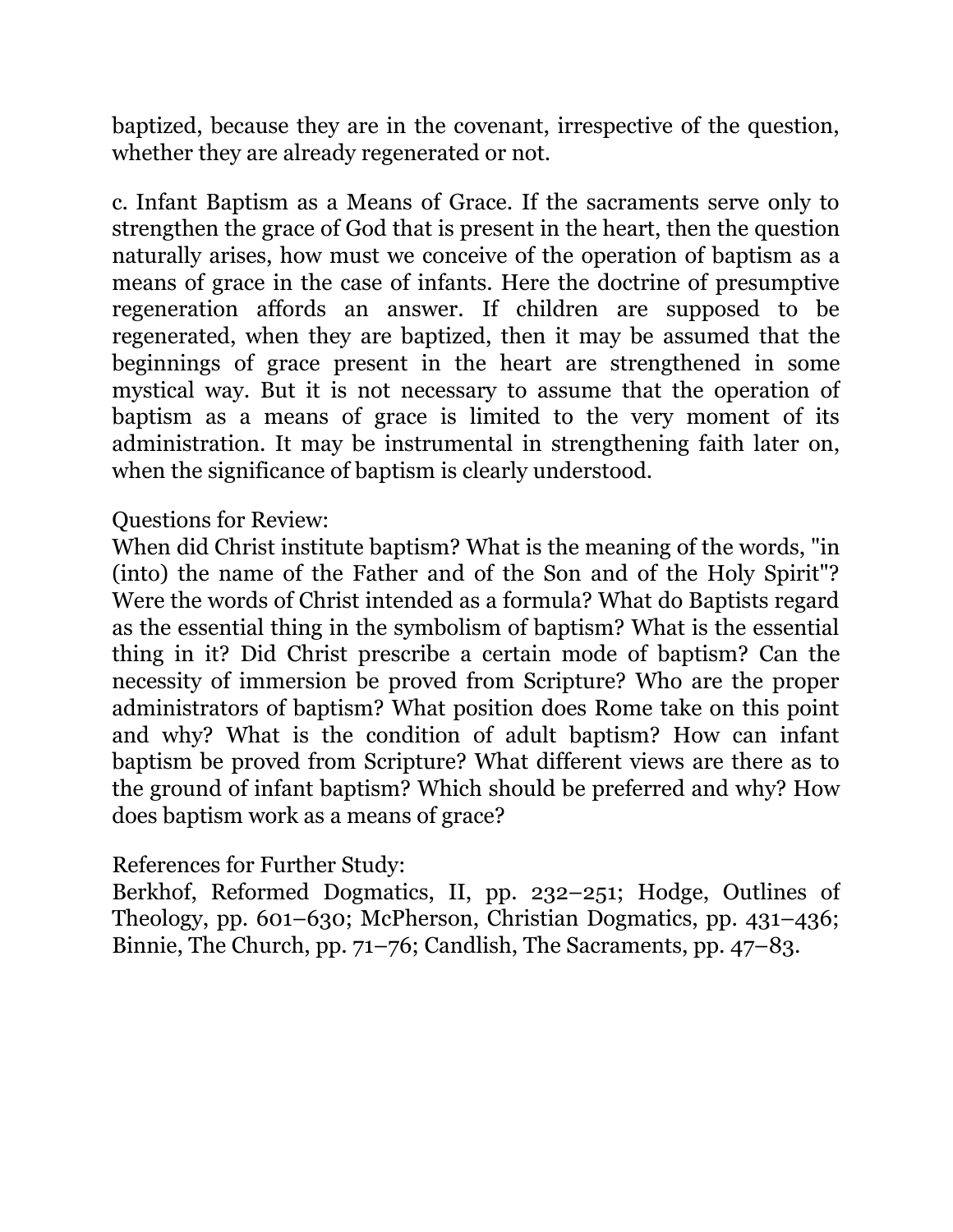# **THE LORD'S SUPPER**

A. Institution of the Lord's Supper. There are four different accounts of the institution of the Lord's Supper, namely, in Matt. 26:26–29; Mark 14:22–25; Luke 22:19, 20; 1 Cor. 11:23–25. The new sacrament was linked up with the central element in the paschal meal. The bread that was eaten with the lamb was consecrated to a new use, and so was the wine of the third cup or "the cup of blessing." When the real Lamb of God was slain, the bloody sacrament made place for an unbloody one which, like it, had nourishing properties. The passover, which was a symbol with a national flavor, was replaced by one that carried with it no implications of nationalism. The broken bread and the wine symbolize the Lord's broken body and shed blood. The physical eating and drinking of these elements are indicative of a spiritual appropriation of the body and blood of the Lord, that is, of the fruits of the sacrifice of Jesus Christ on the cross, and are a constant memorial of the redemptive work of the Lord until the great day of His return.

B. The Things Signified and Sealed in the Lord's Supper.

1. THE THINGS SIGNIFIED. Sacraments always represent one or more spiritual truths by means of outward signs. The sign in the Lord's Supper includes not only the visible elements of bread and wine, but also the appropriation of these by eating and drinking. Several things are signified in the Lord's Supper: (a) It is a symbolical representation of the Lord's death, 1 Cor. 11:26. (b) It symbolizes the believer's participation in the crucified Christ. (c) It represents the effect of this spiritual eating and drinking as giving life, strength, and joy to the soul. And (d) It is a symbol of the union of believers with one another as members of the mystical body of Jesus Christ.

2. THE THINGS SEALED. The Lord's Supper is not only a sign but also a seal. These two aspects of the sacrament are closely related. The sacrament as a sign or with all that it signifies constitutes a seal. The seal is attached to the thing signified and is a pledge of its realization. (a) It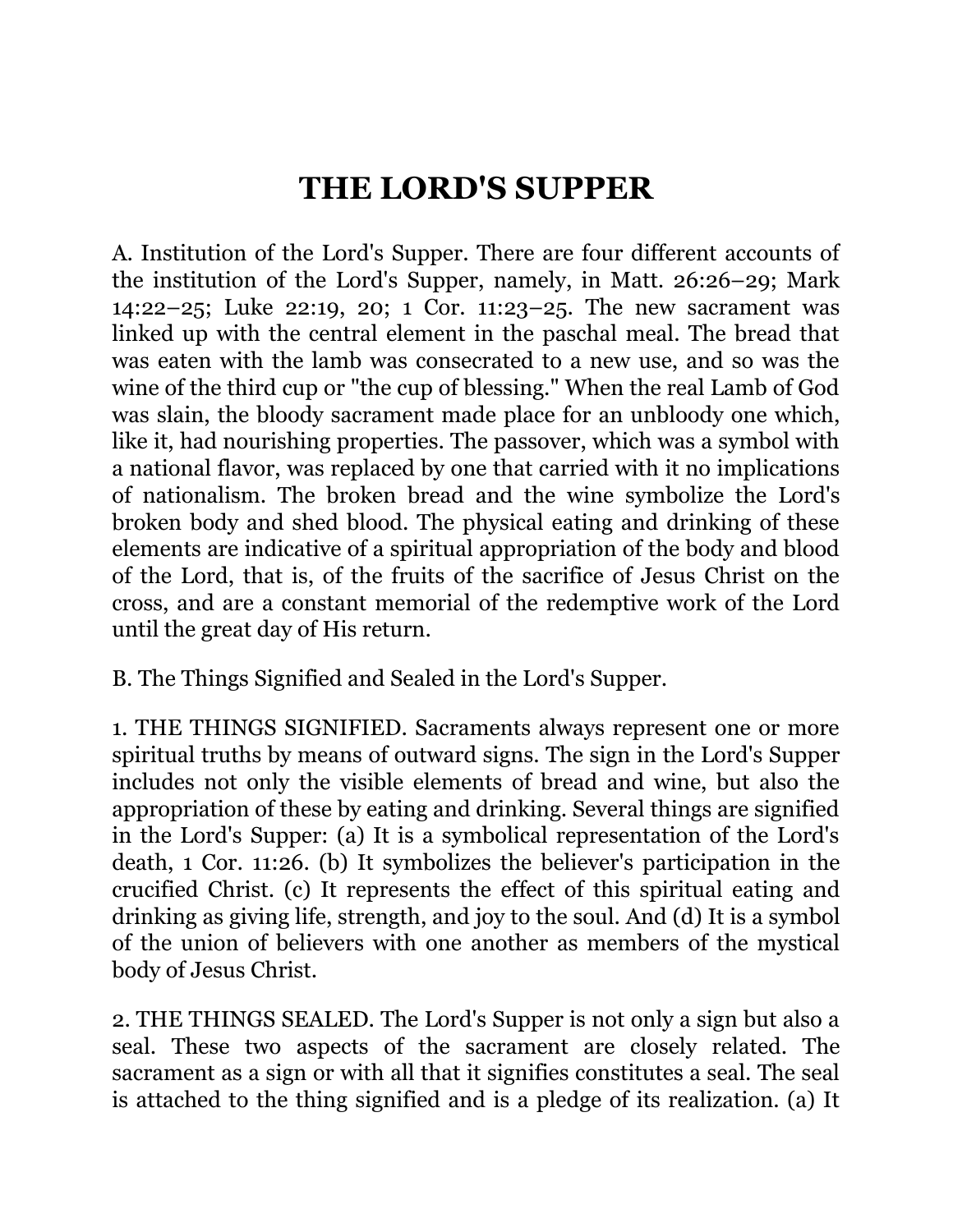seals to the participant the great love of Christ revealed in His selfsurrender to a bitter and shameful death. (b) It gives the believing partaker of the sacrament the assurance that all the promises of the covenant and all the riches of the gospel offer are his. (c) It even assures the believing participant that the blessings of salvation are his in actual possession. And (d) it is a badge of profession on the part of those who partake of the sacrament in faith. They profess their faith in Christ as their Saviour, and their allegiance to Him as their King, and solemnly pledge a life of obedience to His divine commandments.

C. The Question of the Real Presence in the Lord's Supper. The question as to the nature of the presence of Christ in the Lord's Supper is one that has long been debated, and one on which there is still considerable difference of opinion. There are four views that come into consideration here.

1. THE VIEW OF ROME. The Church of Rome conceives of the presence of Christ in the sacrament in a physical sense. It maintains that, when the priest utters the formula, "this is my body," bread and wine change into the body and blood of Christ. This view is based primarily on a literal interpretation of the words of the institution, "this is my body." In answer to the objection that even after the pronunciation of the formula the elements still taste like bread and wine, Rome avers that, while the substance of bread and wine are changed, their attributes remain. This view is open to several objections: (a) Jesus stood before the disciples in the body and therefore could not very well say that He had His body in His hand. (b) Scripture speaks of the bread as bread even after the supposed change has taken place, 1 Cor. 10:17; 11:26–28. (c) A change of the substance of a thing without a corresponding change of attributes is an impossibility. (d) It is contrary to common sense to believe that what looks and smells and tastes like bread and wine is indeed flesh and blood.

2. THE LUTHERAN VIEW. Luther rejected the Roman Catholic doctrine of transsubstantiation and substituted for it the doctrine of consubstantiation. This avers that, while bread and wine remain what they are, the whole person of Christ, body and blood, is present in, under, and along with the elements. When Christ had the bread in His hand, He held His body along with it, and therefore could say, "this is my body." On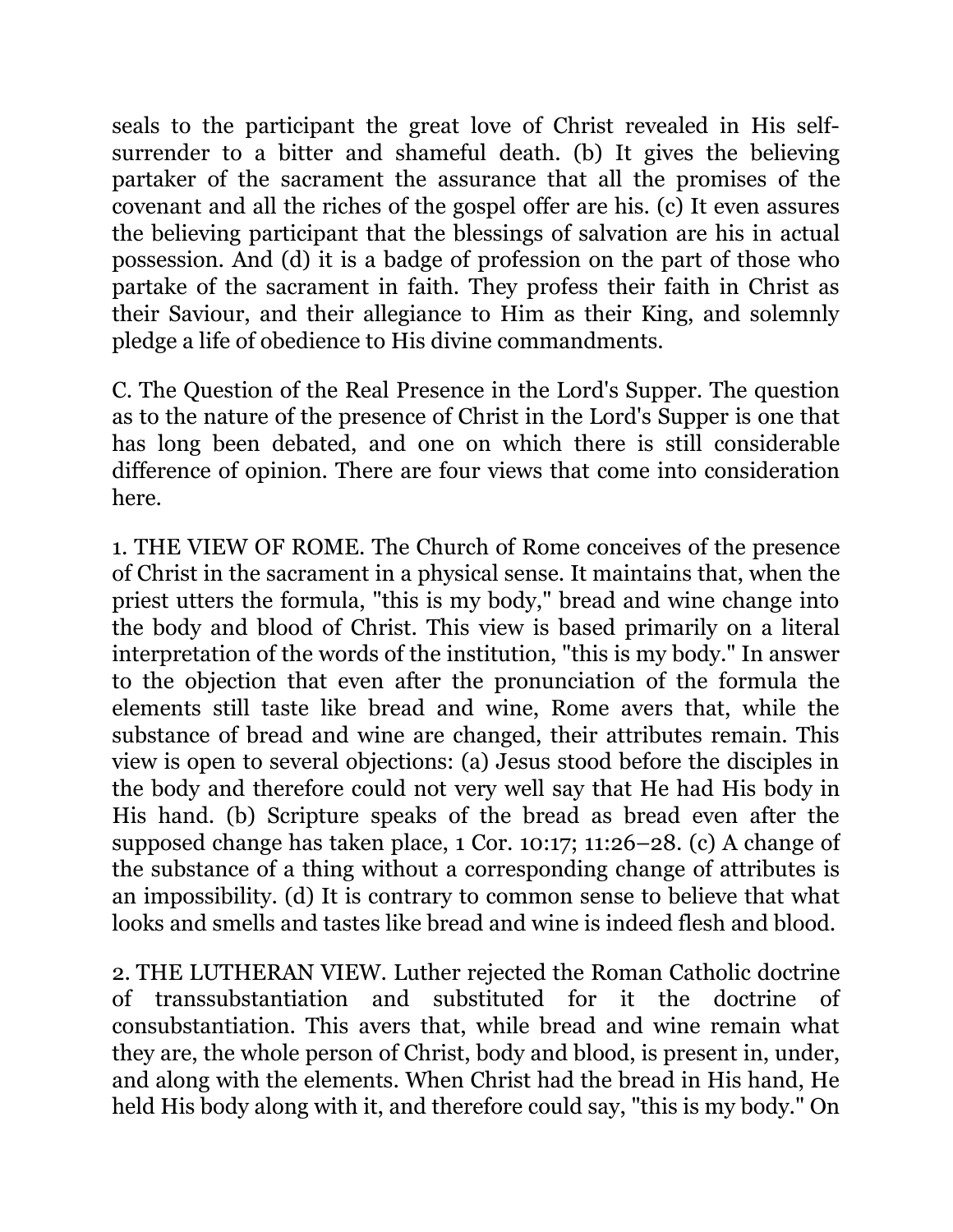this view everyone who receives the bread also receives the body, whether he be a believer or not. This is no great improvement on the Roman Catholic doctrine. It really makes the words of Jesus mean, this accompanies my body, which is a very unnatural interpretation. Moreover, it is burdened with the impossible notion of the ubiquity of the Lord's glorified human nature, for it represents Christ as locally present wherever the Lord's Supper is administered.

3. THE ZWINGLIAN VIEW. Zwingli denied the bodily presence of Christ in the Lord's Supper, but at the same time believed that the true communicant conceived of Him as present in a spiritual manner. He stressed the significance of the Lord's Supper as a memorial of what Christ did for sinners and as an act of profession on the part of the participant. It is hardly correct, however, to say that this is all it meant for the Swiss reformer. Some of his statements point to a deeper significance of the sacrament and regard it as a seal or pledge of what God does for the believer in Christ. Yet he does not do justice to this idea. The impression remains that for him the Lord's Supper is mainly a mere sign or symbol, a memorial of the death of Christ, and an act of profession on the part of the believer. There is an evident tendency to exclude the mystical element from the sacrament altogether.

4. THE REFORMED VIEW. Calvin took exception to Zwingli's view as well as to the Roman Catholic and Lutheran views. His conception represents a mean between the two. Instead of the physical and local he taught the spiritual presence of Christ in the Lord's Supper. In distinction from Zwingli he stressed the deeper significance of the sacrament and the mystical communion which the believer enjoys in it. Moreover, he saw in it a seal and pledge of what God did for the believing participant rather than a pledge of the believer's consecration to God. The virtues and effects of the sacrifice of Christ on the cross are present and actually conveyed to the worthy received by the power of the Holy Spirit.

D. The Efficacy of the Lord's Supper as a Means of Grace. The Lord's Supper was instituted for believers only, and therefore does not serve the purpose of beginning the work of grace in the heart, but only of strengthening it. The grace that is received in the sacrament does not differ in kind from that which is received through the instrumentality of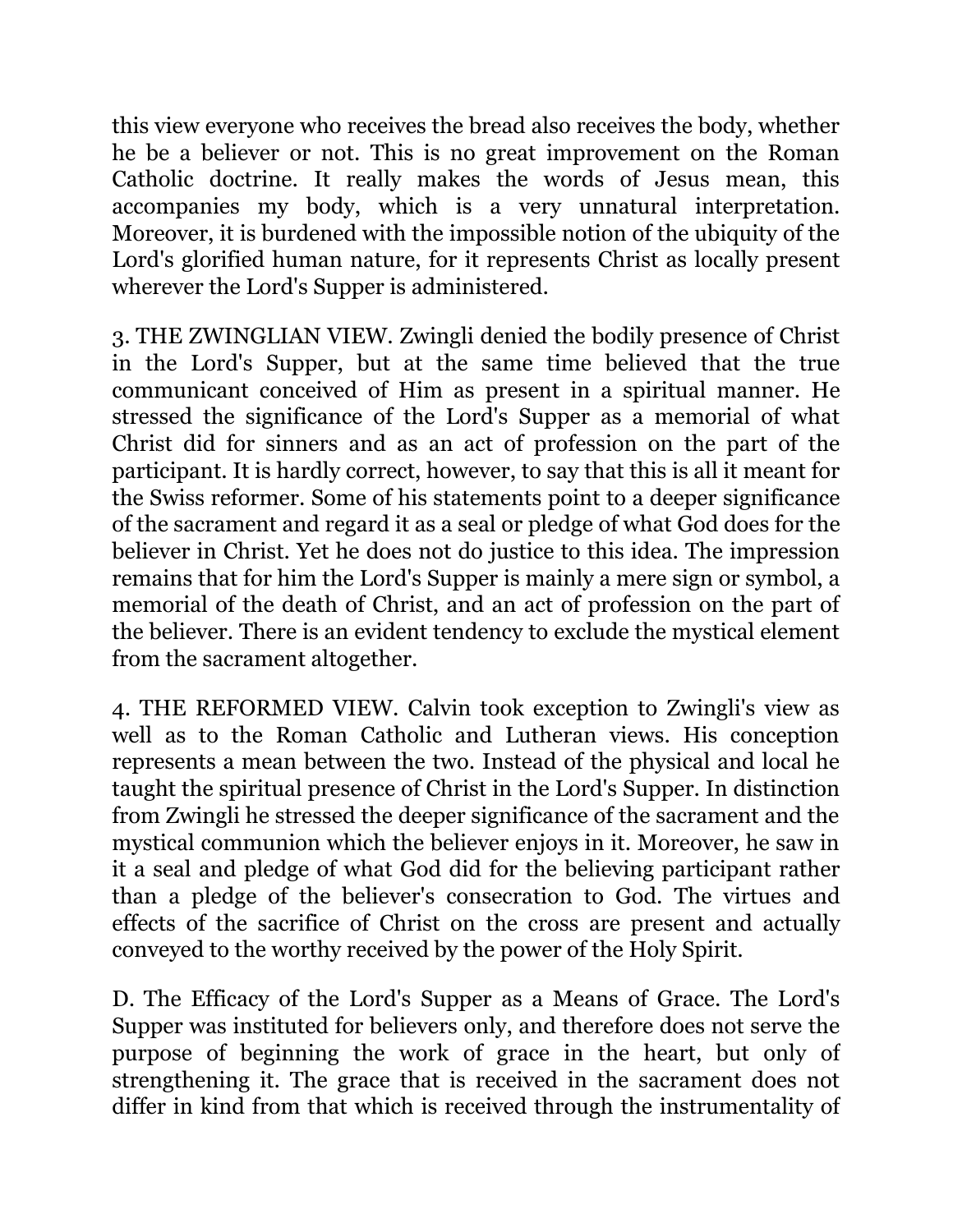the Word. The sacrament merely adds to the effectiveness of the Word and to the measure of the grace received. It is the grace of an ever closer fellowship with Christ, of spiritual nourishment and quickening, and of an ever increasing assurance of salvation. According to the Roman Catholics, and also many Anglicans and Lutherans, all those who partake of the Lord's Supper by that very act also receive the grace signified, except when they put an obstacle in the way. The gracious operation of the sacrament does not depend in any way on the faith of the recipient. According to the Reformed conception, however, only those who partake of the sacrament in faith receive the grace that is signified by the external elements.

E. The Person for whom the Lord's Supper is Designed. The Lord's Supper was not instituted for all indiscriminately, but only for those who can actively exercise faith, and who are able to prove themselves as to a correct estimation of the spiritual significance of the Lord's Supper. This means that children who have not yet come to years of discretion are not fit to partake of this sacrament. And even true believers are entitled to participation in it only when their conduct is not in flagrant opposition to their profession. Hence the apostle Paul insists on the necessity of selfexamination, 1 Cor. 11:28–32. Unbelievers are naturally excluded from the table of the Lord, and professing Christians cannot be admitted, if they consciously and persistently depart from the truth or lead offensive lives.

### Questions for Review:

Where do we find accounts of the institution of the Lord's Supper? How does the Lord's Supper differ from the passover? What belongs to the sign in the Lord's Supper? What does this sacrament signify? What does it seal? What is the Roman Catholic view of the presence of Christ in the Lord's Supper? How do the Lutherans conceive of it? What objections are there to these views? What is the Zwinglian conception of the Lord's Supper? What objections are there to this view? How does Calvin's conception differ from it? How does he conceive of the presence of the Lord in the sacrament? Does the grace received through the sacrament differ from that received through the Word? Does the reception of this grace depend in any way on the faith of the recipent? For whom was the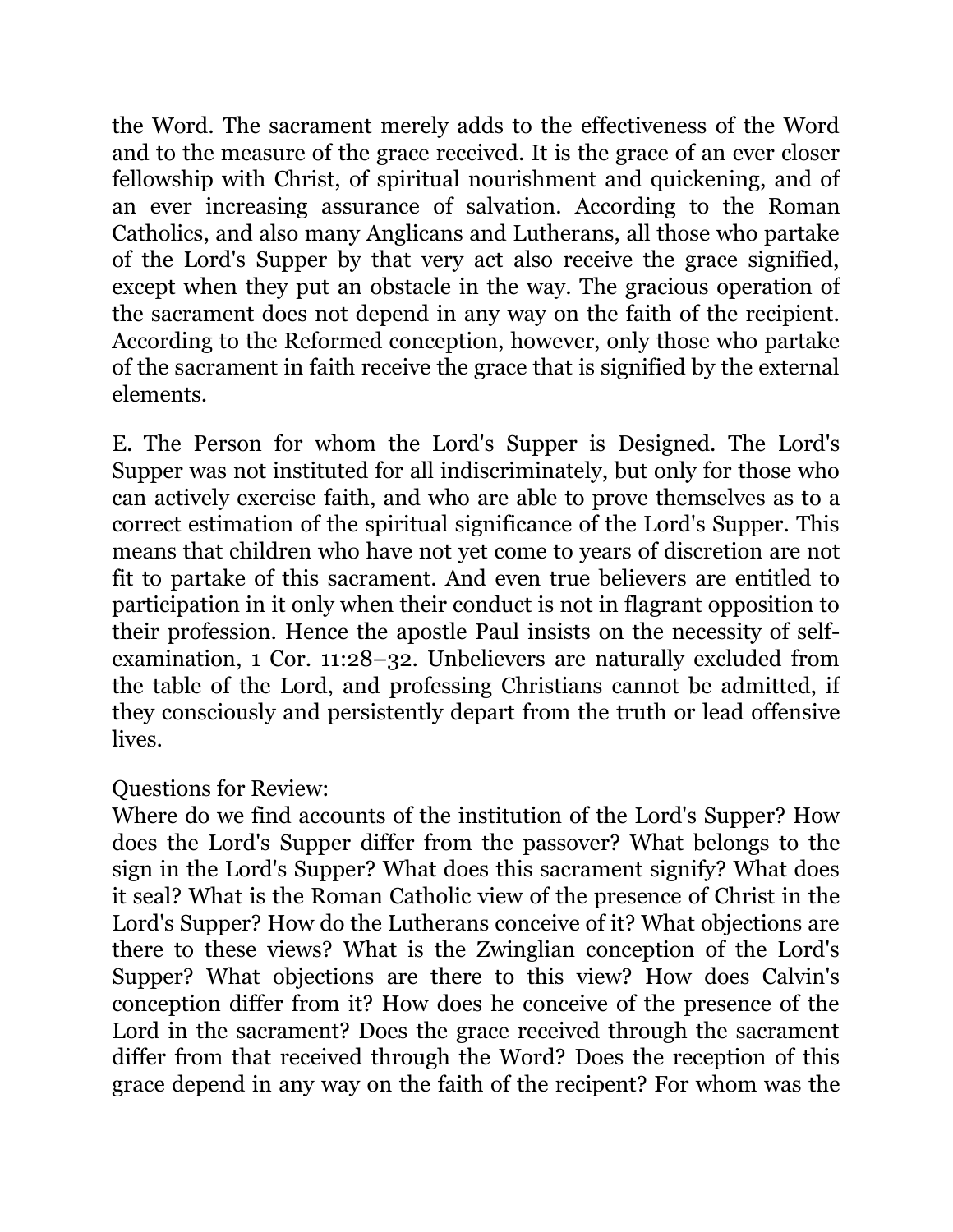Lord's Supper instituted? Who should be excluded from the table of the Lord?

References for Further Study:

Berkhof, Reformed Dogmatics, II, pp. 252–267; Hodge, Outlines of Theology, pp. 631–650; McPherson, Christian Dogmatics, pp. 436–441; Binnie, The Church, pp. 76–82; Candlish, The Sacraments, pp. 87–129.

### **THE DOCTRINE OF THE LAST THINGS**

### **INDIVIDUAL ESCHATOLOGY**

### **PHYSICAL DEATH**

A. The Nature of Physical Death. Physical death is variously represented in Scripture. It is spoken of as the death of the body, as distinguished from that of the soul, Matt. 10:28; Luke 12:4, as the termination or loss of animal life, Luke 6:9; John 12:25, and as a separation of body and soul, Eccl. 12:7; Jas. 2:26. On the basis of these Scripture representations it may be described as a termination of physical life by the separation of body and soul. It is never an annihilation, though some sects represent the death of the wicked as such. Death is not a cessation of existence, but a severance of the natural relations of life.

B. The Connection Between Sin and Death. Pelagians and Socinians teach that man was created mortal, not merely in the sense that he could fall a prey to death, but in the sense that he was subject to the law of dissolution, and was therefore destined to die. But this is certainly not in harmony with the teachings of Scripture, for these positively point to death as something introduced into the world of humanity by sin and as a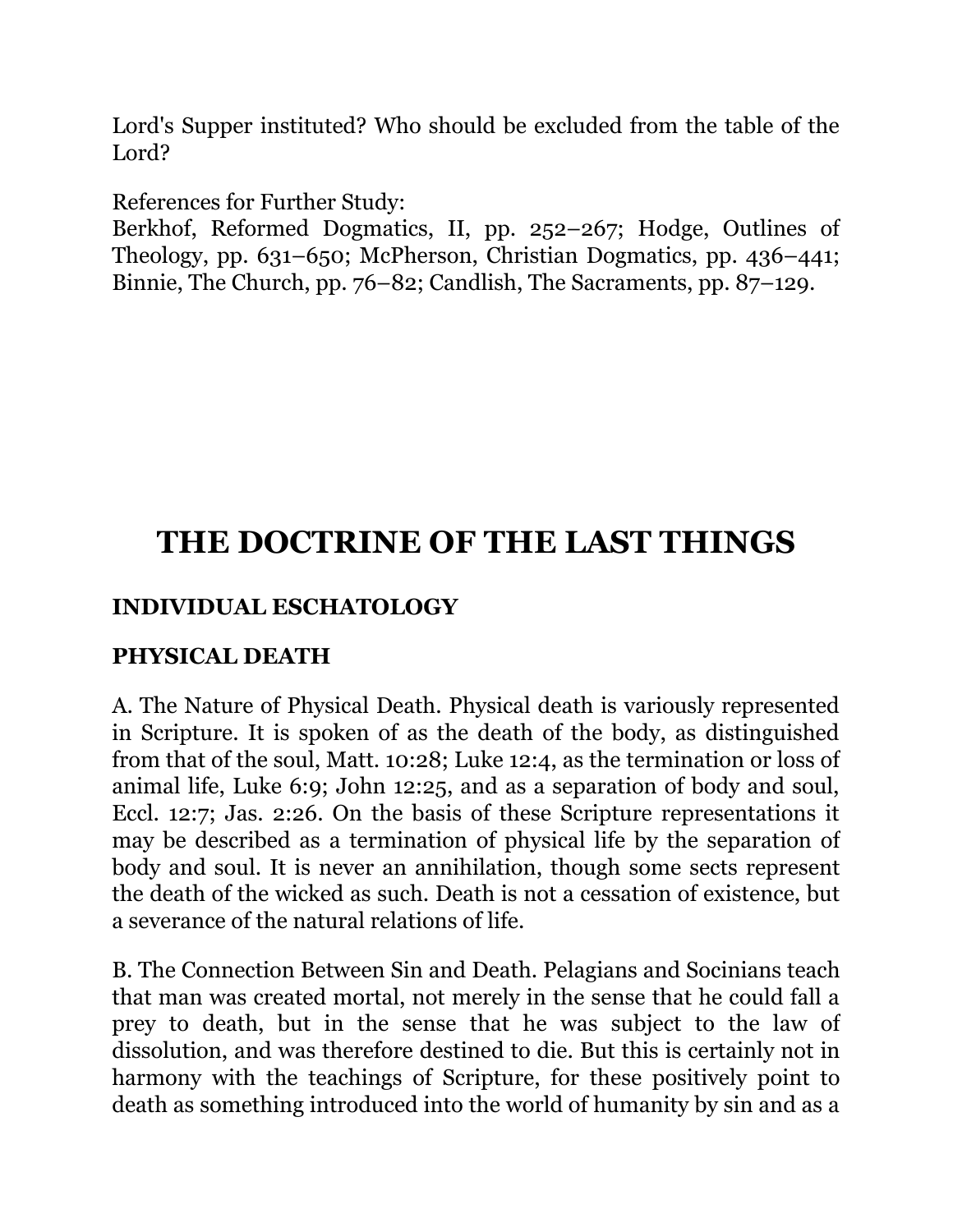punishment for sin, Gen. 2:17; 3:19; Rom. 5:12, 17; 6:23; 1 Cor. 15:21; Jas. 1:15. Death is not represented as something natural in the life of man, but very decidedly as something foreign and hostile to human life. It is an expression of divine anger, Ps. 90:7, 11, a judgment, Rom. 1:32, a condemnation, Rom. 5:16, and a curse, Gal. 3:13, and it fills the hearts of men with dread and fear. The entrance of sin into the world brought with it the reign of death. In strict justice God might have imposed death on man in the fullest sense of the word immediately after his transgression, Gen. 2:17. But by His common grace He restrained the operation of sin and death, and by His special grace in Christ Jesus He conquered these hostile forces, Rom. 5:17; 1 Cor. 15:45; 2 Tim. 1:10; Heb. 2:14; Rev. 1:18; 20:14.

C. The Significance of the Death of Believers. The Bible speaks of physical death as a punishment, as "the wages of sin." Since believers are set free from the guilt of sin, the question naturally arises, Why must they die? It is evident that death cannot be a punishment for them, since they are no more under condemnation. Why then does God cause them to pass through the harrowing experience of death? In their case death must evidently be regarded as the culmination of the chastisements which God has ordained for the sanctification of His people. The very thought of death, bereavement through death, the feeling that sicknesses and sufferings are harbingers of death, and the consciousness of the approach of death,—these all have a very beneficial effect on the people of God. They serve to humble the proud, to mortify the flesh, to check worldliness, and to foster spiritual-mindedness.

### Questions for Review:

How is physical death represented in Scripture? How may it be described? Who teach that man was created mortal, that is, subject to the law of death? How can it be proved that death is not something natural in the life of man? What is the connection between sin and death? Is physical death a punishment for believers? What purpose does it serve in their case?

#### References for Further Study:

Berkhof, Reformed Dogmatics, II, pp. 276–280; Dahle, Life After Death, pp. 24–58; Mackintosh, Immortality and the Future, pp. 149–152.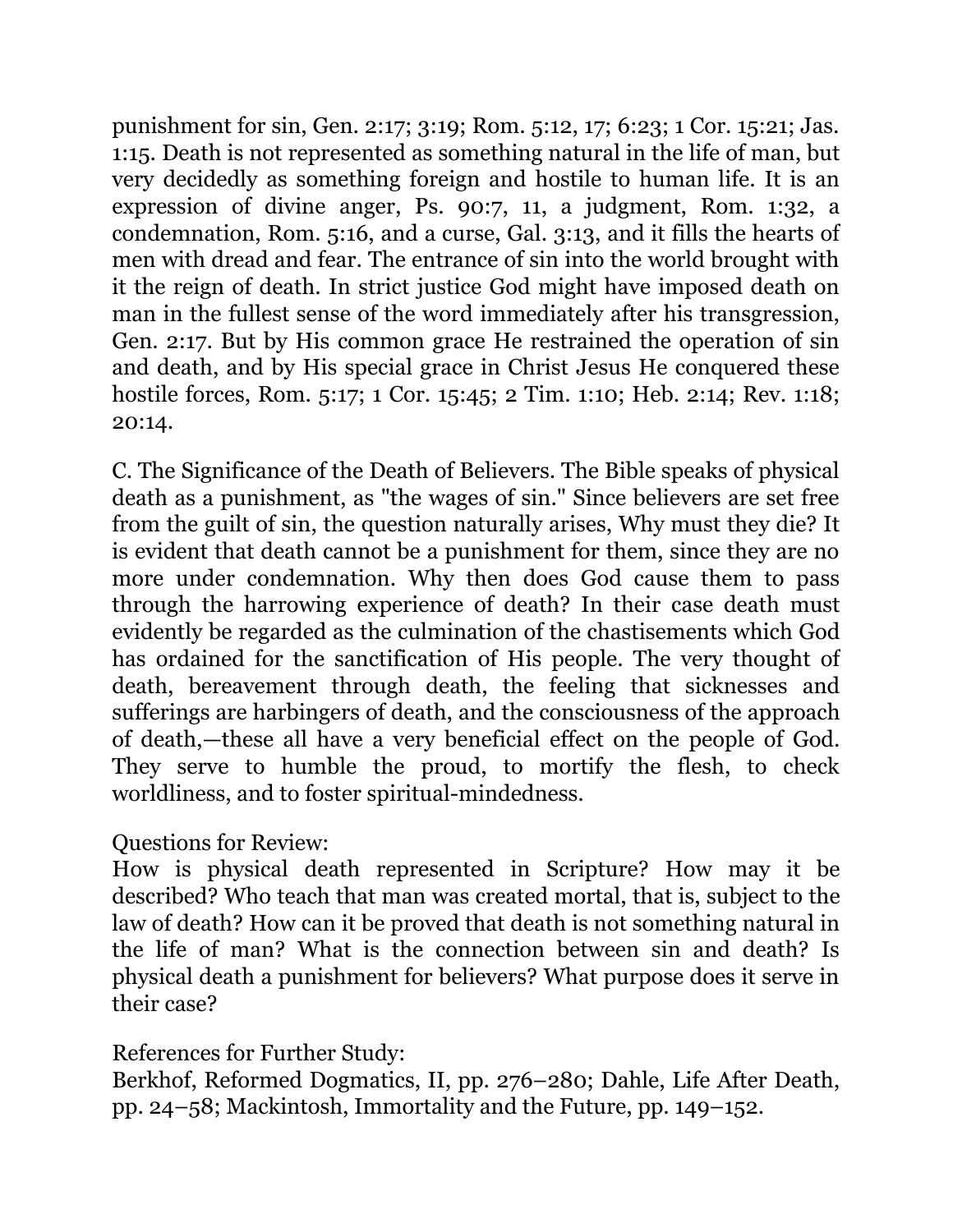### **THE INTERMEDIATE STATE**

There is a great deal of difference of opinion respecting the condition of man in the period between the death of the individual and the general resurrection. The most important theories call for a brief discussion.

A. The Modern Idea of Man's Existence in Sheol-Hades. The idea is very prevalent at present that at death both the pious and the wicked descend into an intermediate place, which the Old Testament calls sheol and the New Testament hades. This underworld is not a place of punishment nor of reward, but a place where all share the same fate. It is a dreary abode, where the dead are doomed to an existence that is merely a dreamy reflection of life on earth. It is a place of weakened consciousness, of slumbrous inactivity, where life has lost its interests and the joys of living are turned into sadness. But the idea of such a separate locality, which is neither heaven nor hell, in which all the dead are gathered and where they remain, either permanently or until some general resurrection, is an idea that may have been more or less current in popular thought and may have given rise to some figurative descriptions of the state of the dead, but certainly is not a part of the positive teachings of Scripture. The terms sheol and hades are evidently not always used in the same sense in Scripture. If it always denotes the place to which both the pious and the wicked descend, how can the descent of the wicked into sheol be held up as a warning, as it is in several places, Job 21:13; Ps. 9:17; Prov. 5:5; 7:27; 9:18; 15:24; 23:14? And how can Scripture speak of God's anger as burning there, Deut. 32:22? In view of such passages as these we may proceed on the assumption that these terms sometimes serve to designate the place of punishment for the wicked. It is perfectly evident, however,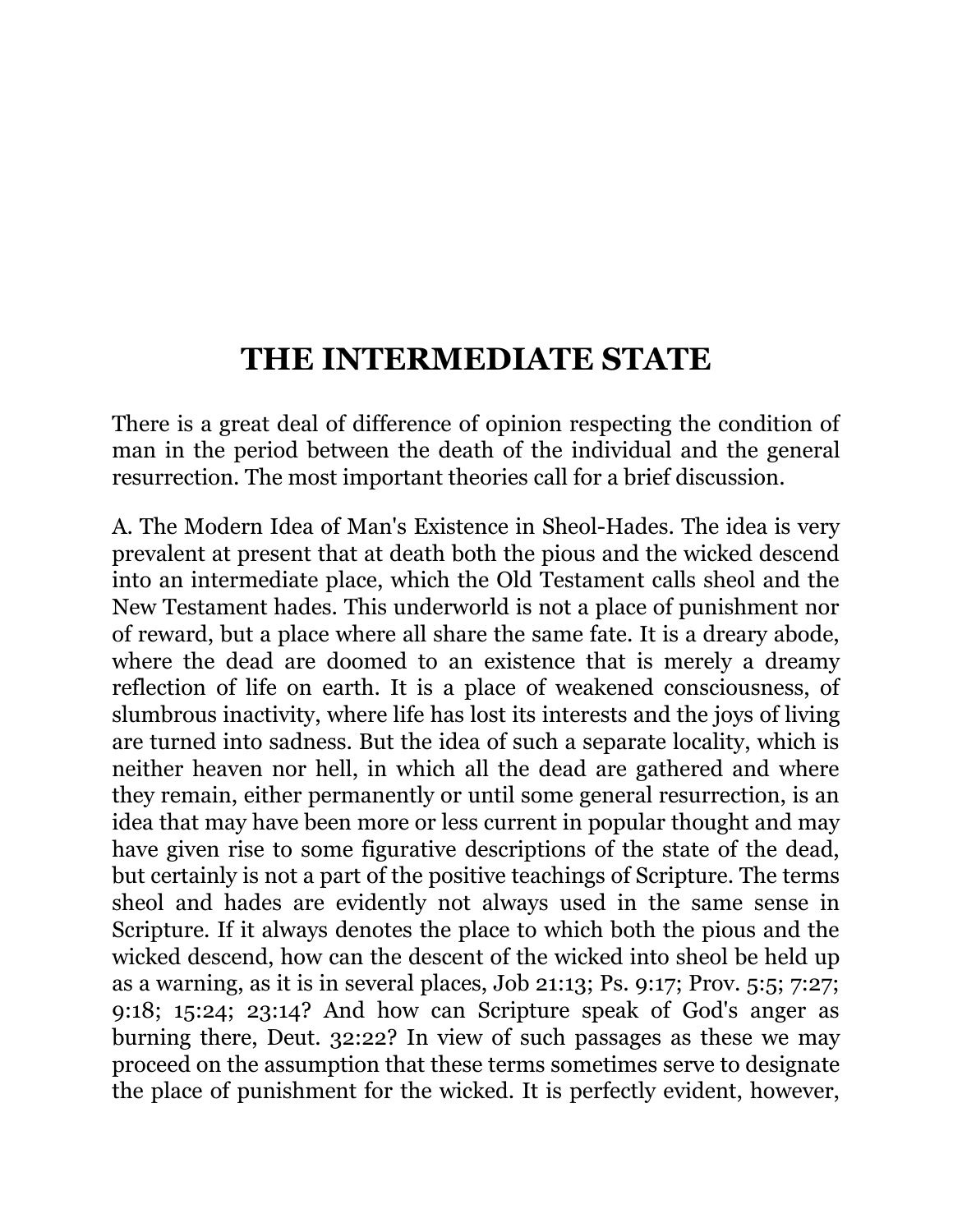that they do not always have this meaning, since the Bible also speaks of the pious as going down into or as being in sheol. In several instances they do not denote a place at all, but simply serve to designate the state or condition of death, the state of the separation of body and soul. This state is sometimes figuratively represented as the place whither all the dead go, be they great or small, rich or poor, pious or wicked. They are all alike in the state of death. The following are some of the passages in which sheol and hades refer to the condition or the state of death rather than to a place: Job 14:13, 14; 17:13, 14; Ps. 89:48; Hos. 13:14; 1 Cor. 15:55; Rev. 1:18; 6:8. Finally, there are also passages in which sheol and hades designate the grave, though it is not always easy to determine, whether in any particular place the words refer to the grave or to the state of death, Gen. 42:38; 44:29, 31; Num. 16:30, 33; John 17:13; Ps. 16:10; 49:14, 15.

B. The Doctrine of Purgatory, of the Limbus Patrum and of the Limbus Infantum.

1. PURGATORY. According to the Church of Rome the souls of those who are perfect at death are at once admitted to heaven or the beatific vision of God, Matt. 25:46; Phil. 1:23, but those who are not perfectly cleansed, but are still burdened with the guilt of venial sins—and this is the condition of most believers at death—must undergo a process of cleansing before they can enter into the supreme blessedness and joys of heaven. This purification takes place in purgatory, where the souls are oppressed with a sense of deprivation, but also suffer positive pains. The length of their stay in purgatory as well as the intensity of their sufferings varies according to the need of individual cases. The time can be shortened and the suffering alleviated by the prayers and the good works of the faithful and especially by the sacrifice of the Mass. The main support for this doctrine is found in 2 Macc.  $12:42-45$ , though it is supposed to be favored also by Isa. 4:4; Mic. 7:8; Zech. 9:11; Mal. 3:2; Matt. 12:32; 1 Cor. 3:13–15; 15:29. However, these passages do not support it at all.

2. LIMBUS PATRUM. The Limbus Patrum is the place where, according to the Roman Catholic Church, the souls of the Old Testament saints were detained in a state of expectation until the Lord's resurrection from the dead. After His death Christ went down into this part of hades, released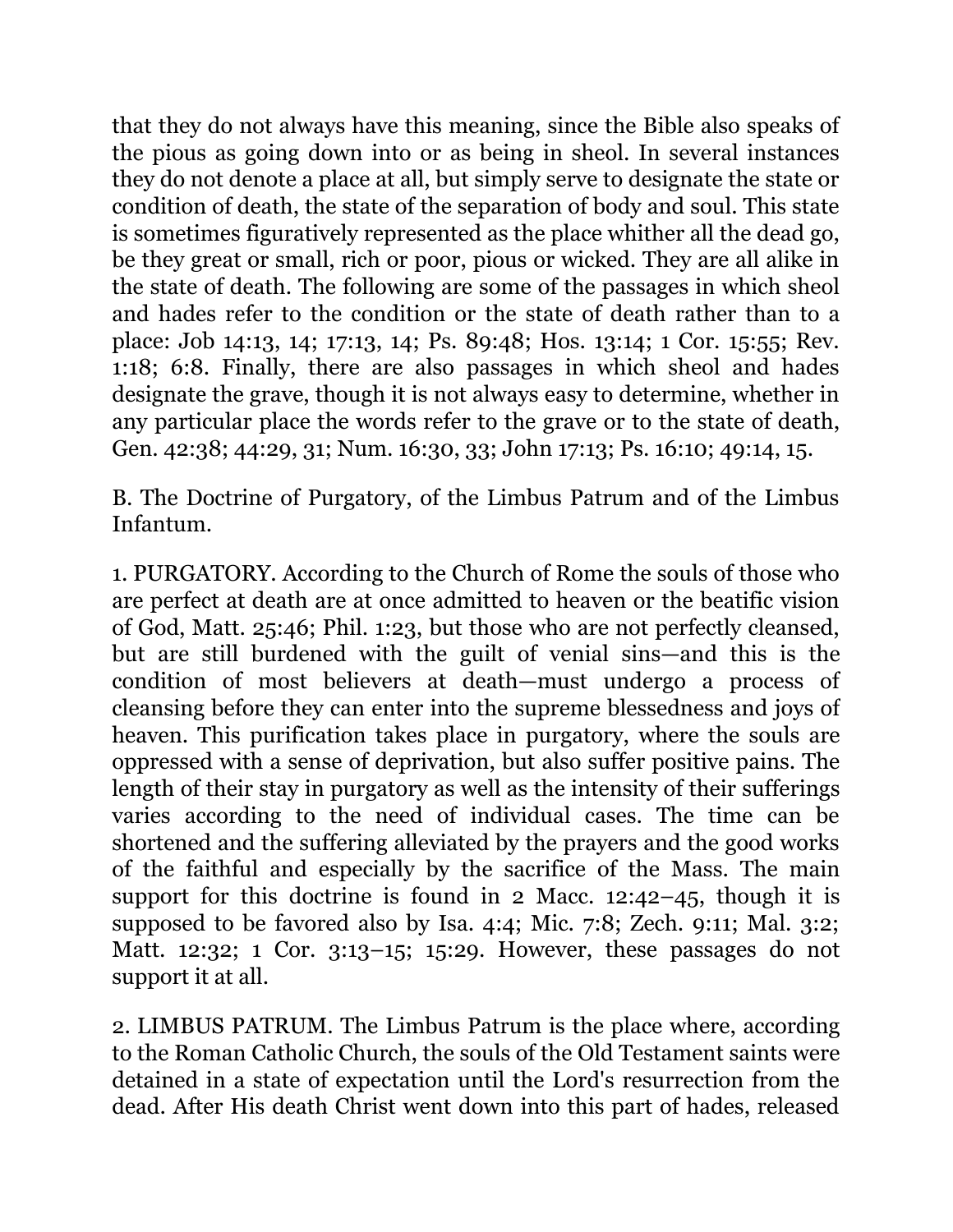these saints, and carried them in triumph to heaven.

3. LIMBUS INFANTUM. Roman Catholics speak of the Limbus Infantum as the abode of the souls of un-baptized children, irrespective of their descent from heathen or from Christian parents. These children cannot be admitted to heaven, cannot enter the kingdom of God, John 3:5. They remain in the Limbus Infantum without any hope of deliverance. There is no unanimous opinion as to their exact condition. The prevailing opinion is that they suffer no positive punishment, but are simply excluded from the blessings of heaven. They know and love God by the use of their natural powers, and have full natural happiness.

C. The Doctrine of the Sleep of the Soul. Certain sects in the early Christian centuries, in the Middle Ages, and also at the time of the Reformation, advocated the notion that, after death, the soul indeed continues to exist, but in a state of unconscious repose or sleep. This view is also held by the Irvingites in England and by the Russellites of our own country. It has a peculiar fascination for those who find it hard to believe in a continuance of consciousness apart from the brain. Scripture support for it is found especially in passages that represent death as a sleep, Matt. 9:24; Acts 7:60; 1 Cor. 15:51; 1 Thess. 4:13, and in those that seem to assert that the dead are unconscious, Ps. 6:5; 30:9; 115:17; 146:4; Eccl. 9:10; Isa. 38:18, 19. It should be noted, however, that the Bible never says that the soul falls asleep, nor that the body does so, but only the dying person. And this Scriptural representation is simply based on the similarity between a dead body and a body asleep. Moreover, the passages which seem to teach that the dead are unconscious clearly intend to stress only the fact that in the state of death man can no more take notice of nor share in the activities of this present world. The Bible represents believers as enjoying a conscious life in communion with God and with Jesus Christ immediately after death, Luke 16:19–31; 23:43; Acts 7:59; 2 Cor. 5:8; Phil. 1:23; Rev. 6:9; 7:9; 20:4.

D. The Doctrine of Annihilation and of Conditional Immortality. According to these doctrines there is no conscious existence, if any existence at all, of the wicked after death. These two views agree in their conception of the ultimate condition of the wicked, but differ in a couple of fundamental points. Annihilationism teaches that man was created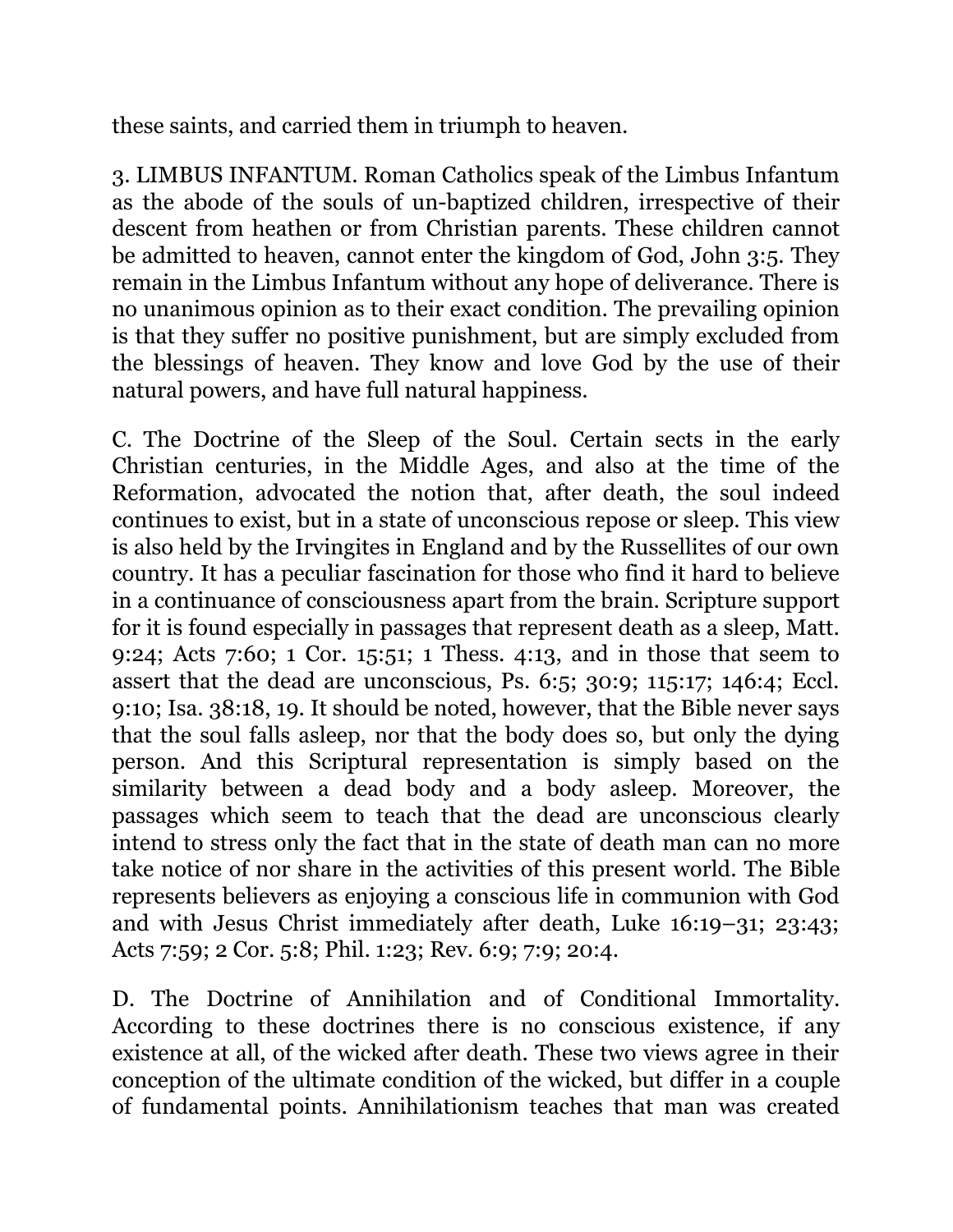immortal, but that they who continue in sin are by a positive act of God deprived of the gift of immortality and ultimately destroyed or—what amounts to practically the same thing—bereft forever of consciousness. According to the doctrine of conditional immortality, however, immortality is not a natural endowment of man, but a gift of God in Christ to those that believe. The person that does not accept Christ is ultimately annihilated or loses all consciousness. Some of the advocates of these doctrines teach a limited duration of conscious suffering for the wicked after death. These doctrines are based primarily on the fact that the Bible represents eternal life as a gift of God to those who are in Christ Jesus, John 10:27, 28; 17:3; Rom. 2:7; 6:22; Gal. 6:8, and threatens sinners with "death" and "destruction," asserting that they will "perish," terms which are taken to mean that they will be reduced to non-existence. These arguments are not conclusive. Eternal life is indeed a gift of God in Jesus Christ, but this is something far greater and richer than bare immortality. Moreover, it is arbitrary to assume that the terms "death," "destruction," and "perish" denote annihilation. The Bible teaches that sinners as well as saints will continue to exist forever, Eccl. 12:7; Matt. 25:46; Rom. 2:8–10; Rev. 14:11; 20:10, and that there will be degrees in the punishment of the wicked, Luke 12:47, 48; Rom. 2:12. Extinction of either being or consciousness precludes the possibility of such degrees. Moreover, annihilation can hardly be called a punishment, for this implies a consciousness of ill desert and pain. People who have grown tired of life often consider extinction of being as a very desirable thing

E. The Doctrine of a Second Probation. Several scholars adopt the theory that in the intermediate state those who died in their sins will have another opportunity to accept Christ in repentance and faith unto salvation. According to them the eternal state of man will not be irrevocably fixed until the day of judgment. The salvation of many will depend on their decision between death and the resurrection. No man will perish without having been offered a favorable opportunity to know and to accept Jesus. One is condemned only for the obstinate refusal to accept the salvation that is offered in Christ Jesus. The advocates of this theory appeal to such passages as Eph. 4:8, 9; 1 Cor. 15:24–28; Phil. 2:9– 11; Col. 1:19, 20; Matt. 12:31, 32; and 1 Pet. 3:19; 4:6. But these passages fail to carry conviction. Moreover, Scripture represents the state of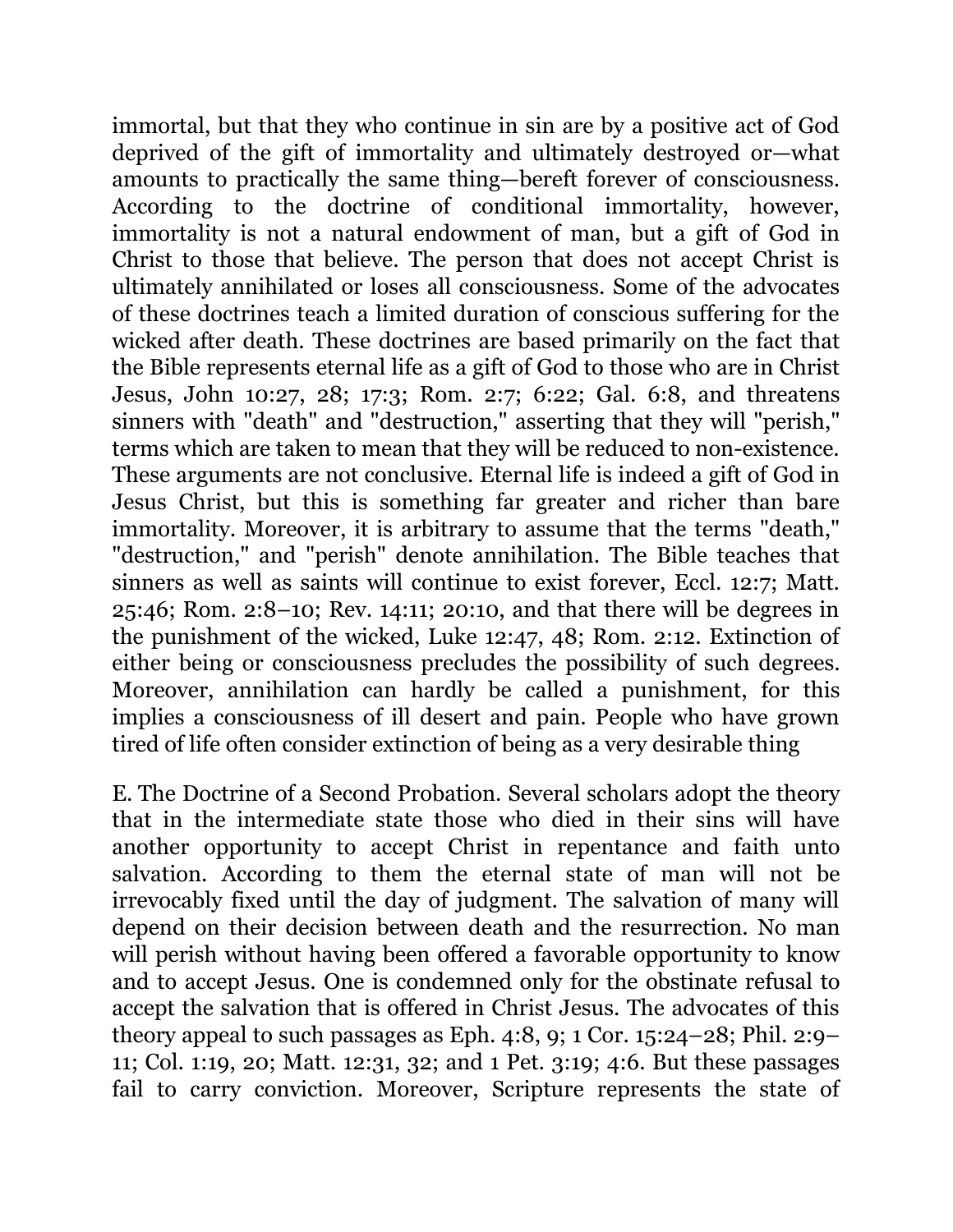unbelievers after death as a fixed state, Eccl. 11:3; Luke 16:19–31; John 8:21, 24; 2 Pet. 2:4, 9; Jude 7, 13. It also invariably speaks of the final judgment as determined by the things that are done in the flesh, and never represents this as dependent in any way on what transpires in the intermediate state, Matt. 7:22, 23; 10:32, 33; 25:34–46; Luke 12:47, 48; 2 Cor. 5:9, 10; Gal. 6:7, 8; 2 Thess. 1:8; Heb. 9:27.

#### Questions for Review:

What is the modern idea of sheol and hades? What objections are there to this theory? What is the Scriptural meaning of these terms? What is the difference between the doctrine of annihilationism and the doctrine of conditional immortality? What is the supposed Scripture basis for these doctrines? What objections are there to them? What is the Roman Catholic doctrine of purgatory? Is there any Scriptural basis for it? What is meant by the Limbus Patrum and the Limbus Infantum? What is the doctrine of the sleep of the soul? On what Scriptural data does it rest? What objections are there to it? What is the doctrine of a second probation? Is there any Scripture ground for it? What objections are there to this view?

References for Further Study:

Berkhof, Reformed Dogmatics, II, pp. 291–308; Hodge, Outlines of Theology, pp. 548–558; Mackintosh, Immortality and the Future, pp. 152–163; Shedd, Doctrine of Endless Punishment, pp. 12–74; Morris, Is There Salvation After Death?; Hovey, Eschatology, pp. 79–145.

# **GENERAL ESCHATOLOGY**

### **THE SECOND COMING OF CHRIST**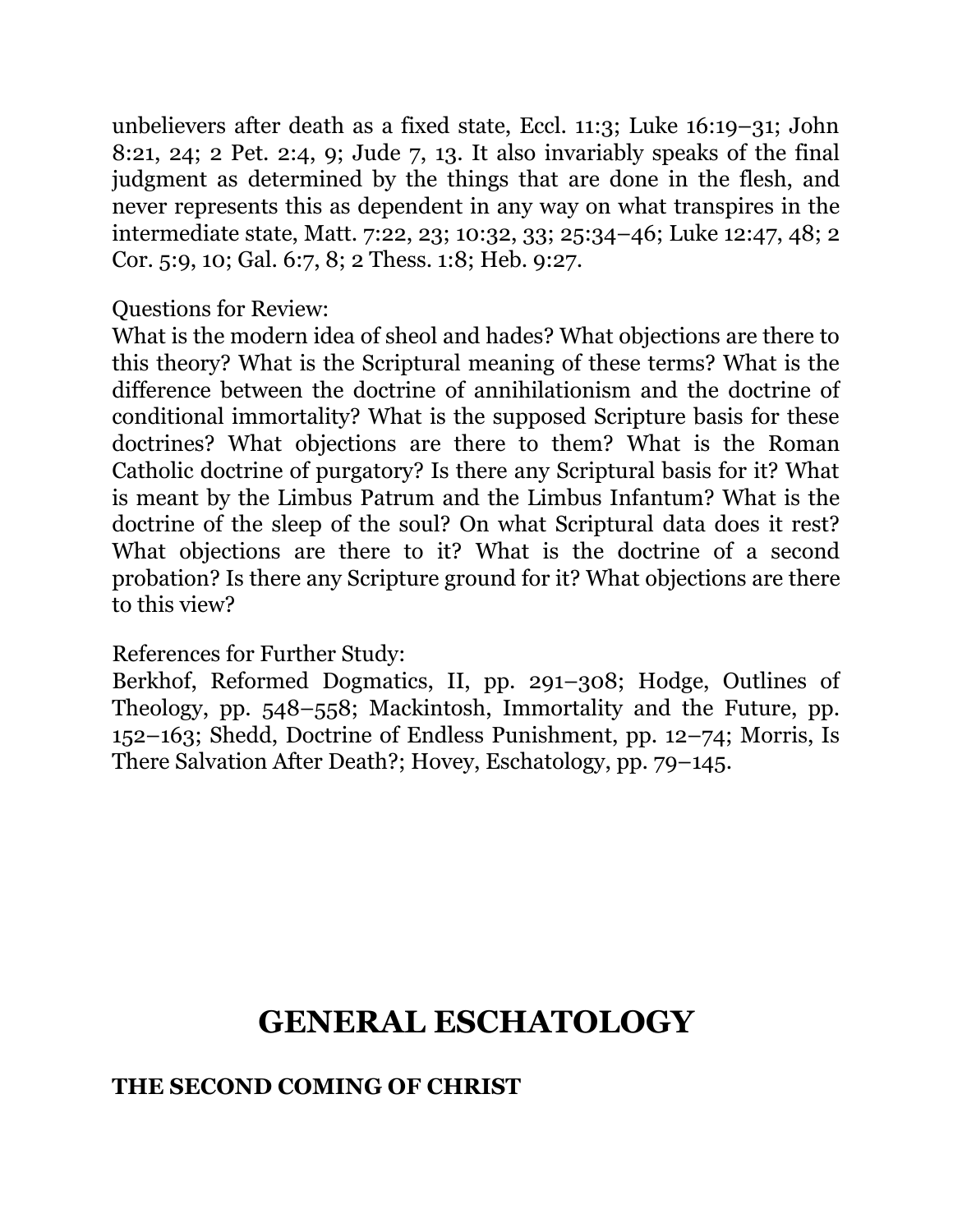The New Testament clearly teaches that the first coming of the Lord will be followed by a second. Jesus Himself referred to His return more than once, Matt. 24:30; 25:19, 31; 26:64; John 14:3; angels called attention to it at the time of the ascension, Acts 1:11; and the apostles speak of it in numerous passages of their epistles, Acts 3:20, 21; Phil. 3:20; 1 Thess. 4:15, 16; 2 Thess. 1:7, 10; Tit. 2:13; Heb. 9:28.

A. Great Events Preceding the Second Coming. Several important events must transpire before the return of the Lord.

1. THE CALLING OF THE GENTILES. Several passages of the New Testament point to the fact that the gospel of the kingdom must be preached to all nations before the return of the Lord, Matt. 24:14; Mark 13:10; Rom. 11:25. This does not merely mean that at least one missionary must be sent to each one of the nations. But neither does it mean that the gospel must be preached to every individual of all the nations of the world. The passages referred to simply require that the nations as nations be thoroughly evangelized, so that the gospel becomes a power in the life of the people, a sign that calls for decision.

2. THE CONVERSION OF ISRAEL. Both the Old and the New Testament speak of a future conversion of Israel, Zech. 12:10; 13:1; 2 Cor. 3:15, 16; Rom. 11:25–29. The passage in Romans 11 seems to connect this with the end of time. Some infer from these passages that Israel as a whole, Israel as a nation, will finally turn to the Lord. But this interpretation is rather dubious. It is a very striking fact that Jesus did speak of the children of the kingdom as being cast out, Matt. 8:11, 12, and of the kingdom as being taken away from them, Matt. 21:43, but never speaks of their being restored to their former position. This is not even necessarily implied in Matt. 19:28 and Luke 21:24. It may be thought that Rom.  $11:11-32$ certainly teaches the conversion of the nation. In view of the connection it is more likely, however, that the expression "all Israel" in verse 26 simply means the full number of the elect out of the ancient covenant people. The whole passage does seem to teach that in the end large numbers of Israel will turn to the Lord.

3. THE COMING OF ANTICHRIST. The Bible predicts the revelation of antichrist, the man of sin, who sets himself up in opposition to Jesus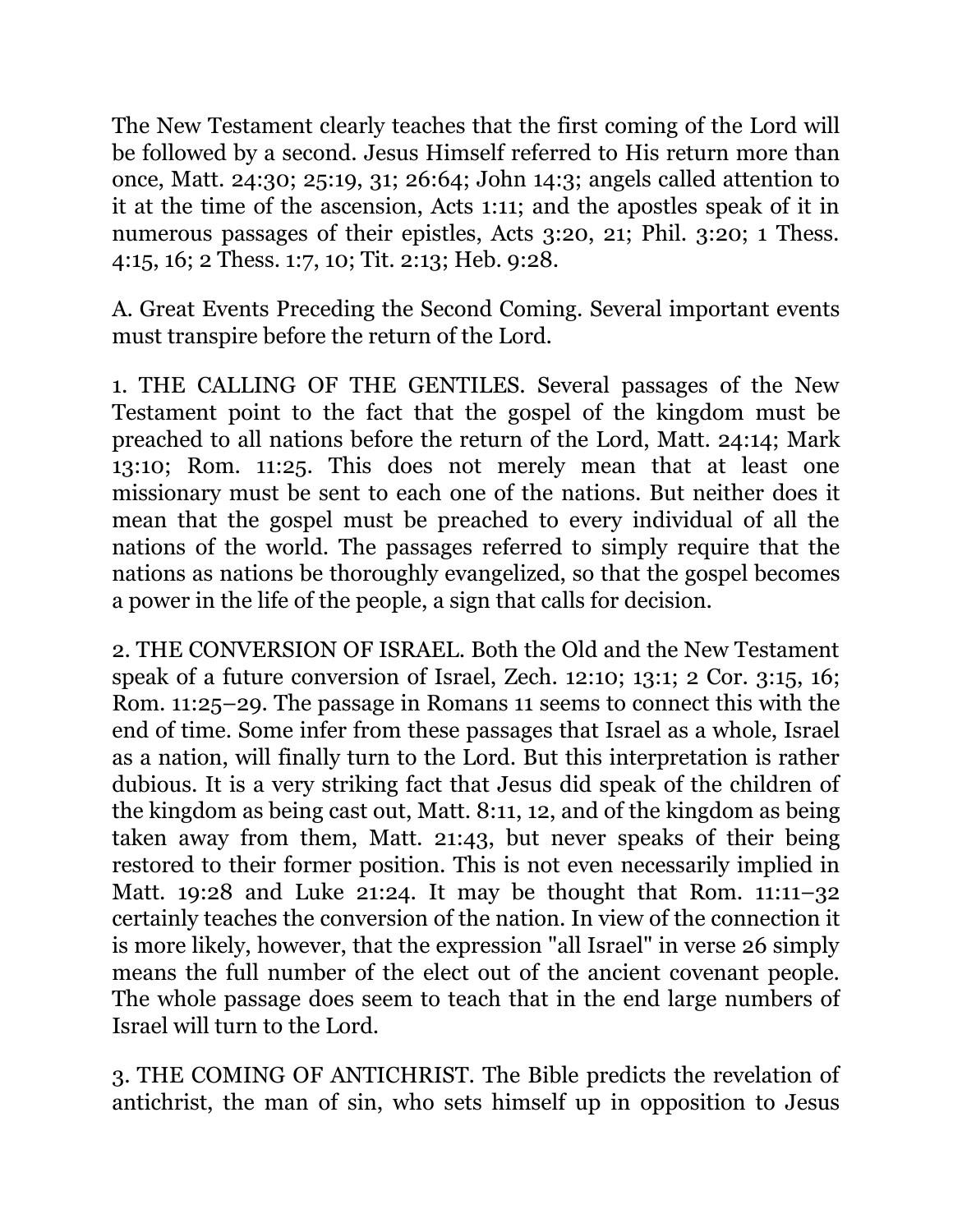Christ, but will be slain by the breath of the Lord at the time of His return, 2 Thess. 2:3–10. Scripture speaks of antichrists in the plural, 1 John 2:18 ("false Christs," Matt. 24:24), of the spirit of antichrist, 1 John 4:3, and of antichrist in the singular, 1 John 2:22; 2 John 7, also called the man of sin, 2 Thess. 2:3. The explanation for this lies in the fact that the spirit of antichrist, of opposition to Jesus Christ, was already apparent in the days of the apostles in the efforts of those who were bent on destroying the work of Christ, Apparently, however, this opposition will finally reach its climax in the appearance of a single individual, who will oppose and exalt himself "against all that is called God or that is worshipped; so that he sitteth in the temple of God, setting himself forth as God."

4. SIGNS AND WONDERS. Several signs are spoken of as harbingers of the end of the world and of the coming of Christ. Scripture speaks (a) of wars, famines, and earthquakes in divers places, which are called the beginning of travail, to be followed by the rebirth of the universe; (b) of the great tribulation during which some of the righteous will suffer persecution and martyrdom for the sake of Christ; (c) of the coming of false prophets and false Christs, who will lead many astray; and (d) of fearful portents in heaven, when the powers of the heavens will be shaken, Matt. 24:29, 30; Mark 13:24, 25; Luke 21:25, 26.

B. The Second Coming Itself. After the signs just mentioned the Son of Man will be seen coming on the clouds of heaven.

1. THE TIME OF THE SECOND COMING. Premillenarians believe that the coming of Christ is imminent, which means that it may now occur at any time. Scripture teaches us, however, that the things mentioned in the preceding must transpire before the Lord's return, Matt. 24:14; 2 Thess. 2:2, 3; 2 Pet. 3:9. This should be borne in mind in the reading of those passages which speak of the coming of Christ or of the last day as near, Matt. 16:28; 24:34; Heb. 10:25; Jas. 5:9; 1 Pet. 4:5; 1 John 2:18. From God's point of view the coming of the Lord is always near. Moreover, the apostles considered it as near, because Pentecost marked the beginning of the last days, that is, of the last dispensation. Besides, when they speak of the Lord's coming as near, they do not always have in mind the final coming, but may refer to some preliminary coming, such as at the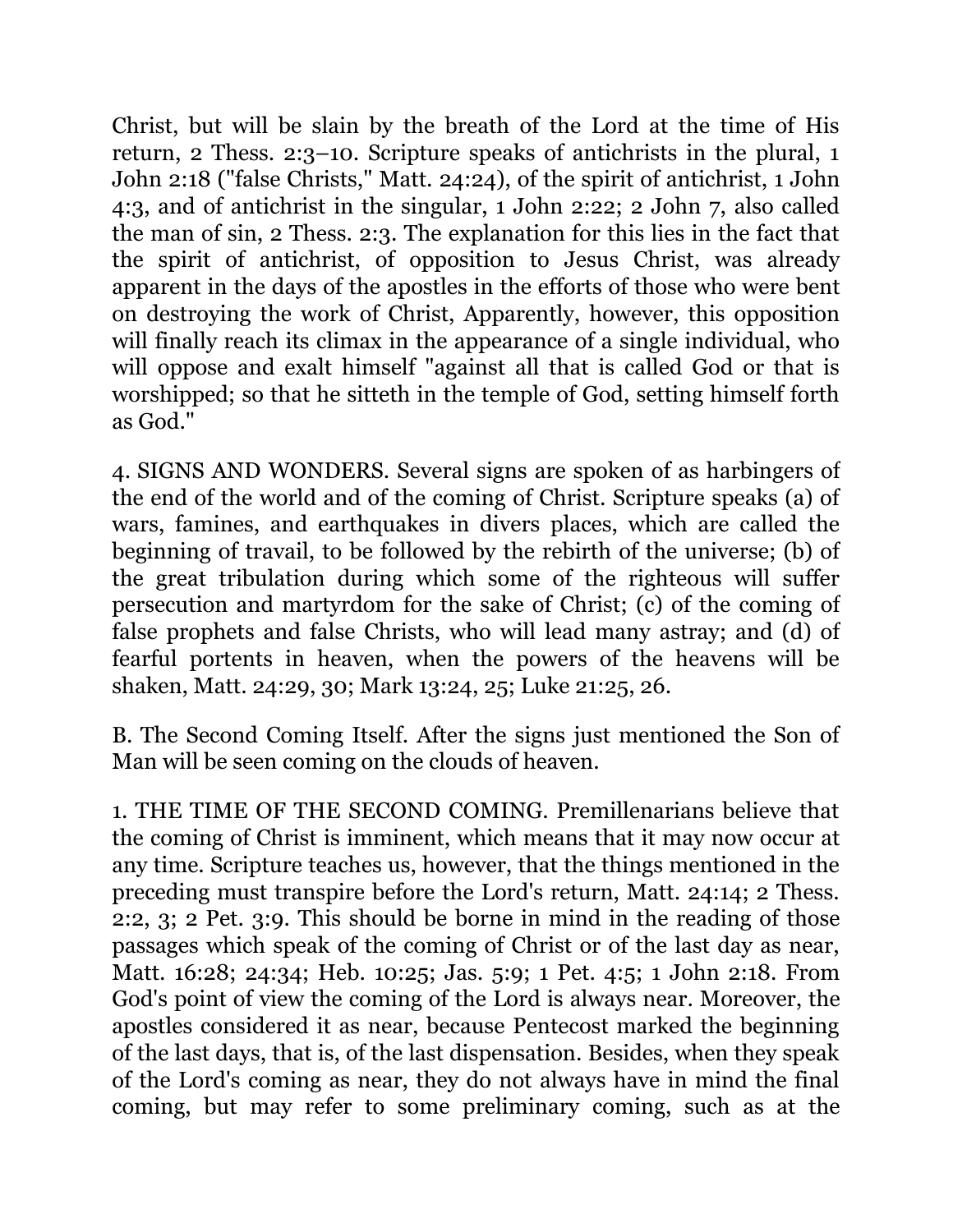destruction of Jerusalem.

2. THE MANNER OF THE SECOND COMING. The coming of Christ will be:

a. A Personal Coming. Many Rationalists and liberal theologians of the present day deny the personal return of Jesus Christ. They give a figurative interpretation to the glowing descriptions of the second coming, and take them to mean that the religious principles of Christ will gradually permeate society. But this does not do justice to such passages as Acts 1:11; 3:20, 21; Matt. 24:44; 1 Cor. 15:23; Phil. 3:20; Col. 3:4; 1 Thess. 2:19; 3:13; 4:15–17; 2 Tim. 4:8; Tit. 2:13; Heb. 9:28.

b. A Physical Coming. Some maintain that the Lord has already returned. They identify the second coming of Christ with His return in the Holy Spirit on the day of Pentecost, John 14:18, 23. But this coming is clearly not the same as the predicted second coming of Christ, for this is still spoken of as future after the pentecostal coming. Moreover, the following passages prove that the second coming will be physical, Acts 1:11; 3:20, 21; Heb. 9:28; Rev. 1:7.

c. A Visible Coming. It may be said that, if the Lord's return will be physical, it will also be visible. And Scripture leaves no doubt on this point, Matt. 24:30; 26:64; Mark 13:26; Luke 21:27; Acts 1:11; Col. 3:4; Tit. 2:13 Heb. 9:28; Rev. 1:7. Russellites are mistaken when they claim that the Lord returned invisibly in 1914 and now dwells in the air.

d. A Sudden Coming. Though several signs will precede the second coming, yet it will be unexpected and take people by surprise, Matt. 24:37–44; 25:1–12; Mark 13:33–37; 1 Thess. 5:2, 3; Rev. 3:3; 16:15. This is not contradictory, for the predicted signs are not of such a kind as to designate the exact time.

e. A Glorious and Triumphant Coming. Christ will not return in the body of His humiliation but in glory, Heb. 9:28. The clouds of heaven will be His chariot, Matt. 24:30, the angels His bodyguard, 2 Thess. 1:7, the archangels His heralds, 1 Thess. 4:16, and the saints of God His glorious retinue, 1 Thess. 3:13; 2 Thess. 1:10. He will come as King of kings and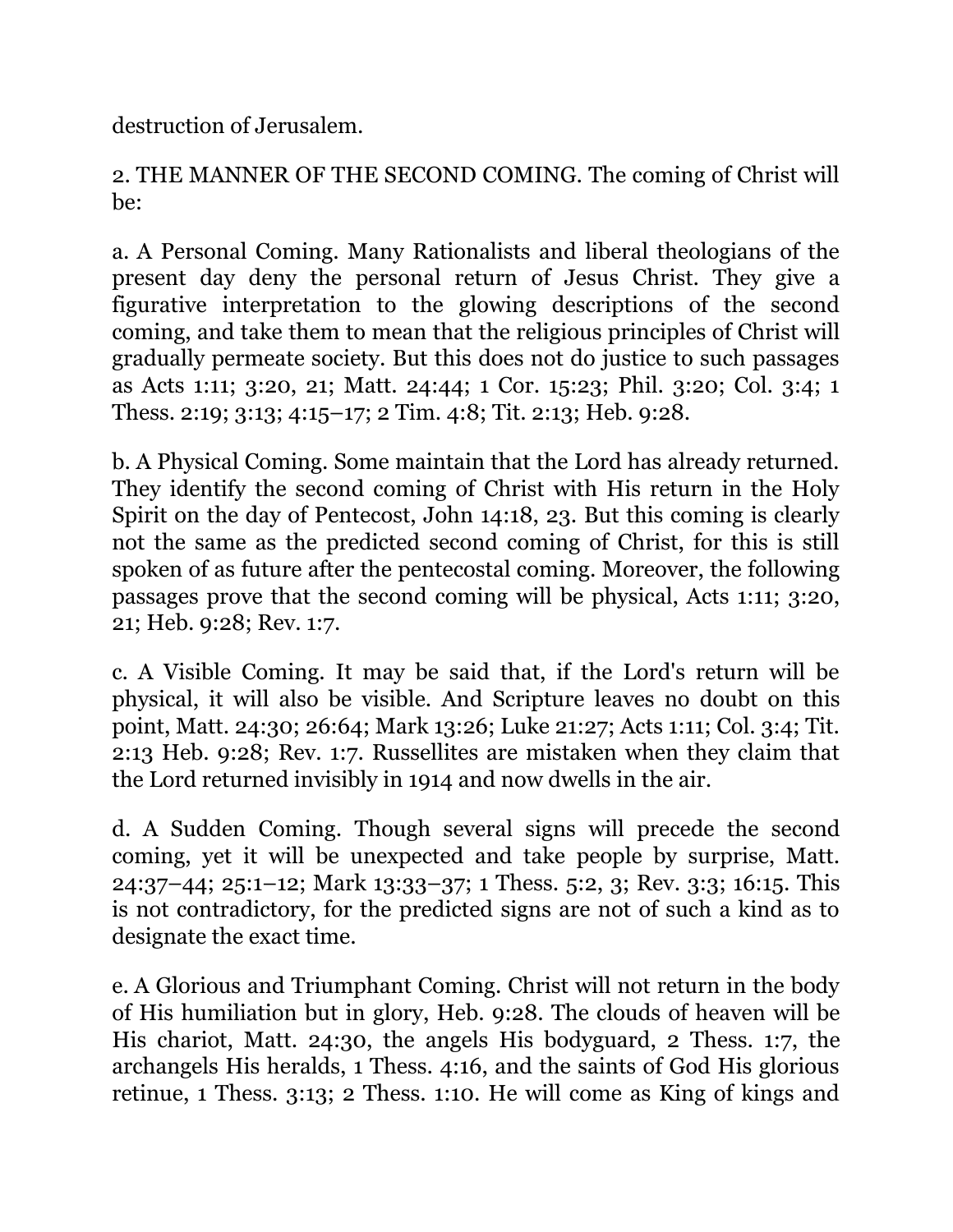Lord of lords, triumphant over all the forces of evil, Rev. 19:11–16.

3. THE PURPOSE OF THE SECOND COMING. Christ will return at the end of the world for the purpose of introducing the future age, the eternal state of things, and He will do this by inaugurating and completing two mighty events, namely, the resurrection of the dead and the final judgment, Matt. 13:49, 50; 16:27; 24:3; 25:14–30; Luke 9:26; 19:15, 26, 27; John 5:25–29; Acts 17:31; Rom. 2:3–16; 1 Cor. 4:5; 15:23; 2 Cor. 5:10; Phil. 3:20, 21; 1 Thess. 4:13–17; 2 Thess. 1:7–10; 2:7, 8; 2 Tim. 4:1, 8; 2 Pet. 3:10–13; Jude 14, 15; Rev. 20:11–15; 22:12.

### Questions for Review:

What great event will precede the second coming of Christ? What does it mean that the gospel must be preached to all nations first? How should we understand the predicted conversion of Israel? What can be said against the idea that Israel as a nation will be converted? What does the Bible mean when it speaks of Antichrist? In how far is it possible to speak of Antichrist as present? In what sense is he still future? What signs will precede the second coming of Christ? Is the Lord's return imminent? In how far can it be regarded as near? Who deny the personal coming of Christ and what can be said in favor of it? How do they conceive of the second coming who regard it as a past event? How can it be proved that the second coming will be physical and visible? How can it be sudden when it will be preceded by several signs? What will constitute the glory of the second coming? What is the purpose of the Lord's return?

## References for Further Study:

Berkhof, Reformed Dogmatics, II, pp. 309–318; McPherson, Christian Dogmatics, pp. 446–449; Dahle, Life After Death, pp. 268–390; Snowden, The Coming of the Lord, pp. 123–155.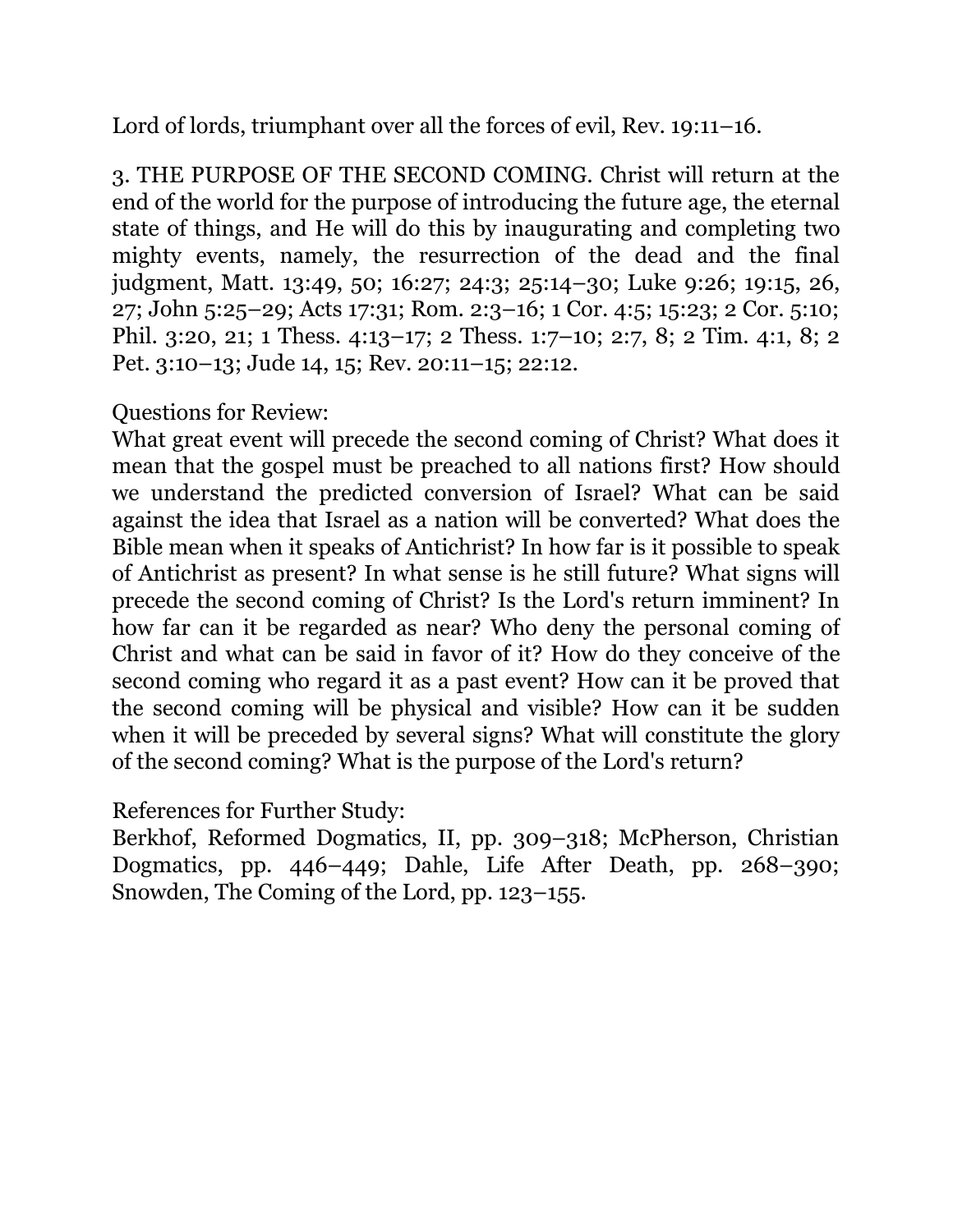## **THE MILLENNIUM AND THE RESURRECTION**

A. The Question of the Millennium. On the basis of Rev. 20:1–6 some believe that there will be a millennial kingdom of Jesus Christ, either before or after His second coming. Others, however, deny that Scripture warrants the expectation of such a millennial kingdom in any sense of the word. Consequently, there are three theories with respect to this matter, namely, the a-millennial, the post millennial, and the pre-millennial theory. The first is purely negative and therefore does not call for any separate discussion. It is the view adopted in this work, and holds that the second coming of Christ, the general resurrection of the dead, and the final judgment all synchronize; and that therefore the present spiritual kingdom of God passes right over into the eternal kingdom of Jesus Christ. The other two views call for a brief discussion.

1. POST-MILLENNIALISM. Post-millennialism teaches that the second coming of Christ will follow the millennium. The millennium is expected during the gospel dispensation, in which we are now living, and at the close of which Christ will appear.

a. Two Kinds of Post-Millennialism. Some conservative scholars, both past and present, are of the opinion that the gospel, which will gradually permeate the entire world, will in the end become much more effective than it is at present and will usher in a period of rich spiritual blessings, which will be followed by a brief apostasy, a terrible final conflict with the forces of evil, and thereafter by the simultaneous occurrence of the advent of Christ, the general resurrection, and the final judgment. A great deal of present-day post-millennialism, however, is of an entirely different type. It does not believe that the preaching of the gospel and the accompanying work of the Holy Spirit will bring the millennium, but that this will be the grand result of a perfectly natural process of evolution. Man himself will usher in the new era by education, improved legislation, and social reforms.

b. Objections to Post-Millennialism. The fundamental idea of this doctrine, namely, that the whole world will gradually be won for Christ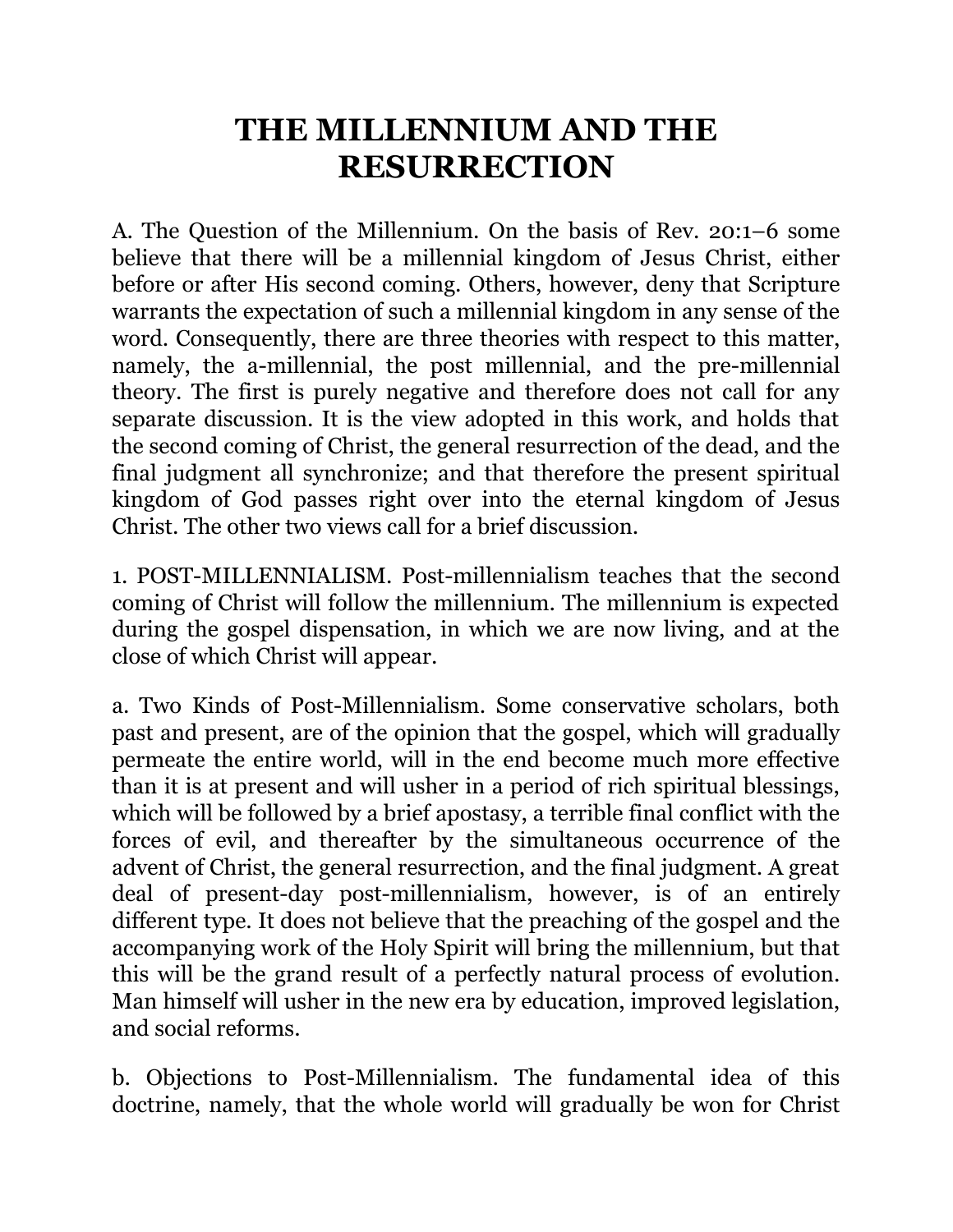and will in the main be Christian when Christ returns, is not in harmony with the Scriptural representation of the end of the ages, Matt. 24:6–14, 21, 22; Luke 18:8; 21:25–28; 2 Thess. 2:3–12; 2 Tim. 3:1–13; Rev. 13. Some Post-Millennialists feel this and therefore introduce the idea of an apostasy and a tribulation just previous to the return of Christ, but they minimize these and represent them as events which have little effect on the main course of religious life. Moreover, the related idea, rather common in post-millennial representations, that the present age will not end with a great and sudden change, but will pass almost imperceptibly into the coming age, is also contrary to Scripture, Matt. 24:29–31, 35–44; Heb. 12:26, 27; 2 Pet. 3:10–13. There will be a crisis so great that it can be called "the regeneration," Matt. 19:28. Finally, the modern idea that man, by education, legislation, and social reform, will bring in the perfect reign of Christ, is contrary to all that the Bible teaches on this point. The future kingdom cannot be established by natural, but only by supernatural means.

2. PRE-MILLENNIALISM. Pre-millennialism holds that Christ, at His return, will raise up all the righteous dead, will convert the Jews and bring them back to the Holy Land, will re-establish the national kingdom of the Jews in unprecedented glory and power, and will then rule this kingdom with His saints for a thousand years.

a. The Pre-Millennial Scheme. According to Pre-millenarians the Old Testament prophets predict the glorious re-establishment of the kingdom of David in the days of the Messiah. Christ intended to establish the kingdom when He was on earth, but because the Jews refused to repent, postponed it to the time of His return. Meanwhile He established His Church, which is gathered out of Jews and gentiles. The gospel will prove insufficient, however, to convert men on a large scale. Finally, Christ will appear in the air, raise up all the dead saints, and snatch them away with the living believers to celebrate the wedding of the Lamb. There will be a period of tribulation on the earth, during which Israel will be converted and brought back to the Holy Land. At the end of the period of tribulation Christ will come down to earth and judge the nations. The sheep and the goats are separated, Satan is bound for a thousand years, antichrist is destroyed, the tribulation saints are raised up, and the millennium is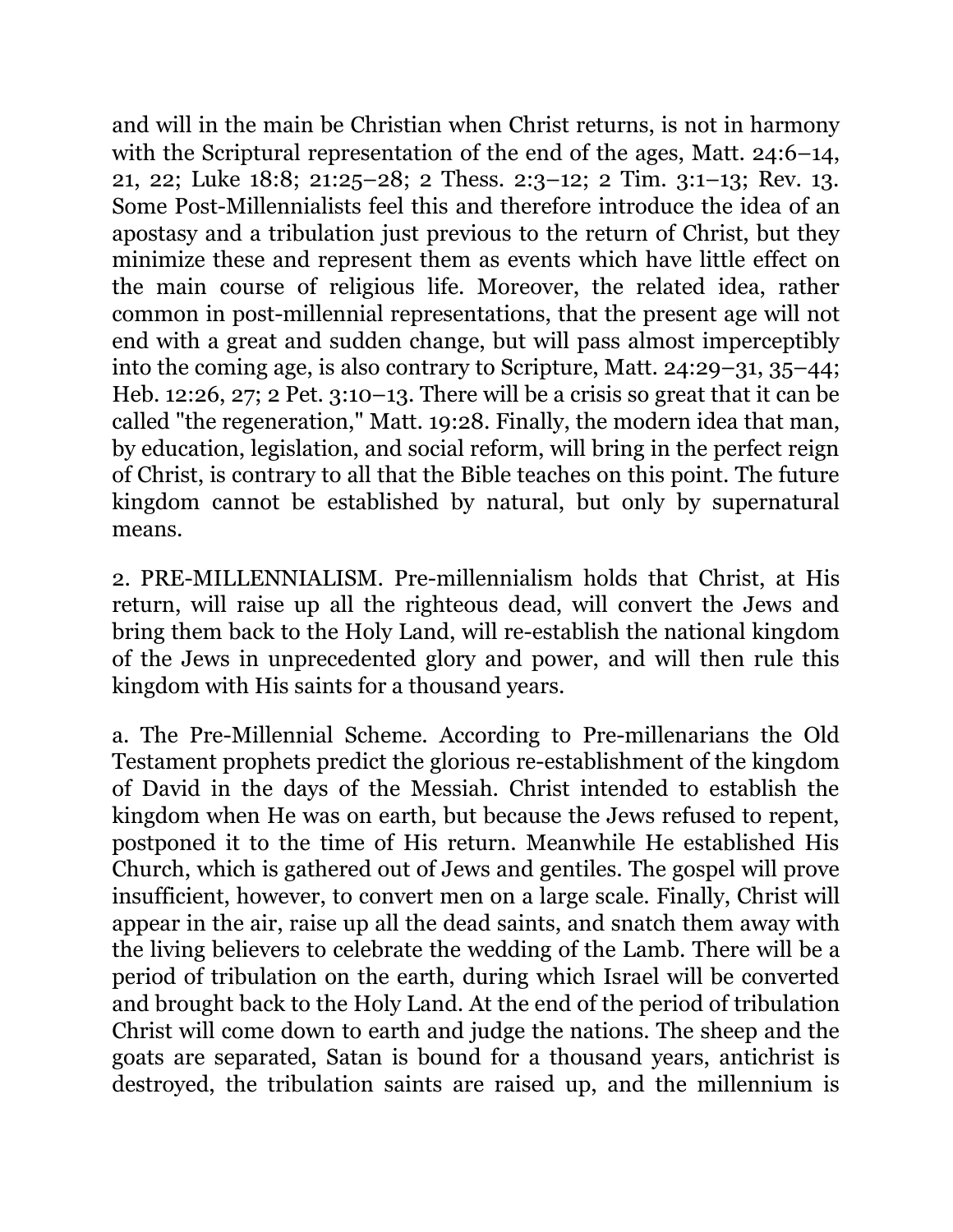ushered in. The kingdom now established is a kingdom of the Jews with world-wide dominion. Christ and His saints rule at Jerusalem, and the temple and its sacrificial worship is restored. The world is now speedily converted. After the millennium follows the final battle with Satan and his hosts, after which Satan is cast into the bottomless pit. Then follows the resurrection of the unbelievers and the final judgment at the great white throne. The Church is transferred to heaven, and Israel remains forever on earth.

b. Objections to Pre-Millennialism. This theory is based on an unwarranted literalism in the interpretation of the prophets and fails to take account of the spiritual interpretation suggested by the New Testament. It makes the kingdom of God an earthly and national kingdom, while the New Testament clearly represents it as spiritual and universal. It goes contrary to those passages of Scripture which clearly represent the kingdom as a present reality, Matt. 11:12; 12:28; Luke 17:21; John 18:36, 37; Col. 1:13. While the Bible speaks of the resurrection of the just and the unjust in a single breath, Dan. 12:2; John 5:28, 29; Acts 24:15, and represents the resurrection of the righteous as occurring at the last day, John 6:39, 40, 44, 54; 11:24, it separates the resurrection of the righteous from that of the wicked by a period of a thousand years. Contrary to Scripture, it speaks of three (four) resurrections and four judgments. It fails to explain how glorified saints and sinners in the flesh can live and associate together in a world in which sin and death are still rampant. Finally, it erroneously seeks its main support in a passage (Rev. 20:1–6) which represents a scene in heaven and makes no mention whatever of the Jews, of an earthly and national kingdom, nor of the land of Palestine.

B. The Resurrection. Scripture teaches us that at the return of Christ the dead will be raised up.

1. SCRIPTURE PROOF FOR THE RESURRECTION. It is sometimes said that the Old Testament contains no proof for the resurrection of the dead; but this is hardly correct. Christ finds proof for it in Ex. 3:6, cf. Matt. 22:31, 32. It is implied in the passages that speak of deliverance from sheol, Ps. 49:15; 73:24, 25; Prov. 23:14, and is expressly taught in Isa. 26:19, and in Dan. 12:2. The New Testament, however, contains clearer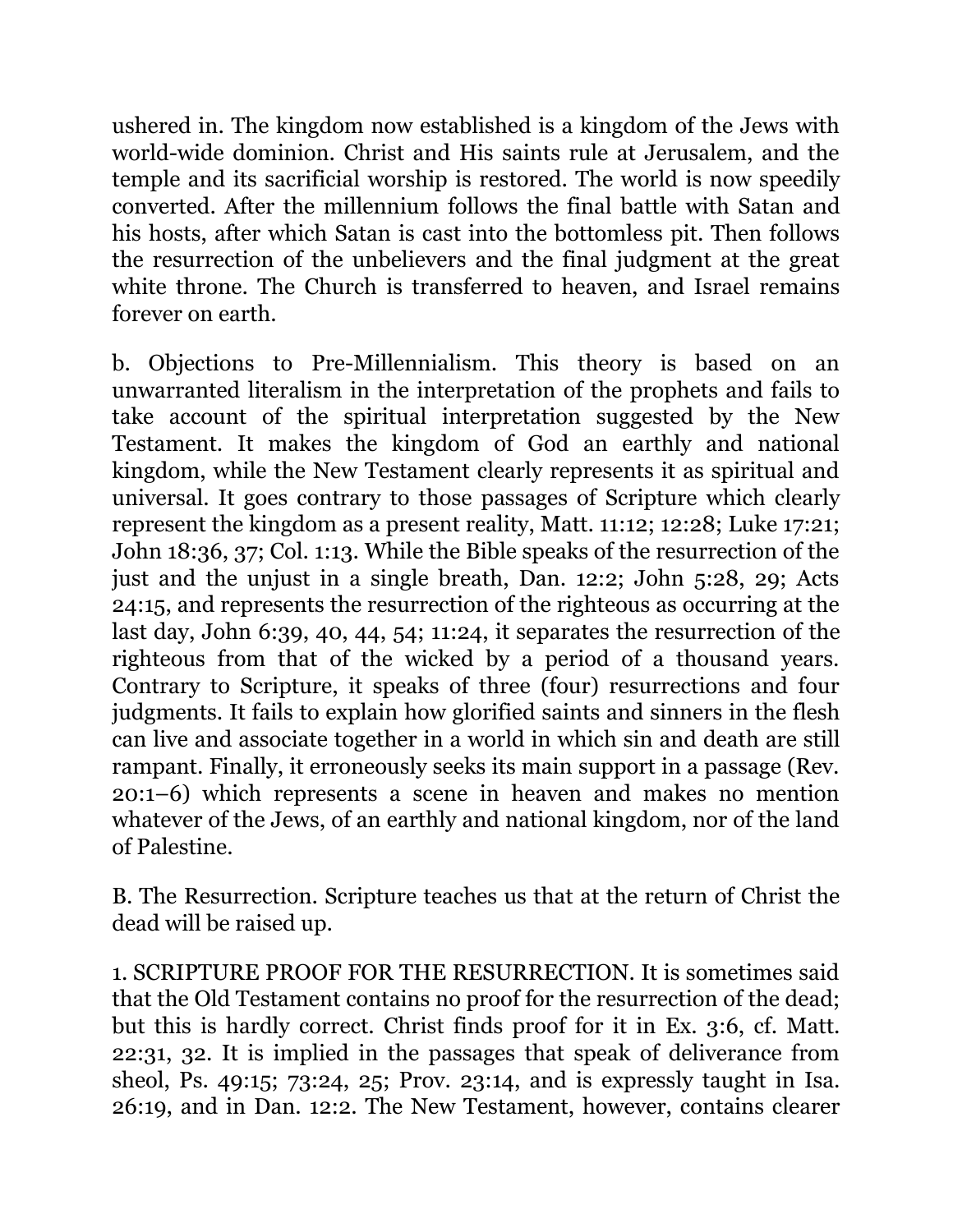and more abundant proof. Jesus argues the resurrection of the dead over against the denial of the Sadducees, Matt. 22:23–33, and teaches it very clearly in John 5:25–29; 6:39, 40, 44; 11:24, 25; 14:3; 17:24. The classical passage of the New Testament is 1 Cor. 15. Other important passages are 1 Thess. 4:13–17; 2 Cor. 5:1–10; and Rev. 20:13.

2. THE CHARACTER OF THE RESURRECTION. The resurrection taught in Scripture is:

a. A Bodily Resurrection. There were some in the days of Paul, and there are many today, who believe only in a spiritual resurrection. But the Bible clearly teaches a resurrection of the body. Christ is called "the firstfruits" of the resurrection, and "the firstborn" of the dead. This implies that the resurrection of His people will be like His, and this was a bodily resurrection. Moreover, the redemption in Christ is said to include the body, Rom. 8:23; 1 Cor. 6:13–20. Finally, the resurrection of the body is clearly taught in Rom. 8:11; and in 1 Cor. 15. In this chapter Paul argues that the body of the resurrection will be identical with the body that was deposited in the earth, though it will have undergone important changes.

b. A Resurrection of Both the Just and the Unjust. Some present-day sects deny the resurrection of the ungodly. The Adventists and the Russellites both believe in their total extinction. It is sometimes said that Scripture does not teach the resurrection of the wicked, but this is clearly erroneous, Dan. 12:2; John 5:28, 29; Acts 24:15, though it must be admitted that their resurrection does not stand out prominently in Scripture.

c. A Resurrection of Unequal Import for the Just and the Unjust. The resurrection of the just is an act of deliverance and of glorification. The body is raised from the grave and re-united with the soul, but the great point in their resurrection is that their bodies are now endowed with a life that is glorious and blessed. This transformation is wanting in the case of the wicked. In their case the re-union of body and soul issues in the extreme penalty of death.

3. THE TIME OF THE RESURRECTION.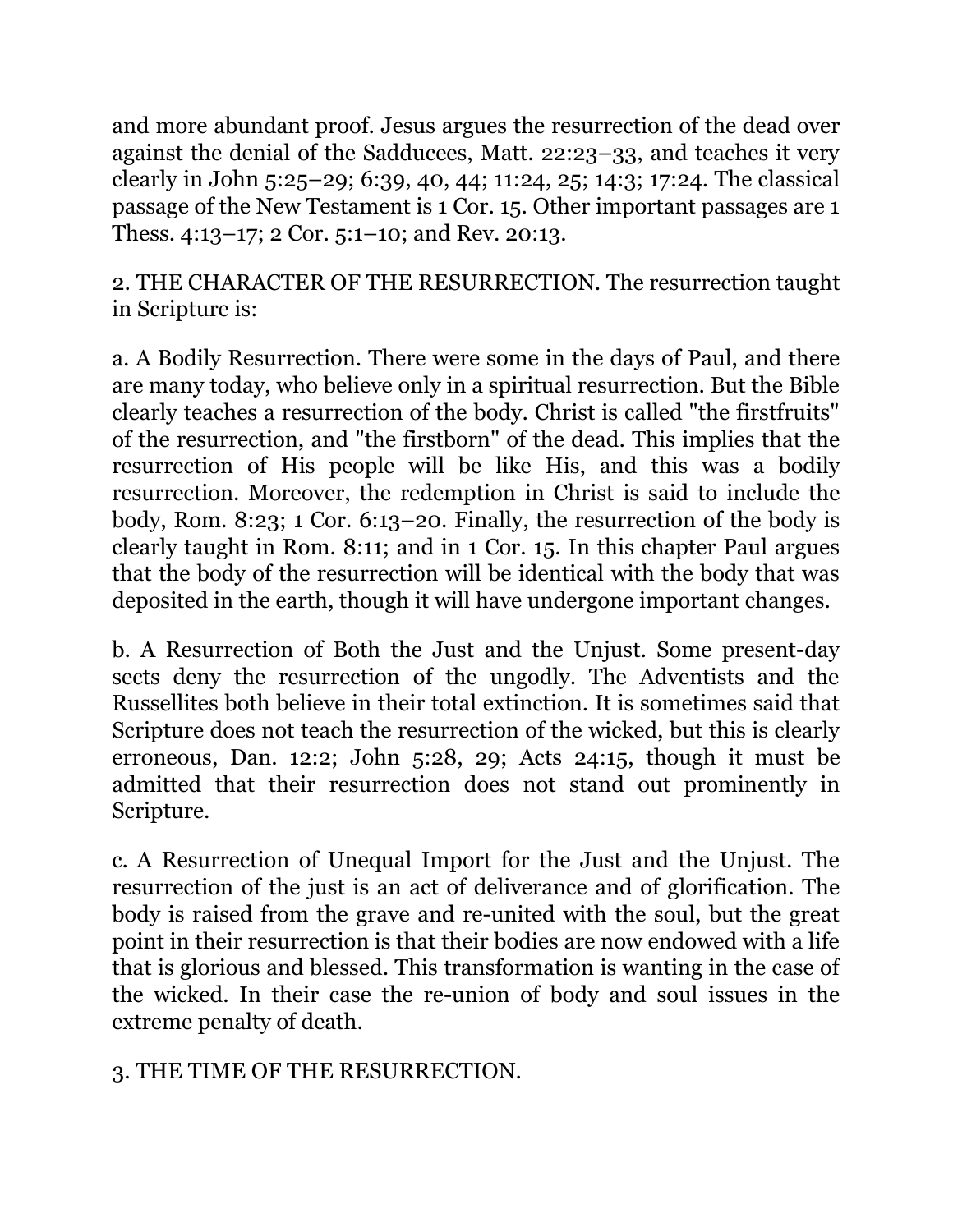a. Scripture Indications as to the Time. According to Scripture the resurrection coincides with the return of Christ, and with the end of the world, and immediately precedes the final judgment. Notice how it is connected with the second coming of Christ, 1 Cor. 15:23; Phil. 3:20, 21; 1 Thess. 4:16; with the last day, John 6:39, 40, 44, 54; 11:24, and with the final judgment, John 5:27–29; Rev. 20:11–15.

b. The Theory of a Double Resurrection. Pre-millenarians believe that the resurrection of the righteous and of the wicked are separated by a thousand years. They base their contention especially on 1 Cor. 15:23–28; 1 Thess. 4:13–18; and Rev. 20:4–6. But none of these passages prove the point. The first does not speak of the resurrection of the wicked at all. The second merely says that the dead in Christ shall be raised up before the living saints are caught up in the clouds. And the third does not even refer to a bodily resurrection. Whenever the Bible mentions the resurrection of the just and the unjust together it does not give the slightest hint that the two are to be separated by a long period of time. It clearly teaches that the resurrection of the righteous, too, will be at the last day, John 6:39, 40, 44, 54; 11:24.

## Questions for Review:

What is the difference between a-millennialism, post-millennialism, and pre-millennialism? What is the view of post-millennialism? What two kinds of post-millennialism should we distinguish? What objections are there to this theory? What is in general the pre-millenarian view? How do Pre-millenarians conceive of the course of events? What are the objections to pre-millennialism? How can the resurrection be proved from the Old Testament? What proof does the New Testament contain? How can the resurrection of the body be proved from the New Testament? Who deny the resurrection of the wicked? What Bible proof is there for their resurrection? How does the resurrection of the just differ from that of the unjust? What does Scripture tell us respecting the time of the resurrection? On what passages do pre-millenarians base their doctrine of a double resurrection? What can be said against this theory?

## References for Further Study:

Berkhof, Reformed Dogmatics, II, pp. 319–337; Hodge, Outlines of Theology, pp. 559–573; McPherson, Christian Dogmatics, pp. 446–454;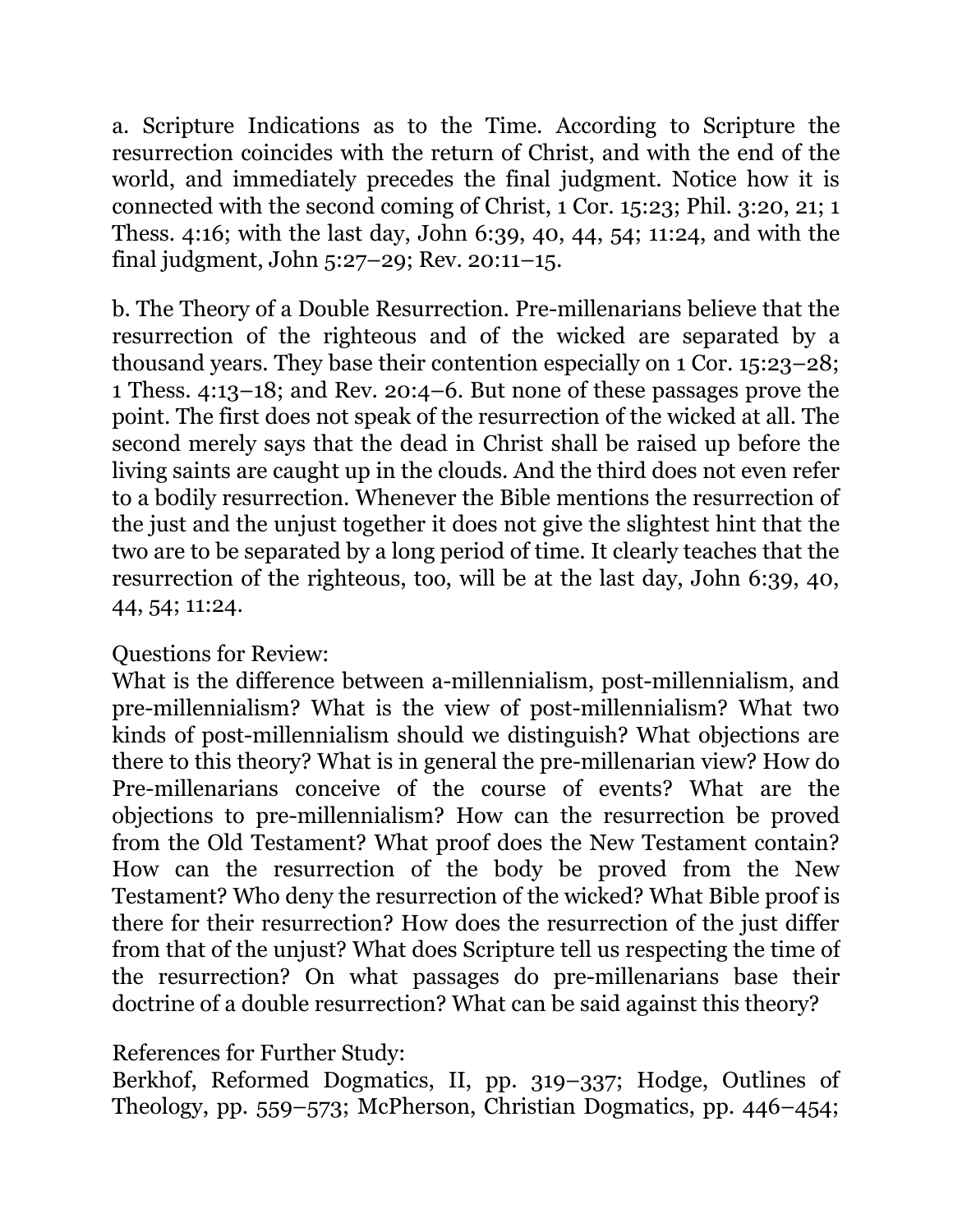Hovey, Biblical Eschatology, pp. 23–78; Milligan. The Resurrection of the Dead.

# **THE LAST JUDGMENT AND THE FINAL STATE**

A. The Last Judgment. The doctrine of the resurrection leads right on to that of the last judgment. It is one of the deepest convictions of the human heart and one that is not limited to Christianity, that all men will be judged in the future. The Bible teaches the coming of a final judgment in no uncertain terms. The Old Testament already speaks of it, Ps. 96:13; Eccl. 3:17; 12:14, and the New Testament makes it even more prominent, Matt. 11:22; 16:27; 25:31-46; Acts 17:31; Rom. 2:5-10, 16; 14:12; 1 Cor. 4:5; 2 Cor. 5:10; 2 Tim. 4:1; Heb. 9:27; 1 Pet. 4:5; Rev. 20:11–14.

1. THE JUDGE AND HIS ASSISTANTS. Christ, as the Mediator, will be the Judge, Matt. 25:31, 32; John 5:27; Acts 10:42; 17:31; Phil. 2:10; 2 Tim. 4:1. This honor was conferred on Christ as a reward for His atoning work, and constitutes a part of His exaltation. The angels will assist Him in this great work. Matt, 13:41, 42; 24:31; 25:31. Evidently the saints will also in some sense share in the judicial work of Christ, Ps. 149:5–9; 1 Cor. 6:2, 3; Rev. 20:4, though it is not possible to determine precisely what part they will take.

2. THE PARTIES THAT WILL BE JUDGED. Scripture contains clear indications of at least two parties that will be judged. It is perfectly evident that every individual of the human race will have to appear before the judgment-seat, Eccl. 12:14; Ps. 50:4–6; Matt. 12:36, 37; 25:32; Rom. 14:10; 2 Cor. 5:10; Rev. 20:12. Some maintain that the righteous will be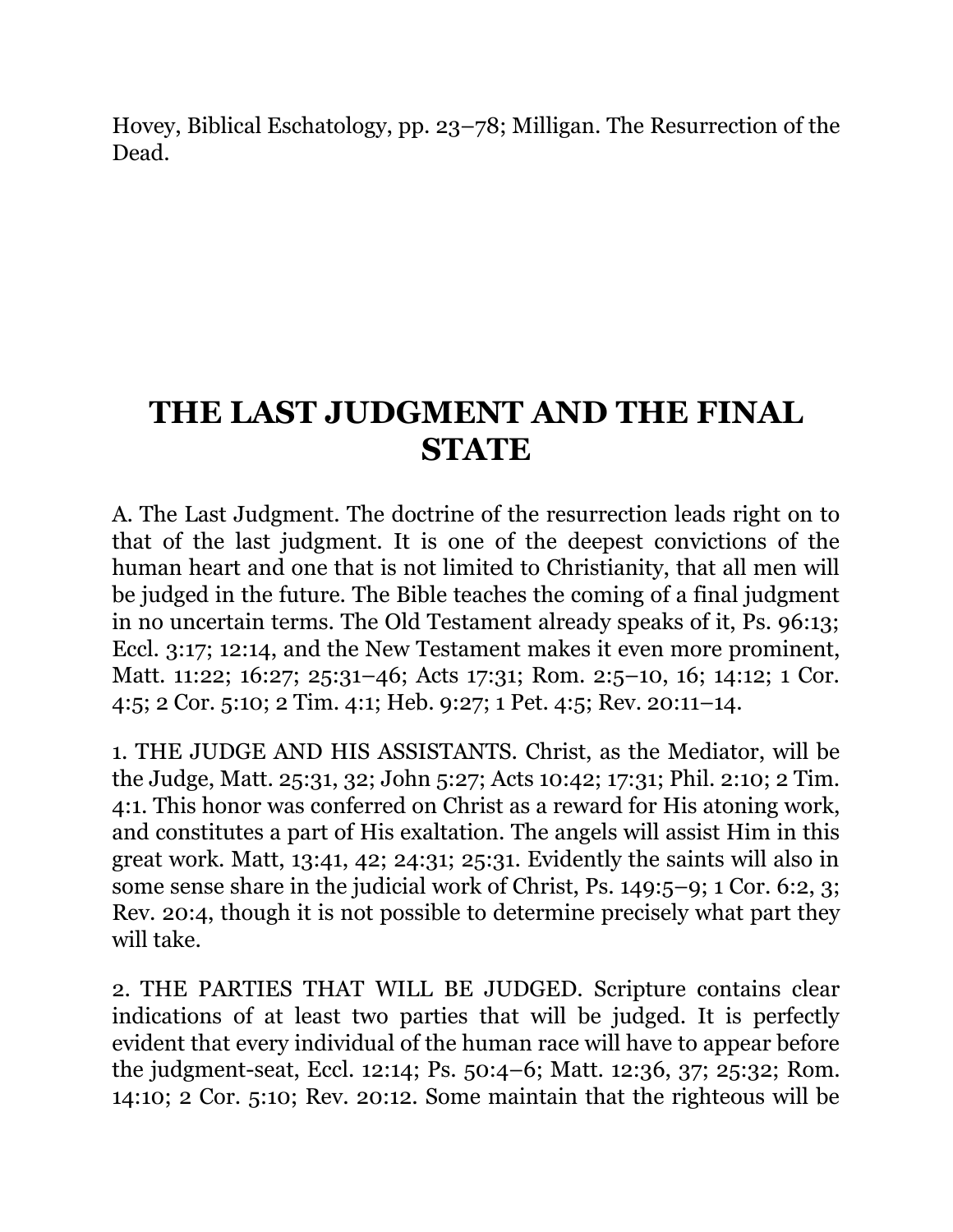excepted, since their sins are already pardoned, but this is contrary to such passages as Matt. 13:30, 40–43, 49; 25:31–46. It is also clear that Satan and his demons will be judged, Matt. 8:29; 1 Cor. 6:3; 2 Pet. 2:4; Jude 6. Whether the good angels will also be subject to the final judgment is not so easy to determine, though some would infer this from 1 Cor. 6:4. They are represented only as ministers of God in connection with the work of judgment, Matt. 13:30, 41; 25:31; 2 Thess. 1:7, 8.

3. THE TIME OF THE JUDGMENT. Since the last judgment will be a judgment passed on the whole life of every man, it will naturally be at the end of the world, and will follow immediately after the resurrection of the dead, John 5:28, 29; Rev. 20:12, 13. The duration of the judgment cannot be determined precisely. Scripture speaks of "the day of judgment," Matt. 11:22; 12:36, and "the day of wrath," Rom. 2:5. It is necessary to infer from these and other similar passages that it will be a day of exactly twenty-four hours. At the same time there is no warrant to conceive of the day of judgment as a day of a thousand years, as the Pre-millenarians do.

4. THE STANDARD OF JUDGMENT. The standard by which saints and sinners will be judged will evidently be the revealed will of God. Gentiles will be judged by the law of nature, Jews by the Old Testament revelation, and New Testament believers by this revelation plus the requirements of the gospel. God will give to every man his due. There will be degrees in the punishments of the wicked as well as in the rewards of the righteous, Matt. 11:22, 24; Luke 12:47, 48; 20:47; Dan. 12:3; 2 Cor. 9:6.

B. The Final State.

1. THE FINAL STATE OF THE WICKED. Three points call for consideration here:

a. The Place to Which They are Consigned. The place of punishment is usually called "hell." Some deny that hell is a place and regard it merely as a subjective condition, in which man may find himself even now, and which may become permanent in the future. But the Bible certainly uses local terms right along. It speaks of a "furnace of fire," Matt. 13:42, of "a lake of fire," Rev. 20:14, 15 of a "prison," and "abyss," and "tartarus," 1 Pet. 3:19; Luke 8:31; 2 Pet. 2:4, all of which are local terms.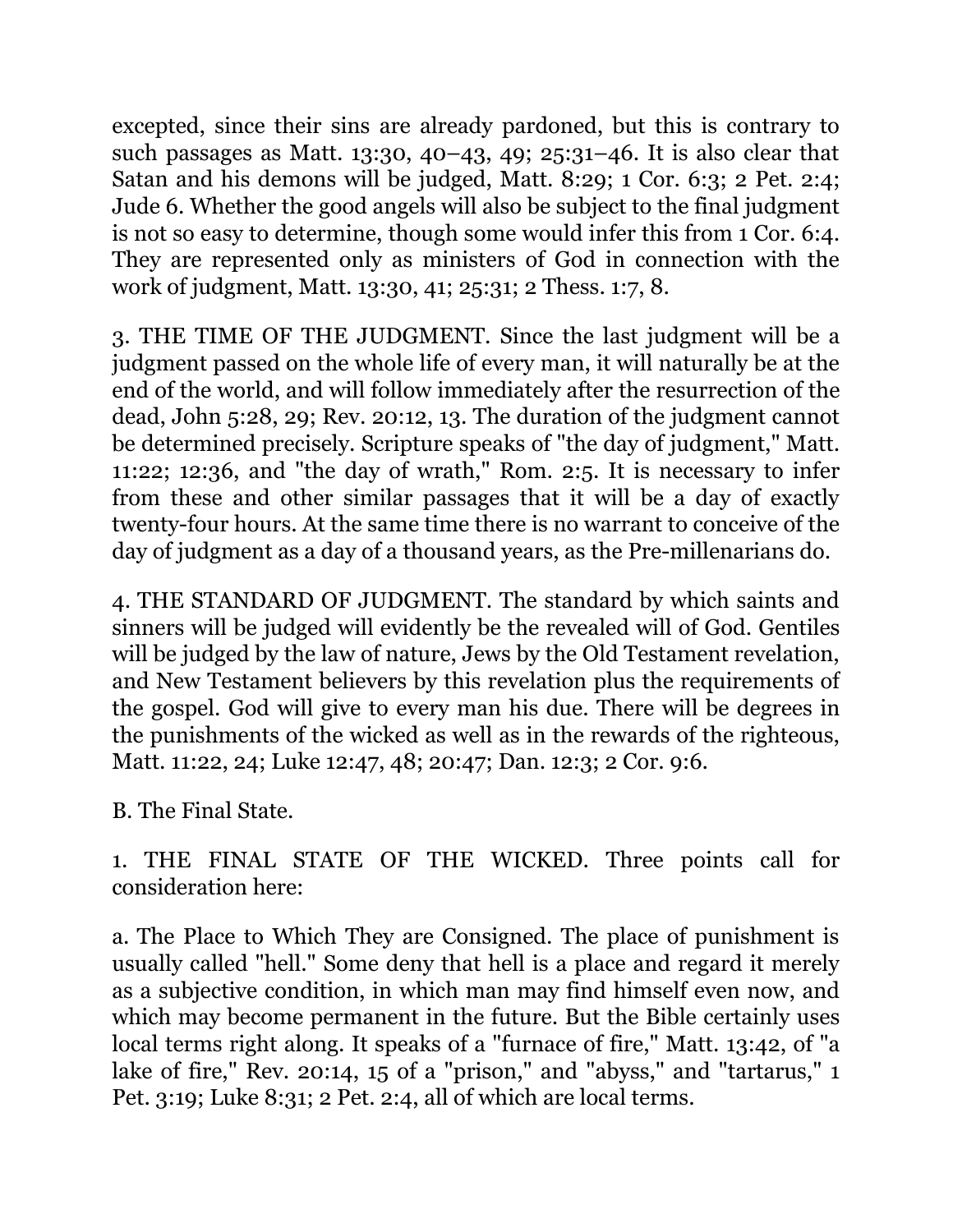b. The State in Which They Will Exist. It is impossible to say precisely what will constitute the punishment of the wicked. Positively, it may be said that they will be totally deprived of the divine favor, will experience an endless disturbance of life, will suffer positive pains in body and soul, and will be subject to pangs of conscience, anguish, despair, and weeping and gnashing of teeth, Matt. 8:12; 13:50; Mark 9:47, 48; Luke 16:23, 28; Rev. 14:10; 21:8. There will be degrees in their punishment, Matt. 11:22, 24; Luke 12:47, 48; 20:47. It will be commensurate with their sinning against the light which they had received.

c. The Duration of Their Punishment. Some deny the eternity of the future punishment. They maintain that the Scriptural words for "everlasting" and "eternal" may simply denote a long period of time. It is true that these words do have a limited meaning in some instances, but in such cases this is generally quite evident from the context. Moreover, there are positive reasons to think that these words do not have such a limited meaning, when they serve to designate the duration of future punishment. In Matt. 25:46 the same word describes the duration of the bliss of the saints and the penalty of the wicked. If the latter is not unending, neither is the former, and yet the everlasting blessedness of the saints is not doubted. Finally, other expressions are used, which do not admit of a limited interpretation. The fire of hell is an "unquenchable fire," Mark 9:43, the worm of the wicked "dieth not," Mark 9:48; and the gulf that separates saints and sinners is fixed and impassable, Luke 16:26.

## 2. THE FINAL STATE OF THE RIGHTEOUS.

a. The New Creation. The final state of believers will be preceded by the passing of the present world and the establishment of a new creation, Matt. 19:28 speaks of "the regeneration," and Acts 3:21 of the "restoration of all things." Heaven and earth will pass away, Heb. 12:27; 2 Pet. 3:13, and a new creation will take its place, Rev. 21:1. The future creation will not be an entirely new creation, but rather a renewal of the present creation, Ps. 102:26, 27; Heb. 12:26–28.

b. The Eternal Abode of the Righteous. Many conceive of heaven also as a condition which men may enjoy in the present and which will become permanent in the future. But the Bible teaches us to think of heaven as a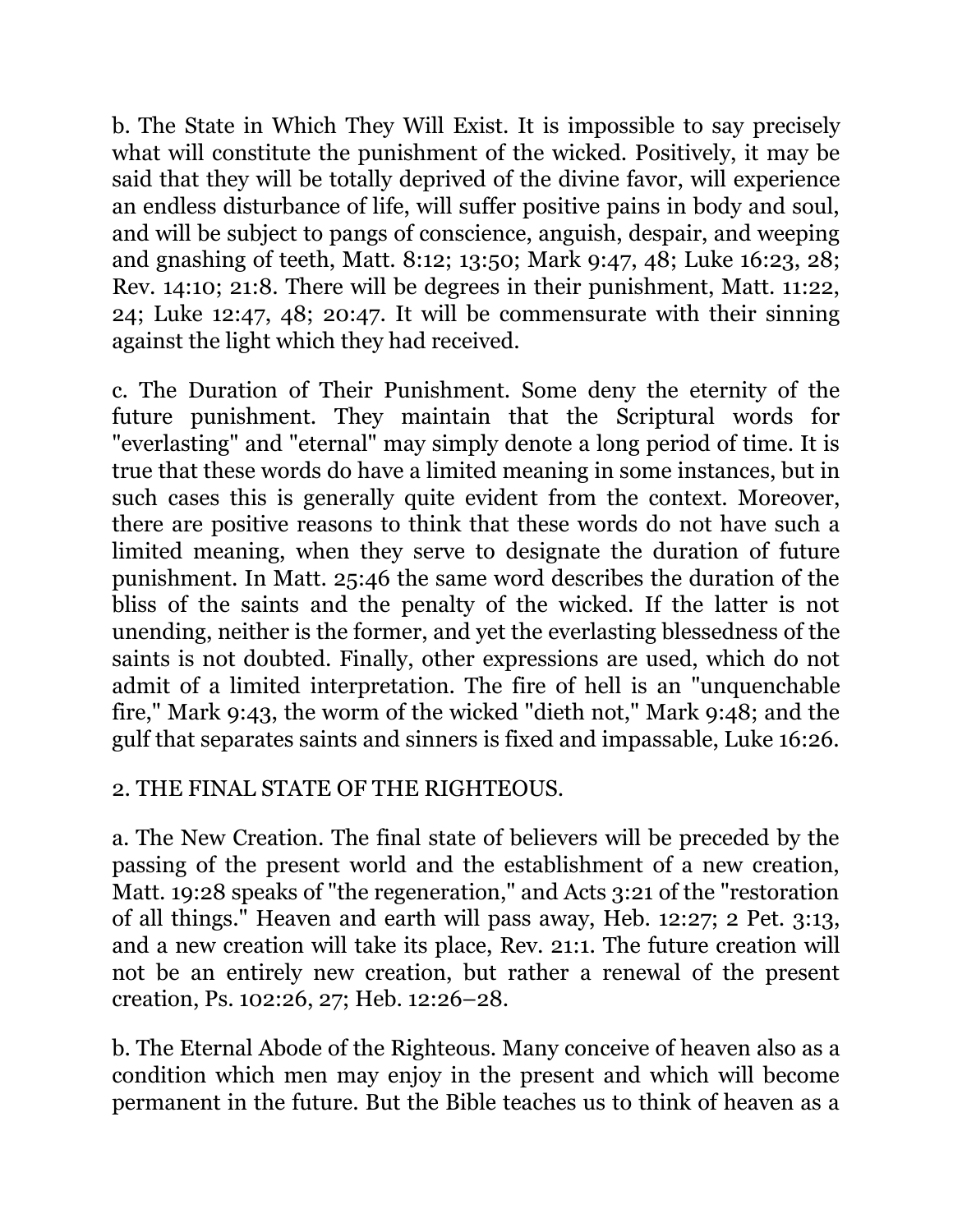place. It is the house of our Father with many mansions, John 14:2. Believers will be within, while unbelievers are without, Matt. 22:12, 13; 25:10–12. The righteous will not only inherit heaven, but the entire new creation, Matt. 5:5; Rev. 21:1–3.

c. The Nature of Their Reward. The reward of the righteous is described as eternal life, that is, not merely an endless life, but life in all its fulness, without any of the imperfections and disturbances of the present, Matt. 25:46; Rom. 2:7. The fulness of this life is enjoyed in communion with God, which is really the essence of eternal life, Rev. 21:3. While all will enjoy perfect bliss, yet there will be degrees also in the blessedness of heaven, Dan. 12:3; 2 Cor. 9:6.

### Questions for Review:

What Scripture proof is there for the last judgment? Who will be the Judge? Who will assist Him in the work? What parties will be judged? When will the last judgment be? How long will it last? By what standard will men be judged? How can we prove that hell is a place? In what will the punishment of the wicked consist? How can we prove that their punishment will be unending? Will the new creation be an entirely new creation? What proof is there that heaven is a place? What is the reward of the righteous?

### References for Further Study:

Berkhof, Reformed Dogmatics, II, pp. 338–348; Hodge, Outlines of Theology, pp. 573–587; McPherson, Christian Dogmatics, pp. 454–460; Hovey, Biblical Eschatology, pp. 144–176.

### MONERGISM BOOKS

Manual of Christian Doctrine by Louis Berkhof, Copyright © 2018